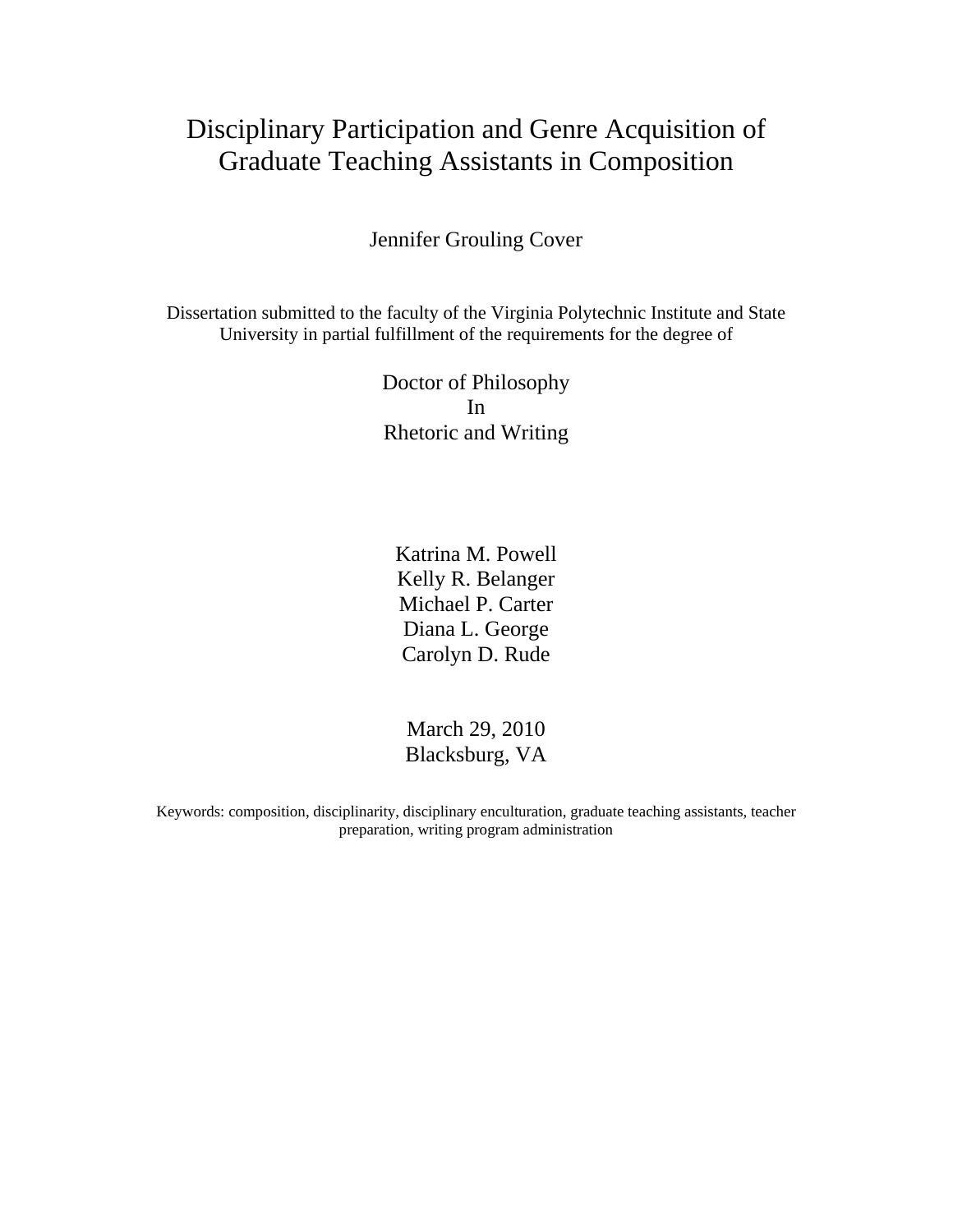## Disciplinary Participation and Genre Acquisition of Graduate Teaching

## Assistants in Composition

## Jennifer Grouling Cover

#### ABSTRACT

This project focuses on the way that new graduate teaching assistants (GTAs) in English develop both their professional identity as teachers and their view of Composition as a field. Drawing on social theories of disciplines (Prior, 1998; Hyland, 2004; Carter, 2007), disciplinary enculturation (Hasrati, 2005; Bazerman and Prior, 2005; Thaiss and Zawacki, 2006), and legitimate peripheral participation (Lave and Wenger, 1991; Wenger 1998), this dissertation examines the transition that composition GTAs undergo during their first year of graduate school. Many of these GTAs move from little or no knowledge of Composition as a discipline to teaching their own writing courses. I focus on GTAs from MA and MFA programs at a large research university in their first year of teaching composition. Using multiple types of data, including indepth interviews, observations of practicum and mentoring sessions, and teaching genres written by the GTAs, I construct a narrative that shows the role that teaching composition plays in the overall identity construction of graduate students as professionals. This wide data set has allowed me to see the various ways (and various genres) in which Composition is constructed in the lives of new GTAs. Teacher preparation programs offer a variety of assistance, including experience shadowing current teachers, practicum courses and individual or group mentoring. I study the ways these activities help GTAs in one first-year writing program move toward a fuller understanding of and participation in Composition, and how these experiences relate to the overall graduate student experience. Each of these experiences helps move GTAs toward participation as composition teachers. However, the degree to which these GTAs participate in Composition as a discipline has to do with their relationships with mentors and the connections they make between the multiple communities of practice that they must continually navigate.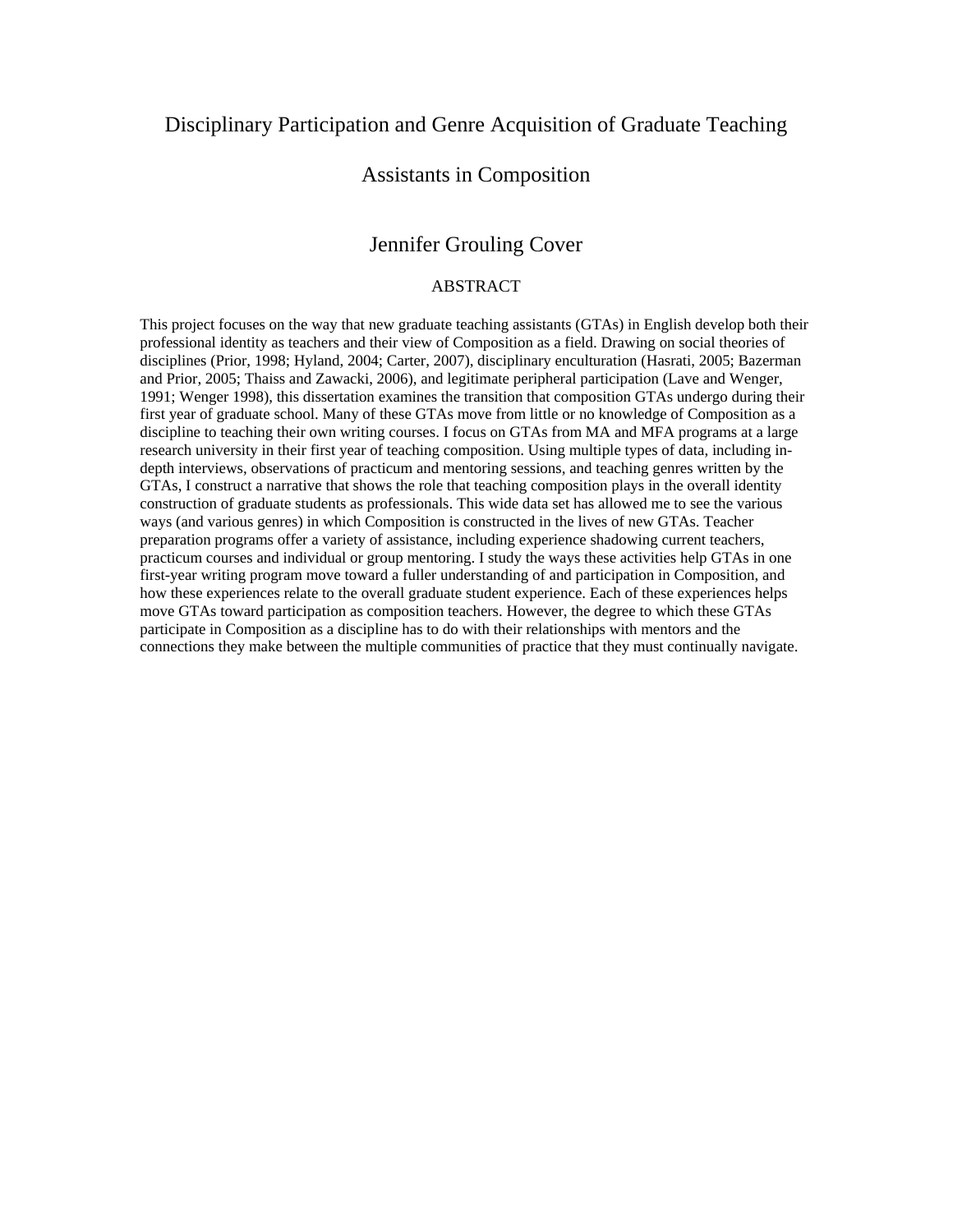## **Dedication**

To **Katrina Powell**, who embodies so much of what I talk about in this dissertation. I couldn't have asked for a better advisor. She recognized how mentoring is a two-way street and valued my ideas.

To the first cohort of the Virginia Tech PhD Program in Rhetoric and Writing: **Brian Gogan, Megan O'Neill, Dan Lawson, Amy Reed Patterson, Ashley Patriarcia, and Grete Scott.** Together we constructed what it meant to be a PhD student in Composition at Virginia Tech.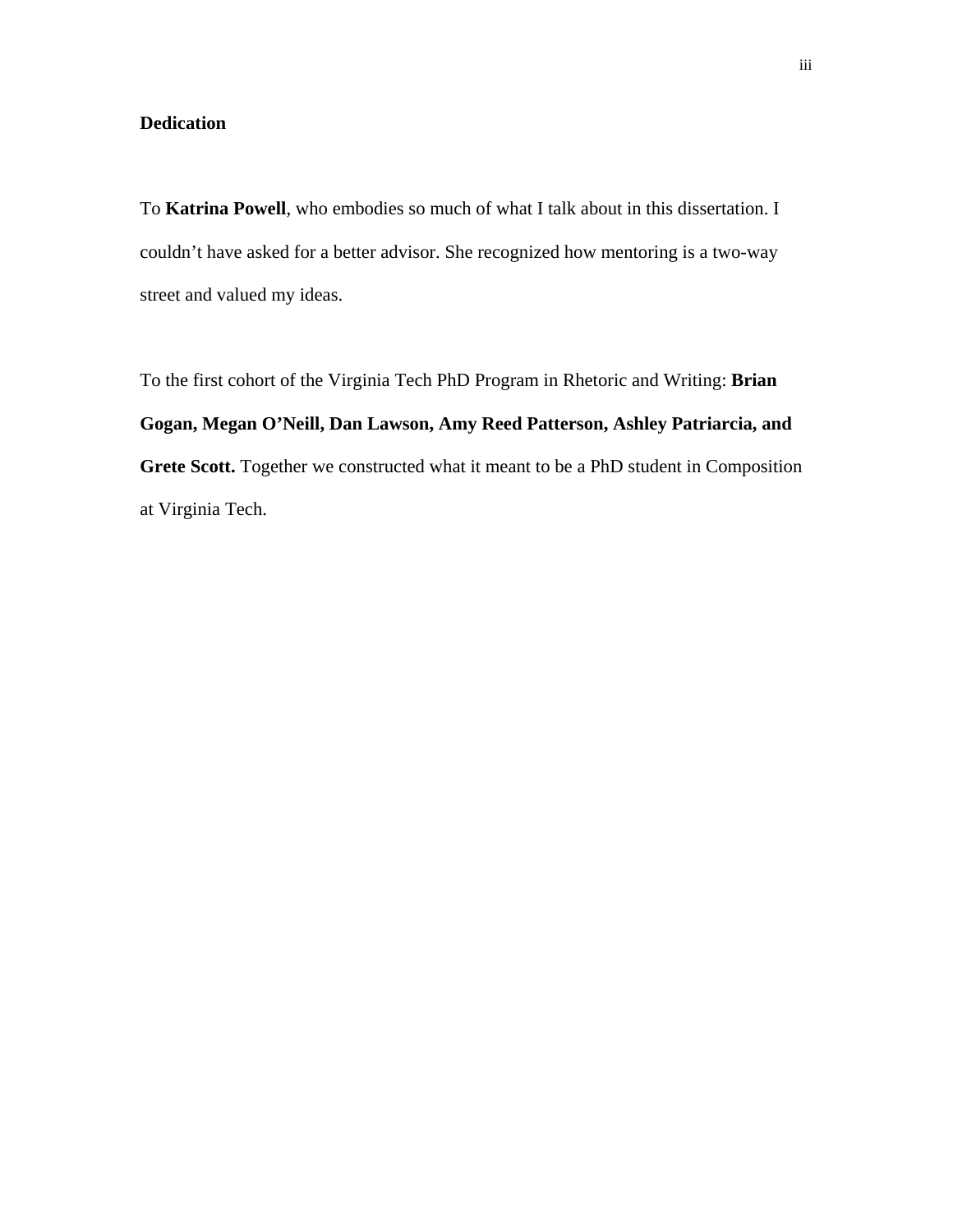## **Acknowledgements**

First and foremost, I would like to acknowledge the Virginia Tech Writing Program. In particular, director Diana George and all my research participants. Without you this study would not have been possible.

I would also like to acknowledge my committee: Katrina Powell, Diana George, Kelly Belanger, Carolyn Rude, and Michael Carter. Your feedback helped guide this study from an idea to a final document.

Finally, I would like to recognize my family. I'd like to extend a special thanks to my husband, Scott, as well as my parents who supported me through this process.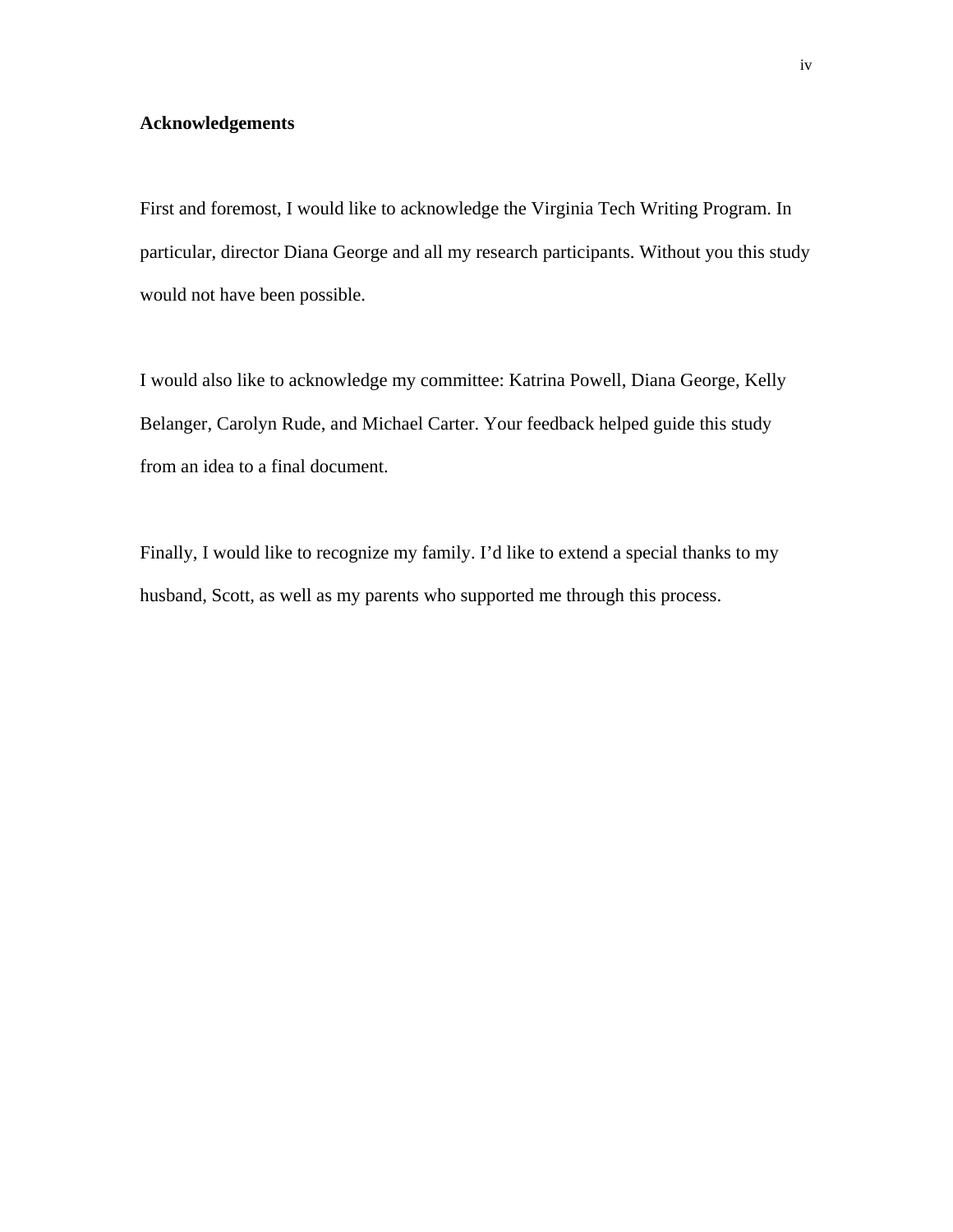## **Table of Contents**

| Chapter 4: "Not a Composition Person": How Outbound Members Define the Field  65                      |  |
|-------------------------------------------------------------------------------------------------------|--|
|                                                                                                       |  |
|                                                                                                       |  |
|                                                                                                       |  |
|                                                                                                       |  |
|                                                                                                       |  |
|                                                                                                       |  |
|                                                                                                       |  |
| Chapter 5: "I'm actually starting to like it": Peripheral Participants' Acceptance of Composition 102 |  |
|                                                                                                       |  |
|                                                                                                       |  |
|                                                                                                       |  |
|                                                                                                       |  |
|                                                                                                       |  |
| Peripheral Participation through First-Semester Mentoring/Writing Center Work 116                     |  |
|                                                                                                       |  |
|                                                                                                       |  |
|                                                                                                       |  |
|                                                                                                       |  |
|                                                                                                       |  |
|                                                                                                       |  |
|                                                                                                       |  |
| Reading Theory to Writing Center Work: Inbound Participants' Practicum Experiences  144               |  |
|                                                                                                       |  |
|                                                                                                       |  |
|                                                                                                       |  |
|                                                                                                       |  |
|                                                                                                       |  |
|                                                                                                       |  |
|                                                                                                       |  |
|                                                                                                       |  |
|                                                                                                       |  |
|                                                                                                       |  |
|                                                                                                       |  |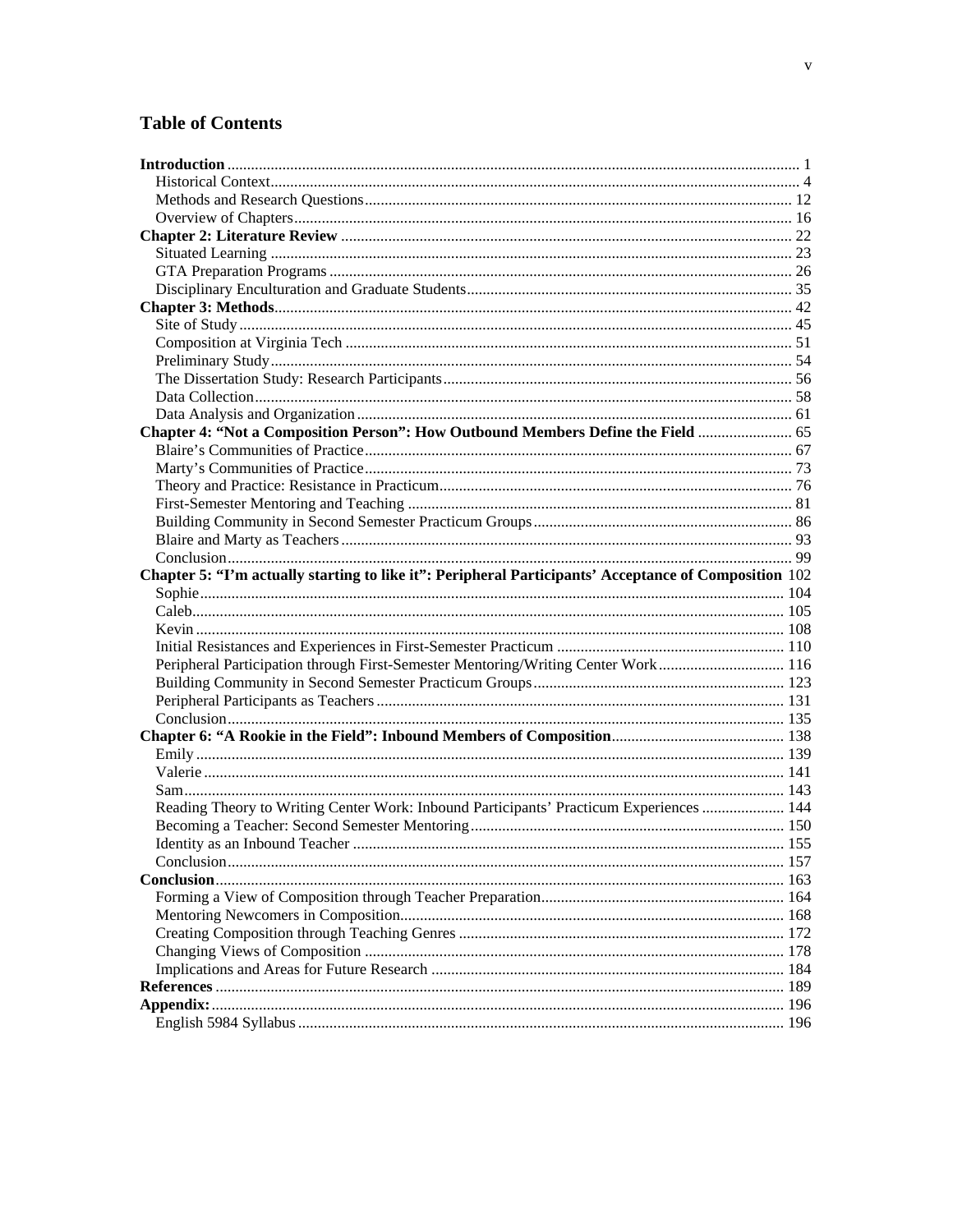#### **Introduction**

When I was 24, I began my first teaching position at a Catholic high school just outside Chicago. I was assigned three sections of ninth-grade English, a Journalism class, and a section of a twelfth-grade course called "College Writing." Although I was excited to teach writing, I knew little about it. Even with a B.S. in English Education, a teaching preparation program, and a teaching license, I was unprepared. As an undergraduate, I never had a writing class. Like many young capable English majors, I had passed out of Freshman Composition. In fact, I technically had double credit because my institution counted both the portfolio I had submitted and the score I received on the AP Literature exam for composition credit. Being proficient in literary analysis was all I needed for my school to see me as proficient in composition. And so there I was, as recently as 2001, teaching writing in the modes—informative, persuasive, how-to—with no clue that anyone taught writing differently, with no clue that an entire field (dare I say a "discipline") had formed around the teaching of writing.

For me, therein lies the crux of our field. Historically we have fought the view that anyone who can write can teach writing, that writing teachers are the same as (or less than) literature scholars, that we do not need special training, that we do not have expertise, and that we are not our own discipline. We have proposed such solutions as creating our own departments (Hairston, 1982), our own undergraduate majors, and more recently teaching our first-year course as a course in the discipline of Composition/Writing Studies (Downs and Wardle, 2007). Yet those of us who work with new teachers, particularly graduate teaching assistants (GTAs) beginning master's programs, are continually faced with the reality that nearly all of our teachers begin with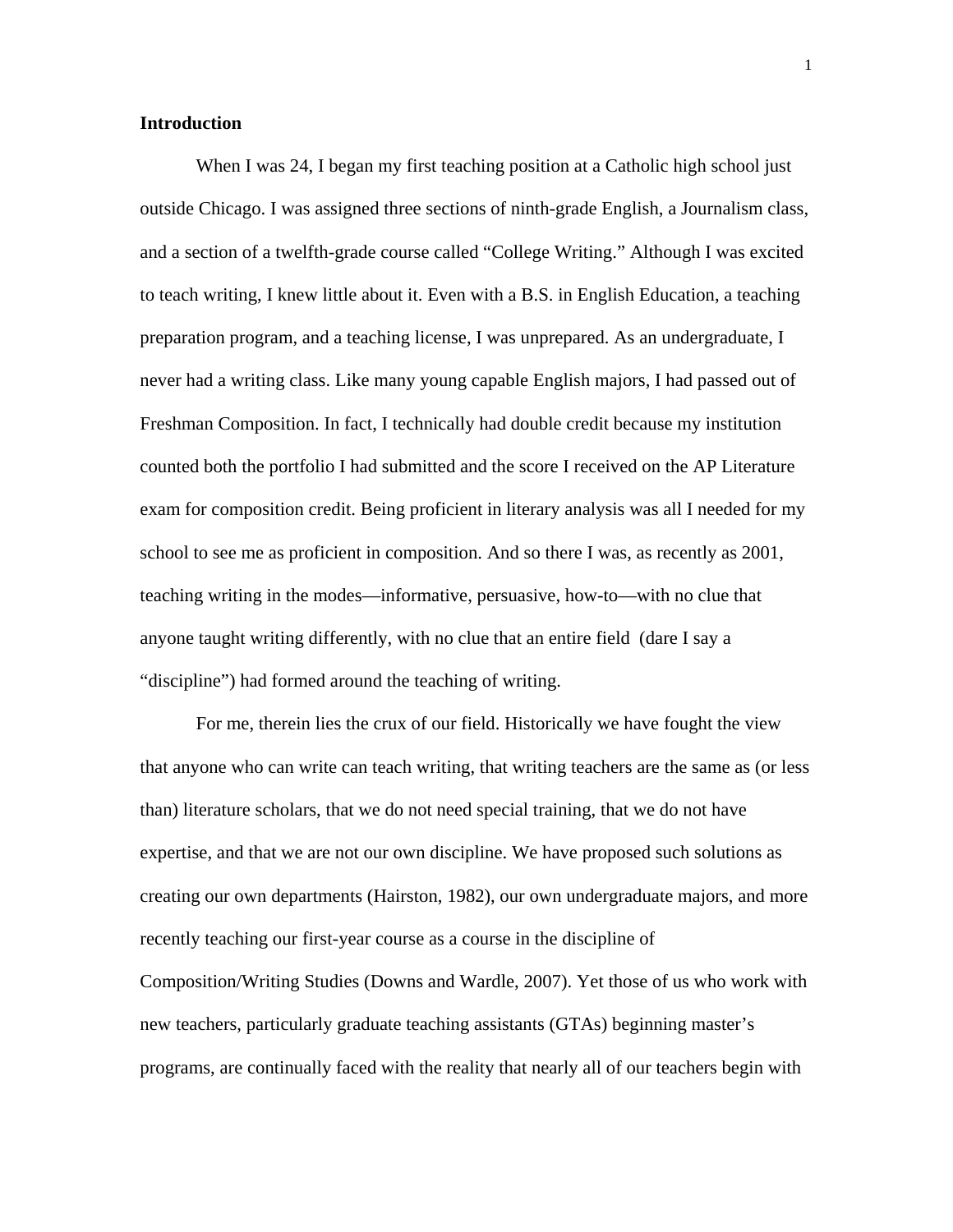little or no conception of Composition as a field or as a discipline.<sup>1</sup> If we are lucky, we get one semester to both introduce these new graduate students to the discipline of Composition Studies and prepare them to teach their own first-year writing course. This process involves fighting the perception that anyone can teach writing while also instilling confidence in these new writing teachers. It is a difficult task, but not a new one for writing program administrators (WPAs). These issues are familiar because they are the product of a long history of disciplinary politics, some of which I lay out below. WPAs are used to managing both GTAs and faculty members who originally entered graduate school with dreams of teaching literature or creative writing, but who, because of the higher demand for composition teachers, were given assignments in first-year writing programs. The 2009 Modern Language Association (MLA) report on their Job Information List for English indicates that rhetoric and composition jobs have held steady through the last nine years at approximately 30% of the postings, while creative writing has offered only 14% of openings despite a far greater number of degree programs in that area. In addition, at least 20% of the jobs listed have been non-tenure track positions, and this number does not include the many adjunct faculty jobs that may not be listed through MLA. Many of those GTAs initially resistant to teaching composition will end up teaching in first-year writing programs if they go on in academia.

The very tangible reality is that many who teach our composition courses are not our composition scholars. And I am not entirely convinced that reality is negative. Yet I am led to ask—what does this mean for the way that newcomers participate in our

 $\overline{\phantom{a}}$ 

 $1$  There has been much discussion about whether or not Composition is a discipline; however, when we replace the view of disciplines as static entities to a view of disciplinarity as a social construction, then this question becomes moot. I discuss this concept in more depth in Chapter 2. However, throughout the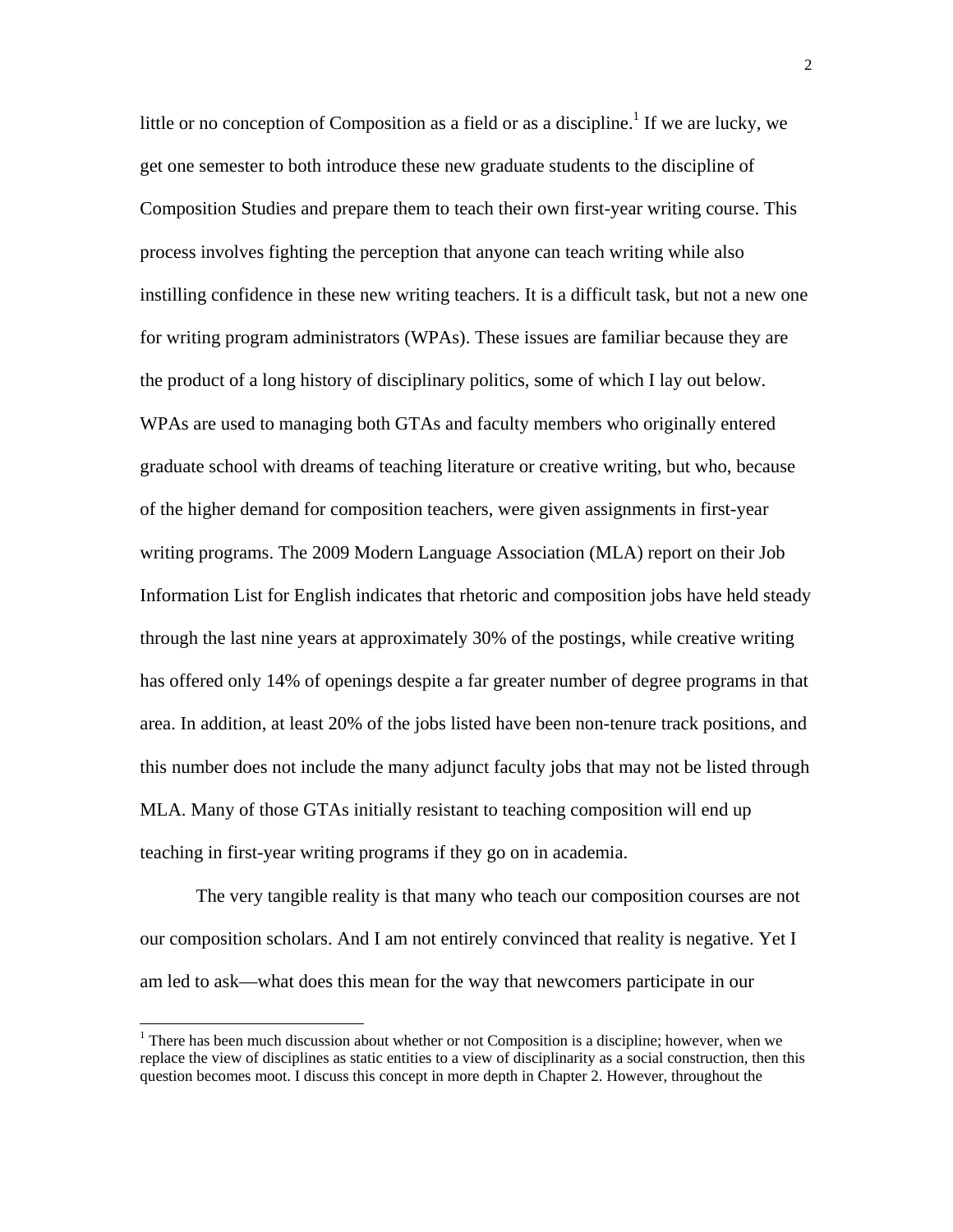discipline? How do they identify themselves in relationship to the field of Composition? Questions about disciplinary identification and enculturation are not foreign to our field, but they have often revolved around graduate student writing rather than graduate student teaching. For many years, the study of writing in the disciplines has been concerned with the way that both graduates and undergraduates learn to write in their perspective fields, the ways that genres shape disciplines, and the way that acquiring genres shapes new members of that discipline (Bazerman, 1988; Linton, Madigan & Johnson, 1994; Berkenkotter, Huckin, & Ackerman, 1988, 1991). Previous research has focused on research genres such as the seminar paper, prospectus or dissertation (Berkenkotter, Huckin, & Ackerman, 1991; Prior, 1998). We rarely see teaching genres—syllabi, assignment sheets, comments on student writing—as evidence of disciplinary enculturation or affiliation, nor do we look at the experience of first-year teaching as participation in our field. Yet, for Composition, those genres and experiences are often the first point of contact for those entering our field. Furthermore, teaching continues to be central to the work of our discipline.

Drawing on social theories of disciplines, disciplinary enculturation, and situated learning, this dissertation examines the transition that GTAs in composition undergo over their first year of graduate school. Many of these GTAs move from little or no knowledge of Composition as a discipline to teaching their own composition courses.<sup>2</sup> In order to help them with this transition, in order to teach them to be participants in the communities of our writing programs, departments offer a variety of assistance including

 $\overline{\phantom{a}}$ 

dissertation I use both field and discipline to refer to Composition because I feel that in light of a sociocultural perspective on disciplinarity the distinction between a discipline and a field is not significant. <sup>2</sup>  $2$  Throughout this dissertation, I use "capitol C" Composition to represent the entire research field, which includes pedagogy as well as theory, and "lower case c" composition to refer only to the first-year course.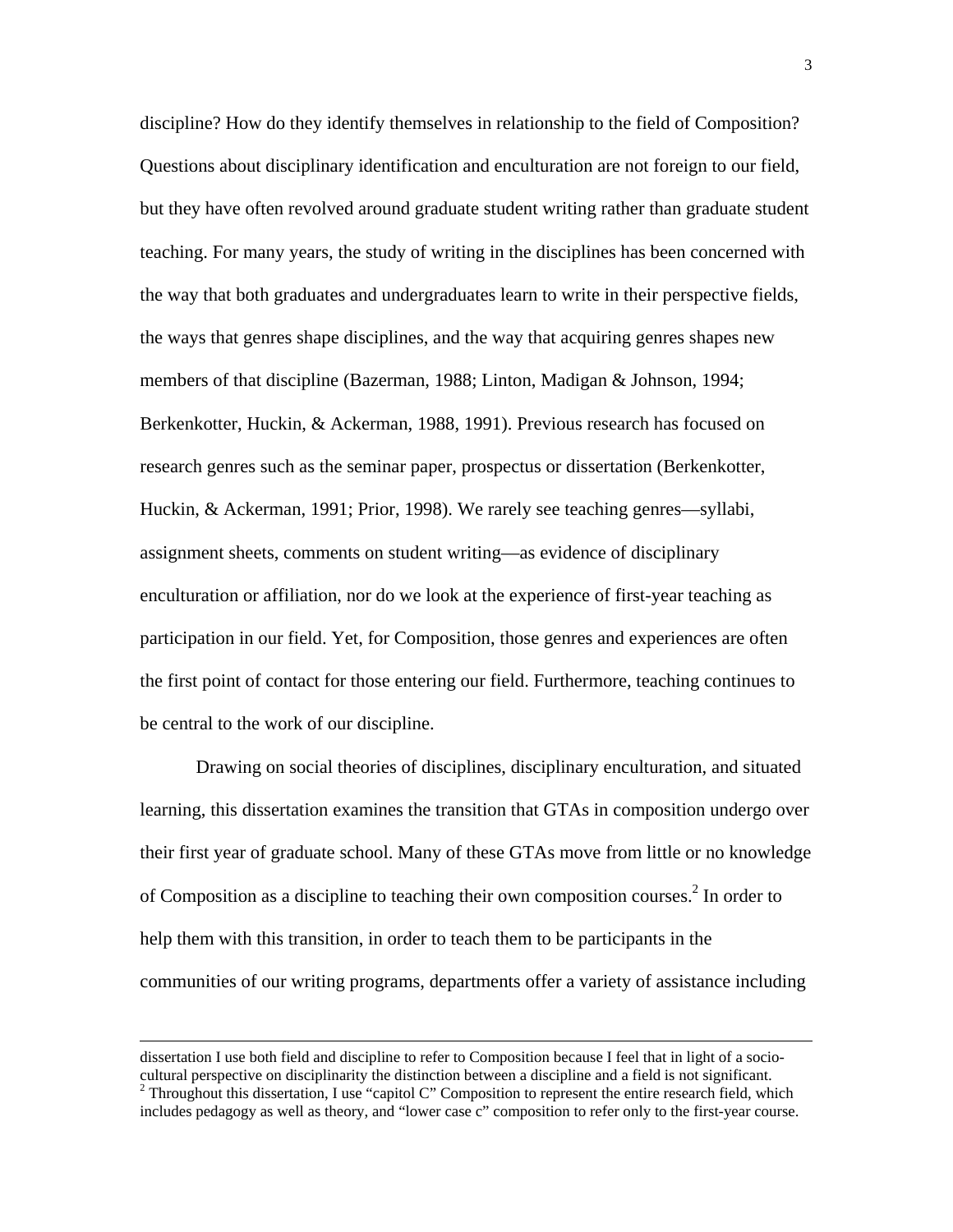experience shadowing current teachers, practicum courses, individual or group mentoring, and professional development seminars. I study the ways these activities help GTAs in one first-year writing program move toward a fuller understanding of and participation in Composition. While this understanding may have implications for future teacher preparation, my main aim in this study is to further examine the way that disciplinarity is constructed through first-year writing programs and GTA preparation. Prior (1998) argues that it is "necessary to examine [disciplines] in non-routine use, in development as relative newcomers are learning them, or when routine functional systems are are disrupted." Thus, he argues graduate education is the perfect site to study disciplinarity (p. xiii). As we move from a notion of disciplines as fixed boundaries surrounding content areas to a notion of disciplinarity as ongoing social formation, a very important spot to study disciplinarity is at that intersection where GTA meets Composition Studies.

#### *Historical Context*

Before moving into the details of my study, it is important to get a brief sense of the historical situation that has prefaced our current moment. GTAs' views of Composition are, often without their knowledge, reflective of larger views within the community of English studies. Naturally, the political situation in English departments is not universal and should be looked at in terms of local dynamics as well as larger historical trends. However, a brief historical overview may allow us to see more clearly how our individual, local narratives fit into more global, historical narratives as they are told within the larger realm of English studies.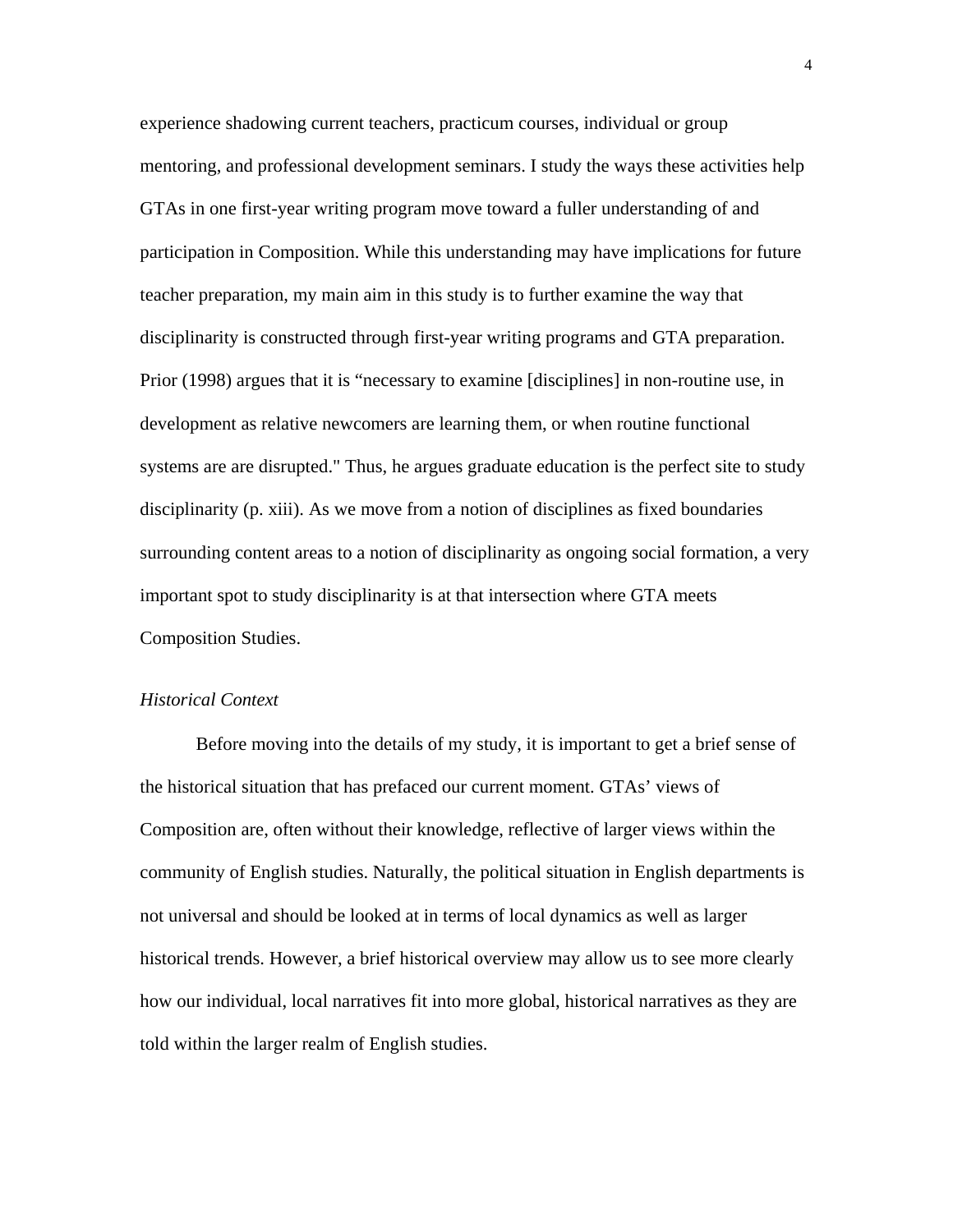English departments are a modern phenomenon. In his history of English studies, Scholes (1999) explains that early universities had rectors who lectured and tutors who worked one-on-one with students (not an unknown model today). By 1767, there were tutors in English grammar, composition and language, and by 1817, Yale sported the first professor of Rhetoric and Oratory (p. 3). In fact, it was only in the late 1800s that literature became an important part of the curriculum and equaled rhetoric, and even then, reading literature was used as a model for writing, and literary techniques were not seen as separate from rhetoric and oratory (Scholes, 1999, p. 4-7). Other histories also comment on this initial connection between reading and writing. Donahue and Falbo (2007) look at the figure of Fransis A. March, who was the first English chair and is often credited with being the father of English studies. They explain that he saw writing as a way to understand literature and thus did not see his literature requirements as a departure from rhetoric (p. 47). For Donahue and Falbo, "March reminds us that any claims about the origin of literature as distinct from composition are suspect, and that the history of English is, indeed a story of reading and writing" (p. 53). This united history of reading and writing extends beyond composition to creative writing as well. Creative writing programs began to emerge in the 1920s and 1930s and were not originally seen as a distinct and separate area of English studies. Crowley (1998) explains that the originator of the Iowa Writer's Workshop, Norman Foerster, saw creative writing as a way to get graduate students to better understand literature (p. 136). These historical accounts seem to indicate that some of the most famous founders of English studies did not see the separations between sub-fields that we so keenly feel in many of our departments today.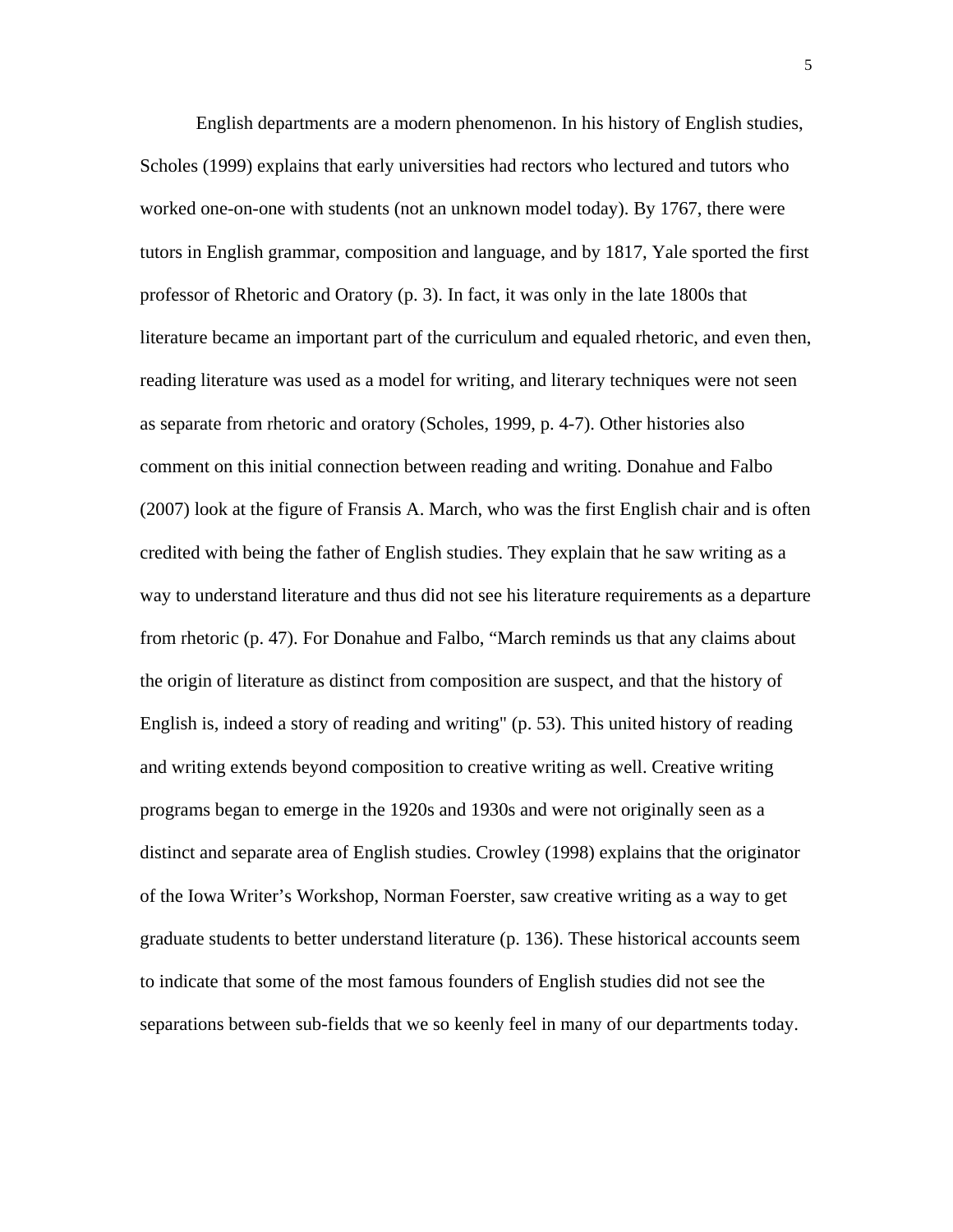If writing has such an established history within English, why is it that new master's level GTAs are rarely aware that Composition exists beyond the first-year class? Why do we feel such a separation between the different areas of English studies? Many authors attribute the problem to the New Criticism movement in literature (Crowley, 1998; Andrews, 2009; Graff, 2009). This theoretical position viewed the text as a sacred artifact to be analyzed in terms of its internal formal features rather than its production or reception. Roman Jakobson and the Russian formalists began by investigating the *literariness* that made artistic language different from (and better than) ordinary language. Of course this idea was not new, as even Aristotle separated the poetic from the rhetorical. However, the difference became one of great importance in the early 1900s because of other political and social changes. Berlin (1991) sees the "reservation of literature to the creative or imaginative" as "a response to the dehumanizing conditions of the new social order of industrial capitalism" (p. 26). Likewise, several authors comment on the perceived need for literature to fulfill a spiritual role in society (Miller, 1991; Crowley, 1998). In order to compete with the growing number of research disciplines, English needed a strong way to show their necessity to the university. Susan Miller (1991) explains that in order for English studies to be considered a discipline it had to ally itself with "religious and nationalistic ideals" (p. 44). Historians have suggested that the establishment of Harvard's first-year course served this purpose by creating the need for citizens who were both grammatically correct and culturally literate. Crowley (1998) comments on this shift when she talks about the role of English departments in "developing taste" (p. 34). She explains that "American colleges did not abandon ethical instruction when they abandoned rhetorical education; rather, they transferred instruction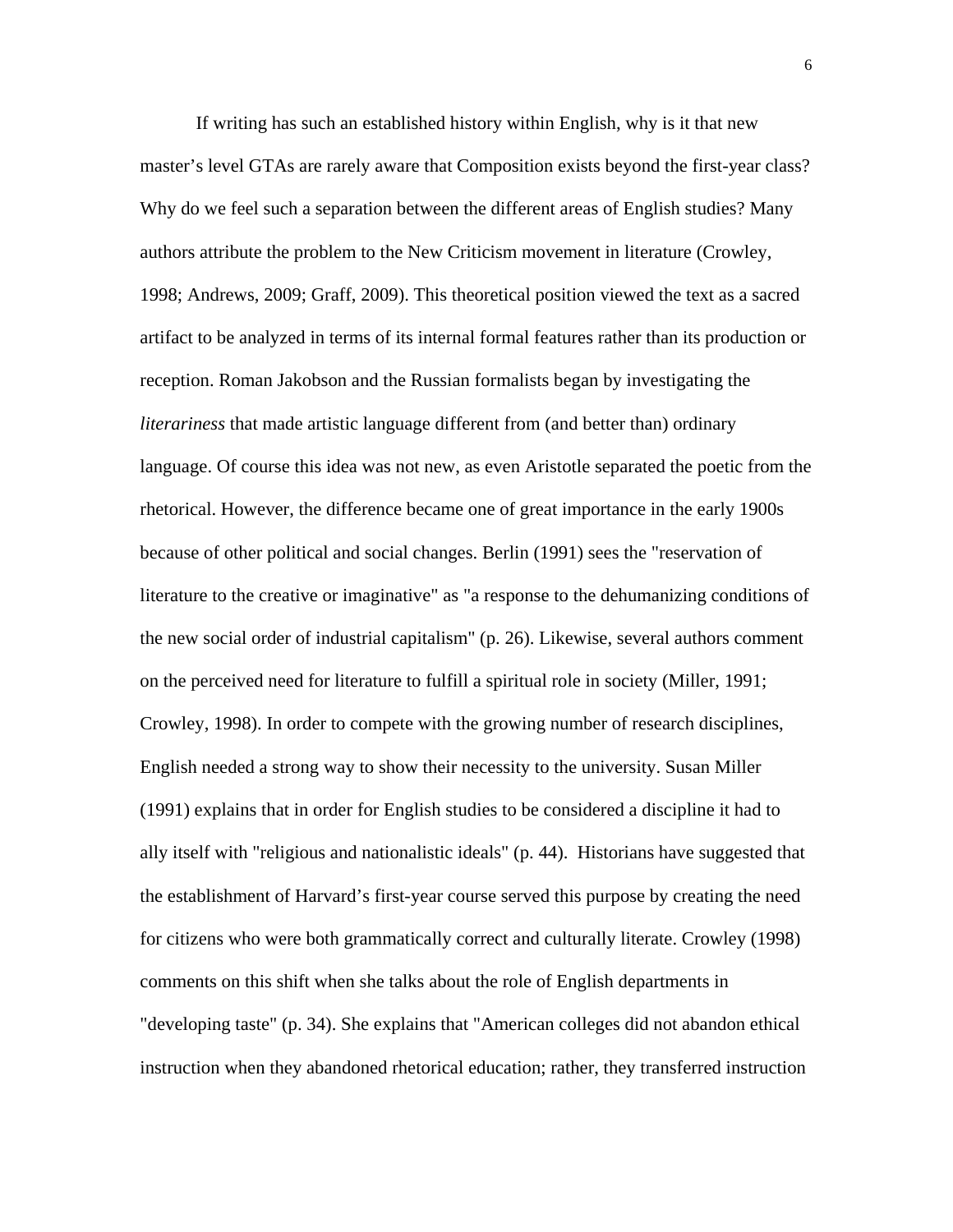in the development of character to the study of English-language literary texts" (p. 36). It was no longer enough to train leaders to be strong orators; English departments had to train the new incoming college population to be cultured citizens. Thus literature needed to be separated from other types of discourse in order to ensure that students were becoming cultured in nationalistic ideals and that English departments were fulfilling their role in the new research university.

Crowley (1998) goes on to explain that the notion of individual genius, which was perpetuated by New Criticism, was the only way to avoid the rhetorical idea where taste is a matter of community standards (p. 150). This view of author as individual genius is one that still affects our departments today. Andrews (2009) argues that even though many literature departments have moved away from New Critical ideas, the lone genius myth continues to be perpetuated in creative writing workshops that focus on the individual features of a text rather than the process and context of its creation (p. 247). It is ironic that this idea of genius perpetuated by the New Critical movement has been so widely accepted in creative writing where as a whole, literary theory has been rejected (Graff, 2009, p. 272).

Andrews (2009) finds this separation between literature and creative writing isolating and damaging to the field (p. 243). Through her critique and others, we see the way that our sub-disciplines of English Studies have been seen through a territorial lens. Andrews recalls her own first semester as an MFA student where she was told that theory was the sort of stuff she just didn't need to know, and tells of her own personal conflict when needing to separate her interest in criticism from her interest in writing (p. 243). In this same issue of *College English,* Mayers (2009) goes as far as to suggest an alternate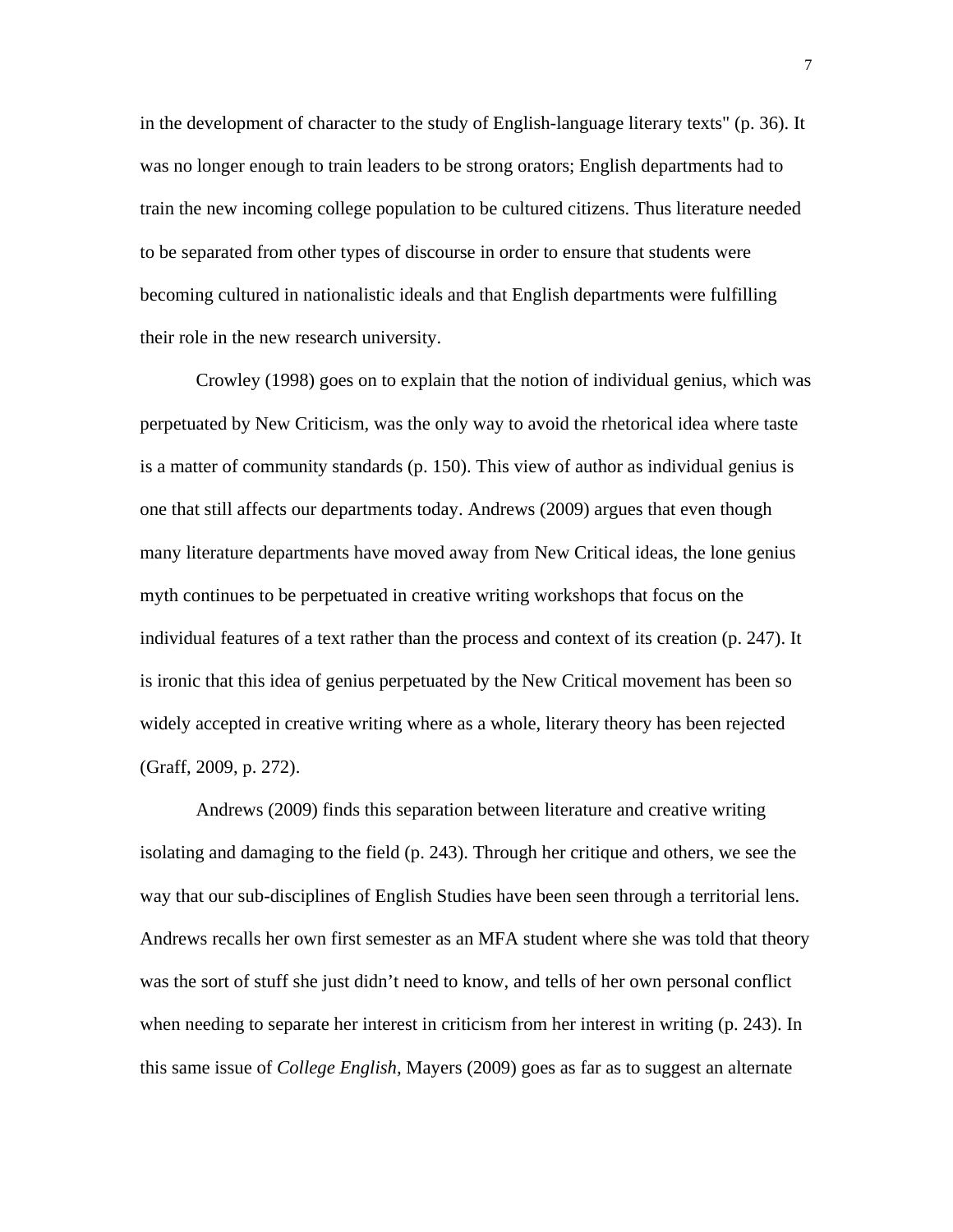branch of study—"creative writing studies"—that, unlike its more common counterpart, embraces theory as well as pedagogical research (p. 219). Unlike the original narrative where composition, creative writing, and literature were all important because of the way they supported each other, we now see a debate over whose territory is whose—does "theory" *belong* to literary studies or is it a part of creative writing as well?

Of course all of these differences are compounded by differences in the varying professional status that often exists among members of the English department. Graff (2009) refers to "the two-tier system in which the 'regular' faculty teaches literature and mostly graduate students and contingent faculty members teach composition" (p. 276- 277). Similarly, he mentions the unrealistic expectations for creative writers who seek tenure-track positions. These positions often require publications before hire, only to be followed by high teaching loads after hire. Thus, another important part to the historical and political situation facing new GTAs, particularly those focusing on literature or creative writing, is the whole situation that sets them up to teach composition rather than literature or creative writing in the first place. Connors (1997) explains that "the concept of composition as an apprenticeship to the real work of literature had begun as early as the 1890s, when the use of graduate students as teaching assistants first became widespread in universities" (p. 195). From the beginning of composition courses, the very position that GTAs hold was symbolic of the larger power struggle between the subfields of English as well as the demand for composition teachers. When the majority of first-year writing courses are staffed by GTAs and contingent faculty, while the majority of literature and creative writing courses are staffed by permanent faculty members, the impression conveyed is that one must put in the time doing composition in order to later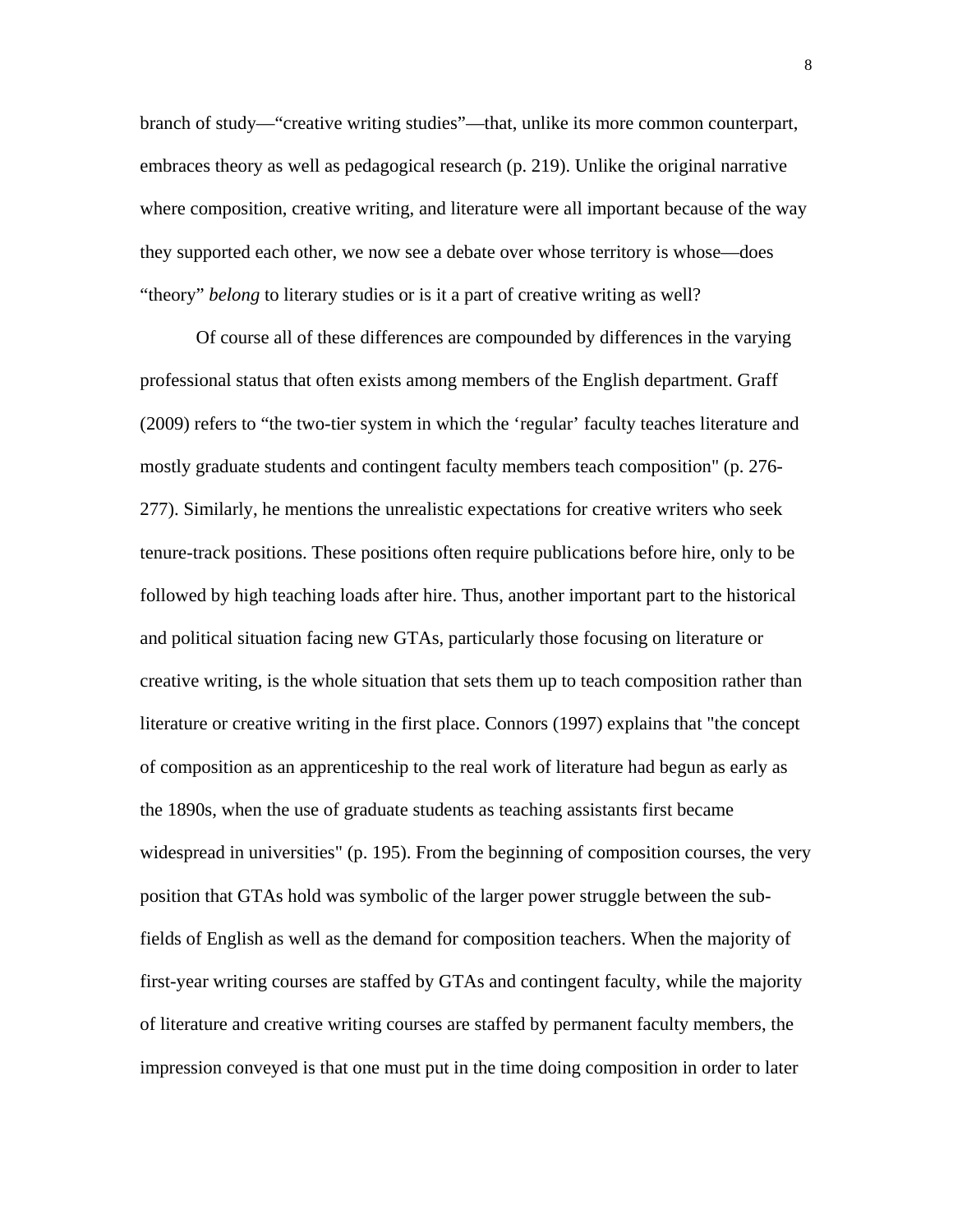rise in the ranks to teach the more prominent areas of English studies. Although this is not always the case in today's universities, Slevin (1991) notes that composition courses often carry the label of staff in the course schedule while literature courses are tagged with a professor's name, giving the impression that literature courses are authored while composition courses are anonymous (p. 5). This comment is particularly striking because it also shows how one might get the impression that literature courses are works to be credited to a professional teacher while composition classes are all generic creations of a writing program, an impression only reinforced by programs that require common syllabi and assignments. Again, GTAs may be given the idea that only once they have experience teaching composition will they move on to the superior position of authoring their own higher level courses.

As previously mentioned, a part of that struggle for legitimization has come in the form of arguments about teacher preparation. Some models for early teaching preparation programs do exist and are surprisingly comparable to today's methods. As early as 1916, teacher preparation arose as an issue for NCTE; however, the suggestions offered were not often implemented (Pytlik, 2002, p. 7-8). One notable exception is Tufts College, which by 1927 had implemented a strong teaching fellows program where graduate students met to discuss rhetorical theory as well as practical issues involved with teaching. The Director of Composition made three class visits for each fellow, once to model good teaching, then to participate, then to observe. Faculty also held student conferences and read selected themes that fellows had graded (Pytlik, 2002, p.8-9). However, Tufts College was far from the norm. Pytlik (2002) explains that in the majority of cases, it was assumed that all one needed to teach writing was the ability to

9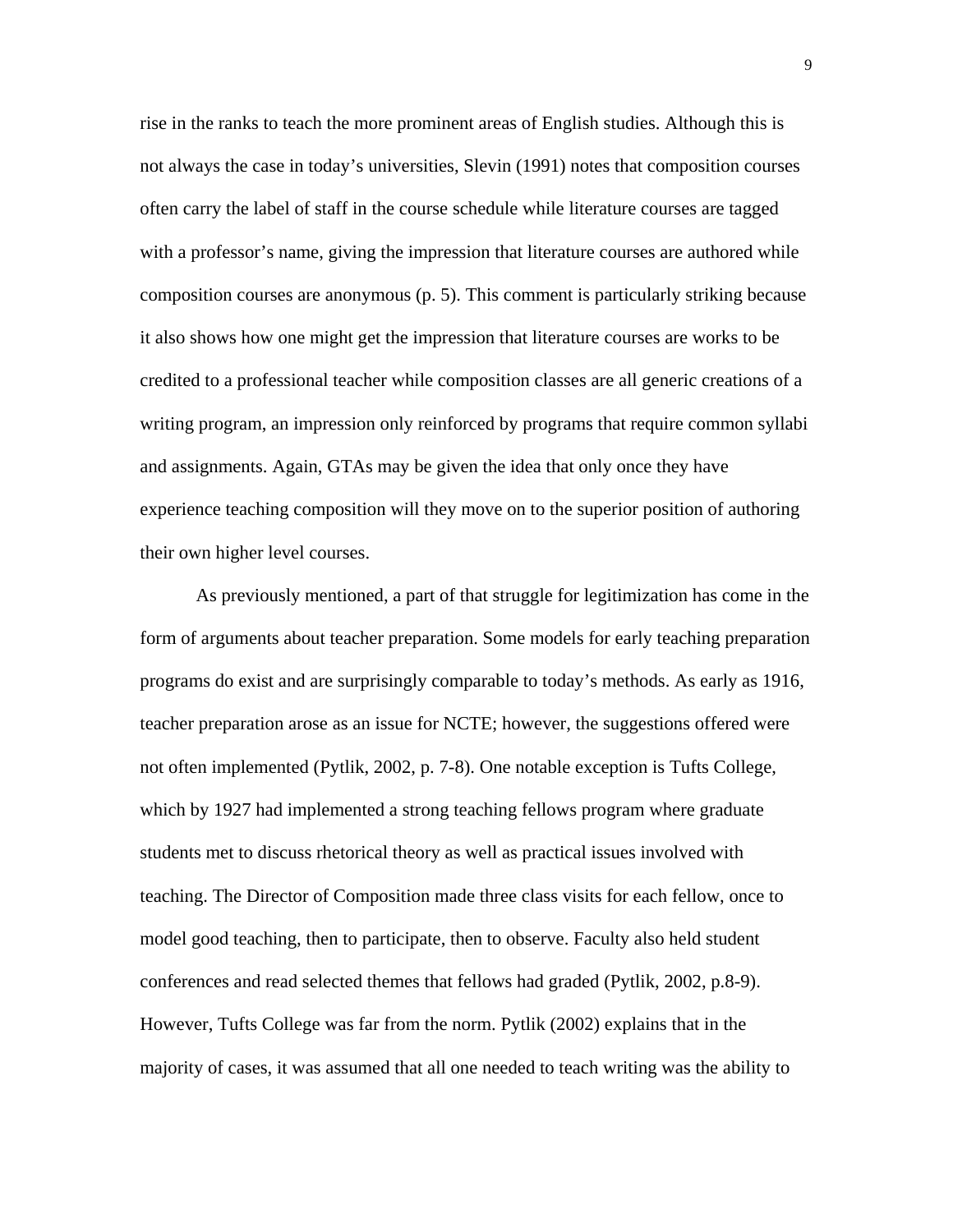write oneself (p. 4). Of course, this idea fits nicely with the notion of genius, where writing itself cannot be taught but must be inspired by those who have already achieved greatness, a notion that was not absent in ancient times but was most recently advanced by New Criticism.

These same issues about teacher preparation, as well as the status of Composition, are frequently discussed in the current scholarly publications. However, I am struck by the lack of critical awareness that has been brought to bear on these issues, which are often discussed more in terms of personal experience than research. For example, Farris (2002) argues that the way composition has been marginalized means that those taking practicum courses see it as "a-disciplinary and un-theorized." She notes that these students assume that teaching composition will "not be as fraught with complexity as the 'sacred' texts, theories and rituals they are encountering in the rest of the profession" (p. 101). Although Farris has done other research that involved interviewing GTAs (1996), her claim here comes within her own narrative about teaching composition as cultural studies, not in the context of empirical or qualitative work that engages with the actual opinions of GTAs. Similarly, when Fischer (2005) talks of MFA students, saying "I suspect they think that delving into what makes their writing work in ways that would serve them as teachers might somehow 'mess up their muse' by asking them to analyze too closely how they write," she speaks only from personal experience and opinion, not in the words of actual GTAs (p. 204). Often these experiences are told in terms of individual classroom success narratives—perpetuating our own sort of individual genius, that of teacher and WPA—and not in the context of our own historical, political, and theoretical positioning. Certainly this is not true for all studies. Elizabeth Rankin (1994)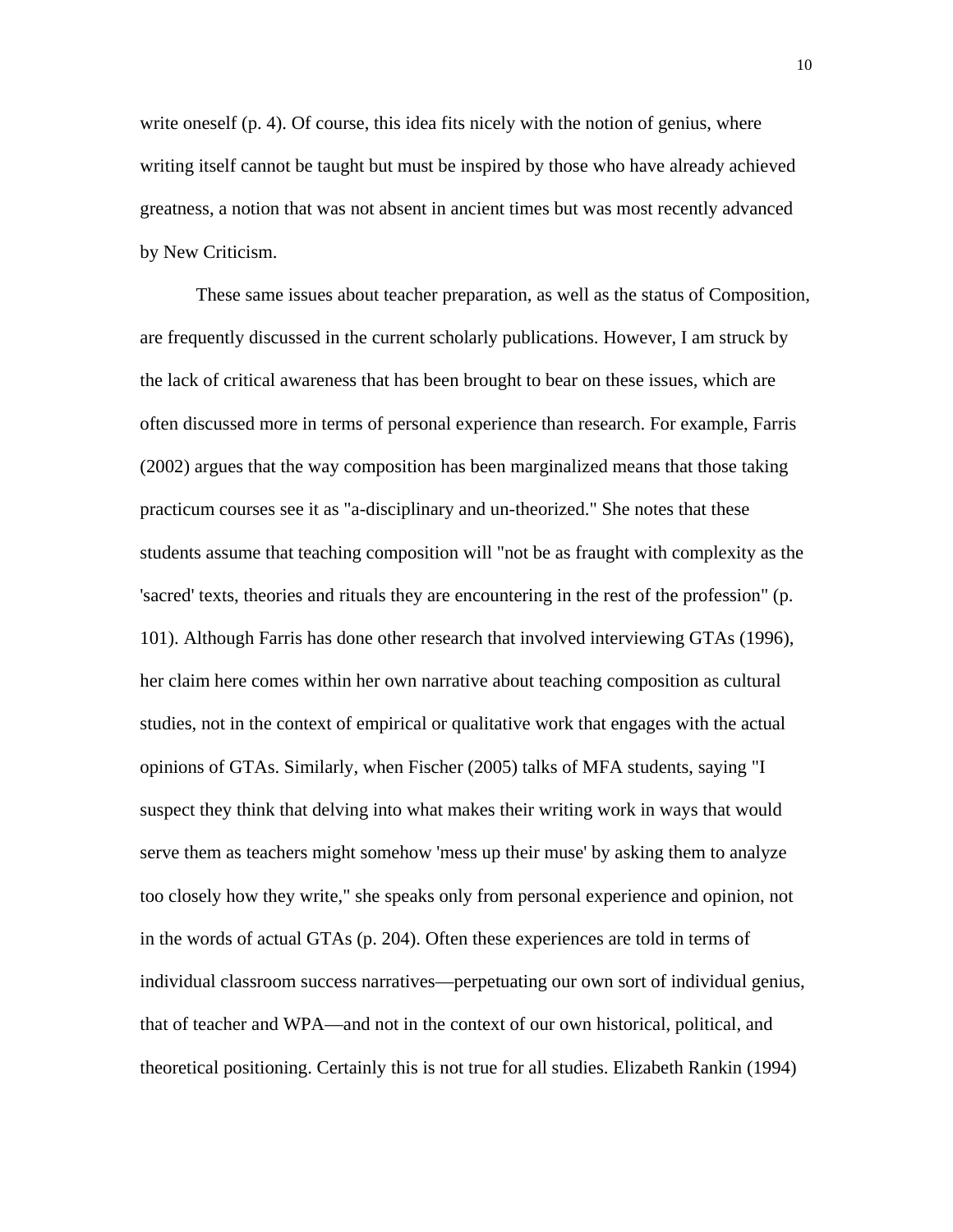and Sally Barr Ebest (2005) give us strong examples of case studies of GTAs teaching first-year composition. However, further research that reports on the actual experiences and opinions of GTAs in preparation programs rather than just on the views of teachers and administrators of these programs is essential when connecting these accounts to the construction of disciplinarity in Composition.

While it is impossible for one study to discuss all of the historical, theoretical and political influences on our teacher preparation practices, I seek here to look at GTA preparation in terms of larger social theories about learning and disciplinary enculturation. By looking at what influences actual GTAs cite for their views on teaching, we may have a better idea what influences GTAs are most attuned to and aware of. I use empirical methods, outlined below, to see what GTAs themselves have to say about their experiences and their views of C/composition. As I have acknowledged here, GTAs are often placed in the middle of a larger historical conflict in English studies, one that often puts literature, creative writing, composition and other sub-areas of English in competition with one another. The question that concerns me here is what do graduate students do when faced with these conflicting identities—that of a literature or creative writing student and scholar with that of composition teacher? When they are forced into the role of being a legitimate peripheral participant in the community of a writing program, do they embrace that role, moving toward full participation in the community or do they resist it? These are large questions that can only be addressed on a small scale with the research presented here; however, I believe the value of this study is in getting real answers from real GTAs about their experiences with our field. What I hope to offer is a thick description of how GTAs in one writing program serve as legitimate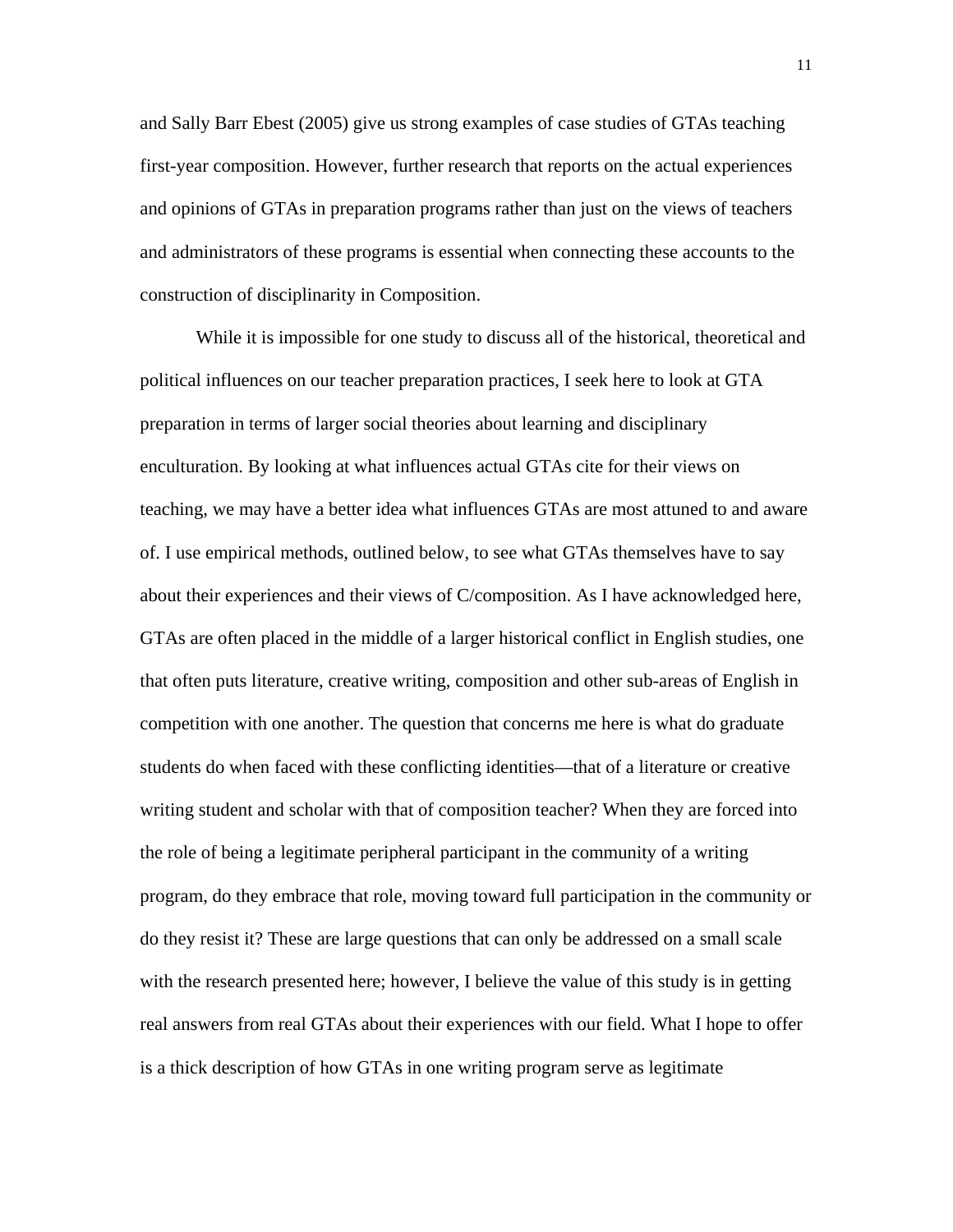participants, what this means, and how and why they move toward fuller participation in Composition. Participation is significant to study when looking at disciplinarity and the way that Composition is viewed by both outsiders and newcomers. It is the stories we tell about these interactions that help form our views of what it means to be a member of the field. As Newkirk (1991) argues, case studies are useful for their narrative qualities. The burden of generalization falls on the reader who either accepts or rejects the way a case study lines up with his/her own experiences. Thus, these case studies serve to complement the current research on teacher preparation and disciplinarity in Composition by adding the stories of our GTAs to our own stories as WPAs.

#### *Methods and Research Questions*

This dissertation provides a case study of one class of new teaching assistants in their first semester of graduate school at a large research university, Virginia Tech. Although this introduction has reviewed some larger historical trends in English studies, it is important to note that the political situation in each department at each university is different. Methods of GTA preparation also vary at different universities. Furthermore, each GTA enters his/her graduate education with different experiences that will shape that educational experience. In Chapter 3, I go into depth on the specific research setting and participants as well as the methods used in this study. However I offer a preview here in order to lay the frame for this dissertation project as a whole.

In order to gather as much information as possible, I used multiple-methods, gathering data from a variety of sources. Lauer and Asher (1988) believe that "deliberate and interactive mulimodality, especially rhetorical and empirical research, offers a richer opportunity for studying the complex domains of composition studies" (p. 7). Likewise,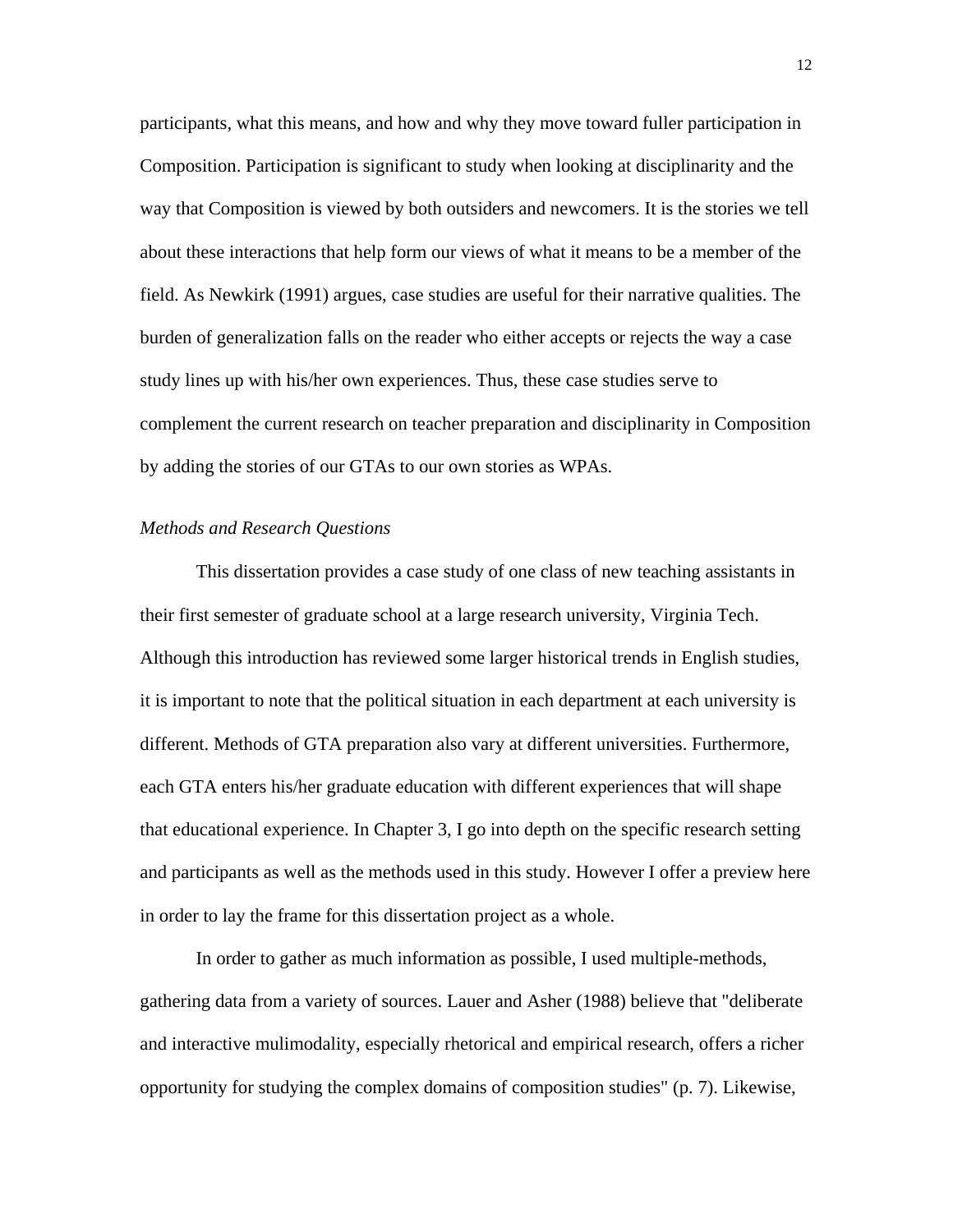MacNealy (1999) notes the importance of both empirical and theoretical work in Composition (p. 11). In stressing the importance of using multiple methods for his study of graduate student enculturation, Prior (1995) says, "employing a triangulated, emergent design allow[s] for thick description and grounded interpretation" (p. 321). Using multiple methods allowed him to look at how writing "reflected and partially constituted situated negotiations over knowledge, identity, and community" (p. 322). I, too, seek to look at the relationships among writing, identity and community. In this case, I look at the ways that a disciplinary community of first-time Composition teachers is shaped through discourse and writing.

In addition to employing multiple methods, my research design is emergent. I began by looking specifically at the genres that GTAs write in, particularly comments on student papers and assignment sheets. However, through my research I discovered that social relationships with mentors and peers were equally, if not more, important to forming the GTAs' views of Composition and their relationships with the field. While I had always planned to include interviews, observations of mentoring sessions, and textual data, in my original design, interviews and observations were to support the information gathered from textual sources. As the project developed, however, these data types became more essential to answering my research questions. Thus, my research expanded to include more in-depth interviews with GTAs and more general questions about their experiences with the field and teacher preparation rather than just about the genres they write in as teachers.

It was important to choose a site of study with a strong teacher preparation program. New teaching assistants at Virginia Tech begin by taking a six-hour course 13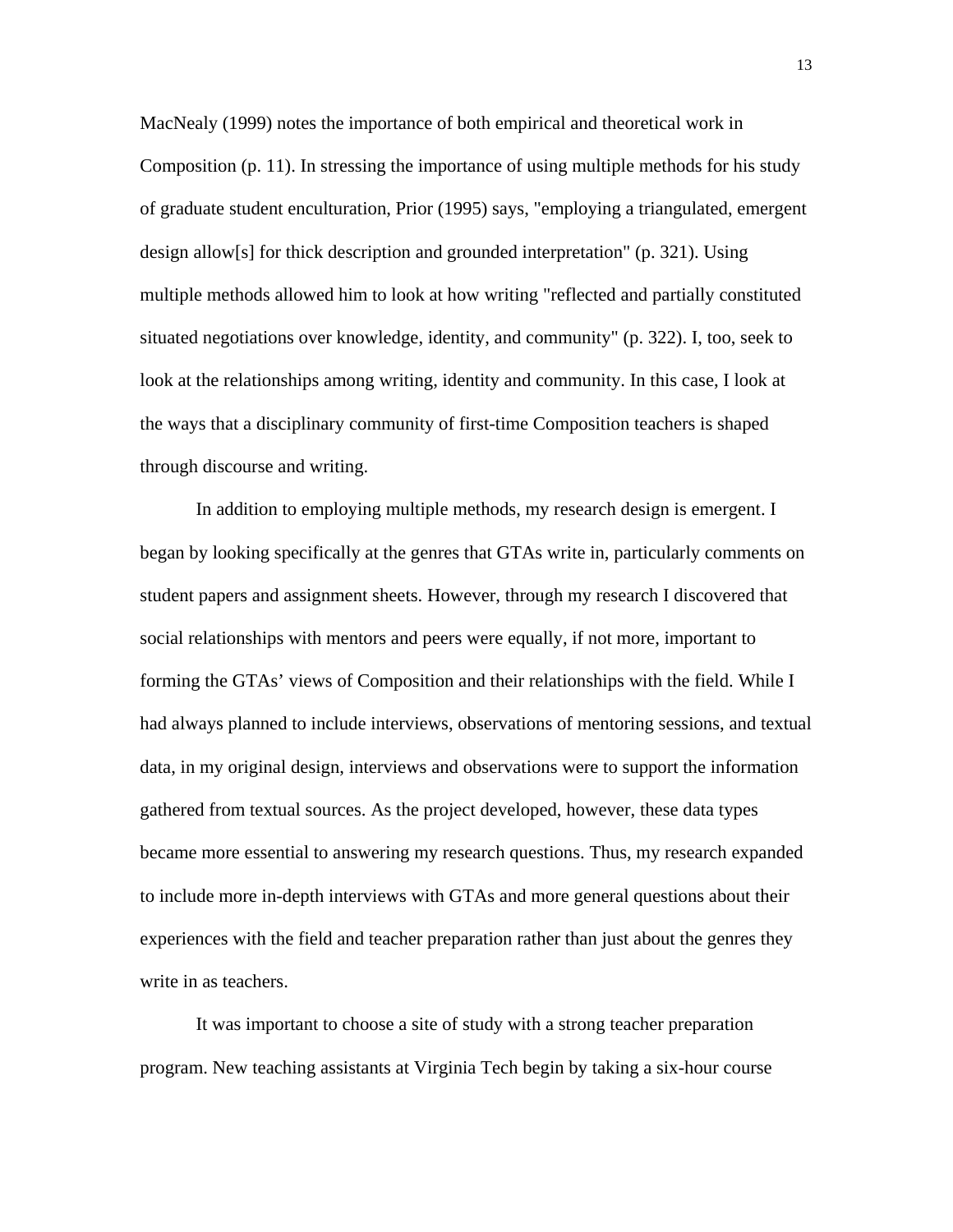titled "Theory and Practice in Teaching College Writing."3 Although this course was more than a traditional practicum course, it was often referred to by my participants as "practicum." In addition, the field has consistently talked about teacher preparation courses as "practicum" courses even though it is not uncommon for these courses to include an introduction to both Composition theory and practice. The "Theory and Practice in Teaching College Writing" course involves reading and discussing Composition theory as well as planning for the next semester where each student will teach his/her own composition course. In addition to this course, first-semester graduate students assist in a composition class and work in the Writing Center. After their first semester, these students are assigned to one of three mentoring groups, each of which work with an experienced composition instructor. This instructor observes GTAs' classes and meets with them to discuss their classroom practices and grading. Another fact that makes Virginia Tech well suited for this research is the variety of specialties offered for graduate work, including creative writing, literature, composition, and professional writing. The variety of resources and opinions that GTAs are exposed to at Virginia Tech made this a useful site of study for examining the influences on their professional identity.

I began by recruiting participants during the first semester practicum course. After observing several class meetings, I collected GTAs' end-of-semester portfolios. During the spring semester, I observed meetings between the GTAs and their mentors and collected graded papers and assignment materials from their teaching. Using these documents as well as transcripts from my observations, I formulated specific questions

 $\overline{\phantom{a}}$ 

<sup>&</sup>lt;sup>3</sup> This course is titled "Theory and Practice in University Writing Instruction" in the course catalog, but I use the title from the course syllabus included in the appendix.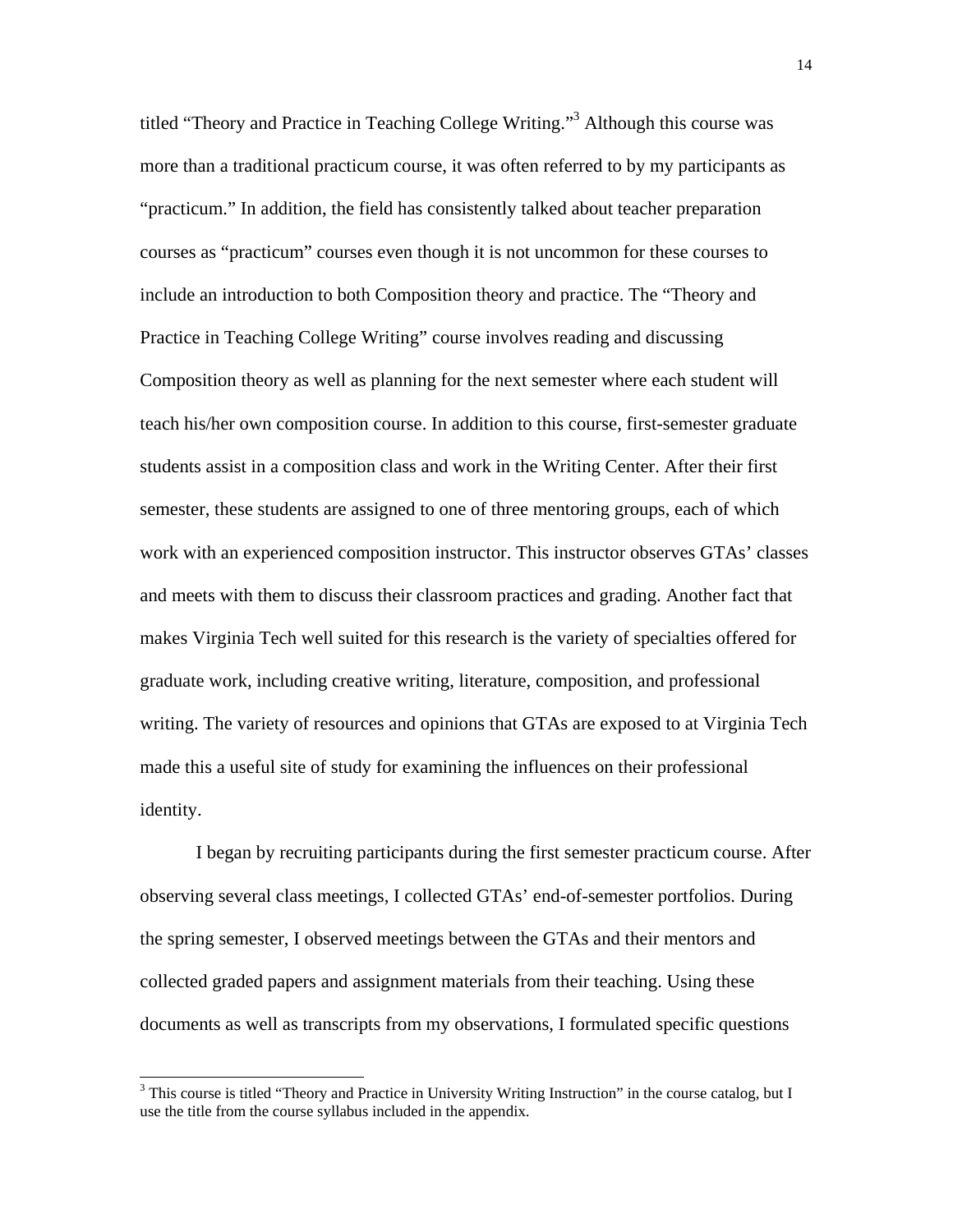for in-depth interviews, which were conducted after the GTAs' first semester of teaching. These multiple data sets were then analyzed for common themes related to GTA enculturation and my research questions. In addition, I interviewed the three mentors who work with GTAs in their first and second semesters teaching.

The questions that emerged through this research included the following:

- 1) What role do teacher preparation courses and mentoring programs play in development of GTAs' professional and disciplinary identity? What view of Composition do GTAs report receiving through these opportunities? How do they define their participation and their identity within this professional and disciplinary context?
- 2) How do GTAs move from peripheral participation in Composition to become teachers of record? To what extent do they accept or deny an identity as participants in C/composition? How does the interaction with mentors influence GTAs' views of the field and their role as teachers?
- 3) How do GTAs acquire teaching genres? How do they form their syllabi and assignment sheets? What or who shapes their responses to student writing? How is the GTA's identity as composition teacher conveyed in these documents?
- 4) What view of the discipline of Composition do new GTAs have? How does this view change through teaching? Specifically, what or who do GTAs see as significant in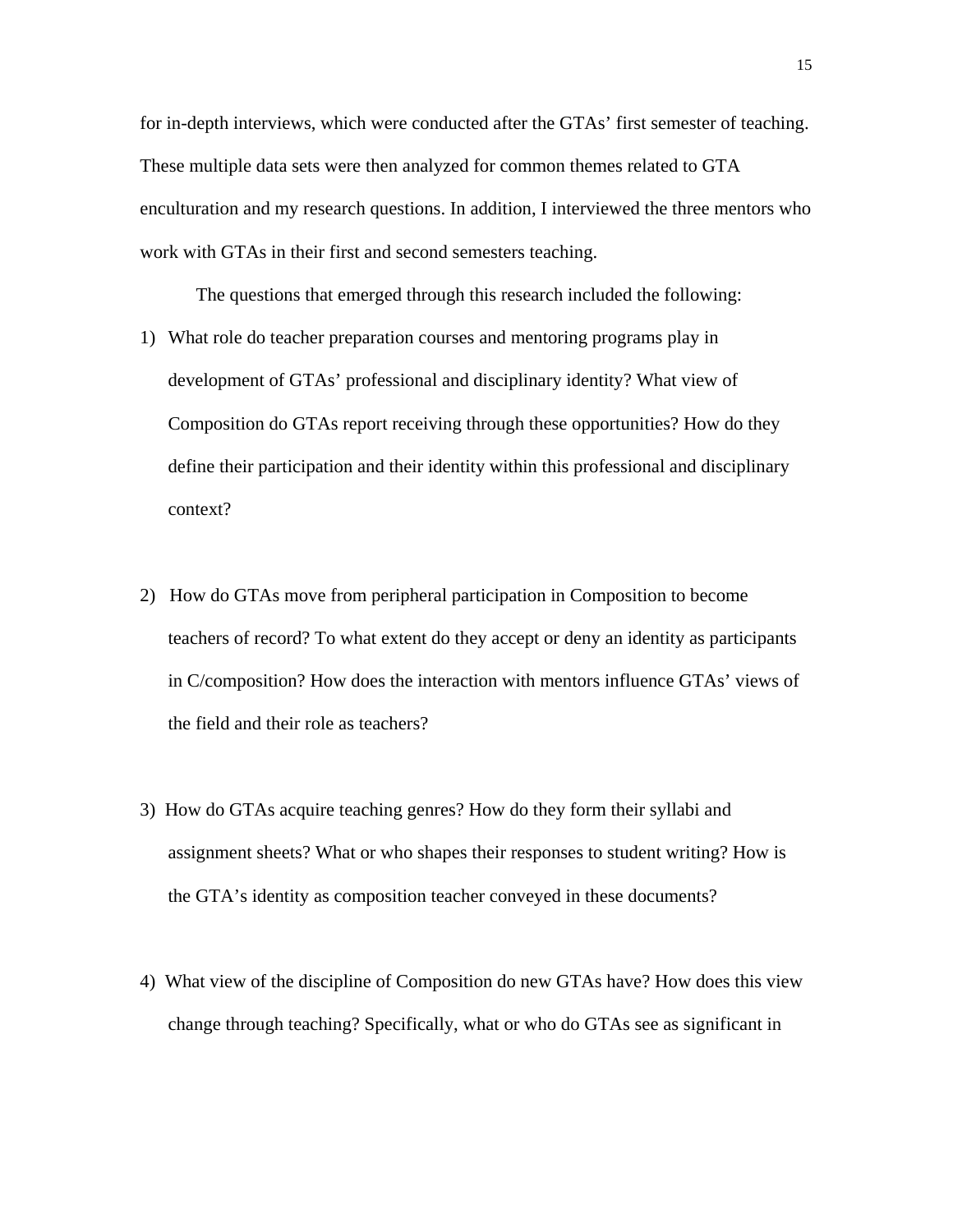forming and changing their views of C/composition and their identity within the community of practice of the Writing Program?

#### *Overview of Chapters*

Each of the above questions works to frame this dissertation. I begin in Chapter 2 with a literature review that provides further discussion of the theoretical grounding that has shaped the point of view I bring to the research questions addressed here. First, I review the social theories of learning, particularly the theory of situated learning (Lave and Wenger, 1991; Wenger, 1998). I explain the concept of a community of practice and how this concept might be applied to writing programs. I then outline the history of teacher preparation in Composition as well as current issues, such as the role of theory in the practicum course (Pytlik & Liggett, 2002; Dobrin, 2005; Ebest, 2005; Stancliff & Goggin, 2007). I apply social learning theory to these discussions in order to raise questions about the role of teacher preparation in the overall graduate student experience. Next, I detail the research in Composition on disciplinary enculturation, much of which has applied theories of situated learning. I include literature on disciplinarity including those studies that focus specifically on the enculturation of graduate students (Berkenkotter, Huckin, & Ackerman, 1988, 1991; Prior, 1995, 1998; Bazerman and Prior, 2005). Chapter 2 concludes by connecting these two areas of research. I tie the literature on identity formation and disciplinary enculturation to teacher preparation.

Chapter 3 outlines the way in which these theories of disciplinarity and enculturation lead me to conduct the study at hand. I detail my methods in this chapter, including site and participant selection, methods of data collection, and methods of data analysis. This chapter also introduces my research participants and site of study and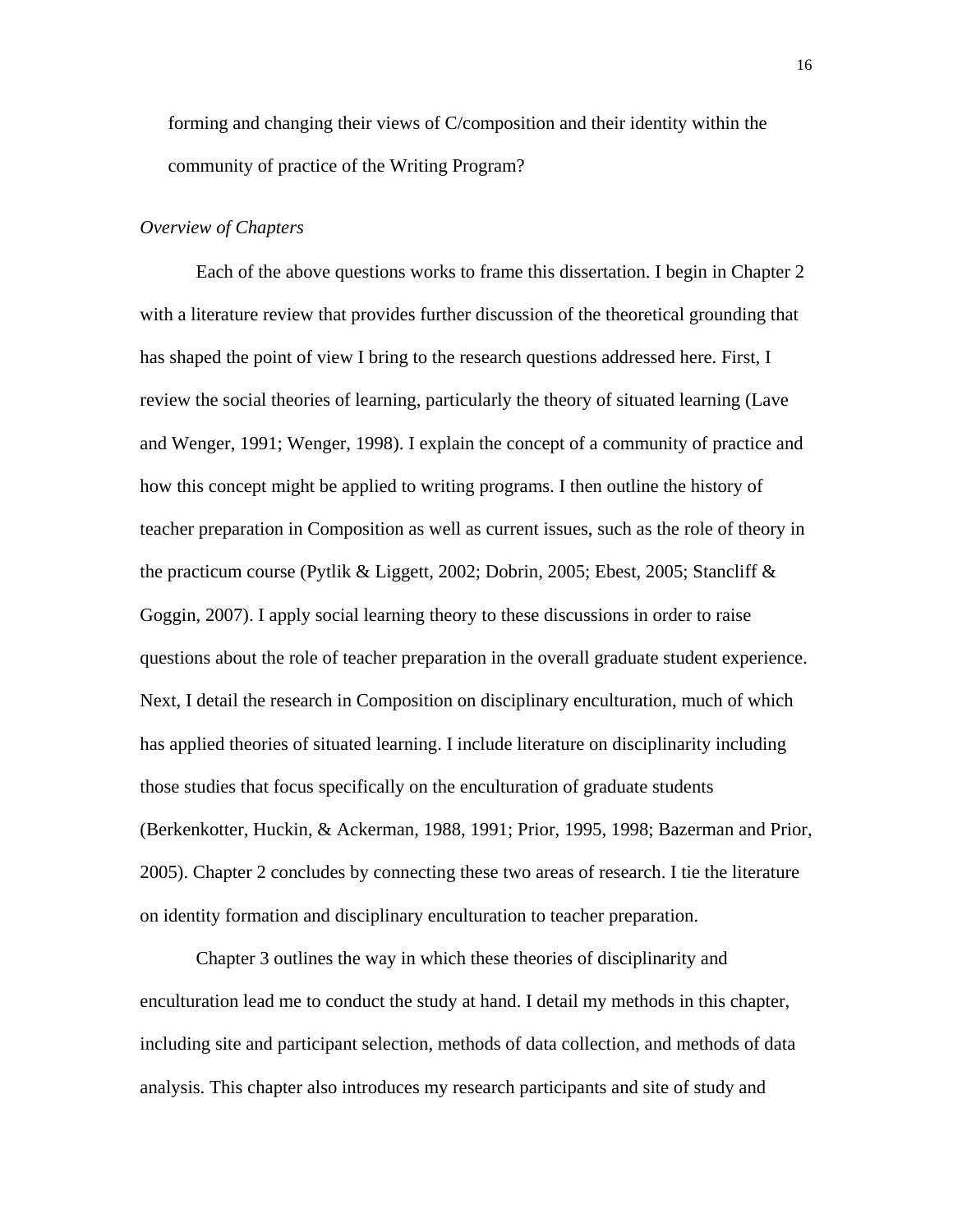provides a graphic representation of the relationships within the writing program. In order to contextualize this study, it is important to explain the specific situation at Virginia Tech including both the approach of the Composition program that GTAs are a part of and the specifics of GTA preparation. I also provide demographic information about my particular research participants. This chapter concludes with the advantages and limitations of my particular study as well as complications that arose during data collection or analysis.

My analysis is then broken into three chapters, each of which focuses on a different type of participant within the composition program. I based this division on Wenger's (1998) categories for participants in a community of practice. Chapter 4 looks at graduate students who see themselves in an outbound and/or marginal role in relationship to their graduate education. These are the students who clearly expressed that they were *not* "Composition people" and did not ever wish to be so. I show that other communities of practice can cause a GTA to resist Composition, but that resistance is often paired with a resistance to the graduate student experience as a whole. Next, Chapter 5 provides a description of those students who engage as peripheral members. These are students who do not necessarily see themselves as future composition teachers, but who are more comfortable with their role as a teaching assistant. Being able to connect one community of practice to another on an intellectual and personal level is key to these GTAs accepting Composition, particularly when they do not see themselves as inbound members of the field. Finally, I turn to those who might be considered inbound members. Chapter 6 details the experiences of two graduate students who have chosen to major in the field of Rhetoric and Composition. This chapter shows that even inbound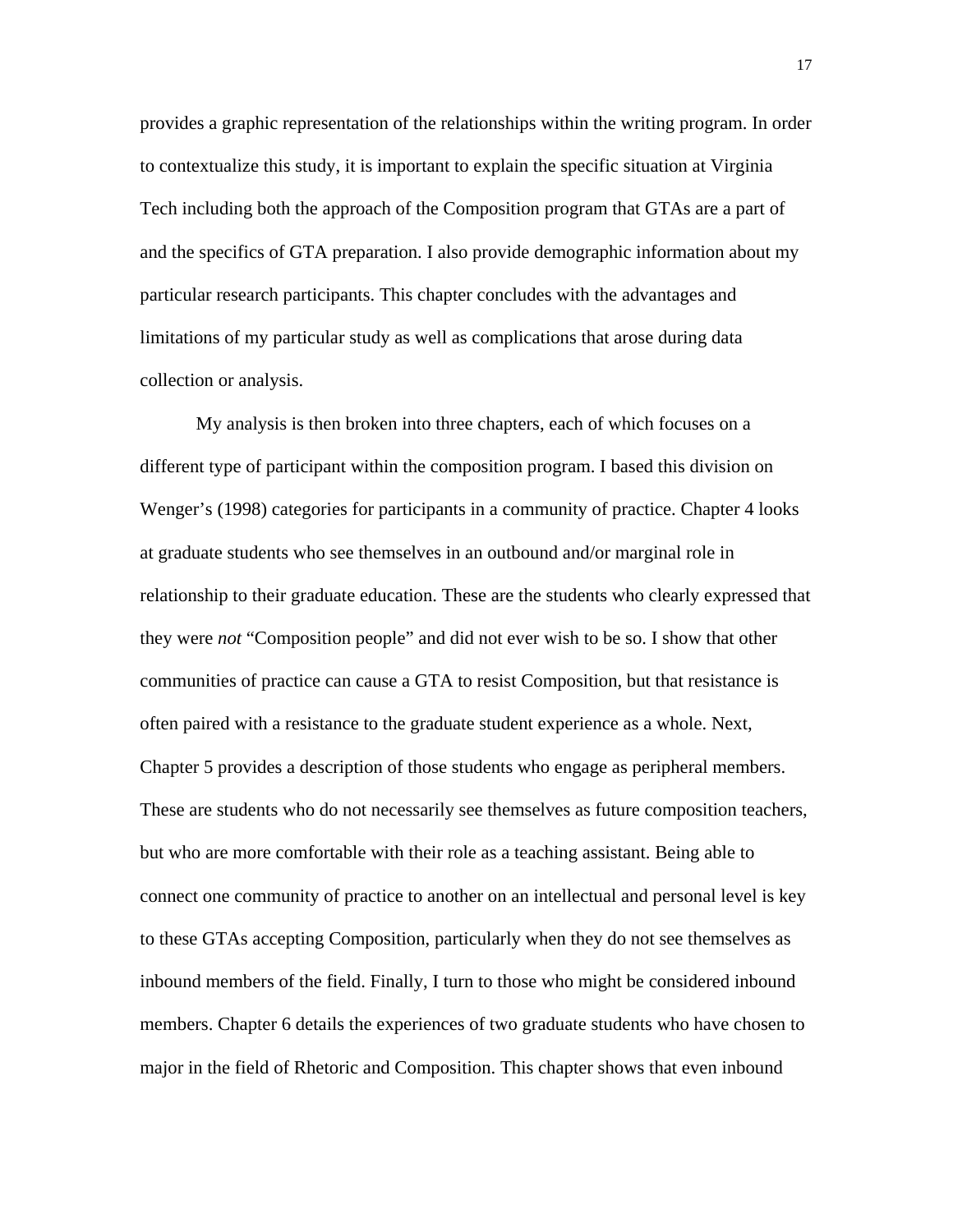members must navigate multiple communities of practice, and that teaching as well as research helps these students feel validated as members of the field. Throughout these chapters, I also explain the role of boundary and insider members, whom I also consider as research participants in this study. In particular, I examine the way that instructor/advisors and PhD student mentors work as insiders but also as boundary members who interact with new graduate students to discuss teaching in the composition program as well as their graduate studies in general. These observations and analyses thus help us to connect the role of practicum and teacher preparation with the overall experience of the English graduate student. Whether or not GTAs consider themselves inbound members to Composition, their identity can not help but be affected by their exposure to it. Lave and Wenger (1991) argue that "learning and a sense of identity are inseparable: They are aspects of the same phenomenon" (p. 115). As GTAs learn to teach composition, they also learn to *be* composition teachers. They learn to act as member of a community of practice, whether they see that community only in terms of a localized writing program or in terms of a larger field of Composition Studies.

These chapters work together to look at three important areas of the identity formation of GTAs in relation to C/composition—the social interaction of classroom and mentoring sessions, the linguistic aspects of that communication, and the written genres where the GTA asserts him/herself as a teacher in charge of a course. Each chapter deals with individual GTA's experiences in practicum, with their mentors, and as teachers responding to students work and creating assignments. WPAs have written extensively about the importance of the GTA preparation course and many agree that the inclusion of theory helps GTAs recognize Composition as its own discipline with its own scholarship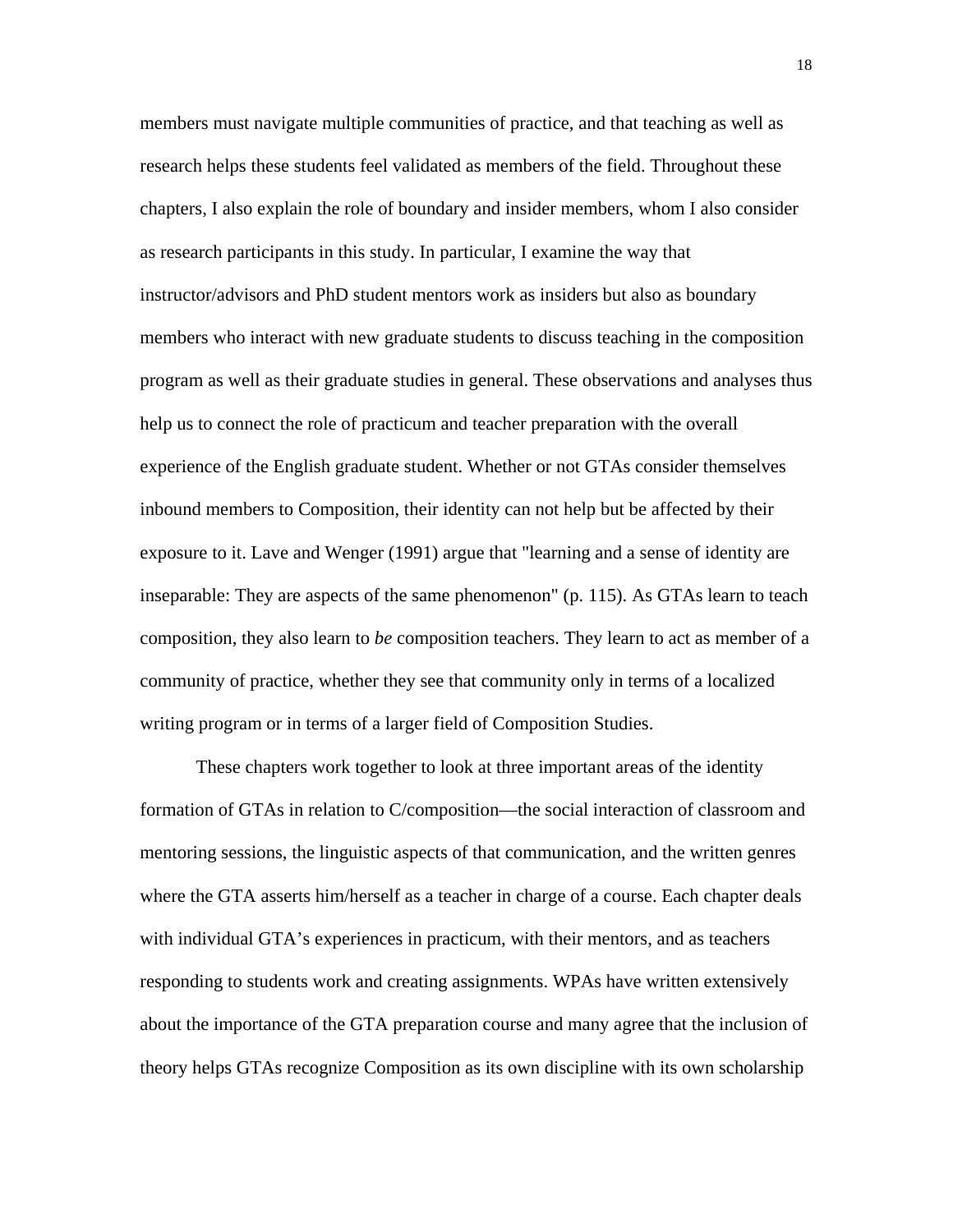and research (Pytlik & Liggett, 2002; Dobrin, 2005; Stancliff & Goggin, 2007). Likewise, scholarship seems to agree that mentoring new GTAs leads to better classroom practice (Liggett, 1999; Weiser, 2002). While most agree that both the practicum course and mentoring are key components in a GTA preparation program, we have not often discussed how these practices might work together (or against one another) to shape GTAs' perceptions of themselves within the field. By focusing each chapter on specific GTAs rather than a specific part of their preparation, I am able to provide a description of how these practices interact to influence the way the GTA responds to Composition as a whole.

My analysis uses both comments from interviews with GTAs as well as a series of written documents connected to their teaching. Teaching reflections from the first semester practicum report on the views GTAs held of composition as they entered their respective degree programs and the way that these views changed through their practicum course and first-semester mentoring opportunities. Interviews show how these views continued to evolve after a semester of teaching. I look at the way that these GTAs characterize their work aiding in another teacher's course as well as tutoring in the Writing Center as peripheral to their later work as teachers of record.

I also draw on the writing that GTAs do as teachers, including syllabi, assignment sheets and responses to student writing. Genre theorists have agreed that language is an important part of identity construction (Bazerman and Prior, 2005). As Artemeva (2008) notes, "we are socialized into particular situations through genres" (p. 163). Thus, genre analysis is another key in answering the question of how GTAs construct their role within Composition. In particular I look at syllabi and assignment sheets. Prior (1998) notes that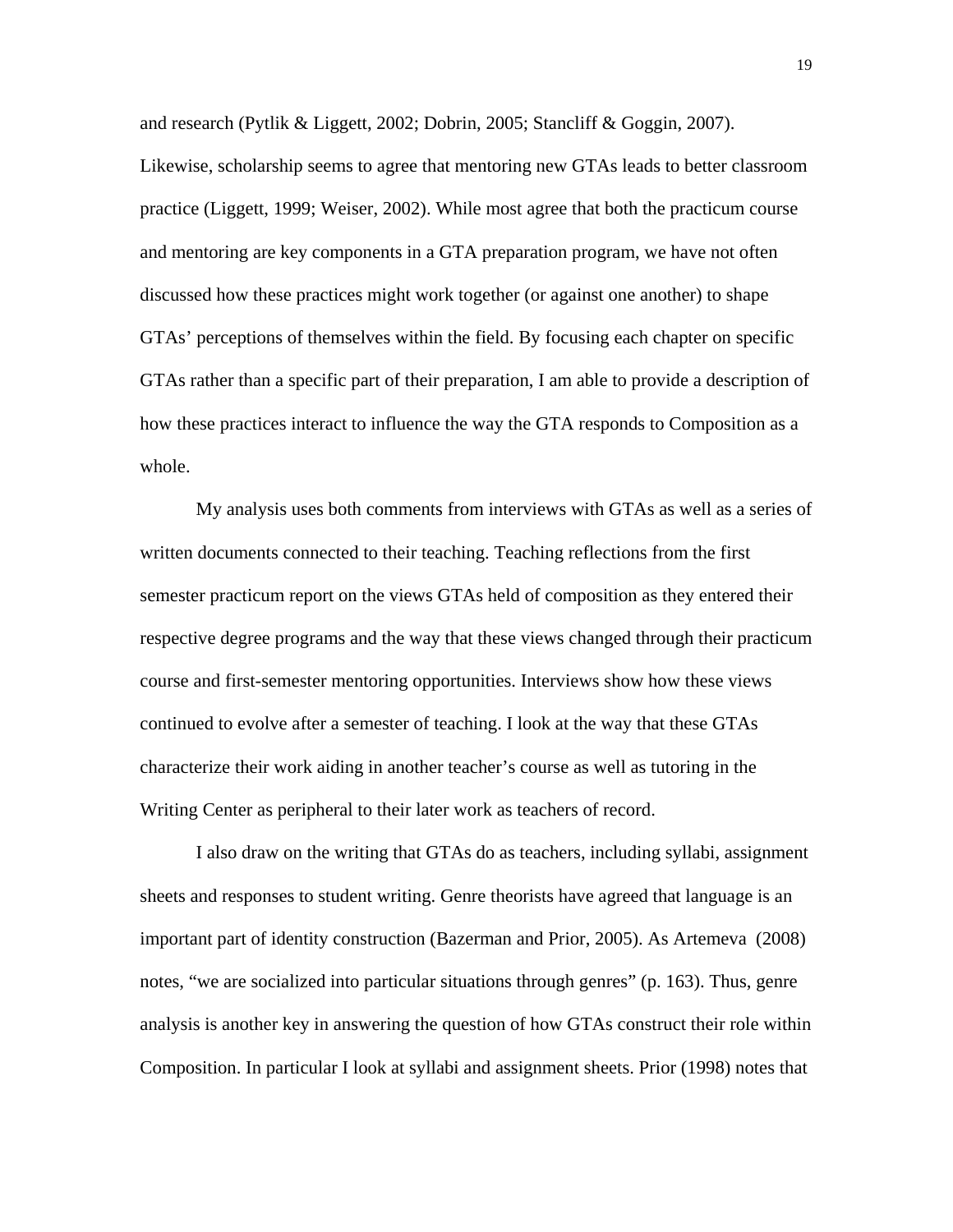when students are constructing the writing task called for in an assignment, they also make judgements about their teacher, the person who will evaluate the writing (p. 44). In addition, the teacher may evoke larger disciplinary and institutional views (Prior, 1998, p. 46). Thus, assignment sheets can provide clues to the assumed identity of these new composition teachers, how that identity is communicated to students, and how that identity reflects the goals of the institutional writing program and the discipline as a whole. In addition to assignment sheets, comments on student papers are a key genre, and one that GTAs express a great deal of anxiety about. Part of this anxiety stems from GTAs' identification with responding to student papers as a central teaching activity. It is here that they assert their supreme authority as teachers—that of assigning a grade. Thus, response is an important element in teacher identity formation. However, it also reflects the view that the GTA hold of Composition and the writing program. Anson (2000) argues that responding to student writing is affected by "the influences of cultural, institutional, disciplinary, departmental, and personal standards" (p. 14). Again, a textual analysis can identify key features of a GTA's comments, but interview responses provide the context of those comments as well as the issues that GTAs are concerned with when responding to student work—issues that often reflect their own anxieties about whether or not they are maintaining the standards of the department, the writing program, or even their individual mentor as they grade student work. Each chapter thus also incorporates the experiences of GTAs writing as teachers.

Finally, I conclude this dissertation by discussing the implications of this data and of social theories of learning on our GTA preparation practices. A better understanding of how GTAs learn to teach composition and what affects their views of Composition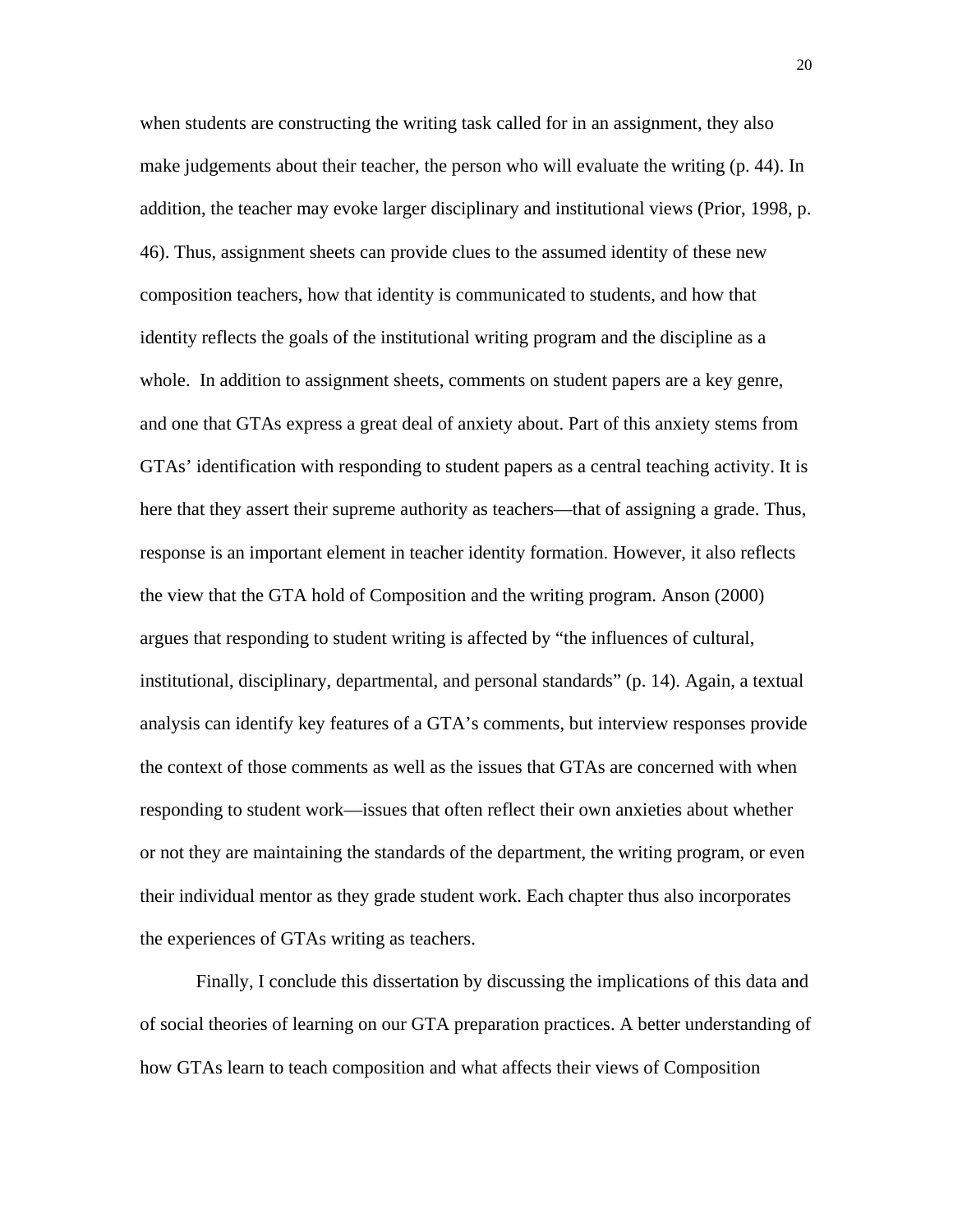Studies provides us valuable data that compliments our already existing studies of teacher preparation. However, I believe that it is important to look beyond our own teaching practices in our own practicum courses. Studies in Composition of the way that writing and language form academic identity can complement studies within the field of higher education, where the issue of academic identity is already well discussed. Education scholar Jeff Jawitz (2009) comments that "the relationship between teaching and research within the discipline also impacts on the nature of academic work and hence on academic identity" (p. 242). While most disciplines initiate graduate students first through coursework, then through research, and lastly through teaching, teaching is often the first point of contact for students of Composition. Thus, we can provide a unique and interesting look at the way that teaching impacts disciplinary enculturation and identity formation. Furthermore, we can examine the way that disciplinarity is constructed through teacher preparation. This dissertation offers one such look.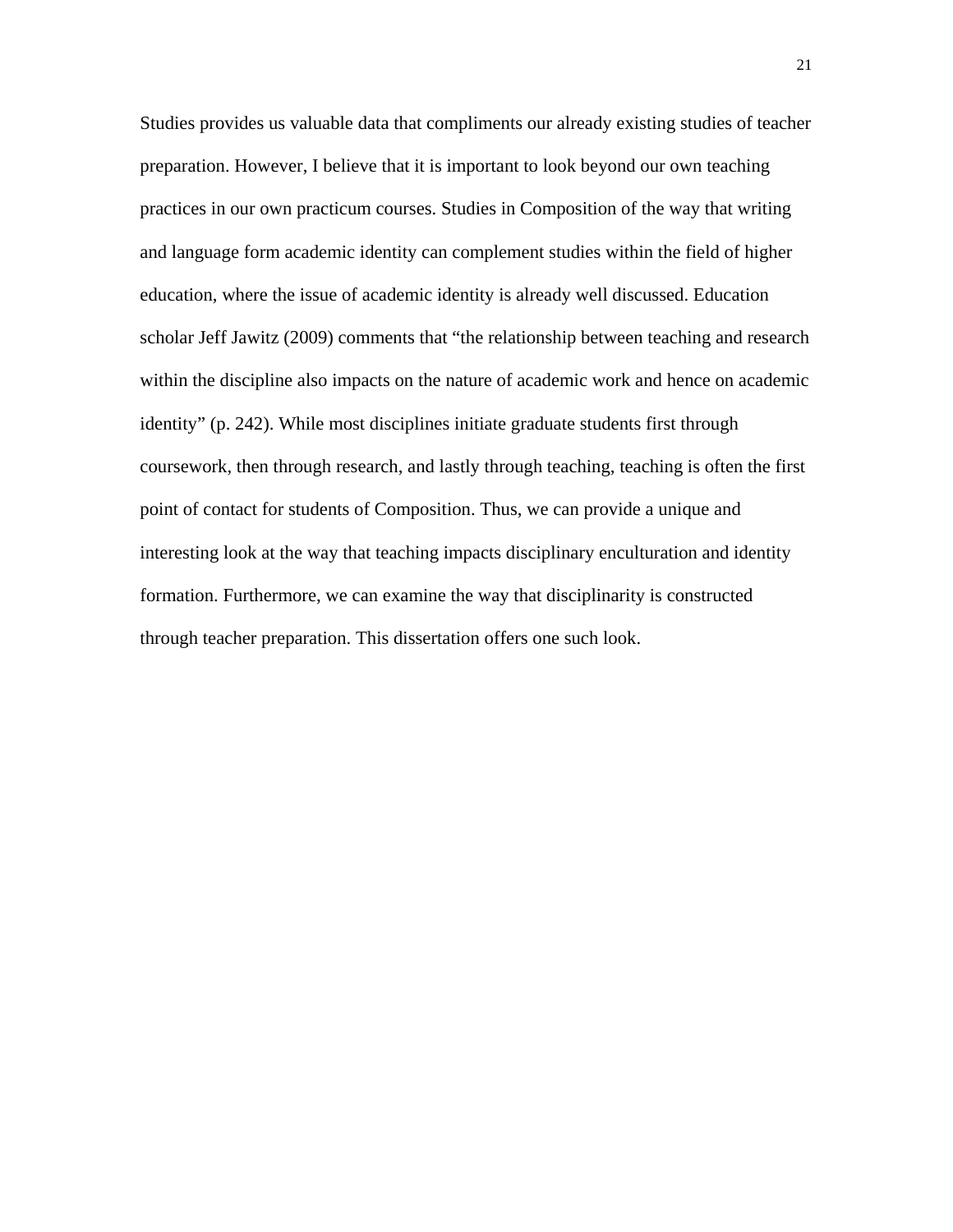#### **Chapter 2: Literature Review**

As explained in the introduction, Composition studies has a long history of preparing graduate teaching assistants to teach first-year writing courses. Multiple anthologies and articles have addressed the best ways to prepare graduate teaching assistants (GTAs) through teacher preparation courses, mentoring, and professional development workshops (Pytlik & Liggett, 2002; Dobrin, 2005; Stancliff & Goggin, 2007; Reid, 2009). Some studies have even provided us detailed case studies of the lives of GTAs and their development as teachers (Farris, 1996; Ebest 2005). As a field, then, we know a great deal about teaching GTAs from our own experiences and from theirs. However, we often view GTA preparation as a separate enterprise rather than as an overall part of the enculturation of the graduate student. So do our colleagues in literature and creative writing, and so do the GTAs themselves, many of whom have been known to complain that time spent in practicum courses and professional development seminars is time away from the "real" work of graduate school. No doubt most of us can recall being told at some point by someone that our focus during our graduate studies was to be on research and coursework rather than on teaching. Yet, if we return to educational theory, it becomes clear that teacher preparation is not only important to staffing our classrooms, it is also central to the goals of graduate education at large. While much of our educational system is designed to provide information and top-down teaching approaches, having a graduate teaching assistantship provides an opportunity for experiential learning that can complement and be even more valuable than disciplinary coursework, particularly if GTAs go on to teach after completing their degrees.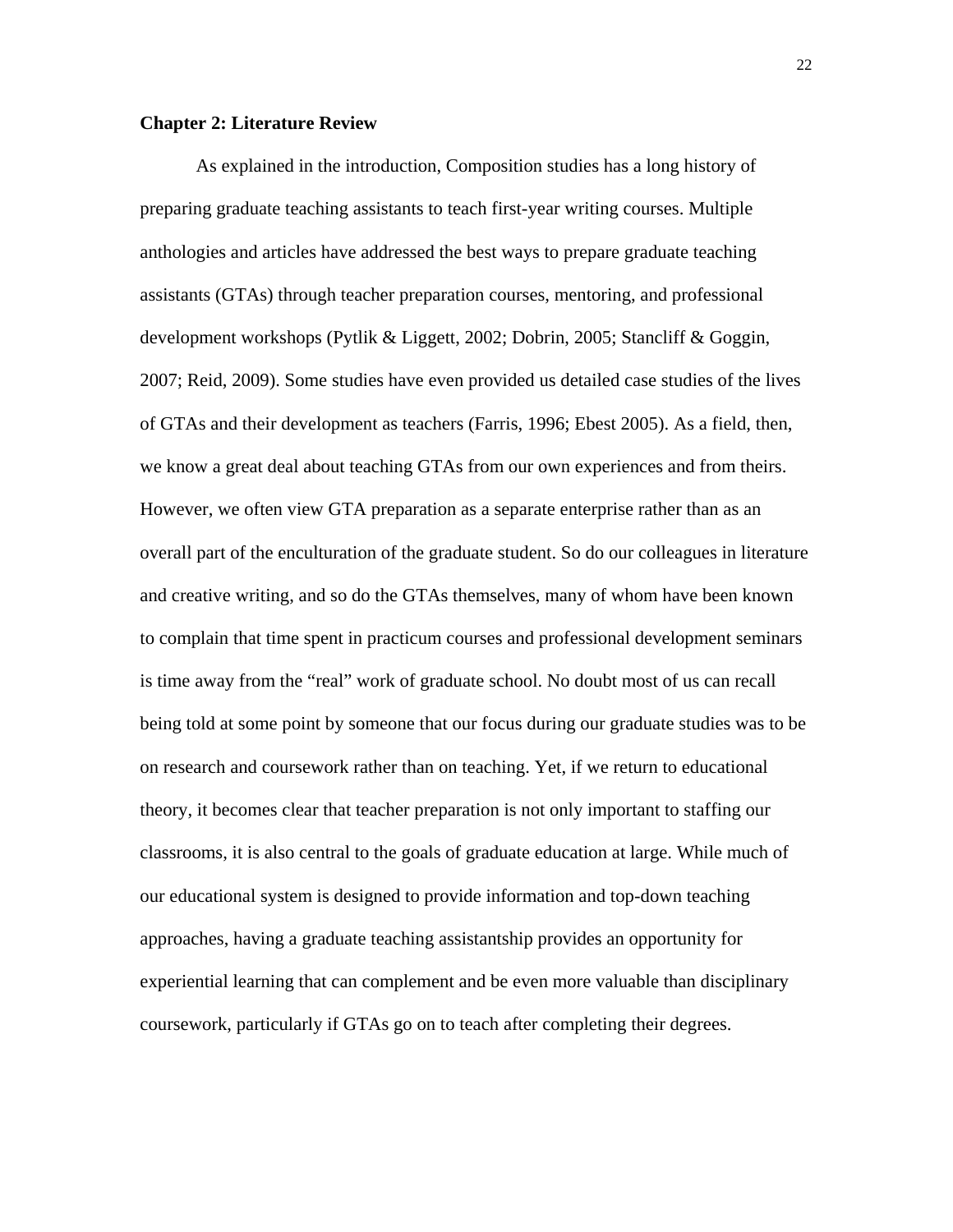This chapter begins with an overview of social learning theory, particularly the concept of situated learning as outlined by Lave and Wenger (1991) and Wenger (1998). I then apply this theory to the literature in Composition surrounding teacher preparation. I also detail the research in Composition on disciplinary enculturation, much of which has applied theories of situated learning. Finally, I lay the groundwork for my current study by connecting these two separate research traditions.

#### *Situated Learning*

Well known for their views on knowledge management, Lave and Wenger (1991) first outlined their theory of learning in their 1991 book *Situated Learning.* This view rejects the idea that learners simply receive factual knowledge but instead sees learners as agents engaged in activities that are always situated. Lave and Wenger (1991) express the view that "agent, activity, and the world mutually constitute each other" (p. 33). They go on to explain that when we see learning as participation, we focus on relations among people, actions, and the world rather than on facts to be transmitted (p. 50). This extends to knowledge. For Lave and Wenger (1991), "learning, thinking and knowing are relations among people in activity in, with, and arising from the socially and culturally structured world" (p. 51). Lave and Wenger position learning within a social context. Situated learning is not a theory of how learning occurs in certain social situations; rather it is a description of the way that *all* social situations inherently involve learning.

Central to their idea is the notion of communities of practice, a concept taken up by Wenger in more detail in his 1998 book *Communities of Practice: Learning, Meaning, and Identity.* In this book, Wenger uses an example of claims processors at an insurance company to explain the way that learning revolves around community practice rather than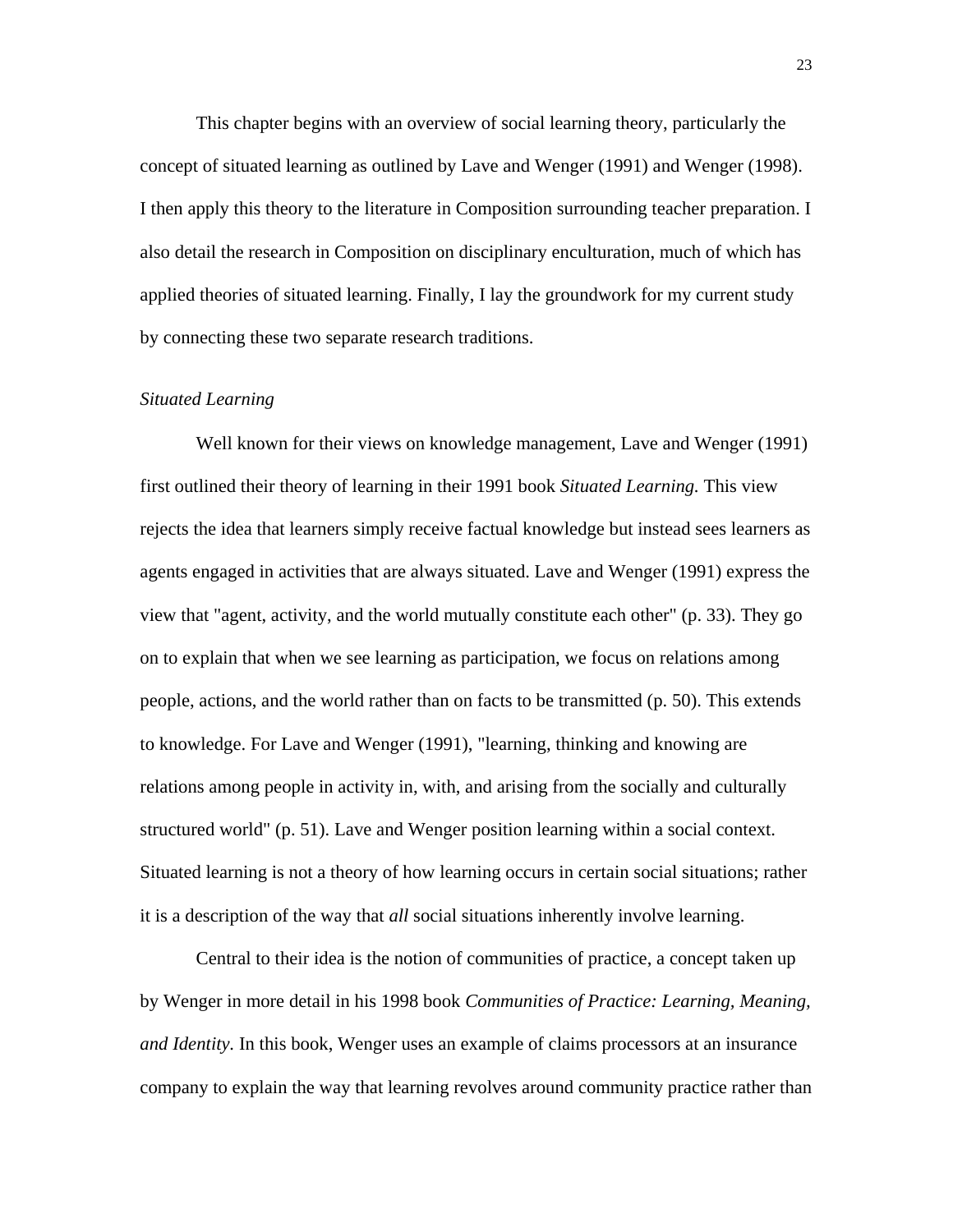institutional mandate, even within the context of organizations and corporations. Wenger (1998) explains that communities of practice develop over time as collective learning results in shared practices and those practices become supported by a community (p. 45). Thus, communities of practice are both historical and social.

A community of practice has three dimensions: "1) mutual engagement, 2) a joint enterprise, 3) a shared repertoire" (Wenger, 1998, p. 73). In other words, there must be a common practice or set of practices that the community engages in, and the community will develop a repertoire, including shared language and genres when engaging in this practice. Although Wenger uses the term community here, he is careful to show that a community is not homogeneous nor is participation or engagement always positive. In fact, he notes that participation may include conflict rather than collaboration (p. 56). At times, the community of claims processors he studied even formed the community through their resistance to institutional mandate.

Members of a community of practice have different relationships to that practice. Lave and Wenger (1991) focus on legitimate peripheral participation as a notion that replaces earlier concepts of apprenticeship but continues to explain the way that newcomers learn the conventions of a community. The difference between this concept and earlier models of apprenticeship is Lave and Wenger's focus on the social nature of communities. Rather than a master passing down information to an apprentice, they see learning as a matter of "old-timers," whom I prefer to call experienced members, and newcomers negotiating what it means to belong to a certain community of practice. In his later work, Wenger (1998) goes on to classify additional trajectories for participants in a community of practice. *Peripheral* participants, as he defines them here, are those that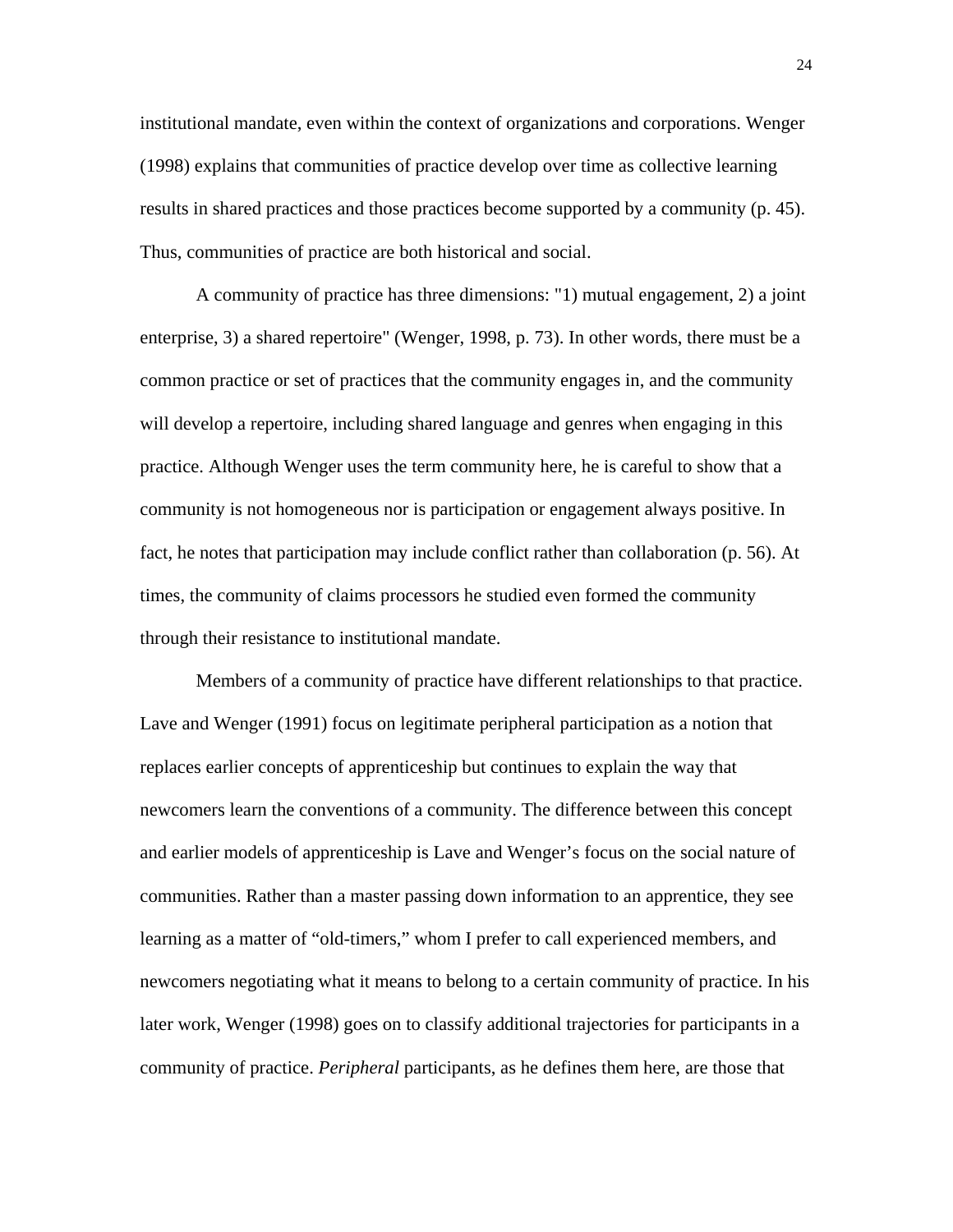have enough access to the community and participate fully enough to affect their identity but who may not intend on becoming full members of the community. In contrast, *inbound* members may be peripheral at first, but enter the community with the intent to become full participants. *Insiders* are those who have achieved full membership, something that is determined by the community itself rather than by outside standards; however, even being an insider involves a continual renegotiation of identity as the community itself grows and changes. *Boundary* participants are those that link across communities and often act as brokers between communities. For example, Wenger talks about the claims supervisor as a boundary participant who must broker between her group of claims processors and upper management. Finally, there are *outbound* participants. Some systems are designed with a natural exit point from the community, such as childhood or educational degrees, which offer options upon exiting. In this sense, their participants are often outbound rather than inbound (p. 154-155).

Whatever the position of the participants in relationship to the community, he or she is involved in the continual negotiation of meaning within the community of practice and in terms of their own identity in relation to the community of practice. For Wenger (1998), "identity serves as a pivot between the social and the individual" (p. 145). Identity is a matter of negotiation between the two (p. 146). Furthermore, negotiation of identity is key to learning. Lave and Wenger state that, "learning involves the construction of identities" (p. 53). Wenger (1998) goes on to explain that the construction of identity might include becoming a participant in a community, but it might also include rejecting that position. Thus, our identities are formed not only by those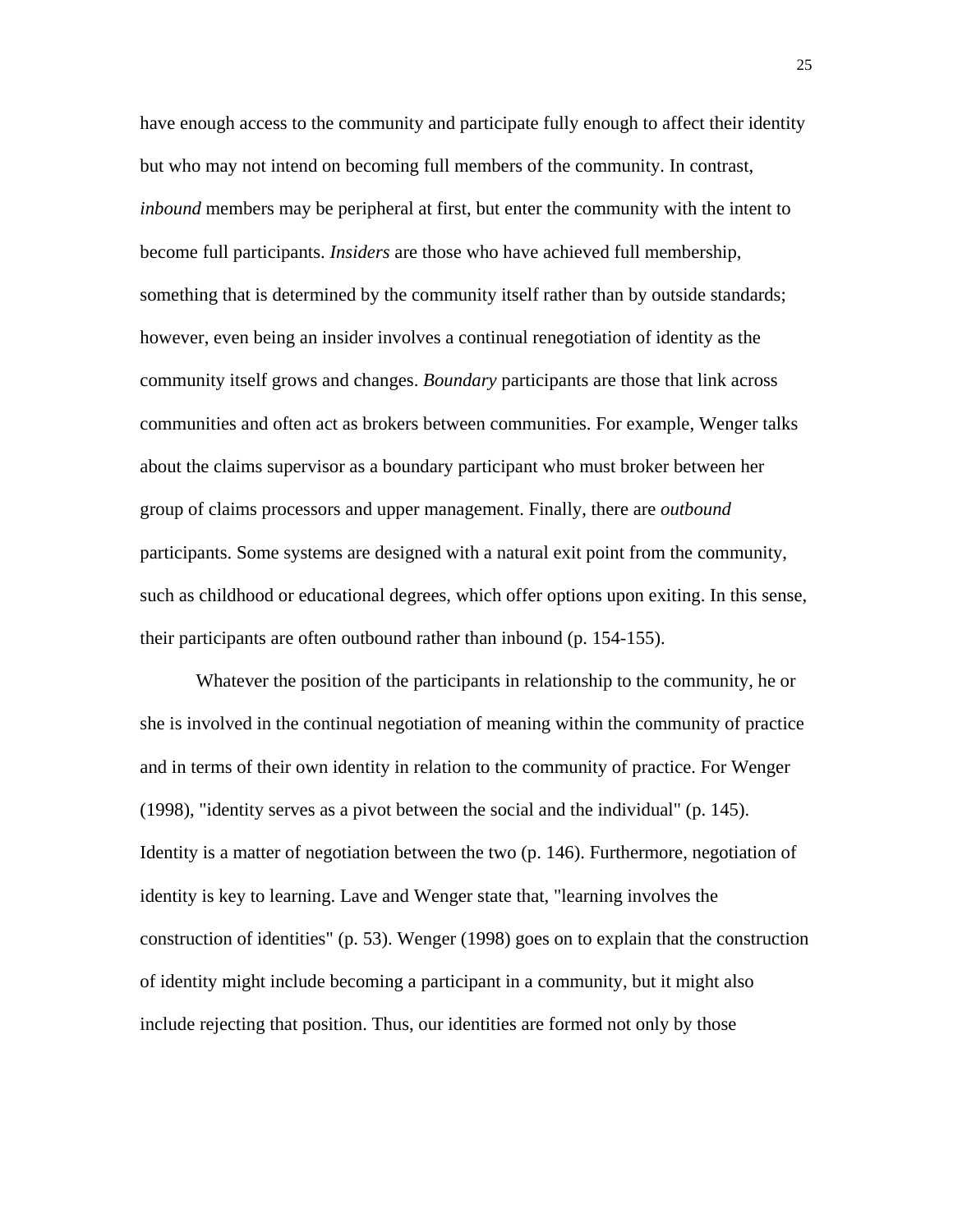communities where we are inbound or inside members, but also by communities to which we are peripheral or even marginal.

This theory of learning fits well with Composition studies, particularly when it comes to theorizing about GTA preparation. When we look at who makes up our teaching assistants, we are likely to see a mix of peripheral and inbound members. In addition, even those who have achieved full participation through their position as full time instructors often maintain a boundary position, maintaining membership in multiple academic communities, only one of which is Composition. This is true of instructors who teach in multiple programs including literature, creative writing, and composition, as well as those instructors who teach at multiple institutions or in multiple departments. What is particularly interesting to me about our GTAs is that they are either inbound or, more likely, peripheral members in multiple communities of practice at the same time. They must negotiate their identities as new creative writing or literature scholars while at the same time negotiating their identity as writing teachers. Participating in a community of other graduate students and GTAs is particularly important to this process, but so is the relationship with mentors and advisors within the writing program. The question then becomes, how do these multidisciplinary graduate students learn to teach composition?

#### *GTA Preparation Programs*

The first thing that comes to mind when many of us think about GTA preparation is the practicum course, yet what exactly that involves varies significantly. The term "practicum" has been used to specify a variety of courses and workshops in Composition. It is often used for the pre-service teaching course that departments may offer whether that course is a summer seminar or a full semester of preparation. In addition, the term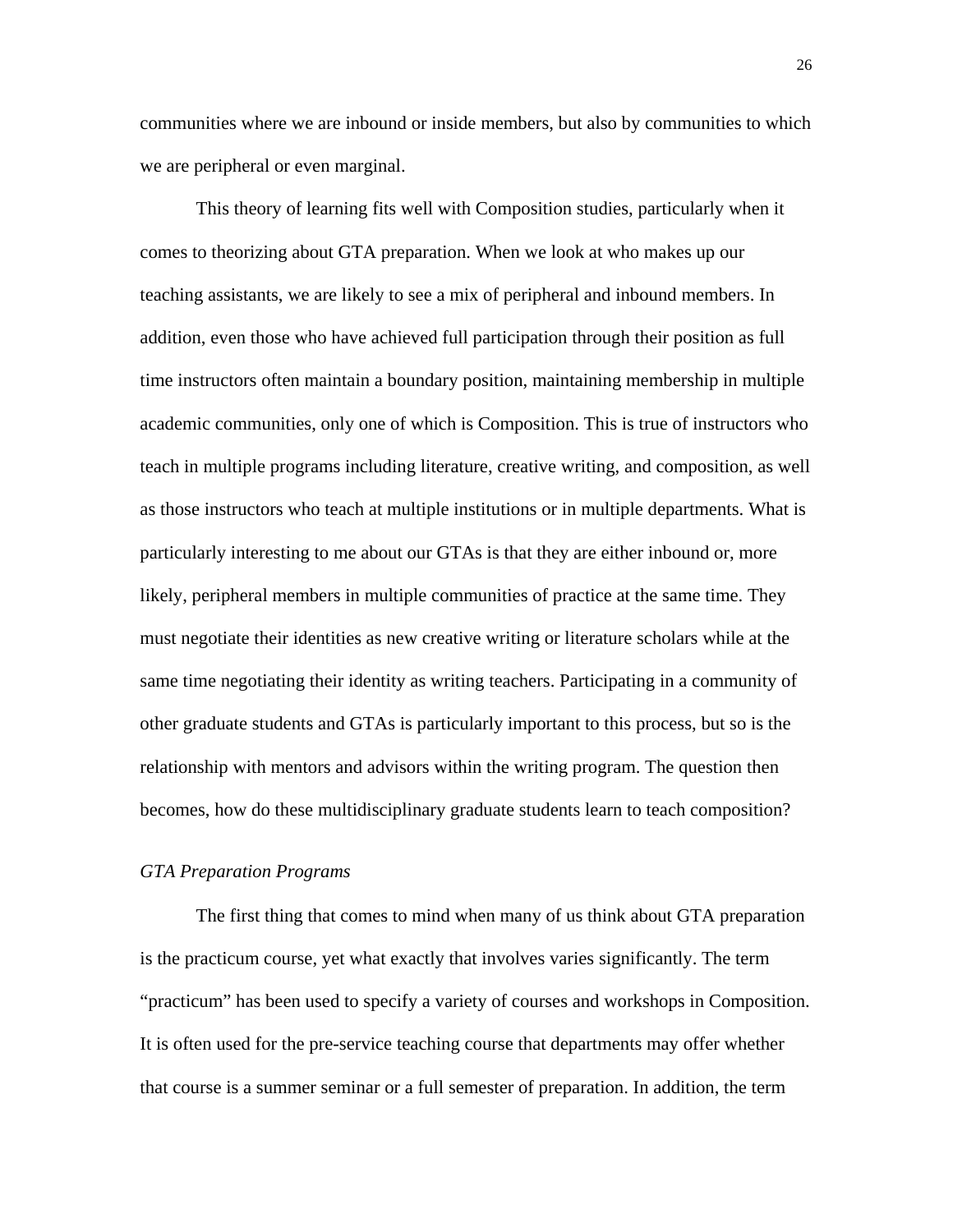has been used to describe courses that deal solely with practical teaching advice and experience as well as those that involve study of Composition theory. Some practicum courses carry credit and are graded, some carry credit but are not graded, and some do not carry credit. I use the term to refer to any course that is required of GTAs as a requirement for them to hold their teaching assistantships. As explained in more detail in Chapter 3, Virginia Tech offers several courses that fit this description. English 5984— Theory and Practice in Teaching College Writing is a six-hour graded teacher preparation course offered in the first semester, and English 5034 is a non-graded more practiceoriented course taken in subsequent semesters. A review of the literature on teacher preparation courses and their history will provide a more complete picture of where Virginia Tech stands in relation to the field on this issue.

Practicum courses in composition began to emerge in the mid-1940s but did not become commonplace until much more recently. As Composition established itself as a discipline distinguished from literary studies, the common view that anyone who could write could teach writing was challenged. In 1956, *CCCCs* held a workshop to "integrate the work of graduate students in English with their training as composition teachers" (Dobrin, 2005, p. 15). Dobrin (2005) notes that even these early discussions of practicum courses centered around a need to introduce students to Composition theory; so that idea is certainly not new (p. 17). In fact, Kitzhaber saw his practicum program at KU (one of the first practicum courses) as providing "a disciplinary understanding" of teaching Composition (p. 11). Programs like Kitzhaber's were a rarity, though. Wilhoit (2002) notes that in 1972 there was very little teacher preparation in composition, but that by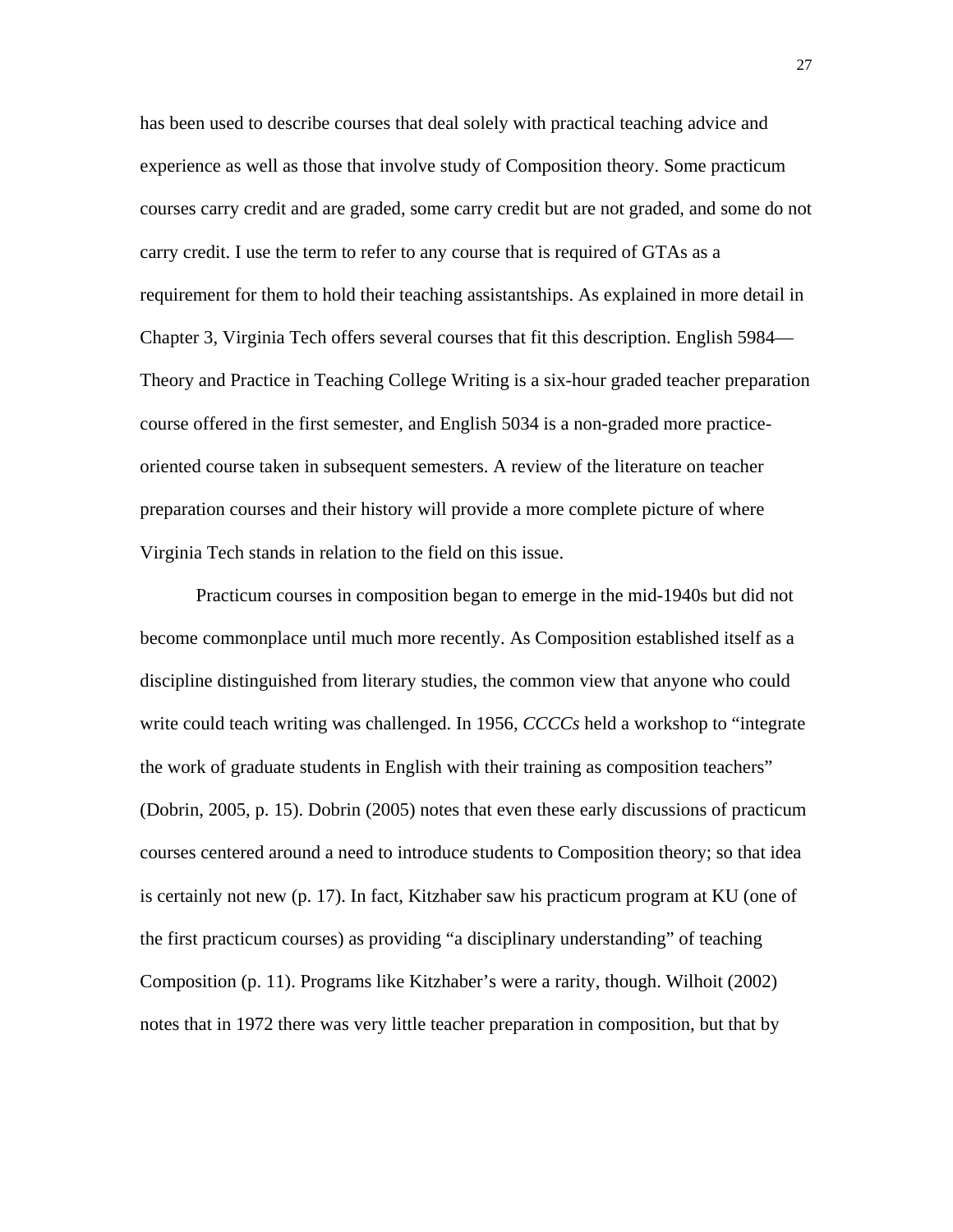1988 many departments had workshops, pedagogy courses and mentoring and by 1996 these activities were wide spread (p. 17).

Several changes led to the more wide-spread adoption of teacher preparation programs. There were shifts in the field and the research that was published. Roen, Goggin, and Clary-Lemon (2008) note that the article "Balancing Theory with Practice in the Training of Writing Teachers" (1977) was a turning point in the history of teacher training, when the field really began to take it seriously again (p. 357). However, there were also significant institutional shifts at this time. By the 1970s, English departments had a basis for teacher preparation programs, but they were not fully developed. However, with an increased interest in Composition, "what was to come in the 1970s was the appointment of Directors of Composition who had an interest and a background in the teaching of writing" (Pytlik, 2002, p. 14). While it is clear that some earlier directors also had this sort of background, it became more widespread in the 1970s, and with it came an "increased concern about the status of TAs; formal, credit-bearing methods courses; summer workshops on rhetoric and composition; graduate programs in rhetoric and composition; and emerging respectability for the teaching of writing--in short, the beginning of a new discipline" (Pytlik, 2002, p. 14). Pytlik seems to associate disciplinarity here with the creation of programs. Still, a concern with teacher preparation is not necessarily tied directly to the discipline of Composition. In fact, many still resisted the idea that Composition theory should be taught to GTAs. Dobrin (2005) notes that in her 1997 book Wendy Bishop protested against forcing our theories on GTAs that come from their own disciplinary backgrounds with their own theories of teaching. Bishop feared that multiple theories would confuse these new teachers (Dobrin, 2005, p. 18).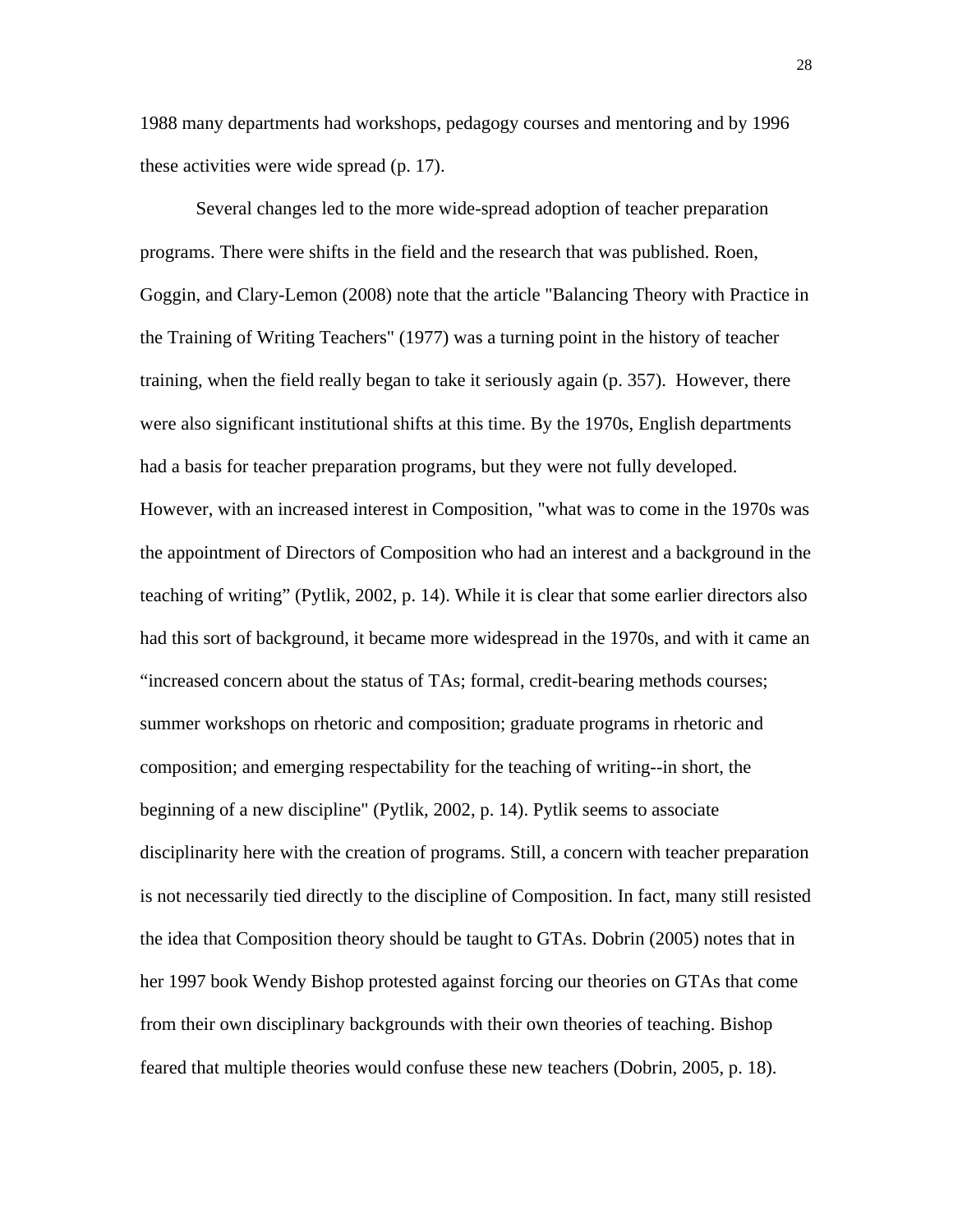While a concern with Composition theory as well as composition practice has certainly escalated in recent years, it is still hardly mainstream. Of course, what would be considered mainstream in teacher preparation has become increasingly hard to say.

By 2008, Roen, Goggin, and Clary-Lemon argue that it is impossible to generalize about the state of GTA training because it is highly dependant on individual institutions and individual administrators (p. 358). However, surveys give us some approximation of what activities GTA preparation involves. According to a survey of WPAs conducted by Sally Barr Ebest (1999):

> 77.4% of the WPAs observe their TAs' teaching, 61.3% provide students with a mentor, and 57.5% hold summer workshops. Moreover, 33% prepare new TAs by having them take two semesters of pedagogy courses, 35.8% tutor in the Writing Lab, and 47.2% observe other classes (p. 67-68).

While this survey is limited in that the researcher contacted only programs whose directors were members of the Council of Writing Program Administrators, it gives us a general overview of the types of teacher preparation available. However, the numbers tell us very little about the philosophical approach undertaken by programs.

Roen, Goggin, and Clary-Lemon (2008) categorize four major approaches to GTA preparation: functional, organic, conversion, and multiphilosophical. *Functional* approaches focus on the details of classroom management. The theory behind this approach is that GTA preparation serves the institution, and the most important aspect of it is providing teachers that can function well in the classroom. Composition theory is not a big part of this approach, and the view is that professional training shouldn't be the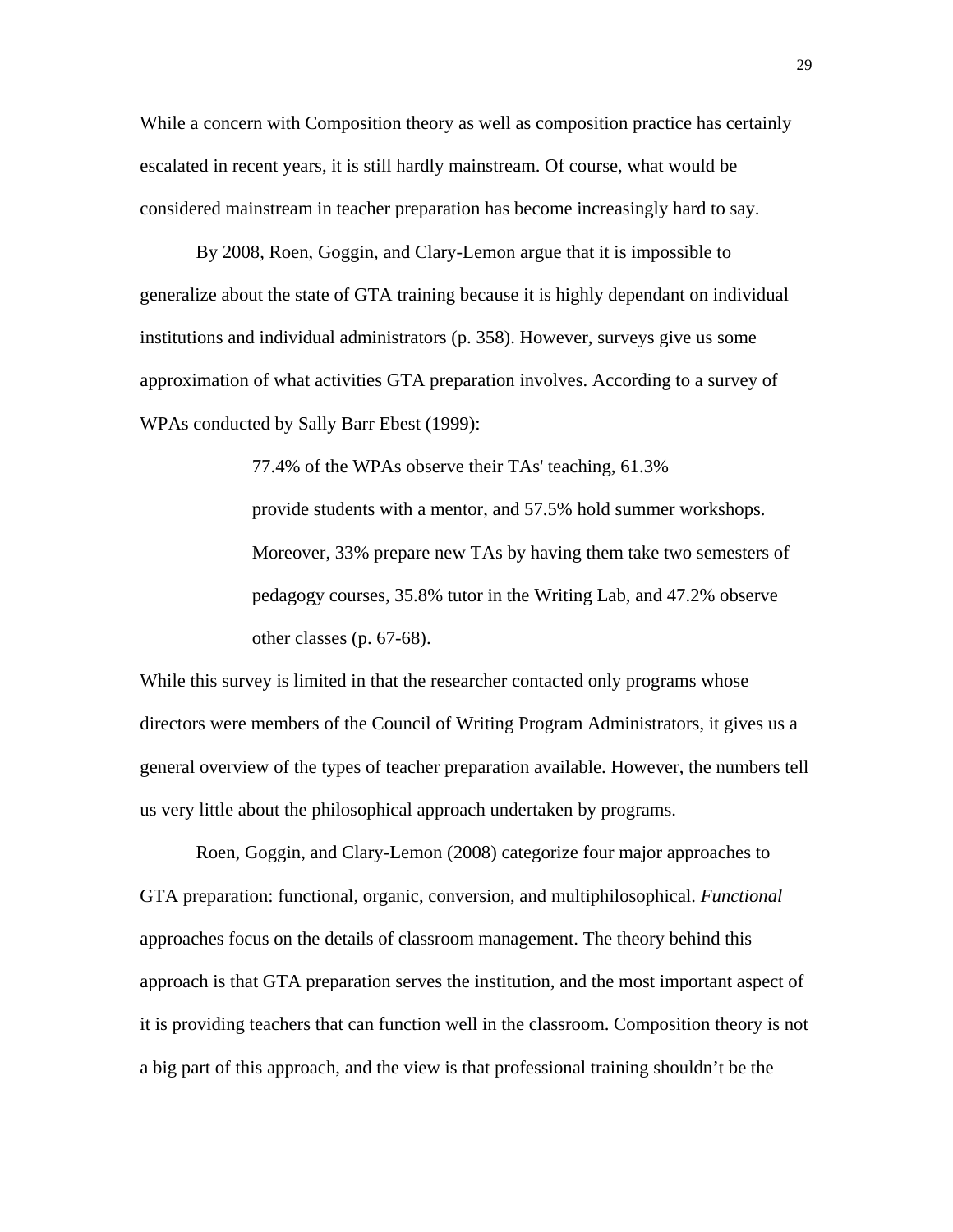main point of graduate education (p. 358). *Organic* approaches focus on apprenticeship, often with GTAs working closely with mentors in their classes. Underlying theoretical assumptions behind this approach are that it serves the graduate students and that professionalization is a goal (p. 359). A *conversion* approach is designed to cause a perceptual change on the part of the TAs, to use theory to advocate a certain approach. The idea here is that undergraduates are better served by having teachers who are more in line with the work of the field. Composition theory is central to this approach and professionalization is a by-product but not the main goal (p. 359). Finally, *multiphilosophical* approaches value diversity and getting GTAs to develop their own approaches and philosophies. As expected, the theoretical underpinnings behind a multiphilosophical approach are more varied. Ideally, this approach serves graduate students, undergraduates, and the institution. Rather than focusing solely on Composition theory, this approach recognizes that other disciplinary approaches to language and teaching are important to GTAs (p. 359).

While some approaches may favor certain activities, such as mentoring in the organic approach, overall, any of these approaches can be found within the different types of GTA preparation. In terms of mentoring, Wilhoit (2002) notes that the apprenticeship model has come under fire in recent years for not fostering independent thinking, yet it is still the most widely used (p. 19). However, many scholars still feel this approach serves an important function. Weiser (2002) explains that graduate students at Purdue are assigned a mentoring group that is run by a graduate faculty member or graduate student in rhetoric and composition. This is done to clearly send the message that "teaching first-year composition is not simply something anyone can do; it requires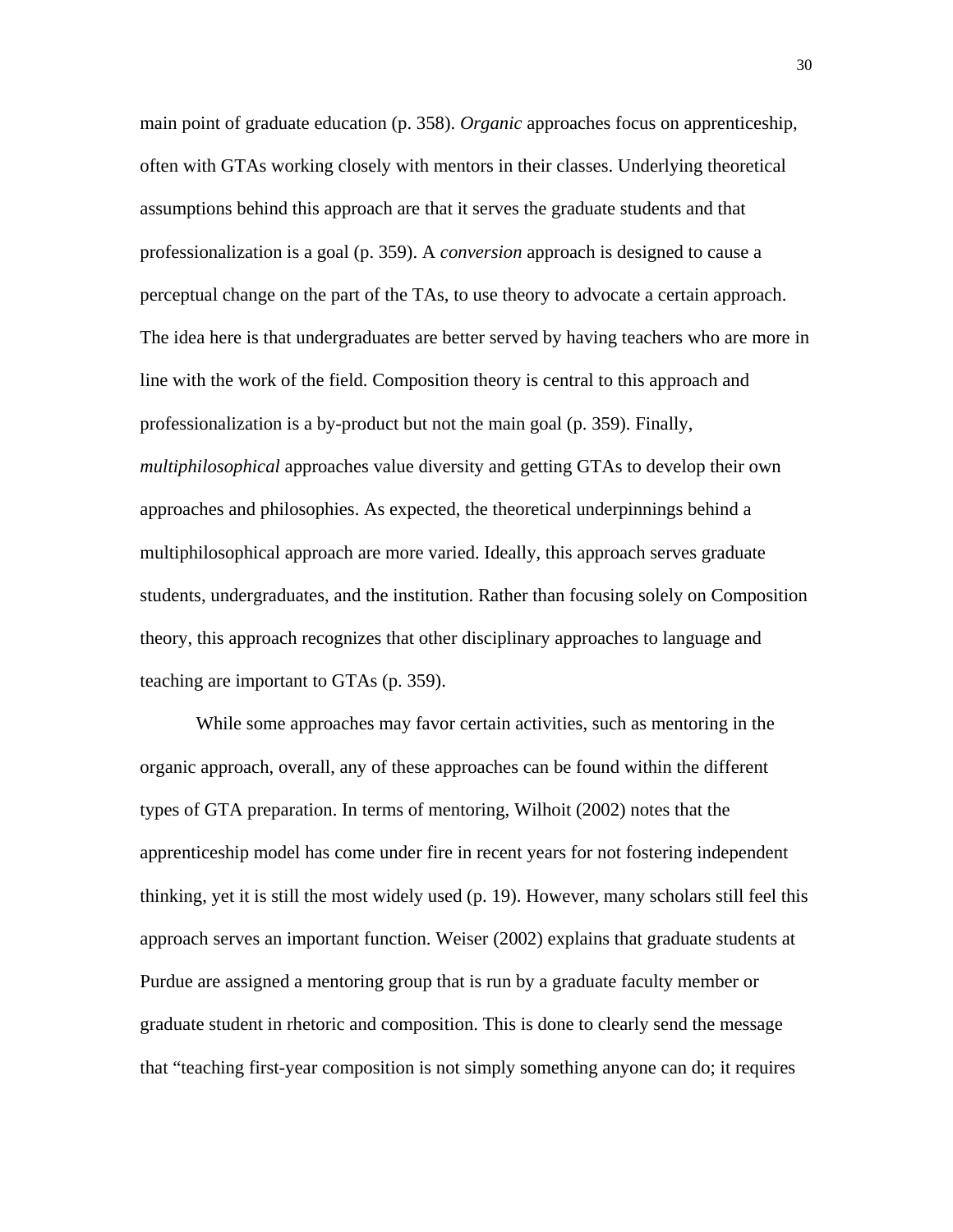disciplinary knowledge and support, and one way to get both that knowledge and support is to work with an experienced teacher/scholar" (Weiser, 2002, p. 44). In terms of social learning theory, this apprenticeship model can be valuable when it creates an opportunity for experienced community members to negotiate practice with newcomers rather than simply enforce existing practices. Observing other classes and working with mentors can give GTAs a good sense of what is expected within this new community that they are entering. However, in some programs, such as the one at Virginia Tech, mentors are not faculty or majors in rhetoric and composition but non-tenured instructors. These instructors gain disciplinary knowledge through professional development opportunities as well as teaching; however, their participation in the field may be seen as peripheral by those who contribute more directly to both teaching and research in Composition. Working from Weiser's statement about disciplinary knowledge, this practice may at first seem problematic. Belanger and Gruber (2005) note that this may send mixed messages for GTAs who experience one view of composition in the practicum and another in their day-to-day mentoring (p. 122). On one hand, this may indeed be an issue, particularly if one prefers a conversion approach and is concerned with enforcing the idea that a certain disciplinary expertise is needed to teach composition. However, I propose that instructormentors may serve as brokers, a term Wenger (1998) used for those members of multiple communities who were able to straddle the boundaries and who serve a key role in welcoming peripheral participants to a new community. Furthermore, I would argue that even faculty who come from non-Composition backgrounds but who have experience teaching composition *do* have disciplinary expertise, and even if they construct the discipline in a different way from others in the department, that is not necessarily a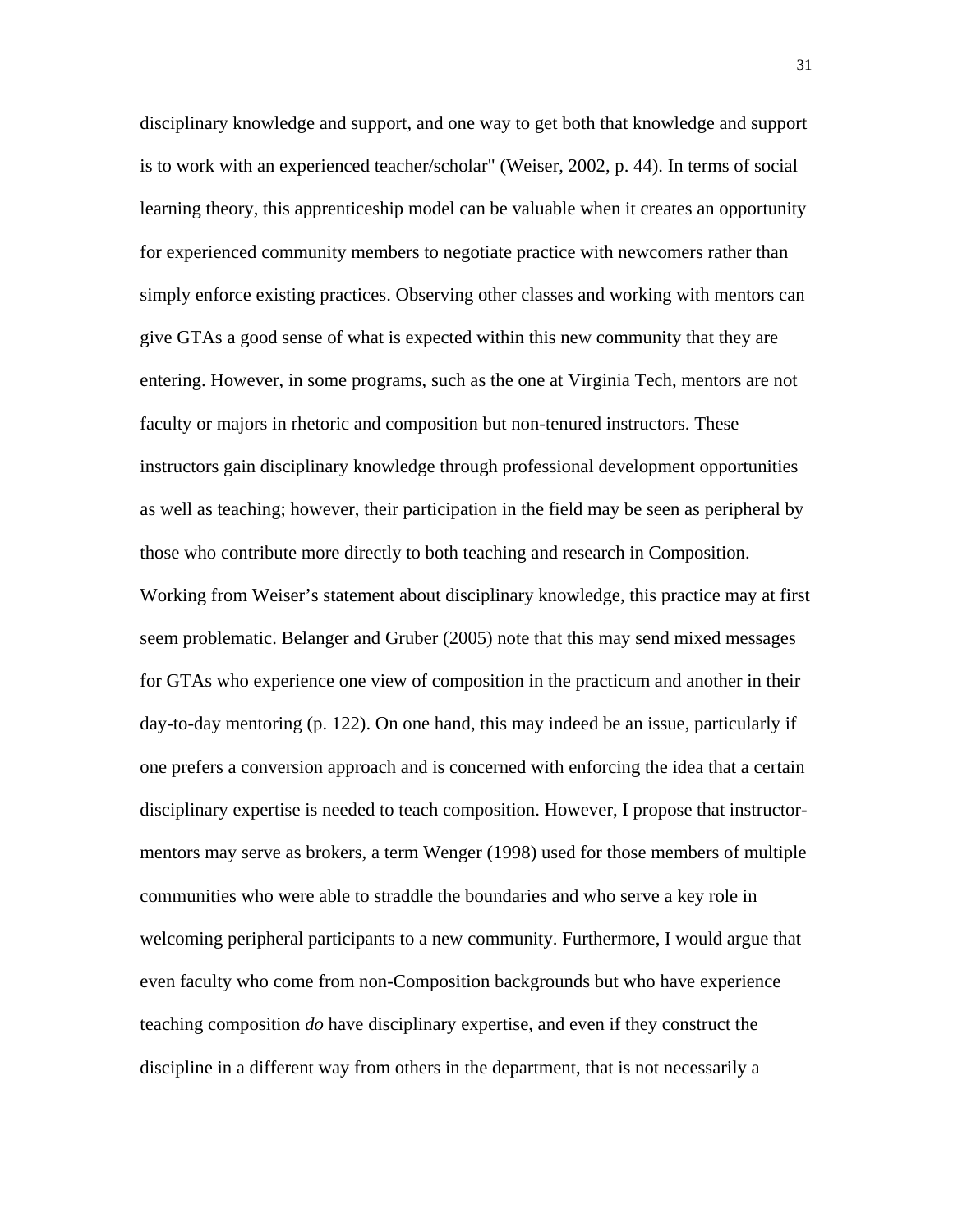source of confusion but an important opportunity for negotiation to take place. Mentoring may go deeper than an apprenticeship or organic model and may be more multiphilosophical if the GTAs and mentors are able to actively engage and negotiate their ideas about teaching and writing.

According to Ebest's (1999) survey, mentoring was one of the more common activities for GTAs to be engaged in. However, a large number were also tutors in a Writing Center. Writing Center work might be seen as a part of the functional approach to GTA training since it both staffs the center and provides hands-on experience for GTAs. Certainly, Writing Center work can often give GTAs insight into their own teaching. In her contribution to *Preparing College Teachers of Writing* (2002), Harris focuses specifically on the role that Writing Centers can play in teacher preparation. For example, Harris (2002) mentions that when tutors see how students misunderstand teacher comments, they are less likely to "write those extensive and jargon-laden notes" on their own student papers (p. 199). She also notes that tutors "gain deeper insight into the varieties of reader response" (p. 204). These are all functional suggestions that GTAs can apply directly to their own classrooms. However, working in the Writing Center can also allow the GTA opportunities to see the field and their work from multiple angles. In the same collection on preparing teachers, Burnham and Jackson (2002) argue that the Writing Center is a key locale for GTA preparation because it involves a "triangulation of sorts—teacher, consultant, graduate student--that invites them to consider the teaching of writing, the coaching of writing, and writing, from multiple perspectives" (p. 167). GTAs get to see writing from other courses, other disciplines, even other graduate students. In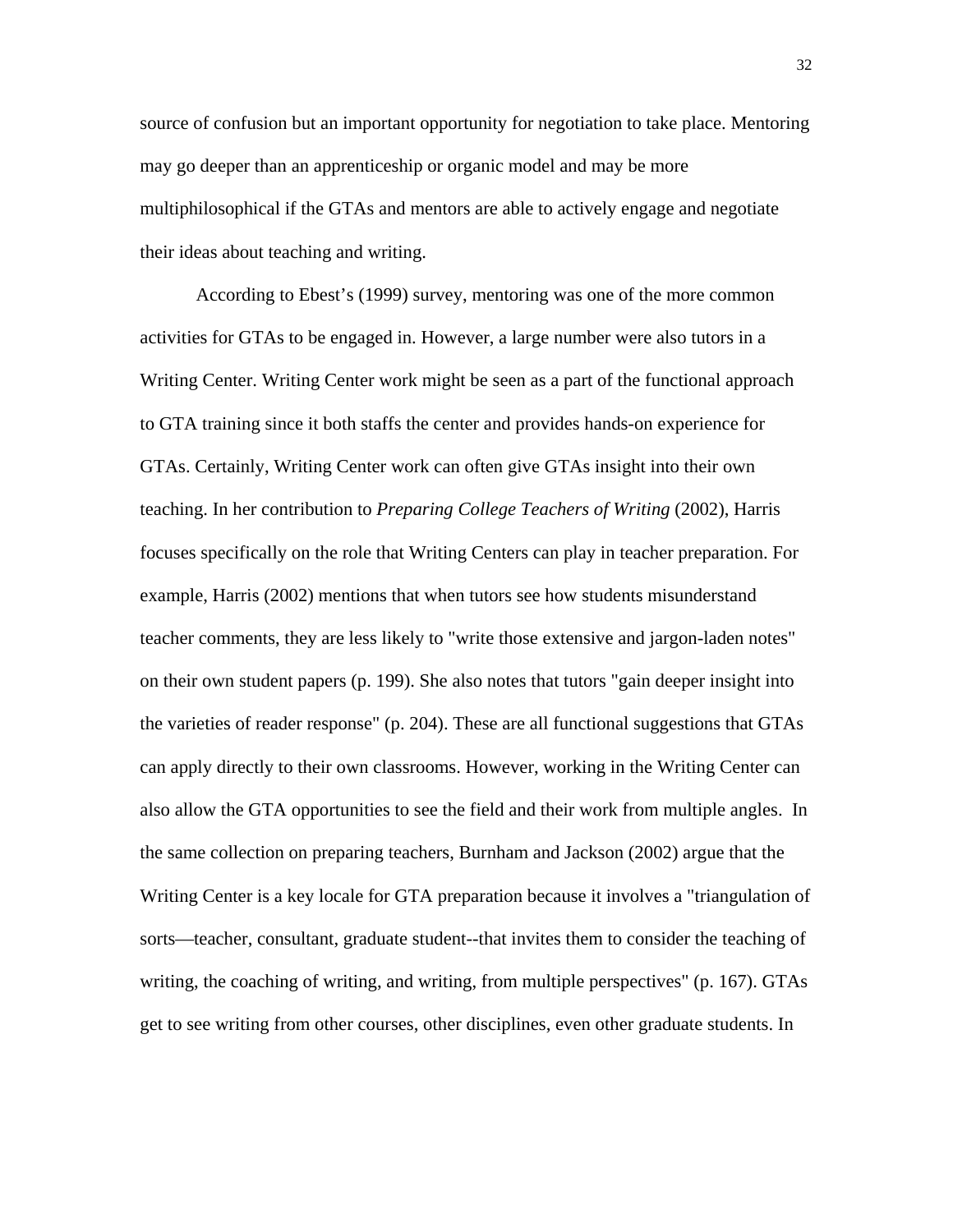this way, Writing Center experiences may actually contribute to a multiphilosophical approach to GTA preparation.

Probably the most discussed area of GTA preparation is the Practicum course. As mentioned at the start of this section, these courses may involve all of the above activities but may also include pedagogy and/or Composition theory. Multiple articles in Dobrin's (2005) collection *Don't Call it That: The Composition Practicum* take up the issue of what approach should be taken in the "Practicum" course. Hardin argues that it should be a more foundational focus and that anything else might cause GTAs to mistake composition pedagogy for the entire field of Composition (p. 38). However, other scholars in the collection (Michel, Fischer, Odom et al.) stress the need for Composition theory in the preparatory course for teaching assistants. There has been a conscious effort by many scholars and WPAs to draw on what GTAs already know about teaching and thus engage in a more multiphilosophical approach. Stancliff and Goggin (2007) note that this view of teaching practicum "advocates building teacher-training curriculum around the theoretical and pedagogical assumptions graduate student teachers bring to a program" (p. 14). Dobrin (2005) comments that new TAs tend to base their teaching heavily on their previous educational experiences and that the practicum class can draw on those experiences, name them, and then "codify, critique, [and] validate what can be considered good teaching methodologies" (p. 25). Powell, O'Neill, Phillips, and Huot (2002) advocate for GTAs coming up with their own answers to pedagogical questions, noting that they often ask GTAs, "What is your theory of language?" (p. 125). This position is also advanced by Popham, Neal, Schendel, and Huot (2002) who advocate teacher preparation that involves looking at underlying beliefs and assumptions in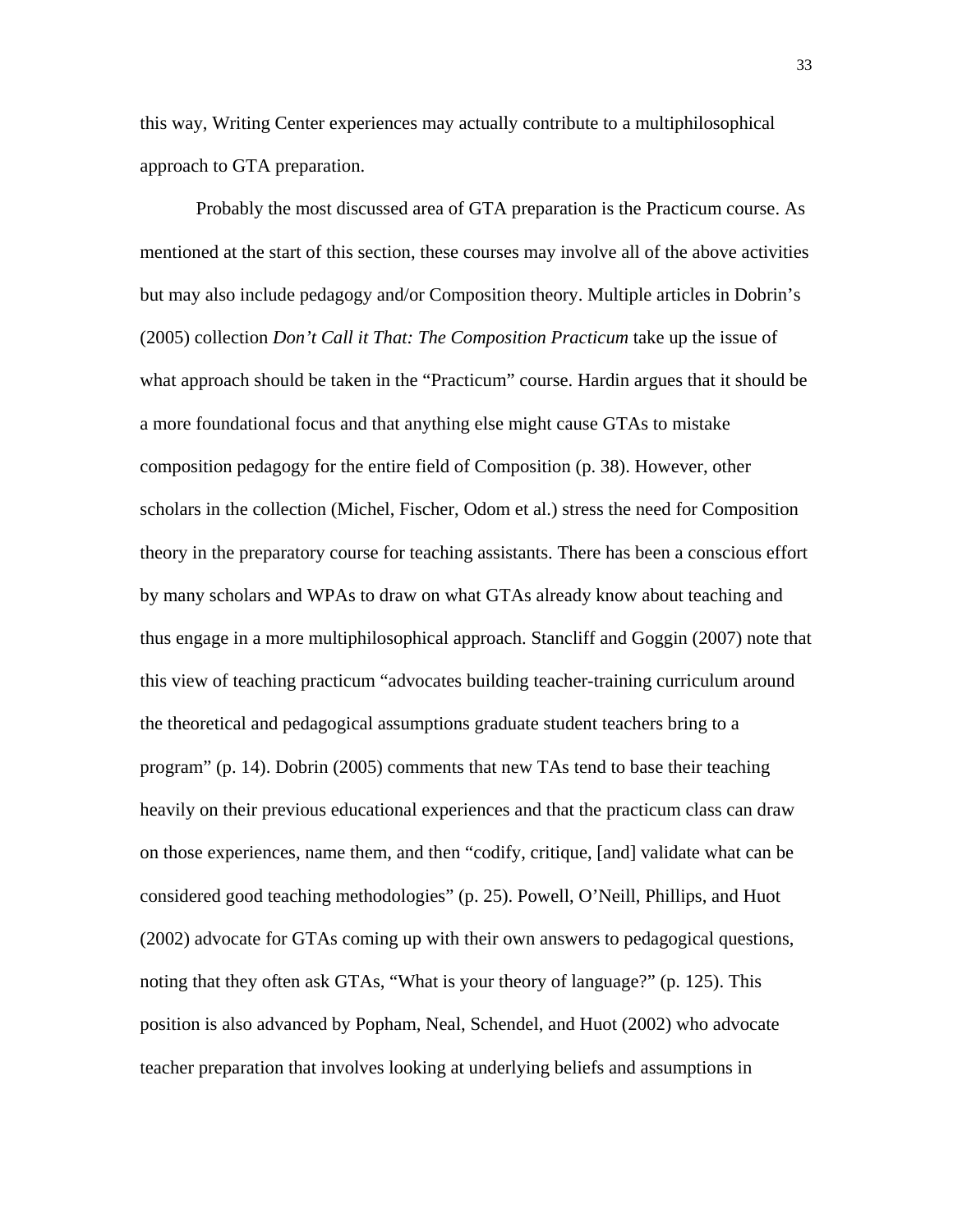textbooks and writing assignments (p. 26). By challenging and naming underlying beliefs rather than simply providing advice on teaching or reading theoretical articles, students engage in a multiphilosophical approach that allows them to sort through the available theories and find their own place within the world of Composition.

A multiphilosophical approach also fits well with theories of situated learning. For learning to be productive, Wenger (1998) argues that "our identities must be able to absorb our new perspectives and make them part of who we are" (Wenger, 1998, p. 217). It stands to reason, then, that teacher preparation programs that offer GTAs a chance to reconcile their previous educational views with those encountered in Composition will be particularly effective. How that reconciliation occurs and what might work against it is a question to be addressed more specifically by empirical research; however, theoretically such an approach offers GTAs a crucial opportunity to meld their own perspectives with those of the field. Probably the more difficult part of Wenger's philosophy to enact is the second half of the above statement. It might be reasonable to get GTAs to connect their past experiences with their current teaching, but to make that teaching a part of their identity is another thing altogether. Wenger (1998) goes on to add that, "our communities must have a place for us that does justice to the transformations of identity that reflection and excursions can produce" (p. 217). Clearly, Powell et al.'s call for GTAs to answer their own pedagogical questions creates such a space for GTAs to contribute their own educational ideas. In addition, Liggett (1999) advocates GTA's developing their own pedagogy, noting that they are "less likely to feel like imposters if they are not striving to be somebody else" (p. 67). She also lets them draw on their own disciplinary backgrounds, such as an MFA screenwriter drawing on film to teach rhetoric (p. 68). Not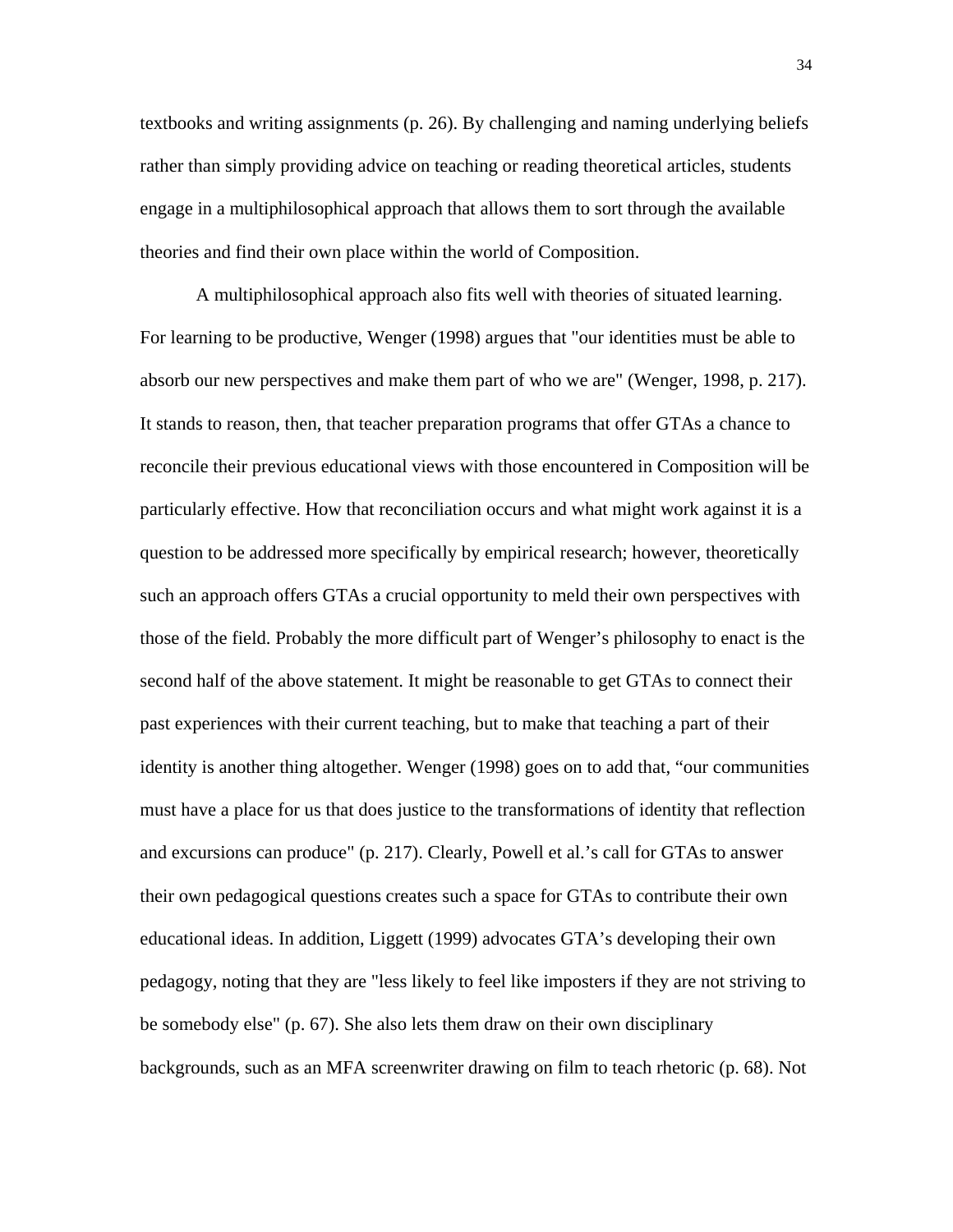only does Liggett address the issue of identity here—saying that GTAs must not "feel like imposters," but she links that sense of identity to their home, degree-granting disciplines. However, many programs still require GTAs to follow a common syllabus and limit the ways that they can express their own identities within the confines of firstyear teaching. It is an issue that WPAs must approach with caution; too little freedom and GTAs may not have the space too learn; too much freedom and the program and experiences presented to first-year undergraduates may suffer from inconsistency. In either case, as newcomers, GTAs will have to continually negotiate and learn the goals of the writing program.

## *Disciplinary Enculturation and Graduate Students*

If we look at teacher preparation in Composition within the larger context of graduate education, we must also look to the literature on disciplinarity and disciplinary enculturation. Within education, much of this work draws implicitly or explicitly from Vygotsky's theories of education. However, it is important to note that interpretations of Vygotsky vary significantly. Hyland (2004) credits Vygotsky with the view of education as socialization. He notes that "learning a disciplinary culture and learning its language are inseparable" (p. 130). This view of education as socialization is the one picked up in Lave and Wenger's (1991) theory of situated learning, and it is often referred to as a *sociohistoric* or *sociocultural* perspective. This view sees disciplinary enculturation as a process that affects both the individual and the community of practice. Rather than disciplinary knowledge as something that is handed down from experienced members of the field to newcomers, it is something that is continually negotiated. Prior (1998) explains that sociohistoric theories portray knowledge, community, and individuals as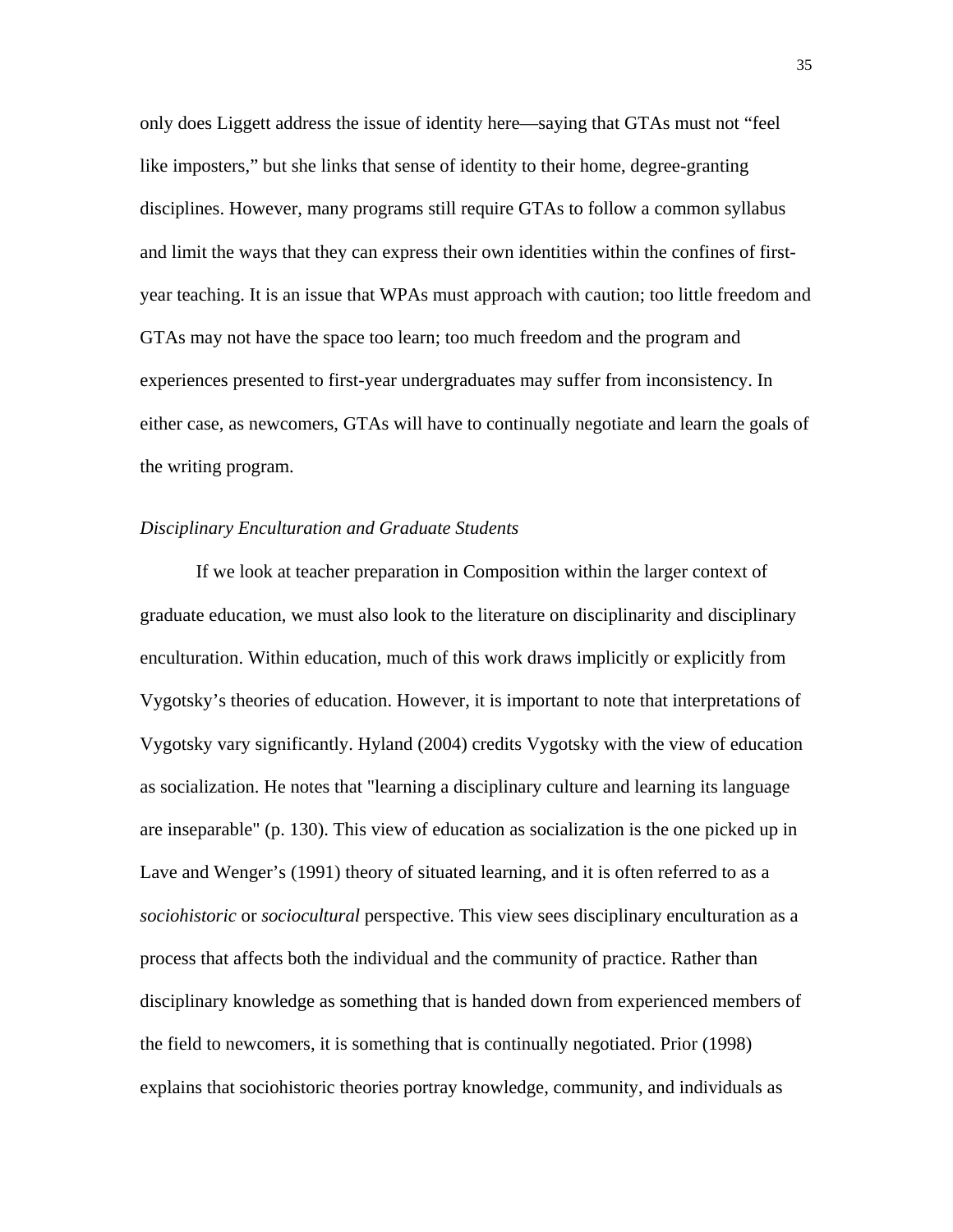"concretely situated, plural, and historical phenomena" (p. 19). In other words, both selves and disciplines are plural and co-constructed, and this pluralism grants a type of agency. The notion of disciplines becomes replaced with that of *disciplinarity, "*a heterogeneous sphere of activity that partly constitutes other social domains of practice, whereas those other domains simultaneously co-constitute disciplinarity" (Bazerman and Prior, 2005, p. 153). An individual is not a free agent able to cross among systems, but neither does he/she lack agency within a wholly external system. However, even though Bazerman and Prior (2005) call a discipline a "social domain of practice," the idea of a community of practice is more localized than the idea of a discipline. Rather a discipline is a "constellation" of smaller communities of practice that exist on a local level and are where the discipline is formed day in and day out through negotiation and social interaction.<sup>4</sup>

Initially much of the discussion in Composition around disciplinary enculturation came out of the writing-in-the-disciplines movement. The idea of discourse communities first used by Bizzell (1982) became a key concept when talking about the way that students learn to write academic discourse as well as specific discourse in their perspective fields. Bartholomae (1985) picks up on this concept when he talks about students needing to learn the codes of language used in the "discourses of our community," and although he recognizes that academic discourse is multiple, the idea fosters a sense of unity among different academic groups. That false sense of unity is what many scholars have objected to in the concept of the discourse community.

<sup>&</sup>lt;sup>4</sup> When I say local here, I do not necessarily mean a physical location. For example, I would say the WPA listserv might be viewed as a community of practice that constructs the discipline of Composition in a particular way that may or may not be different than the way it is constructed on other professional lists.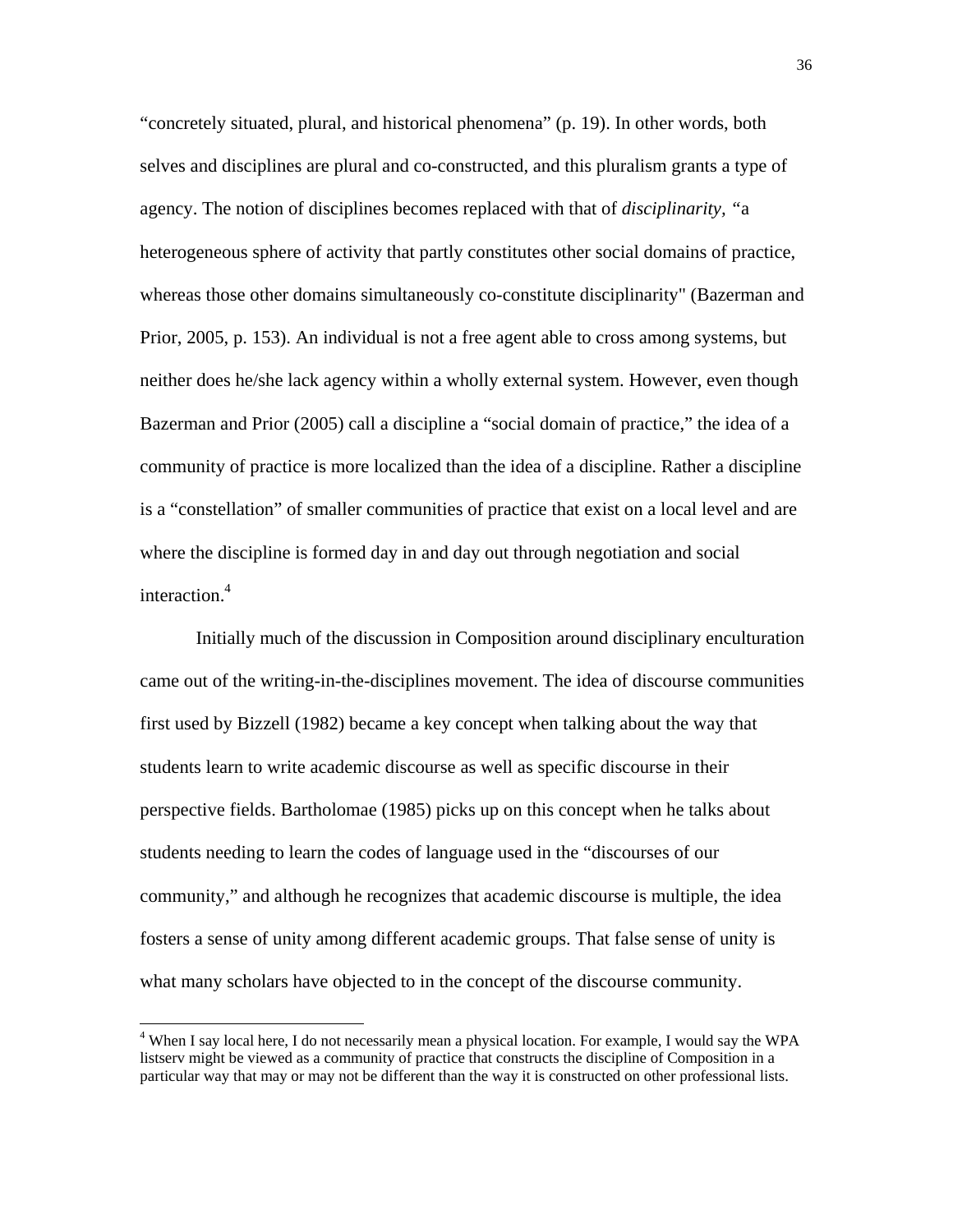Bazerman and Prior (2005) react against the structuralist underpinnings of discourse communities, noting that the view of disciplines as discourse communities has lead us to see them as "autonomous objects existing in detemporalized spaces, unified territories to be mapped, systems to be diagrammed, abstract rules and knowledge that govern action and are passed on to novices" (p. 152). Faigley (1992) explains that part of the reason that the notion of the discourse community has proved inadequate is that it conflates the notion of a speech community and the notion of an interpretive community. The first of these theories comes from linguistics and refers to speakers in the same geographic location, while the later comes from critical theory, namely reader response, and is not defined by location but by assumptions that certain groups of readers are likely to make (Faigley, 1992, p. 34). Disciplines, however, are not tied to a location and interpretations of important issues vary even within the same field. In associating disciplines with discourse communities, we run the risk of simplifying the complex negotiation that goes on in the daily interaction among those who contribute to the field. For this reason, I prefer to draw on Lave and Wenger's notion of communities of practice when talking about disciplinarity rather than the term discourse community. Disciplines are constructed from multiple communities of practice.

In some ways, the idea of a discourse community is similar to that of a community of practice. Swales (1990) lists six characteristics to define a discourse community. For him, a discourse community has common goals, common mechanisms for communication, including common ways of providing feedback and information, common genres and lexis, and a significant number of members that can claim expertise (Swales, 1990, p. 24-27). Many of these criteria seem to match up with Wenger's (1998)

 $\overline{\phantom{a}}$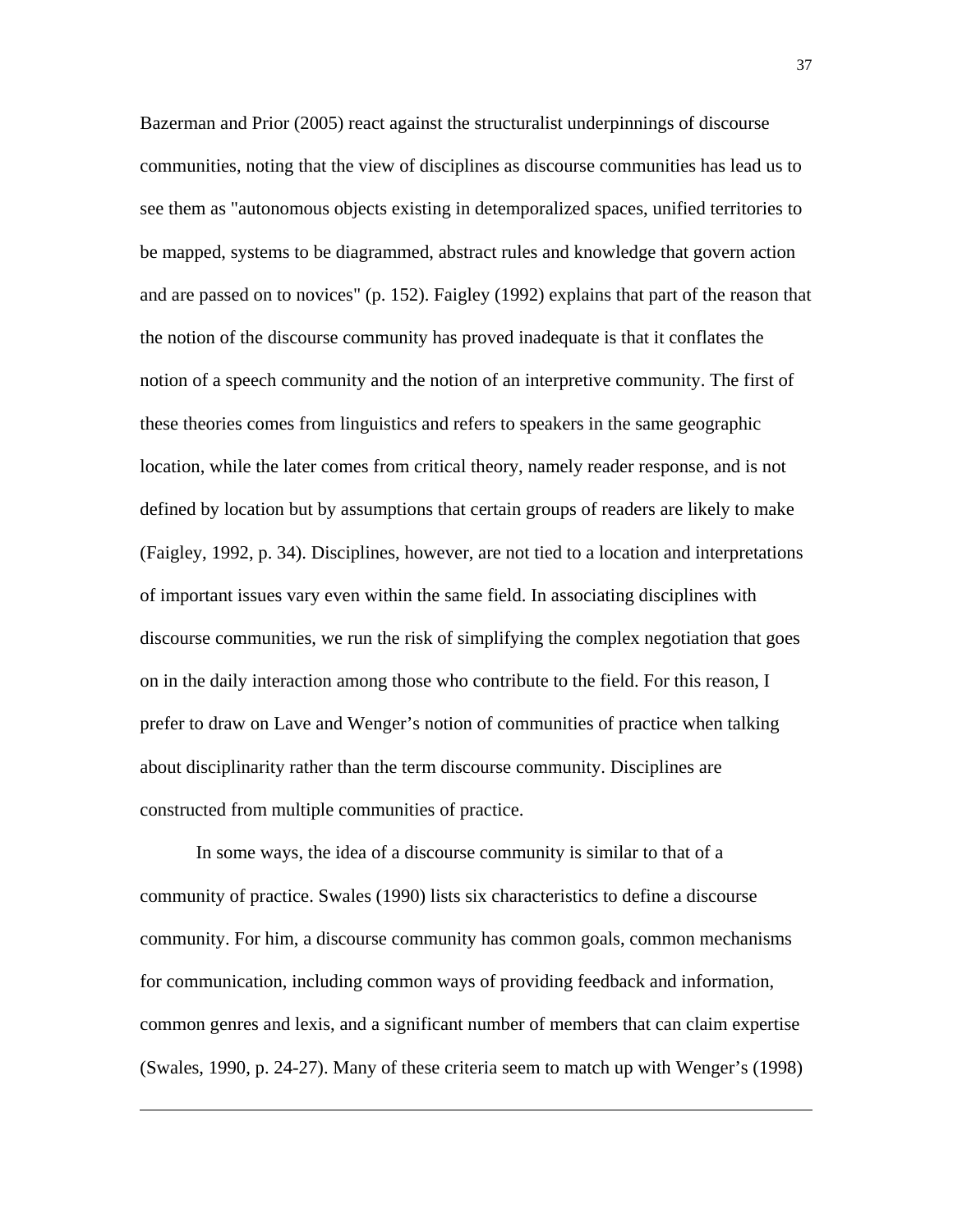explanation of the community of practice, which shares a common enterprise and common repertoire (p. 73). In fact, Swales sounds a great deal like Wenger when he talks about the social nature of discourse communities and asks how a discourse community "uses its discoursal conventions to initiate new members or how the discourse of another reifies particular values or beliefs" (p. 22). However, Swales notes that these questions don't help us in actually explaining how we recognize a discourse community as such. He distinguishes between speech communities, which people are born into, and discourse communities, which train and recruit members (p. 24). In contrast, Lave and Wenger (1991) would reject the view that some sort of outside criteria define a community of practice but rather hold that it is defined by "a set of relations among persons, activity, and world, over time and in relation with other tangential and overlapping communities of practice" (p. 98). Over time, these relationships and practices lead to reification, which allows the community to be recognized both by internal members and those of other communities; however, communities of practice develop organically.

If we see disciplines as continually enacted by communities of practice, then learning to write becomes a process of being socialized in these communities. In his history of WAC/WID, Russell (2002) explains that eventually the discourse of the community is learned so thoroughly that the new member "begins to think and act--and write--like a member of the community" (p. 16). Writing, then, is also evidence that enculturation has occurred. This view is certainly taken by Berkenkotter, Huckin, and Ackerman (1988, 1991) who studied how a first year PhD student in rhetoric, "Nate" (later revealed to be Ackerman himself), became a member of that discipline. This study uses discourse analysis to show how the style of Nate's writing becomes similar to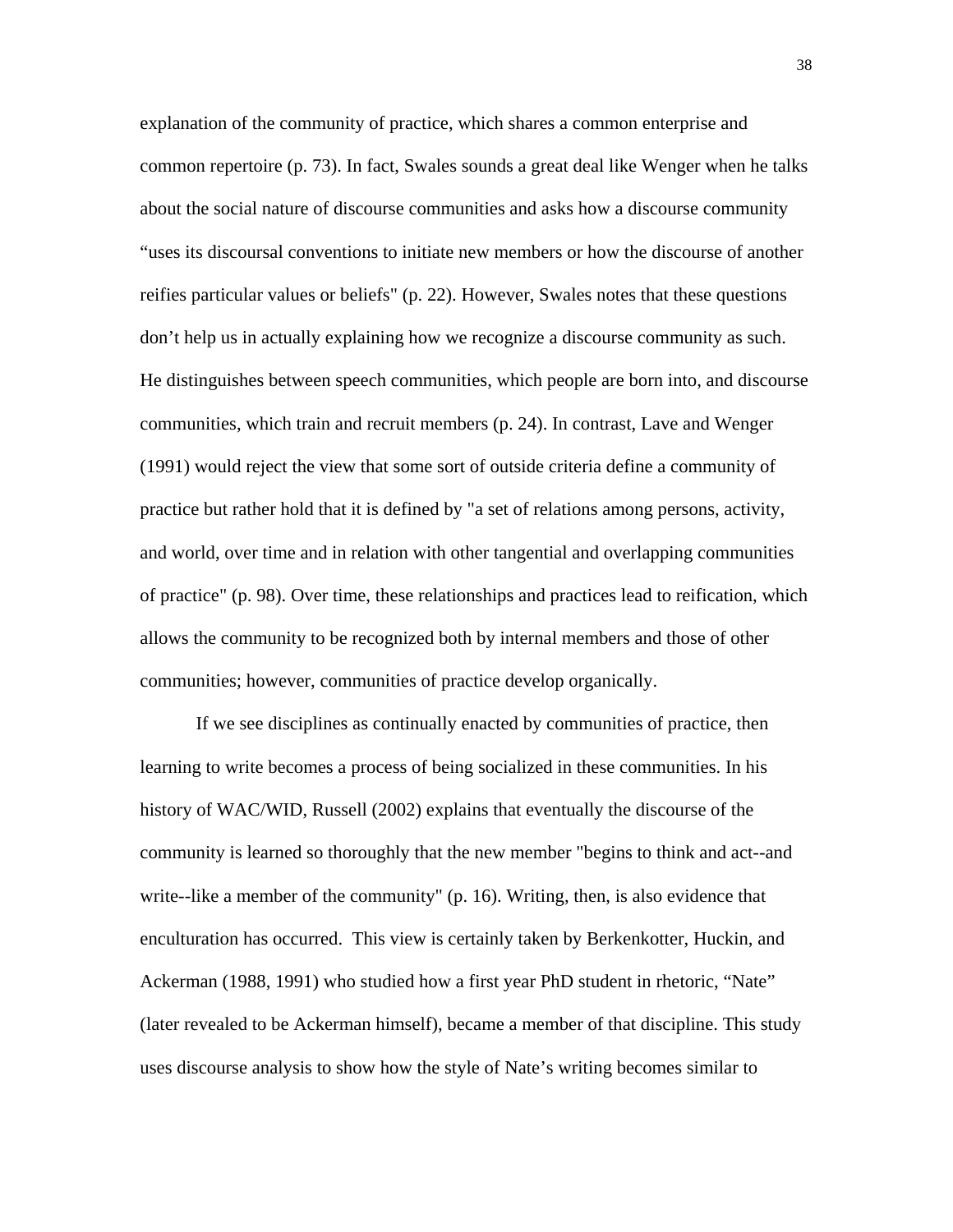professionals in the field. However, Prior (1998) finds this study stuck in more structuralist attitudes because it focuses solely on the changes undergone by Nate whereas sociohistoric perspectives view this process as a negotiation rather than the transmission of conventions.

Other studies of disciplinary enculturation have drawn more directly from the theory of situated learning. WAC and ELL scholar Belcher (1994) also looks at three graduate students writing dissertations. She recruited these students from her writing class for non-native graduate students and focuses specifically on how students fit with their research communities, their attitudes toward that community, and their relationships with their mentors (p. 26). In addition to meeting regularly with the graduate students, she also sought out their advisors for interviews both during and after the dissertation process (p. 25). Not surprisingly, Belcher (1994) found that more hierarchical forms of mentoring were less successful and that these students felt less at home in their chosen fields (p. 32). When more negotiation actually took place between mentor and mentee, the graduate student was more easily able to feel a part of the disciplinary community.

Prior's (1998) work also draws on Lave and Wenger (1991) to show that disciplinary enculturation is not a one-way street of initiating new members to a field but a set of "continual processes whereby an ambiguous cast of relative newcomers and relative old-timers (re)produce themselves, their practices, and their communities" (Prior, 1998, p. xii). Prior's research (1995, 1998) also emerged from his work with ELL graduate students. However, rather than using his own course, Prior observed graduate students in a sociology seminar as they drafted dissertation prospectuses. In addition to analyzing drafts of these documents, Prior (1995) interviewed both the professor and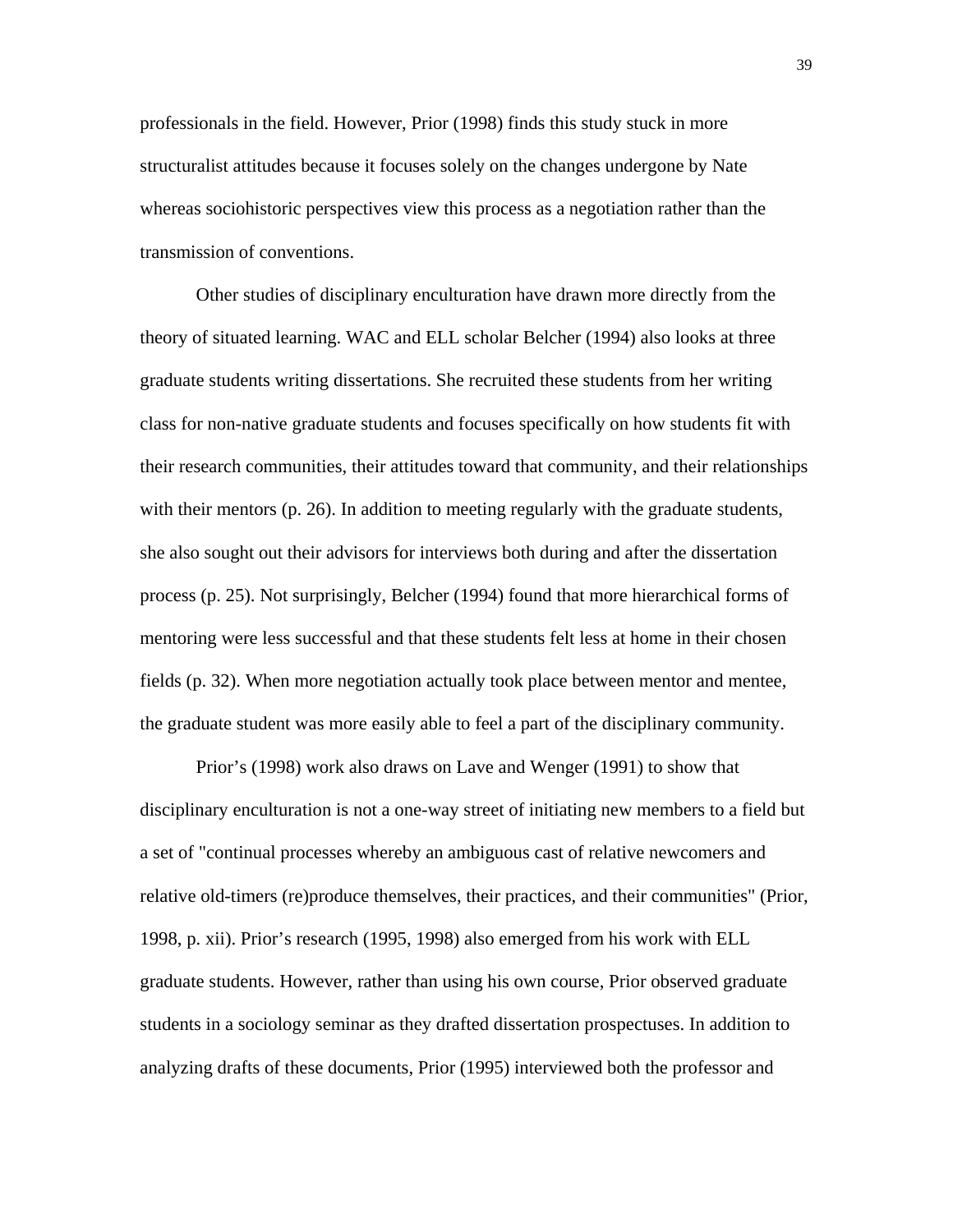students about changes made to the documents. Through the use of discourse-based interviewing, he found that in about half of the cases, the student chose her own original language showing that the professor's changes were not as persuasive when removed from the authoritative situation (p. 311). Even more interesting, however, was Prior's finding that the professor also on occasion chose the option of the wording in the original student text over her suggested changes (p. 315). This led Prior to conclude that disciplinarity is not a one-way assimilation nor does it happen without student resistance (p. 320). This view does not see enculturation as a one-time entrance requirement for a coherent discourse community, but rather an *ongoing* means of deciding what discourse is "normal" within the community.

Although there has been research on writing and disciplinary enculturation in terms of the way graduate students learn academic genres, there has been little research into the role of disciplinary enculturation and learning *teaching* genres. This dissertation, then, seeks to connect the research on graduate student teachers and the research on disciplinary enculturation of graduate students. If we follow sociohistoric theories in which learning is situated, then the most significant learning experiences are those that involve participating, however peripherally, in a community of practice. While undergraduate education is almost always an example of outbound participation because students are not being trained for any one specific career, graduate education is often seen more in terms of professionalization in the field. Certainly it is true that there are many graduate students who do not wish to pursue a career in academia; however, even those who do not may benefit from the kinds of experiential learning offered by having an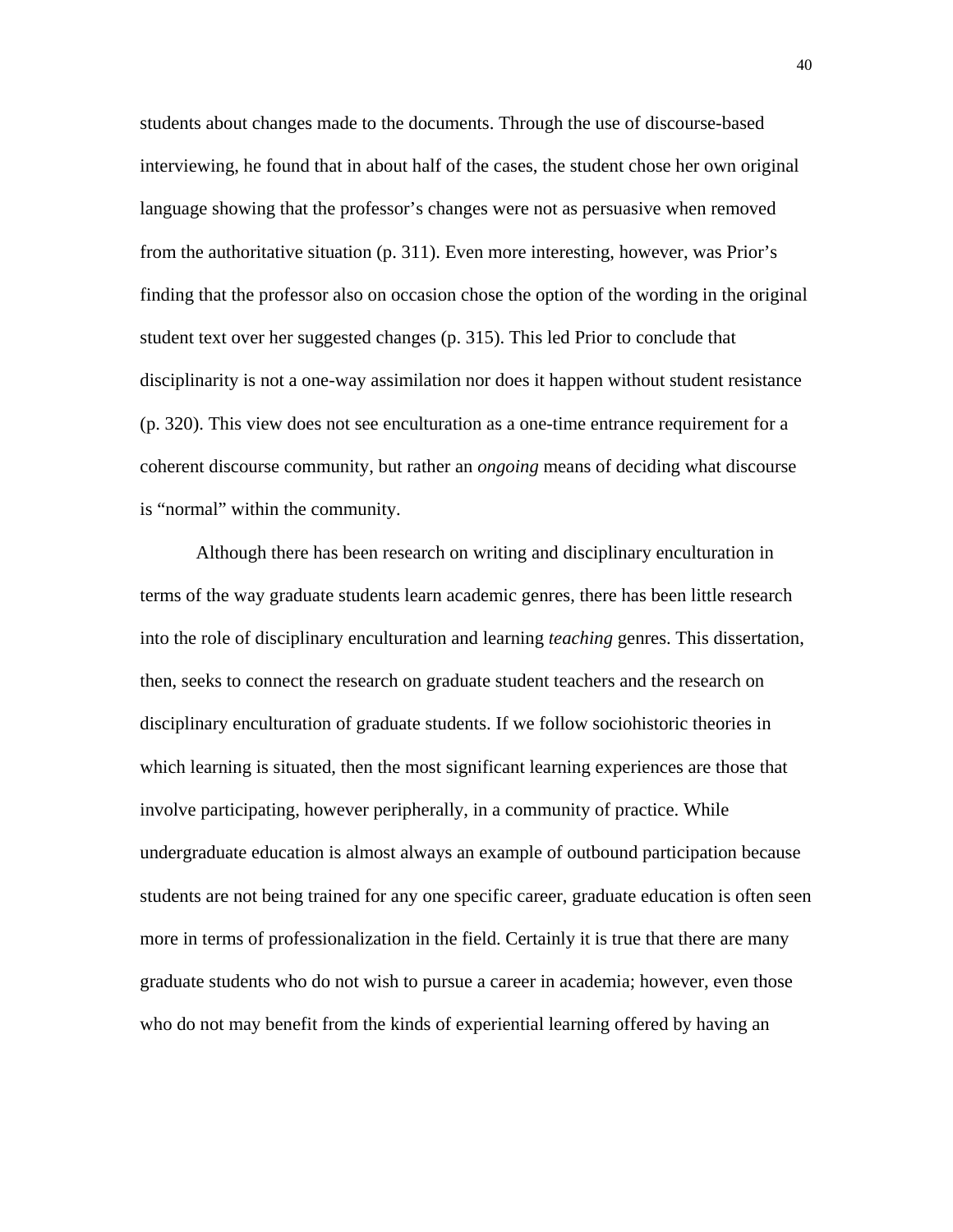assistantship. As Wenger (1998) notes, our identities are formed through rejecting different roles not just through accepting them.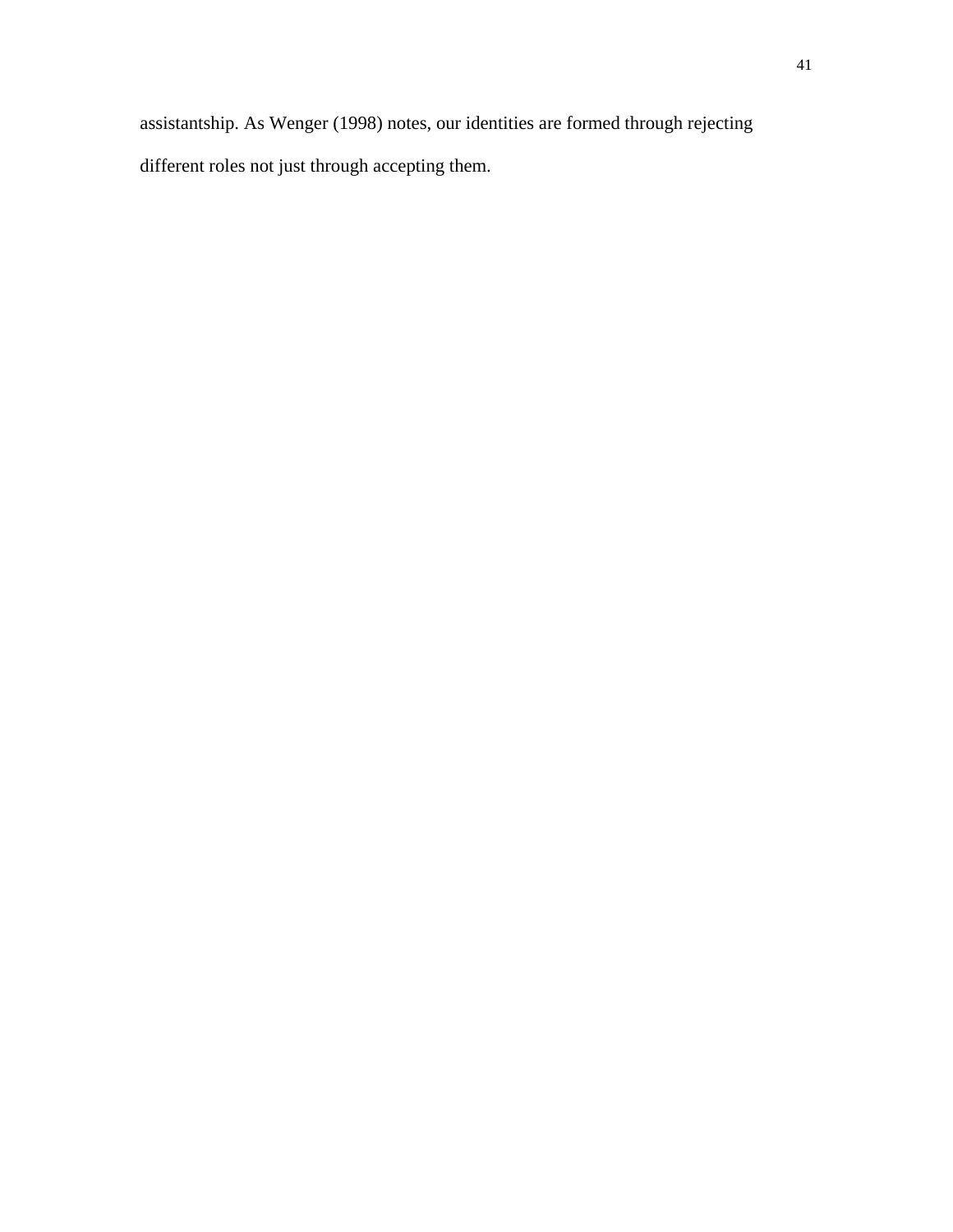## **Chapter 3: Methods**

Graduate teaching assistants must navigate a complex matrix of overlapping communities of practice, including the communities they build as students and the ones they are initiated into as teachers. Wenger (1998) explains that "as an analytical tool, the concept of community of practice is a midlevel category. It is neither a specific, narrowly defined activity or interaction nor a broadly defined aggregate that is abstractly historical and social" (p. 124-125). Writing Programs constitute communities of practice in that they share the pursuit of common activities (mainly teaching), and have a shared set of genres that community members use (such as assignment sheets and syllabi). In this dissertation, I focus on the participation of first-year GTAs within one writing program. Writing programs are local and political spaces with their own histories and their own local practices that have evolved over time. As newcomers to these communities, GTAs are often not aware of those histories, and they must quickly learn how to operate in this new environment, often while fighting their own resistances to teaching and/or to Composition. What interests me most here is both the way that GTAs learn the specific community of practice of the writing program, and also how they connect one community of practice with another. In particular, I look at the way that their experiences in this one local community affect their view of the field of Composition as a whole.

So, how does one study a community of practice and the way that individuals participate within that community? Since communities of practice are composed of "a set of relations among persons, activity, and world, over time and in relation with other tangential and overlapping communities of practice" (Lave & Wenger, 1991, p. 98), it is important to use methods that can, at least in part, capture these relationships. MacNealy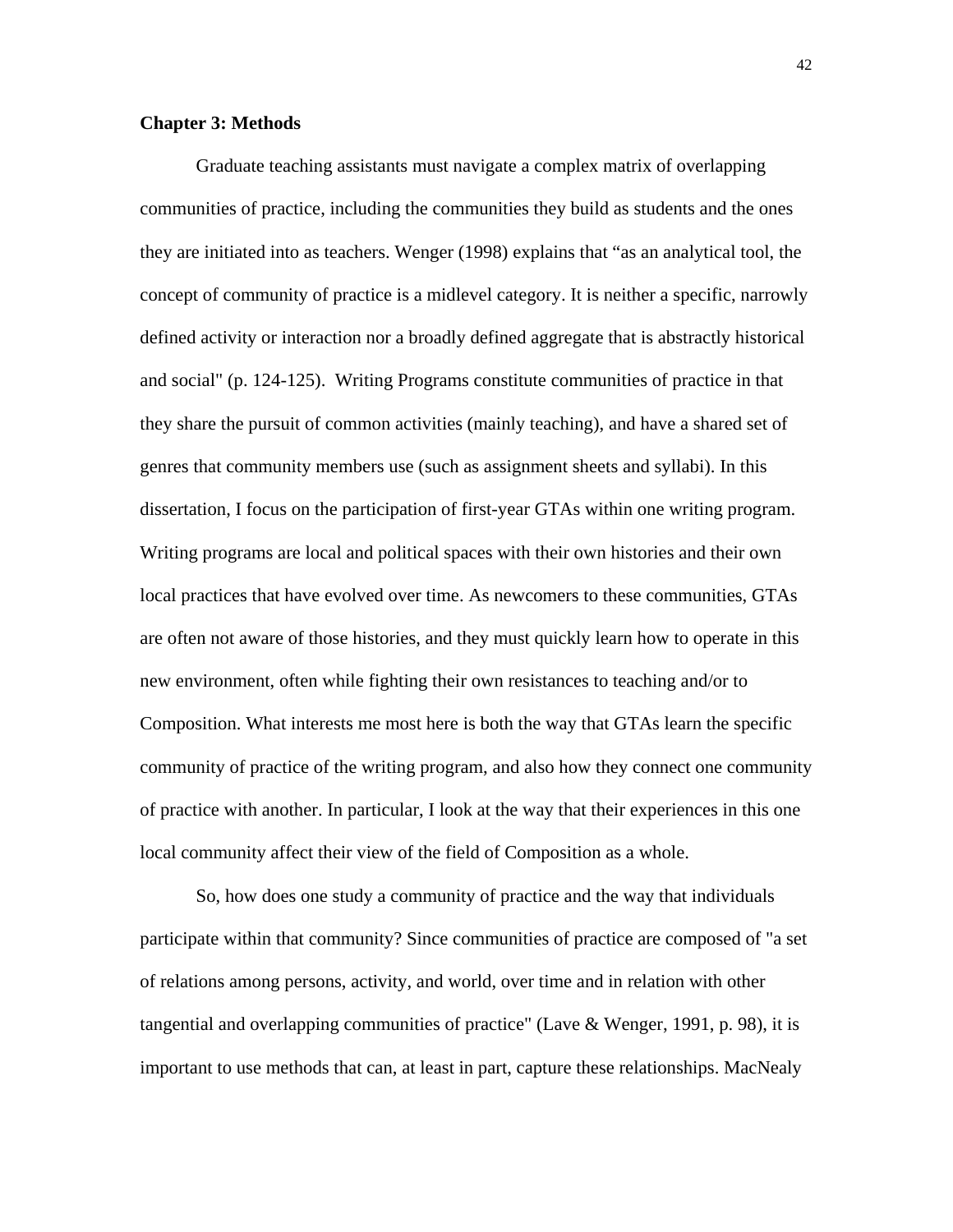(1998) notes that ethnography is defined primarily by the interest in "relationships between inhabitants and between the environment and its inhabitants" (p. 215). Wenger's (1998) book on communities of practice features an ethnography of a claims department at an insurance company (p. 16). However, a study does not need to be a full ethnography to contain ethnographic qualities. Geertz (1983) says that thinking "ethnographically" is done "by describing the world in which it makes whatever sense it makes" (p. 152). This view supposes a certain openness to the environment where research is being conducted as well as the ability to let research emerge and change from that environment. Lauer and Asher (1988) explain that ethnographic studies view knowledge as a social construction (p. 40). This underlying epistemology means that multiple methods are necessary and that research design must be emergent (Lauer & Asher, 1988, p. 40). Multiple methods can be used to engage in ethnographic research without completing a full-fledged ethnographic study.

For example, Paul Prior's (1995, 1998) study of writing in the disciplines drew on multiple methods, which allowed him to provide a "thick description and grounded interpretation of response practices not even imagined before the research" (p. 321). He notes that this method is particularly important in moving from looking at writing as a text to looking at writing as a social activity. Multiple methods allowed him to look at how writing "reflected and partially constituted situated negotiations over knowledge, identity, and community" (Prior, 1995, p. 322). Although he focused on this one particular practice—the writing of a PhD prospectus, his methodology allowed him to see the way this practice evolved as a part of a community of practice. In addition, Prior's emergence research design allowed him to expand his original study, which had included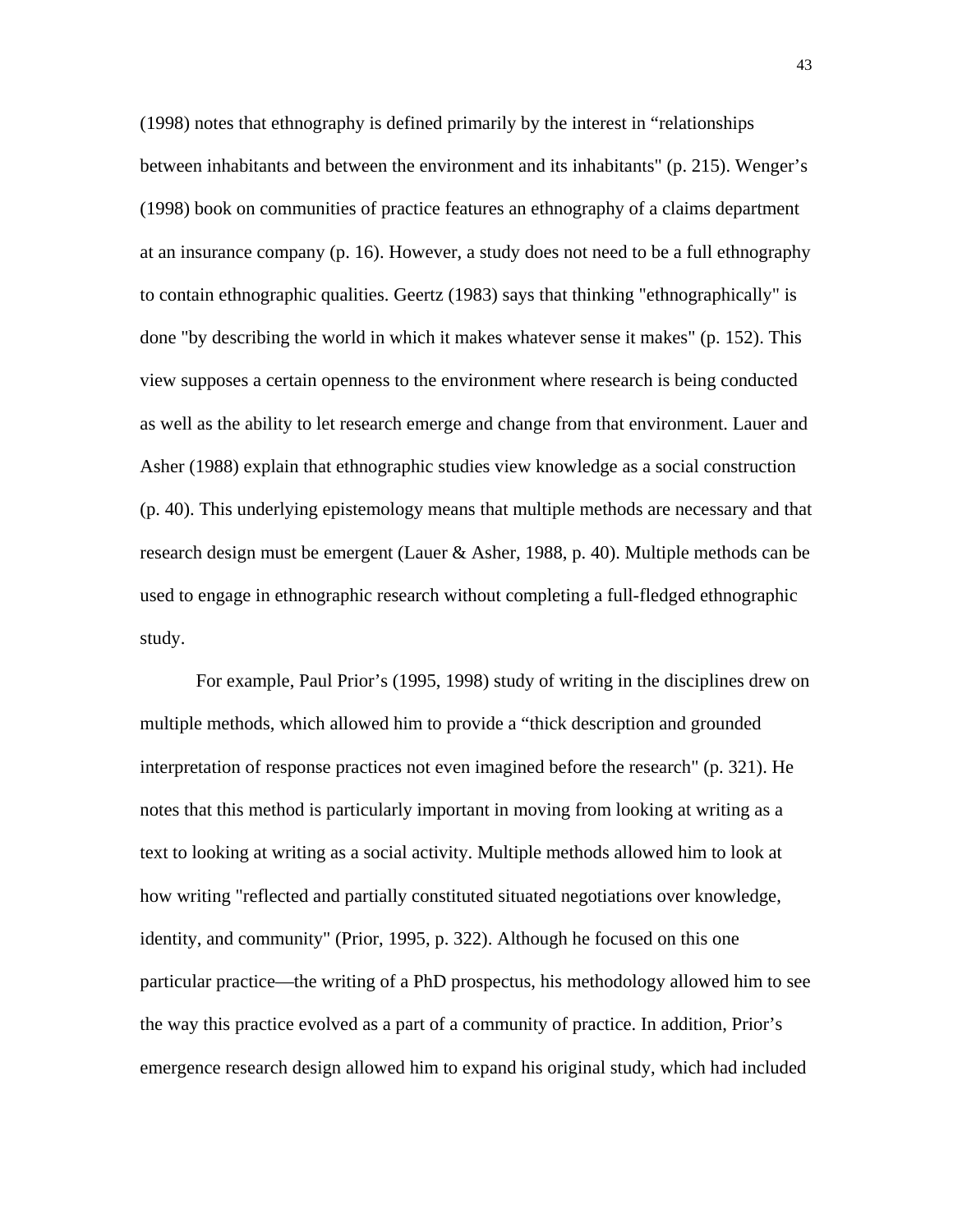mostly textual evidence, to add observations and interviews that gave him a broader perspective on the social interactions that went into the writing tasks (Prior, 1998, p. 300). Emergent research design is particularly important to ethnographic study because it allows the research to be guided by the environment in which it is conducted as new relationships between participants and between their environment become clear. Lauer and Asher (1988) explain that the "validity of this kind of research" comes from "reciprocity" between the researcher's developing conclusions and the way those conclusions are continually grounded in the community that is being studied (p. 40).

As I will explain in this chapter, my own research uses multiple methods, is ethnographic in nature, and my research design is emergent. The methodology guiding this dissertation is one that privileges local knowledge and favors thick description over generalizability. Although I focus on a limited number of participants—nine graduate students from one class and their three teaching advisors—I stress the relationships between these participants and their environment. In this way, I consider my work a series of ethnographic case studies. Although I attempted to study a wide number of factors that might influence the work of GTAs, I had to make assumptions about which relationships were most important to study. For example, I observed GTAs meeting with their teaching advisors, but I did not observe them talking to officemates about their teaching. However, multiple methods, particularly the inclusion of in-depth interviews, allowed me to see the multiple relationships that GTAs identify as key to their work as teachers in the writing program.

While I attempt to avoid value judgements, such as claiming one GTA is a better teacher than another or that one mentoring method worked better than another, I do not

44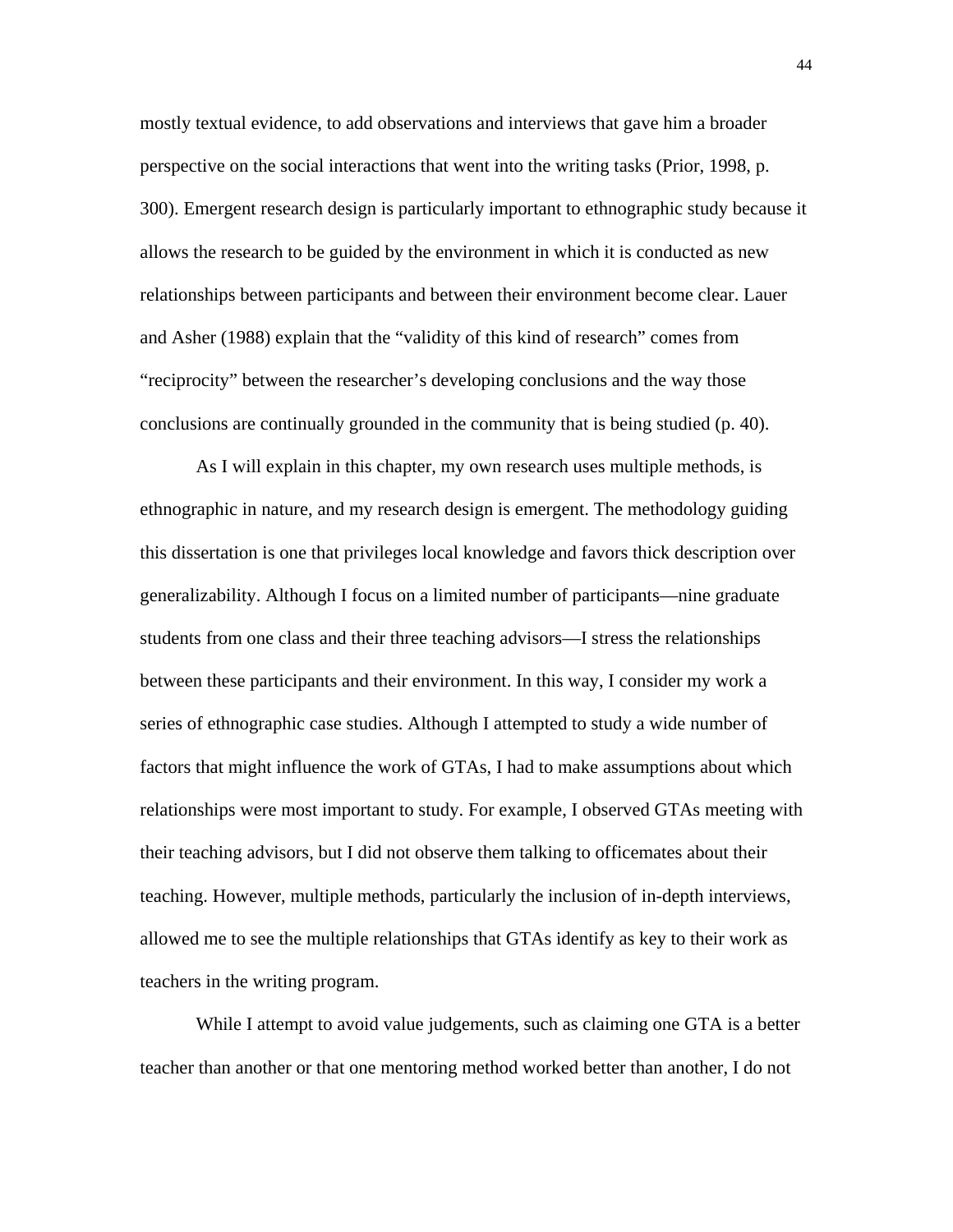see complete neutrality as a goal or a possibility for a study such as this one. For Newkirk (1991), "neutrality or objectivity—even if it were possible—impedes generalization because it disguises the value system that underlies the account" (p. 130). In order for an audience to make the most out of an ethnographic case study, that audience must be privy to the details of the study, including those that may be specific to the researcher and his/her location in respect to the study. Similarly, Lave and Wenger (1991) argue that all knowledge is "gained only in specific circumstances" (p. 34). Thus, they believe that "the generality of any form of knowledge always lies in the power to renegotiate the meaning of the past and future in constructing the meaning of present circumstances" (p. 34). The goal of this study is to provide the readers with enough detail that they may themselves negotiate the meaning of events in relationship to their own previous and future situations.

I begin by detailing the site of study and why it was chosen. I then move on to detail the evolution of the current study. Like Prior's (1995) study, my research design has been emergent. Epistemologically, it was important for me to allow interviews and data collection an organic form that accounted for the different situations and concerns of different GTAs. I adapted my study as it progressed to give more attention to issues that were important to GTAs. After detailing how this study changed through research, I introduce my study participants and explain my methods of data collection and analysis.

## *Site of Study*

For this study, I selected a site of study with which I was already familiar, the Virginia Tech first-year writing program. As with much WPA research, I studied the program in which I was a participant. When I began this research, I was a graduate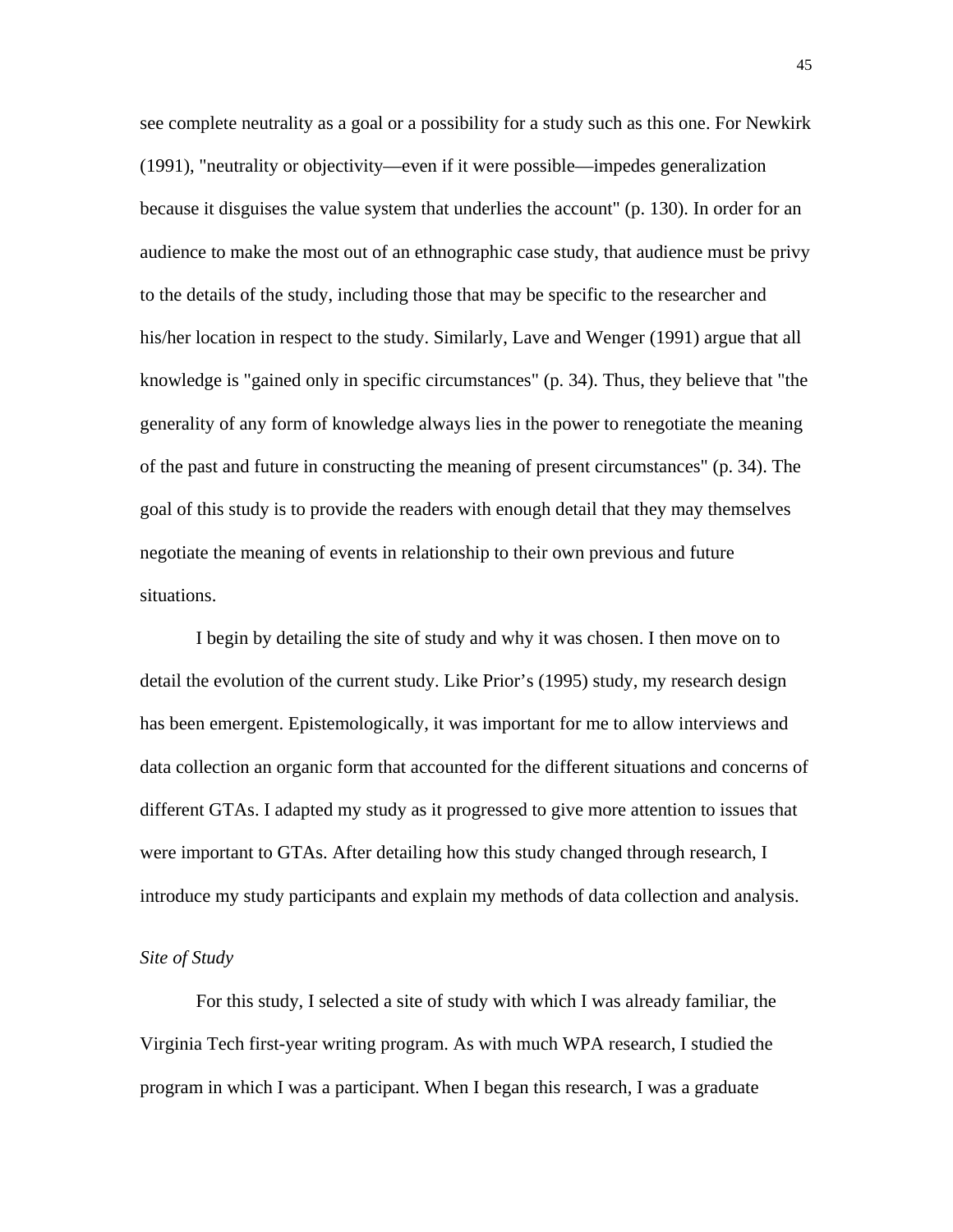assistant to the Director of Composition and hoped to create a study that would be relevant to the program. However, my primary aim of this study was not to serve as a program assessment but to address larger issues within the field of Composition.

In terms of this larger picture, Virginia Tech proves to be a valuable site of study because of the diversity of GTAs and the strength of the teaching preparation program. Virginia Tech offers three graduate programs in English, a general MA degree, an MFA, and a PhD in Rhetoric and Writing. As such, three of the major areas of English studies (literature, creative writing, and rhetoric and writing) are represented. While many programs staff first-year composition courses with GTAs from terminal degree programs (MFAs and PhDs), not all MA programs offer these opportunities. Since this study focuses on the enculturation of new graduate students, it was important to find those who have had as little experience with teaching and graduate school as possible. Thus, the master's level GTAs serve as an ideal population for this study. Because MAs often go on to teach as contingent faculty members, it seems to be in the long-term interest of English departments to look at the workings of GTA preparation programs at the MAlevel. In addition, WPAs have often commented on their difficulties reaching MFA students, who may come to practicum courses with different expectations for what it means to write or to teach writing from those of composition instructors (Ede, 2004; Fischer, 2005; Michel, 2005). Yet, these comments most often come from anecdotes of WPAs and rarely involve actual research or the point of view of students from MFA or MA programs. A study of the enculturation of these students, then, may prove useful to these WPAs who work in programs that offer teaching assistantships to MFA students. Again, many of these students teach Composition after graduate school as well. Thus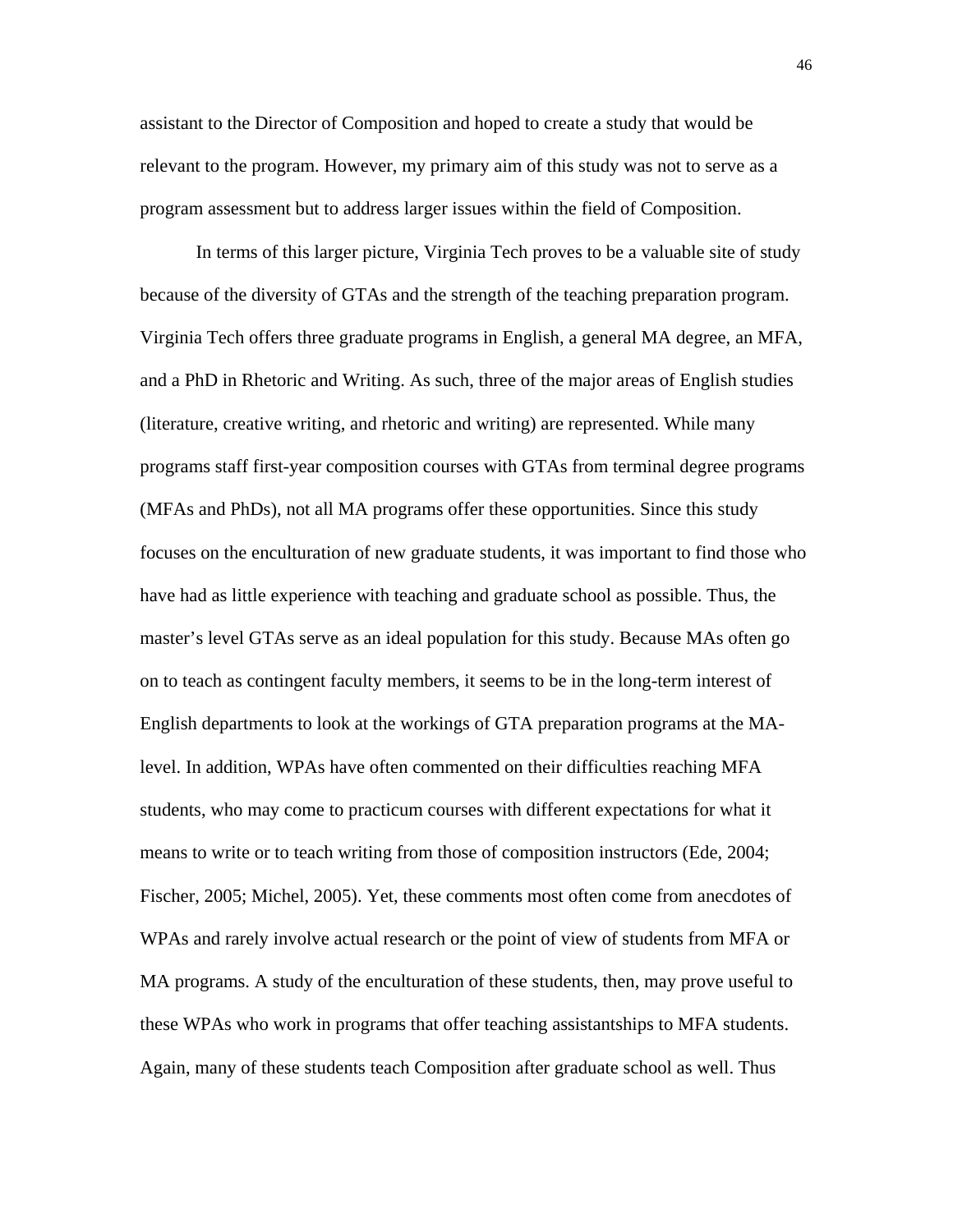even WPAs who do not work in programs with MFAs as students will likely encounter new MFA graduates as they hire and train them as instructors.

Finally, Virginia Tech has a new PhD program in Rhetoric and Writing. While this program will not be the focus of my study, it serves as a useful comparison to the other two programs. Unlike the MA and MFA students, the majority of the PhD students have teaching experience, mostly in first-year composition, and many have long-term career goals that involve the teaching of writing. However, I included in my study one PhD student who did not have teaching experience when he began his course of study. Thus, his professional development provides an interesting contrast to the MA and MFA students. Furthermore, several of the MA students have expressed an affiliation with rhetoric and writing rather than literature, a shift for Virginia Tech in terms of the MA student population, which was previously more focused on literature.

Although selecting participants from a diverse group of programs was important to my study, it should be noted that I do not automatically assume that disciplinary identity and degree program go hand-in-hand, and clearly there are multiple subdisciplines represented within any one program. For example, some MA students may be interested in careers in secondary education or technical writing and some may identify more with Composition than literature. Although the variety in degree programs at Virginia Tech offers an opportunity to talk to students with different areas of interest in English studies, interviews, rather than degree programs, served to identify these students' disciplinary and professional interests. In other words, a key topic in interviews was a student's disciplinary affiliation and background as well as where that student sees his or her career heading. Rather than setting up a direct comparison between an MFA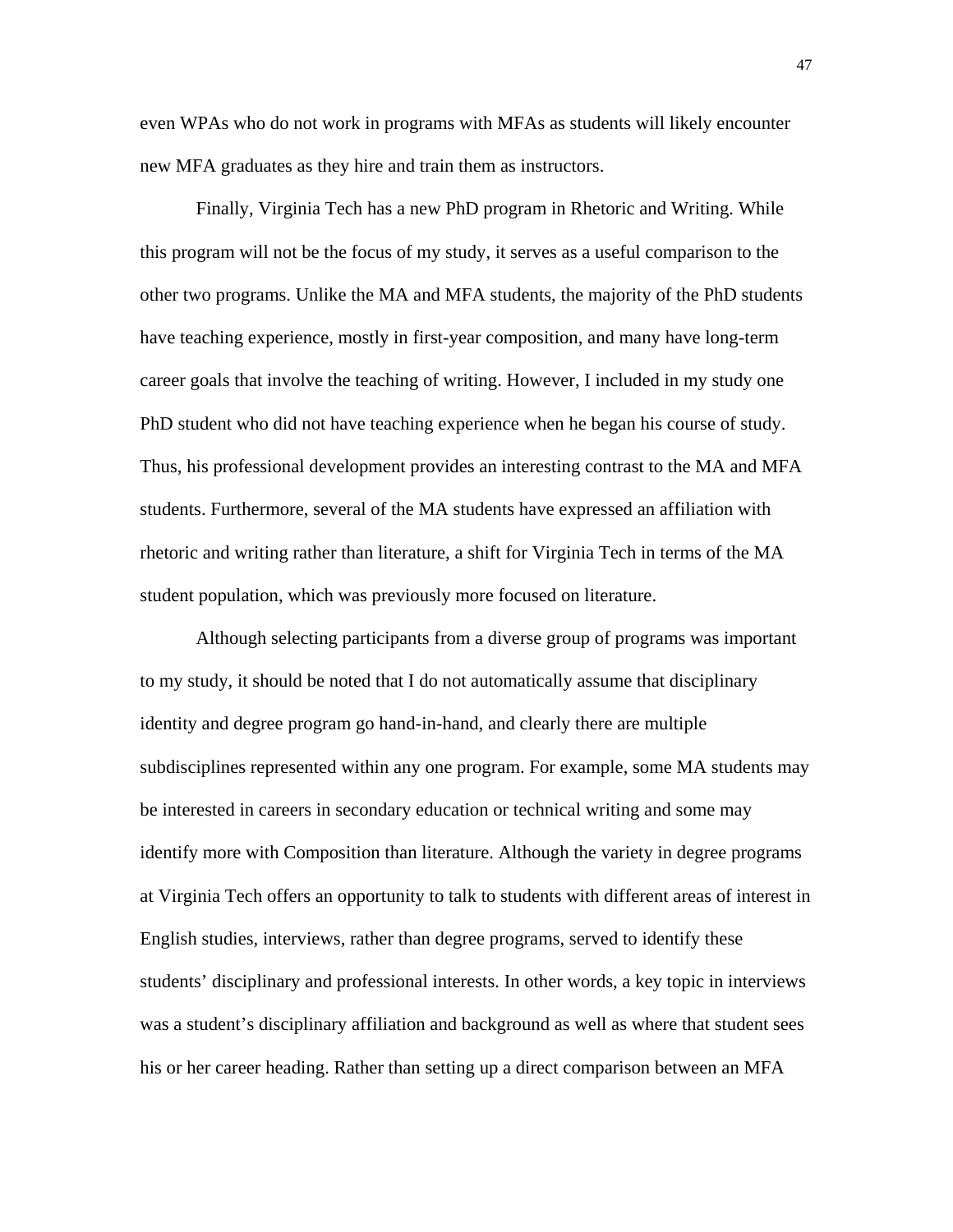student and a PhD student, my study focused on these GTAs' own expressions of the similarities and differences in how their disciplinary and professional identities are shaped.

As seen in the chart below, Virginia Tech's composition program is headed by a tenured faculty member who serves as the WPA. In addition, another tenured faculty member serves as Associate Director. The WPA supervises Program Assistants, who are three non-tenured faculty members. These faculty members also serve as GTA advisors and supervise the MA and MFA GTAs in their second and third semesters. In addition,



two PhD students serve in the role of program assistant, also called the graduate assistant to the director.<sup>5</sup> These students work directly with the director to assist in GTA preparation, professional development workshops and other tasks as needed. Meanwhile, the associate WPA supervises all other PhD GTAs teaching composition.

 $\overline{\phantom{a}}$ 

<sup>&</sup>lt;sup>5</sup> It should be noted that these roles have shifted over the last few years, particularly with the creation of the new PhD program. In addition, as I was completing my study, one of the Program Assistants was named GTA Coordinator and after my data collection was complete, he was also promoted to Assistant Professor. The structure of the writing program as outlined here, then, is just a moment in time in an ever-shifting programmatic structure.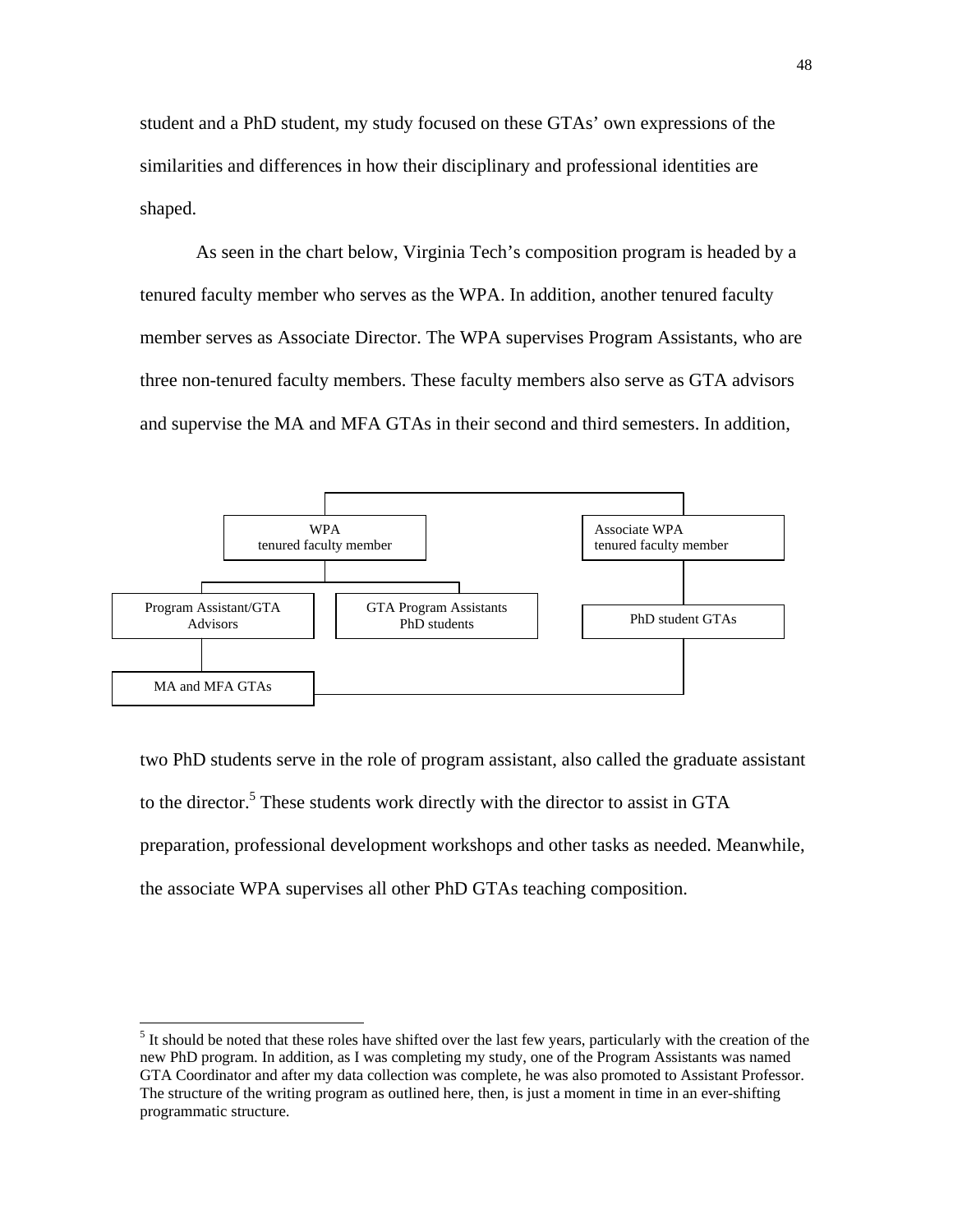Virginia Tech is in the middle of some significant changes in GTA preparation, including the institution of a 6-credit graded teacher preparation course  $6$  and a new Coordinator of GTA Education. Previously the teacher preparation course was three hours and graded pass-fail and was taught directly by the WPA. A second course, Composition Pedagogy, was paired with it in the second semester. This companion course included pedagogical theory. My primary data set consists of students from the first 6-hr practicum class; however, as a program assistant I aided in the 3-hr practicum course the year before. This new course is titled "Theory and Practice in Teaching College Writing"<sup>7</sup> and involves both theoretical readings in Composition, experience observing and teaching in a first-year composition classroom and the Writing Center, and the preparation of a syllabus and writing assignments for the spring semester course. All new MA and MFA students took the "Theory and Practice in Teaching College Writing" course in the fall of their first year and did not begin teaching until the spring. PhD students who were new to teaching at Virginia Tech took a 3-credit version of this course which consisted of attending the first six weeks of class with the MA and MFA students to discuss the theoretical readings and then breaking off into a smaller group. All PhD students, except one, were also teaching 1 or 2 sections of first-year composition. These students mentored the MA and MFA students. Sam, a PhD student with no prior teaching experience, remained in the 6-credit course and participated fully in all the required elements, including sitting in on another PhD student's class. While there is a clear structure in place for the program, as shown by Sam's example, Virginia Tech is flexible

<sup>&</sup>lt;sup>6</sup> As explained in Ch. 2, participants often referred to this course as "practicum." In addition, courses of this nature—that include both theory and practice—have been referred to by the literature as "practicum" courses. However, as seen in the title of Dobrin (2005) book *Don't Call It That: The Composition Practicum*, that label can be deceptive, particularly for a course like the one at Virginia Tech.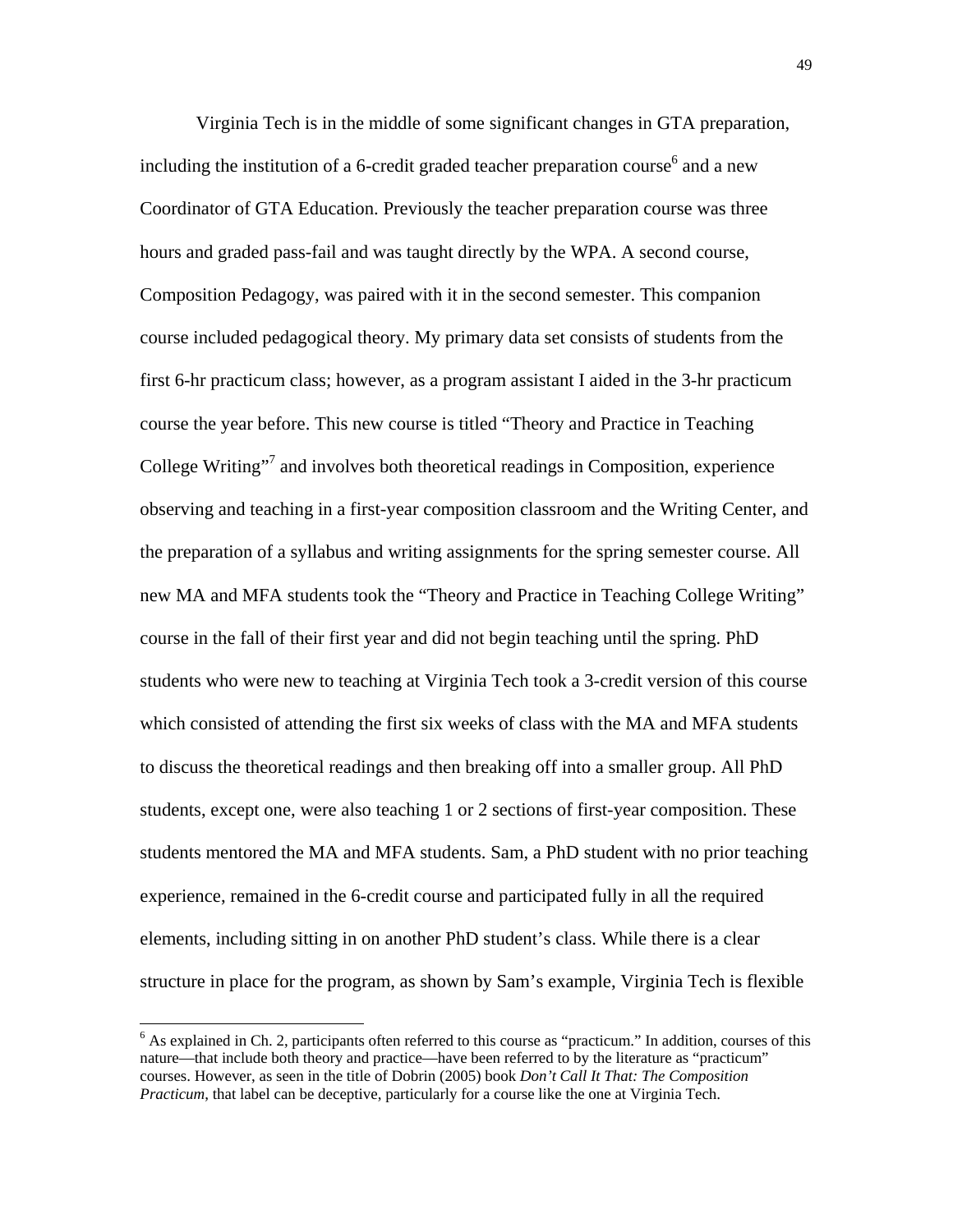in accommodating the needs of different groups of GTAs, and the program has continually shifted to do so. This balance of working with GTAs of different levels of expertise and experience is a challenge in many teacher preparation programs.

In addition to the 6-credit course, Virginia Tech offers an extensive mentoring program for MA and MFA students. Following their initial practicum course, the GTAs are split into three mentoring groups, each one led by one of the GTA advisors. These groups provide support during the first two semesters of teaching. The advisors are fulltime non-tenure track faculty in the composition. Belanger and Gruber  $(2005)^8$  note that GTAs often experience one view of composition in practicum, especially when run by the WPA, and a different view when mentored by instructors who may not be members of the tenure-track Rhetoric and Composition faculty (p. 122). However, research has yet to show just what effect this has on GTAs and their professional development. These instructors are given a great deal of support in terms of professional development including opportunities to work on the custom textbook, workshops and speakers, and funding to attend conferences. Some of these instructors do identify with Composition as a research field, and those that do not still often identify closely with the community of practice of the writing program. An established mentoring program such as the one at Virginia Tech offered an opportunity to study the relationship between teaching advisors and GTAs and the relationship between a teacher preparation course and a mentoring program. Again, this provides a way to look at the development of disciplinarity as an interaction among community members.

 $\overline{\phantom{a}}$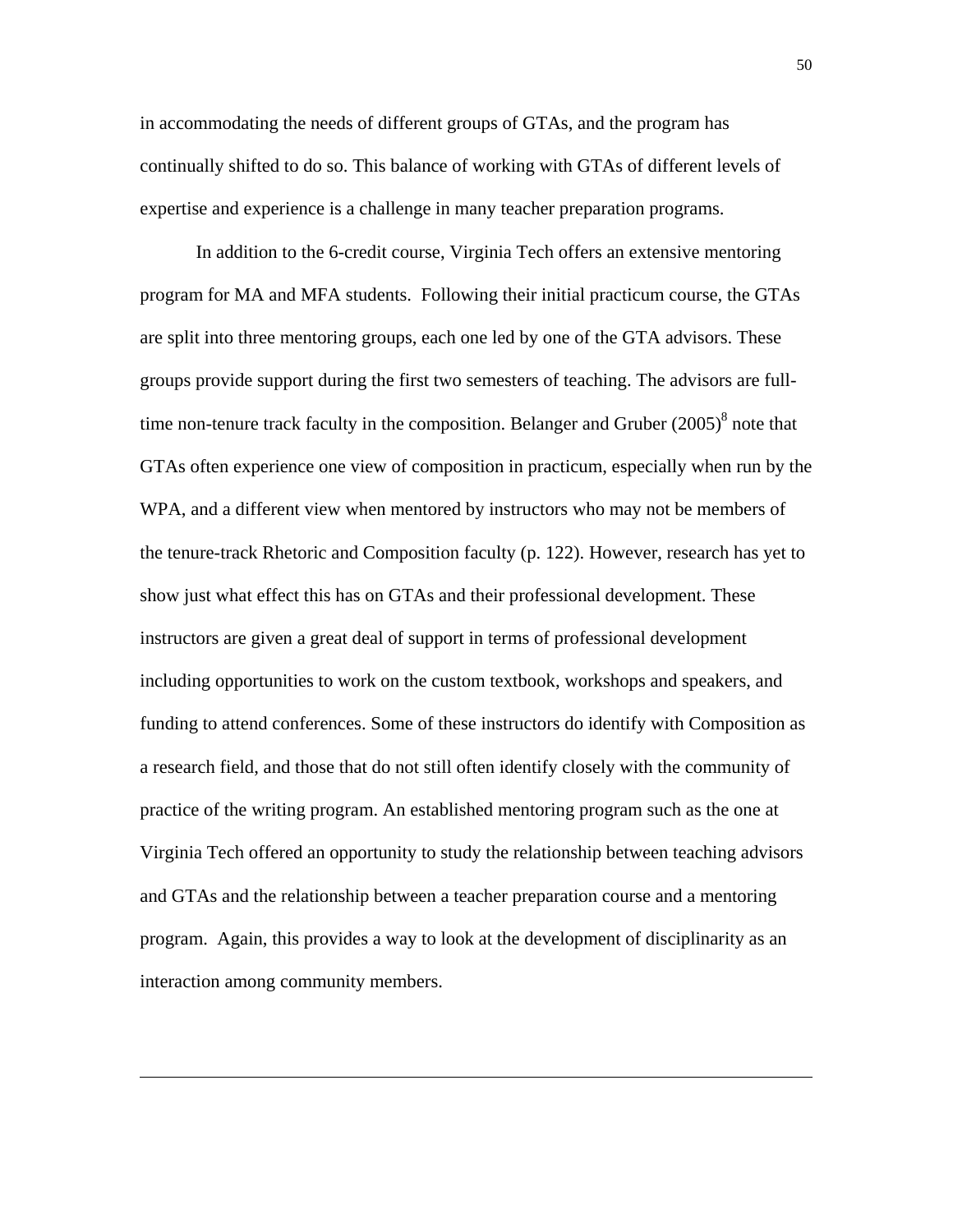Overall, Virginia Tech proved to be an exemplary site of study that offered a thriving teacher preparation program as well as a diverse population of GTAs from multiple areas of English Studies. While the composition program at Virginia Tech may not be typical because of the inclusion of MA students, as I have shown in Chapter 2, the program fits well with current thinking on teacher preparation within the field. The new 6-hour course is a prime example of the multiphilosophical approach that Roen, Goggin, and Clary-Lemon (2008) advocate. This approach introduces students to Composition theory but allows them to develop their own philosophies regarding the classroom. As such, Virginia Tech offered an excellent site to study the most current trends in teacher preparation and the way these practices affected GTAs' identification with the community of the writing program.

## *Composition at Virginia Tech*

In addition to knowing about teacher preparation at Virginia Tech, it is important to get an idea of the focus of the Composition Program and its position within the department. The current WPA is well known in the field and was recruited to direct the program beginning in 2005, which corresponded with the development of a new PhD program in Rhetoric and Writing that accepted its first class in 2007. The first-year composition program currently consists of a two-semester sequence of 1105 and 1106. Under the current program, 1106, which is the first course that GTAs teach and thus the focus of my study, is based on writing from research, including both library and field research. English 1105 and 1106, as well as the honors section 1204H, have a rhetorical focus and follow the WPA outcomes for first-year writing courses. Within this structure,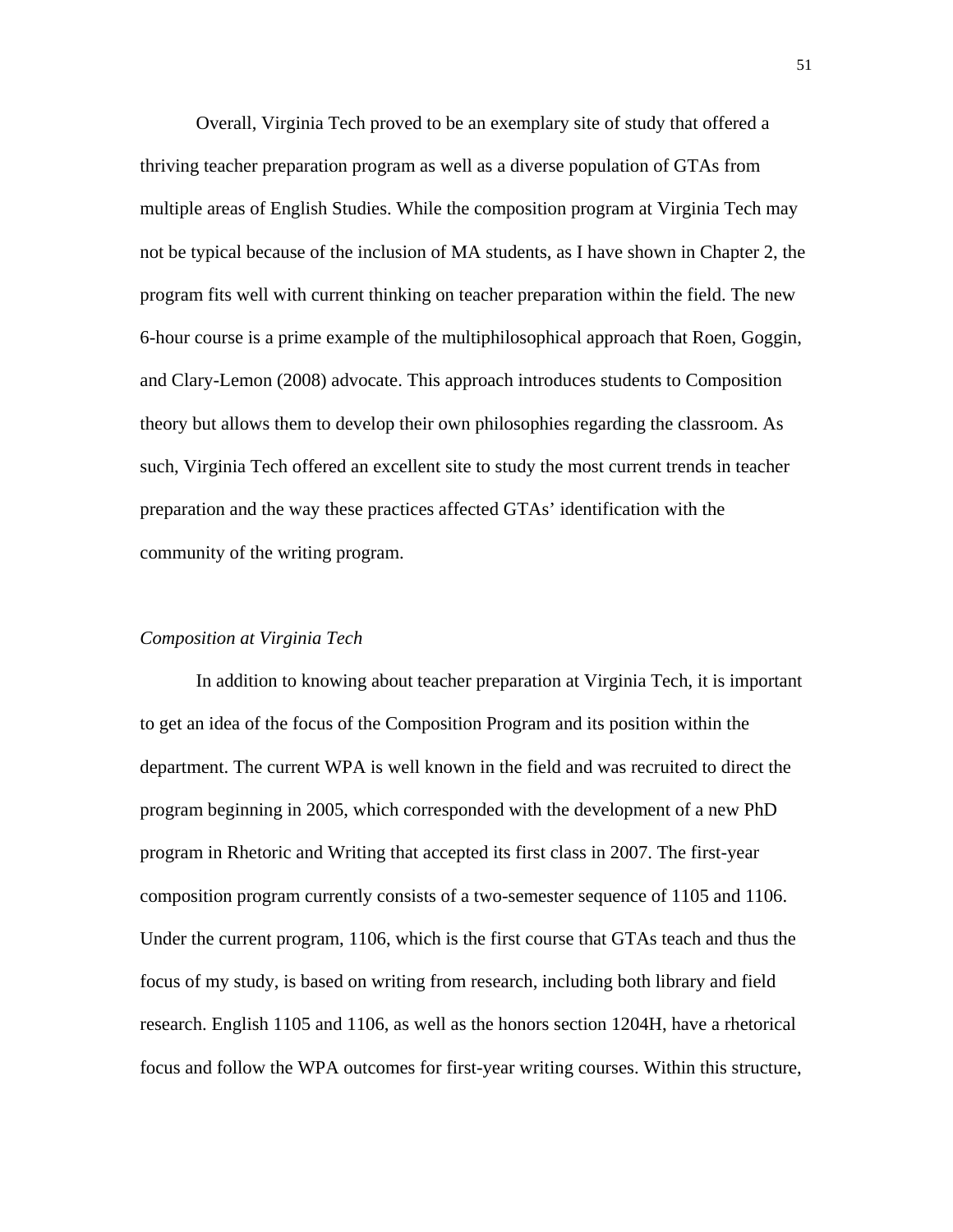both GTAs and instructors have a great deal of freedom. The WPA brought a focus on visual literacy to the program, a specialty of hers. Oral presentations are also required as well as both formal and informal writing. These changes came about in part because of new leadership and in part because the university implemented new general education outcomes that included both visual and oral literacy. However, unlike many writing programs, there are no common syllabi or assignments that must be used, and there are no common attendance or revision policies. However, there are certain textbooks that are required and GTAs often draw from assignments that have been used by previous instructors. I was particular interested in the way this level of freedom affected GTAs and hypothesized that greater flexibility would allow them a better opportunity to develop their own identities within the program. Yet it is the balance between freedom and constraint that is key to defining C/composition for these GTAs.

The three GTA advisors and the WPA determine a list of approved textbooks for experienced GTAs to used. Newcomers are required to use the same book, *Reading Culture* (George and Trimbur, 2009) for 1105 and *The Call to Write* (Trimbur, 2010) for 1106. After their first semester teaching, they have a list of approved textbooks to choose from. In addition, the program publishes a custom textbook, *Composition at Virginia Tech*, each year. This book is written by instructors and GTAs and includes sample student essays and sample assignment sheets as well as information on writing. This book is revised each year and new student contributors are honored at a ceremony each spring. In addition, this book is structured according to the Council of Writing Program Administrators outcome statements. Thus, it serves as a connection to the field at large. Instructors and GTAs who work on the textbook are hand-picked by the WPA and are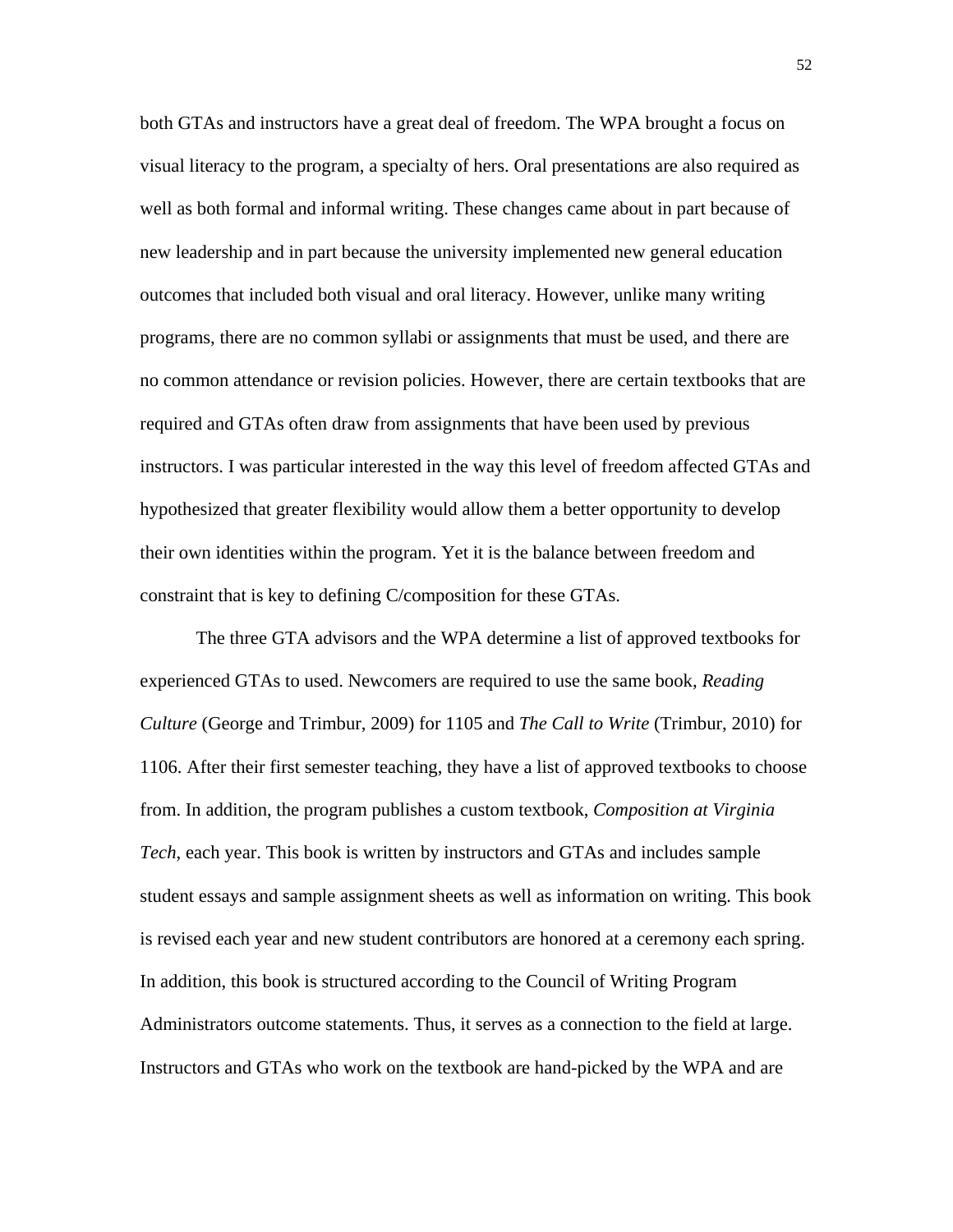given a stipend for their contributions. As we will see, although there are no required common assignments, this textbook serves as a unifier for the program, and GTAs seek to copy or adopt many of the sample assignments found within. This process of finding and using assignment sheets has recently become even easier for GTAs with the creation of the online OCELOT system—the Outcome-Centered Electronic Library of Teaching Resources—an online resource with a database of current and past assignments that GTAs and instructors may look to for inspiration. This website was created by Patrick in his new role as GTA coordinator and was mentioned frequently by GTAs when they discussed planning their courses. Thus, while there are no "standard" assignments, the textbook and website sanction for GTAs what types of assignments are acceptable in their courses. Some of the most common assignments include an ad analysis, a film review, a researched memoir, and a fieldwork report. Whatever assignments GTAs choose, the focus is on rhetorical conventions including genre and audience.

 Within the English department at Virginia Tech, the composition program plays a key role. While I focused primarily on the writing program, I was interested in the way this program interacted with the other parts of the English department, at least in the minds of the GTAs in my study. From personal observation, problems between areas of English studies do not seem to be as prevalent as they are at many other schools. None of the GTAs in my study reported a particular animosity between their major professors and those in Composition. As one MFA student explained, no one had discouraged his interest in Composition, but no one had encouraged it, either. It is important to note, however, that the MFA and PhD programs were both very new at the time of this study, and they cannot help but shift the dynamic in the department. As noted by several of my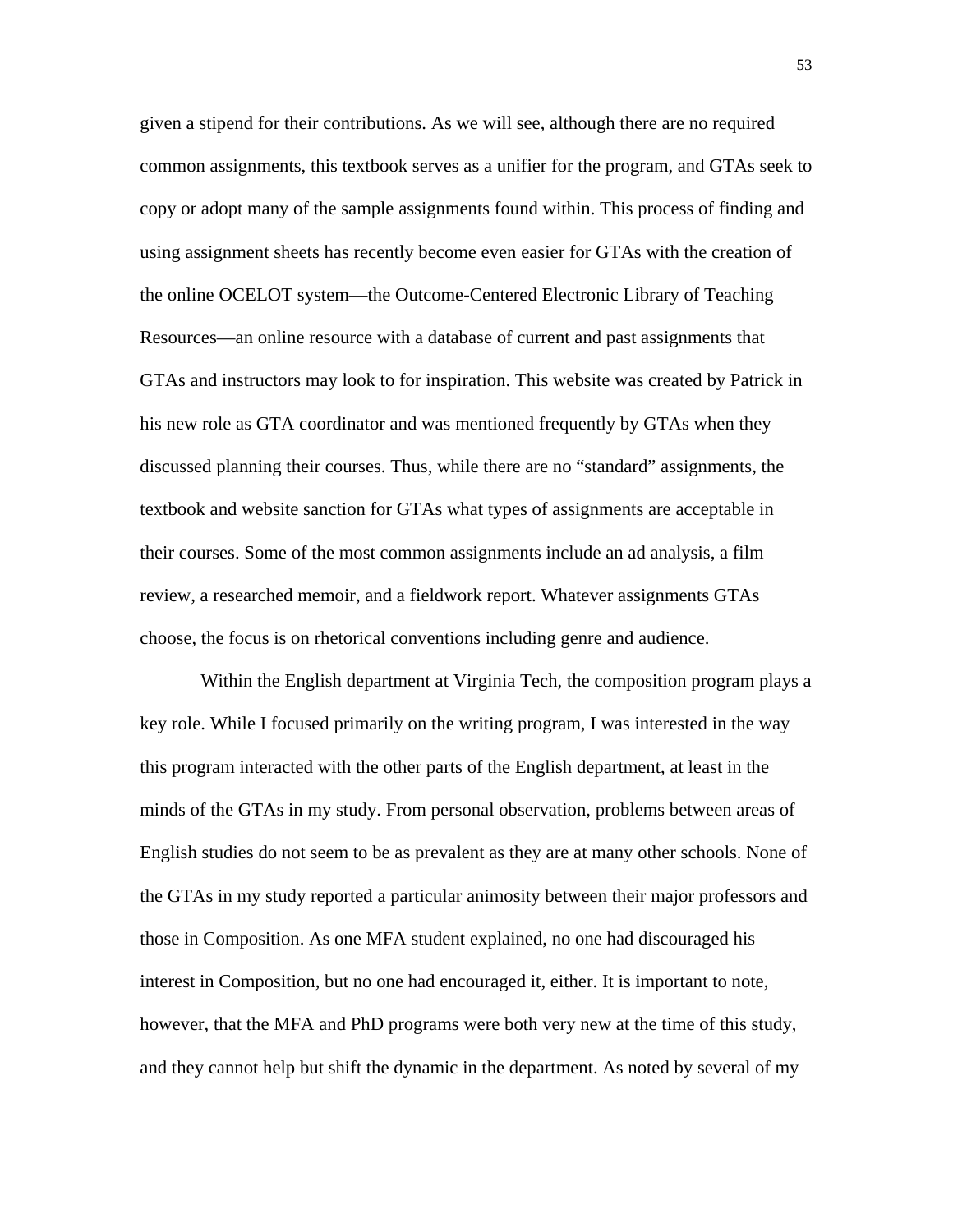research participants, graduate students from different programs tend to cluster together rather than intermingle, a fact that at least one student found quite troubling. Rather than the historic conflict between literature and rhetoric/composition that is found in many departments, an area of resistance at Virginia Tech appears to be between creative writing and rhetoric, perhaps because both offer terminal degree programs. <sup>9</sup> These factors pertain to the way that GTAs negotiate the multiple communities of practice they are engaged in and are thus important when contextualizing the current study.

## *Preliminary Study*

 $\overline{\phantom{a}}$ 

As mentioned above, my research design for this study was emergent. In this section I describe the way that my research changed from my initial study to the final dissertation study and how my current research questions emerged from the data I was gathering. My initial research question focused on the disciplinary influences affecting new teacher response practices. In particular, I was interested in the way that GTAs from varied disciplinary backgrounds responded differently to student work. In the spring of 2008, I began a pilot study to address this question. After asking for recommendations from their mentors, I recruited three new GTAs from the class entering fall 2008. I had participated as a teaching assistant in the fall 2008 practicum; thus, I was already familiar with the structure of this course and the students. I asked the three students who agreed to participate in my study to photocopy a set of student papers that they had commented on and to meet me for an interview regarding their response practices. Of the three participants, only one submitted copies of graded papers, although all three met with me. I intended to continue collecting a grades set of papers and continue doing interviews for

<sup>&</sup>lt;sup>9</sup> It should be noted that many creative writing students as well as their instructors value the training they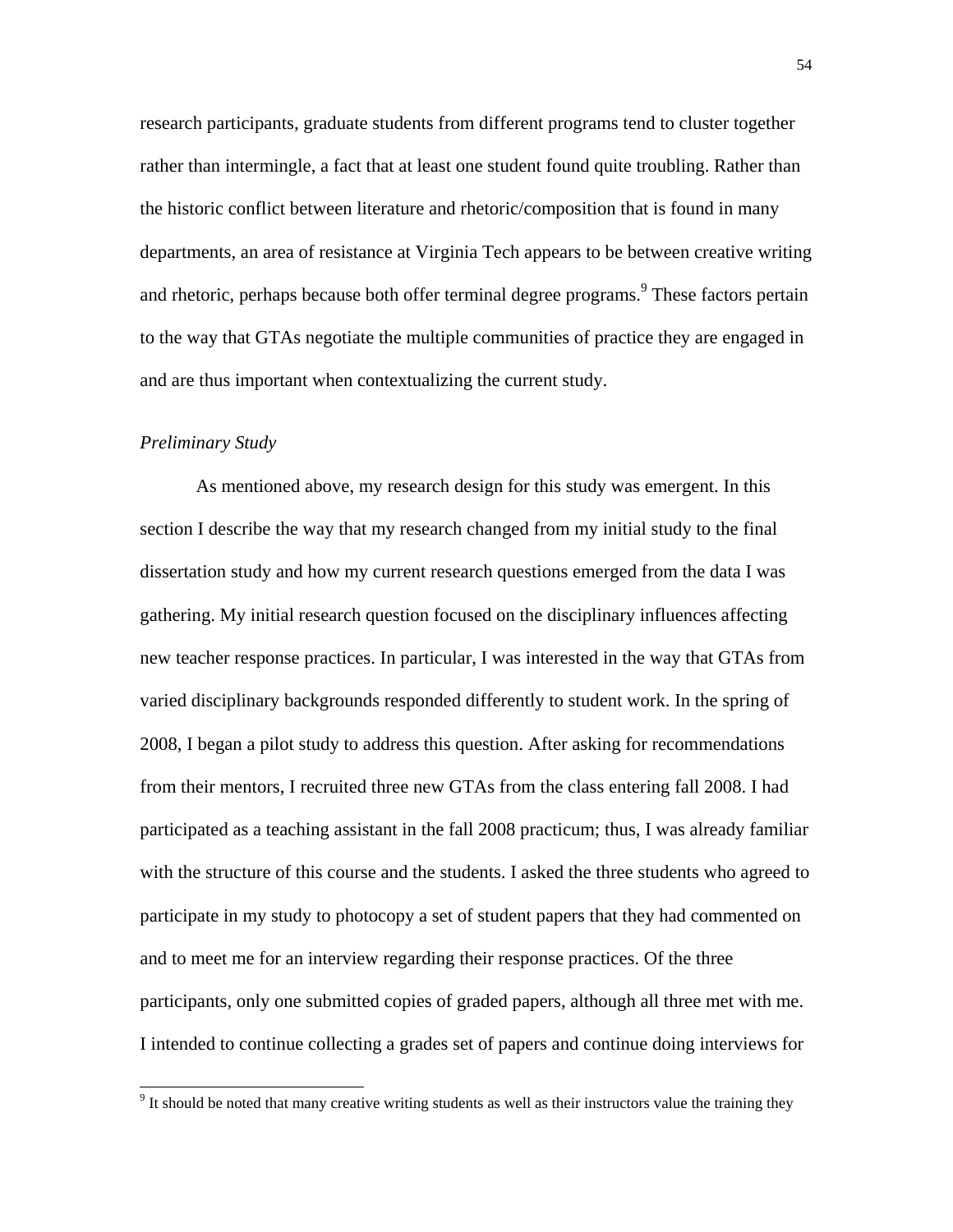each semester that these GTAs taught composition. However, only one participant, an MFA student, continued to meet with me and provide the accompanying graded set of papers. In addition, I realized that a truly meaningful study of GTA response would be best conducted in a longitudinal fashion and involve a large number of GTAs.

However, what became apparent in these initial interviews was not so much the different disciplinary backgrounds of these GTAs, but the way they worked with others to develop their teaching and grading strategies. In particular, I became intrigued by the relationship between GTAs and teaching advisors. However, by the time I had recruited my most reliable participant, she had already met to discuss her response with her advisor. Thus, I was unable to observe this interaction, although it was discussed in interviews. As Prior (1998) realized in his study, the texts I was looking at—in this case responses to student writing—existed within a complex matrix of literary activity. For example, response and assignment sheets are inherently linked, and both work together to construct the identity of the teacher in the composition classroom. Furthermore, in the case of GTAs' responses to student writing, these texts are often negotiated with teaching advisors when GTAs meet to discuss their grades. As my study continued I added observations with advisors and GTAs, which showed a more complete picture of the influences on student response as advisors sometimes would prompt GTAs in what to say in their comments or what grades to give papers. Still, what was key in these observations was the way that advisors helped GTAs gain confidence as teachers and as graders. In other words, the way that advisors initiated GTAs into the community of practice of the writing program became key. I therefore refocused my research questions on GTA

receive in teaching composition. Rather the tension I perceived here was a social one.

 $\overline{\phantom{a}}$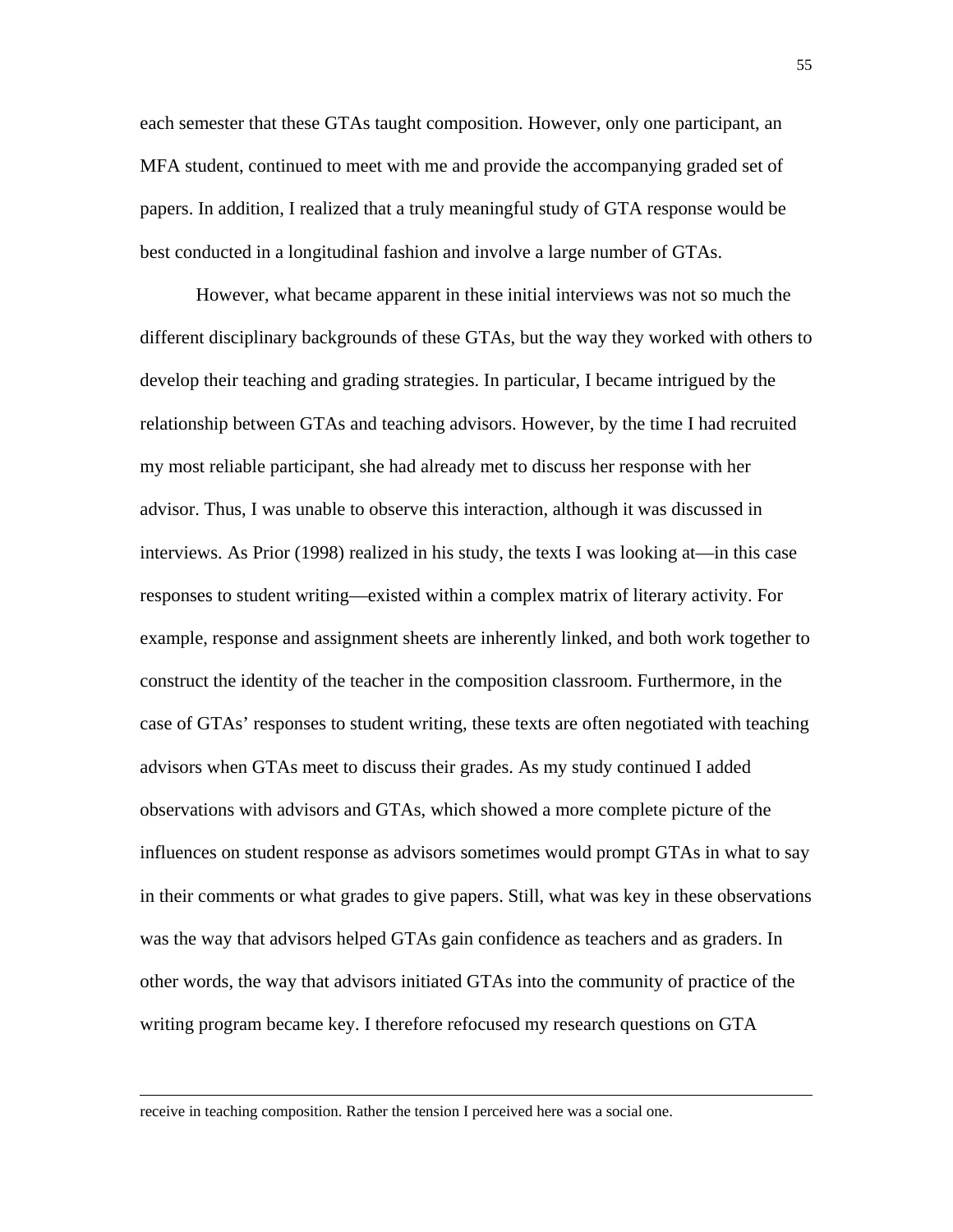enculturation in composition in general rather than specifically looking at response practices.

# *The Dissertation Study: Research Participants*

Working from my pilot study, I initially recruited participants for the dissertation study with the idea of focusing on student response. In keeping with my initial focus on response, I attended several classes in the fall 2009 "Theory and Practice in Teaching College Writing" course that focused on responding to and grading student papers. I observed these classes, collected in-class work from students done during a grade norming session. I asked participants to sign an IRB-approved consent form allowing me to observe and interview them as well as collect textual data. Of the initial class of seventeen, I recruited eight participants. Three of these were first-year MFA students, three were MA students with a focus on literature, one was an MA student with a focus on rhetoric and composition, and one was a PhD student in Rhetoric and Writing with no prior teaching experience. I was satisfied with the distribution of participants across programs, but I also sought to have several participants from each of the spring mentoring groups. I noticed early in the spring semester that I only had one participant from one of these groups and was able to recruit a second participant. In addition, one participant from another group did not end up participating in the study in the spring, and one who had not originally signed up allowed me to attend a mentoring meeting but did not participate further. Another student allowed me to collect documents and observe two sessions with her mentor; however, she declined an interview. In addition, the PhD student did not belong to one of the three mentoring groups. Thus, I ended up with a total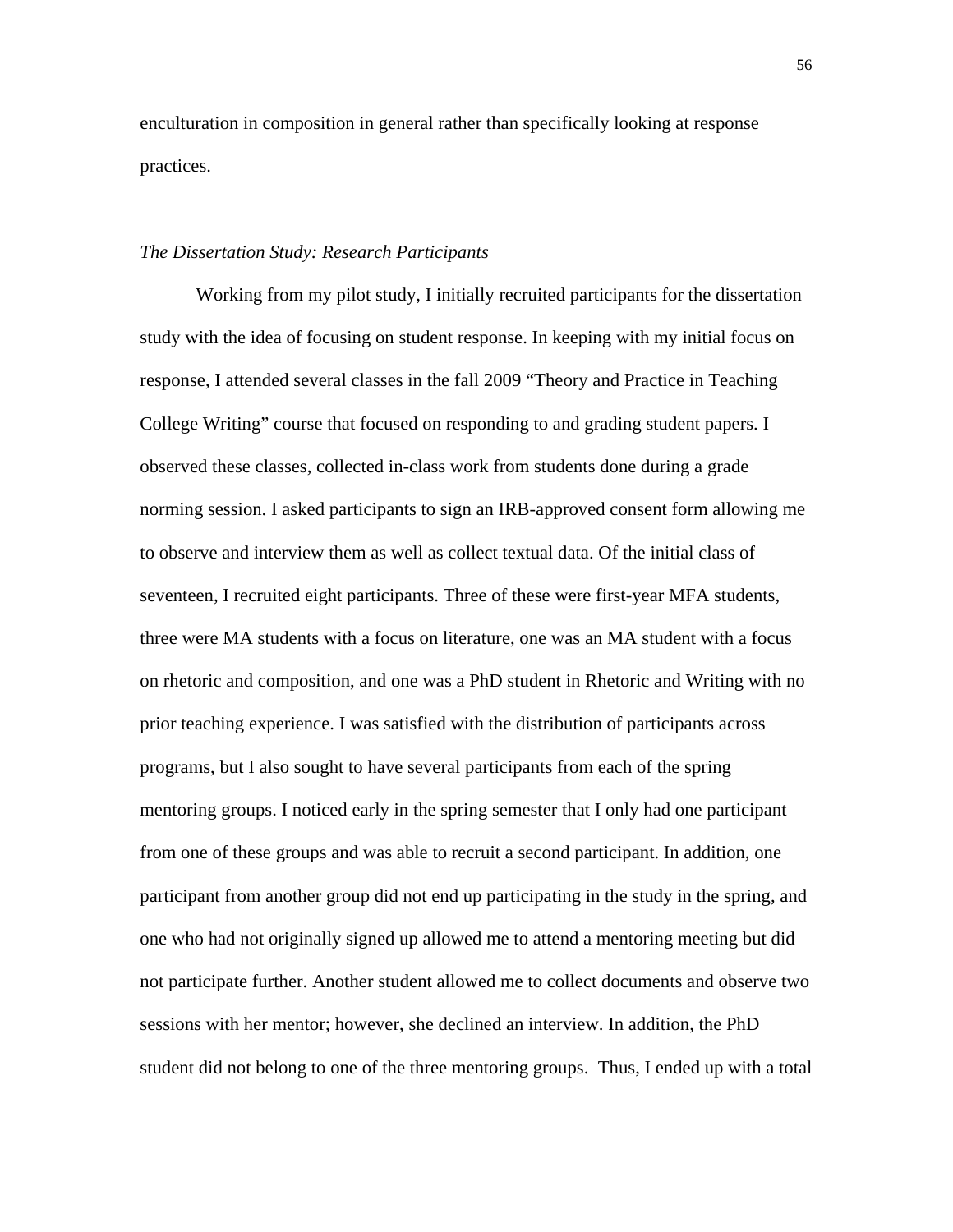of nine participants, three MFA students, three MAs with a focus on literature, two MA students with a focus on Composition, and one PhD student. However, the data collected varied somewhat among the participants.

These students also varied in terms of gender, age, and background. Four were female, five male. Four had gone straight through school, with less than a year between degree programs. Three students had spent significant time in the workplace, and one MA student had a previous graduate degree. The PhD student had completed an MA program while maintaining full-time employment.

In addition to my main research participants, entering graduate school in 2009, I consider the mentors, whom I also observed and interviewed to be research participants. Of these instructors, one has a MA background in Composition, one in literature, and one has an MFA. At the time of the study, they had served as mentors and GTA advisors from four to six years. One was male and two were female. Their teaching experience varied, with one mentor having over 20 years experience. Two had taught courses at other institutions, while one had remained at Virginia Tech exclusively. In addition to their mentoring duties, two of them serve on the Composition committee, and one had just been named Coordinator of GTA Education for the Fall 2010 school year. All taught their own sections of first-year composition along with other undergraduate courses in the department.

Though these statistics give a good overview of the study participants, the focus of ethnographic case study is on thick description; thus, it is important to go beyond simple demographics when describing research participants. The list below provides a more complete description of the three GTA advisors as well as the MA, MFA, and PhD

57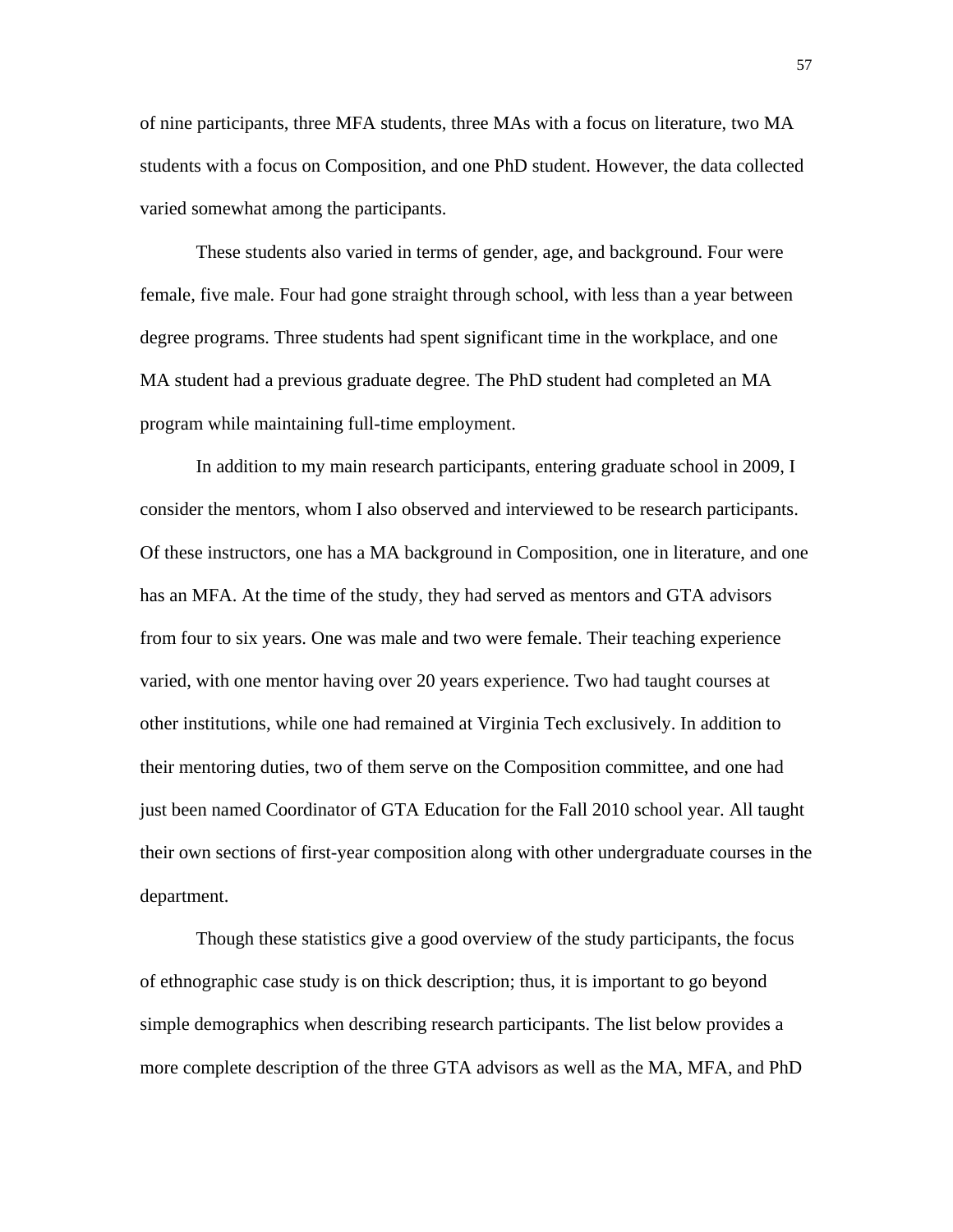students. In order to maintain the confidentiality of my participants all names are

pseudonyms. This was done to protect research participants who might later be seeking

employment as teachers or scholars in Composition. In addition, while this dissertation

does not aim to evaluate the writing program, to learn about the resistances that GTAs

have, it was important for them to feel free voicing concerns related to their teaching and

their position within the program.

### **GTA Advisors:**

**Rita**—long-time instructor at Virginia Tech, MA in literature, GTA advisor for six years **Patrick**—instructor, MFA, new Coordinator of GTA Education, GTA advisor for four years **Monica**—instructor, MA with focus in rhet/comp from Virginia Tech, GTA advisor for four years

### **MA Students:**

**Marty—**recent graduate, intends on becoming a teacher, focus on American lit

**Blaire**—recent graduate of Virginia Tech, was a history major who hopes to become a librarian, focus on American literature

**Sophie**—a non-traditional student who returned to major in English as an undergraduate after years as a research analyst. Focus in cultural studies with plans to pursue a PhD.

**Valerie**—has an MA in Education, including student teaching experience, now focusing on composition **Emily**—an MA student focusing in composition, unavailable for interview

### **MFA Students:**

**Kevin**—an English and philosophy major as an undergraduate, took one year off from school, a poet **Seth**—undergraduate English major, planned to go straight on for an MFA, had a semester off because he finished his first degree early $10$ 

**Caleb**—completed an English degree at Virginia Tech in 2001, worked in a variety of jobs including as a special education assistant, but mostly as a chef. Returned to get an MFA and finish his novel.

#### **PhD Student:**

**Sam**—first-year PhD student, who returned after completing and MA and working full time in university administration. New to teaching and completed the first semester practicum with the MA and MFA students.

## *Data Collection*

l

I began by collecting data in the Fall 2009 Practicum course. As previously noted,

I observed two sessions of this course and recruited participants. I also collected the final

portfolios that were submitted to fulfill the course requirements. These portfolios

<sup>&</sup>lt;sup>10</sup> The data from Seth was not particularly significant. Therefore, while he is included here, he is not featured heavily in this dissertation.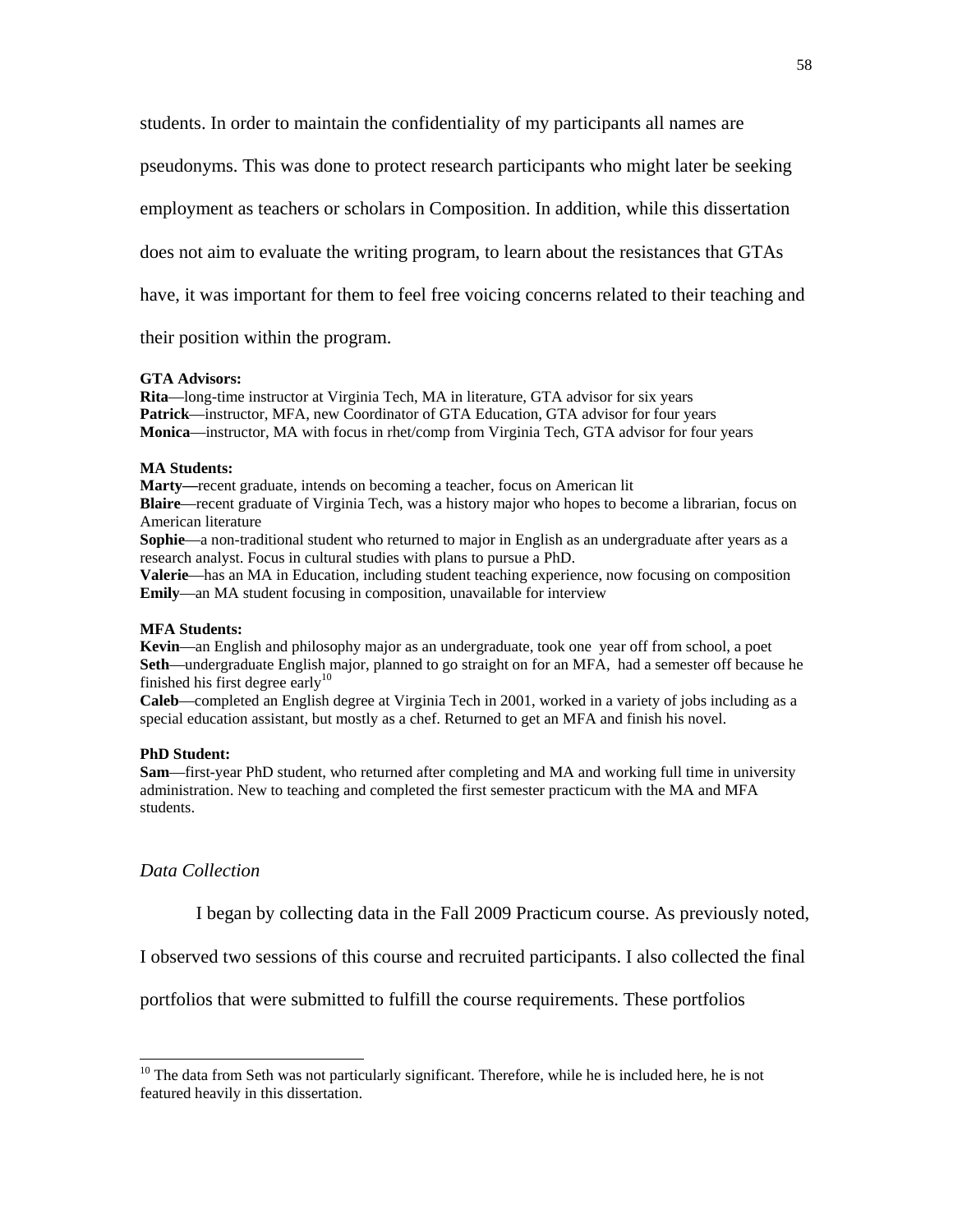included a teaching reflection, three responses to readings on Composition theory, a letter from the GTA's first semester mentor and the syllabus and assignment sheets the GTAs had prepared for their course the following semester. In the spring semester, I requested that GTAs inform me when they would be meeting individually with their advisors to discuss graded papers. In addition, Rita and Patrick both allowed me to attend one practicum meeting where all of the members of their mentoring groups were present. Both of these meetings focused on grading student work.

In terms of individual meetings between GTAs and advisors, the most common reason for meeting was to discuss a set of graded papers. However, the frequency of these meetings varied among the advisors. Patrick met only once with each of his GTAs, leaving additional meetings up to the discretion of the GTA. However, Rita and Monica met with their GTAs to discuss at least a handful of papers from each graded set. While I was interested to see how the GTA/advisor relationship might change throughout the semester, I was only able to observe one meeting between Patrick and his GTAs. In other cases time constraints prevented me from attending every meeting, but I attended two meetings that occurred between the other GTAs and their advisors. In these sessions, I tape-recorded, observed, and took notes. Since Sam, the PhD student, did not meet with an advisor to discuss graded papers, I did not collect this data from him. Although Sam did not discuss papers with an advisor, he did provide me all of his graded assignments for review.

I asked the GTAs to provide me with the papers they had graded so that I could see their commenting style as well as reference the documents being discussed in these mentoring meetings. Originally I was hoping for GTAs to remove student names from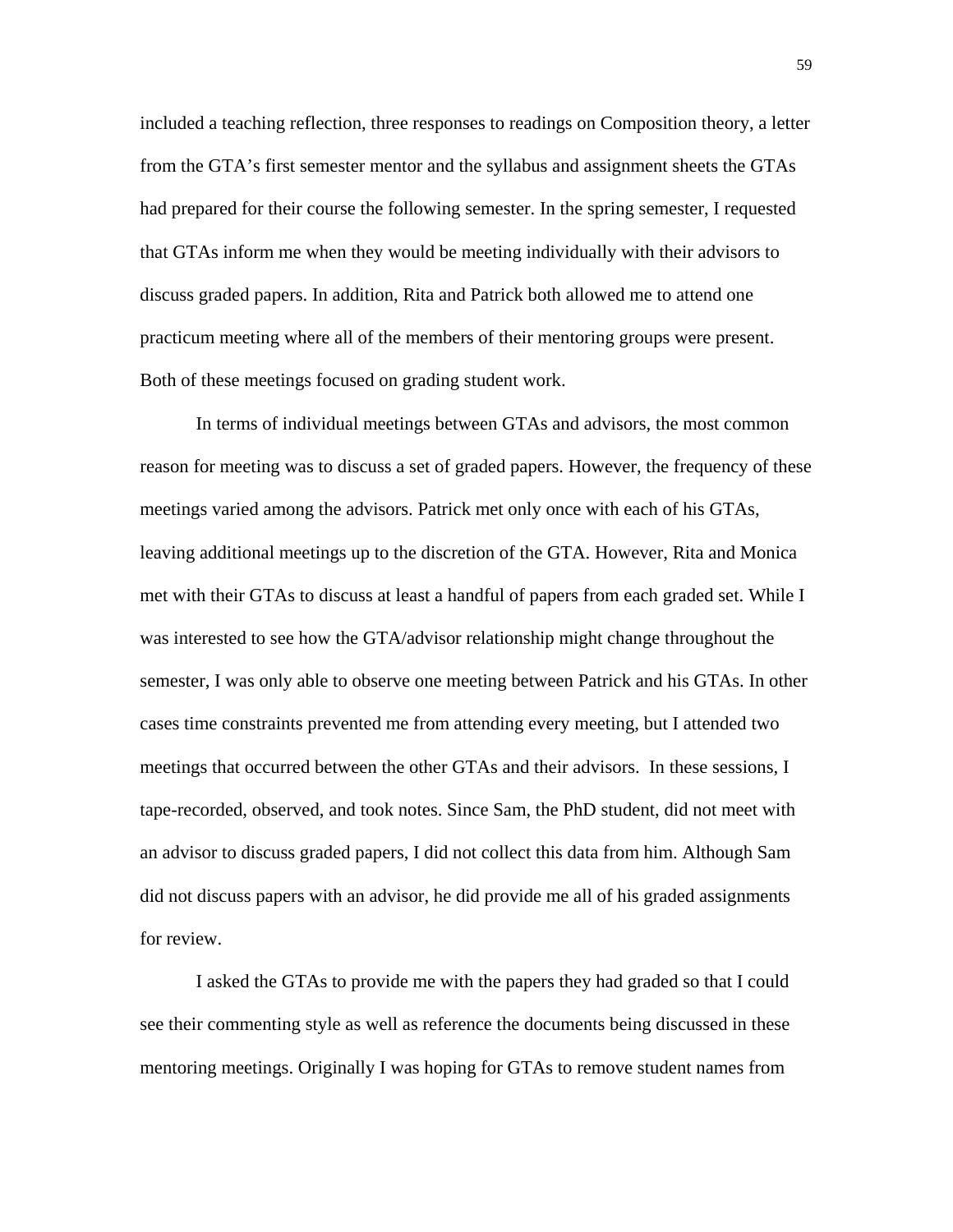these papers before photocopying them, but mentoring meetings often took place only a few hours before returning papers, and I was forced to quickly copy the papers between events. Because student names and grades also often came up in the mentoring meetings, I felt it was important to get permission from the undergraduate students whose papers I would be reading. Thus, I discarded any data from students who did not give such permission and deleted their names, if referenced, from transcripts of the mentoring sessions. Therefore, my data may not be representative of the class as a whole. In particular, students with lower grades may have been less likely to sign the permission forms.

Finally, during the summer between the GTAs' first and second semesters of teaching, I interviewed them regarding their first year at Virginia Tech. I worked from a basic set of questions that included information about the GTA's educational background, experiences in the first semester "Theory and Practice in Teaching College Writing" including working with their PhD student mentors and in the Writing Center, experiences with their GTA advisors, and experiences teaching composition for the first time. Finally, I asked GTAs how their views of Composition had shifted during their first year, which proved to be one of the most fruitful questions across the board. I also adapted questions for individual GTAs after reading their practicum portfolios, transcribing the recordings of their mentoring sessions, and reading the comments on their student papers. This individualized approach led to follow-up on specific areas of concern for GTAs and allowed for me to ask for clarification on other parts of my data. For example, I noted from his advising session that Marty objected to giving "D" grades, a point I was sure to follow up on in our interview. This allowed me to see more specifically what had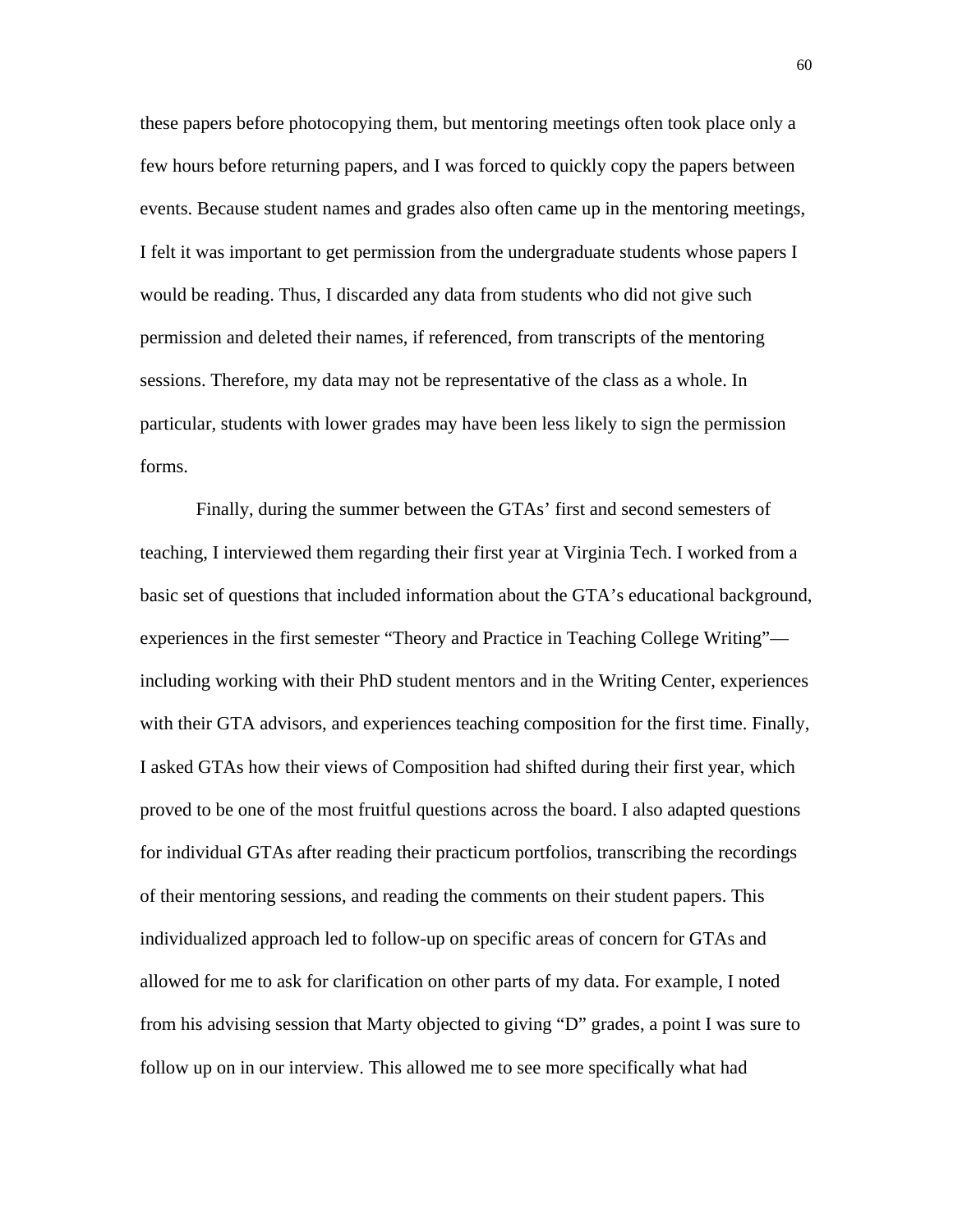influenced his position on this point and how he had negotiated this difference with his mentor, Rita. Thus, this multi-modal analysis provided me with a more complete view of the role of these new GTAs in relationship to the writing program and Composition as a discipline.

## *Data Analysis and Organization*

In my analysis, I looked for trends across the data. I did this in two ways. First, I looked for overall trends across the entire corpus of GTAs. I identified issues that came up multiple times in the transcripts and interviews. For example, multiple GTAs expressed anxiety about reading Composition theory. In addition, I noticed the ways that advisors helped GTAs feel like members of the community of writing teachers. Second, I identified trends across the data set of each GTA. I saw common themes and sometimes even the same stories repeated in the reflections written for practicum, the meetings with advisors, and the interviews. These commonalties helped me identify areas of particular importance to each GTA. However, I also looked for areas in which what the GTA said initially in the portfolio did not line up with what was said or done during the secondsemester teaching experience. These patterns suggested that either the GTA was adopting a different persona based on the situation or that the GTA had changed his or her view. Since the interviews were the last set of data collected, when these types of conflicts arose, I privileged the information from the interview as the most recent source. In addition, since the interviews were not tied to supervisors or courses, unlike the practicum portfolio or the meetings with advisors, I took these responses to be the most genuine.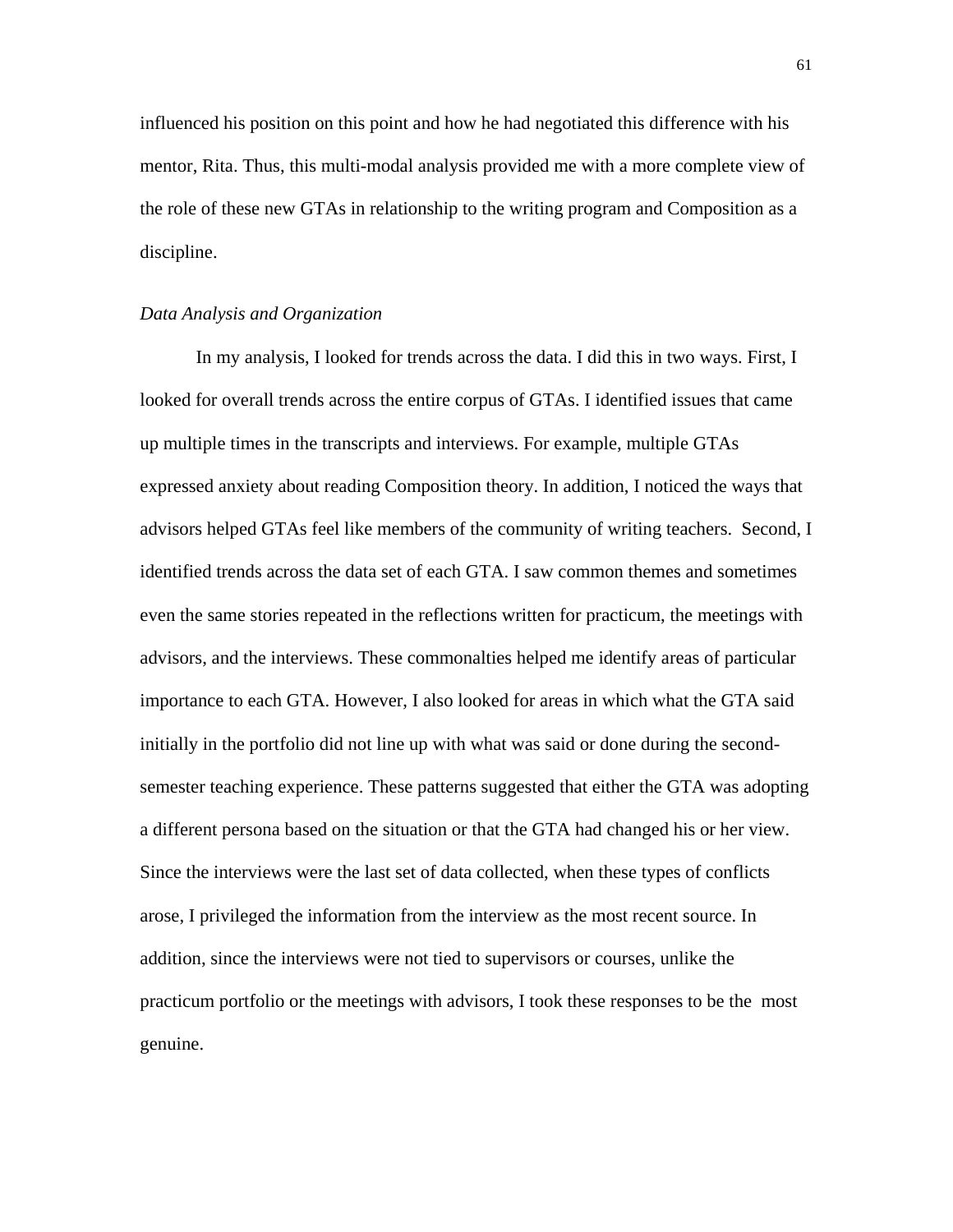After identifying patterns among the GTAs, I grouped my participants into three categories based on Wenger's (1998) categories of participation. I categorized GTAs as outbound, peripheral, or inbound. I identified outbound participants as those who showed continued resistance to Composition across the data. As Ebest (2005) explains in her study of resistance and GTAs, that resistance is not always active. While some GTAs directly objected to Composition, I also categorized those that did not actively engage in the community of the writing program as "outbound" participants. Although many participants started as outbound members, I categorized them based on the type of participation that was most fitting as of the end of their first year rather than at the beginning. The most defining quality of outbound participants was the way they continued to adopt the role of the students in the composition program and did not become comfortable with the role of teachers within the program. Next, I categorized those students who did not want to go on in Composition or in teaching but who actively participated in the writing program as "peripheral" participants. These GTAs felt comfortable contributing to the program as teachers. In this category, I saw conversion narratives—those students who initially resisted Composition but came to accept it. However, conversion was not the key factor in categorizing students in this group; rather I looked for signs in the data of participation that went beyond responding as students doing a job. Finally, I categorized those students who had declared a Rhetoric and Composition major and intended to go on in the field as "inbound" participants. In many ways the participation of these students was similar to that of the students in the peripheral category; however, the desire to continue in this area meant that these students identified differently with the writing program and Composition. These categories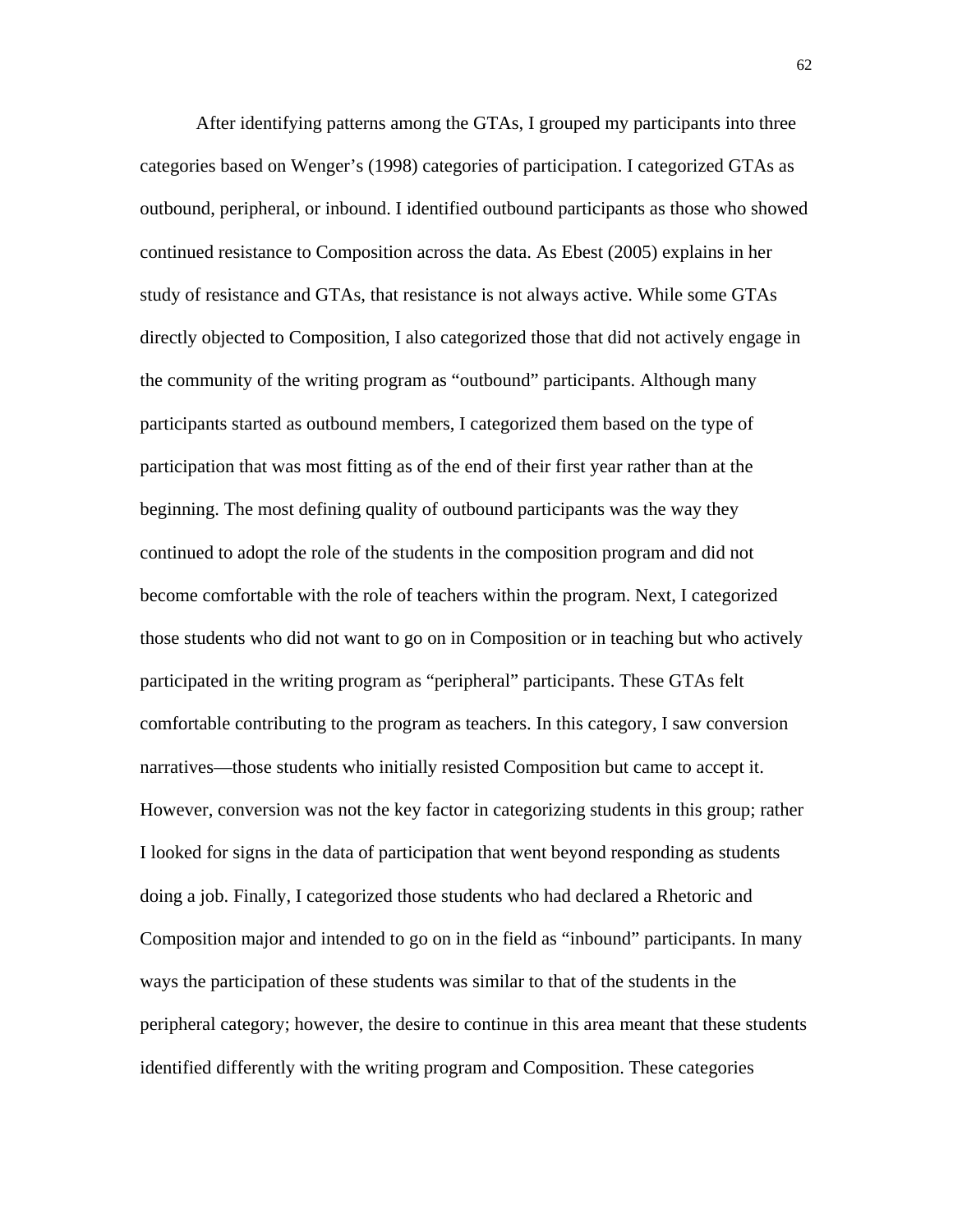allowed me to see how GTAs with different relationships to the field might respond differently to the same teacher preparation activities. They also shift the focus away from disciplinary enculturation as the learning of genres and activities—an approach that might be the focus of a genre analysis—toward a focus on the way that Composition is constructed socially through the experiences of GTAs. These categories served as a basis for organizing and analyzing data and for explaining different types of GTAs.

However, there are limitations to these particular categories for data analysis. The biggest disadvantage is the way these categories over-simplify the relationship between GTAs and the composition program. For example, GTAs may move between categories. They may start as inbound participants but discover that they do not actually want to continue in Composition. Likewise, they might start strongly opposed to Composition, clearly outside participants, but decide that they would indeed like to pursue a career teaching. Since my data only captures the first year of the GTA, I am not able to adequately account for these shifts between categories. Although I do comment what allowed students to move from an outside role to a peripheral role, one year's worth of data is not enough to show a stable relationship between the GTA and the community. I wish then, to reiterate the point that these categories represent moments in time rather than stable identities of these GTAs. Furthermore, these categories simplify the way that GTAs may be outbound in one community but inbound in another. For example, a GTA may be an inbound participant as a teacher, but an outsider in Composition. These complexities were difficult to capture with this coding scheme.

Thus, it should be noted that the realities of the relationships between GTAs and the community of the writing program and between GTAs and the larger community of

63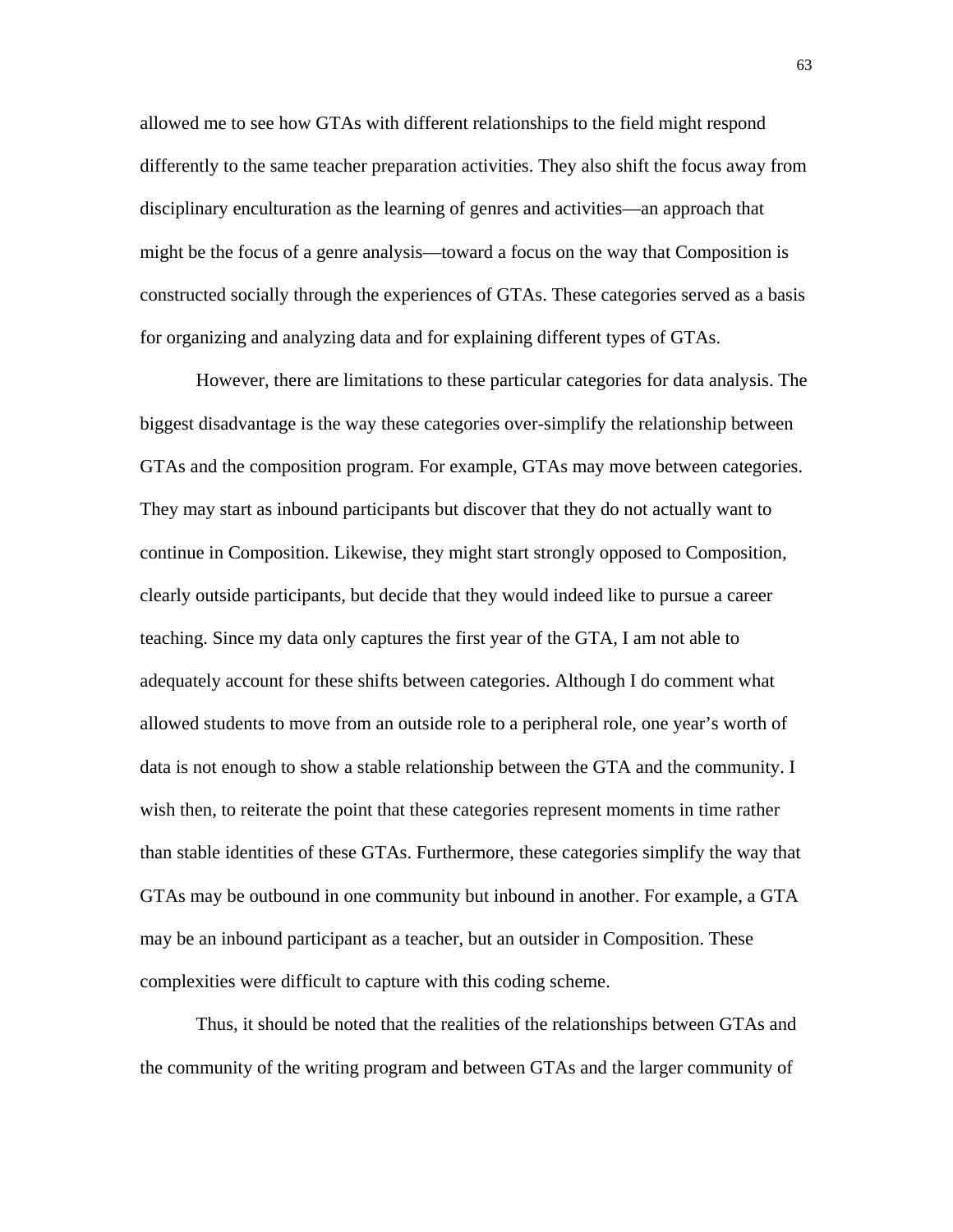Composition is decidedly more complex than these categories allow for. Prior (1995) notes, "One-way stories of assimilation into the center of a community and equally stereotyped tales of resistance belie the complexity of enculturation as practices situated within local relationships and contexts" (p. 320). While these categories begin to move us away from simple narratives of those who convert to Composition and those who resist it, as I will show throughout this dissertation, the realities of enculturation are complex and multi-faceted. In addition, themes that run throughout the data include the importance of social interactions, the relationships among different communities of practice, the relationship between theory and practice, and the role of anxiety and the previous experiences of the GTA.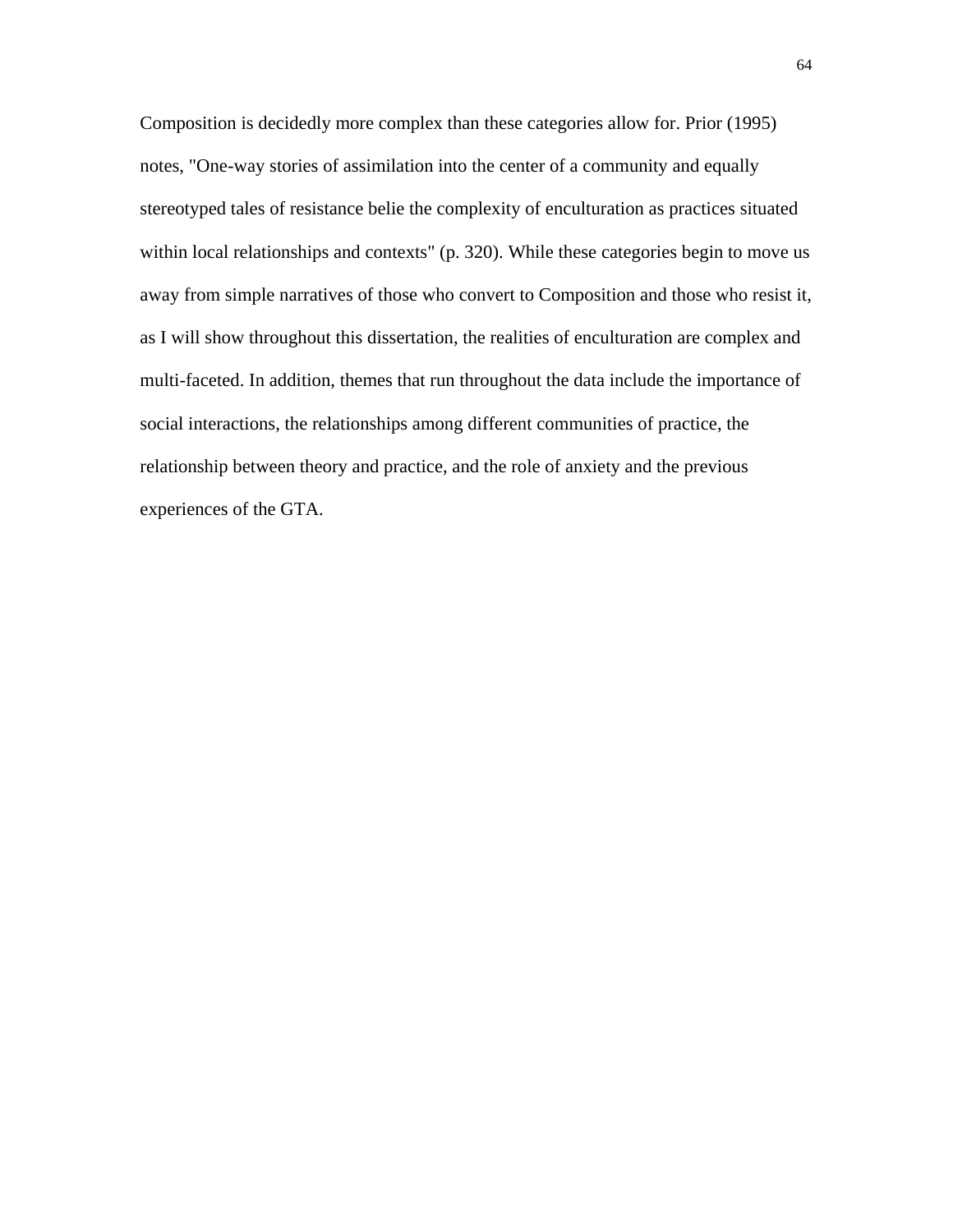## **Chapter 4: "Not a Composition Person": How Outbound Members Define the Field**

As Writing Program Administrators are well aware, many of the graduate teaching assistants they prepare have no intentions of teaching or continuing study in Composition after they graduate. Sometimes it is all too easy to dismiss the experiences of these students—after all, they won't be continuing. Yet when we view disciplinarity as a locally constituted practice, one that is negotiated among newcomers and experienced members of the community, then the view of these "outbound" students becomes important to the way Composition is viewed within a department and by other GTAs. By participating, however temporarily, in our writing programs and by teaching our firstyear students, these GTAs have power over the way that Composition is socially constructed. This chapter works to better understand the way these temporary community members construct the discipline of Composition, even when they do not see a role for themselves within it.

As we sit down for what would be a two-and-a-half hour interview, I ask Blaire, a young master's student in literature, about her background. She begins almost immediately by telling me something that she says she's not *supposed* to admit: she applied to graduate school to satisfy her nagging parents. Over the course of the interview, it becomes clear that she has no desire to teach or research and that she is dissatisfied with her graduate school experience. Blaire, in Wenger's (1998) terms, is an *outbound* participant in both the community of the writing program, where she teaches, and in the community of scholars in her field. Of course, Wenger uses degree programs, in general, as an example of communities of practice that have mainly outbound participants. Since most degrees do not lead to one specific job or career but rather to a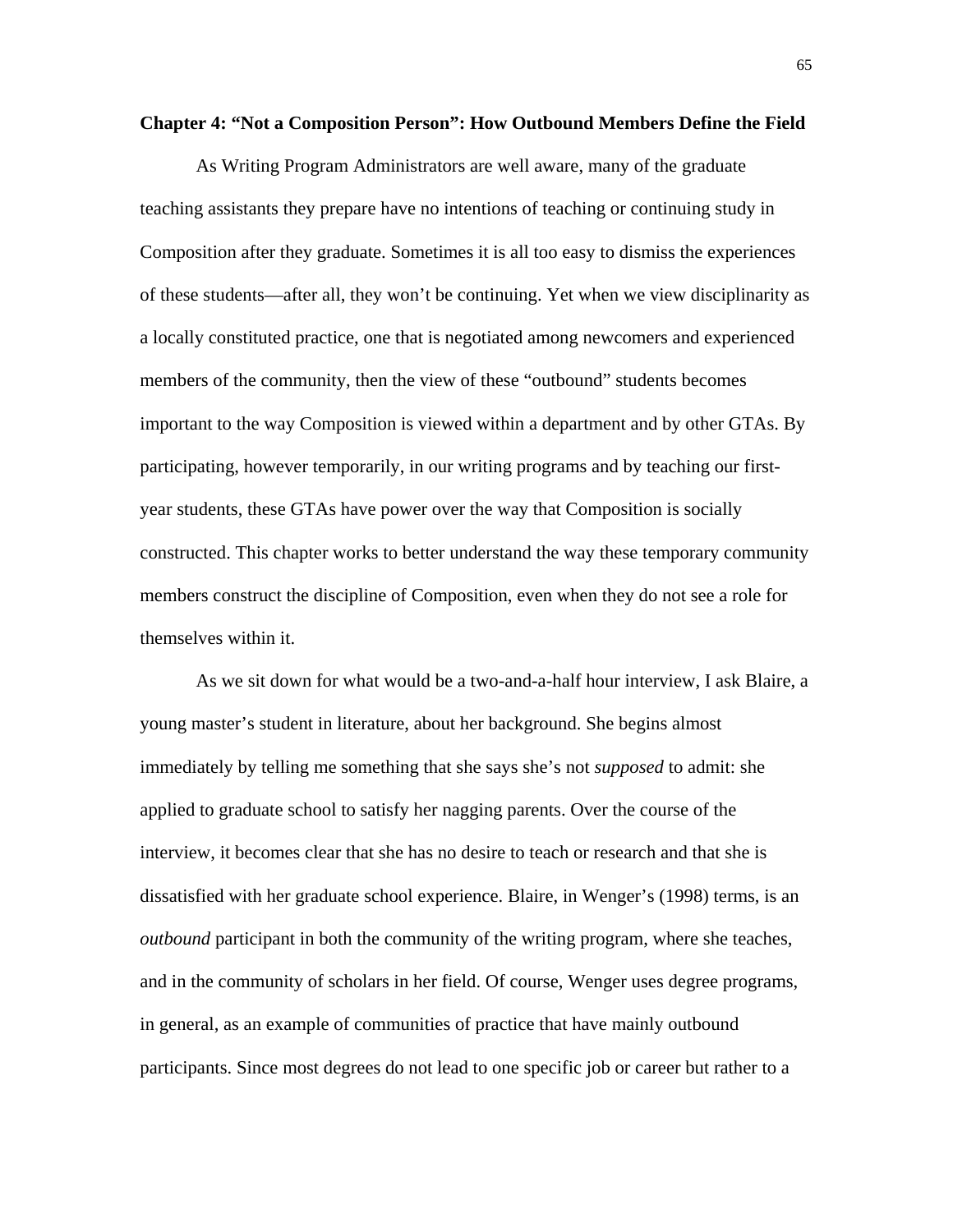plethora of options, and since there is a set point for exiting the community, it is arguable that all graduate students are outbound participants. Certainly we need to remember that there are plenty of students like Blaire who do *not* intend to continue in academia. Nevertheless, I do not classify all of my research participants as "outbound" because doing so would oversimplify their relationships to the multiple communities of practice with which they engage. Some, like Blaire, are intentionally outbound participants in both their field of study and in teaching composition. However, others intend to continue in their field of study or in teaching. In the context of this study, I define outbound participants as those who resisted active participation in the community of the Writing Program. At times, this resistance was overt; at other times, it was subtle. However, these students did not engage with the complexities of the discipline but rather chose to see themselves as external to it.

In this chapter, I describe and analyze the experiences of two graduate students: Blaire and Marty. Of my research participants, these two seemed the most resistant to Composition, both as a field and as a course. Likewise, these two expressed the most discomfort with their graduate experiences in general. Both are fairly young, with no more than two years between their undergraduate education and their graduate studies. Blaire and Marty are both MA students in literature. In this chapter, I explore what contributes to these two students' resistance to Composition teaching and research. I begin by introducing both students in detail. I then synthesize their experiences with their first semester of practicum, observing a composition class and working in the Writing Center. Next, I talk about how these students viewed their first semester teaching and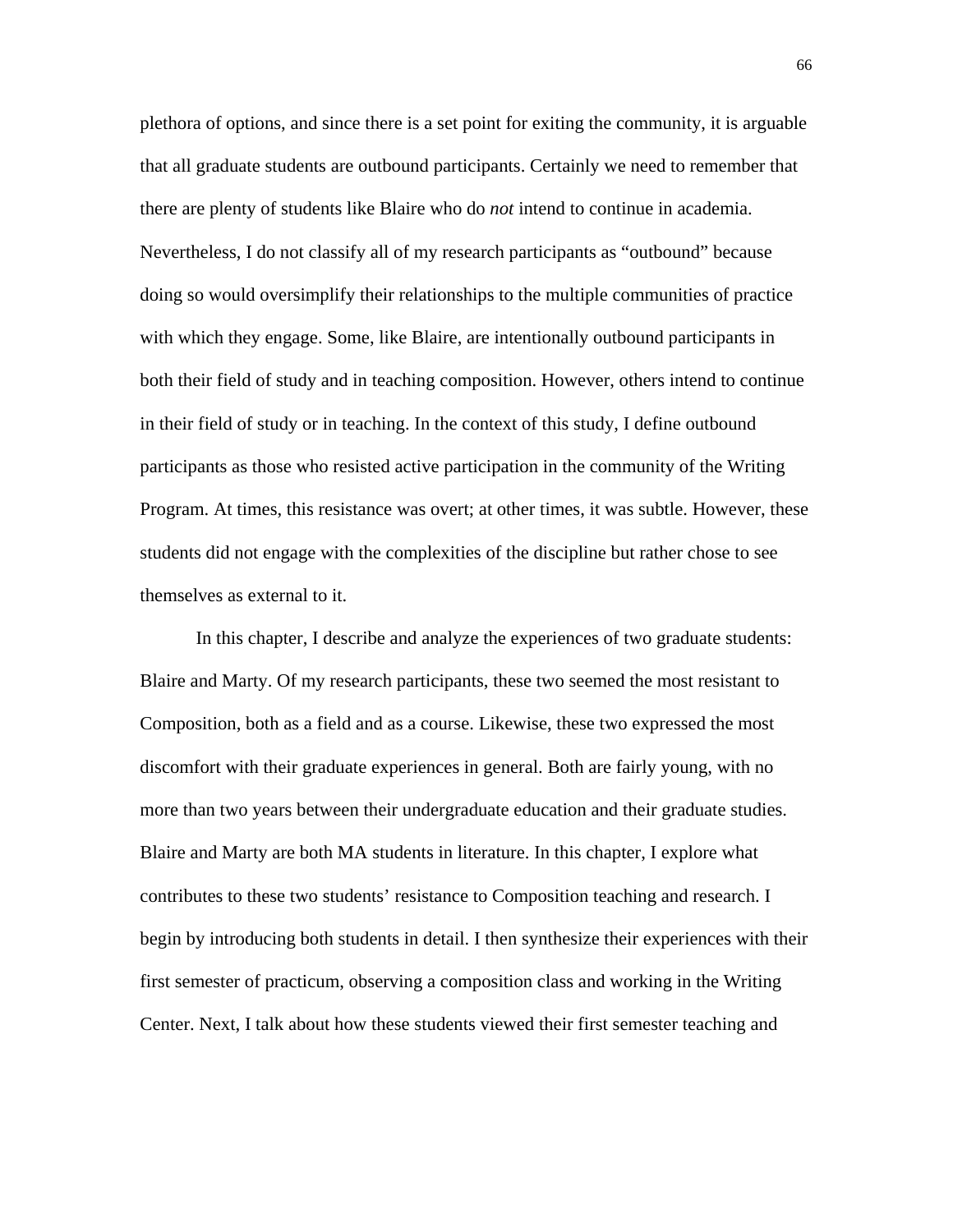working with their teaching advisors. Throughout I comment not only on the interview responses given by these three students but also on the genres they write in as teachers.

## *Blaire's Communities of Practice*

Blaire was clearly the most vocal about her resistance to Composition, to teaching, and to graduate school, in general. As mentioned above, Blaire did not initially want to attend graduate school, but she was at a loss for what to do next with her life. Likewise, Blaire does not want to be a teacher. In fact, she has such a strong fear of public speaking that she received hypnotherapy before she would even enter the classroom. This fear almost caused her to turn down the assistantship, and she even had doubts about continuing with it her second year. However, a sense of practicality and the influence of her family and friends has kept Blaire returning to the classroom. When looking at Blaire's experiences, I found myself asking what communities of practice she *did* associate with since she clearly distanced herself from both the teaching community of the writing program and the community of scholars in literature. However, in analyzing the transcript from our interview, it became clear that Blaire identified strongly as a member of the student community at Virginia Tech and that this association affected her views and her identity.

Blaire is conflicted about the new points of view she has encountered over the past year. On one hand, she tells me, she has learned a lot about just what can be considered "composition;" on the other hand, she is irritated that she is teaching a course where a film review is an acceptable and common assignment. She is unable to reconcile her former notions of what constitutes appropriate assignments for the course with what she has been told by faculty and other graduate students in the current program at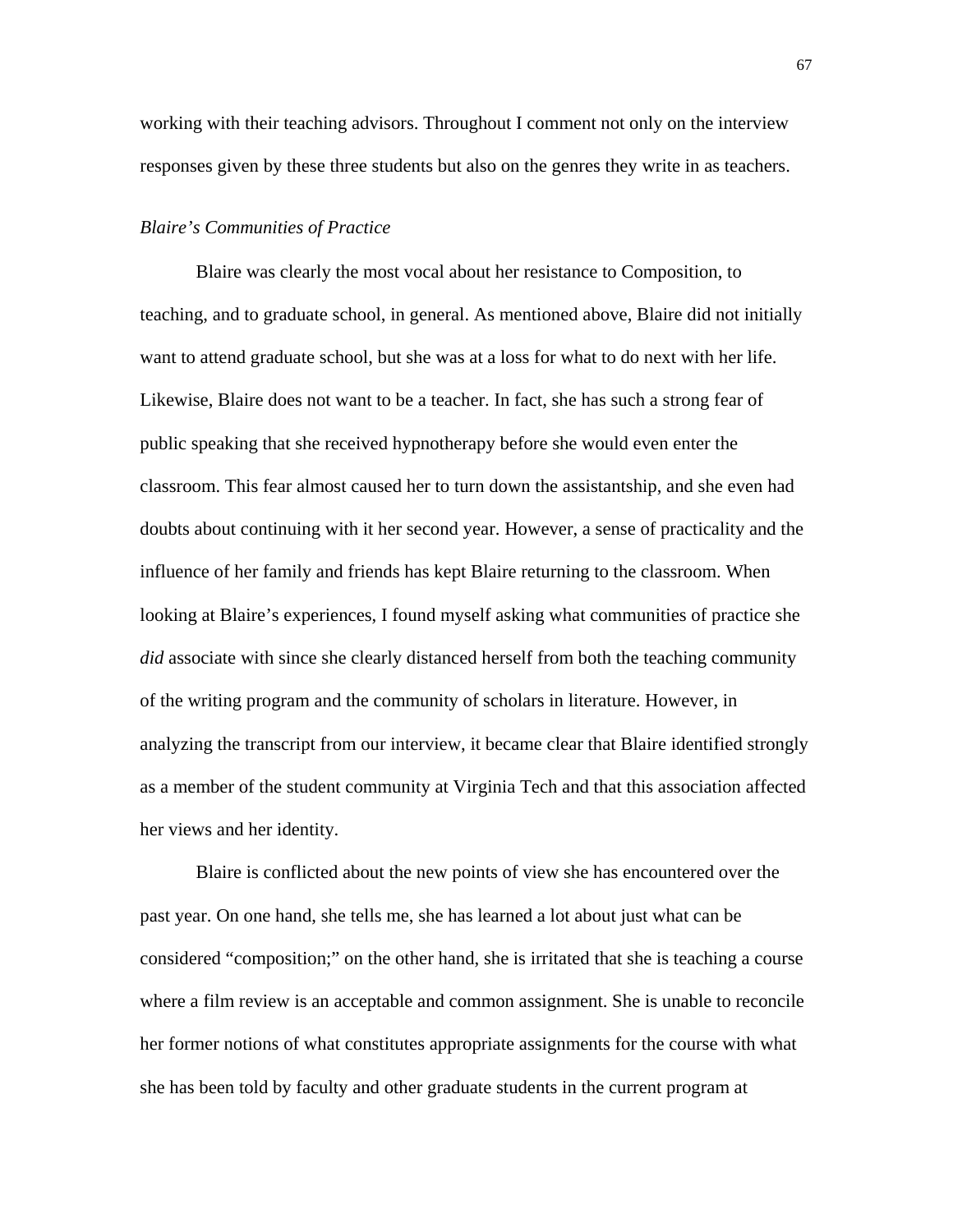Virginia Tech. Similarly, she admits surprise and dismay at the courses offered to her as a graduate student. As an undergraduate minor in the department, Blaire explains that she thought she knew what to expect but that she should have researched the graduate program offerings more carefully, and had she done so, she might not have attended. Thus, in both her academic studies and her teaching, Blaire's expectations have not been reconciled with the realities of her current situation.

Furthermore, Blaire has had difficulty transitioning from her role as an undergraduate at Virginia Tech to a teaching assistant. Having gone straight through school at Virginia Tech and being a native of the surrounding community, Blaire admitted that she had some friends in common with some of her students. In fact, she rattled off a number of students with whom she had some personal connection, whether through her own connections or through family friends. While her teaching advisor has cautioned her about these relationships, Blaire says that she likes having people she knows in her class the first day and giving them a "shout out." She recognizes that there is some complexity to negotiating these sorts of connections, but comments that she enjoys that challenge and that she does not think that any of her students expect special treatment because of their connections to her.

Her detailed explanation of the relationship with her students indicates that Blaire strongly identifies with the Virginia Tech student body at large. In fact, she did not apply anywhere else for graduate school because she did not want to leave Virginia Tech. This association colors Blaire's view of her students. "I just disdain freshmen," she says with more than a hint of disgust; "I've been looking down on freshmen since my sophomore year." Here she speaks as a member of a student body, one in which she has obtained a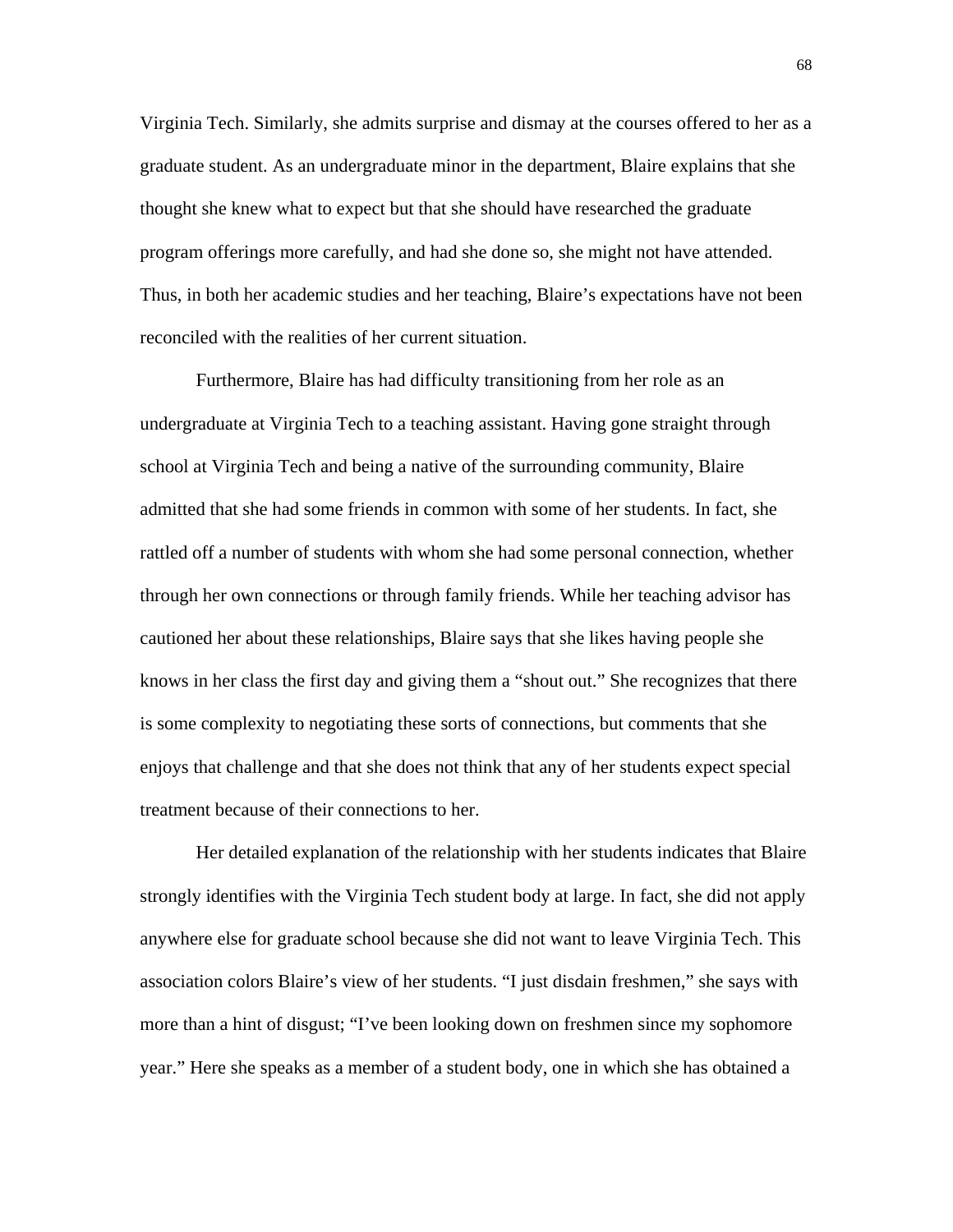position of power, in which she is an insider who looks down on newcomers. It is no wonder, then, that she has rejected the WPA's characterization of first-year students as smart and technologically savvy. That view conflicted with the view of a community of practice where Blaire was already an inside member.

Seeing herself as an insider to the Virginia Tech community already, Blaire finds it difficult to adjust her views to accommodate the changes to the Composition program that have occurred since she was a first-year student. "That's not how I learned it," Blaire recalls, "This year has been about having to readjust my perception of what it is all about, and it's been hard." In fact, it has been so difficult that Blaire frequently longed for the composition program she experienced as a first-year undergraduate, explaining that she felt that approach afforded more liberty for teachers and that GTAs would prefer that approach. She even went as far as looking over the custom textbook from her own firstyear composition course where she found a grading sheet that she referred to as "The Holy Grail."

 Interestingly, though, some comments by Blaire indicate that she may not see the first-year course she took as "composition." At one point in the interview, Blaire dwelled on the fact that the course is officially labeled "Freshman English," which she believes is a misnomer. She states that "If they had just called in Freshman Composition, no misnomer, everyone would know what was going on that class." She followed up by saying that *she* would have known what she had gotten into when she took the position as teaching assistant. She then related a story about registering for "Advanced Composition" as an undergraduate at Virginia Tech. When she went to that course, she expected to do a lot of writing but was dismayed when she found that it involved doing digital narratives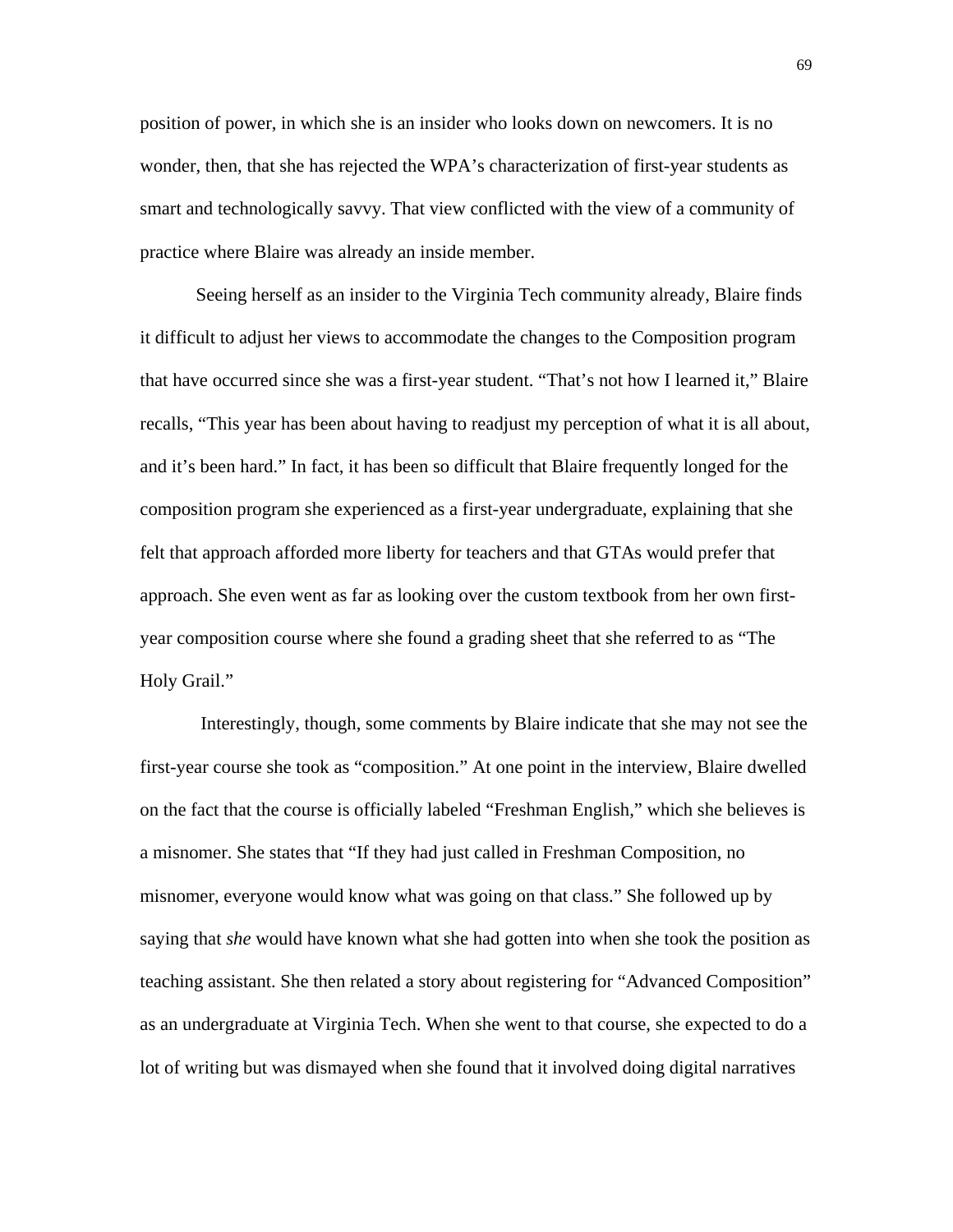and conducting interviews, and she dropped the course. It seems that in retrospect, Blaire connects the teaching she is being asked to do with the Advanced Composition course rather than with her Freshman English course, and it is clear that she prefers the approach she associates with "Freshman English."

Considering the changes in the program at Virginia Tech and Blaire's focus on literature within her MA program, it might be tempting to conclude that these comments stem from Blaire's association with literature as a field, that she might prefer to teach literature and thus might cling to a current-traditionalist view of what constitutes a composition course. Certainly an element of that disciplinary tension is present. When she talks about the way that "Freshman English" was taught at Virginia Tech five years ago, she talks about how that approach would be preferable not only to her but to other graduate students, to her "colleagues." She includes other graduate students in literature here, but separates those who are majoring in Composition noting that the exception to her statement about preferring the previous approach are those who are as "enamored with Composition" as the director of the program. When she resists teaching genres like the film reviews, she states that "a lot of us are too ivory tower" to see the value in assignments like that, again seeming to indicate that those in literature are somehow removed from public-based discourse. These statements indicate that despite her resistance to graduate school in general, there is an element of disciplinary identity at work here. When talking about her graduate cohort, Blaire notes that "a lot of us are literature people."

However, when put in the context of her overall feelings about teaching, the academy, and graduate school in general, I do not believe that the primary force behind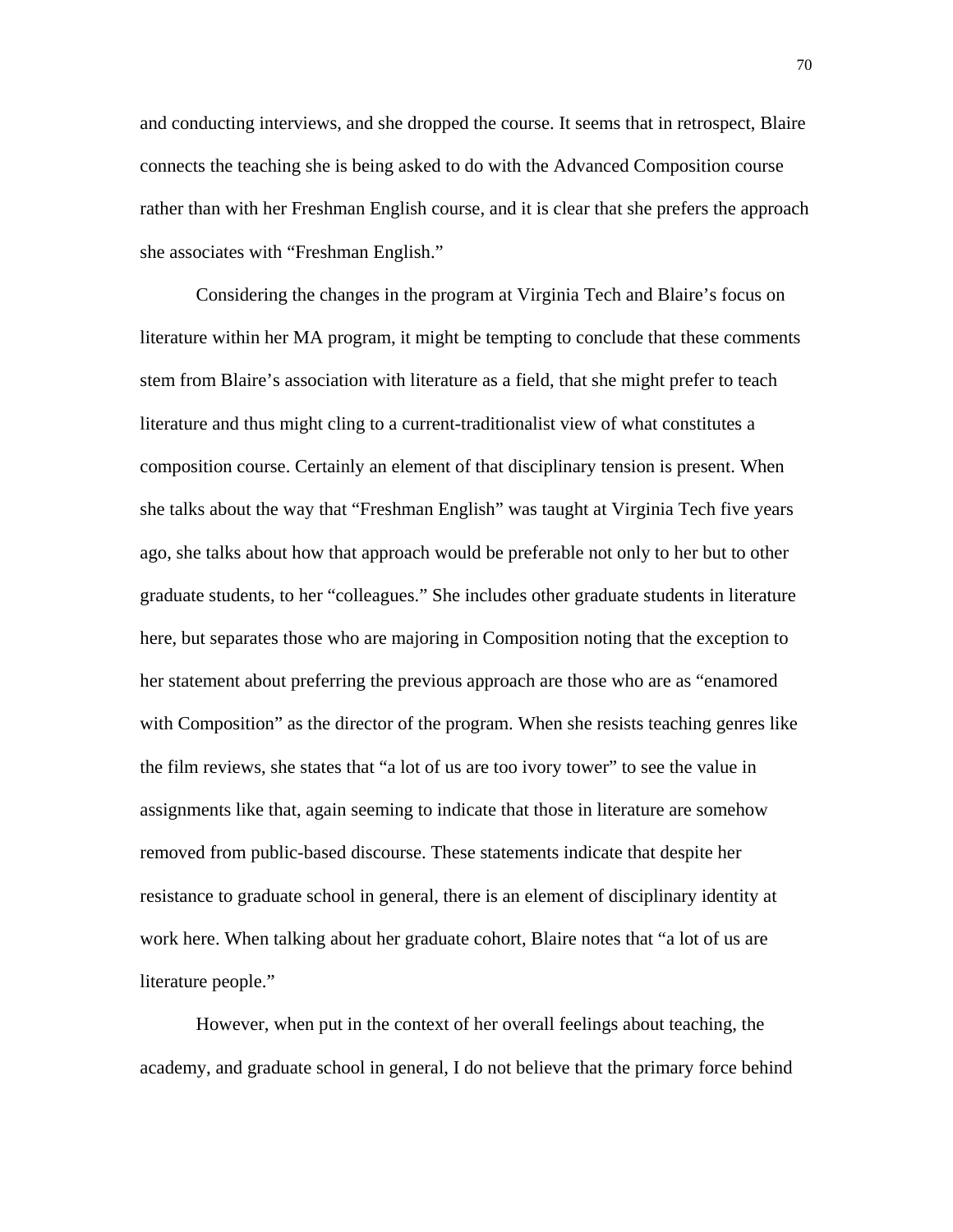Blaire's resistance to the new approach to composition is disciplinary. When thinking about Blaire's fondness for the first-year writing course she took, it is important to remember the role that composition serves in initiating students to a community of practice. As Lave and Wenger (1991) note, often classrooms serve as places where students are initiated into such communities, but not in the way we might think (p. 272). Rather than initiating them into the community of the discipline and learning the practices of that field, students may simply be initiated into the community of schooling. While Blaire may be experiencing enculturation, it may not be an example of *disciplinary* enculturation. Learning to be a member of a community of students, learning what is needed to survive graduate school, does not precipitate learning what it is to be a professional in the field. However, even in maintaining a student role for herself, Blaire still constructs a view of the field.

The evidence supports that Blaire sees education, in general, as a means of being enculturated into a student community rather than a professional one. She hints at this notion of education when she comments that on the first day of the fall semester she plans to (somewhat sarcastically) say to her students, "You guys are so lucky because I am your first experience at Virginia Tech." Furthermore, when Blaire talks about her graduate courses, it is clear that she does not see them as part of a course of professionalization. Rather she comments that graduate school is not really all that hard as long as you figure out the "hidden formula." I suspect, then, that Blaire feels such a strong connection with her Freshman English course because it was positioned at the point of entry when she became a member of the Virginia Tech community. This year has not just been about changing her view of composition but about changing her view of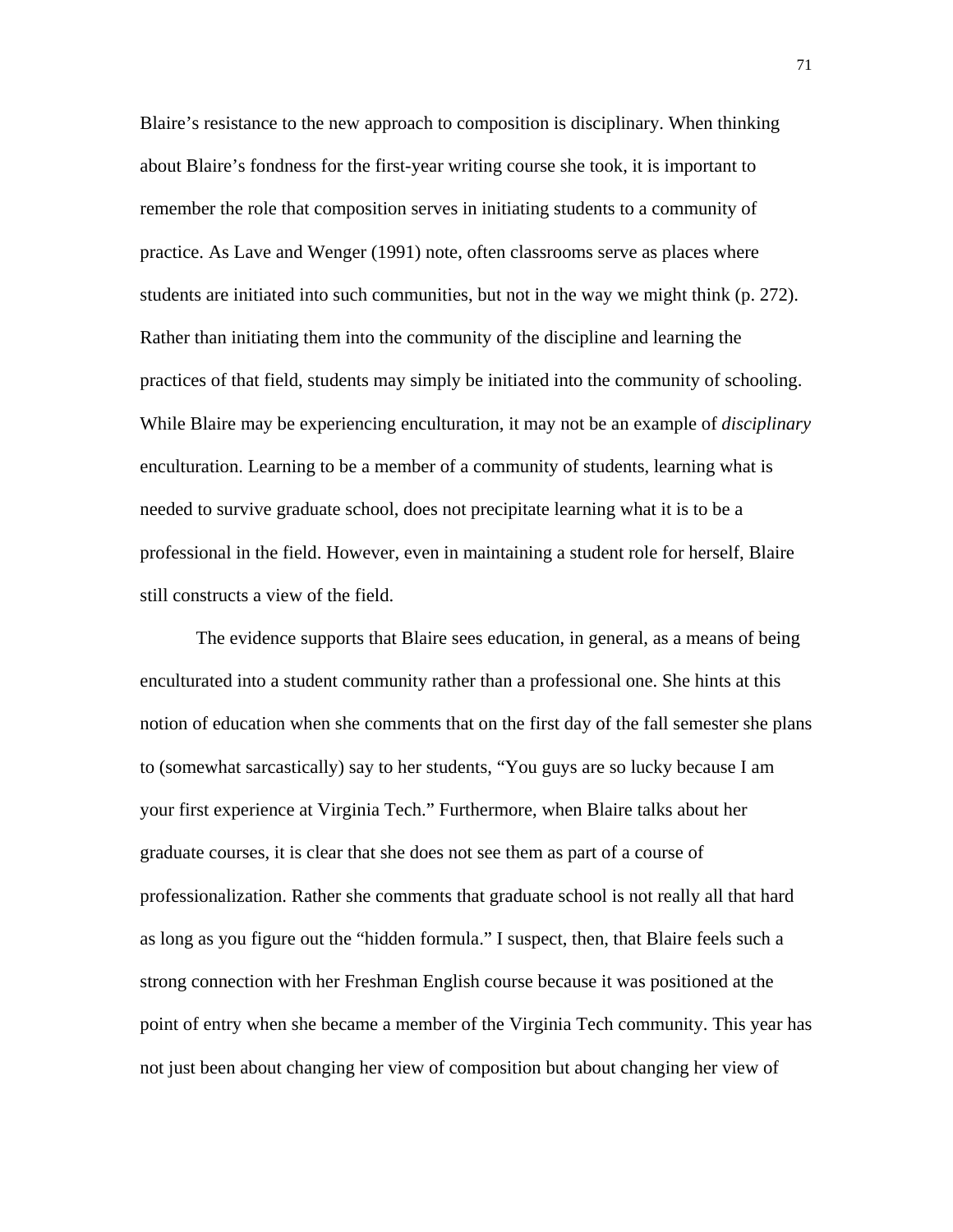what it means to be a member of the Virginia Tech community as evidenced by her comments that she thought she knew the English department better than she did. Thus, when Blaire clings to her previous course in composition, I would suggest there is very little that is theoretical or ideological in that connection but rather that it has to do with her sense of identity as a student. Her view of herself as student negates her view of herself as teacher and thus she resists efforts to prepare her to be a teacher.

This student identity is also apparent in the way that Blaire talks about her fellow graduate students. When doing so, she most often relays stories of a community of resistance. More often than other participants, she uses pronouns such as "we" or "us" when talking about reactions to graduate school and teacher preparation. For example, when talking about how graduate school wasn't what she expected, Blaire says that "a lot of people are kind of disappointed." She goes on to say many fellow students who were interested in PhDs are now no longer interested. In fact, she returns to this point at the end of the interview and goes on to list who exactly she thinks will go on and who won't. Although I did hear from other students that they did not like the required textbook.<sup>11</sup> Blaire makes a blanket statement that "we all hated [it]." Similarly, she mentions graduate courses, not just those in Composition, that her entire cohort hated. She clearly speaks as a member of a community of practice here, that of her fellow graduate students. And that practice involves both graduate coursework as well as teaching. However, Blaire also clearly separates herself from those who are not MA students. She talks about the way that PhD students are "high and mighty" and professors are intimidating. Rather than seeing her community of practice as one that includes these students and faculty

 $\overline{\phantom{a}}$ 

<sup>&</sup>lt;sup>11</sup> All first time GTAs were required to use the same book in addition to the custom *Composition at Virginia Tech* book that is required in all sections of first-year writing.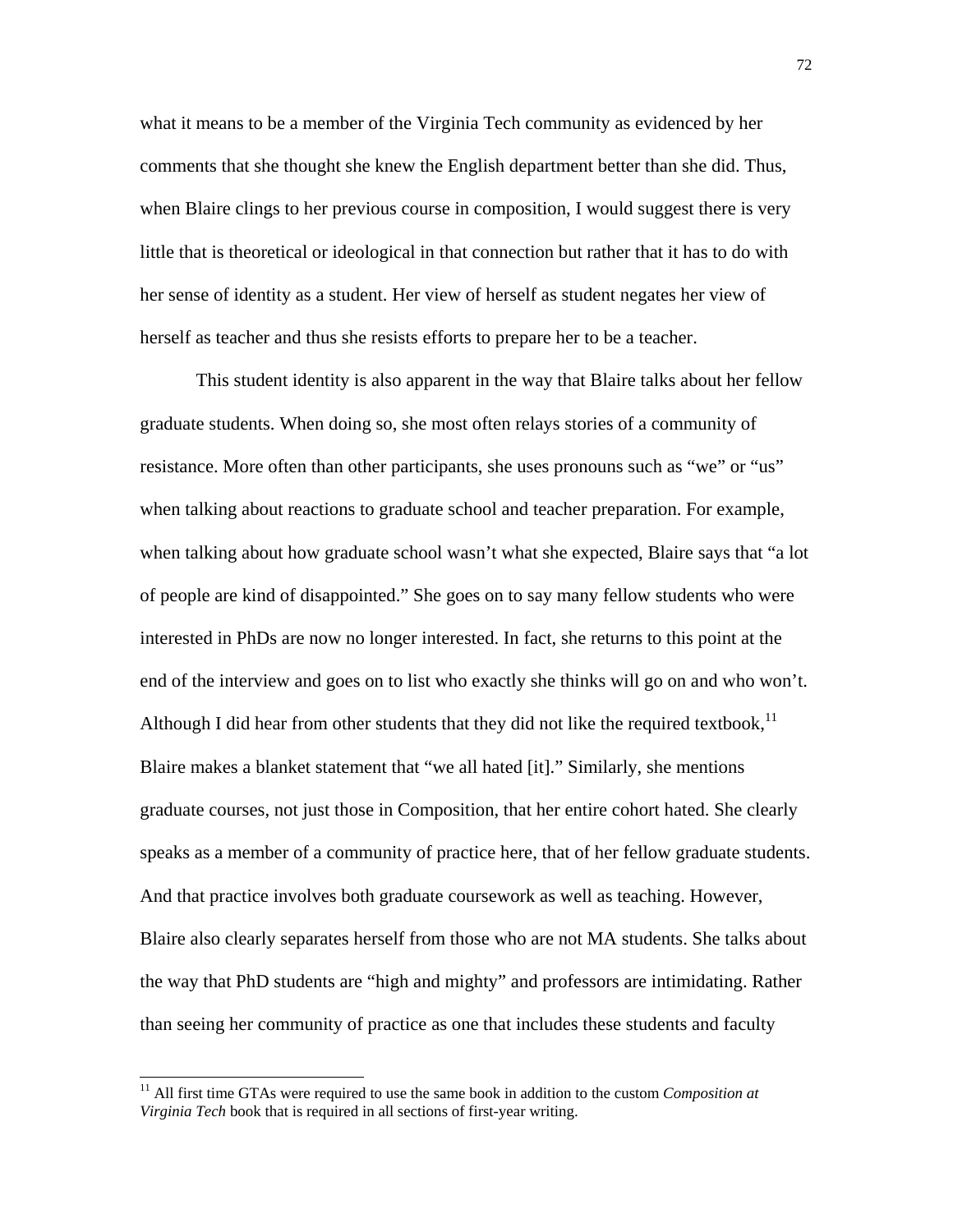members as insiders in a community that she is joining, Blaire sees them in oppositional terms. She has had to interact with these other communities differently this past year, which is reflected in several comments about what she should or shouldn't say in front of others. For example, she mentions an embarrassing situation where she made negative comments about a professor only to look up and see that person's spouse in the hallway. These are the kind of interactions she would likely not have dealt with as an undergraduate where she would not have been spending an extended amount of time working in the same space as her professors. Shifting to the role of graduate student within the community of the English department has been difficult enough and switching to see herself as a teacher has been nearly impossible.

## *Marty's Communities of Practice*

Like Blaire, Marty has a strong connection with Virginia Tech. In fact, he moved to Blacksburg a year before beginning graduate school, explaining that he had missed the deadline for Fall 2008, and his application was postponed until Fall 2009. Although he applied to other schools, his preference was clearly to remain in Blacksburg and attend Virginia Tech. However, the community of practice that Marty seems to identify most clearly with is the Marines. Unlike Blaire, Marty does want to be a teacher, but other commitments take precedent over and sometimes conflict with that goal. He begins by telling me the story of how he had been offered his "ideal job" teaching American literature at a small private high school, but that he turned it down to go to Iraq with the Marine Corps.

Although Blaire's identity as a student seemed to negate her seeing herself as a teacher, Marty more readily adopts a position as a teacher. However, that position is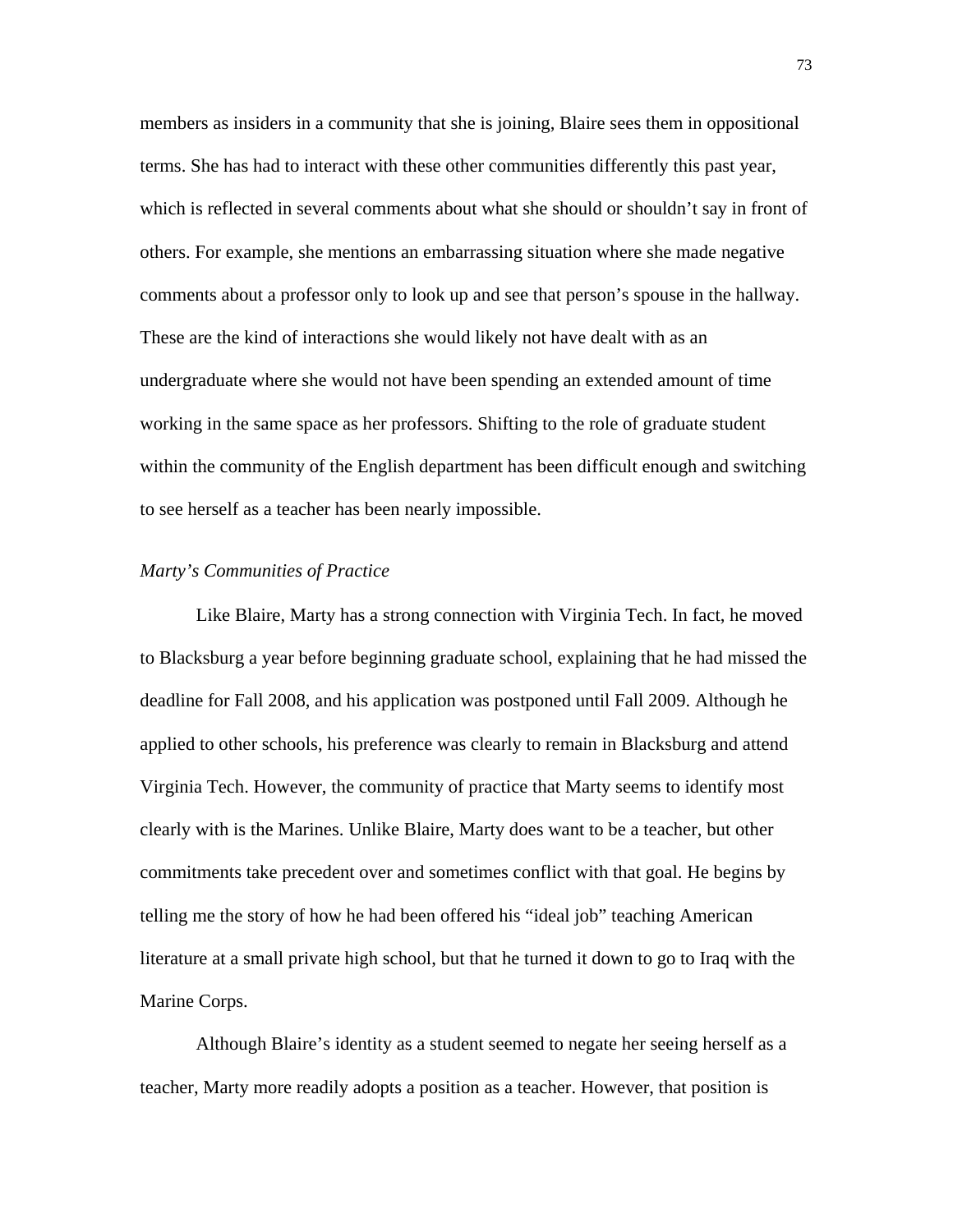influenced heavily by his identity as a member of the Marines. What is particularly interesting is the way that Marty uses his experiences in the military to explain and/or justify his teaching practices and relate to his students. When explaining why he does not like to give D-grades in his classroom, Marty mentions that the Marine Corps has to score an 80% to pass every test they take. "I believe in holding people to a higher standard," he says. He thus rejects the notion that 60% should pass his course. Rather than recognizing that he is operating within a different community of practice, Marty, like Blaire, clings to ideas that have been useful to him in other settings. In fact, his teaching advisor goes over the grading scale at Virginia Tech with Marty, explaining how Ds are a part of the university's grading structure. Nevertheless, Mary can't fully accept that a D at 60% should ever be passing a course, regardless of institutional context.

Later Marty relates the story of a student who was upset about her grade and told him (after the fact) about some personal issues that made her unable to concentrate on her work. Like many teachers, Marty would have preferred to hear that this student was having trouble before the paper was due rather than after she had received a poor grade. However, his identity as a Marine also comes into this story as he explains that he once had to write a paper when one of his friends had been hurt in Afghanistan. Again, individual and local circumstances do not concern Marty here, and he sees little difference between the situation he faced and the one his student is facing.

Finally, Marty talks about how a student misrepresented information about a policeman's actions during a raid, a fact he knew was wrong because of his military training on how to handle a similar situation. This particular story is something he discussed with his teaching advisor when I was observing, and that he repeated to me in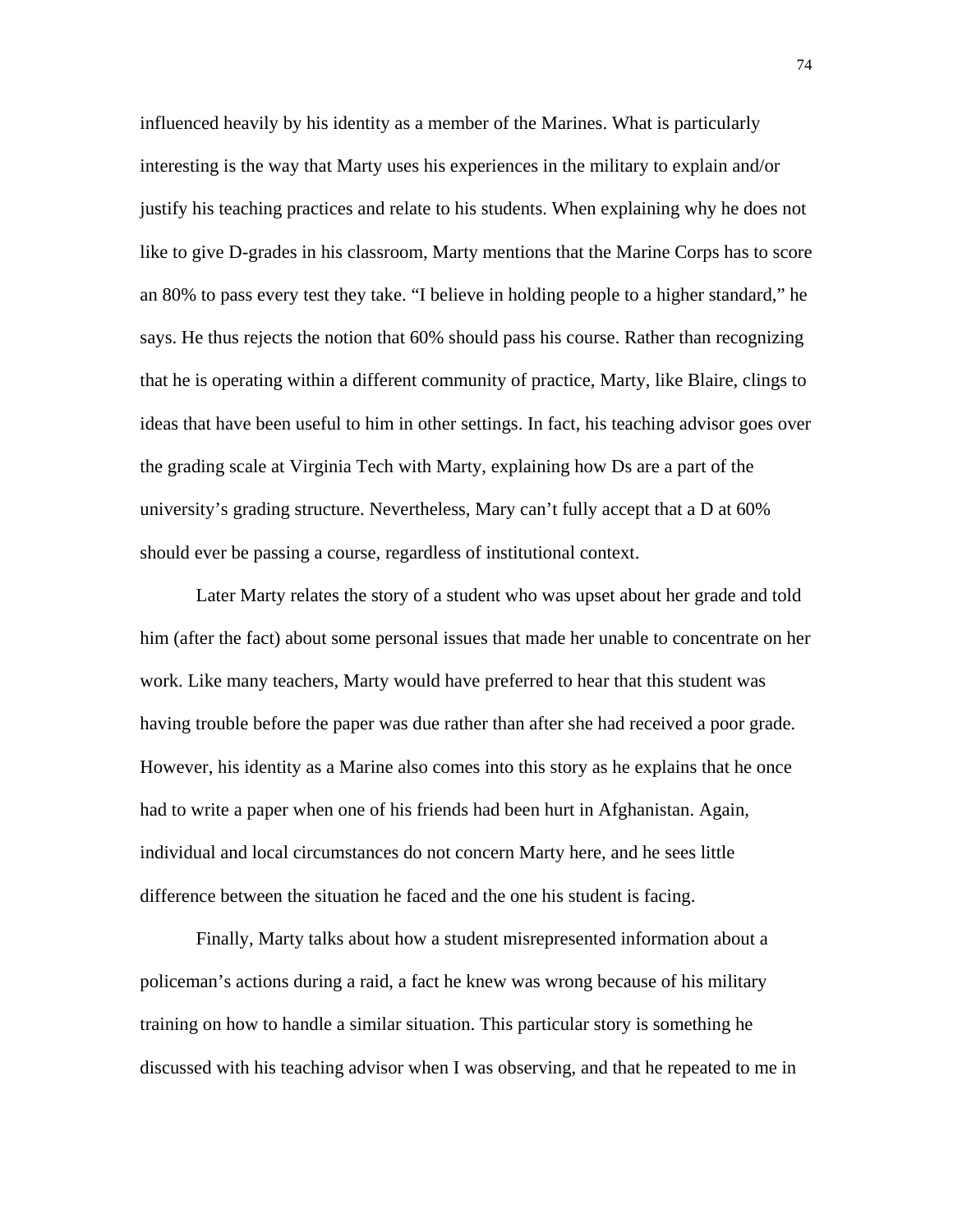our interview. Thus it seems to represent a particularly important moment for him. If we look at this story in terms of communities of practice, it is not hard to speculate as to why this example comes up multiple times for Marty. As a member of the Marine Corps, he is an insider. As a composition teacher, he is a newcomer. Thus when he has the opportunity to draw upon his role as military insider, it is particularly significant to him. In this particular case, that insider knowledge proved valuable as Marty was able to point out an error in his student's thinking. However, in the other cases listed above, Marty seems to make very little distinction between situations he faced as a member of the military and situations in his classroom. Rather than engage with each context individually and on its own terms, he uses his knowledge of one community to construct the other. Future research might look at how addressing these interactions between communities more directly might affect teacher preparation and disciplinary enculturation.

Like Blaire, Marty also refers frequently to his previous educational experiences. To some extent, this is true for all the GTAs, and only natural that they relate their experiences in the classroom as a teacher to those they had as students.<sup>12</sup> However, both Marty and Blaire seem particularly defensive of their previous experiences, calling on them frequently to justify ways that they differ from other composition teachers in the program. Again, Marty defends his policy of not giving Ds, despite the fact that they are on the Virginia Tech grading scale and that his teaching advisor disagrees with this policy, by saying that he went to a high school that did not give out Ds. Their already existing views of education often conflict with the current views they are being asking to

 $\overline{\phantom{a}}$ 

 $12$  I did not directly ask about previous experiences taking composition, but this came up frequently in my interviews.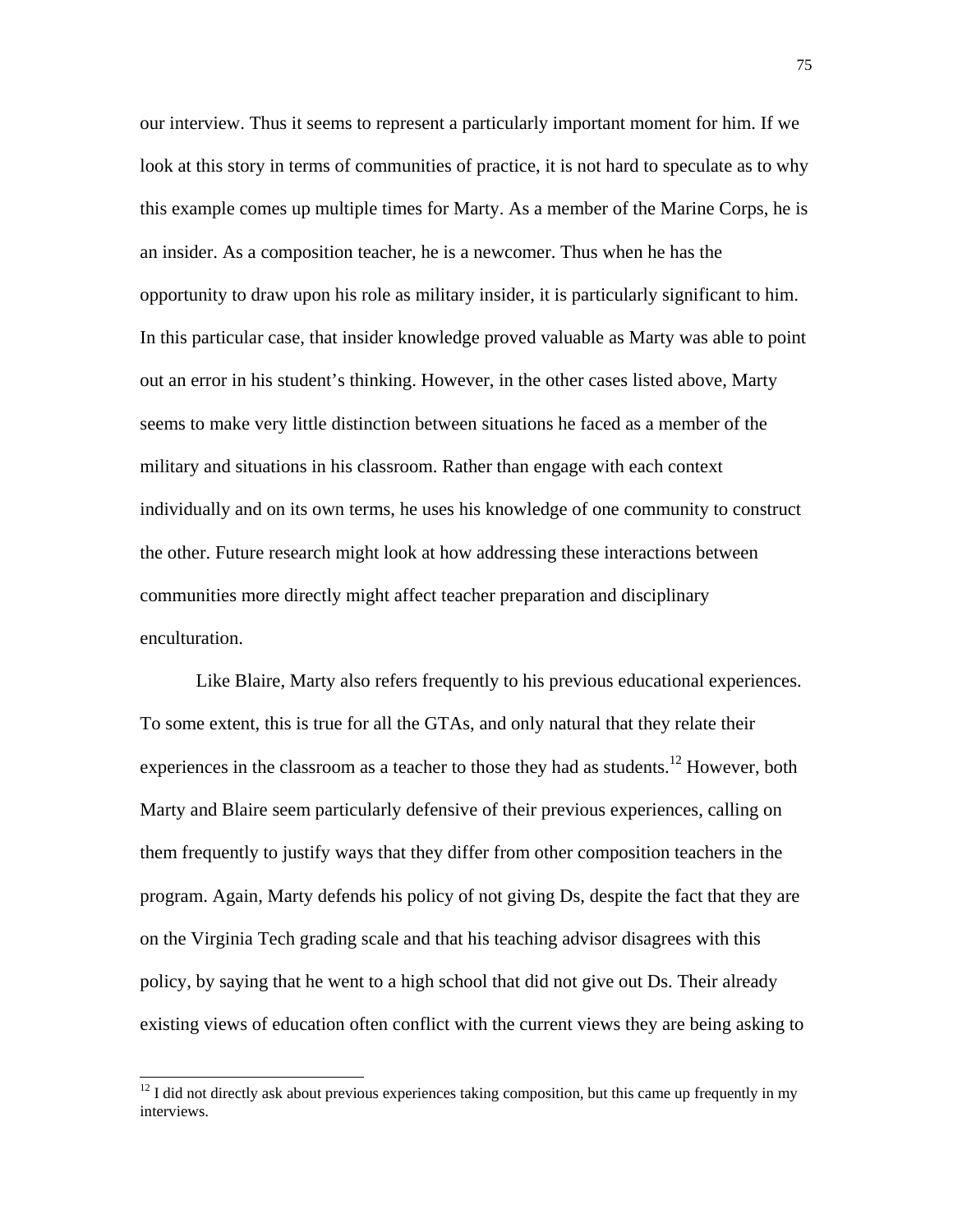accept; however, rather than adjust or evaluate their previous conceptions, Marty and Blaire both cling to those views, perhaps because their identities are still tied to those communities of practice.

#### *Theory and Practice: Resistance in Practicum*

I move now to talk about how Blaire and Marty's views of themselves affected and was affected by their different experiences within the teaching preparation program at Virginia Tech. MA and MFA students at Virginia Tech do not teach until their second semester, and thus the first point of contact between the Virginia Tech Composition Program and its graduate teaching assistants is the fall course "Theory and Practice in Teaching College Writing," commonly referred to by my participants as "practicum." As detailed in Chapter 3, this course is a 6-credit class that aims to introduce students to both the discipline of Composition Studies and the practical skills necessary to teach a firstyear writing course. As the syllabus states, this course is "doing double-duty." It is designed to prepare GTAs who will teach by giving them one-on-one experience in the classroom with a mentor and guiding them through designing their own syllabi and assignments. It is also designed to provide students with "some background in the field of Composition and Rhetoric so that you begin your teaching informed in the work of this discipline" (ENGL 5984 Syllabus, Fall 2009). This includes rhetorical theory such as Bitzer's (1968) "Rhetorical Situation," as well as readings based on pedagogy such as Trimbur's (1990) " Consensus and Difference."<sup>13</sup> As I will outline in future chapters, this inclusion of Composition theory was problematic for multiple participants, who often had difficulty connecting theory and practice. I would argue that this distinction between

 $\overline{\phantom{a}}$ 

 $13$  For a full syllabus see the Appendix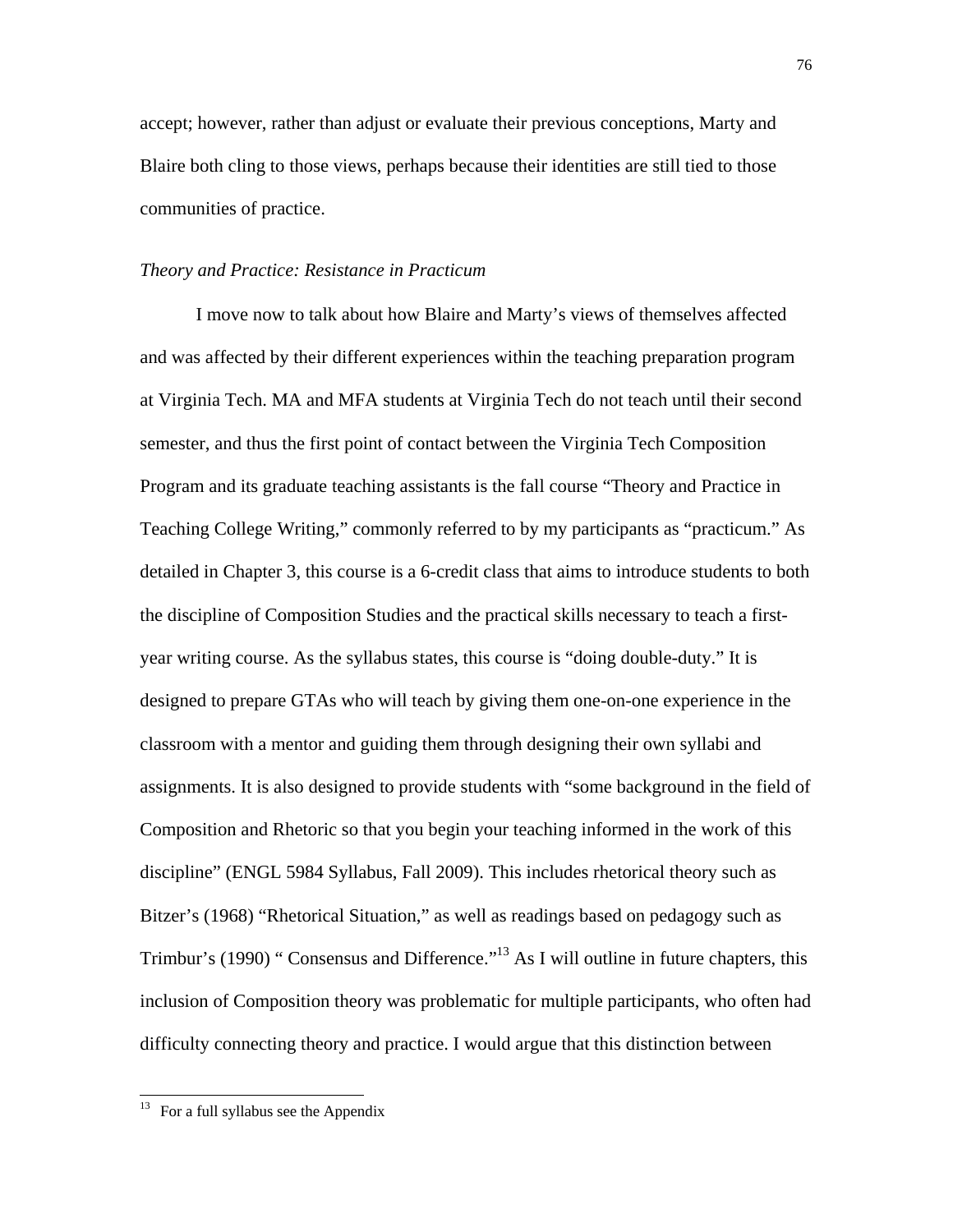theory and practice is largely false. Nevertheless, the course started with Composition theory and then moved on to classroom observations and assignment creation. This decision made sense in terms of workflow but was seen by many GTAs as the "theory" part of the course and then the "practice" part. Blaire and Marty's resistance manifest in a similar way; both dismissed the theory section of the course almost entirely and expressed their relief at moving on to the practice part.

Both Blaire and Marty were clear that they did not feel like they were the intended audience for the theoretical readings in the practicum course. When asked about the readings they encountered, both exhibit a fairly high level of resistance. Blaire notes that she didn't think they helped at all. "No offense," she says explaining that maybe she would have appreciated it more if she were going to go on in academia. "That's really how the class was set up, for people intending on going on to teach and be professors," she laments. Of course, Blaire ignores the fact here that she herself *is* going on to be an instructor the very next semester. Rather, she says she just kept reminding herself that it was only two years and wishing that the WPA would recognize that some people were only there to pay their tuition. Of course, this is something the WPA knows all too well; however, she has to consider the needs of undergraduate students who are taking courses in the program. Blaire may "disdain" freshmen, but the writing program has an obligation to make sure that these students receive quality instruction. Blaire does not see her role in this process as an entering professional, but sees herself as a student in a graduate course.

Although Marty's resistance is not as direct as Blaire's, he states that the theory part of the course was better "for people who really understand Composition and think about it a lot more." Although Marty is more comfortable with teaching composition than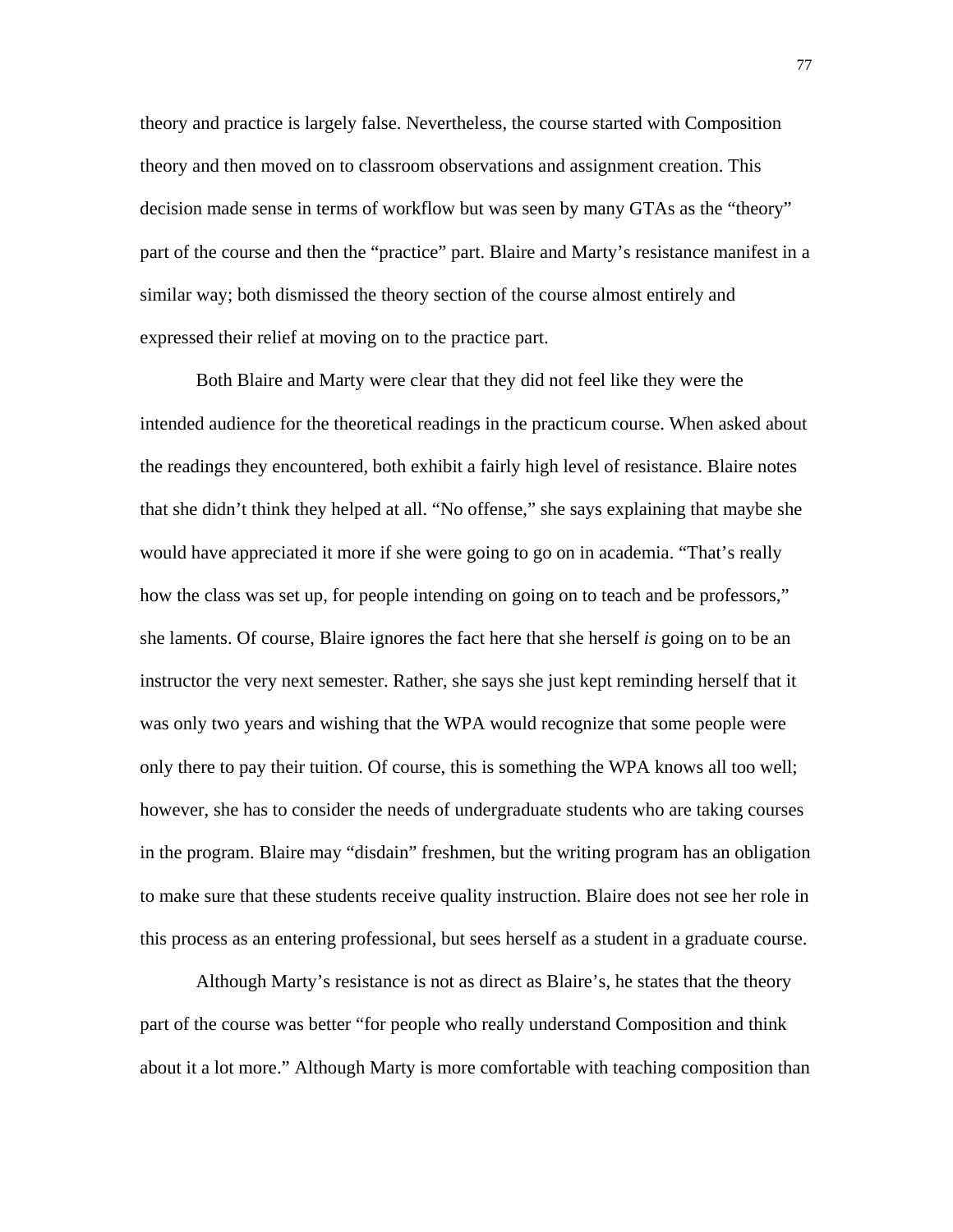Blaire, he states, "the theory of it, I'm like, I don't know that's not really my thing, and it's never been my thing. It's just another world I don't understand that well." Like Blaire, he notes that he was at first dismayed at the thought of doing "this" for two years. It is important to note that neither Blaire nor Marty had previous experience with theoretical readings in general, and both also commented negatively on their critical theory seminar. Blaire states that she never understood what was being talked about in critical theory, and Marty notes that he received a less than stellar grade in it. Thus, it seems that the resistance here may not be disciplinary. Rather both students may be experiencing difficulties with adjusting to the highly theoretical readings often required in graduate school, in general. Resistance here spans communities of practice, and resistance to a particular topic—such as theoretical readings—in one context may perpetuate resistance in another context.

Both students also expressed frustration with the more practical aspects of the practicum. In particular developing assignment sheets as a part of the course was particularly problematic for both of them. While many schools adopt common syllabi, at Virginia Tech, graduate students create their own courses and select their own themes. The requirements for the 1106 course, which students were preparing to teach their second semester, are that the assignments are based on research, that first-year students engage in both library and field research, and that visual design and oral presentations be incorporated into the course. It is not uncommon, then, for one class to complete a researched memoir while another does a more traditional research paper assignment. As outbound members, Blaire and Marty did not have the confidence to create their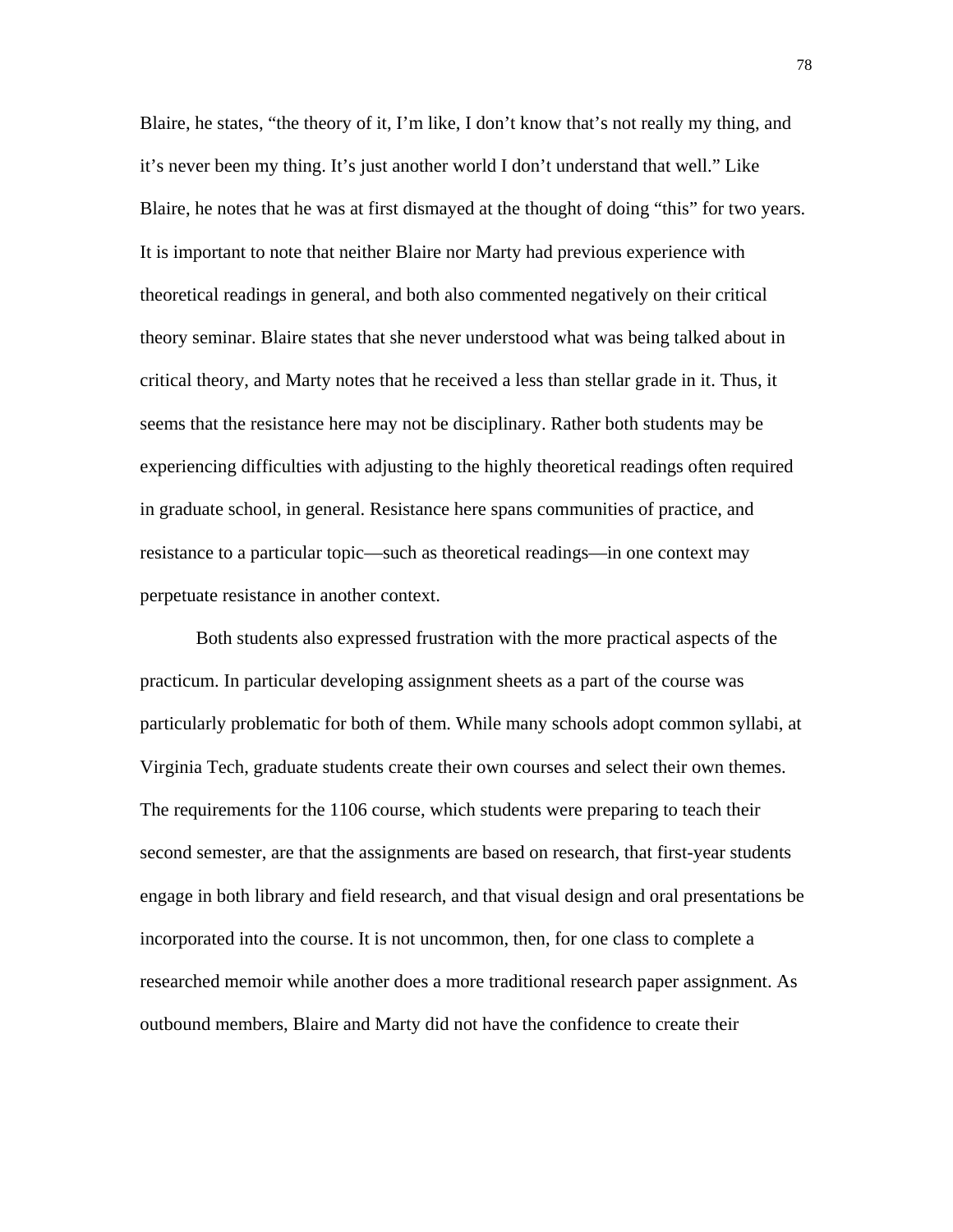assignments, and both wanted an easier answer to the question of what to teach in composition.

Blaire complained that her first assignment draft was graded and that she received a low grade when she had yet to really know what she was doing.<sup>14</sup> She saw the comments that she received on her draft as written "to someone who knows what they are doing." Blaire does not see herself as someone who, at least initially, could create an assignment sheet. Thus, it is difficult for her to engage in a productive dialog about improving her assignments. One implication here that warrants further exploration is the degree to which the addition of the grade to the practicum course (graded pass-fail in earlier semesters) unintentionally encouraged participants like Blaire to remain in a student role. While the grades clearly enforced the importance of creating quality assignments, and worked to ensure that students created assignments that did fit with the program, they also place the GTA clearly in the role of student. I followed up with Blaire and specifically asked if some of her comments had to do with the fact that the assignments sheets they were creating were graded, and she commented that it stressed her out.

Similarly, Marty struggled with meeting the WPA's expectations for assignment sheets. He describes the process as follows:

> And the analogy I use is we were told go draw me a picture. We'd bring it in, and we'd work really hard on it, and this assignment that we thought was really great, and we'd get, well, that's not a picture of an animal. And we're like, oh, you want a picture of an animal? Ok. And we'd go back

 $\overline{\phantom{a}}$ 

<sup>&</sup>lt;sup>14</sup> Assignments did not receive final grades until the portfolio at the end of the course, but the WPA felt it was important to give initial grades to make expectations clear.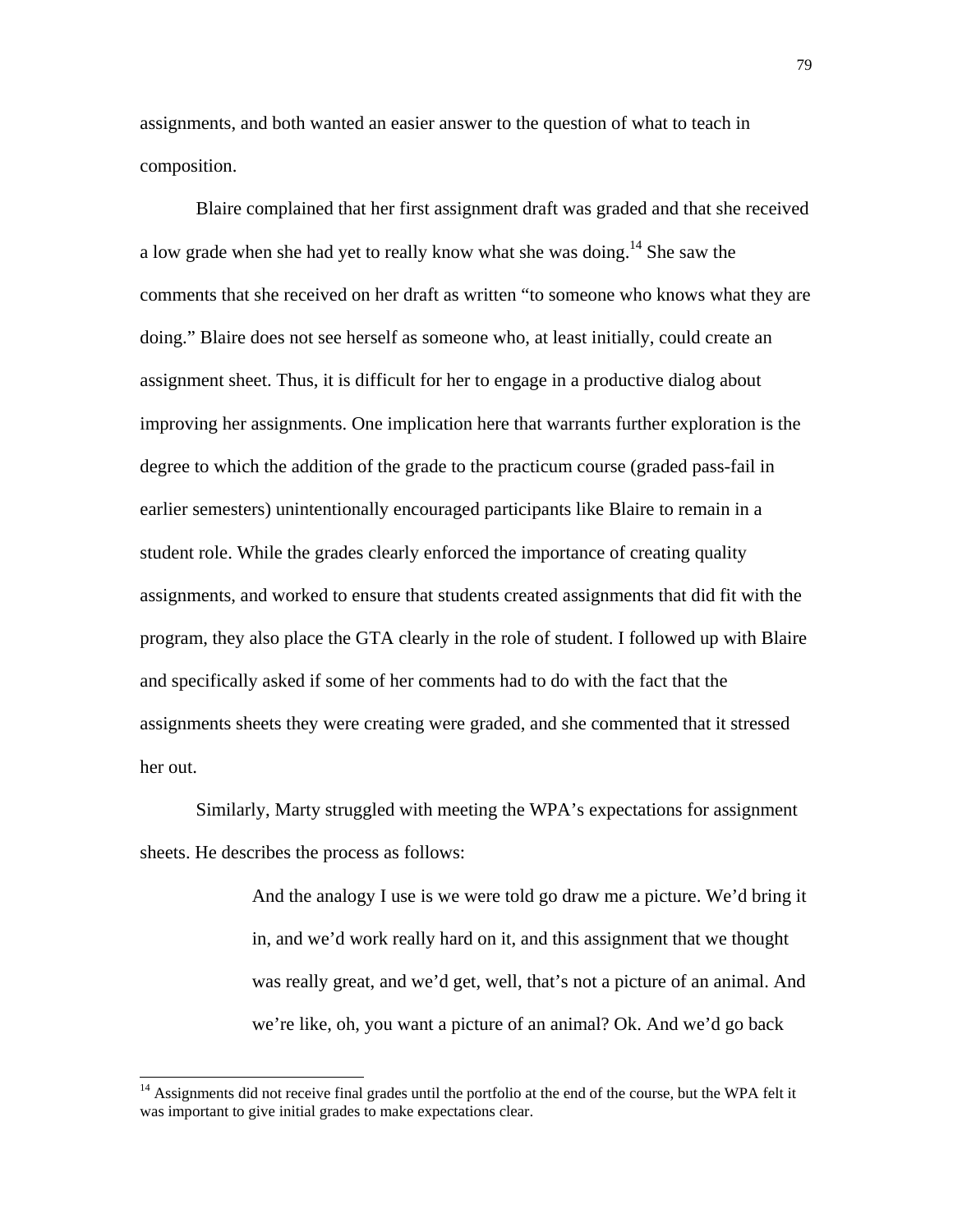and redo it and draw a picture of an animal, and then, it's not a horse, and then go back and draw a picture of a horse. It's not a *blue* horse, and so it got really frustrating.

As a key genre of composition teachers, assignment sheets enact the view of the community of the writing program that has been negotiated by its members. Wenger (1998) calls this process "reification," whereby knowledge of the community takes the form of an artifact such as a written document (p. 55). Assignment sheets reflect the view of the community of practice on what it means to teach composition. However, as newcomers and outsiders, Blaire and Marty struggle with their understanding of the writing program and are then frustrated trying to produce documents that reflect that understanding.

Of course, struggle is an ongoing part of reification. Wenger (1998) explains that reification is never complete (p. 62). Indeed, experienced members of the program still frequently change their assignments. The process that Marty describes might be seen, then, as very natural process of figuring out what is expected within a community of practice, particularly which assignments might be appropriate in the writing program at Virginia Tech. However, Marty does not see this as his own process of becoming accustomed with the program and/or the field, nor does he see this as part of the on-going struggle of a community of participants to negotiate what should be taught in the course. Rather, for Marty this is a never-ending quest to figure out what the WPA wants. This limited view of the community of practice causes him to remain an outsider to the community.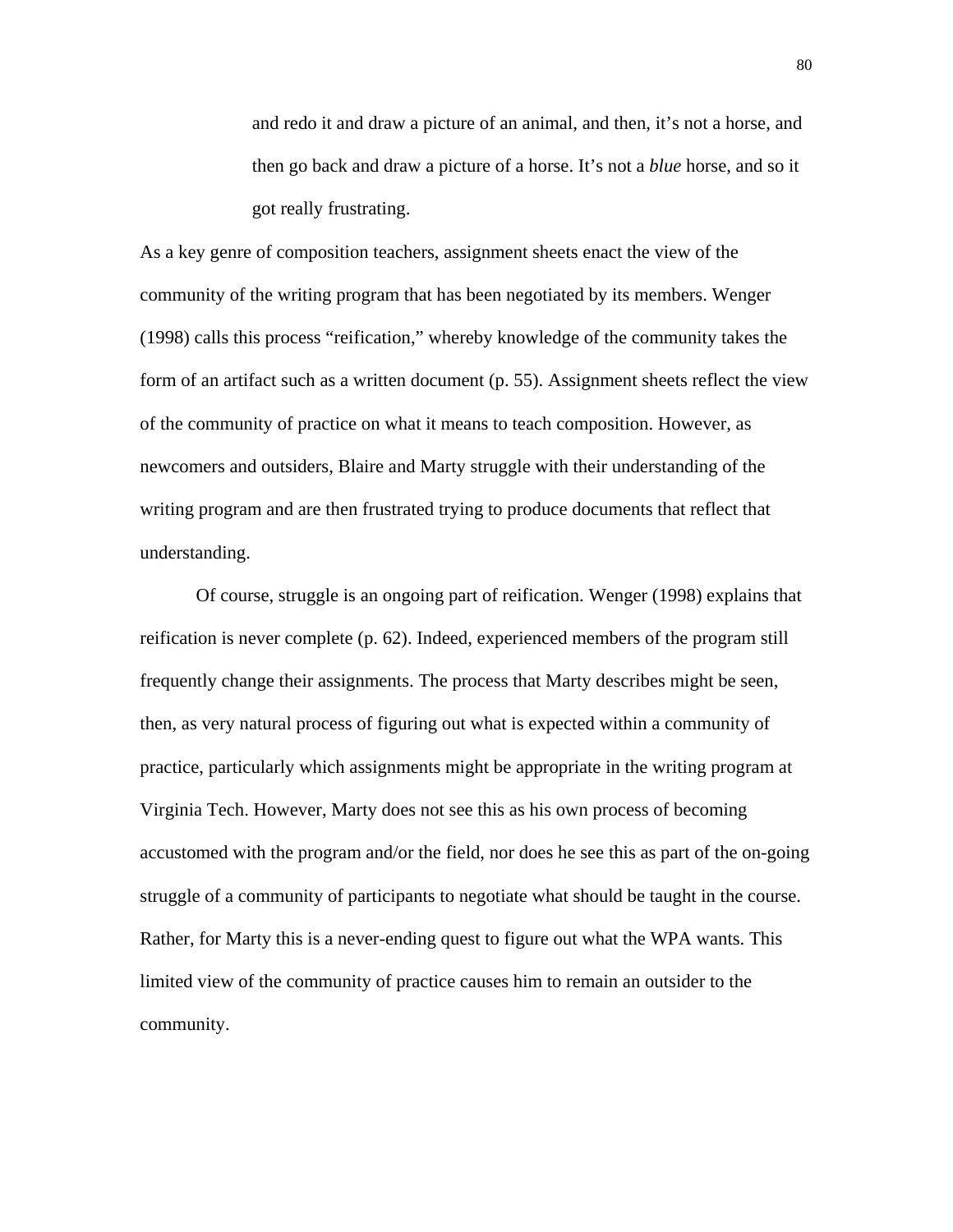Nevertheless, Marty did start to realize the role of assignment sheets as documents within the community of the writing program. The course was designed so that GTAs could work together to create assignments. In addition, students were encouraged to take assignments from already established teachers and adapt them for their own classrooms. In fact, Marty recalls learning that it was ok to "steal" assignment sheets, that "it's part of the culture as teachers." What Marty *is* learning here is how community members share documents. However, he still does not fully engage with the complexities of this practice. After he found out this was ok to do, Marty copied an assignment directly from the custom textbook put out by the program and handed it in for his grade. It seemed like Marty had finally figured out the puzzle of how to create an assignment sheet that would be acceptable within this new community of practice. However, he was surprised that the WPA's response to that assignment was not entirely positive. Rather he described her as ambivalent about the assignment and said she gave him many of the same responses he had received on other assignments he had turned in. Marty learned that sharing assignments was an important way to participate in the community, but he expected that this would then alleviate a need to *continually* evaluate the value of those assignments. Again, Marty remains an outbound member of the writing program by not engaging fully with the process of reification and negotiation that is essential to any community of practice.

## *First-Semester Mentoring and Teaching*

Starting six weeks into their first-semester, Marty and Blaire also worked in a composition course taught by a PhD student. These experiences worked to further inform their notions of what it means to teach composition. However, both expressed some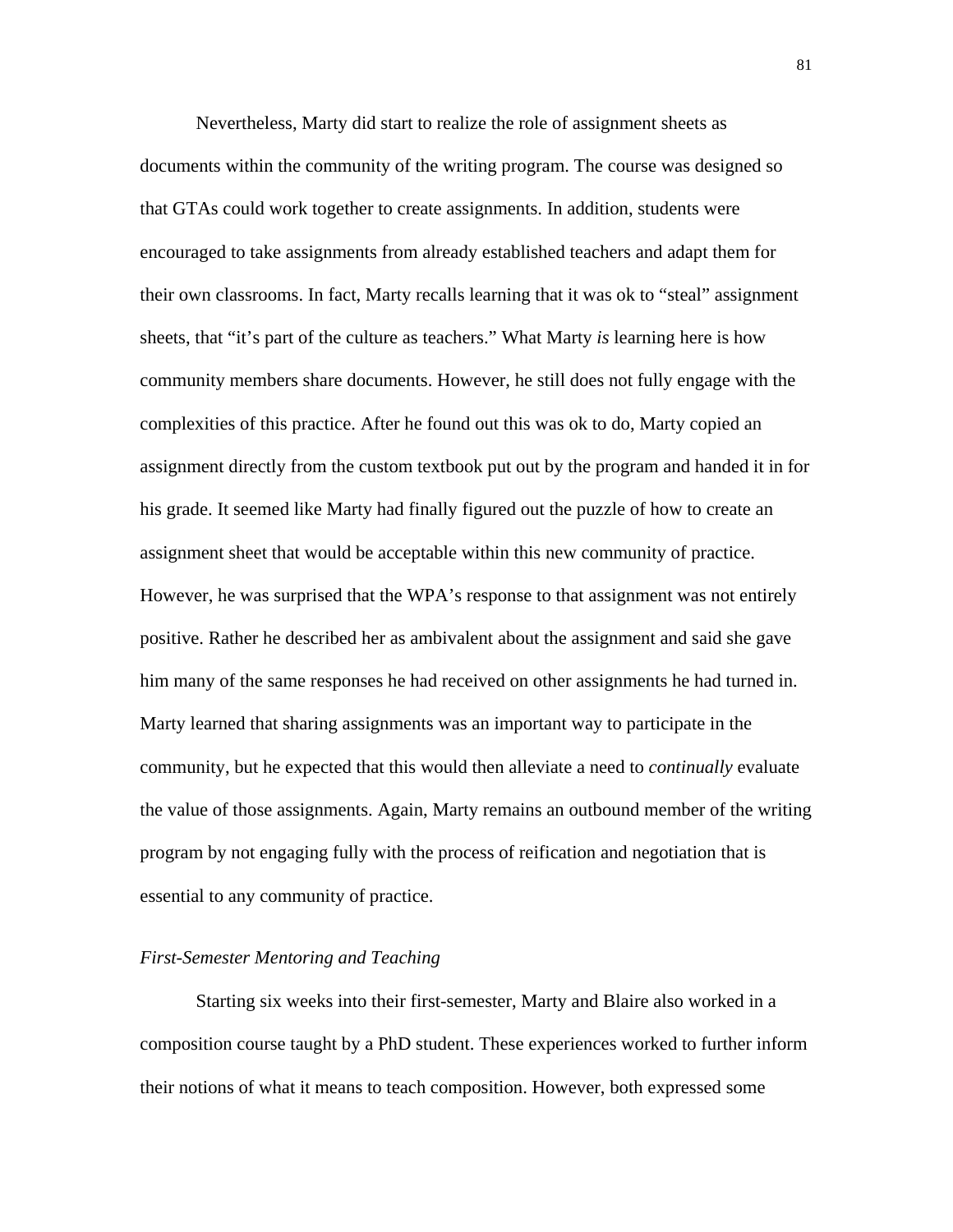resistance to the process and their mentors. Marty was particularly opposed to his mentor Renee's philosophy of teaching composition, which involved a great deal of digital technology while Blaire's resistance centered more around her own anxieties with being in the classroom. Once during the term, the new GTAs taught the PhD students' classes and their mentors wrote up these observations along with teaching advice. Thus, while the PhD student mentors were not direct participants in my study and I did not interview them, I got a sense of the mentoring relationship both from my interviews with the GTAs and from the observation reports written by the PhD students and included in the practicum portfolio.

Marty's mentor was Renee, a first-year PhD student in the Rhetoric and Writing program with a particular interest in digital media. After observing Renee, Marty strongly correlated digital discourse with composition. This is not an unfair association as our field has certainly worked on stressing this area, and one of the five WPA Outcomes statements for first-year composition courses is "Writing in Electronic Environments." However, this association seems to only distance Marty from the field. In our interview, he expressed his view that students already knew how to compose in digital environments, but that they needed instruction on writing an academic essay. He negatively associates writing digitally with "how to write not in complete sentences for five pages, barely complete thoughts." He modifies this statement by saying that he knows it isn't Renee's goal to teach students this truncated form of discourse, but that she does draw heavily from "that world" in her teaching, while he prefers a more "traditional" approach. Although he talks specifically about Renee's class, Marty also mentions the new section on digital literacy in the custom composition textbook, thus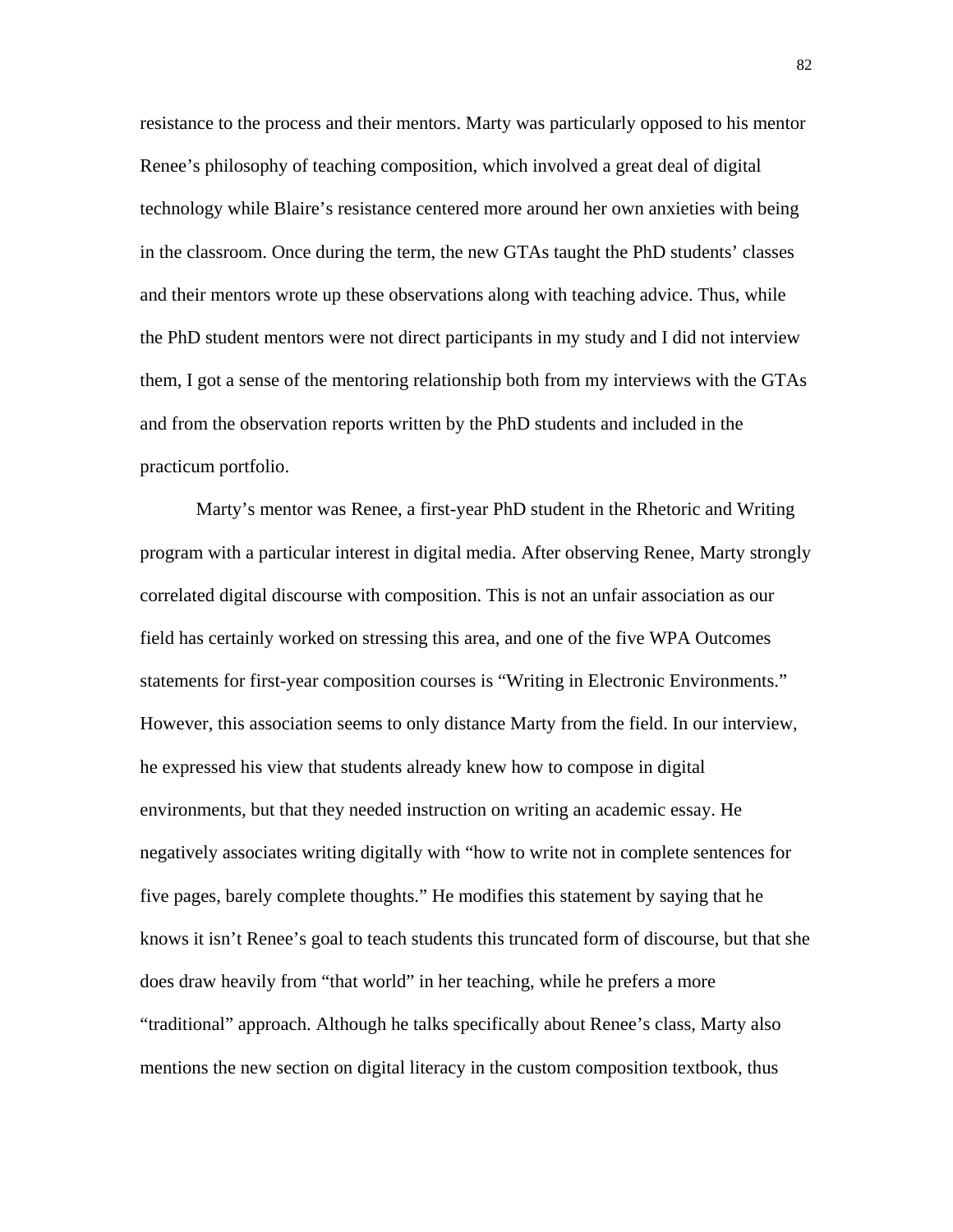showing that he sees this not only as Renee's preference but as a part of what it means to teach composition in the writing program at Virginia Tech.

Having a mentor that focuses particularly in this area may have only reinforced Marty's view of himself as an outsider to Composition. Although he has aspirations of teaching at the college level, Marty states, "I'm not a Comp person, ya'll do that and that's awesome; that's not my thing." It is possible that this clear separation between Marty's identity as composition teacher and his view of those who do Composition, who are "Composition people," may in part be due to the extreme distance he felt between himself and Renee. Although he seems to vacillate between being skeptical of Renee's focus on the digital and seeing that as "cool," the type of participation that involves doing that work is a long way off for Marty.

In addition, the nature of the social interaction between Marty and Renee may have added to his separation of his identity from composition teaching. While Marty is a particularly stoic individual, Renee is quite vivacious. In addition to conflicting on what ought to be taught in composition, they conflicted in terms of personality and classroom conduct. This is particularly clear in the observation report that Renee writes for Marty. Although Marty says in his interview that the teaching evaluation Renee did for him "wasn't bad or anything," her tone in it is particularly adversarial and authoritarian. In her write-up of the lesson that Marty taught in her class, Renee comments that asking students to shut their laptops at a certain point in the lesson was not a good idea since many of her students take notes on the computer. Renee writes, "In our meeting we talked about being careful not to deter students from things just because you have a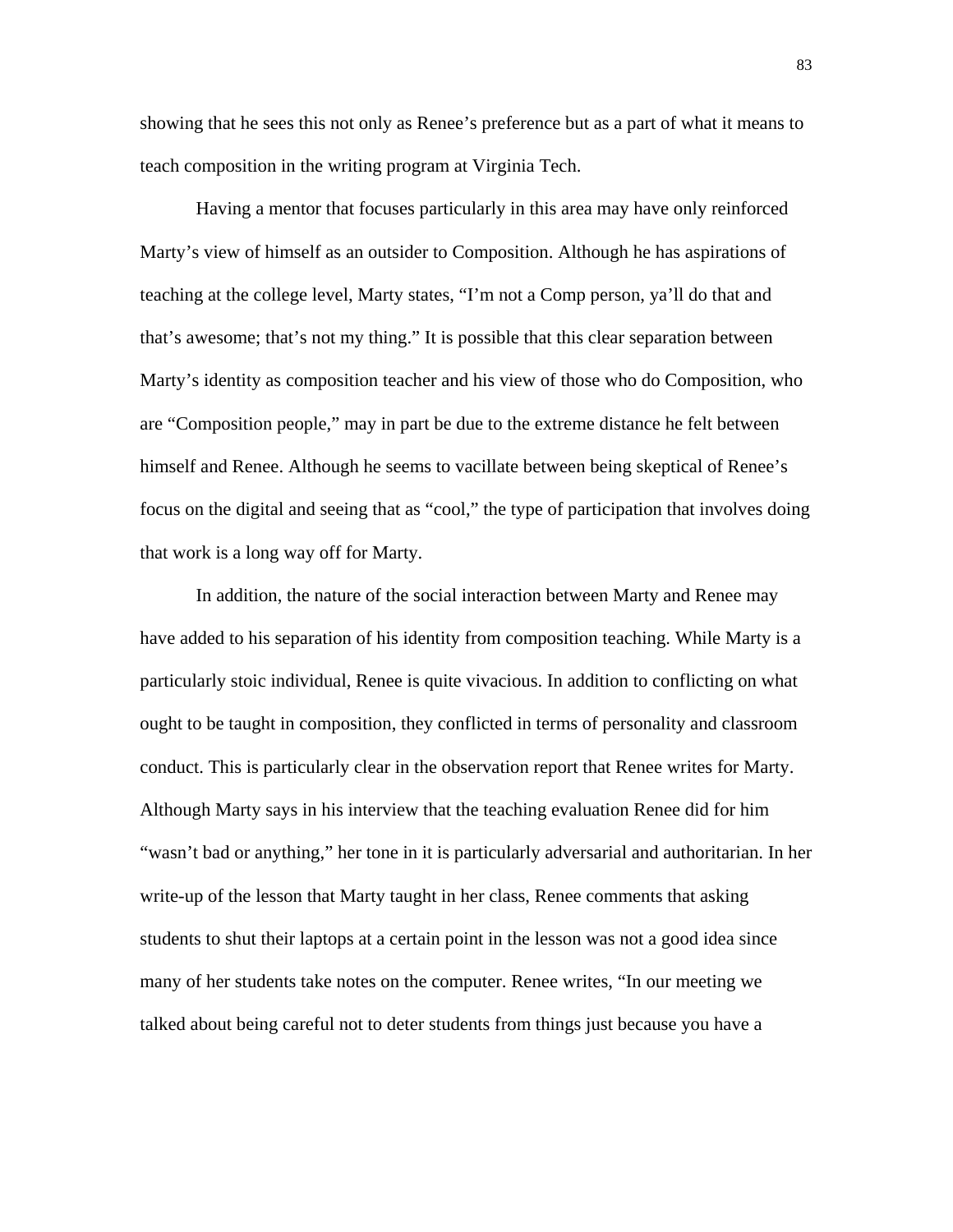problem with them." Renee clearly takes a directive approach with Marty; again, reinforcing his identity as a student rather than as a new teacher.

In contrast to the direct conflicts that I sensed between Marty and Renee, Blaire at first seems very positive about her mentor, Grant. In fact, he did much to relieve her fears about teaching. However, despite Grant's best efforts, Blaire separates herself from Grant rather than seeing herself as a member of the same group of writing teachers. Blaire explains that Grant actively involved her in his classroom, having her do something little every day leading up to her teaching a full class period. With Blaire's fear of public speaking, she found this to be helpful to ease into teaching. She also appreciated that Grant was extremely organized and helped her to be so, another thing that worked to relieve some of her anxiety. However, when I asked if Grant continued to be a mentor for Blaire, she explains that she ultimately felt as though she couldn't relate to him. Although she recalls seeing Grant "stalking" her office at the beginning of spring semester to see how she was doing with teaching, she explains that she didn't feel overly comfortable with Grant. Rather she calls him "a mentor with a capital M." She notes that she would rather talk to the other master's level GTAs in her practicum group "because we have similar problems." Ultimately then, Grant is associated with her professors and the other PhD students in Rhetoric and Writing, whom Blaire sees as a part of a different community of practice, which has problems different from her own.

Without more data, it is difficult to say whether the relationships that Marty and Blaire had with their first-semester mentors lead them to identify more as outsiders to Composition or whether the fact that they identified themselves that way affected their view of the mentoring relationship. Marty's disconnect with his mentor on both a

84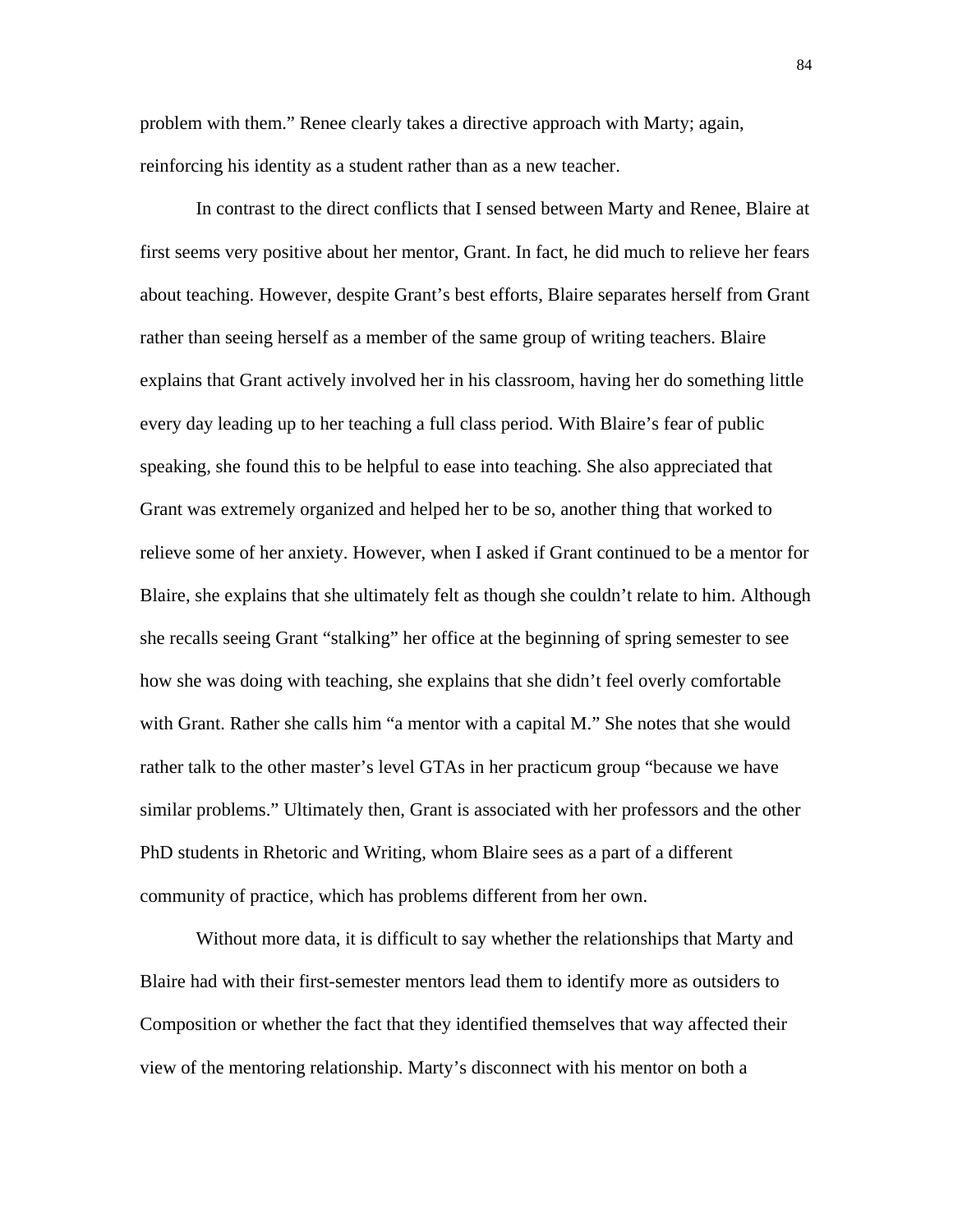personal level and in terms of the content of the course definitely did not help him see a place for himself as a teacher in her classroom. However, Blaire did not have the same kind of disagreement with Grant, but nevertheless separated herself from him, noting that they just didn't have the same problems to discuss. It seems Blaire found it difficult to see how someone like Grant, an insider in Composition, would have similar issues in the classroom as someone like herself, whom she clearly defines as an outbound member. In her study of graduate student mentoring, Belcher (1994) found that more hierarchical mentoring styles combined with a lack of comfort with one's field impeded success in graduate school (p. 32). These two factors clearly go hand-in-hand. A lack of comfort with C/composition seemed to lead to a perception that mentoring was hierarchical, and mentoring that was directive seemed to add to a discomfort with composition. These factors worked in concert to allow Blaire and Marty to maintain their identities as outbound members of the writing program.

Another place where Blaire and Marty had an opportunity to build their identities as teachers during their first-semester was their work in the Writing Center. Another requirement of their practicum course, they each spent an hour a week coaching students. While this experience did not come up as much in my interviews, both Blaire and Marty comment on it in their practicum portfolios. It seems clear from these reflections that Blaire and Marty knew they were supposed to get something of value out of their Writing Center experience. Blaire notes that she learned to respond to student work without focusing so much on grammar and mechanics. Marty explains that he learned to work with non-native speakers on their writing. However, as McKinney and Chiseri-Strater (2003) show, GTA's reflections, particularly in the context of a course such as this one,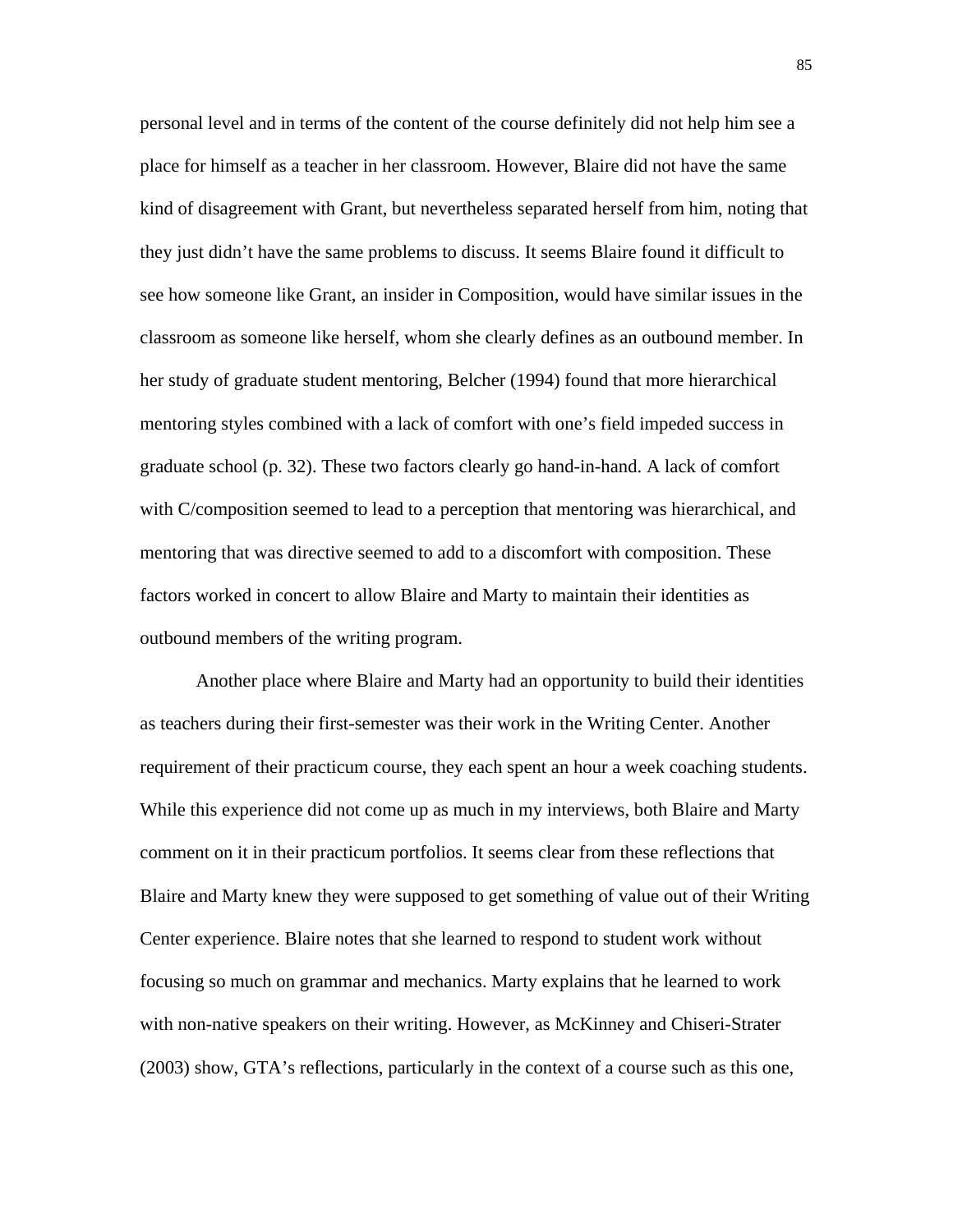can sometimes be misleading. When submitting their final portfolio for a grade, GTAs understand the importance of showing what they learned from all the different activities connected to the practicum. However, in my follow up interviews, neither Blaire nor Marty indicated that the Writing Center work they did had any real effect on their teaching or their identity as teachers. As I will show when I talk specifically about Blaire and Marty's responses to student writing, they do not seem to be applying what they reported learning from their Writing Center experiences. Again, they see this community as a separate one that they do not belong to, but that they need to show they have learned from in order to do well as students.

#### *Building Community in Second Semester Practicum Groups*

After their first semester, Blaire and Marty were assigned to the same practicum group for the spring semester and shared the same GTA advisor, Rita. Rita is an experienced member of the writing program and also an experienced advisor. Although she identifies herself with Composition, she originally hails from literature. I divert a little here from my narrative of Marty and Blaire to explain how these issues of identity as an outsider/insider change after years of teaching. With over 20 years of teaching experience, Rita is clearly an insider in the Writing Program. However, many might not see her as an insider in Composition. Despite recent attendance at Composition's major national conference, the Conference for College Composition and Communication (CCCCs), Rita has never presented or published scholarly research in the field. Nevertheless, she sees herself as *both* an insider in the writing program *and* in Composition.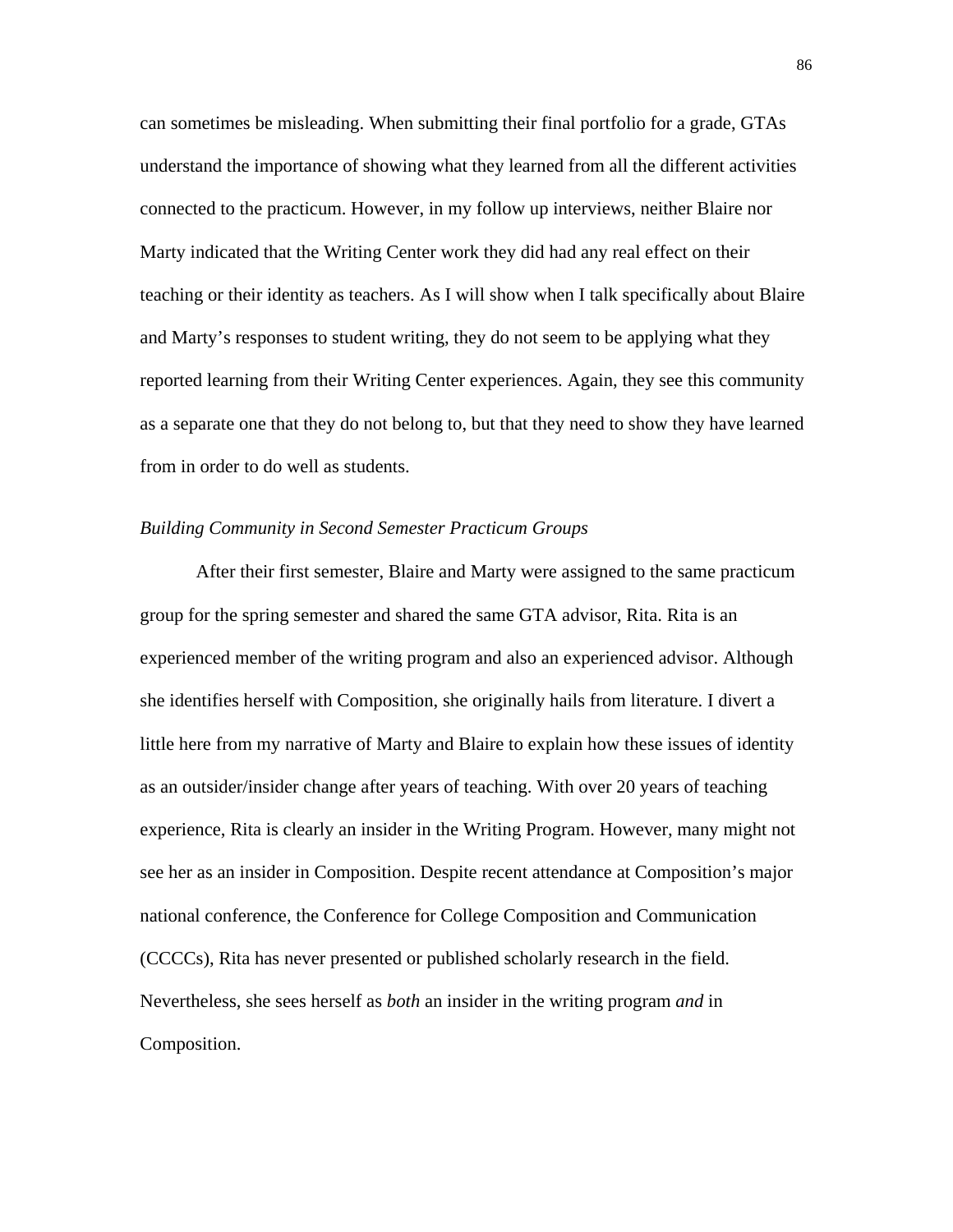As a professional who has focused on teaching, this activity seems to be the primary source of Rita's professional identity. When I asked Rita what discipline she most associated with she replied, "I've always taught composition." In part, she may not associate with literature because she received her degree so long ago. She went on to explain to me that other members of the department from her generation also had degrees in literature and that degrees in rhetoric and composition were uncommon at the time. In particular, she mentioned the current WPA and department chair, both of whom are well established scholars in the fields rhetoric and composition and technical writing. Although Rita told me that she had never presented at disciplinary conferences, nor did she intend to, she seems to view herself as just as much a part of the discipline of Composition as these senior scholars. Rita never said that she would have preferred a degree other than her literature MA or that she wished she had contributed to the field through research. Rather, she was secure in her academic identity as a composition teacher, and that identity was enough to make her feel a part of the field at large.<sup>15</sup>

Rita was well positioned to serve as both insider in the writing program and as a "broker" who could help these GTAs negotiate their own position as both composition teachers and literature students. Both Blaire and Marty worked quite well with Rita and did not express the same kind of resistance in the relationship with her as they did when they spoke about the Director of Composition or about their PhD student mentors. Even though both had their disagreements with Rita, they found her particularly open to their points of view. Blaire expresses some concern over whether Rita will allow her to grade her papers without a rubric, but says, "Unless I completely read her wrong, Rita is the

 $\overline{\phantom{a}}$ 

<sup>&</sup>lt;sup>15</sup> The identity construction of non-tenure faculty members in Composition is another important area for research to be completed.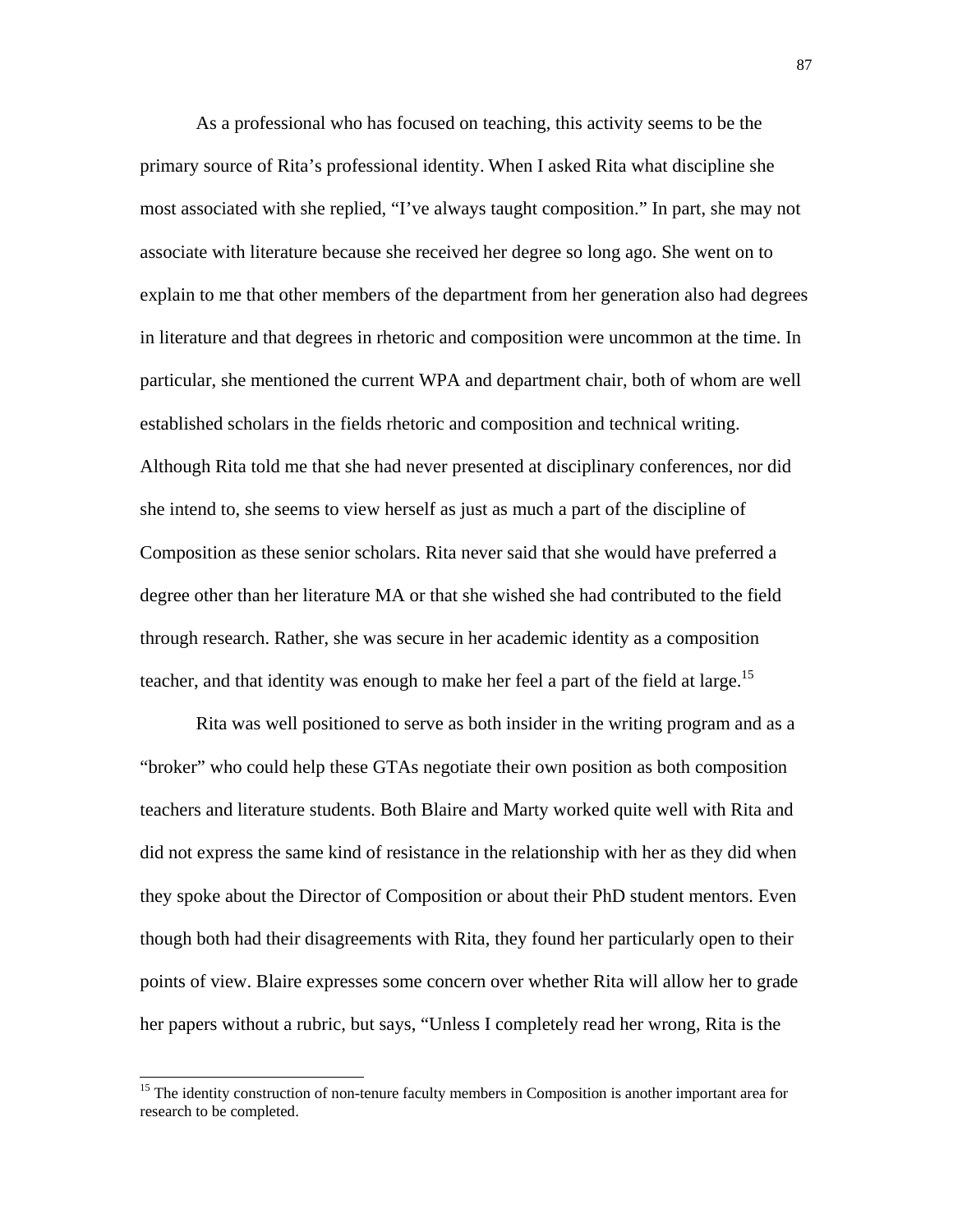kind of person, it seems, that as long as you can justify what you're doing and why you're doing it, she's ok with what you're doing." Similarly, Marty tells me that Rita forwarded him an article about a school that did not use Ds since she knew he was interested in that issue. These kinds of statements show that her students find Rita to be more of a collaborator despite what I would have initially characterized as a more hierarchical approach to mentoring. A closer look at the transcripts from my observations of Rita's meetings with Marty and Blaire helps to clarify this issue. In both cases, I observed two different sessions with each of these students going over a set of graded papers with Rita. While these sessions focused on graded papers, they often delved into broader teaching questions as well.

At her advising meetings with her GTAs, Rita comes out from behind her desk and sits next to her advisee. It is not uncommon to see both participants huddled over the set of papers with pencils out discussing and pointing to problematic passages in the student paper. At several points in the sessions I observed with Marty and Blaire, Rita would actually mark on the student's paper herself, although she would often say something about doing so. For example in a session with Marty she asks to borrow his pencil saying, "Just because I'm an editor at heart, and I see these things." Similarly, she explains to Blaire that she is marking an agreement error on one paper and a spelling error on another. Although both Blaire and Marty seem fine with this practice, it could be interpreted as authoritarian. In addition, Rita's comments about grades and responses on student writing can be very directive. At one point, she tells Marty that he has to change an A grade to an A- because the works cited page is not in alphabetical order. Similarly, when Blaire is talking about how she will word her end comments to a particular student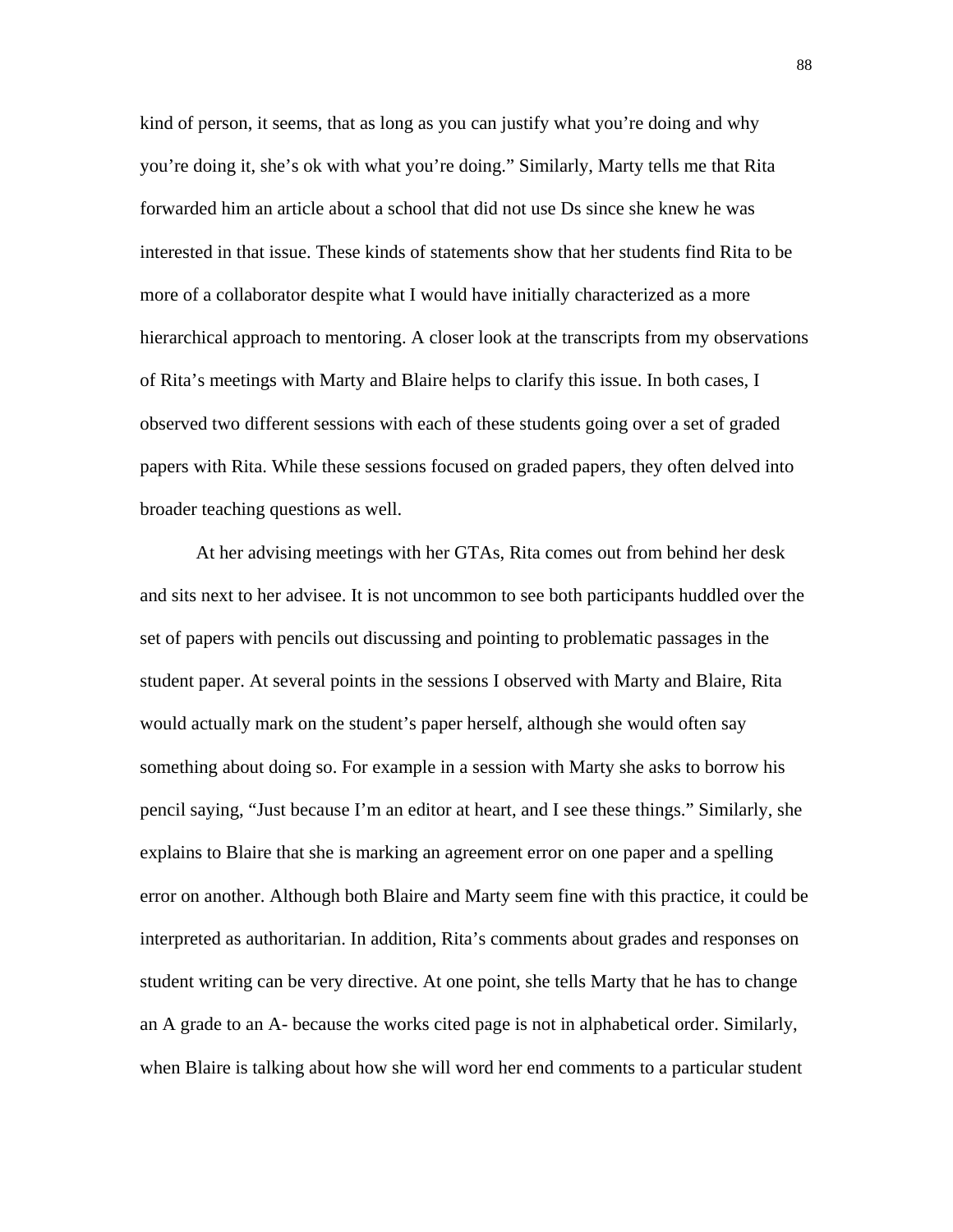and says "I will write that overall it was a good paper," Rita directs her to "say 'strong'" rather than "good." Rita telling a student directly what to say either in response to a paper or a situation in the classroom is not uncommon.

However, a closer look at the transcripts show that this directive stance is only one aspect of Rita's mentoring style. For as often as Rita makes directive statements like "Mark that in red," she also hedges many of her suggestions. Often she prefaces her suggestions with language like "I would" or "I think that" rather than using direct commands. It is worth noting that these instances are more common in the second meeting with Blaire than in the first, where her language is more direct. Thus, this may be seen as a sign that Rita feels that Blaire has begun to appropriate the discourse of the community and that she does not need as much direct instruction.

Furthermore, Rita often makes statements that relate her own experiences in the classroom to those of her GTAs. She tells a lot of stories about problems in her classes, showing that it is not just newcomers that experience difficulties. When Marty complains that a student misunderstood the assignment but that his peer reviewers provided only positive feedback, he relates the story as a personal failure. "I feel like there must have been some type of failing on my part," he says. But Rita tells Marty, "that happens… When that's happened in my class..." In these moments Rita is able to show her advisees that she too is a member of the same community of practice, that she has the same sorts of problems as they do. This connection extends into the emotions that are tied to teaching as well. As expected, Blaire demonstrates a lack of self confidence throughout her sessions with Rita, constantly second guessing her grades and her marks on the rubric as well as the assignment requirements she set out. But Rita encourages Blaire saying,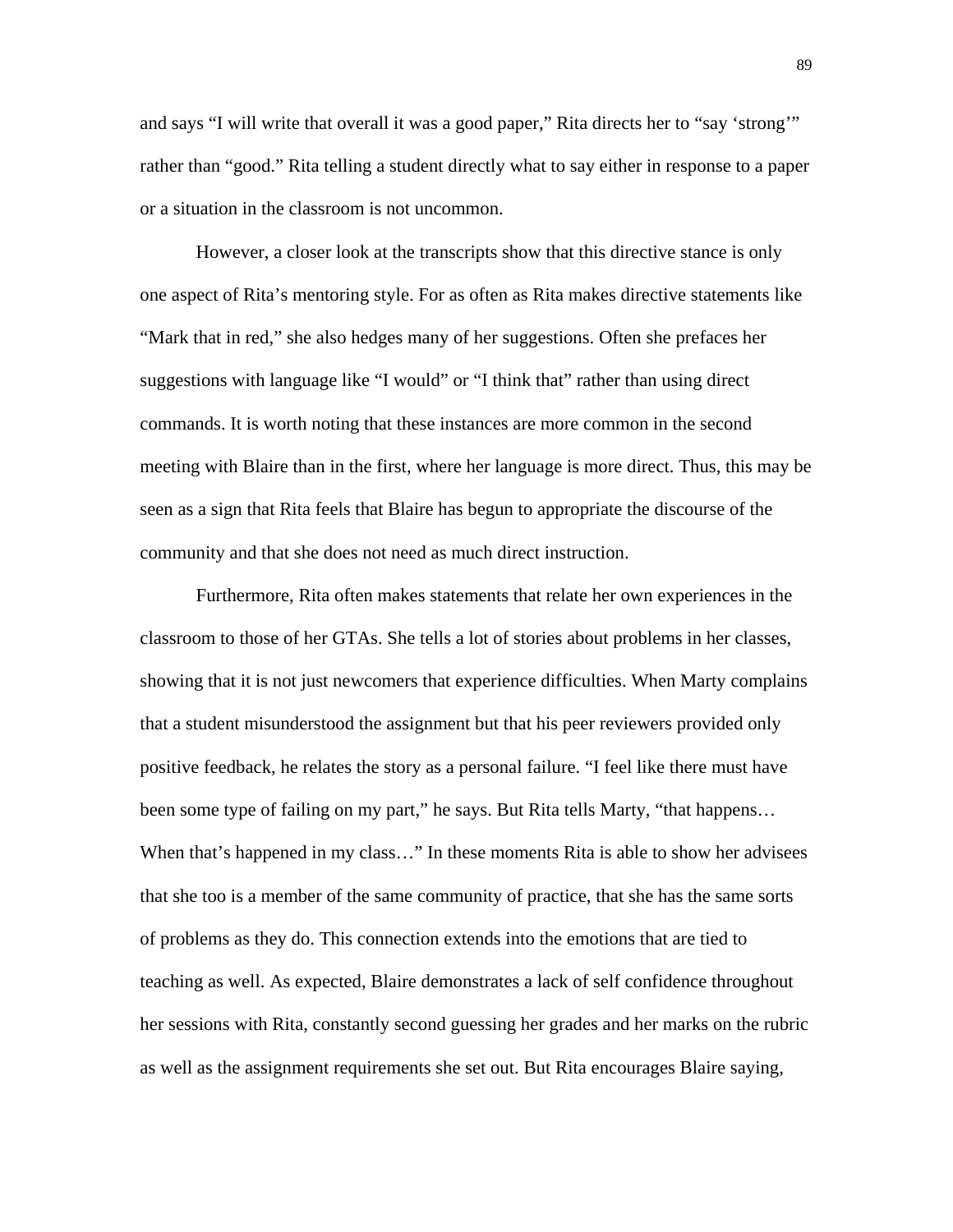"We want every single student to excel, but the fact that not every single student does is not our fault, ok?" Again, Rita uses the plural pronoun here to include herself and Blaire in the same community of teachers who have the same concerns and feelings.

Finally, Rita makes it clear that her own practice is based on that of other teachers in the program. On multiple occasions she mentions other faculty in the department explaining that she got a particular idea about grading or policies from a member of the community. She includes her GTAs in the community when she asks both Marty and Blaire for copies of assignments they have done in class. On looking at an instruction sheet Marty has with his set of graded papers, she exclaims enthusiastically, "Oh. I'd like to take this!" Similarly, she compliments Blaire multiple times on the layout of her fieldwork assignment and tells her, "please do send me that assignment because it is nicely done." By accepting their ideas, Rita encourages newcomers to participate in and identify with the community. She thus asks as a broker who is able to help new GTAs connect with composition. In fact, I would argue that she is better positioned to fulfil this role than the WPA since she is not involved in the research field. Although the WPA shared her experiences teaching with her practicum class, noting, for example, that firstyear students were technologically savvy and smart, both Blaire and Marty seemed distrusting of this perspective, which they saw as far removed from their own. Although Rita is in charge of the GTAs' practicum for second semester, unlike the first-semester course, it is not graded, and functions more as a teaching circle.

In fact, as great as Rita's influence is, it is important not to discount the overall impact of group mentoring. Kathleen Yancey (1999) talks about the importance of building teaching circles for faculty mentioning that faculty stay longer when they have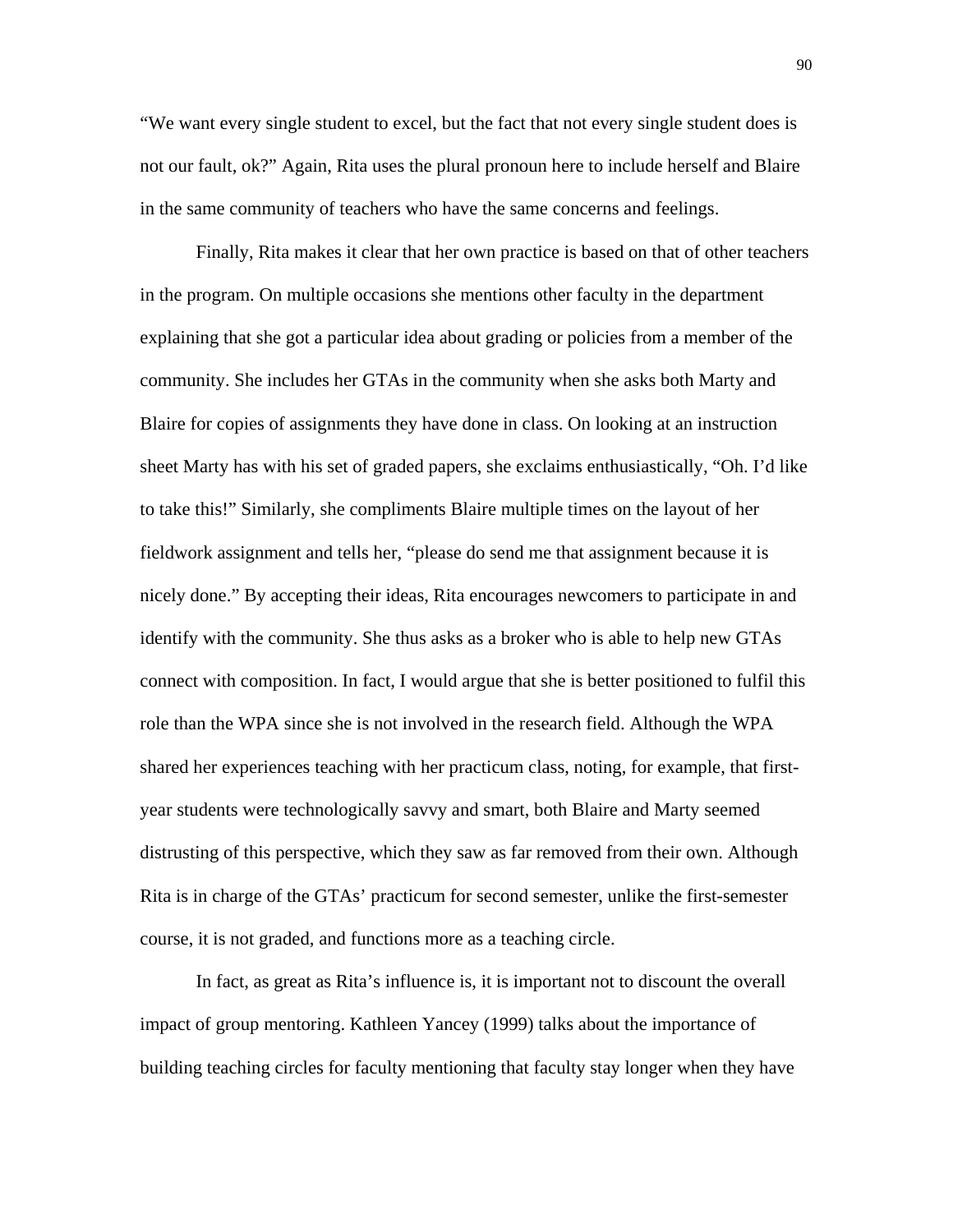groups that provide both academic and social support (p. 136). Similarly, an important experience for the GTAs is working with their mentoring groups, and these groups can contribute significantly to the GTAs' view of teaching. One thing that Rita likes to suggest is that her group come up with similar assignments and use the same textbook for their second semester teaching. With some groups she has seen this work well; however, she notes that the previous year there was a particular person in the group that was very negative and set the tone for the group causing collaboration to be difficult. When her groups do collaborate, Rita also participates in this. She notes that she's hoping the GTAs can agree this year and she says, "I don't think I'm going to use the book they're going to use, but I'm going to look to them for tweaking some of my own assignments." Again Rita shows that she creates a community with her students of which she is an active part.

This community is clearly important to both Marty and Blaire who talk about their fellow GTAs often in their interviews. In particular, they both talk about their mentoring group when discussing the assignments they will be using in the fall. Rita had mentioned wanting the group to use the same assignments, but by the time I interviewed Marty, he indicated that the group had decided against this, much to his disappointment. He noted that he was hoping to work together on a common syllabus to make things easier. However, he has continued to use both Blaire and Sophie (who will be featured in the next chapter) as resources when designing his fall course. He notes that he was originally collaborating with Blaire and was going to do a film review like hers. However, he decided that he liked the way Sophie had set up her course around a theme and decided to take that approach instead. Blaire also mentions collaborating with Marty on the film review assignment. However, Blaire comments that she is less likely to take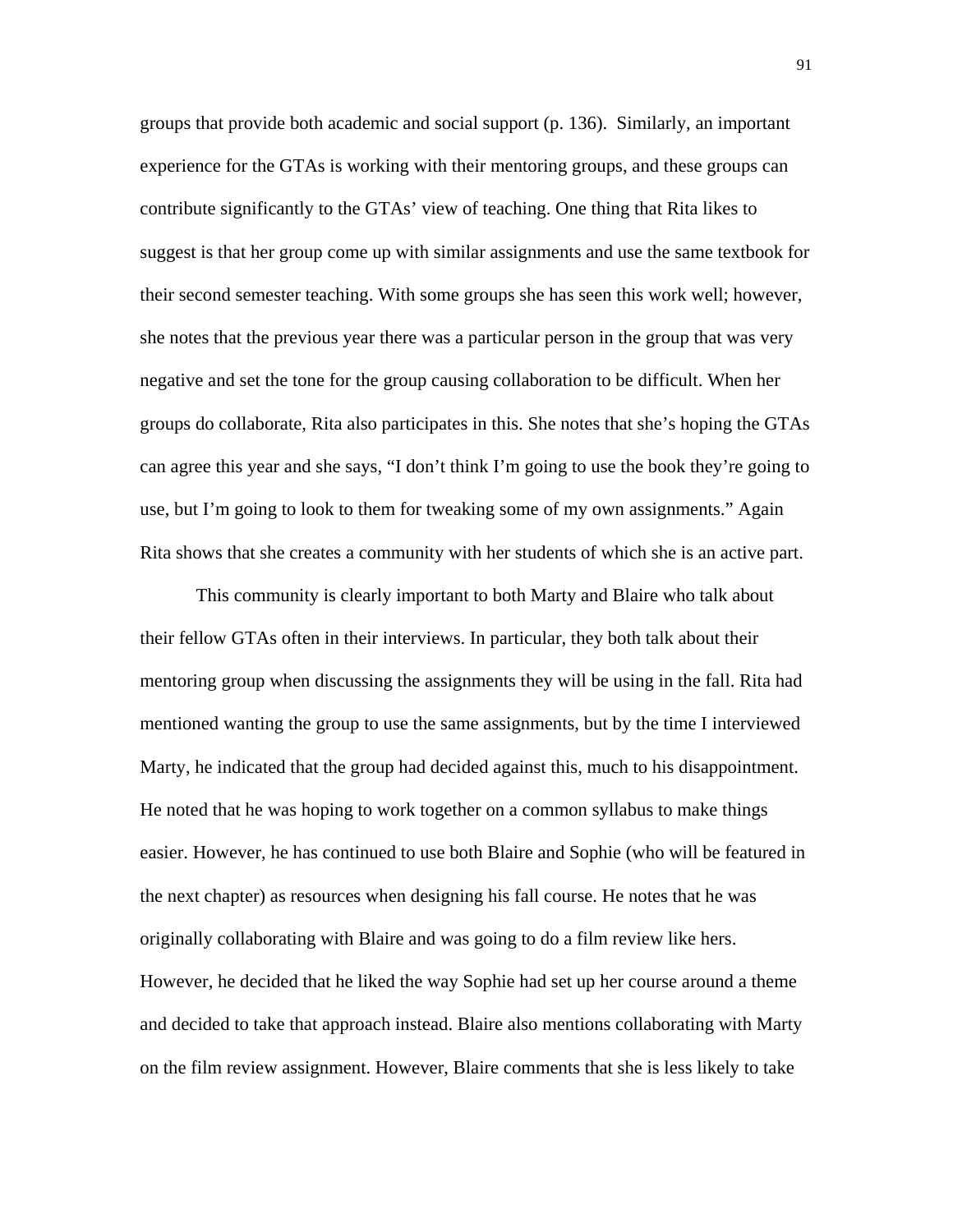assignments from GTAs in her group than from more experienced instructors and GTAs. Sharing these assignments is a key way that GTAs construct the discipline of Composition through their teaching. By negotiating what assignments are being taught they are contributing to the discussion of what it means to teach first-year writing at Virginia Tech.

In some ways, Blaire and Marty share assignments in the same way that students share class notes. Rather than actively engage with the assignments, they try to help each other find the "right" answer. Blaire maintains her view that separates experienced teachers from her and her fellow GTAs. Thus, she doesn't feel particularly confident taking assignments from other GTAs, explaining that, like herself, most are not confident in their assignment ideas. She goes on to explain that her first semester teaching the assignments were developed by her group in the practicum, and that they just didn't work well for her. However, when Blaire does use assignments from the OCELOT website<sup>16</sup> she adapts them to fit her own course. For example, she noted taking part of her film review assignment from one I had produced but using my assignment as only one option for students while adding two additional options that she created. Clearly, Blaire is not just pulling assignments from the website and using them whole cloth but is taking time to consider them closely and modify them for her teaching.

Marty, too, seems to work hard on his assignments but also seems to abandon them quickly when he sees something he likes better. I found it interesting that he took a bit of time to list films and work on the film review assignment but then dropped that assignment altogether when he heard Sophie's ideas for her class. It seems that Marty is

 $\overline{\phantom{a}}$ 

<sup>&</sup>lt;sup>16</sup> This website (Outcome-Centered Electronic Library of Teaching Resources) was created to give teachers at Virginia Tech, particularly GTAs, a database of assignments to look at when planning their courses.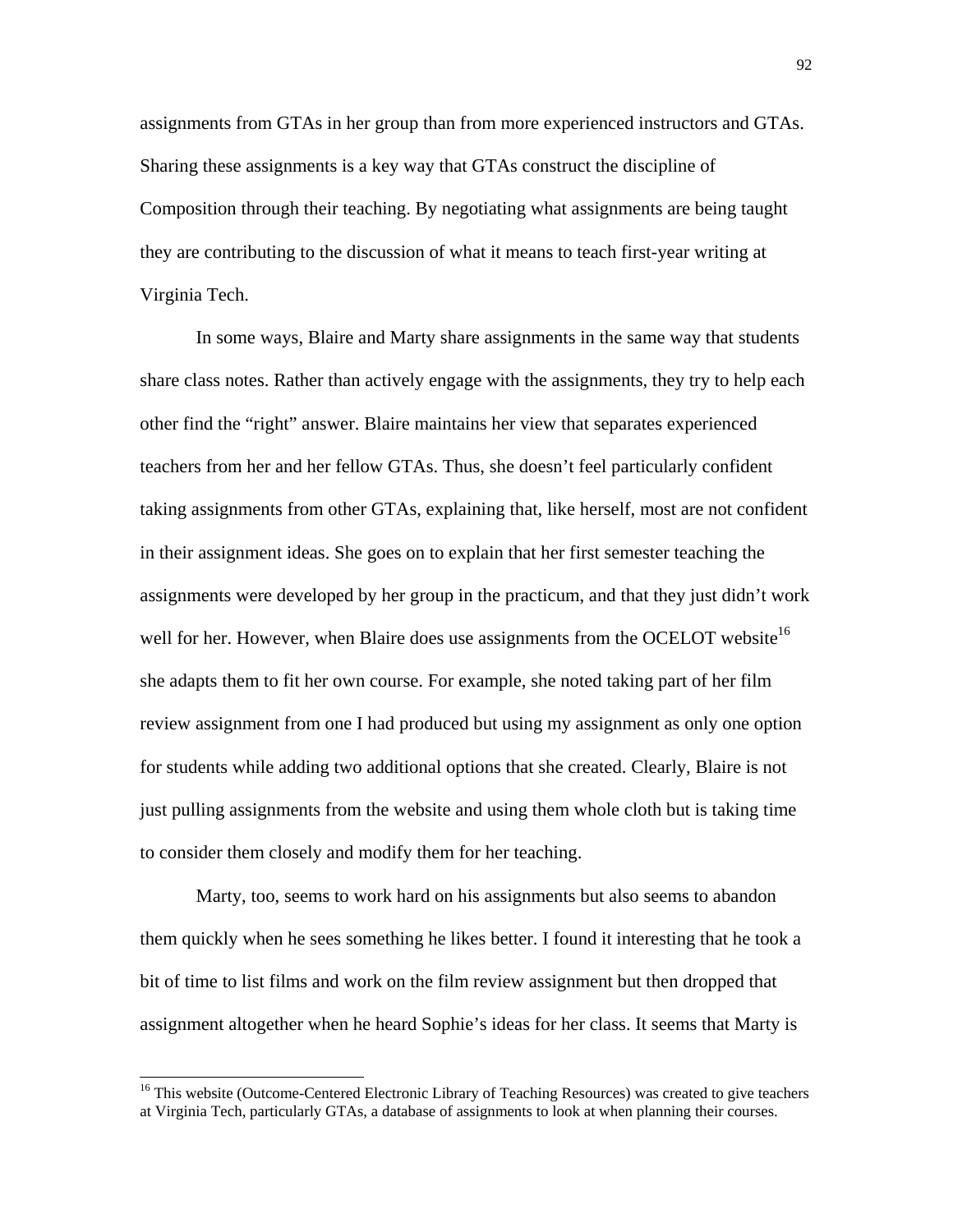still looking for the right colored horse and rather than revise the picture, he just starts a new one. However, unlike Blaire, Marty likes taking assignments from his classmates and seeks more direct collaboration with them. Perhaps this is because Marty sees himself more as a teacher and thus also sees his classmates as teachers. Although he seems uncomfortable creating his own assignments from scratch, he values what his classmates have produced. Perhaps this attitude also comes from the fact that Marty had no better luck with the assignment that he pulled from the *Composition at Virginia Tech* custom textbook than with the ones his classmates worked together to create for the spring semester.

Although she makes her own modifications, Blaire seems to use the resources of the community as an authorized source that tells her what she should teach. After all, she did comment several times on her surprise that a film review was an acceptable assignment, yet this is one that she chose for her fall semester students. Thus, when Blaire shares these resources with her mentoring group, she is passing on resources that she has accessed as a student. In contrast, Marty seems to refer to his classmates as the experts. However, he does not create and share his own materials. Both students use the community as a resource but seem to see themselves as on the margins of the community. They engage more as receivers than producers of knowledge.

## *Blaire and Marty as Teachers*

McKinney and Chiser-Strater (2003) explain that the persona that GTAs present in practicum courses, particularly in teaching reflections may be different from the personas they actually adopt in the classroom. Both Blaire and Marty talked in their practicum portfolios about the way they would apply what they learned to their own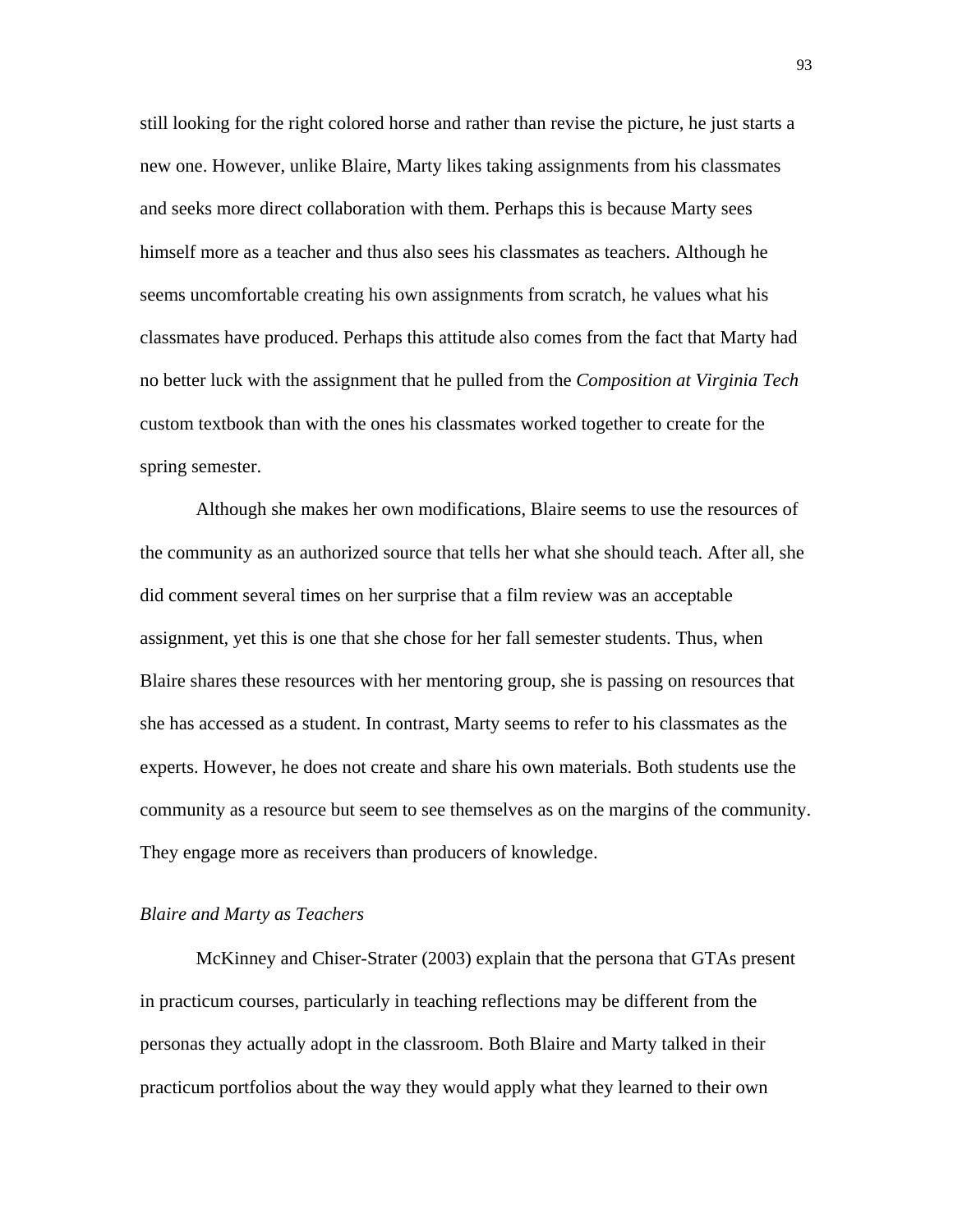classrooms. Multiple types of data are important to seeing how the persona adopted by GTAs in one setting, such as a practicum course or meeting with a teaching advisor, might differ from the persona adopted in the classroom. Although I did not observe Blaire and Marty in the classroom, I talked to them both about their teaching. In addition, I collected assignment sheets and graded student papers from each of them. I looked for common themes in these multiple data sets to get an overall sense of how these GTAs portrayed themselves as teachers when writing to their students.

When looking specifically at responding to student writing, Anson (1989) shows how teachers move from a dualistic, to a relativistic, to a reflective stance on response (p. 345). One pattern that emerged not only in Blaire and Marty's response to student work but also in their comments about working with students in general was that they took a dualistic approach to teaching. Anson explains that in such a philosophy "the assignment becomes a kind of rhetorical trick" to get a student to show his/her problems with grammar and style (p. 347). Dualistic responders tend to be very directive in their response and focus on issues such as grammar and style rather than content (Anson, 1989, p. 351).

As we've already seen, Blaire and Marty seem to share this overall view of education, even their own. Blaire talked about the magic formula to succeed in graduate school as well as the perfect rubric that she found in her previous composition textbook. Marty searched for the horse of the right color or the perfect assignment sheet that would be guaranteed to work. Thus, they both displayed a dualistic approach to education, overall, one in which there are right answers to be figured out and puzzles to be solved.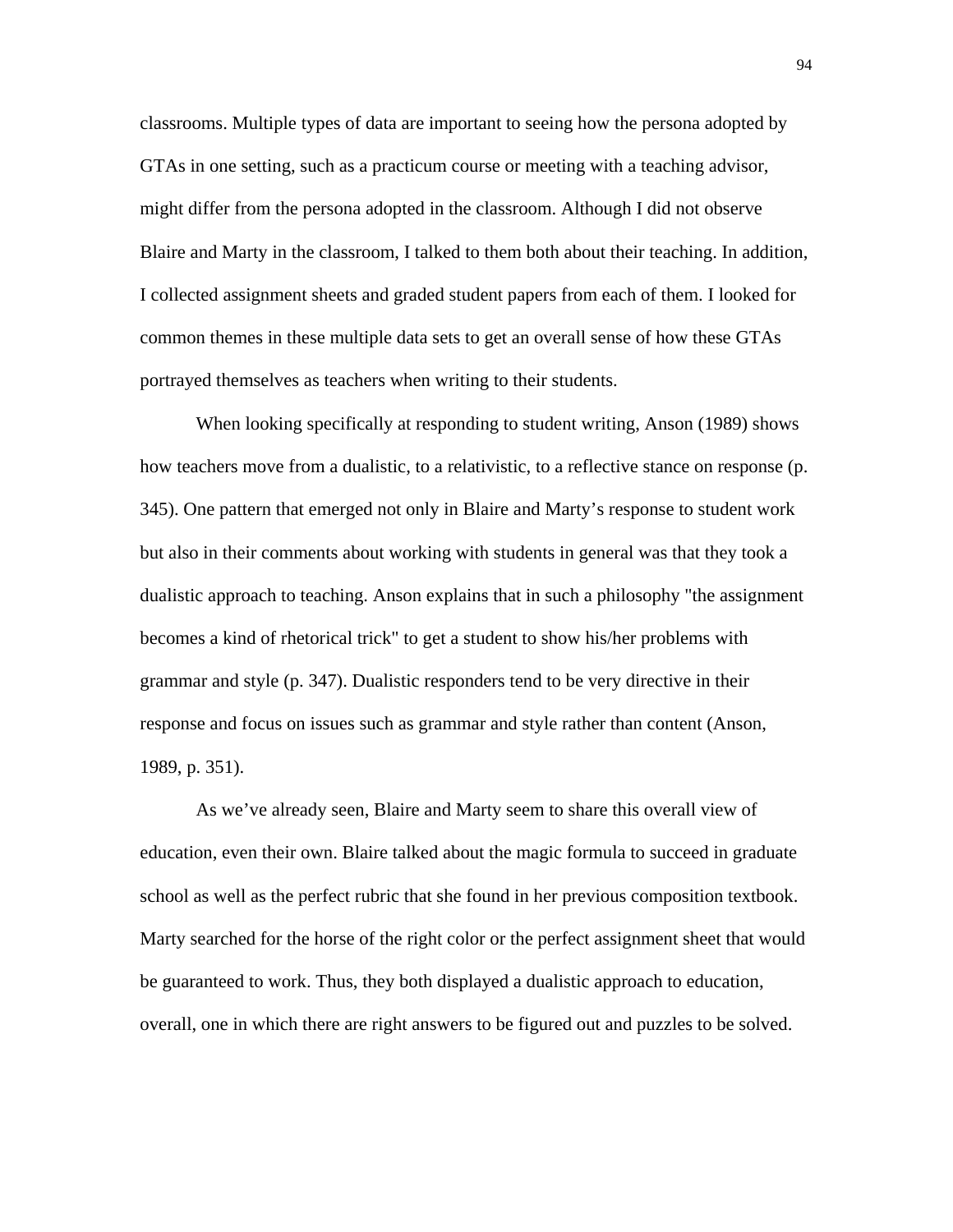This perspective is also clear in their syllabi and assignment sheets, and as Anson notes, it comes with a directive stance. As I've shown with Rita, response that is directive is not necessarily authoritarian; however, both Marty and Blaire also display a certain authoritarian attitude in regard to their teaching and in the tone of their teaching documents and responses. In their syllabi, both GTAs are concerned with spelling out certain rules. Blaire is particularly concerned with plagiarism and cheating. In fact, she outlines three different bullets on her syllabus, one for cheating, one for plagiarism, and one for falsification, each of which she explains in detail. Similarly, Marty has six bullet points on his syllabus in reference to attendance. Despite the fact that the Virginia Tech program stresses visual rhetoric, including document design, both of these GTAs take a dualistic approach to formatting papers as well. Marty specifies formatting guidelines on his syllabus—the typical 12 pt font, Times New Roman, 1 inch margins—and Blaire does the same on each of her assignment sheets. Length requirements are also significant to both of them and are specified on each assignment sheet. When talking about a student who failed the final paper, Marty is very clear—to both me and Rita—that the paper was half the required length and thus had to automatically fail regardless of other qualities. While many teachers specify such guidelines, and Blaire and Marty were certainly not the only ones to do so, these factors stood out as particularly important to both of them. They come up more frequently across the data than they do for other participants. This dualistic approach is also prominent in Blaire's comments on student writing. For example, her most frequent comment is reminding students that a paragraph must be at least four sentences long.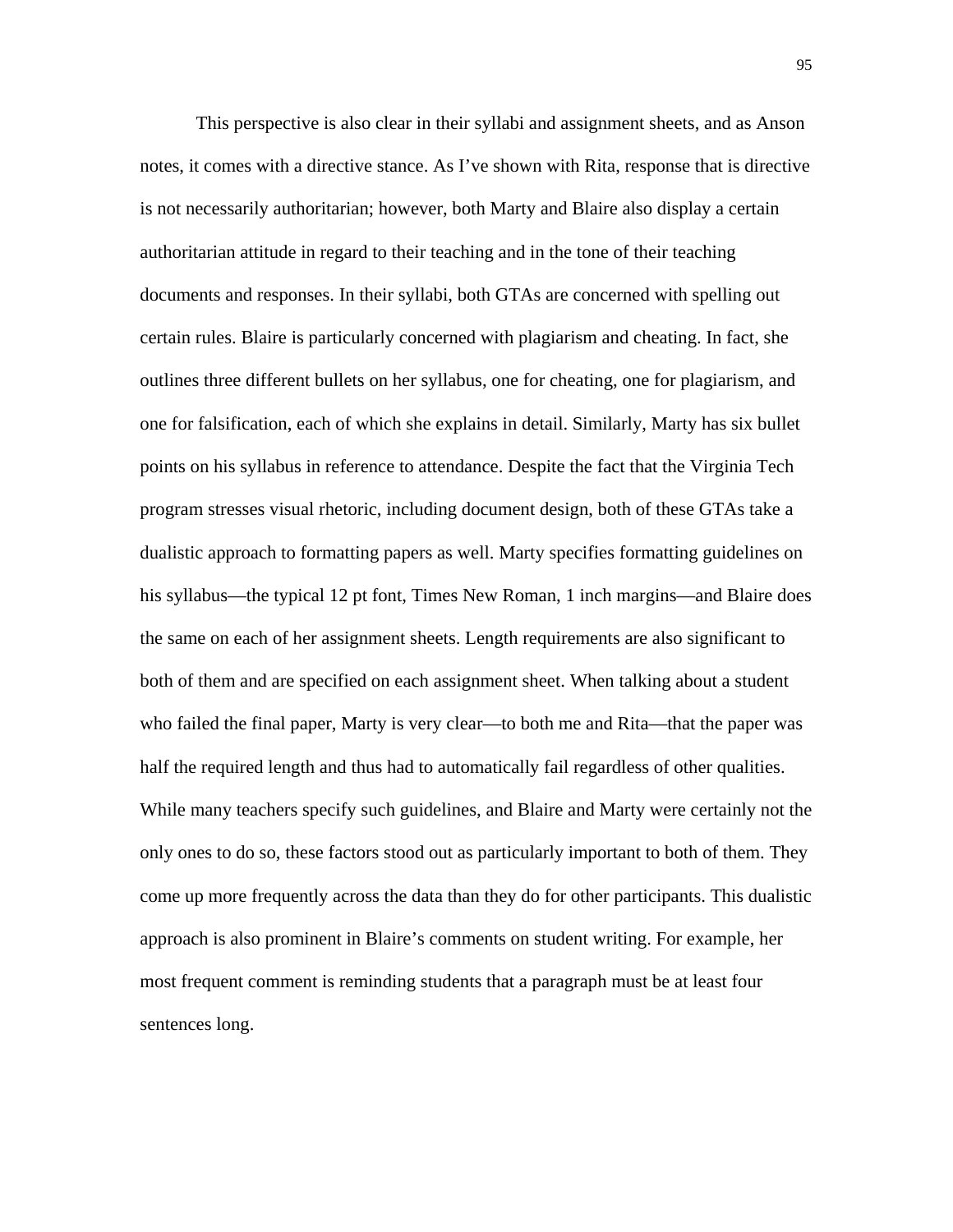Of even greater interest, however, is the way that Blaire and Marty learn to comment on student writing and how their identity as a teacher is reflected in this process. As we've seen, Blaire is particularly insecure about her identity as a teacher, and this comes through very clearly as she grades papers. When I attended the first session where Blaire and Rita went over her grading, Blaire had not completed most of her end comments. She looks for Rita for a formula to write these comments, and once she has this, she follows it on most of her papers. The formula involves starting with a positive comment, moving to some specific comments about the paper, and then offering advice for the next paper. Smith (1997) found that end comments do tend to follow patterns such as this one, and it seems that these are the types of genre expectations that are passed down by experienced members of the community of writing teachers to newcomers. However, Blaire is particularly deliberate and consistent with this formula. In addition, she frequently crosses out comments and re-does her grading sheets. All of this reflects her insecurity with her identity as a teacher as well as her status as a newcomer to the genre of commenting.

In contrast, Marty seems more comfortable as a teacher and evaluator of student writing. He comes closer to the identity of an inbound teacher when he talks about the way he has modeled his response to student writing on those responses he has received from his professors. However, he particularly mimics professors that seem to fit with his already existing view of education. He mentions one graduate class where he received high grades but a lot of "red" all over his papers and another where he did poorly but made progress. Although he characterizes himself this way and see himself as emulating this style of response, Marty's graded papers are not covered in red. Marginal comments

96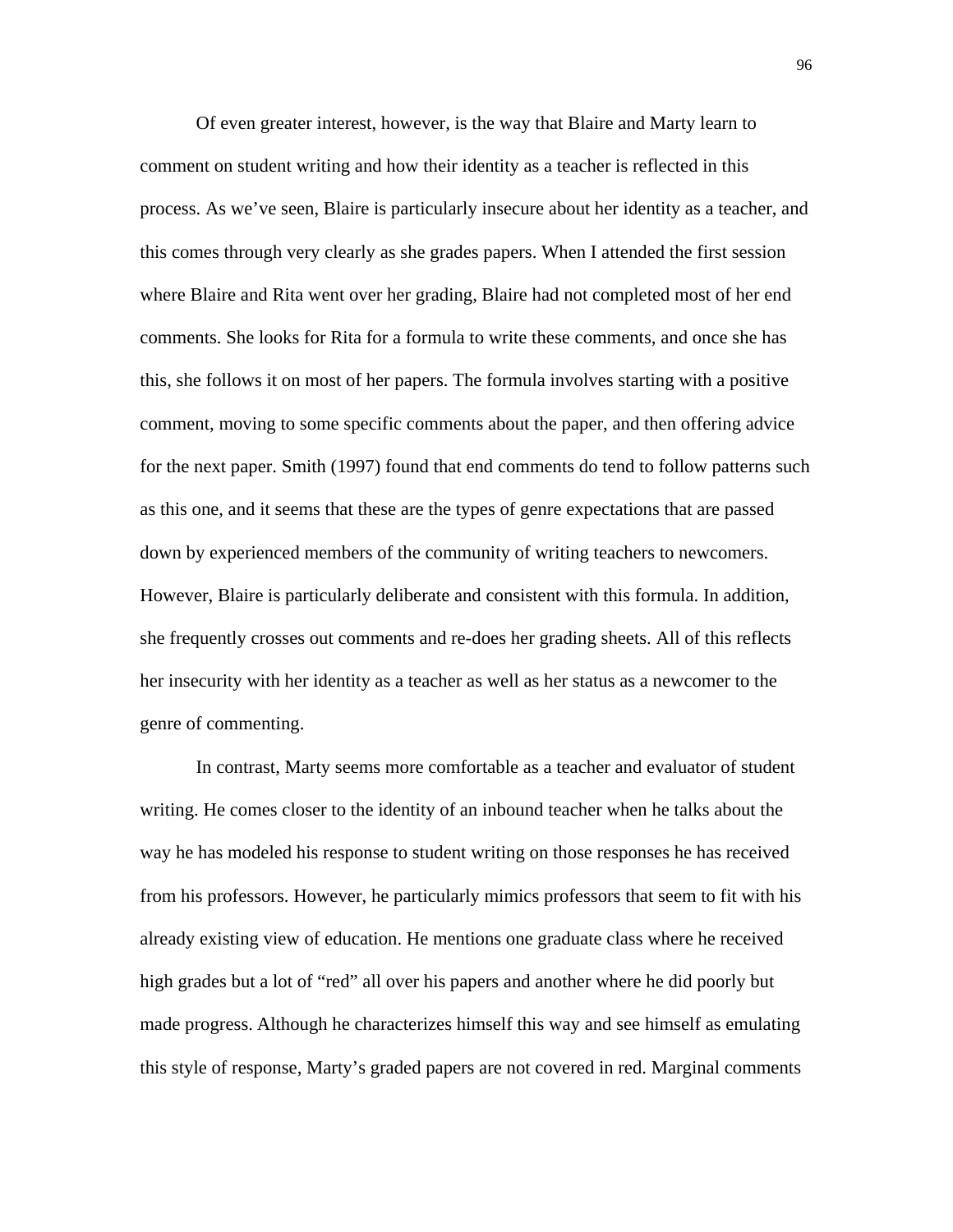are minimal. Particularly when it comes to response practices, it seems that Marty's view of himself as a teacher and the way that that persona is conveyed to students differs.

Marty seems particularly authoritarian in relation to his students, and it is clear that he wants to hold them to a high standard. Yet his comments to his students also often show a certain sensitivity that he does not show in his session with Rita or his interview with me, where he often spoke negatively about his students and their work. While his comments are directive at times, he sometimes cushions them with statements such as, "as a reader, I..." However, the frustration he shows in his mentoring meetings also shows through in some cases. In his meeting with Rita, Marty doubts the validity of a student's field research. However, he is hesitant to directly challenge the student since he does not have proof. Rather he comments, "You write very well, but this feels like you spent minimal effort and time on it." Again, he begins with the positive comment before moving to express his doubts about the paper; however, his frustration shows through.

To show the way that the teaching persona of a GTA might shift between comments, I return to the comments Marty made about the Writing Center in his practicum portfolio. Marty talked about the Writing Center quite a bit in his teaching reflection, explaining that he learned about working with ESL students. However, in practice he seems to have failed to identify or assist the ESL students in his classroom. In the meetings with his mentor that I observed as well as the student papers I collected, I found that Marty clearly had at least one student who was struggling with English. In his comments on paper, Marty often asks students to read their papers aloud to catch grammar errors, a strategy that might not work particularly well for a non-native speaker. In particular, he struggles with one student who has difficulty with punctuation as well as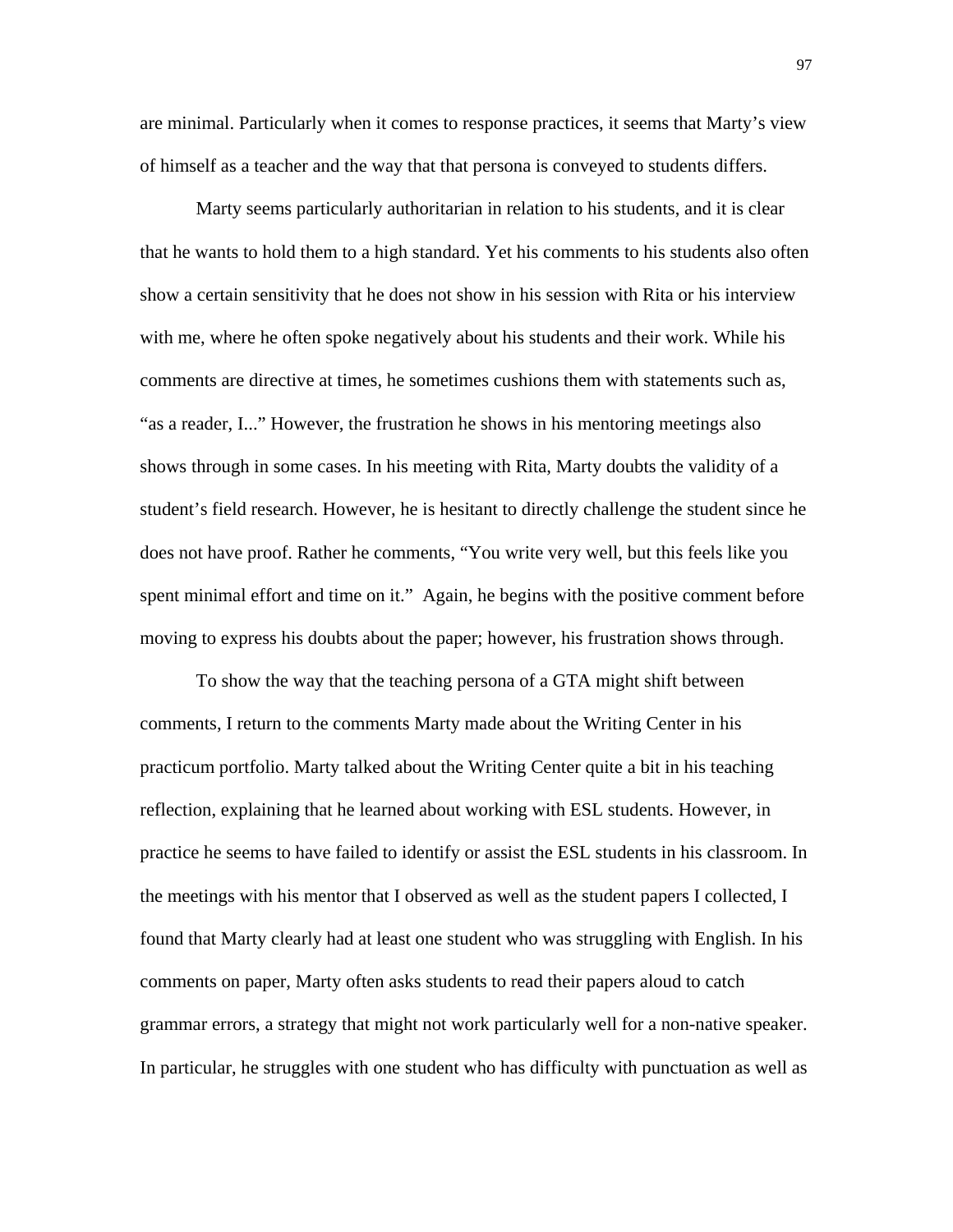capitalization. He becomes frustrated with this student and comments, "I even pointed this out to you when you showed me [a draft]." Marty assumes that the students aren't applying what he as told them to apply out of laziness when there may be deeper issues at stake. When discussing a failing paper, Rita asked Marty if that particular student was a non-native speaker. Marty replied, "I have some not native speakers, but I don't have anybody in my class who I consider to be English as a Second Language. They all speak and are capable of writing very well." Yet, the paper under discussion was receiving a failing grade, which Marty seems to indicate had less to do with the student's ability and more to do with lack of effort. In a later mentoring session, he mentions that after students' final presentations for the semester, he realized that a particular student "might be a little more ESL than I thought originally." Thus, if Marty did learn about working with ESL students through his experiences in the Writing Center, he has not applied that knowledge to his own classroom. Not surprisingly, when I asked Marty about his experience in the Writing Center, he neglected to mention anything about working with ESL students.

As teachers, Blaire and Marty were not necessarily ineffective.<sup>17</sup> Even though they struggled with their identity as composition teachers, they had to present an identity to students on a daily basis, through their interactions with students and through their writing in teaching genres. They developed a sense of these genres through their experiences with their teaching advisors as well as through their own experiences in receiving comments on their writing. As we have seen throughout this chapter, Blaire and Marty used their past experiences when developing this identity. For example, Marty

 $\overline{\phantom{a}}$ 

 $17$  I did not evaluate their teaching in any way and did not collect teaching scores or other measures of teaching success.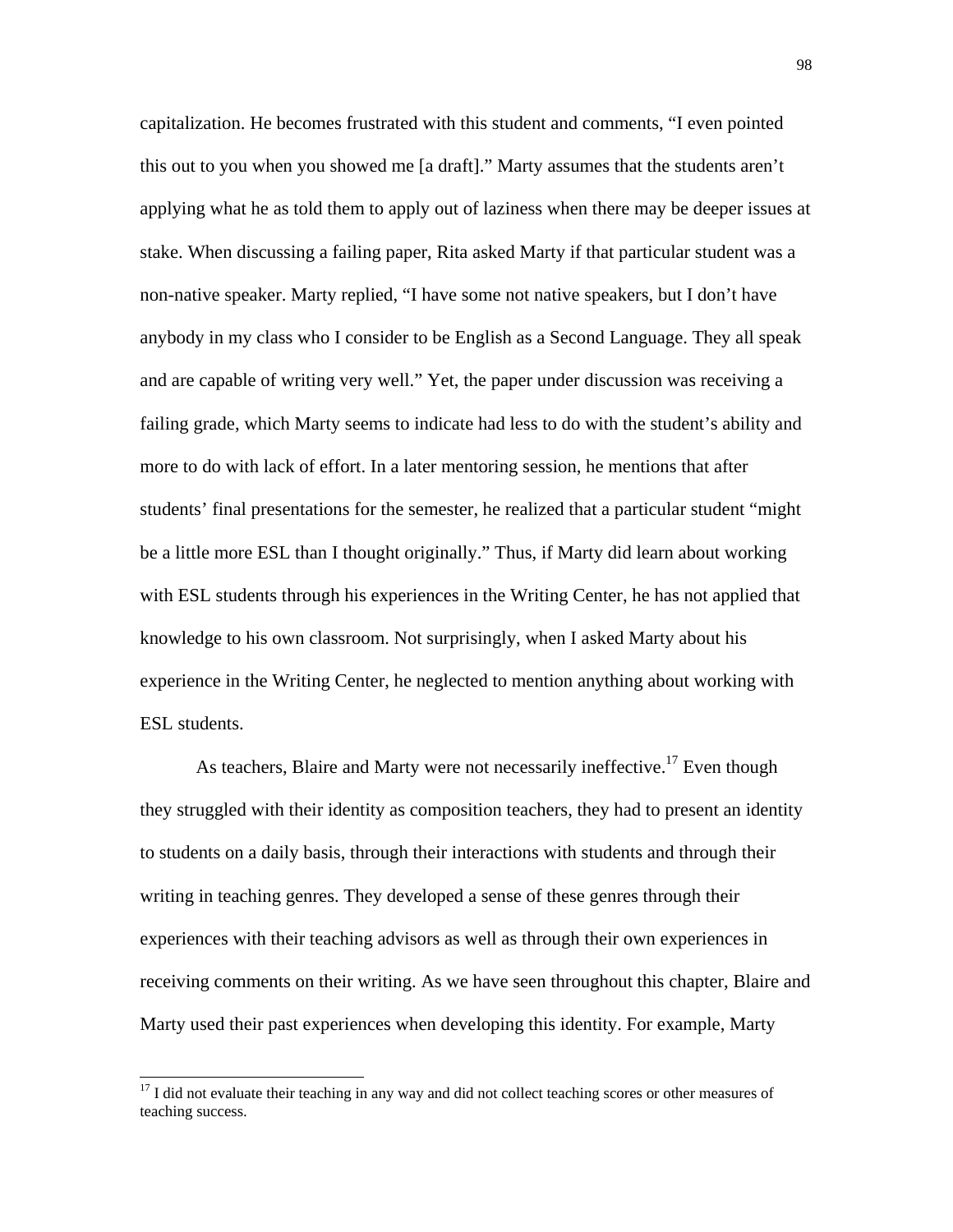wants to be a particularly hard teacher because he himself found failure a valuable lesson that made him a better student. Nevertheless, Marty's persona as teacher also shows signs of being influenced by the norms of the community of practice—he uses many positive comments and uses these to lessen the blow of his negative criticism, a common move in composition (Smith, 1997). Similarly, Blaire follows a specific formula for her responses. Since neither feel completely comfortable with their identity as teachers, these formulas are particularly important to these GTAs.

### *Conclusion*

Although Blaire and Marty are only two GTAs, their experiences can help inform our understanding of the way that those students who are outbound participants in our writing programs respond to our teaching preparation efforts. Rather than simply lament the lack of participation inherent with this group of students, it is important to see through their eyes briefly, to understand the way that what we do interacts with their lives and the identities they construct.

First, it is important to note that identity is constructed by multiple experiences and multiple communities of practice. As Compositionists, WPAs often see the resistance that students have to reading Composition theory, but what we may not notice is that some students struggle with theoretical readings in general, and this may not be a *disciplinary* specific resistance. However, these multiple resistances are likely to build on one another. They are also perpetuated by the social connections among students. Although she overstates the case, Blaire notes that everyone in her cohort disliked critical theory class. Group resistance is a particularly powerful social force.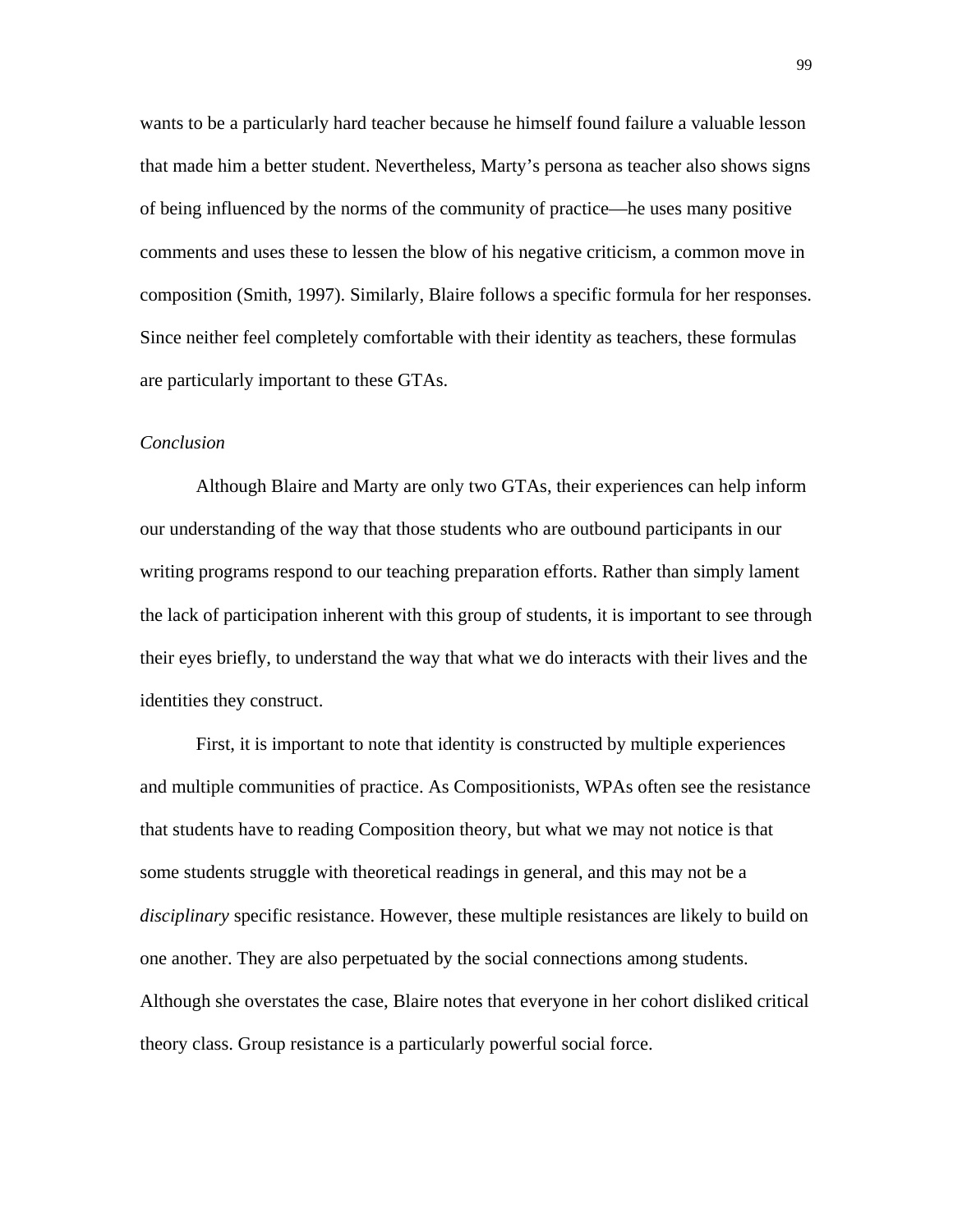Often a goal of teaching Composition theory in a practicum course is to get GTAs to recognize the unique status of Composition, to note that it has its own theorists and scholars, and that not just anyone who can write can teach writing. At times, Blaire and Marty separated Composition distinctly from their other communities of practice and from themselves. For example, they both rejected the digital discourse that they saw as a part of Composition: Marty in his interactions with Renee, and Blaire in her rejection of certain assignments, including the digital narrative she had been asked to do in Advanced Composition. However, at other times, Blaire and Marty attempted to apply models they had learned in different settings to their work teaching composition. Blaire wanted to use the way she had been taught first-year writing in her own classroom, while Marty drew on policies from not only his previous educational background but also his experience in the military. It is oddly paradoxical the way that Marty and Blaire both separated Composition as something completely other and yet still tried to apply these experiences in the classroom. I take this paradox as an indicator of the complexities in the relationships among communities of practice and of Blaire and Marty's difficulty negotiating their roles within these multiple communities.

Finally, the narratives told in this chapter serve as examples of the way that disciplinarity is negotiated through the practices of a writing program. Disciplines are constructed not just by inside members, but also by those who define themselves in opposition to the field. No matter how outbound Blaire and Marty are, they still construct a view of what it means to teach composition, both at Virginia Tech and within the larger community of Composition as a field. Creating assignments was one way that Blaire and Marty constructed the writing program. Negotiating what assignments to use was not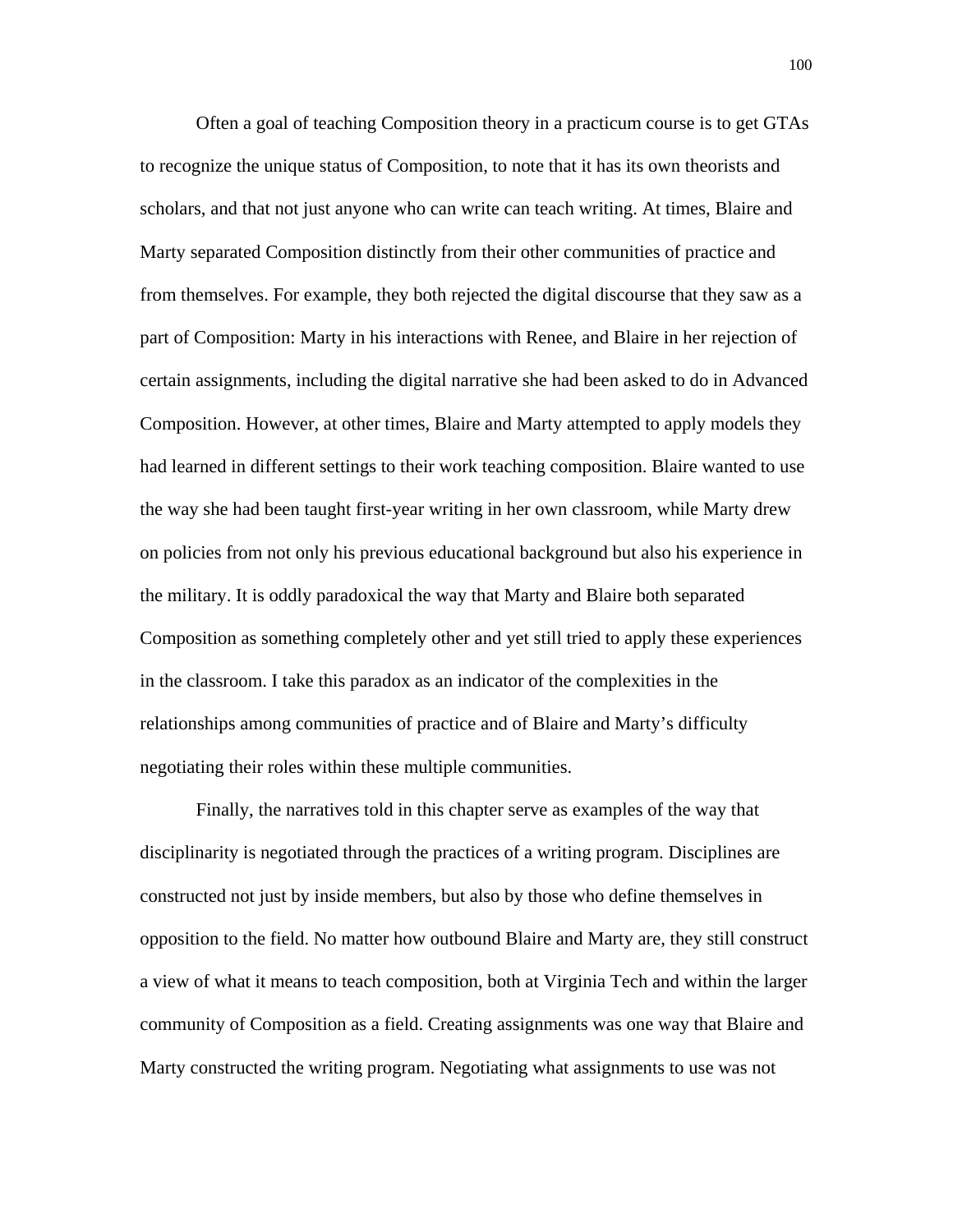only about deciding what was ok to teach in first-year composition at Virginia Tech, but it was also about constructing what is acceptable to teach in composition courses at large. For Blaire, Composition is about writing in a broad range of genres, including the dreaded film review. For Marty, Composition is about learning to write digital discourse and not feeling comfortable with that makes him "not a Composition person." In addition, sharing stories about teaching with their advisors and fellow GTAs means constructing the common practices and common concerns of writing teachers. As Blaire and Marty construct their course, their assignments, and their role within the writing program at Virginia Tech, they are negotiating not only what it means to teach composition but also what it means to be a "Composition person," even if they themselves reject that identity.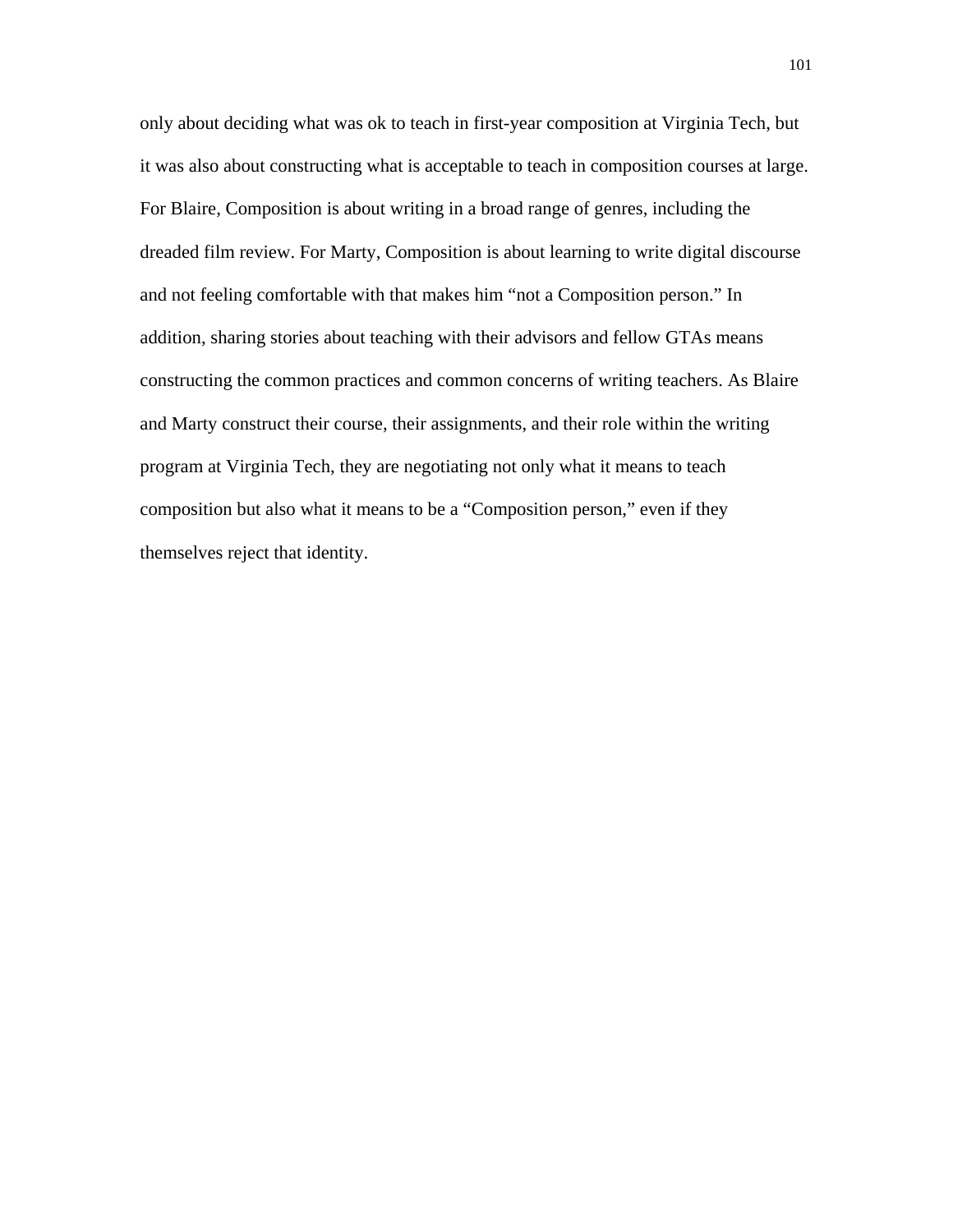# **Chapter 5: "I'm actually starting to like it": Peripheral Participants' Acceptance of Composition**

The participants in the previous chapter ultimately rejected C/composition as a part of their identity, resigning themselves to what Wenger (1998) calls a marginal or outbound position in relation to the writing program and the discipline. Some of the literature (Ede, 2004; Fischer, 2005) seems to place most MFA and MA students not specializing in rhetoric and composition in this category by noting only the resistance these students express toward their teaching. However, this study shows that resistance does not always mean a rejection of Composition. Even Blaire, the most resistant GTA from Chapter 4, noted at the end of her interview that even though she hated teaching, she still wanted to do her very best at it. Blaire will likely never see herself as a teacher or as a member of Composition; however, other GTAs who had initially expressed resistance moved to be more accepting of the field and of their role within it. I label these GTAs *peripheral* participants.

Wenger (1998) explains that "peripherality provides an approximation of full participation that gives exposure to actual practice" (p. 100). In this way, GTAs, in general, can be seen as peripheral participants in our writing programs. They are given access to the community and its practices, including their own classrooms. However, they do not yet have full access as they do not teach a full load or bring in a full salary for their work. Nor are they often authorized to make programmatic change. Rather they are guided by their teaching advisors who supervise their work. While Lave and Wenger (1991) initially focused on the concept of legitimate peripheral participation to show how new community members are enculturated, Wenger (1998) goes on to separate peripheral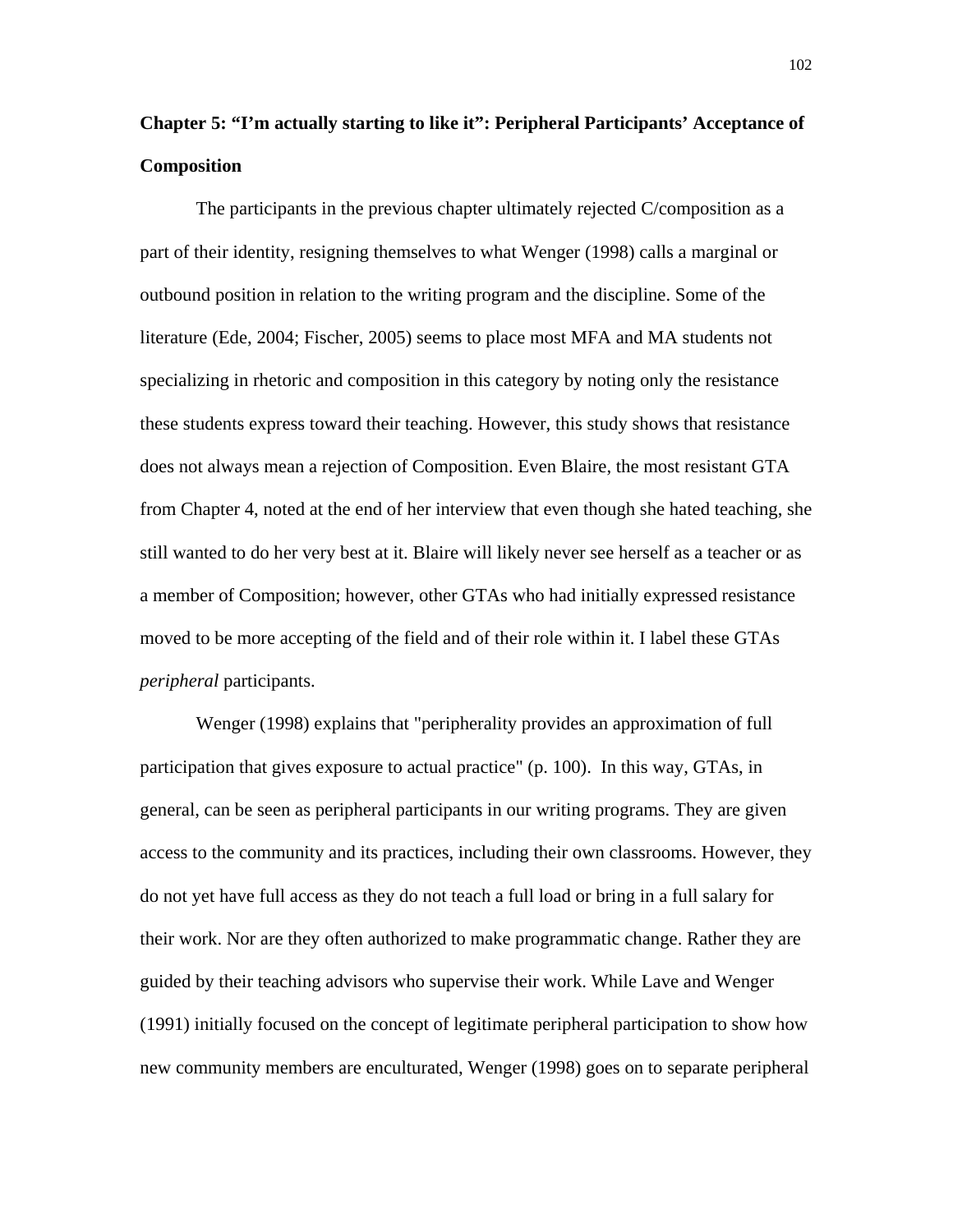participation from other types of community involvement. He clarifies that peripheral participation is full enough to affect identity, but it may not lead to full participation (p. 154-155). Using these terms, I separate GTAs whose participation is peripheral from those who are outbound and inbound. While outbound members were certainly affected by their experiences as teachers, as we saw in Chapter 4, they continued to identify closely with communities they belonged to before graduate school. They often seemed to use those identities to explain their current experiences, and they seemed to place those identities in conflict with an identity within Composition. However, those GTAs who I label peripheral members commented more positively on their role as teachers and/or on their connections with Composition as a discipline. While other communities of practice continued to be important to them, even dominant, they were better able to reconcile those experiences with their role as composition teachers. Nevertheless, these participants do not intend to become full members of the community at this time.

This chapter focuses on three GTAs whom I consider peripheral participants: Sophie, Kevin, and Caleb. Like Marty and Blaire, Sophie is an MA student focusing in literature and is in the mentoring group with Rita. While Sophie would prefer to work in literature rather than composition, she has more readily accepted her role as a writing teacher. Kevin and Caleb are both MFA students who expressed an original skepticism of Composition but who talk about their relationship to the field as a sort of conversion. While they are still committed to creative writing first and foremost, it is clear that teaching composition has become an important part of their graduate school experience. Together these cases provide us with a better look at what allows GTAs who are not Compositionists to find a place for themselves within our writing programs.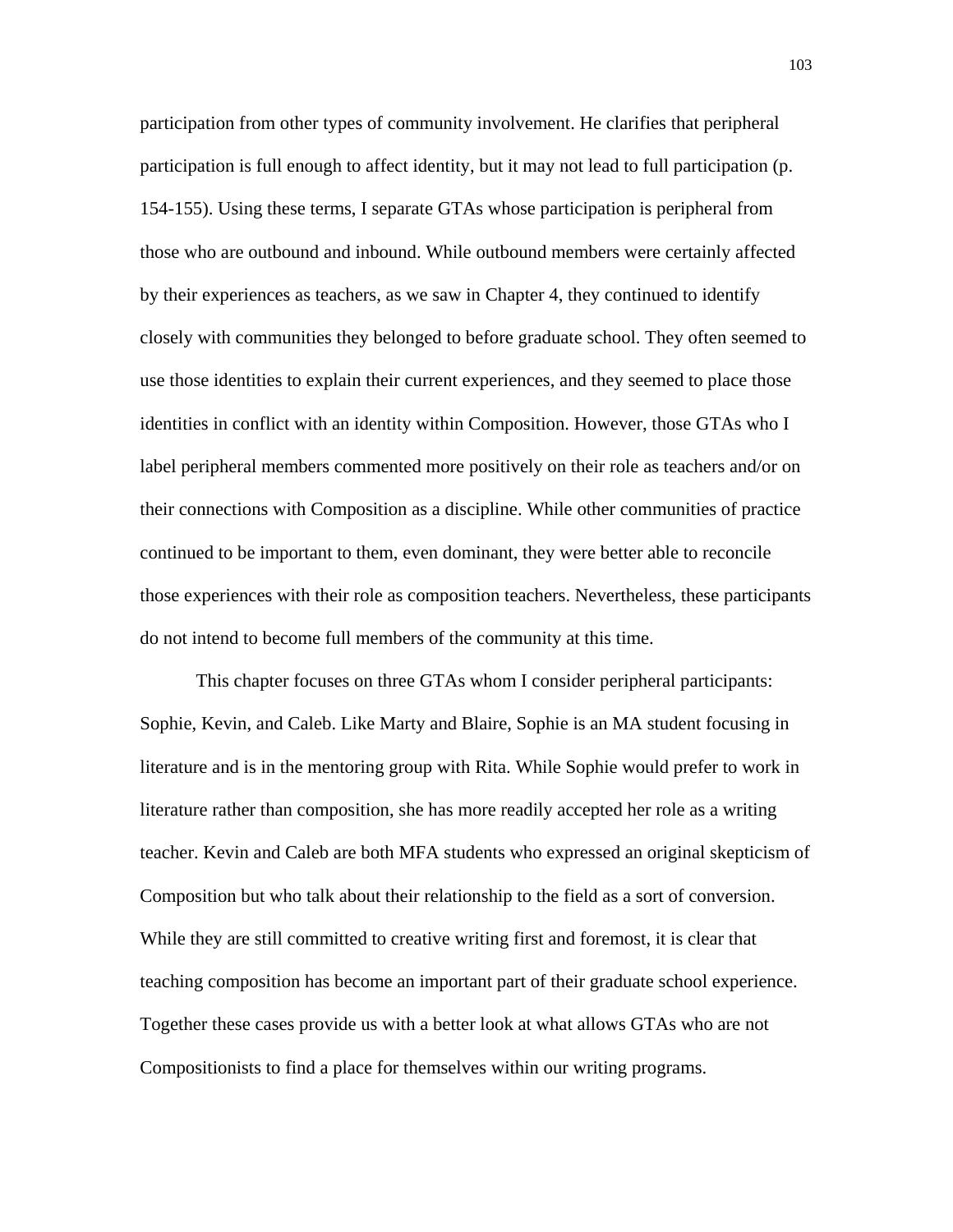## *Sophie*

Sophie's relationship to graduate school and the Virginia Tech community differs greatly from what we saw with Blaire and Marty in Chapter 4. Rather than going straight through school to her graduate work, Sophie is older (in her mid-30s) and has been in the workforce. She attended community college briefly after high school, but didn't finish and did not have the funds to attend a four year institution. At 26, she returned and finished the two-year degree, then went into the workforce for four years, and then completed a bachelor's degree at a small private college where she received a scholarship to their creative writing program. However, she ultimately focused more on cultural studies with English studies rather than creative writing, and thus is pursuing an MA rather than an MFA degree.

Sophie clearly identifies herself with her home field. She clearly and directly states her affiliation with cultural studies. She makes such statements as "since I was a cultural studies person." And "I do a lot of work with gender, with race, class." "I do ecocriticism," she states. These types of statements exist throughout the interview transcript and show Sophie's close identification with her field of study and her academic work. The language she uses points to the way that disciplinarity is about identity and action. When talking about her work Sophie states *I do* this or *I am* this. Although she says that her focus in "all over the place," in actuality Sophie articulates a very clear view of herself as a scholar and academic. She combines aspects of cultural studies and American literature to address important issues of American culture. Unlike the students in chapter 4, not only does Sophie have a clear scholarly agenda, but she is also able to mold the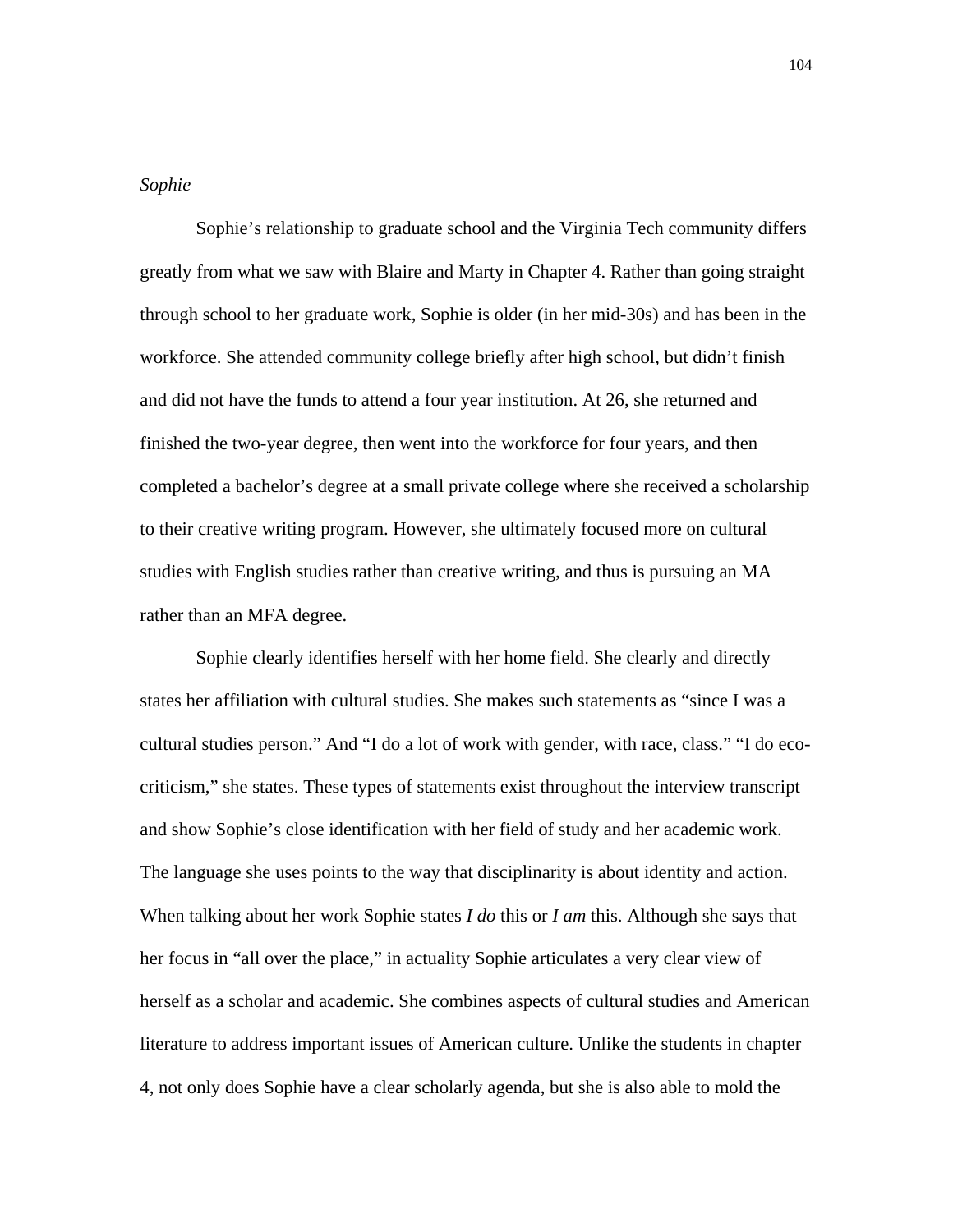program into what she wants it to be. She exerts agency over her program of study rather than looking for someone else's answers to her questions. For example, when I asked her if she felt her work fell under the discipline of American studies, she commented on the connection, but noted that she did not see a degree in that field as useful. Rather, she wanted an English degree that would let her put together her interests the way she wanted; something she has been happy with at Virginia Tech. In other words, Sophie functions as an insider in English by shaping that discipline to accommodate her interests and research. Furthermore, she speaks of herself as an insider, as a scholar in the field.

Teaching is also important to Sophie, and she notes that the opportunity to teach at the master's level is another reason why she picked the program at Virginia Tech. She characterizes herself as "hugely excited" to teach. Although she intends to pursue a PhD in English, she hopes not to teach composition. She explains that she expects teaching composition to be a part of her assistantship in a PhD program, but her ultimate goal is to work on cultural studies and literature rather than Composition. Since cultural studies is closely connected with composition at Virginia Tech, this transition may be easier for Sophie than for students with other specialties. However, while teaching is a part of Sophie's professional identity, she sees herself as a peripheral rather than an inbound participant in C/composition. She takes on the role of a composition teacher, but only temporarily.

# *Caleb*

Like Sophie, Caleb has returned to graduate school after time in the workforce. He completed an undergraduate degree at Virginia Tech in English nine years ago. Although he briefly worked in education as a special education advisor in a high school,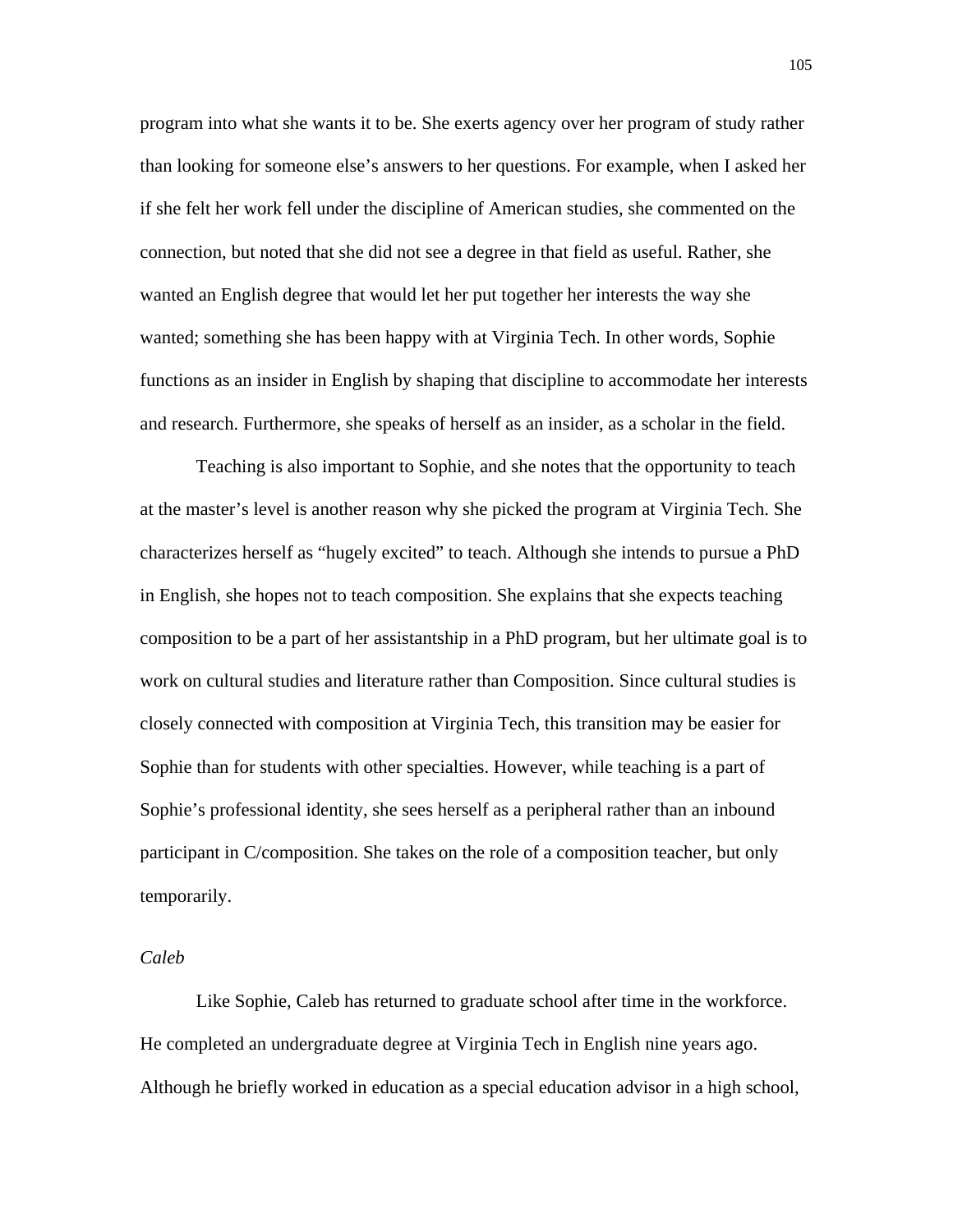if anything, that experience pushed Caleb farther from teaching and academia. He became frustrated with the institutional setting he experienced and described his role as "more tutorial, unfortunately a lot of babysitting." In fact, Caleb didn't keep this job for long and has spent most of his time away from school as a chef. His overall view of education and of academia borders on cynicism. He says, "a lot of times it [academia] seems like the snake that's eating its own tail, you know, just feeding, just an institution that's built itself up and doesn't have anything to do with anything, especially like an English department." However, he says that after the last year in the MFA program, his cynicism is mellowing. He notes, in particular, that getting to know the people behind the institutional forces has changed his view to be more positive overall.

Caleb came into his graduate studies with a clear idea of what he wanted to accomplish. He wanted to write a novel, and he realized that he couldn't do that while maintaining his job as a chef. He identifies himself clearly as a creative writer, and throughout the interview it was clear that his primary goals, both professional and personal, involve writing. His identity as a writer definitely takes precedence over his identity as a teacher. Unlike Sophie, he was initially skeptical about teaching, perhaps because of his previous negative experiences, and he wasn't sure that he had made the right decision to be a GTA. However, like his overall view of academia, his view of himself as a teacher has changed. When he started his MFA, he says he wanted to get in and get out, to write the novel and then move on. However, as he was asked by others about whether or not he wanted to be a professor, he started thinking more about the possibility. Like Blaire in Chapter 4, he states that he initially just wanted the assistantship for the benefit of paid tuition, but unlike her, he has come to see his three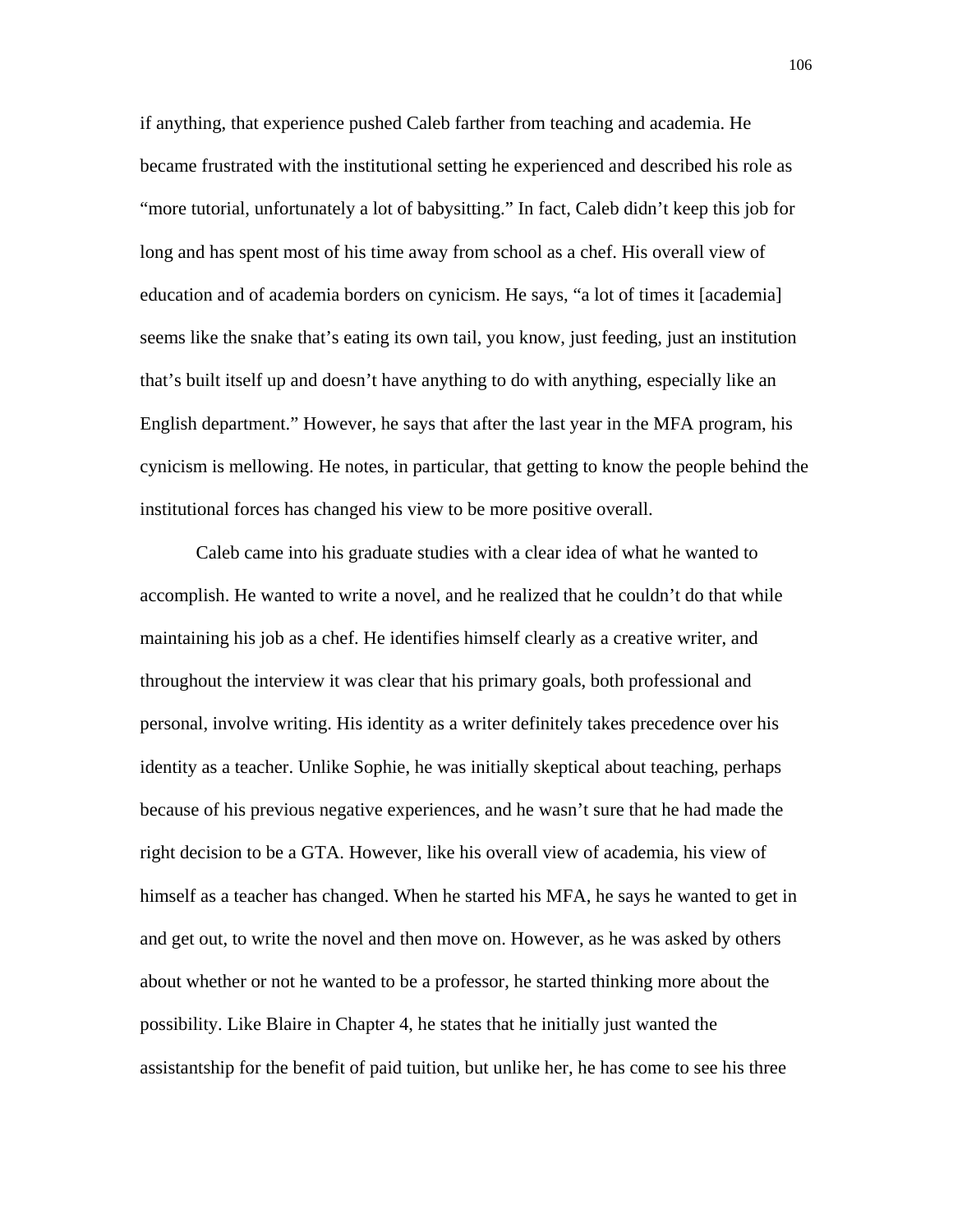years teaching as an MFA student as a professional investment. He now figures that it would be a waste to not take advantage of the training and experience he is receiving in teaching. And although he states that his first semester teaching did not go well, he also feels confident that he can make adjustments that will lead to better teaching in the future.

In terms of his relationship with C/composition, that too has shifted over the course of Caleb's first year of graduate school. Like Blaire, Caleb had experienced the previous composition program at Virginia Tech, and he too notes that it has changed significantly. However, he is pleasantly surprised by that change as well as by the depth of the field of Composition. He enjoyed reading Composition theory and "realizing that… not only is it important, but a lot of very intelligent and unique thinkers are working on it." For Caleb, the people involved and the ideas are paramount to making a discipline. The same way that he characterized his shift in thinking about academia from seeing it as a self-serving institution to seeing it as a community of thinkers—he stresses the *people* working in Composition. This view fits with the view that learning is about becoming a member of a community and that disciplines are, in fact, composed of communities of practice negotiated by people. Rather than seeking knowledge and answers in his graduate studies, Caleb seeks out socialization and community.

In terms of his future goals, Caleb thinks it would be "fun" to continue to teach composition in the future. However, when I asked him if he would want to contribute to the scholarship in the field, he expressed his doubts about his own abilities to do so. He says "I'm not a very good scholar," and goes on to explain that his primary focus on creative writing would make it difficult for him to commit the time to become involved in Composition at that level. At first, Caleb seems to be playing into the teaching/research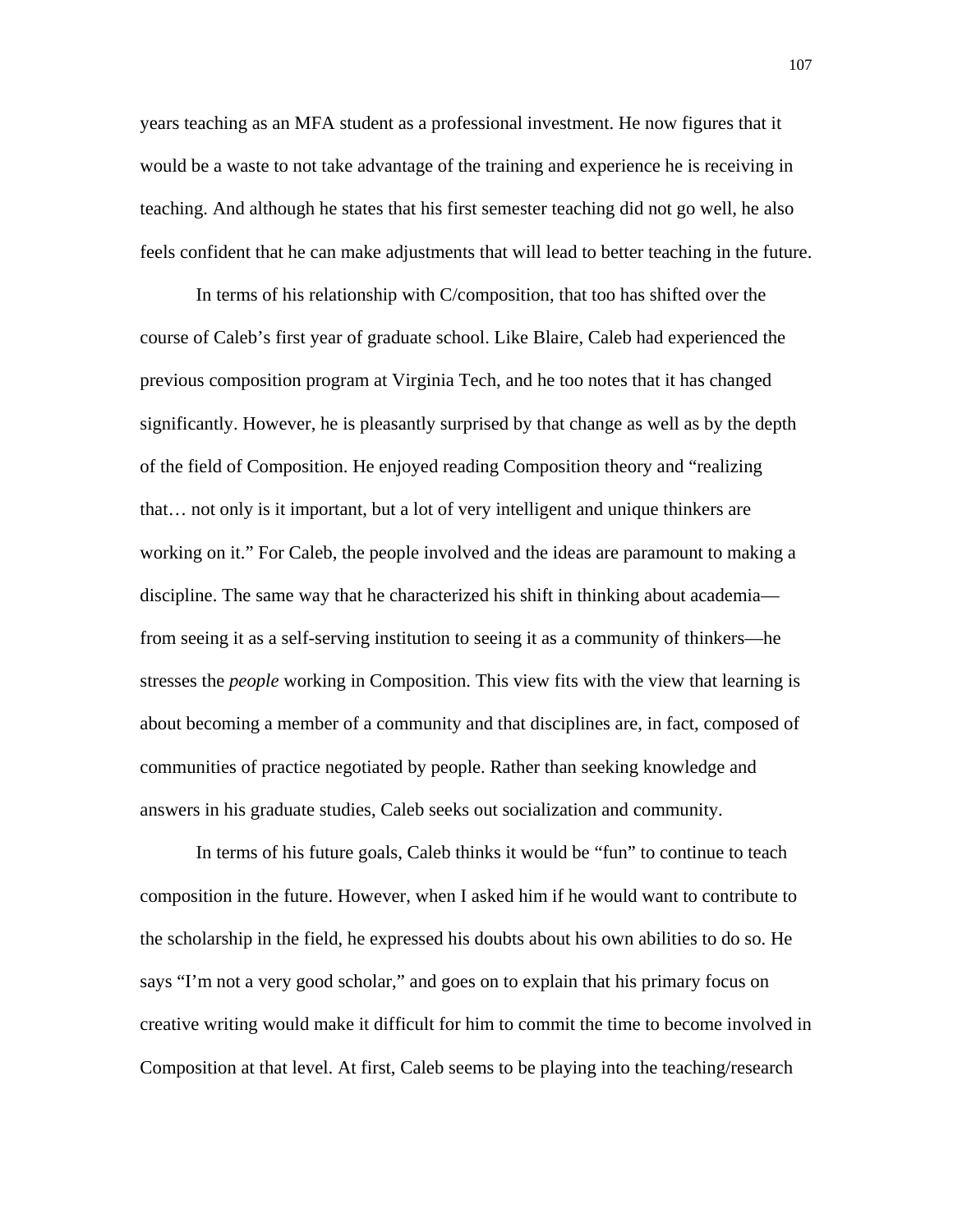divide here, perhaps in part because of the wording of my questions. He finds himself able to identify with composition in terms of teaching but unqualified to contribute to the scholarship. However, these two appear to be more closely linked in Caleb's mind than it first appears, as he states that he might actually want to and be able to contribute to the field as he gained additional teaching experience. Caleb's view of Composition and his relationship to the field is clearly complex. He does not outright state that he is *not* a Composition person, and he finds a lot value in the field. However, it is clear that the community of creative writing currently takes precedence for him, while he is a more peripheral member of Composition.

## *Kevin*

Kevin is an MFA student like Caleb; however, with the exception of one year off, he has gone straight through from his undergraduate program. Kevin attended a small liberal arts college where he double majored in English and philosophy. Although Kevin still draws on his background in philosophy, it is clear that he identifies with creative writing. He does not talk extensively about his work, but he frequently references creative writing professors as role models for his teaching and his writing. Teaching is important to Kevin; however, he states, "the teaching was an added bonus, but I came to write."

As we will see, Kevin had some initial resistance to Composition as a "real" discipline; however, he became rather enamoured with it, both as a course and as a field of study. When asked how their views of Composition had changed over their first year of graduate school, many GTAs talked about composition as a course. This is when many of them referred back to the differences between the composition courses they had taken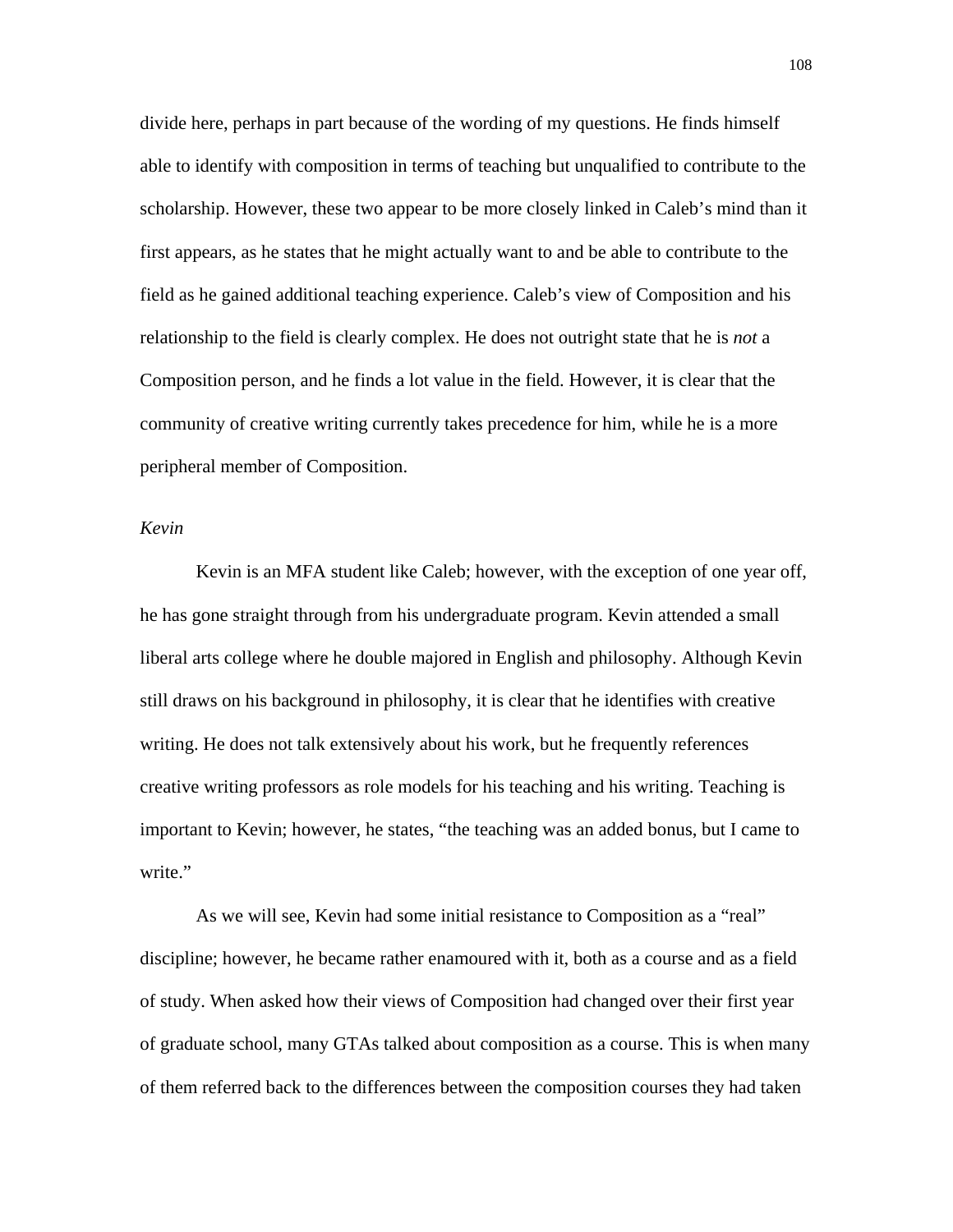and the composition course they had just finished teaching. However, Kevin's response seemed to get at something much deeper. Because I find it particularly noteworthy, I quote it at length here:

> I'm actually starting to like it. Before I was dragging my heels. I was so confused by it, I was scared by it, that I'd shut it out. I was annoyed by it. And now I'm starting to realize that it's kind of cool. It's kind of this... there's so many options for it… there's kind of this weird, uh…in a way it's like philosophy. I come from a philosophy background sort, I'm an undergrad philosophy major. It's like that. It's so much less about dangling whatever, modifiers, crap like that; it's more about creating something, like *really* creating something. I feel like it's more, composition and rhetoric is more along the lines of creation than about writing. You're creating the whole mood of this piece when you're thinking about audience and where it's showing up or where your piece is going to be read. A mood begins with it, it changes. You're not just writing empty words anymore; your words really matter. So, I think it's a little cooler. And actually as a creative writer it does a similar thing—what am I going to do with this poem? And then you start thinking about it in terms of ethos, logos, pathos—or weird things like that. It's a little bit nerdy, but it works.

What really made Composition come alive for Kevin was his ability to connect it, not to his own first-year composition course, but to his experiences as a creative writer and thinker. He initially felt scared and confused perhaps because he felt that he might remain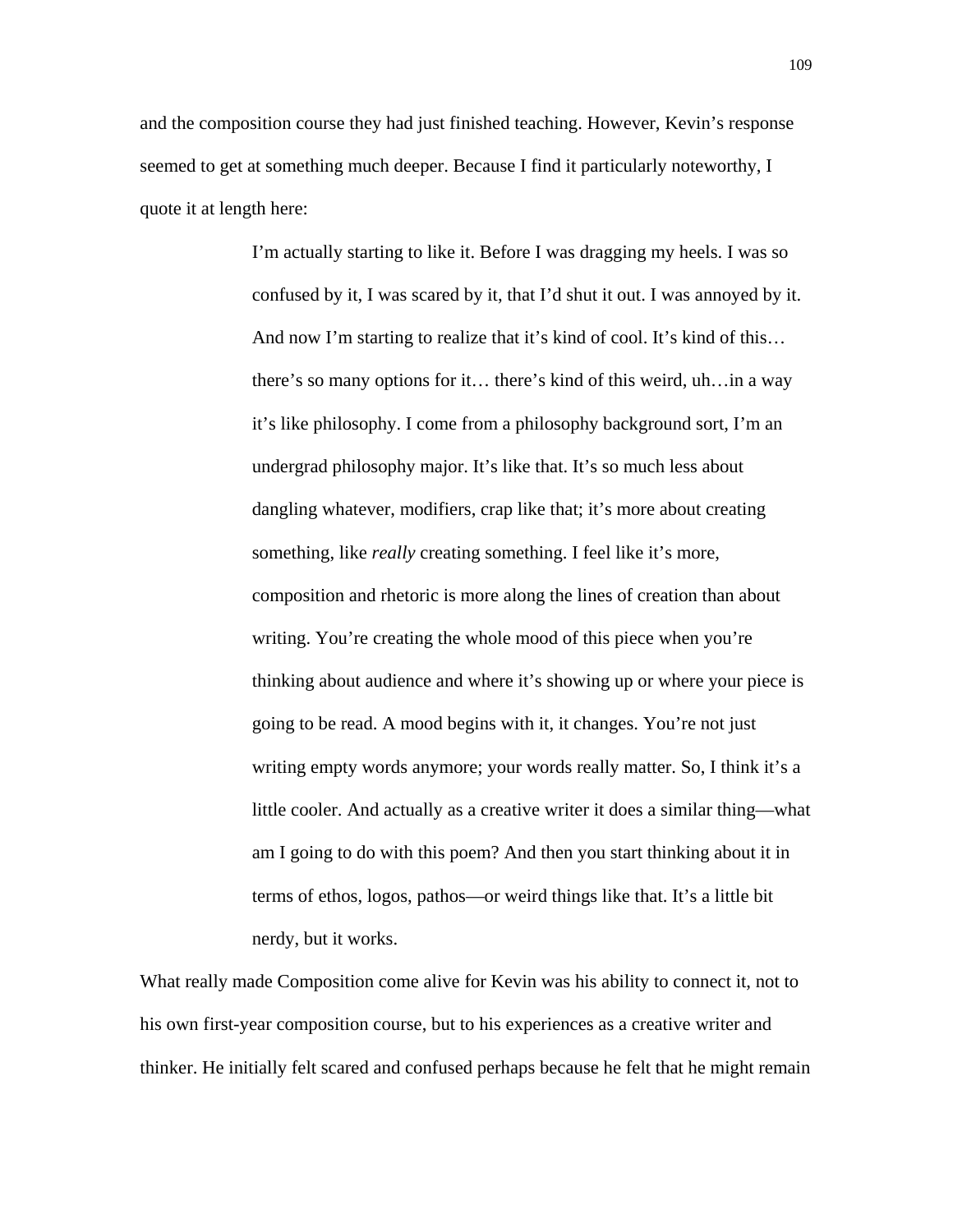an outsider and be unable to connect with teaching. However, Kevin finds that when he is able to explore assignments in the classroom that connect to his own interests, he feels more at home with the identity of being a composition teacher.

Thus, I include Kevin along with Sophie and Caleb in this chapter because all three of these students' first-year graduate experiences were highly influenced by their experiences with Composition and with teaching. As Wenger (1998) notes, participation means both being a participant in a community of practice and "constructing identities in relation to these communities" (p. 4). In the case of the outbound participants in Chapter 4, identities were constructed through the rejection of the communities of practice that make up C/composition. However, the participants in this chapter more closely incorporated their work teaching as a part of their professional identity. As we will see, doing so involves reconciling membership in multiple communities. This chapter shows the way that Sophie, Caleb and Kevin were able to reconcile their different community memberships and thus take on more agency within the writing program.

# *Initial Resistances and Experiences in First-Semester Practicum*

Although the students depicted in this chapter eventually came to see the value in Composition as a research field rather than just a first year course, the idea that Composition involved reading highly theoretical texts was initially shocking to them. In this way, introducing GTAs to such theory is highly effective in allowing them to recognize Composition as its own subfield within English Studies. However, it also was a potential danger area for losing the interest of new GTAs. Many expressed feelings of being quickly overwhelmed by the new readings before them. We clearly saw that this was true for Blaire and Marty. In fact, many of the participants in this section started as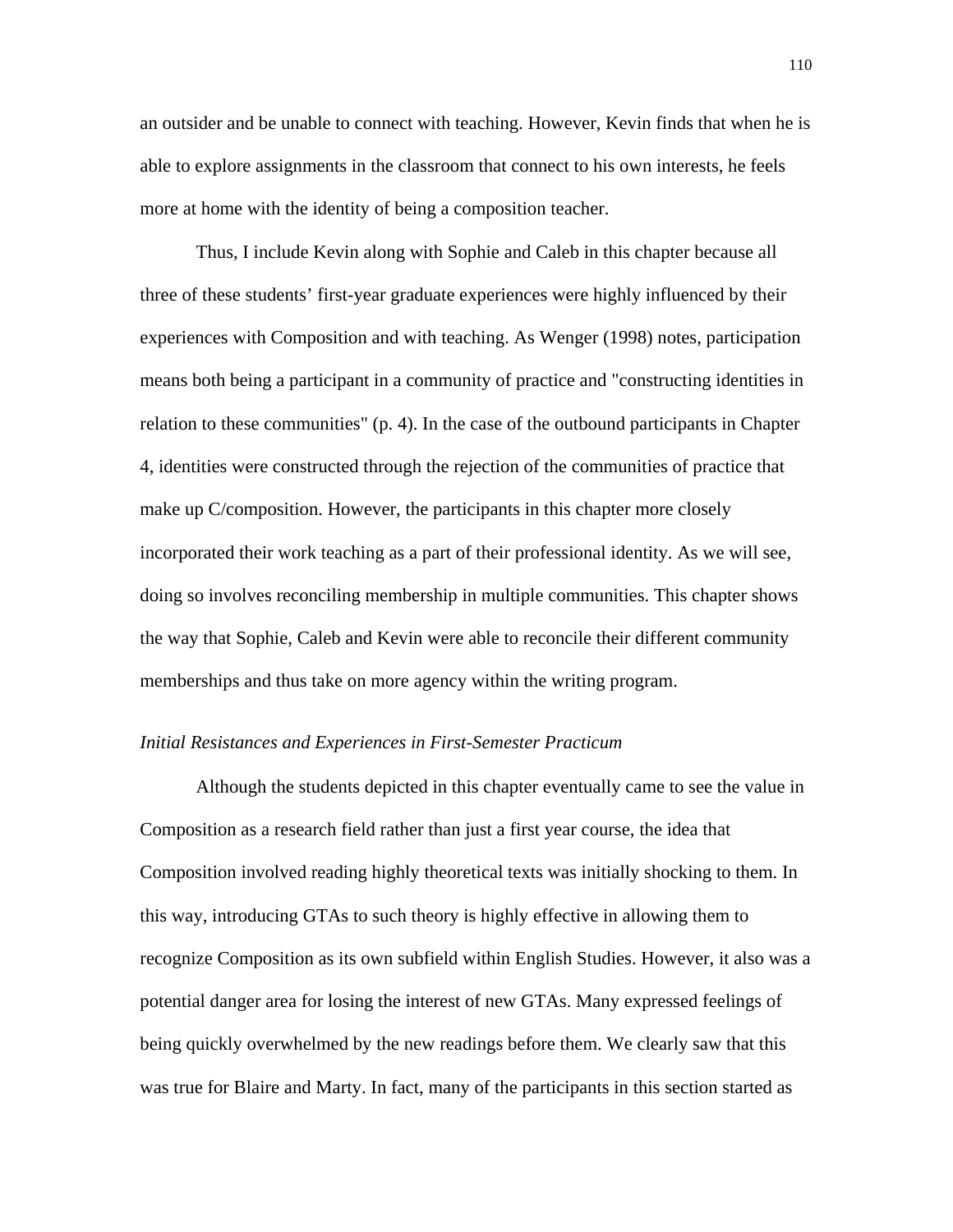outbound participants. However, they were able to move beyond this position. In this section, I explore how and why Sophie, Caleb, and Kevin ultimately defined their relationship with Composition theory differently than Blaire and Marty, particularly when their initial reactions to it were similar.

Kevin admitted that he was "a bit of a jerk" at the beginning of Practicum when confronted with this new area of study:

> My first interaction with comp and rhetoric was in pedagogy, was in this conversation about theory, and I didn't know what anyone was talking about. And there's PhD students studying this stuff. This is made up! I've never heard of this! And you're getting your PhD in this? That was my whole attitude at first.

At first, then, Kevin was just as resistant to Composition theory as Blaire or Marty. He admits that much of that resistance came in not having any background in the subject and feeling like he was unable to understand what he was reading.

Coming from a background in cultural theory, Sophie had been exposed to a lot of theoretical readings in the past, yet Composition theory still took her by surprise:

> I was really familiar with theory, I mean wholly, completely familiar with theory. You could throw Derrida at me with no problem whatsoever, but when we started reading Composition Studies and like the theories of Composition, I just thought what is this?!? I'd never had any exposure to it at all. What am I reading? Is this what I have to teach?

Sophie shares Kevin's surprise at encountering Composition theory for the first time; however, Sophie's anxiety is not just about theoretical readings. Upon realizing that there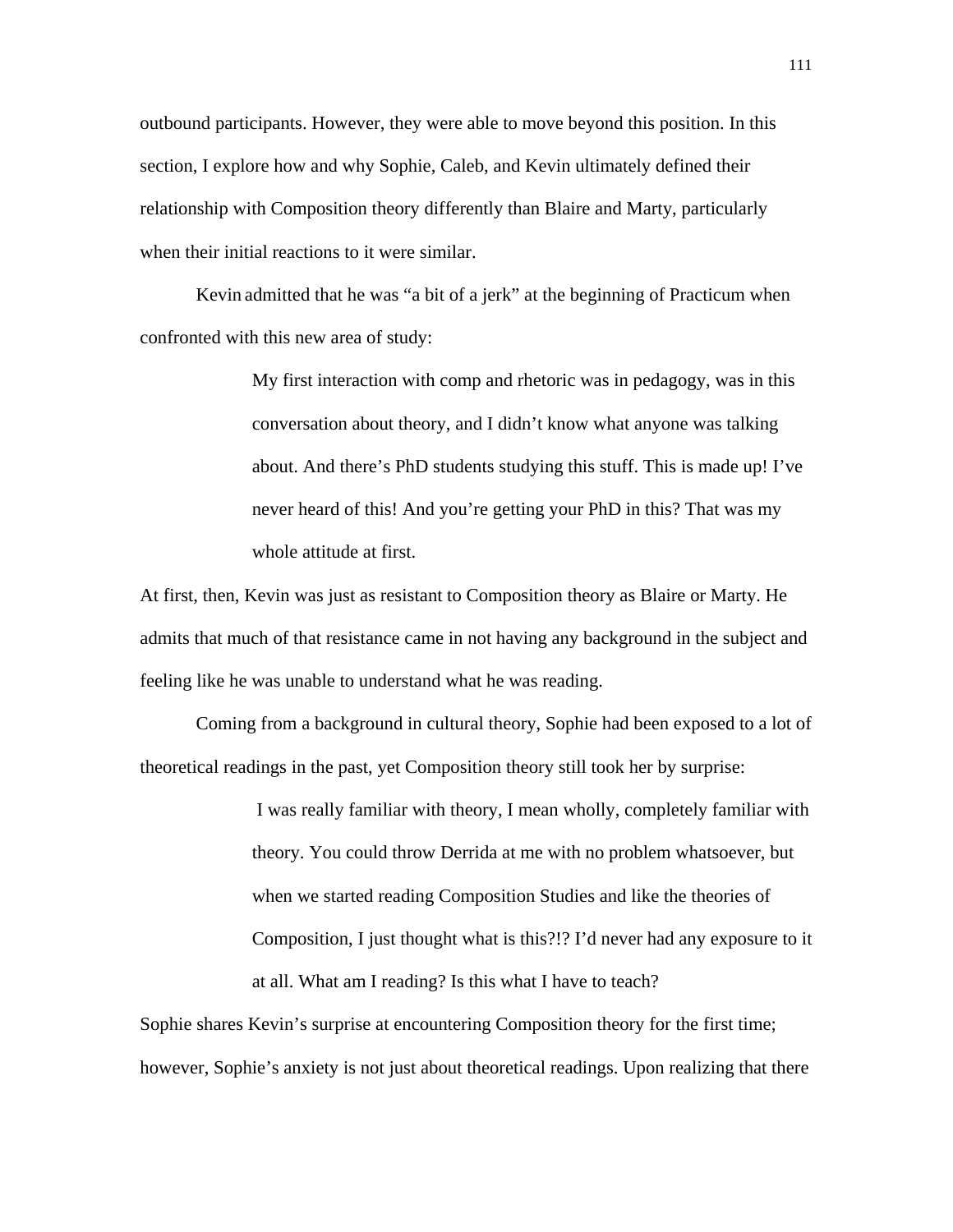was more to Composition than she had thought, Sophie's initial excitement about teaching was combined with concern about the content of the course. Kevin had this anxiety as well. He notes that "it's like being asked to teach about Medieval literature and never having read anything like that." By nature of encountering Composition theory in the practicum course, both Kevin and Sophie initially indicated that they thought they might be learning these theories, not to inform their pedagogy, but to make up the content of their courses. In some programs, that may indeed be the case, as an approach that teaches first-year writing as an Introduction to Writing Studies has recently gained popularity (Downs and Wardle, 2007). However the focus of first-year writing courses at Virginia Tech is more open, often revolving around a theme of the teacher's choosing. While authors such as Lloyd Bitzer may have been included to help GTAs teach concepts such as the rhetorical situation in their classes, first-year students at Virginia Tech do not engage directly with Composition theory, a fact most GTAs were relieved to hear. However, these comments show that many GTAs initially struggle to make the connection between theory and practice and that when theory is encountered in a teacher preparation course it may be initially be mistaken for the content of the first-year undergraduate course as well.

Unlike Sophie and Kevin, Caleb expressed an interest in Composition theory from the beginning, although he did comment that it took some adjusting to get used to the readings. However, he attributes this period of adjustment to his absence from school in general rather than from a lack experience with Composition specifically. Once he became more comfortable with the readings, Caleb began to connect them with other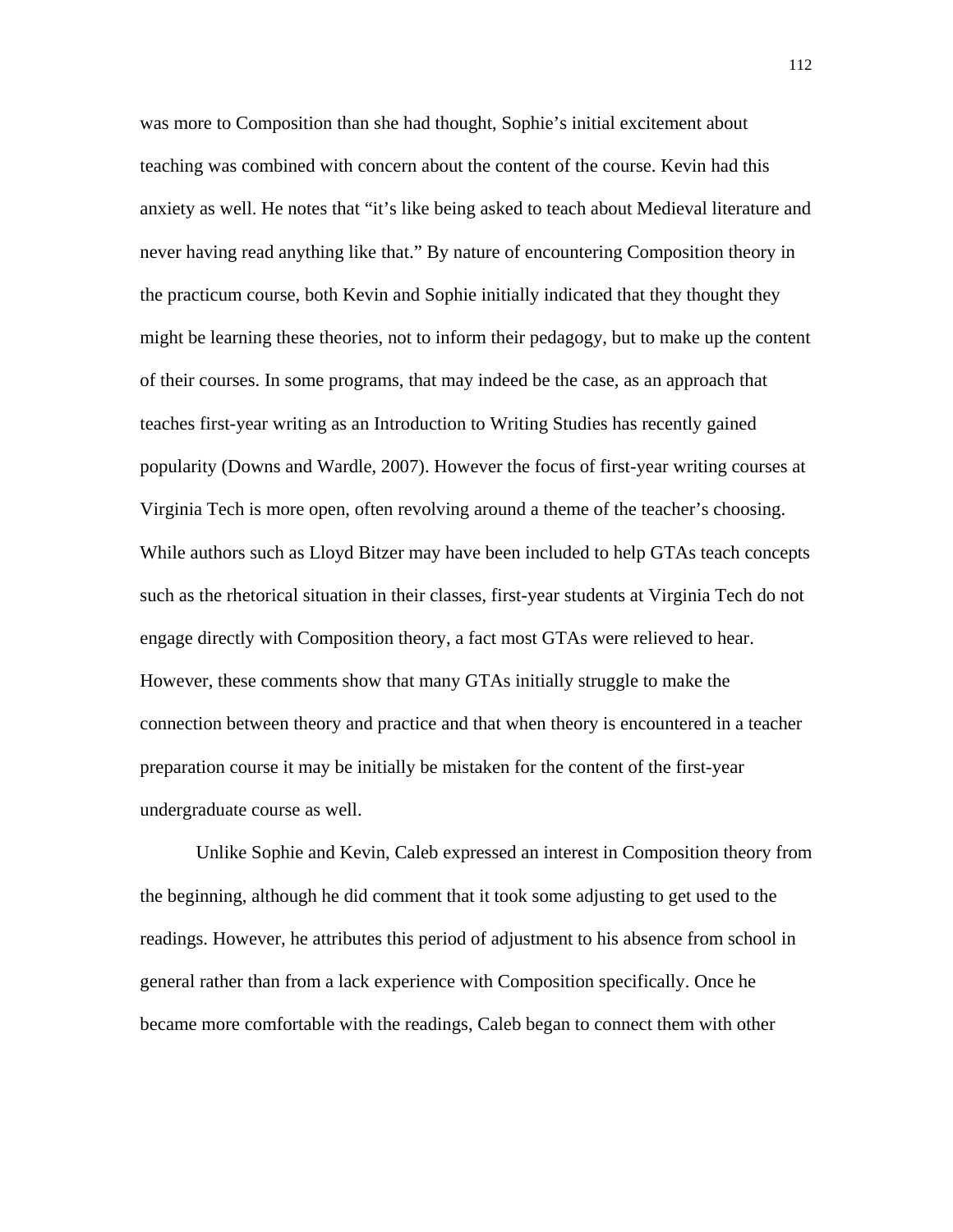areas he has studied. Specifically, he connected his interest in the readings with his interest in postmodernity as an undergraduate:

> It's really interesting, I think, because I took a lot of classes on postmodernity and stuff in my undergrad, and a lot of, you know, just the construction of the self and knowledge, power infrastructures, and language, and things like that.

Caleb appreciated the way that Composition drew theories from multiple disciplines and applied them to student writing and is able to connect these theories to other ideas he studied as an undergraduate.

These three GTAs were all more comfortable with theory *in general* than Blaire and Marty, which proved to be an important difference. Sophie was well-versed in critical theory and enjoyed her graduate course work in this area. Thus, she did not reject Composition theory because of its complex nature. She was simply unsure about how that might connect with teaching and was concerned about what she might be asked to teach. As an undergraduate major in philosophy, Kevin was also not a stranger to theoretical readings, and he briefly compares Composition to philosophy. Similarly, Caleb connects his interest in post-modernity to his interest in Composition theory. It seems, then, that much of the resistance WPAs face when getting graduate students to accept Composition theory is a resistance to theory in general rather than a resistance to Composition specifically.

However, when resistance is tied to Composition specifically, it may be greater because it is paired with teaching and with anxieties related to teaching. While graduate students may be able to dismiss the usefulness of a critical theory course, in general, they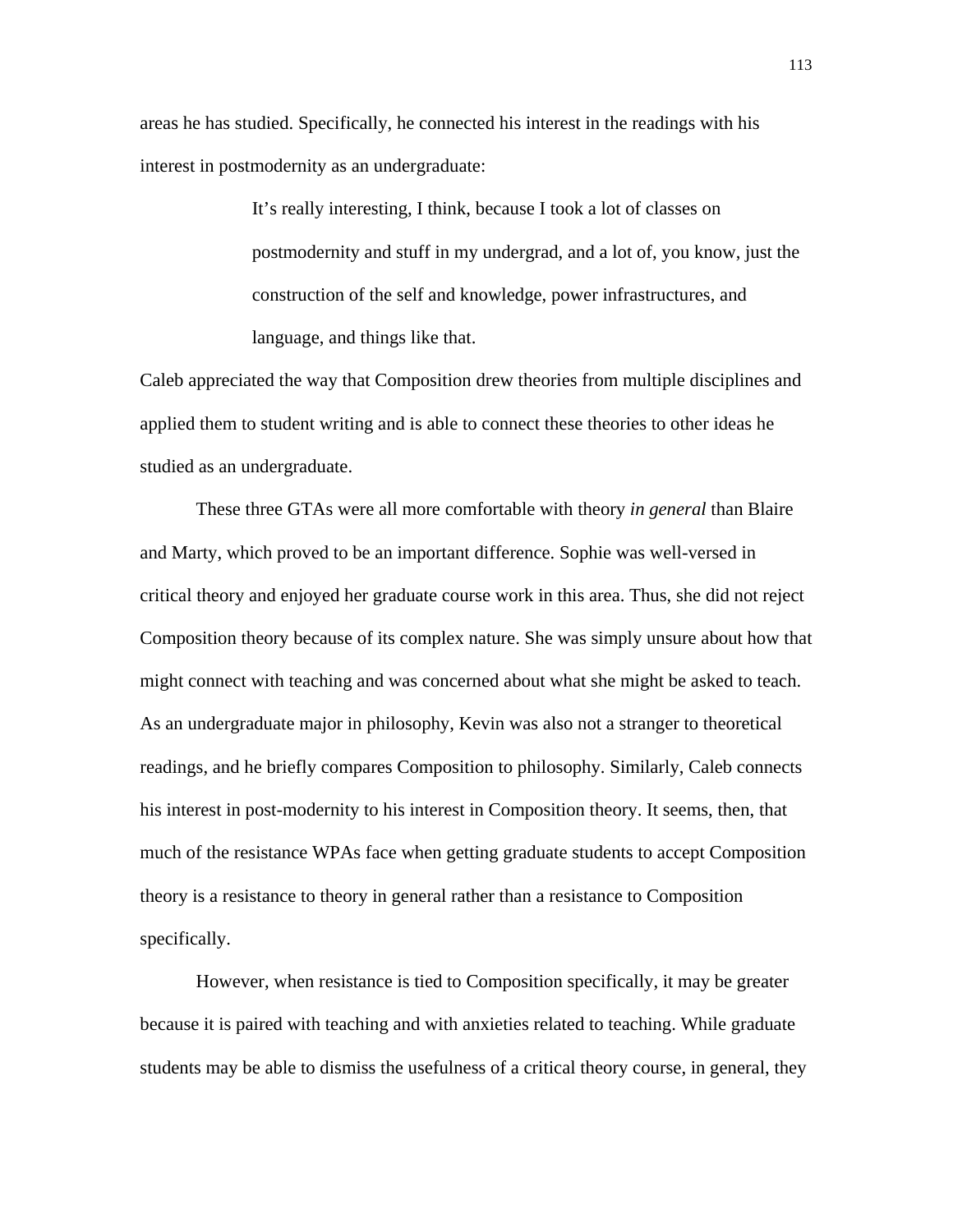know that practicum is an important requirement that they need in order to do their jobs in the classroom. They thus have different expectations for their experiences in practicum than they do for other graduate coursework. Despite his appreciation for Composition theory, when first asked about the course, Caleb notes that he did not feel it prepared him particularly well to be in the classroom. Rather than theory, he would have liked more time spent on practical issues, such as how to fill a class period. As seen above, clearly Sophie and Kevin both have the expectation that practicum will be teaching them what to teach rather than introducing them to a field of study. Interestingly, Kevin refers to the course as "Pedagogy" despite the actual title being "Theory and Practice in Teaching College Writing." His view of the course, then, seems tied to the pedagogical aspects rather than the theoretical ones. Because of the institutional positioning of the course as a practicum intended for GTAs who would be teaching, even those who came to enjoy Composition theory for its own sake were confused when trying to make the connection with the classroom. In many ways the course at Virginia Tech was designed to bridge that theory/practice divide; nevertheless, the expectations for the type of material that would be learned in a teacher preparation course left GTAs expecting direct applications for the theories they read. In addition, separating the first six weeks as the "theory" part of the course may have reinforced this view.

Even though these direct applications were not readily apparent, ultimately it was the connection between theory and practice that led these students to a more positive view of the field. At the end of our interview, Sophie comments that she probably should go back and re-read some of the practicum material now that she has taught composition. Now that she is no longer asking the question—what must I teach in first-year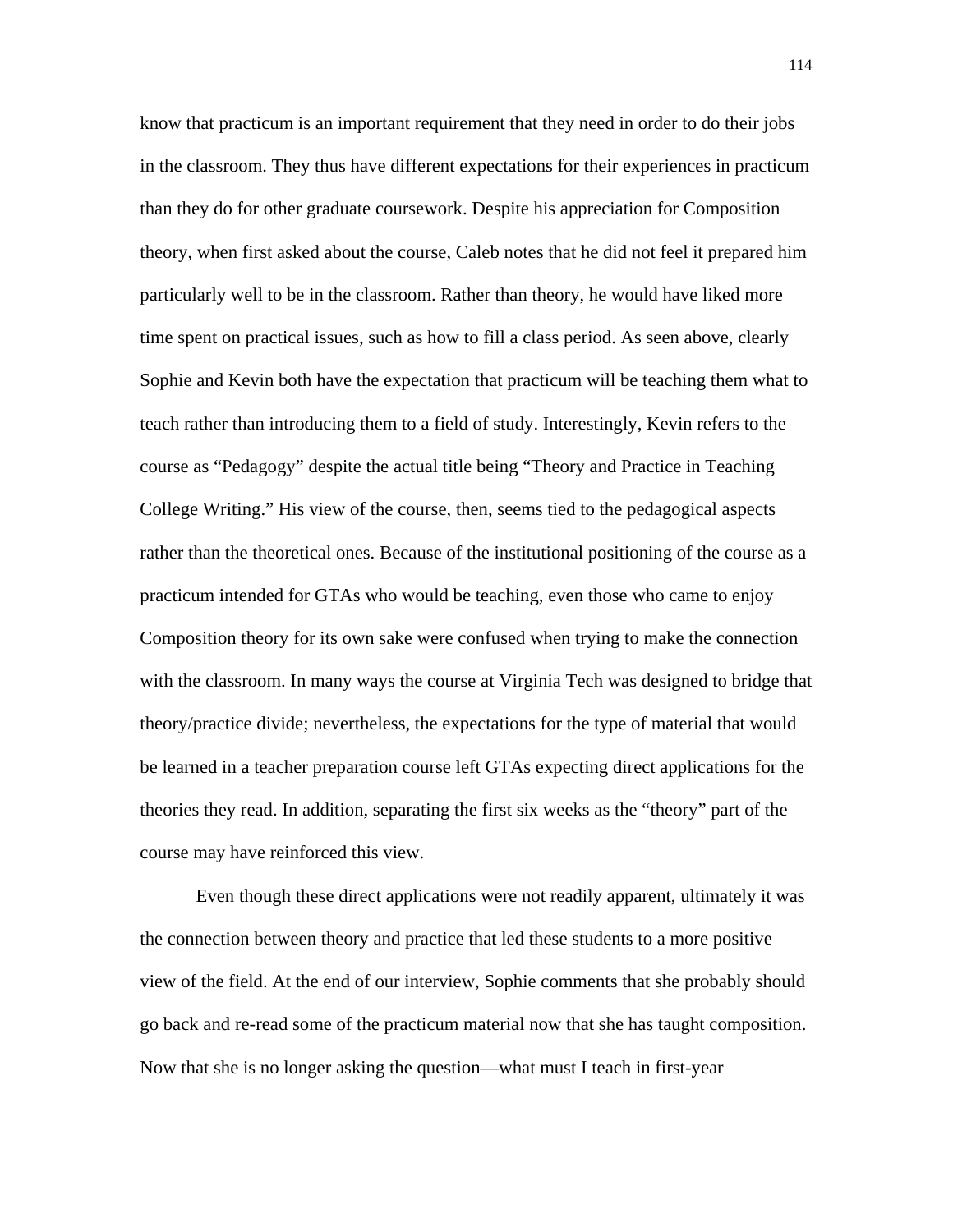composition—Sophie seems open to revisiting the readings on a different level. Similarly, Caleb connects theory with teaching practice. Since he was the most interested in Composition theory to begin with, I pressed him as to whether or not he could see himself contributing to the research in Composition. He stated that he couldn't; however, his qualifier here is telling. He states, "but that could change, too, as I get more experience teaching." For Caleb, then, being a Composition scholar means being a composition teacher.

To many of us in Composition, these statements are promising. Teacher-based research is an important staple of our field. However, this connection is also why some scholars object to teaching Composition theory in practicum courses. The assumed connection between theory and the composition classroom may leave GTAs with no other conception of the discipline than the side that is connected to teaching (Hardin, 2005). However, I would argue that if disciplines, in general, are connected to practice, then teaching composition is indeed disciplinary work. The danger is not in seeing composition teaching as Composition; it is in narrowly defining only one type of practice as disciplinary work. What comes next is the key to GTAs moving beyond a narrow view of the field as a discipline that is *only* connected to teaching.

In order to develop a more complex view of the discipline, GTAs must make connections between composition theory and other areas of interest, other practices. Caleb clearly does this when he connects Composition to post-modern theory at large, and Kevin does it when he makes the connection to philosophy. However, Kevin also connects what he learned in practicum to his practice as a creative writer. He explains: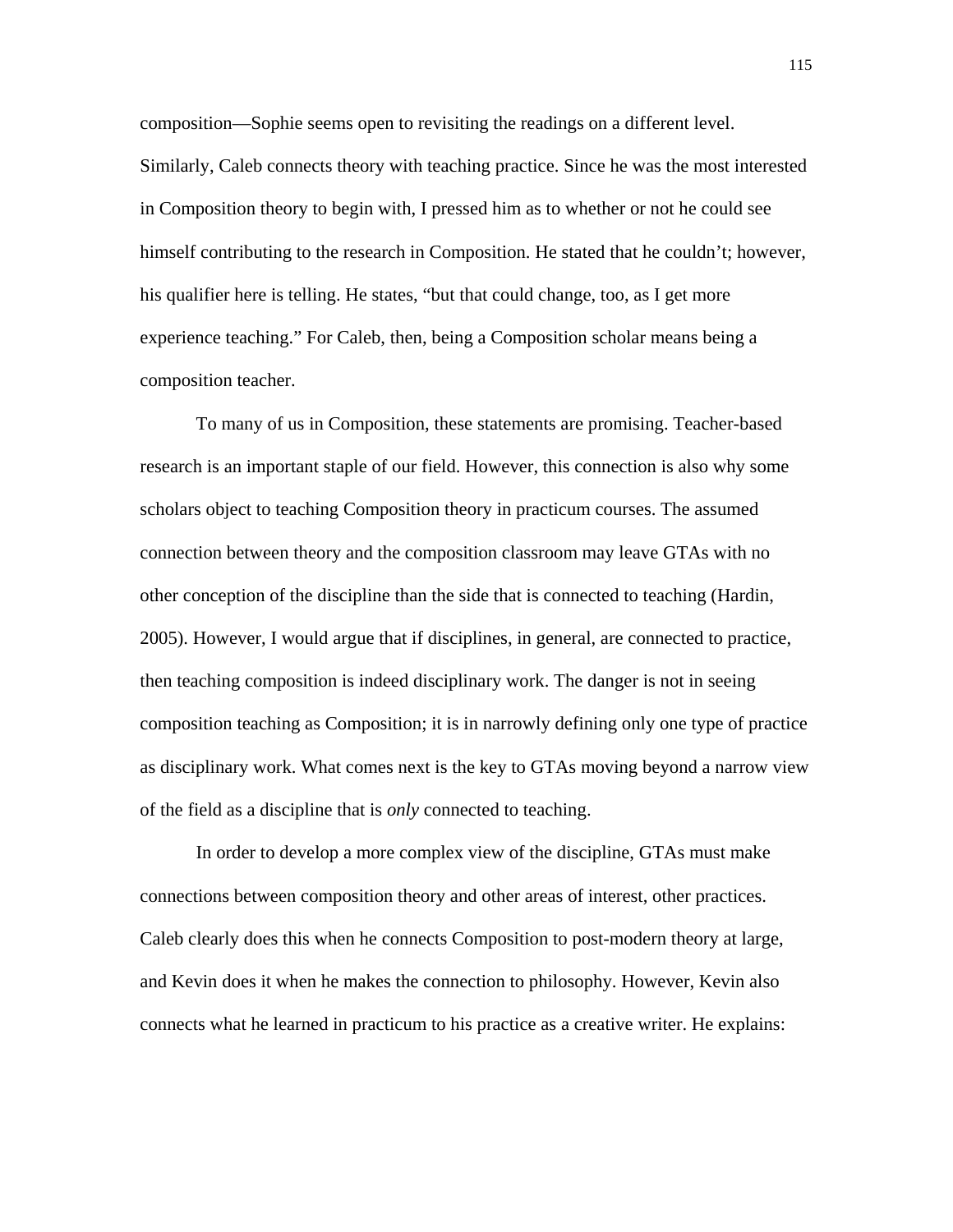I had never in my life studied comp and rhet. I have never really talked about it with anybody. I quickly learned that I knew it, that I had been taught to think, and read, and write critically. But I didn't know that I knew how to do that. So it was a very weird moment of putting names to things that I already knew how to do but had never really thought about.

While an attempt to connect Composition theory with teaching is often an assumed part of the practicum course, connecting Composition theory to other areas of study is not something practicum advisors often stress. Yet, these connections seem vital to those study participants who came to really value Composition. As seen in his quote at the beginning of this chapter, Kevin now thinks about rhetorical concepts such as ethos, logos, or pathos as he works on his poetry. He thus is able to connect with Composition theory on a level that is different, and more significant to his identity, than many GTAs. Rather than place his identity as a creative writer in opposition with Composition, Kevin's connections allow him to see Composition as a part of his overall learning experience in graduate school. In terms of social learning theory, Kevin was able to connect his identity in one community of practice—that of creative writers—to his identity in another community of practice—that of composition teachers. As a result, he is able to resolve the resistance that he originally felt toward Composition.

# *Peripheral Participation through First-Semester Mentoring/Writing Center Work*

Peripheral members of a community of practice must be given an opportunity to contribute to the community on a level that is lower stakes where error is more acceptable (Lave and Wenger, 1991, p. 110). Clearly, the opportunity to observe and contribute to a PhD student's course first-semester fits this description as does working in the Writing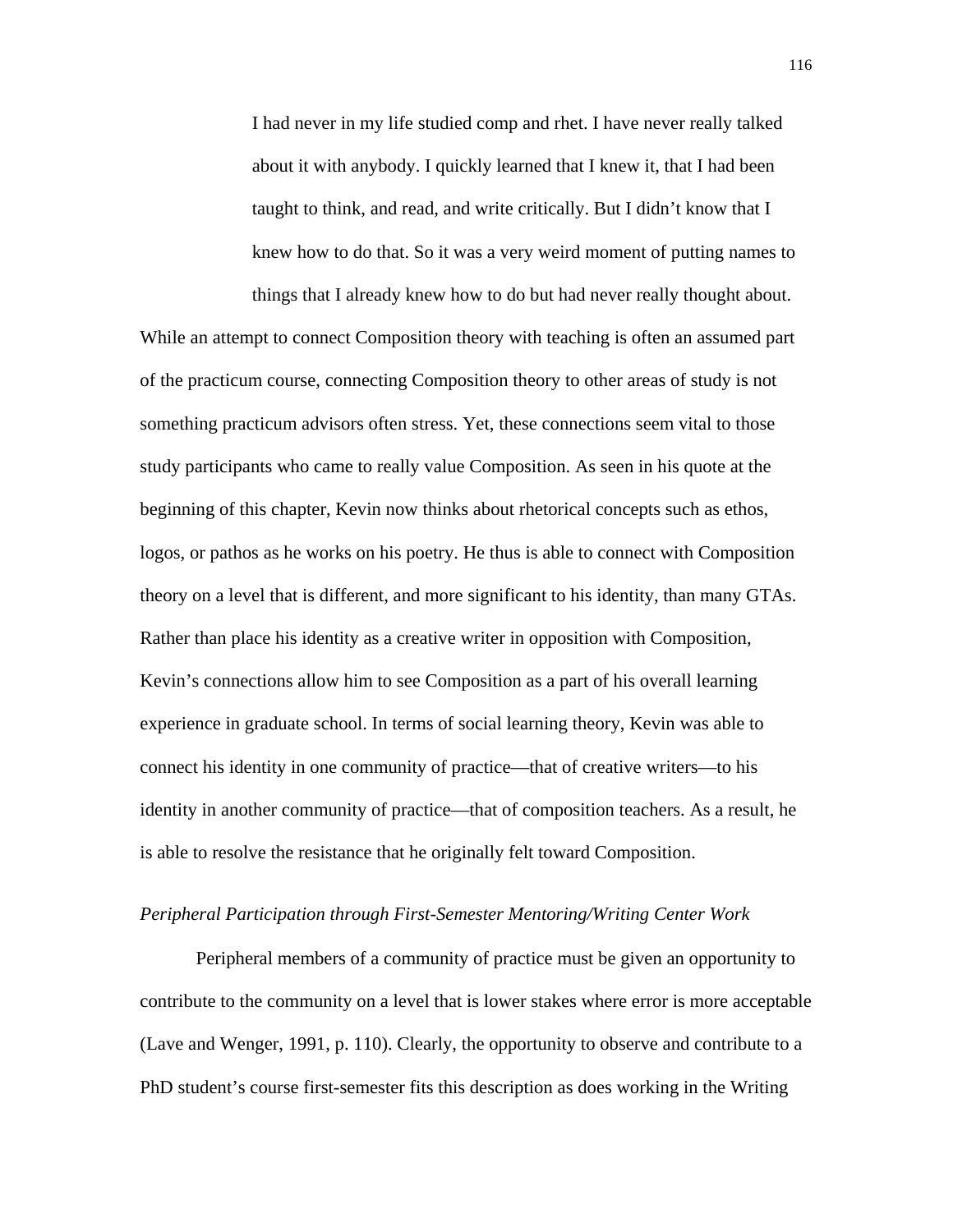Center. Observing and even teaching another GTA's class involves a situation where error is more acceptable. GTAs were not responsible for assigning grades and usually only taught one class period on their own and while their mentor was present. Although in some cases the master's level GTA had a lot of freedom in terms of the lesson they planned to teach, those lessons still had to fit with the approach the PhD student had laid out for his/her course. Like teaching in a mentor's class, the stakes for error were not particularly high in the Writing Center—tutors are not responsible for grading student work. Furthermore, GTAs only working one hour in the Writing Center rarely saw the same student again, so any "error" in their advice likely went unreported. Certainly an hour a week tutoring was a lower time commitment than working with students when teaching. At times the GTAs in this chapter resisted these experiences; however, there are significant differences from the resistance that we saw in Chapter 4. In particularly, the mentoring relationships between these GTAs and their PhD student mentors were seen as more supportive and collaborative.

For example, Kevin resists the content of his mentor's course; however, the support he receives from the mentoring relationship is valuable to making his own decisions as a teacher. Kevin's mentor, Silas, is a first-year PhD student who specializes in digital writing and incorporates a great deal of technology in his classroom. In our interview, Kevin explained that Silas used a lot of video in his classroom and that the lesson he was assigned to teach the class was on video mash-ups, a subject he still doesn't understand the point of. Although he reports that he trusted Silas on importance of the lesson to his course, he admits that he was not committed to it. Even though Kevin later came to accept Composition, as we saw above, he still had trouble understanding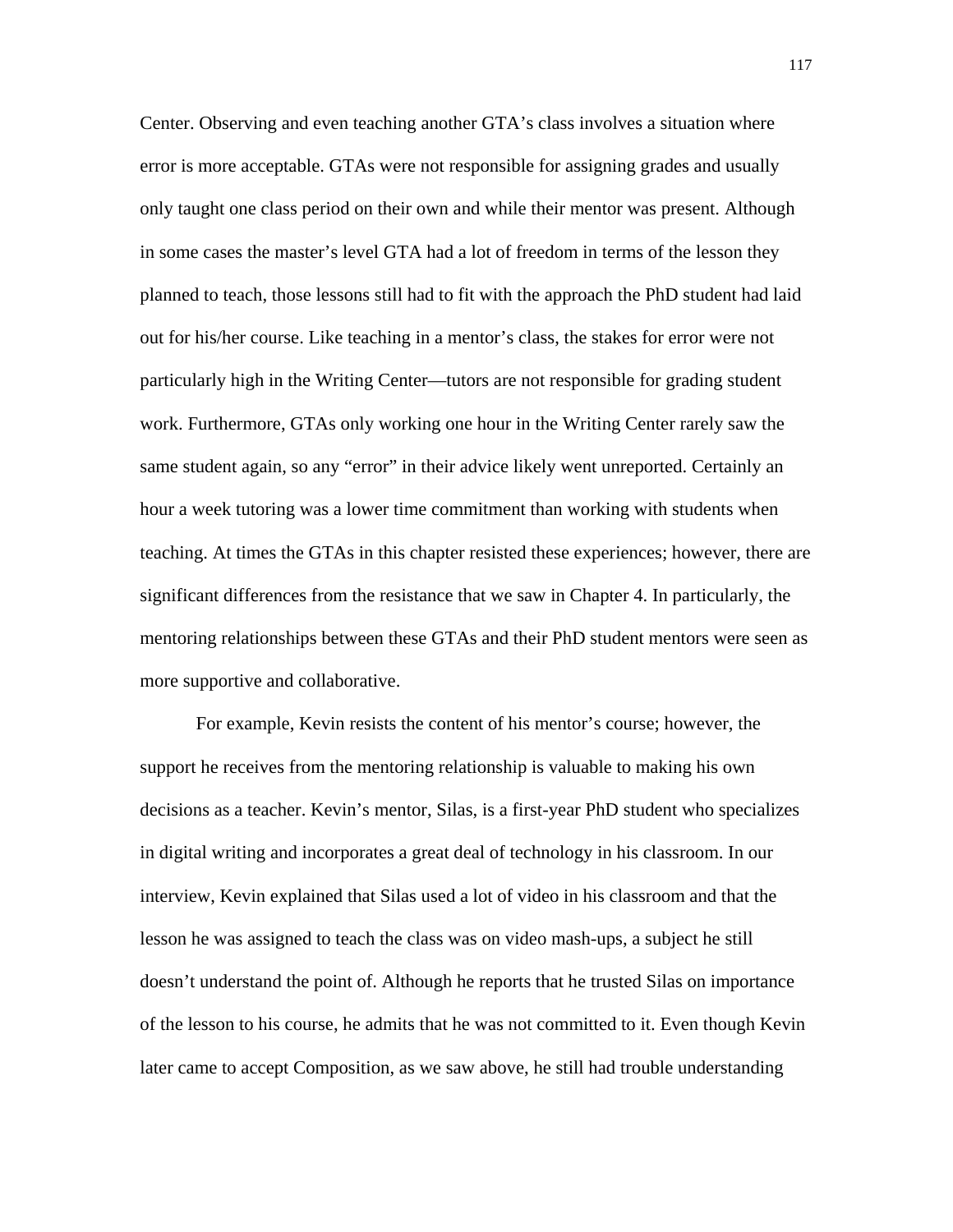and accepting the focus on digital texts that is often common in composition today. Kevin mentions this issue in his portfolio as well stating, "I struggled to find an effective way to teach this genre, as it is not only new to me, but something I had trouble grasping the educational value of." Kevin clearly sees his participation as peripheral here because the subject matter is foreign to him. However, he says that the problem was two-fold. He goes on in his teaching reflection to explain: "I couldn't facilitate a large group discussion with the students because we hadn't built a relationship." Just as he was not a central participant in Composition, particularly areas concerned with digital discourse, Kevin's peripheral position in relationship to the community of Silas's class made him feel less able to conduct an engaging discussion of the material. What is significant here is the fact that Kevin acknowledges the limits of this particular situation but does not apply these limits to Composition as a whole.

In Chapter 4, we saw the way that Marty also resisted his mentor's focus on digital discourse. However, Marty seems to have then taken this as a representation of Composition as a discipline. Marty does not see himself as interested in or capable of doing the types of lessons that his mentor Renee did with digital writing, and thus he does not see a role for himself in Composition, explaining that it is great that Composition people do those lessons, but it's not for him. In contrast, despite his similar resistance to digital writing, Kevin still connects with Composition. It is here that I suspect the details of the mentoring relationship are key. Marty and Renee also did not connect on a personal level, while Kevin and Silas appear to have had a good working relationship.

The difference between these two mentoring relationships is particularly clear in the observation reports written by the PhD mentors. As discussed in the previous chapter,

118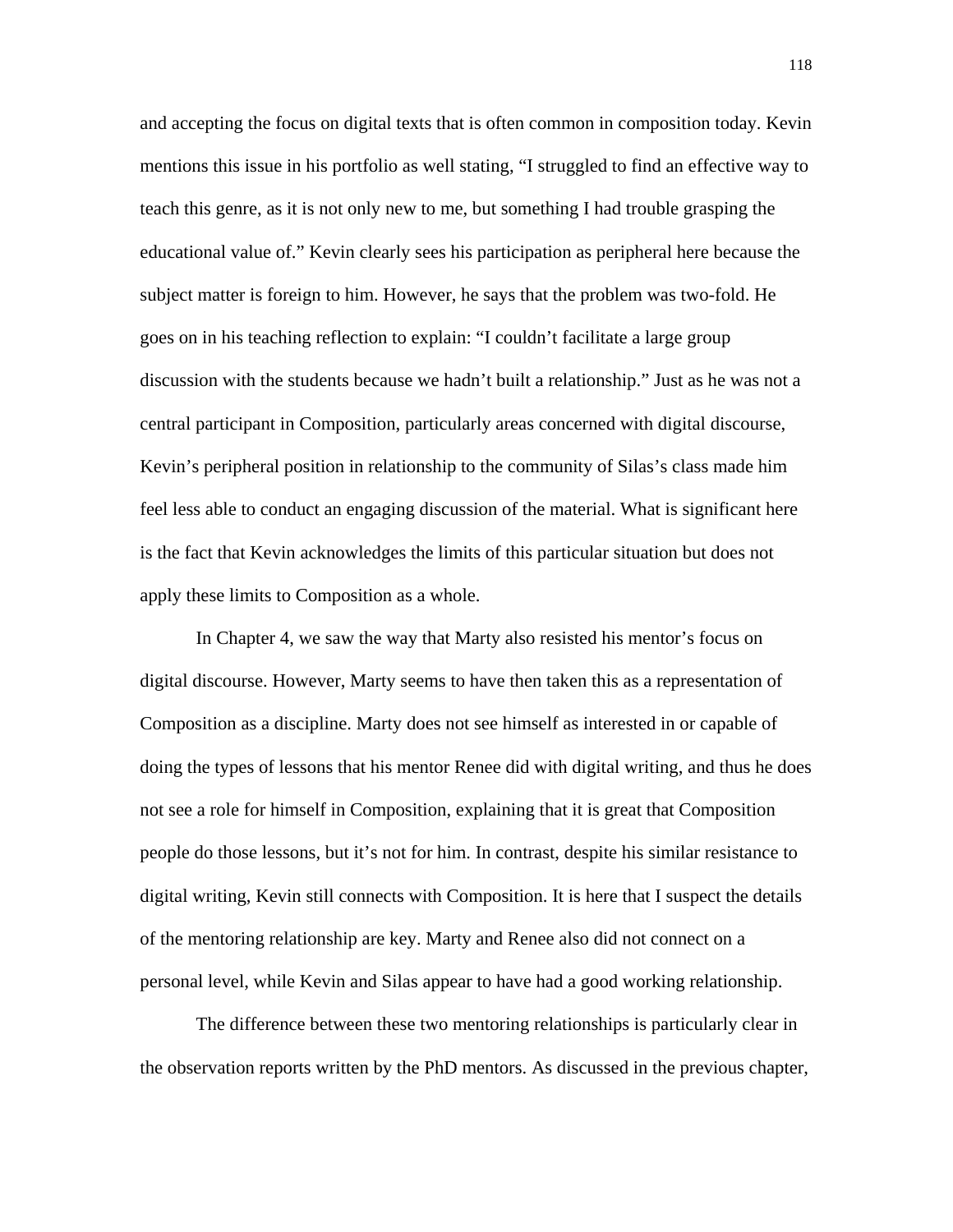Renee's write-up for Marty was directive and authoritative. Here is an excerpt from Renee's write-up:

> [Marty] then asked students to close their computers for discussion (this is good because they can focus on what is going on in class instead of playing online. However, the problem is that they take all their notes online so they were unable to take notes on the information presented which was important for them to take notes on.) [Marty] made a comment at this point about how students are not use to not having their computers open in class. (In our meeting we talked about being careful not to deter students from things just because you have a problem with them. We all are not going to like the same things but you don't want students to feel as though they shouldn't use something or not like it too).

The tone here is more of an instructor addressing a student rather than a colleague offer teaching advice. Straub and Lunsford (1995) define authoritarian response as a style that "corrects and criticizes" (p. 192). Renee criticizes Marty's decision to have students close their laptops. While she begins by stating a legitimate pedagogical reason that Marty might have for this decision, she ultimately rejects that position as merely a personal preference and corrects his actions. By rejecting Marty's position as mere preference, Renee takes an authoritarian position that places him in the role of student rather than coteacher. It is clear that she knows what is best for her students while he does not. Of course, Renee is ultimately in charge of her own classroom, and it may be that her students do need to take notes online. Nevertheless, the tone she adopts in her response to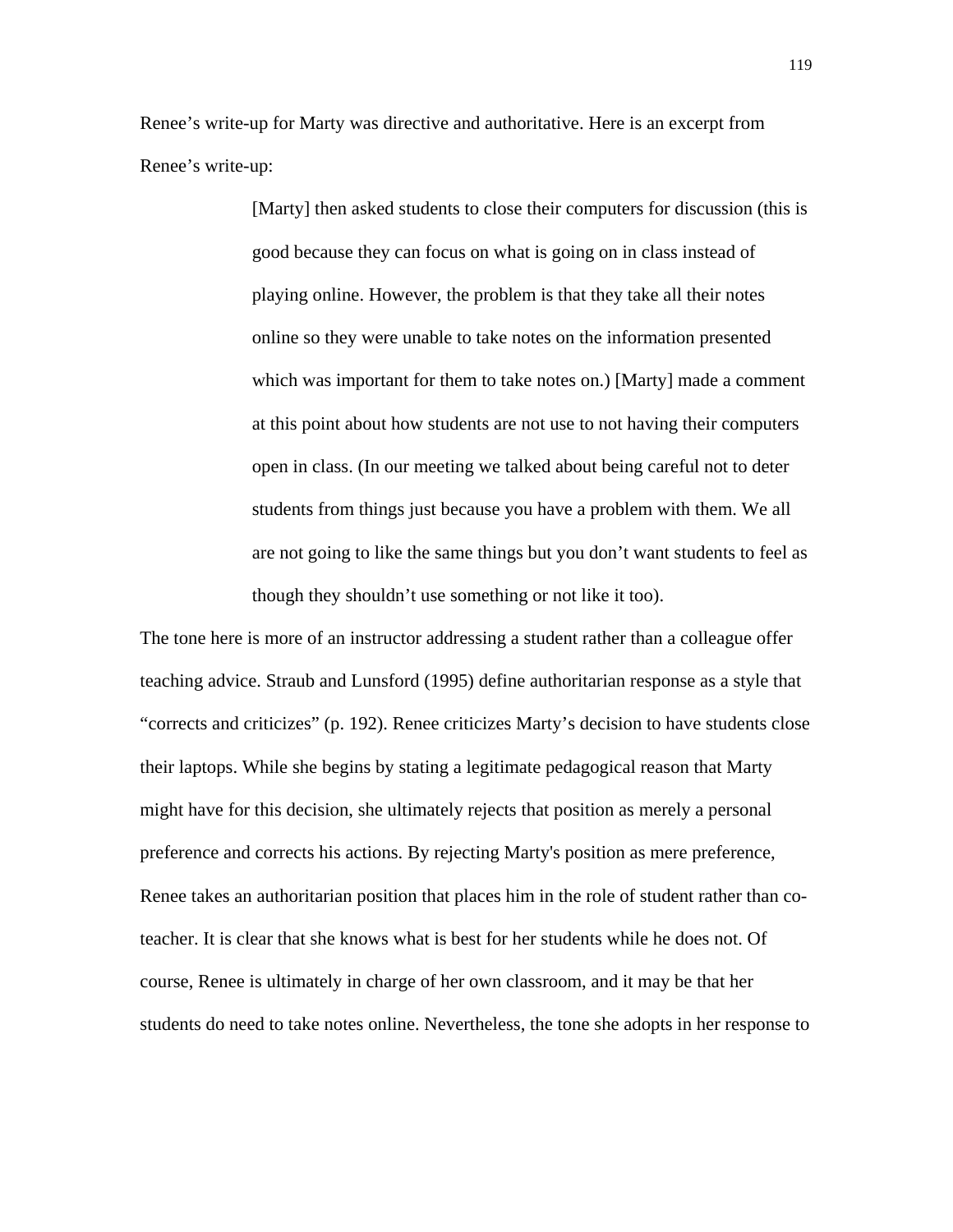Marty does not provide him a voice as a fellow teacher with his own pedagogical positions.

In contrast, Silas's observation report about Kevin's teaching is written as a letter directly to Kevin and addresses him as a fellow teacher. One of the main concerns Kevin commented on about his day teaching Silas's class was that he had trouble facilitating discussion and that the students did not respond to his discussion questions. On this issue, Silas writes:

> With experience, you will be more comfortable with silence and awkward moments. These happen ALL THE TIME in first-year writing classes especially when students are discussing complex topics. I frequently pose ridiculously complicated questions, then wait 30 seconds for an answer. Those 30 seconds are excruciating, but necessary. At some points, you'll need to rephrase or move on, but often the silence prompts thought and interesting discussions.

Silas's response style here is more advisory in that is offers suggestions for solving a problem rather than correcting or criticizing (Straub and Lunsford, 1995, p. 193). However, he doesn't just give advice; rather he makes an important move to relate his own experiences as a teacher to the anxieties Kevin experienced. The problem of waiting for an answer moves from something that Kevin could have done better with to something that all first-year writing teachers struggle with. Thus, Silas places Kevin in the role of a fellow teacher. This inclusive tone continues throughout the letter, and Silas uses such phrasing as "I have a tendency to do the same." Thus, while Silas certainly comes off as an experienced teacher and an insider in Composition, he includes Kevin in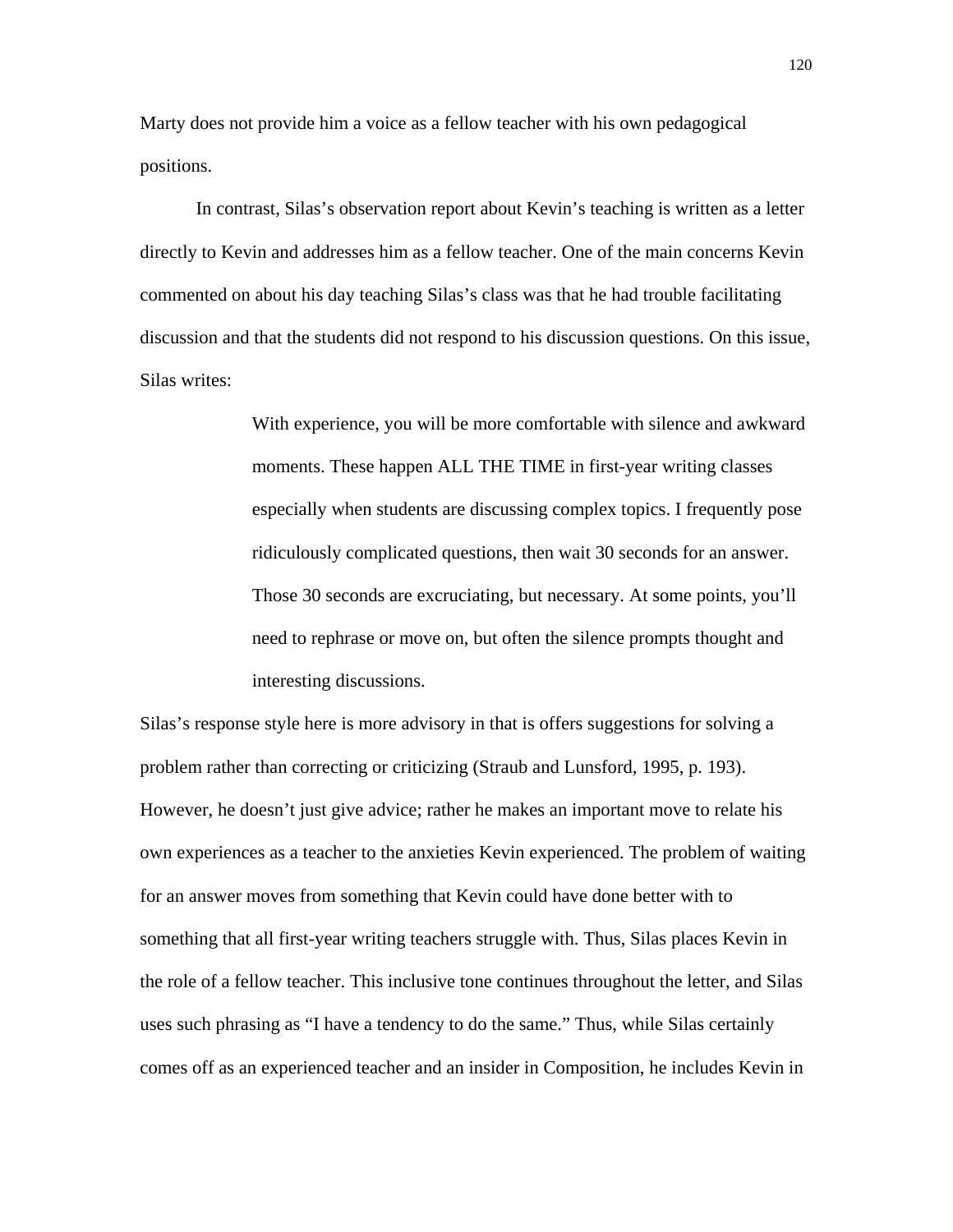the community as well by noting that they share similar experiences with facilitating class discussion.

The comparison between the mentoring that Kevin received and the mentoring that Marty received is particularly pronounced in these examples. It would be tempting to think that Silas's inclusive mentoring style would lead Kevin to become more accepting of digital technology in the classroom while Renee's authoritarian style might cause Marty to resist it even more strongly. Interestingly the opposite seems to have occured, Kevin goes on to ban computers in his own classroom, while Marty explains that he uses technology far more than he thought he would and that he often shows videos in class. One conclusion might be that Renee's mentoring was more successful because it converted Marty on the use of technology in the classroom. However, Marty's comments about his opposition to teaching digital discourse because students "already know how to do it" leads me to propose a different conclusion. It seems that just as Marty copies assignment sheets from other GTAs, he copied Renee's use of technology without accepting it ideologically. In contrast, Kevin feels comfortable making his own decisions for his own classroom. He acknowledges that computers are a necessity in Silas's classroom, but that they do not fit in his. Many in Composition would argue that digital discourse is key to the field and to the composition classroom and were Kevin to become an insider he would likely have to struggle further with this issue. However, the fact that Kevin is making his own decisions about what has value in his classroom rather than accepting what others see as key means that his level of participation is the community of compositions teachers is stronger. It is what distinguishes Kevin as a peripheral participant in the writing program rather than an outbound member.

121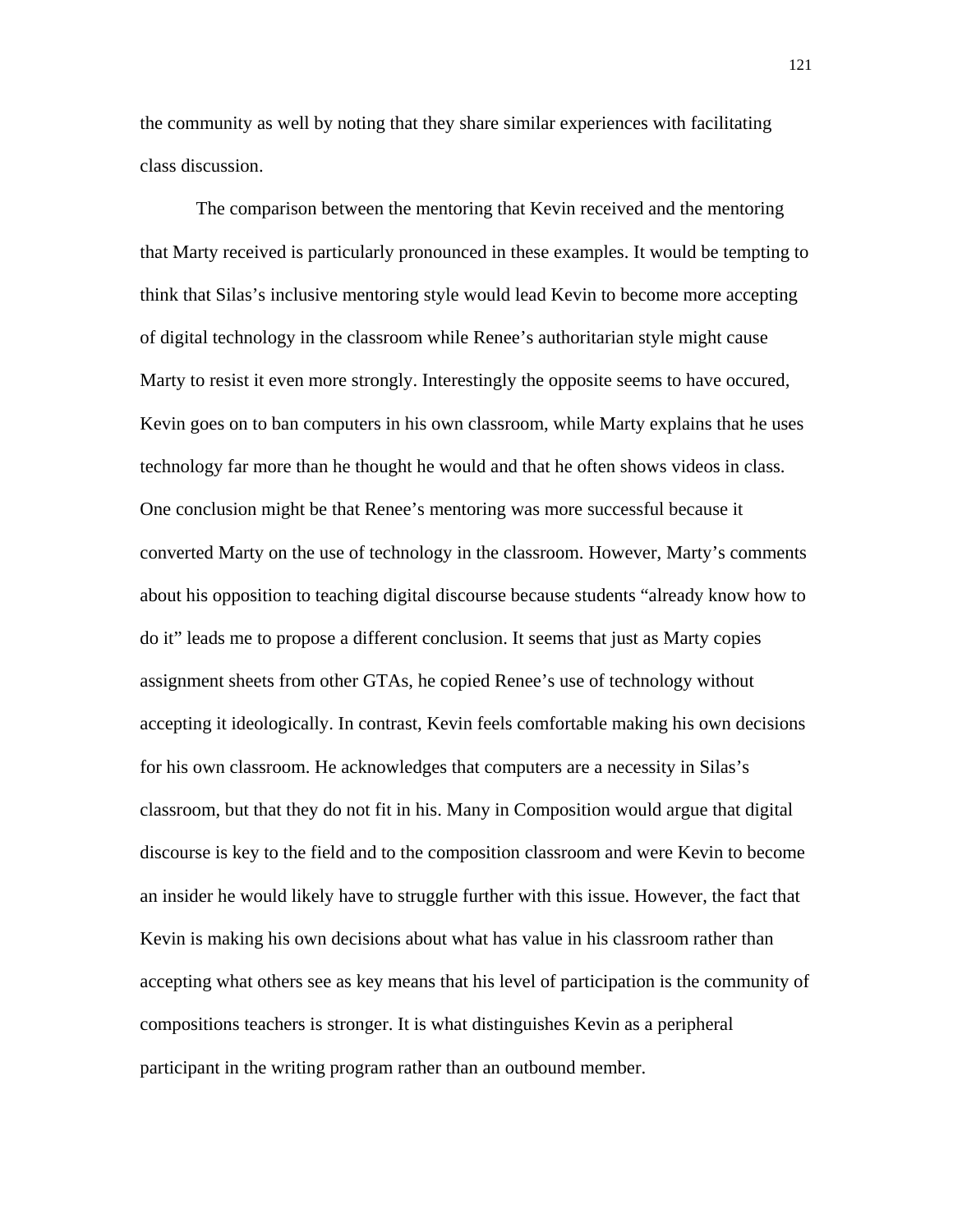This sort of supportive mentoring was also apparent in Sophie's relationship with her PhD student mentor, Jane. In fact, of all the GTAs, Sophie expressed the closest connection with her mentor. She felt that the two shared a similar approach to teaching as well as similar personas in the classroom. Like Silas's comments about Kevin's teaching, Jane's write-up on Sophie's teaching uses language that includes Sophie in the community of composition teachers. She, too, comments that waiting longer for student responses to questions is important and says, "It may seem like ages to us (as we stand up there squirming), but students often need up to 30 seconds to respond thoughtfully." Again, Jane shows Sophie that the problem of waiting for students to respond in discussion is a common one that teachers in general struggle with rather than a personal weakness. Thus, Sophie is made to feel like a part of a community with similar problems. However, unlike Kevin, Sophie was also able to teach a lesson that fit more closely with her area of expertise. She taught a unit on film, which she stated fit well with her interest in cultural studies. Having a lesson that fit with her interests helped Sophie to connect with Jane's classroom even more closely.

Both of these students were peripheral members of the PhD students' classes, but were able to gain experience as teachers through this opportunity. Another important first-semester experience for Kevin was working in the Writing Center. While for most GTAs this experience was also peripheral in that it allowed them a way to contribute to the writing program with lower stakes, for Kevin the Writing Center became its own important community of practice. In his practicum portfolio, Kevin notes that he originally saw working in the Writing Center as another hoop to jump through, but that he soon became engaged with the students and their writing. Kevin explains that working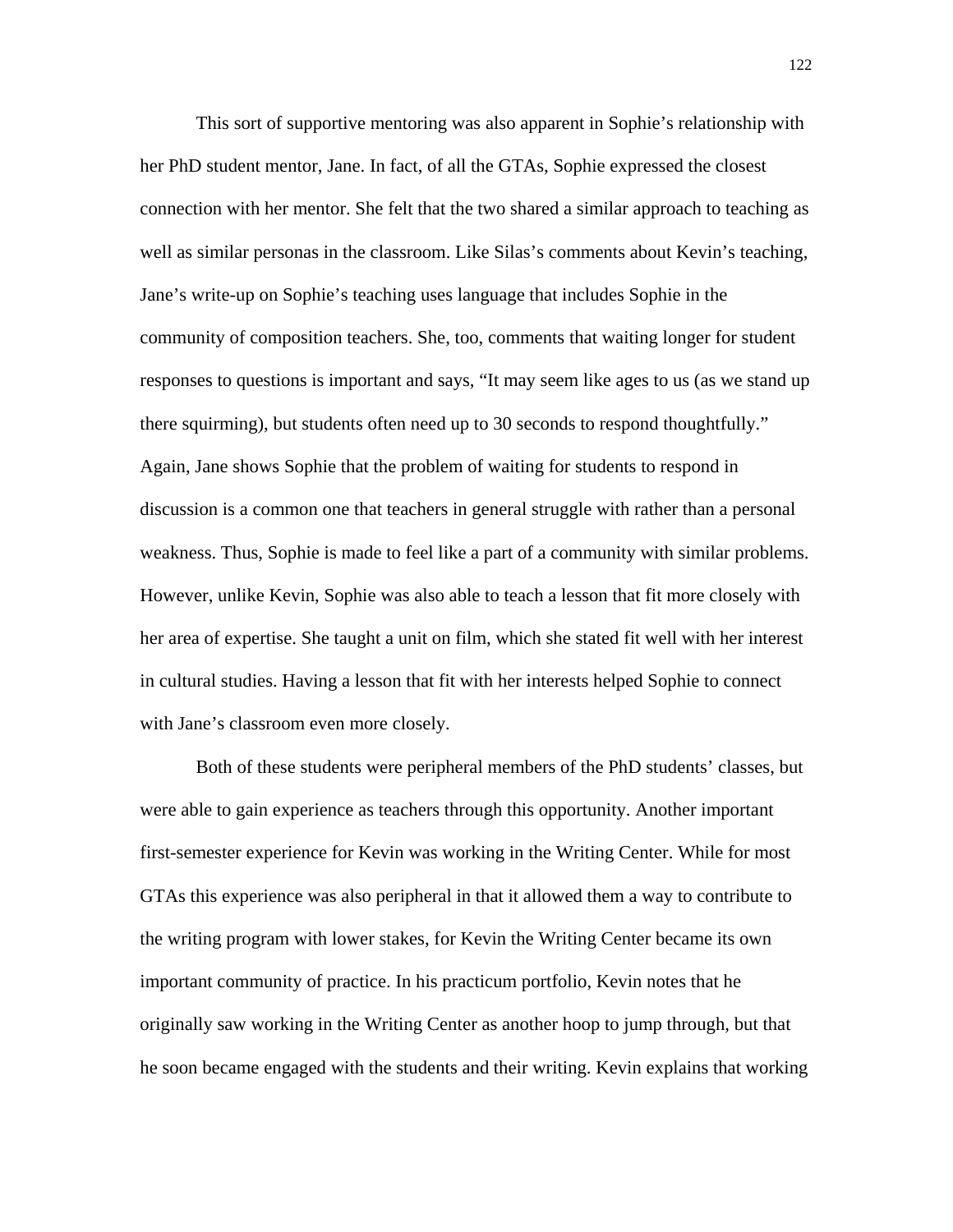in the Writing Center helped him become more familiar with the type of writing being done by students. In this way, it helped prepare him for the writing classroom. However, he also developed a special relationship with the Writing Center as separate from his teaching. He commented on his good relationship with Writing Center staff, and he volunteered to tutor in the Writing Center second semester, when it was no longer required as a part of his assistantship. In many ways, it seems that the Writing Center represents a different community of practice than the Composition program as a whole, and Kevin feels that he fits particularly well with this community. While he is peripheral in relation to Composition in general, by choosing to continue his role in the Writing Center, Kevin has committed to being an insider in this community. Although neither Sophie or Caleb seemed particularly influenced by their time in the Writing Center, it may be that his Writing Center work was one of the reasons for Kevin's positive attitude about Composition as a whole. Thus, we see that disciplinarity was constructed through different experiences for different GTAs, whether that was teaching in a mentor's class or working in the Writing Center.

# *Building Community in Second Semester Practicum Groups*

Like Blaire and Marty from Chapter 4, Sophie was a part of Rita's mentoring group second semester. She, too, expressed a close relationship with Rita and commented that her advice had been extremely helpful. The mentoring session I observed between Sophie and Rita was similar to those I observed with Blaire and Marty in terms of the procedures being followed; however, the tone of the session varied. While I saw Rita giving a lot of direct advice to Blaire and Marty and the two talking at length over grades, Sophie and Rita seemed more relaxed together. The two often completed each others'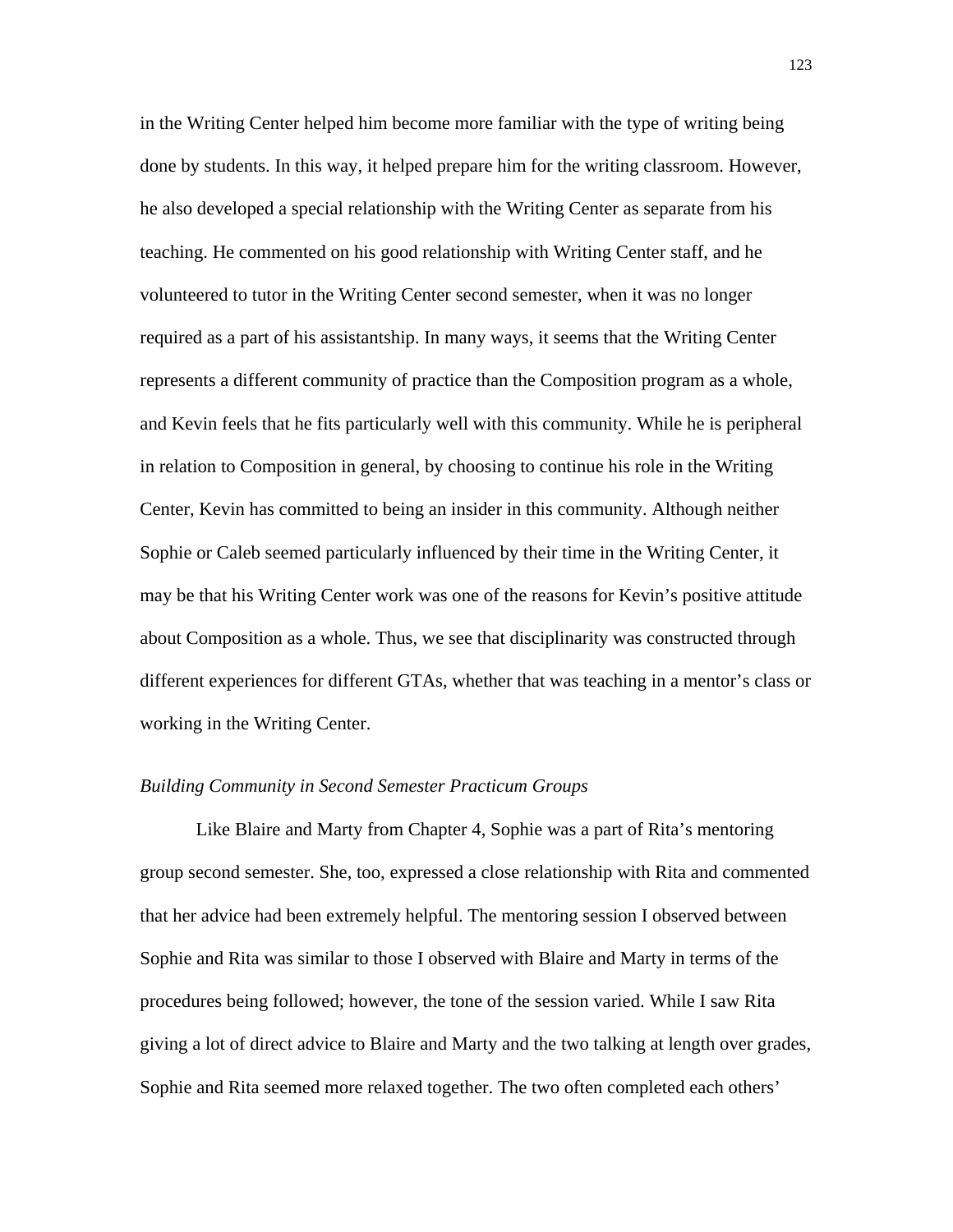thoughts, whereas Rita almost scolded Blaire for interrupting her. While Rita certainly made it clear to Blaire and Marty that the grades were ultimately up to them, she occasionally presented a fairly forceful position—such as when she insisted that a paper with an incorrect Works Cited page be knocked down to an A- or when she disagreed with Marty that a student who had completed an assignment poorly should receive a failing grade. Rita never directly comments on changing Sophie's grades in this way. In fact, the following exchange is a clear example of their relationship:

> **Rita**: I don't know if, I don't know, just on first looking through it and seeing things like this, things like this, and a lot of awkward and really confusing language. I might think this paper was maybe not quite a B **Sophie**: I was teetering in the B- to B range **Rita**: But, you need to figure out. I'm not going to tell you to change it **Sophie**: Oh, I know.

Rita and Sophie also share stories about the classroom openly and frequently. When Marty expressed frustration over peer review not working in his classroom, Rita explained her new favorite peer review activity. This same story comes up with Sophie, but in a different way. In their mentoring session, Sophie talks at length about a particular student and what she feels he gained from peer review. In particular, she notes pairing two students with opposite writing styles so that the two might best benefit each other. Rita responds to this not with advice, since she is not being presented with a problem, but with her own story of successful peer review. It seems clear that Sophie identifies herself as a fellow teacher when she shares these stories with Rita.

The two also share frustration over relying on online sources rather than a handbook and on teaching field research. In these conversations, Sophie continues to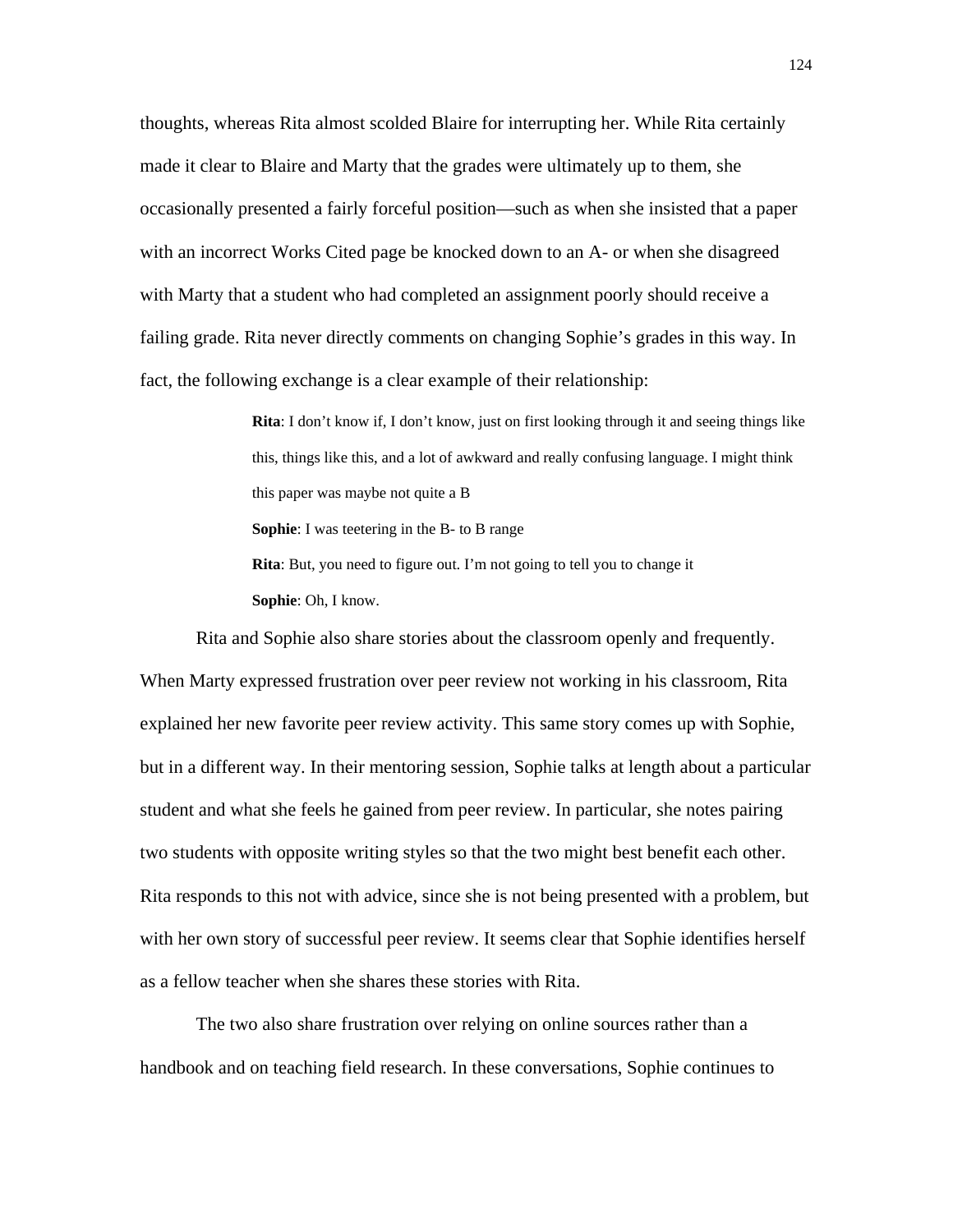relate to Rita on a fairly equal level. In fact, she brings in her experience in the workplace when talking about her choice of fieldwork assignments. Since Sophie worked with research analysts, she found many of the first-year writing assignments that used field research to be methodologically problematic. In particular, she notes using statistical data is problematic when one does not have a background in this area. Rita relates to this story by agreeing and noting that she has talked to a friend in the sociology faculty who has expressed similar concerns. Both share concerns here as teachers within the specific community of practice that is the Virginia Tech composition program, where field research is a requirement. As members of this community, they negotiate those requirements together, discussing alternative methods of incorporating field work into the composition classroom.

Much of the way that Sophie relates to Rita makes her seem as though she is already an insider; however, this may in part be because Sophie and Rita agree on some many aspects of teaching. When they disagree, Sophie is less likely to take the role of an equal. One area of disagreement is when it comes to using grading rubrics. Sophie hates rubrics and does not feel they are valuable in her grading; however, she explained to me that she felt required to use them. On this issue she says:

> I knew [Rita] would probably flip out if I didn't bring her rubrics. And I don't blame her. She probably needs to see some kind of consistency. But I hate them. I would not use them if given the option. I just don't know that I have the option of not.

While Sophie sees that rubrics are helpful for showing Rita that her grading is consistent, she does not feel they are useful for her classroom, yet she feels unable to make this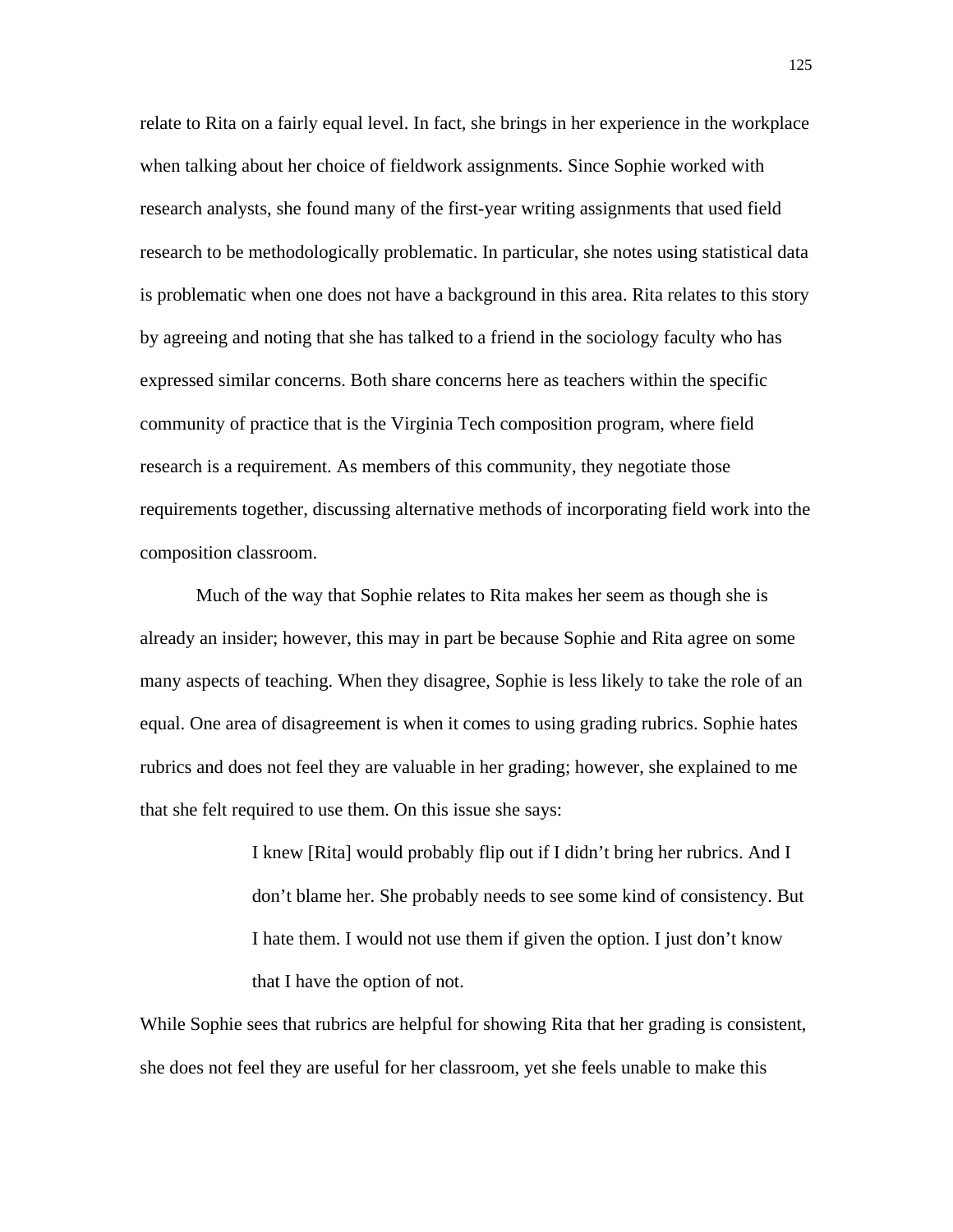change without permission from Rita. Rather she continually tries out new rubrics, hoping to find something that suits her needs better. Although Sophie did express a distaste for rubrics in her meeting with Rita, she did not voice her dissatisfaction clearly to her as she did to me. Rather she commented that rubrics were difficult to write, a sentiment that Rita agreed with. What we see here, then, is that despite her confidence, Sophie is not yet an insider in the writing program. Rather, as a peripheral participant she defaults to her advisor's view in areas of disagreement. Although she does contribute her own ideas more directly than Blaire and Marty, she also does not feel that she has complete agency in decisions affecting her classroom.

The mentoring style of the second-semester advisors varied greatly. One particular area of difference was the amount of direct one-on-one mentoring received. The only real negative comment Sophie had about her experience with Rita was that meeting once a week at the beginning of the semester was more than she felt she personally needed. In my interview with her, Rita also commented on the fact that she provided more mentoring than some of the other advisors. She comments that some people feel she "over-mentors" but that she would rather err on the side of too much mentoring than too little. As we saw in Chapter 4, Blaire and Marty seemed to value this degree of assistance. As outbound members, they were particular unsure of many of their decisions about classroom management or grading. However, as a peripheral participant who is more secure in her identity as a teacher, Sophie may have been fine with less oneon-one contact.

Kevin and Caleb's experience with their practicum advisor provides a contrast to the mentoring relationships we have seen so far. Kevin and Caleb were both in a different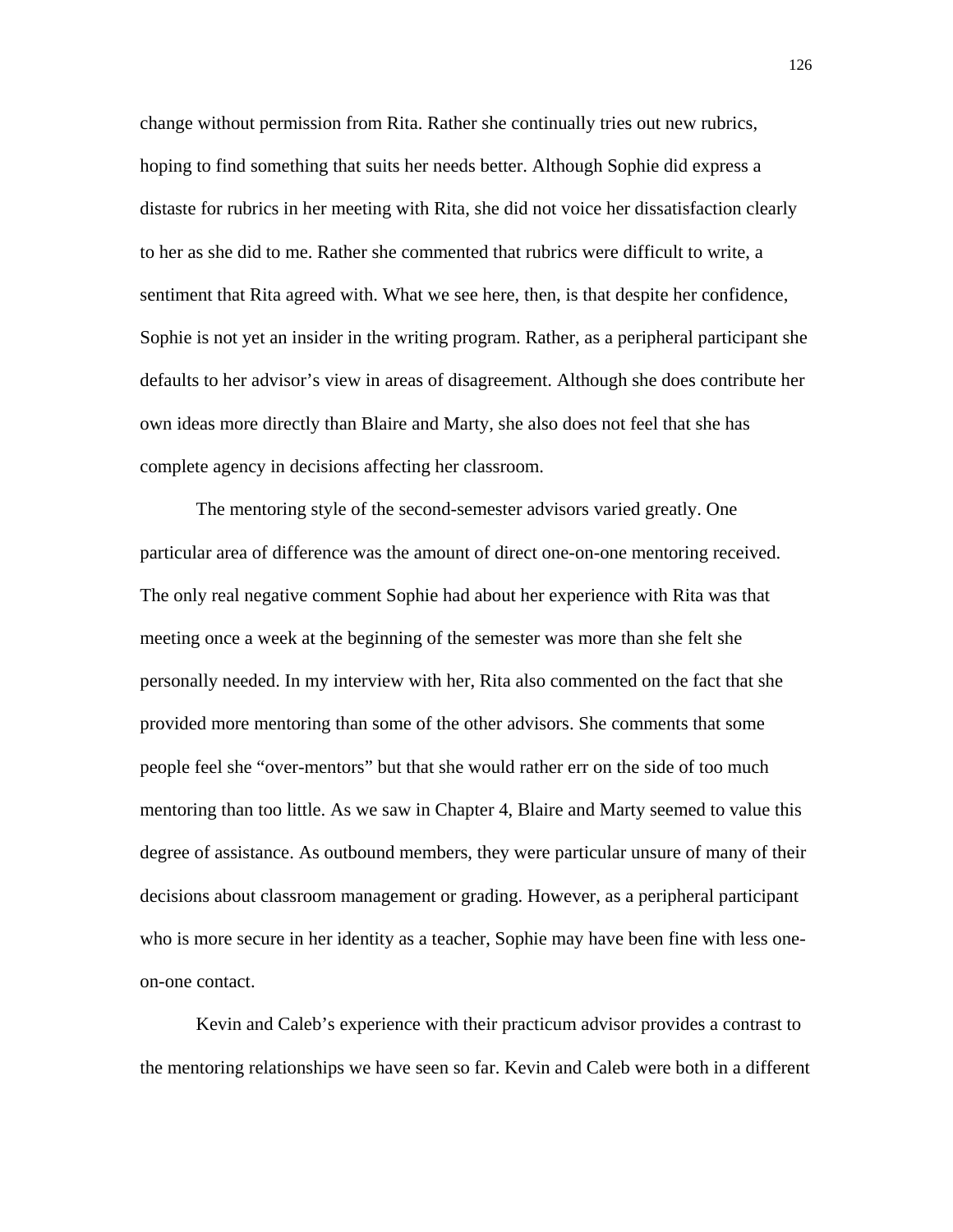mentoring group with Patrick, an MFA who also works closely with the Writing Program. Patrick has a very different mentoring style from Rita. Rita sits next the graduate student, pen in hand, poring over the papers in detail. In contrast, Patrick sits casually behind his desk and rarely reads the student work in detail. Rather, he asks the GTA about their process when grading as well as their concerns. In addition, while Rita meets with her GTAs for every set of graded papers, Patrick only meets with them on the first set or later if questions arise. As a result, I did not observe these mentoring relationships over multiple sessions the way I did with Rita's students.

Even though Patrick does not require individual meetings with his GTAs as often as Rita does, Caleb and Kevin both found him to be readily available. They did not feel like they were left alone to make decisions regarding their teaching, but they did feel that they had agency over those decisions. Caleb notes that he would often pop into Patrick's office or send him an email for assistance brainstorming ideas for class time. Similarly Kevin notes that he talked to Patrick several times on the phone or via email when developing his assignment sheets. Their advisor was a key insider in the writing community that these GTAs turned to for help with their own classrooms.

However, both Kevin and Caleb also noted the importance of working with their group of peers rather than just working with their advisor. Kevin says that Patrick motivated him, but so did his peer group. "If I'd been treading water alone," he says, "I think I would have drowned." The Director of Composition explained to me that this particular group of students was close knit even before their second-semester mentoring group had formed. She noted that she does not usually divide up mentoring groups along disciplinary lines, but that this group of MFA students worked particularly well together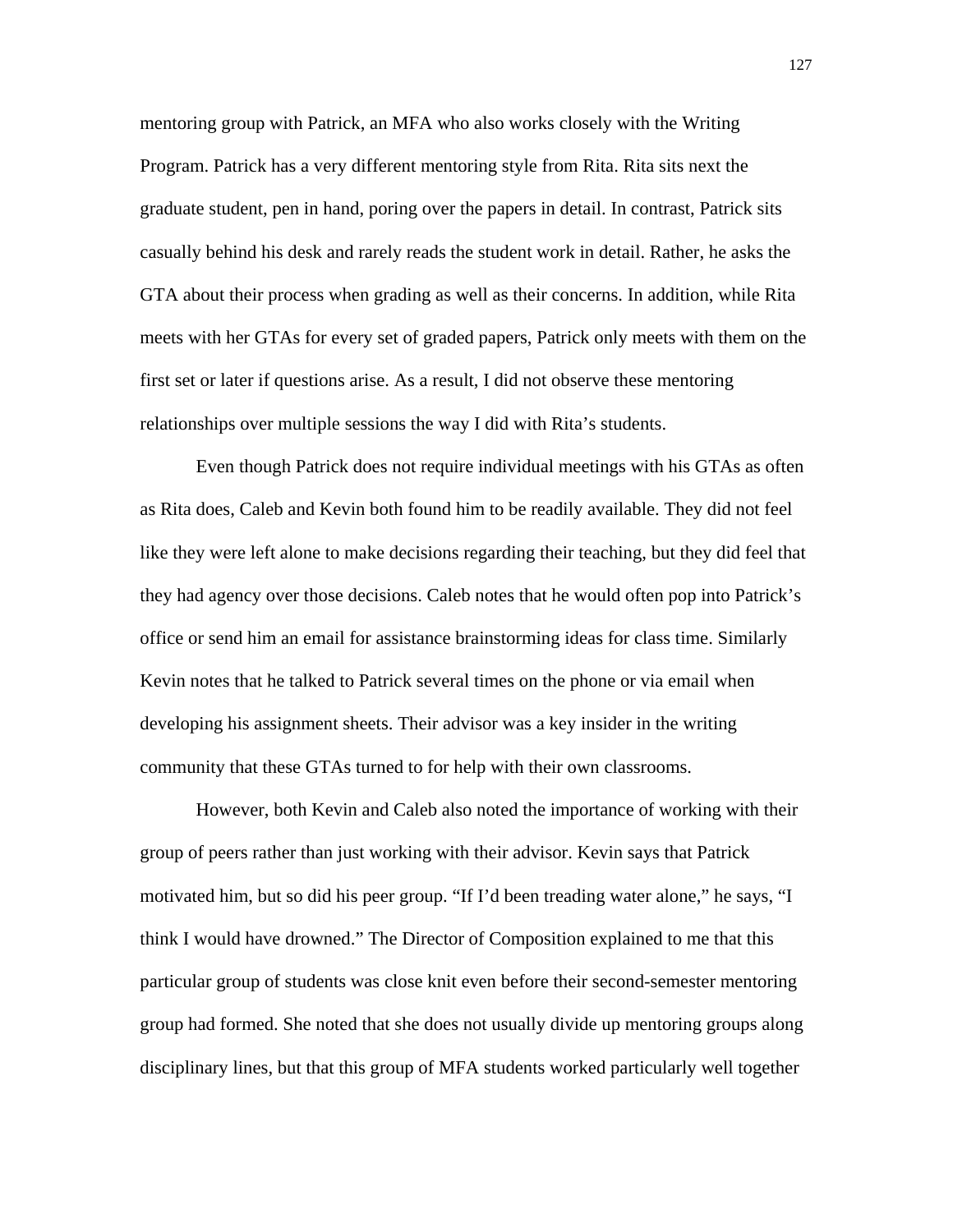in practicum, and so she chose to keep them in the same group second semester. Indeed, Caleb and Kevin seemed to enjoy that they were working with other MFA students. However, Kevin and Caleb do not mention collaborating with their peers on assignments or sharing ideas for the classroom as much as they mention the emotional support provided by their colleagues. For example, Caleb mentions the importance of the secondsemester practicum groups to be able to "bitch and moan and get encouragement" and comments that "I didn't feel like it was a class, more like a support group." Because they were able to connect on multiple levels, this support group went beyond teaching. Caleb mentions that he enjoys working with Patrick both in his practicum group and creatively, and it appears that Kevin has a similar relationship with him.

Working with MFA students positions Patrick as a broker who helps these new graduate students navigate not only the realms of composition but of graduate school in general. While Rita welcomed her GTAs into the community of practice of the writing program, it does not appear that her GTAs turned to her for other advice on graduate school and conversations about coursework or completing an MA in literature rarely came up in the meetings I observed. This may be one reason why Sophie laments the lack of disciplinary diversity in her peer group. She would have preferred to be mixed with MFA and PhD students rather than have a group exclusively composed of MA students in literature. Sophie sees her mentoring group as a *teaching* circle and a support system for her work as a teacher. However, Caleb and Kevin see their mentoring group as more of an overall support system that bridges the gaps between their different areas of study and teaching. Both peer groups are effective but meet different needs.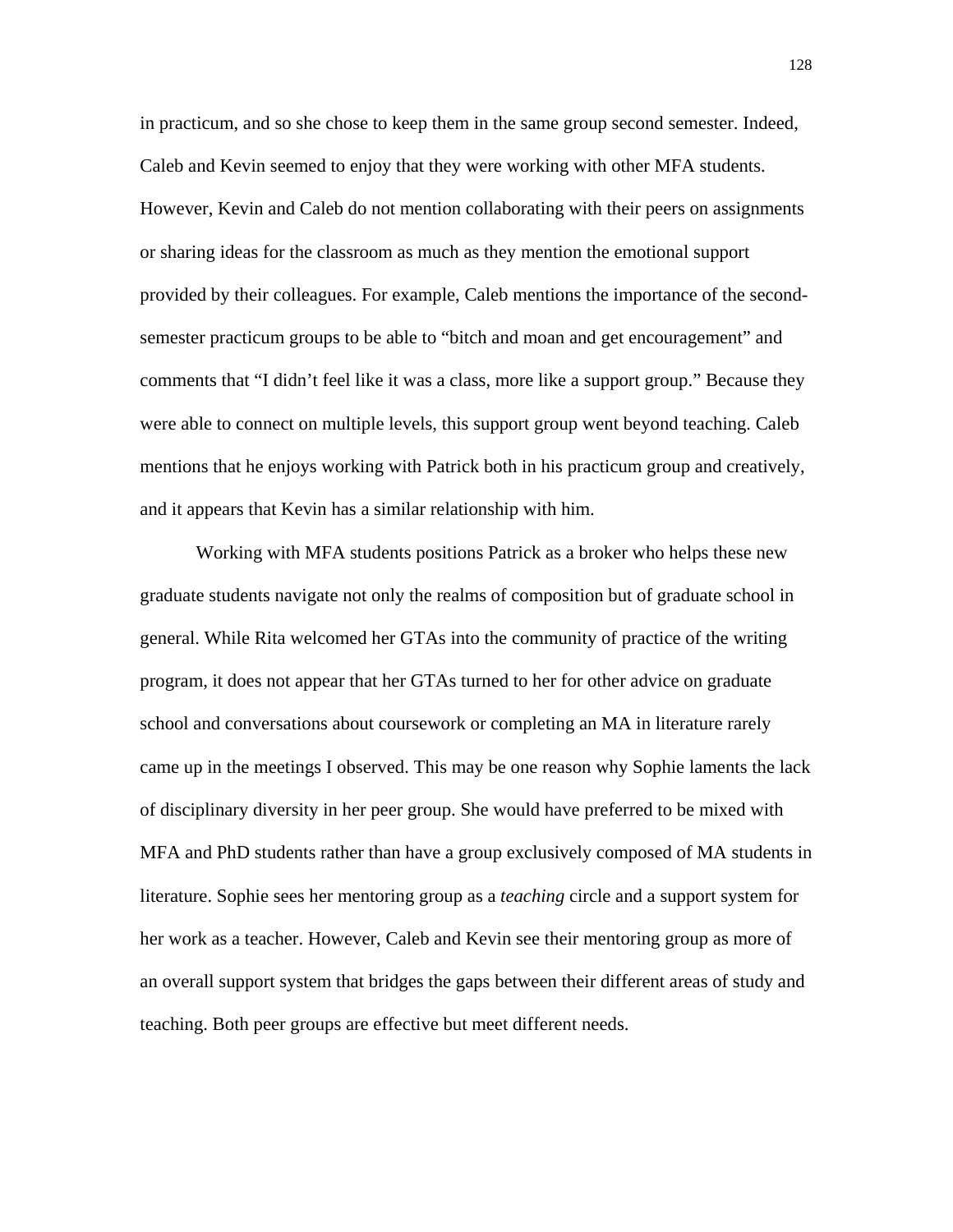Another difference between Patrick and Rita was the style of their response to GTAs' grading. Patrick's comments about his GTAs' grading are rarely, if ever, directive. Rather he takes what Straub and Lunsford (1995) classify as a "dialectic" approach, one that incorporates asking questions rather than giving answers (p. 193). This style encourages GTAs to question their own decisions. For example, when meeting with Kevin about a student paper, Patrick asks, "What do you think a person like her or a student like her is going to do after they read their comments?" The same approach continues when questions about specific grades arise. When Caleb expresses doubt over giving a paper a D, Patrick asks him, "So, why do you give him a D?" When Caleb seems unsure, Patrick asks, "Is it an F?" Rather than tell the GTA the grade that he thinks the paper should get, he instead forces the GTA to examine the reasons for possibly giving one grade over another. A question that Patrick asks Caleb here, and that comes up frequently in his comments about grading, is "What do you think would motivate this student?" In part, these comments speak to Patrick's mentoring style—he doesn't provide the GTAs with direct answers, but rather questions them about their own assumptions.

Because Patrick is less directive in his comments, Kevin and Caleb seem to feel a greater sense of freedom in making their own decisions about grading in the classroom. While Sophie was unsure whether or not she was allowed to grade without a rubric, Caleb tells a story about making a decision on a grade that he knows Patrick would disagree with. In fact, it is on the same paper discussed above where Caleb asked about giving the paper a D. When the student received the D, he challenged it, reminding Caleb of a comment he made on the rough draft. Caleb said that the conversation made him realize that he had given the student the ok to turn in what he had turned in, and so he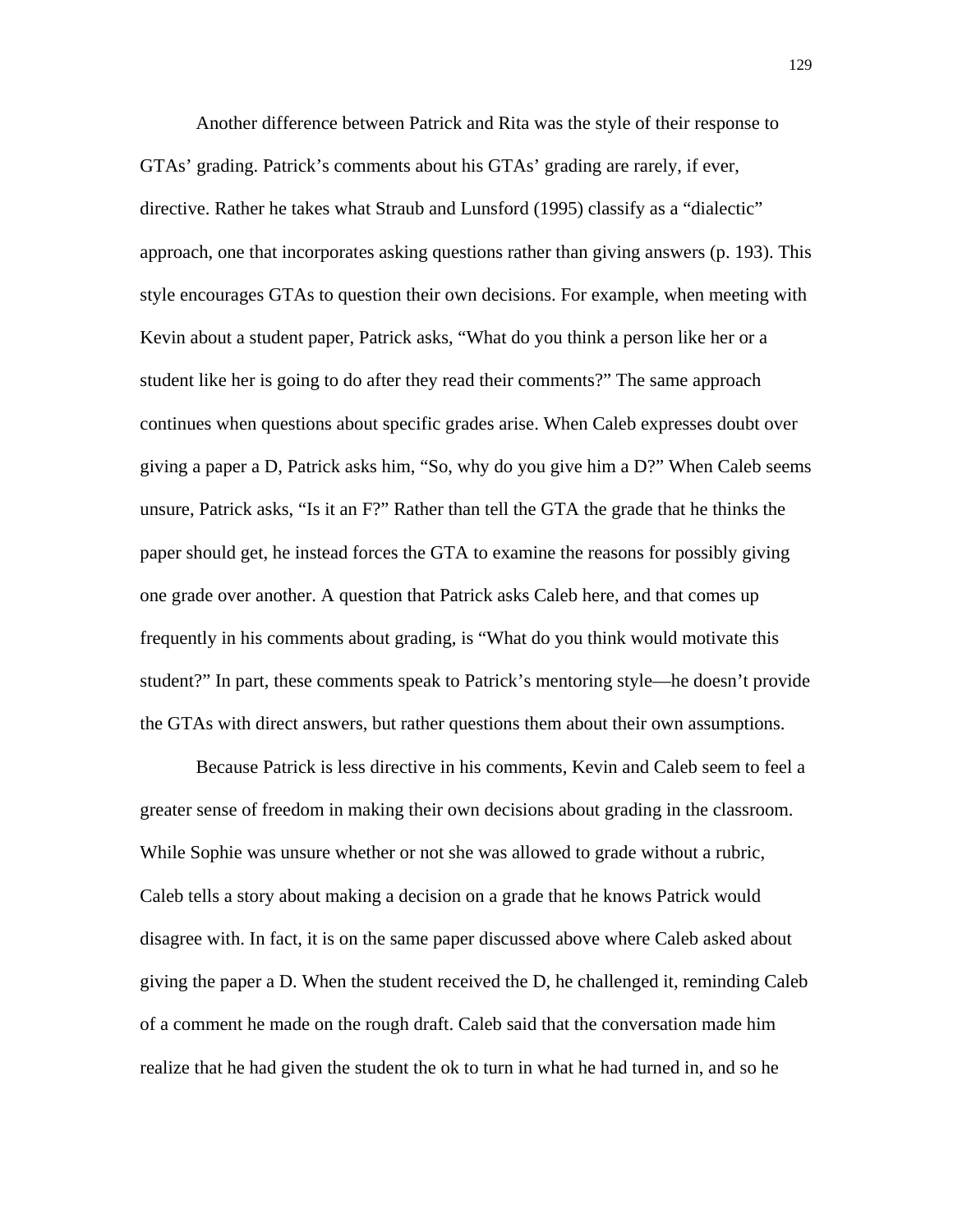changed the grade to a B. I asked if he discussed this situation with Patrick, and he said he did not and that "He probably wouldn't have agreed with my decision." Since Rita collects a list of the grades given for each paper, it is unlikely that a GTA in her group would have made such a decision without consulting her. However, it clear that Patrick's student feels comfortable doing so. This has both negative and positive implications. On one hand, in a tough situation such as a grade challenge it might have been helpful for Caleb to get a second opinion, and more experienced members of the community such as Patrick might have advised him against changing the grade. On the other hand, the fact that Caleb has the agency to make these decisions helps build his identity as a teacher in his own right.

While there were distinct differences between the mentoring that Sophie received and the mentoring that Caleb and Kevin received from their second semester advisors, in all three cases the approach seemed less directive than what we saw with Blaire and Marty. Within the same mentoring group, Rita's approach seemed to shift as she dealt with a student who was more confident and comfortable with teaching. She clearly adapts her approach to fit the GTAs' needs. Similarly, while Patrick does not meet individually with his mentees as often as Rita does, he is readily available and responds to the level of mentoring that each GTA needs. While Patrick's group did not meet over the summer to plan syllabi and did not attempt to use a common book or assignments, they do provide an important support network. For all of these GTAs, then, their second semester mentoring groups were valuable as they adjusted to their roles as a new teachers.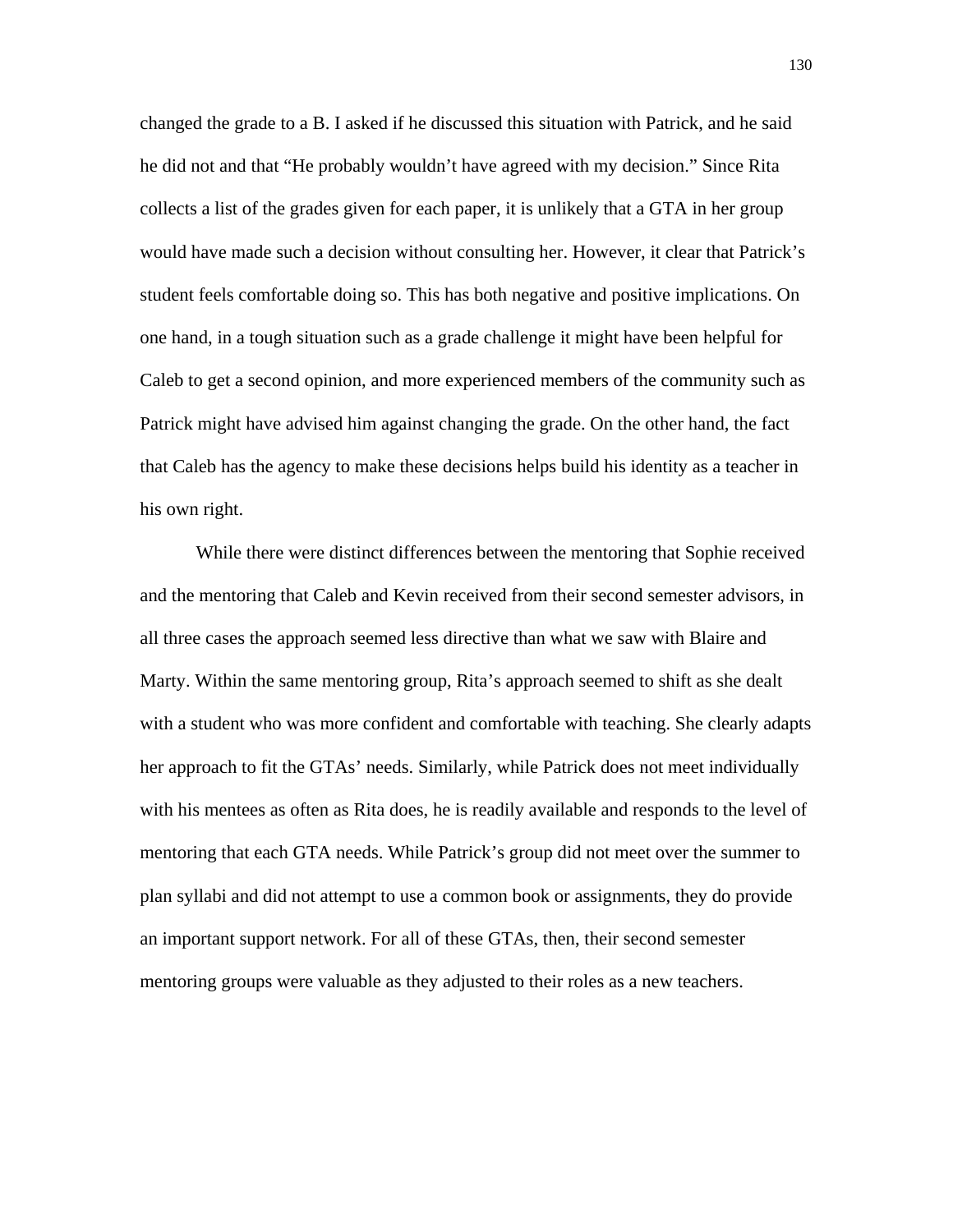## *Peripheral Participants as Teachers*

 $\overline{a}$ 

 All three of the participants in this chapter represented themselves in different ways when it came to their persona as teachers. While the outbound participants in Chapter 4 maintained a fairly dualistic view of education that was reflected in both their responses to student papers as well as their assignment sheets, the participants in this chapter each have their own perspective on education. From reading each GTAs' syllabi, assignment sheets, and responses to student writing, we can see how these views are reflected and presented to students. At times, however, the personas depicted by these participants conflict, which may show that as teachers, these GTAs are still seeking their own identities in the classroom. Another factor to consider is the way that GTAs formed many of their assignment sheets together and learned to copy language from syllabi from others. Thus, without additional data, it is impossible to separate which parts of these documents were written directly by each GTA.<sup>18</sup> Nevertheless, even the selections that each GTA made in terms of what language to copy for their policies or which assignment sheets to share show something about their view of teaching. Patterns emerge among this data that give us clues as to the values each GTA portrays to his/her students.

When Sophie talked to me in her interview about her respect for Rita as a teacher she noted that Rita has a good balance between being authoritative in the classroom and yet approachable. This is the same type of persona that Sophie presents for herself as a teacher. Community and working together are all very important to Sophie's classroom. This was clear even when I went to ask her students for permission to use their graded papers in my study as when she introduced me she reminded her students about the

 $18$  This question was addressed to a certain extent in interviews where I inquired about the development of these documents, but this data is not specific to actual word choice.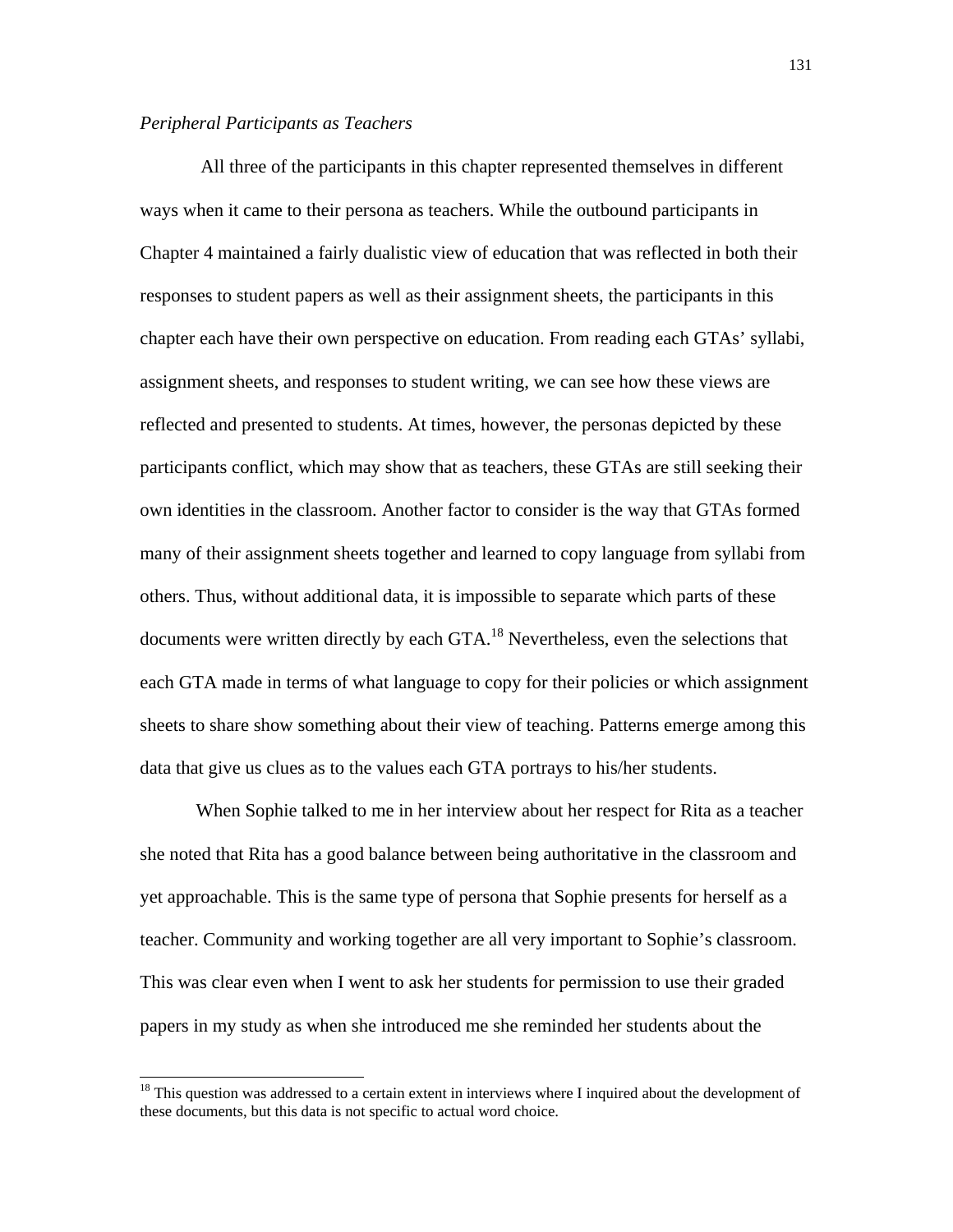importance of helping others. In her syllabus, Sophie states, "Build a network among your classmates." Furthermore, her syllabus notes that she expects students to do well and that when they don't she will allow them to rewrite papers, presenting herself as an approachable teacher who is there to help students do well in the course. However, Sophie also maintains a clear authority in her syllabus. There are many policies, some of which are uniquely hers and which reflect the values that are important to her classroom. For example, she has a policy where she explicitly states that "failure to respect classmates" will result in being asked to leave the class. Sophie thus constructs the type of persona she wants for the classroom—authoritative, yet approachable.

The writing process is also important to Sophie. Her assignment sheets read almost like a syllabus in the way they very specifically lay out dates for each part of the process. Again, this fits with her persona because she is very helpful in showing students what they need to complete each step of the project, yet those steps are laid out by her in a directive manner. Her comments on student papers range from more directive response, which involves firmly guiding a student with specific comments, to Socratic response, which prompts as student to make changes through asking questions (Straub and Lunsford, 1995, p. 192-193). In both our interview and her conversation with Rita, Sophie brings up the issue of how much to take control of student writing when commenting. At times she does give examples of how to rewrite particular passages. However she also explains her comments in detail and offers students a great deal of support. For example, she takes the time to write on a student's paper an explanation of what a comma splice is rather than simply correcting it. However, she also asks students questions about their writing, such as "Can you give me specifics about…?" According to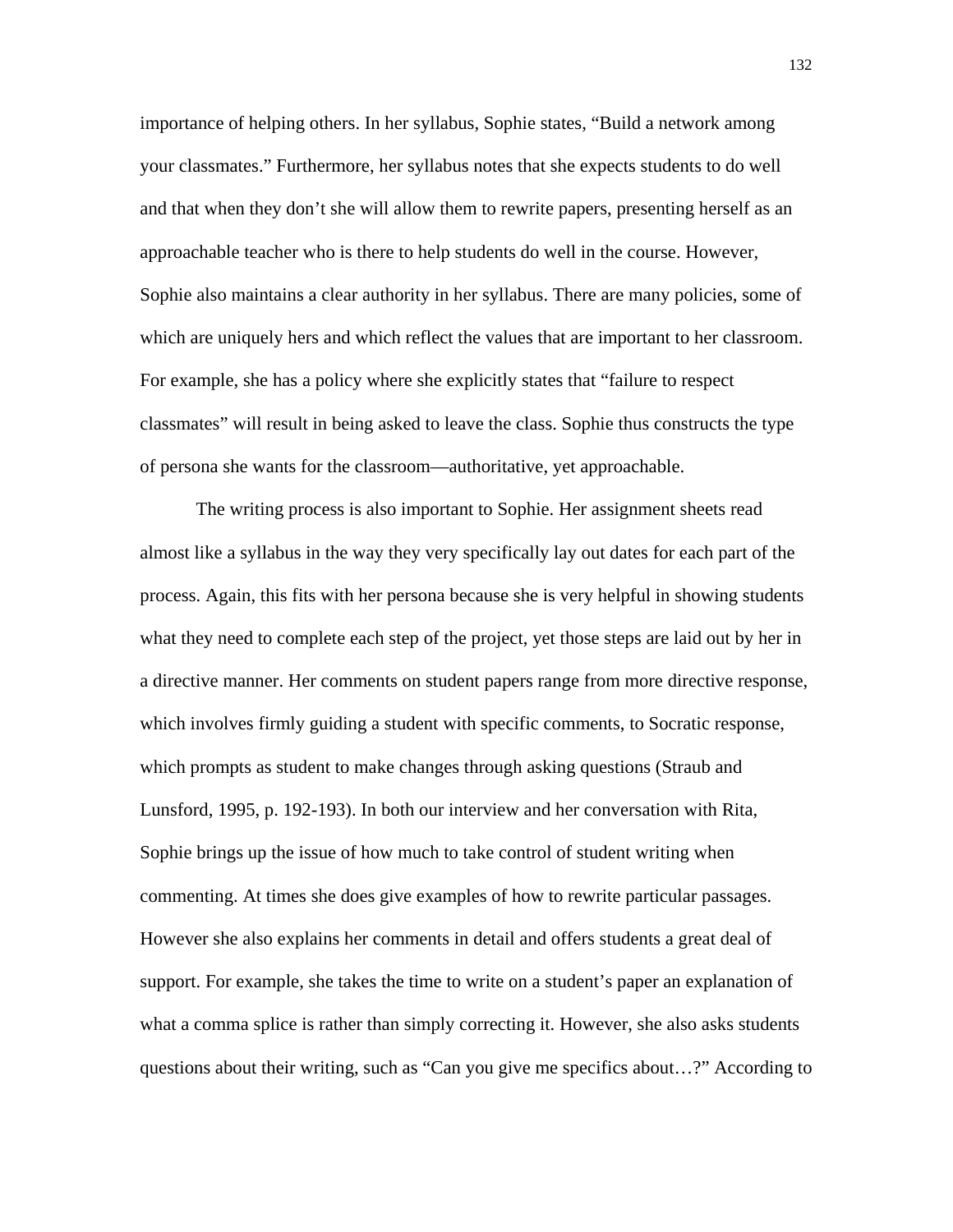Straub and Lunsford (1995), this commenting style "allows the teacher to create an interplay with the student even as it keeps the teacher in control of how the student sees the choices" (p. 193). Socratic questions such as this allow Sophie to maintain her authority while showing more of a collaborative stance towards her students. In her end comments she consistently makes comments such as "For the next paper, we'll work on…" showing that the onus to improve writing is not only on her students but on her as a teacher. Again, Sophie maintains a consistent and confident identity when writing to her students. This identity is influenced by what she sees and admires in other teachers, such as Rita, but it is still her own teaching persona.

As previously mentioned, the MFA students worked closely together as a group, even during the first-semester practicum. Thus, it is not surprising that Caleb and Kevin's assignment sheets and syllabi are very similar. Both GTAs' syllabi take a less authoritative stance and, unlike Sophie's, have very few specific policies. For example, both mention the importance of attending class but neither specify penalties for missing. Although the wording varies somewhat, Kevin and Caleb also have several very similar assignments, such as an assignment that asks students to practice MLA style through creating a creative bibliography of songs, movies, and stories that are important to them. What is important here, then, is to note the way that the GTA's identity as a teacher is a part of the more collaborative construction of the writing program. When wording for policies or assignment sheets is developed collaboratively then those genres reflect not only an individual GTA's persona but a persona for the larger community of practice. In Wenger's (1998) terms, they reify the beliefs of the community (p. 55). For example, the Director of Composition prefers an attendance policy that remains flexible while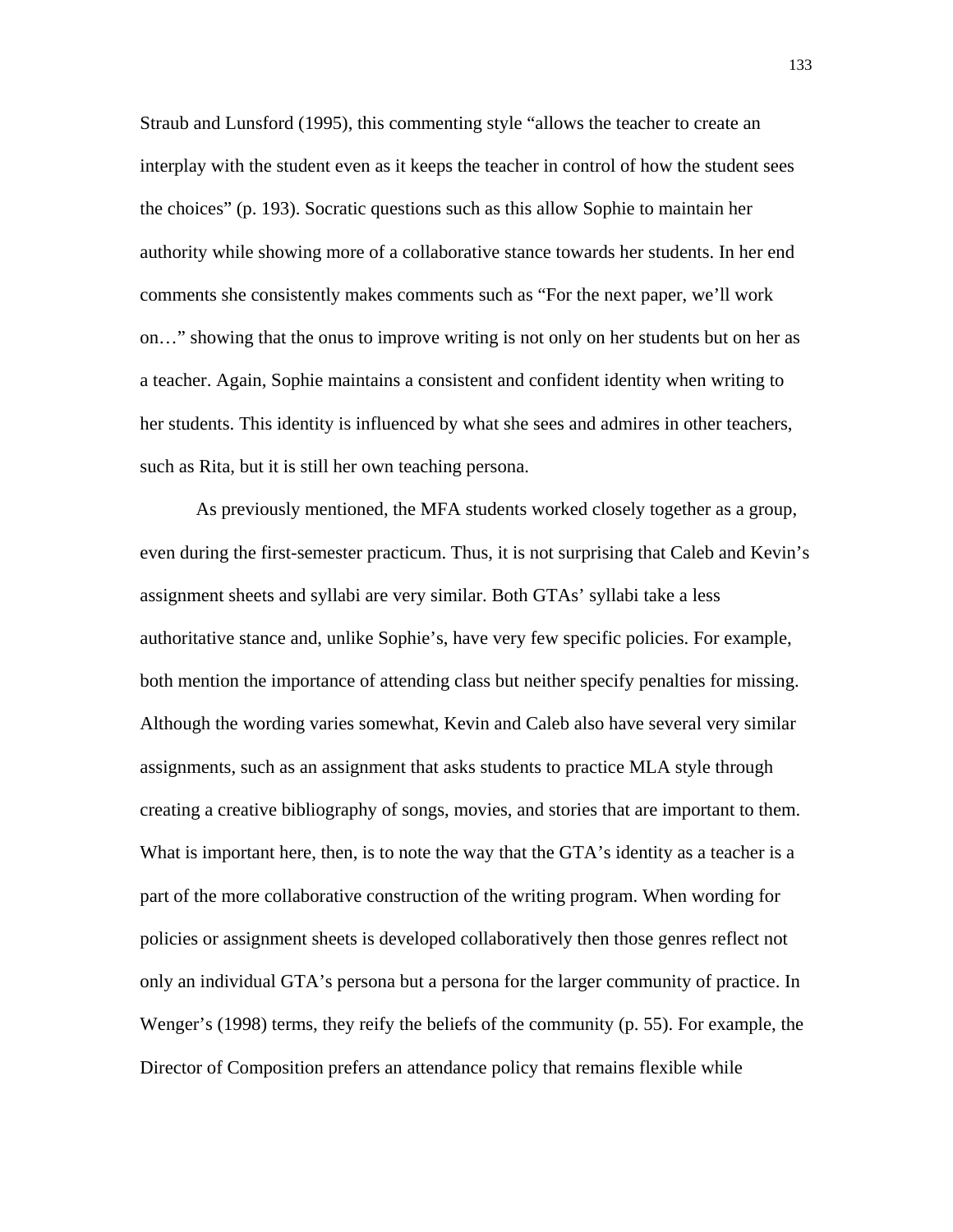stressing the importance of class participation. This approach is very different from many writing programs where there are programmatic policies that dictate the penalties for missed classes. There are, however, passages that reflect more clearly the individual personas of these GTAs. For example, Kevin adds this statement to his course description: "From formal research papers to poetry, research remains integral in the writing process." As we have seen, the connection between creative writing and composition is important to Kevin, and this is reflected again in the wording on his syllabus. Although students are likely to think of syllabi and assignment sheets as representative of their specific instructor, what we really see here is the melding of individual teaching persona and programmatic identity.

In terms of their responses to student writing, Kevin and Caleb seem to struggle more than Sophie in terms of adopting a consistent style or identity. For example, Caleb's comments sometimes appear more supportive at the drafting stage than on the final paper. This issue came up for him, as we saw previously, when a student complained about a grade citing that his rough draft had not lead him to believe that he needed to make such drastic changes. Having a grade attached to comments can also clearly affect the way those comments are read by students and thus the view they are receiving of their teacher. For example, Caleb writes on a rough draft, "All your main points are here; they just need to be expounded on and backed up." However, on the final he writes, "You make many claims in this paper but give little evidence to why," and follows this up with the grade of a D.<sup>19</sup> The first comment indicates support, saying you are on the right track, but do more. The second indicates significant shortcomings in the paper, particularly when

 $\overline{a}$ 

<sup>&</sup>lt;sup>19</sup> As Caleb did not name names when he mentioned the angry student, it is unclear if this is the exact paper he was referring to or not. However, this example is certainly in line with that story.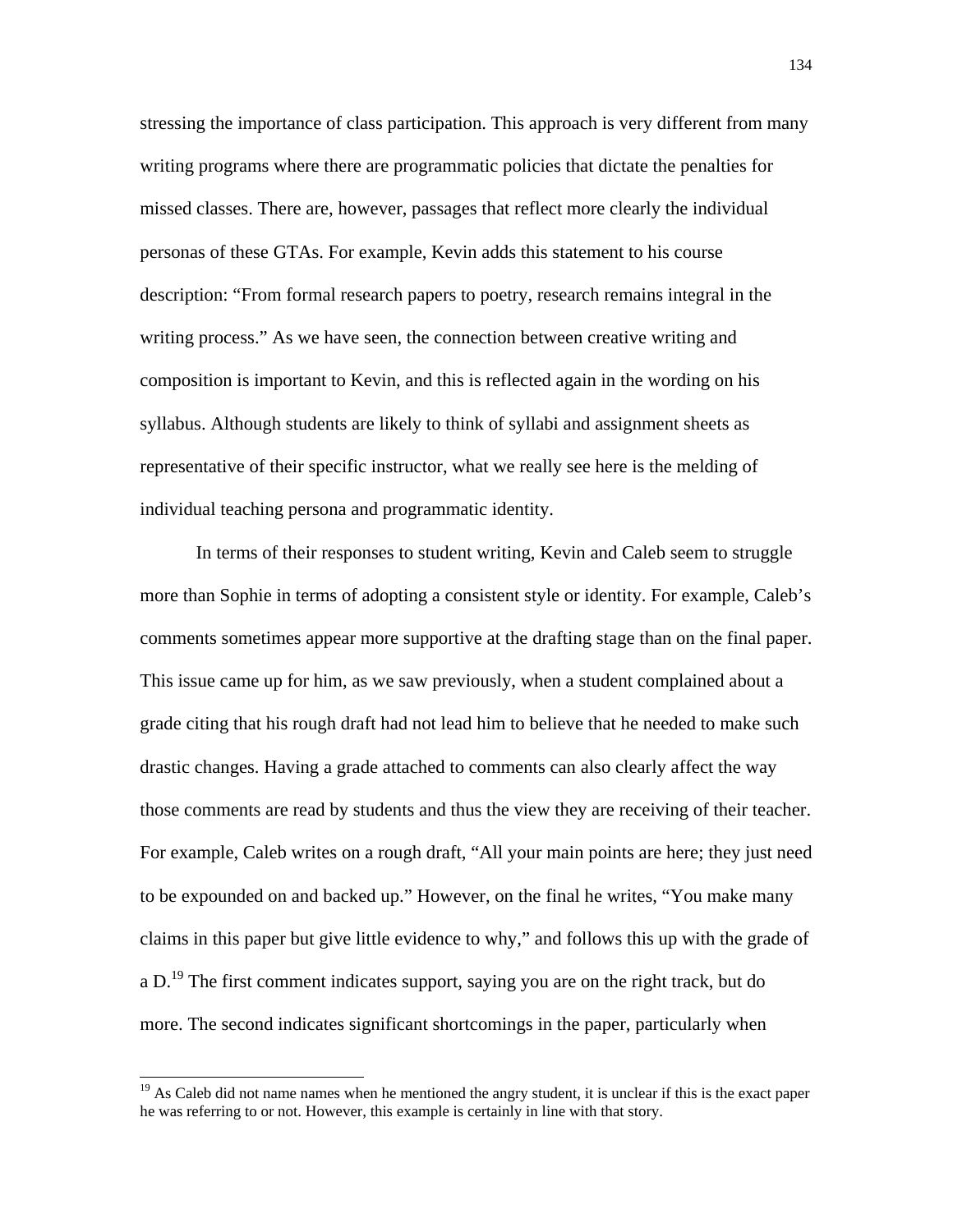paired with the low grade. In some ways it may seem that Caleb struggles between a more supportive teacher persona and a more authoritative one. Certainly, this seems to be how it appeared to the student who challenged his grade. However, these comments also reflect some of Caleb's larger views about the composition classroom. He values the writing process and requires multiple drafts from students. He also responds directly to peer review comments. Part of Caleb's frustration with the particular paper is the way this student did not revise enough based on the feedback received, another point he makes directly in his end comments. In part, Caleb's focus on revision and drafting reflects the values that Patrick expressed to their mentoring group. However, as an MFA student, part of this focus may also be disciplinary; workshopping is an important part of creative writing courses. Anson (2000) notes that reading student writing is affected "by the influences of cultural, institutional, disciplinary, departmental, and personal standards" (p. 14). Just as with assignment sheets and syllabi, the identities that GTAs adopt in their responses to student writing are reflections of not only their own individual standards and personas but their disciplinary and institutional identities.

# *Conclusion*

Overall, what we see more clearly with the GTAs in this chapter is that their multiple identities and communities of practice are reconciled, often in a way that is particularly productive to their development as teachers. Wenger (1998) explains that:

> If a nexus of multimembership is more than just a fragmented identity, being one person requires some work to reconcile our different forms of membership. Different practices can make competing demands that are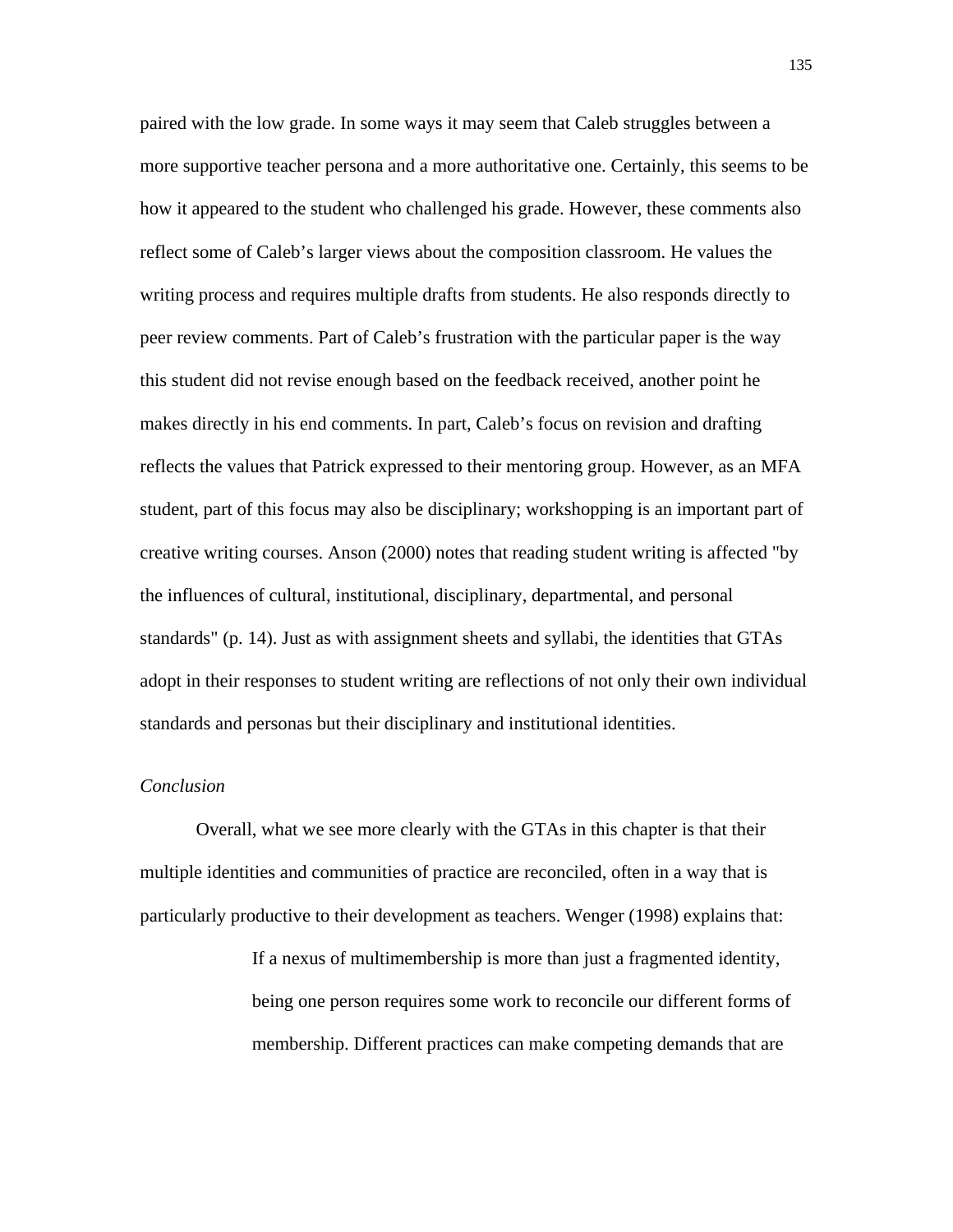difficult to combine into an experience that corresponds to a single identity (p. 159).

For Blaire and Marty in Chapter 4, their identities remained fragmented and in conflict with one another. It was impossible for Blaire to look down on underclassmen as a member of the Virginia Tech student body while valuing their contribution as a Virginia Tech teacher. However, Sophie, Caleb, and Kevin all found valuable ways to make connections among their current and previous communities of practice, as students, as teachers, and as intellectuals.

While Sophie and Kevin both expressed an initial resistance to Composition theory and Caleb expressed an initial resistance to teaching, all three students were able to resolve these resistances to the point where they were able to speak positively about their experiences with teaching and Composition. Sophie was most able to make connections within her teaching through incorporating cultural studies in the composition classroom and applying her former work experience to teaching field research. Meanwhile, Kevin connected concepts he learned in practicum to his work as a poet. Both Kevin and Sophie were able to connect their own intellectual interests in some way with Composition and teaching.

In addition to making intellectual connections, social connections were key for these GTAs to see themselves as teachers. Caleb, in particular, talked about how his cynical view of academia had changed through his social interactions with professors and fellow graduate students. While he entered the program wanting to get out of school as soon as possible and pursue other things (clearly, an outbound role), he became invested in wanting to actually pursue a career in academia. He attributed this shift to the people

136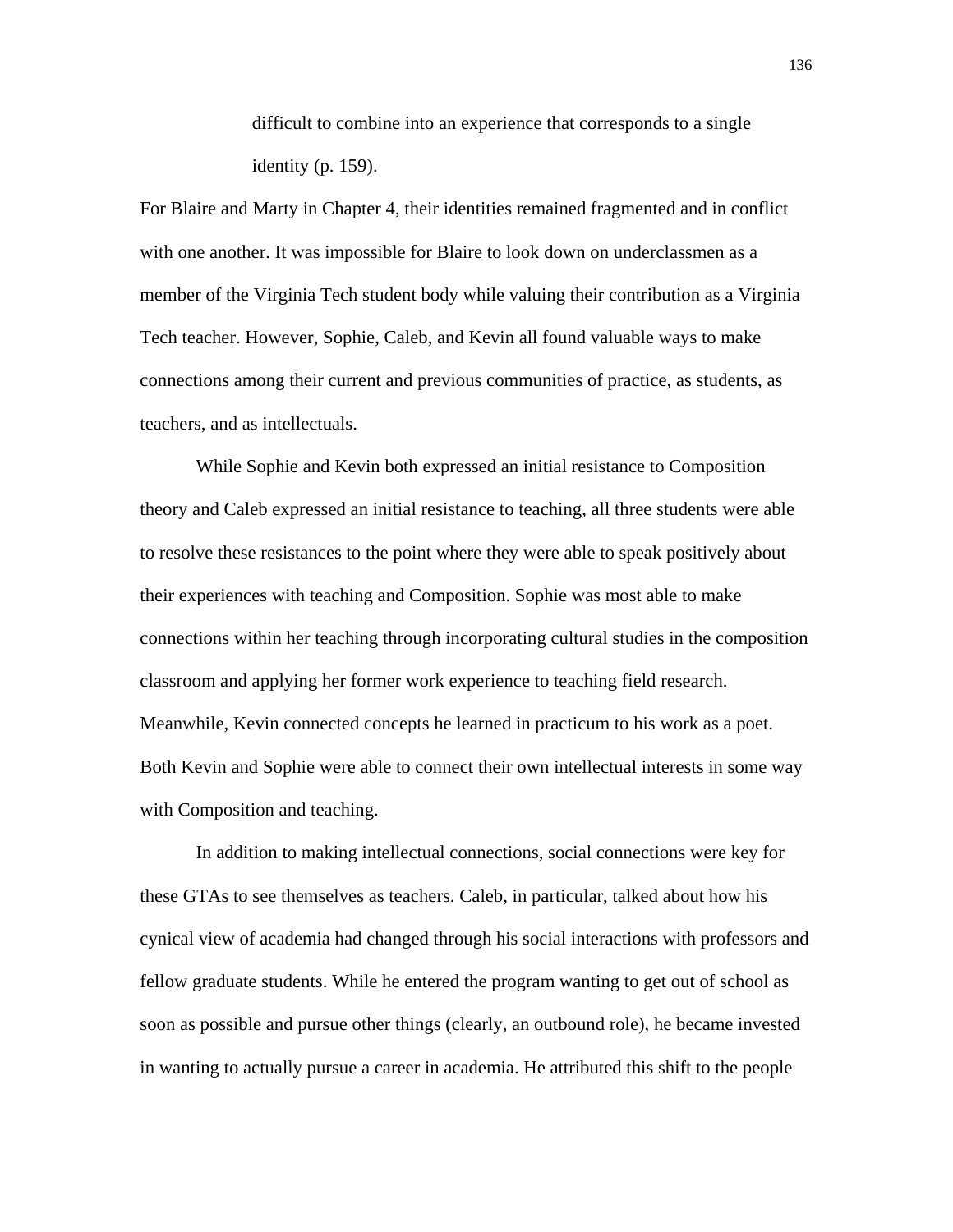he had encountered at Virginia Tech. The relationship with his teaching advisor Patrick as well as the close knit mentoring group that was formed contributed to this sense of belonging within academia. In addition, Kevin and Sophie's first semester PhD student mentors encouraged them as fellow teachers. All of these social connections contributed positively to these students feeling a part of a larger community of teachers. Together these social groups worked to form a view of Composition within the writing program.

Finally, a sense of agency is key in moving toward full participation in any community of practice. Just as Wenger (1998) notes, peripheral participants must be given access to the community, although on a more limited scale than full participants. Rita and Patrick as teaching advisors fostered this feeling of agency by leaving important decisions up to the GTAs. The lack of a common syllabus or common assignments at Virginia Tech also fosters this sense of agency. While student still often pick similar assignments—a testament to the fact that composition at Virginia Tech is constructed and negotiated not by individuals but by a community of practice—the ability to modify and create assignments offered these GTAs a position as members of the writing program. When Kevin was able to create his own assignment for his composition course, he felt like a composition teacher for the first time. For access to be meaningful, then, it must involve that sense of agency.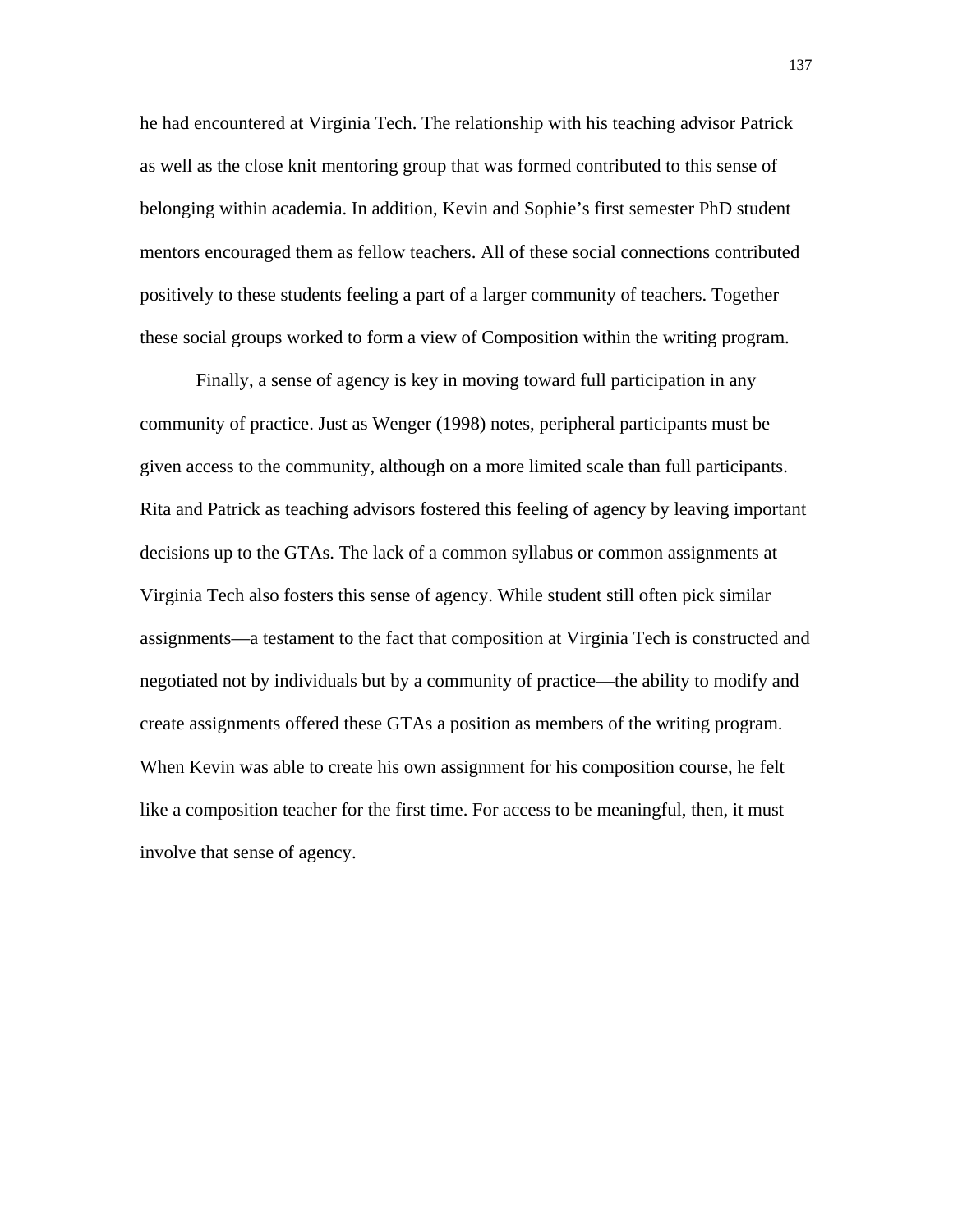#### **Chapter 6: "A Rookie in the Field": Inbound Members of Composition**

While most of the GTAs who end up teaching composition do not intend to go on in the field, with the increase in graduate programs in Rhetoric and Composition, more GTAs do see themselves as inbound members of the discipline. Our previous discussions about GTA preparation have focused almost exclusively on how to prepare our future composition teachers. However, for this inbound group of students, teacher preparation takes on another level as they prepare for careers as composition teachers and Composition researchers. Looking specifically at the experiences of GTAs in this category can help us better see the different relationships that GTAs have with C/composition and how those identities are developed.

Wenger (1998) contrasts higher education with workplace training, noting that education often offers a variety of outbound choices while workplace training is designed to create insiders in a community of practice (p. 272). Certainly graduate students do have multiple choices after graduation, and many will go into industry rather than academia. However, more so than other levels of education, graduate education often works to create insiders in a particular field. As Blaire disdainfully noted in Chapter 4, the first-semester practicum course seemed to her to be aimed only at those who wanted to be professors. The reality is composition GTAs *are* instructors; after their first semester they are teachers of record in their own classroom. In this way, they all have an inbound trajectory in relationship to Composition, despite their position within an educational system that has many outbound possibilities and from which they will eventually be forced to exit. However, as we saw in Chapters 4 and 5, many of the participants in the writing program either reject the identity of a composition teacher or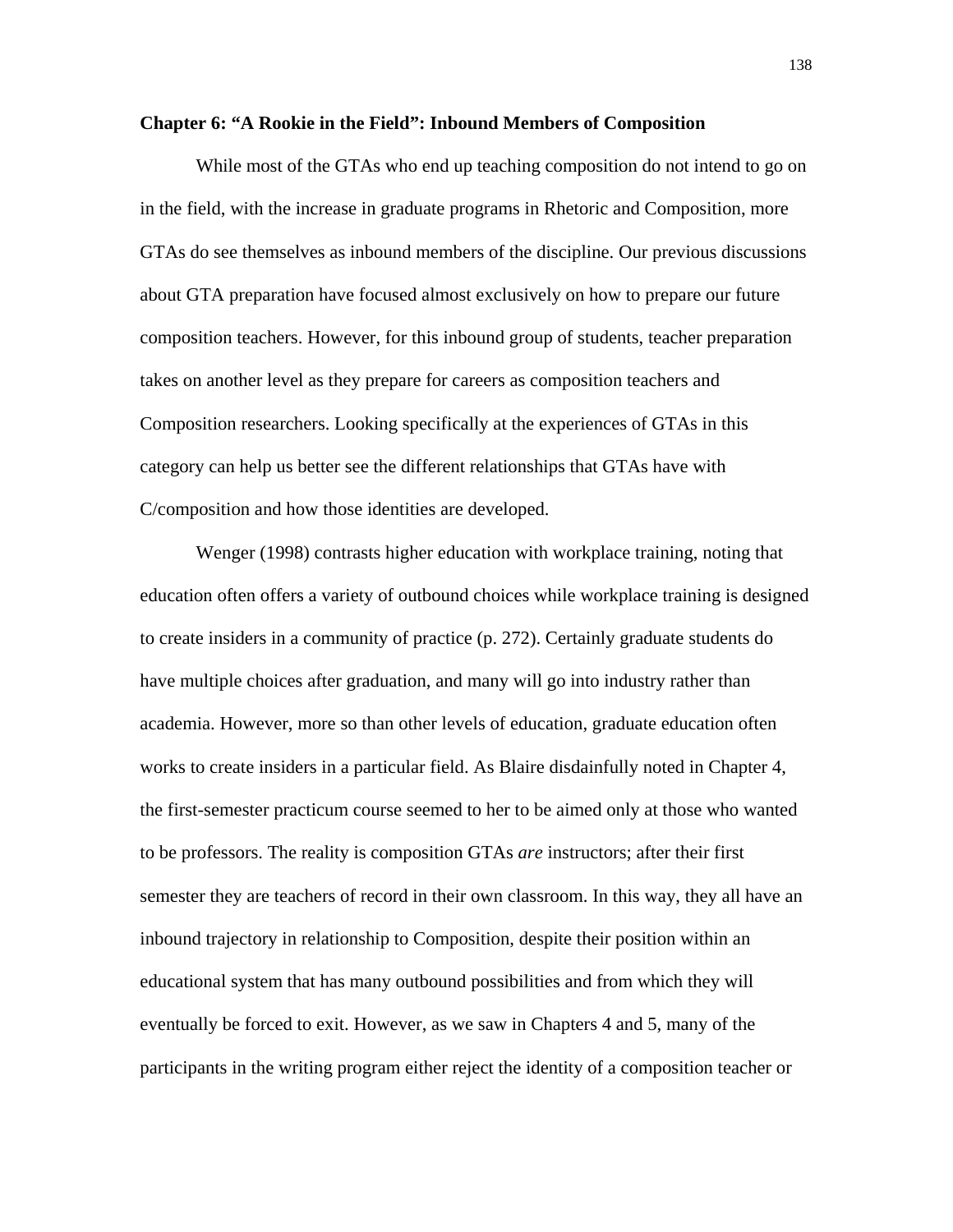adopt that identity in only a transitory way. In this chapter, I move to analyze the experiences of three graduate students who see themselves more clearly as "inbound" members of Composition, as they have declared majors in Rhetoric and Writing. Even so, these participants must negotiate multiple communities of practice and must negotiate disciplinarity within these different contexts.

## *Emily*

Emily is a master's student who has declared a rhetoric and writing focus and who notes in her practicum portfolio that she chose the program at Virginia Tech in part because of some of the strong faculty in Composition. She took two years in-between her undergraduate program and her graduate program to work and travel. After graduating, she plans on continuing to teach composition for a few years and then return for a PhD. Unfortunately, Emily declined to participate in an interview, but I will briefly give her background, as gathered from her practicum reflection and conversations with her mentors.<sup>20</sup>

Although Emily says in her portfolio reflection that she is new to "rhetorical knowledge," she expresses a strong commitment to teaching writing. She says in her reflection, "I hope that you will read my portfolio knowing that it might not all make sense, and there might be some mistakes, but that I will be prepared for class every day and intend to give my students all I have." This statement seems to capture the sentiment of an inbound participant. Emily knows that she is still in the process of working out exactly what it means to teach composition, but she is committed to the process and intends to make it a key part of her work. She goes on to say that she knows she is "in the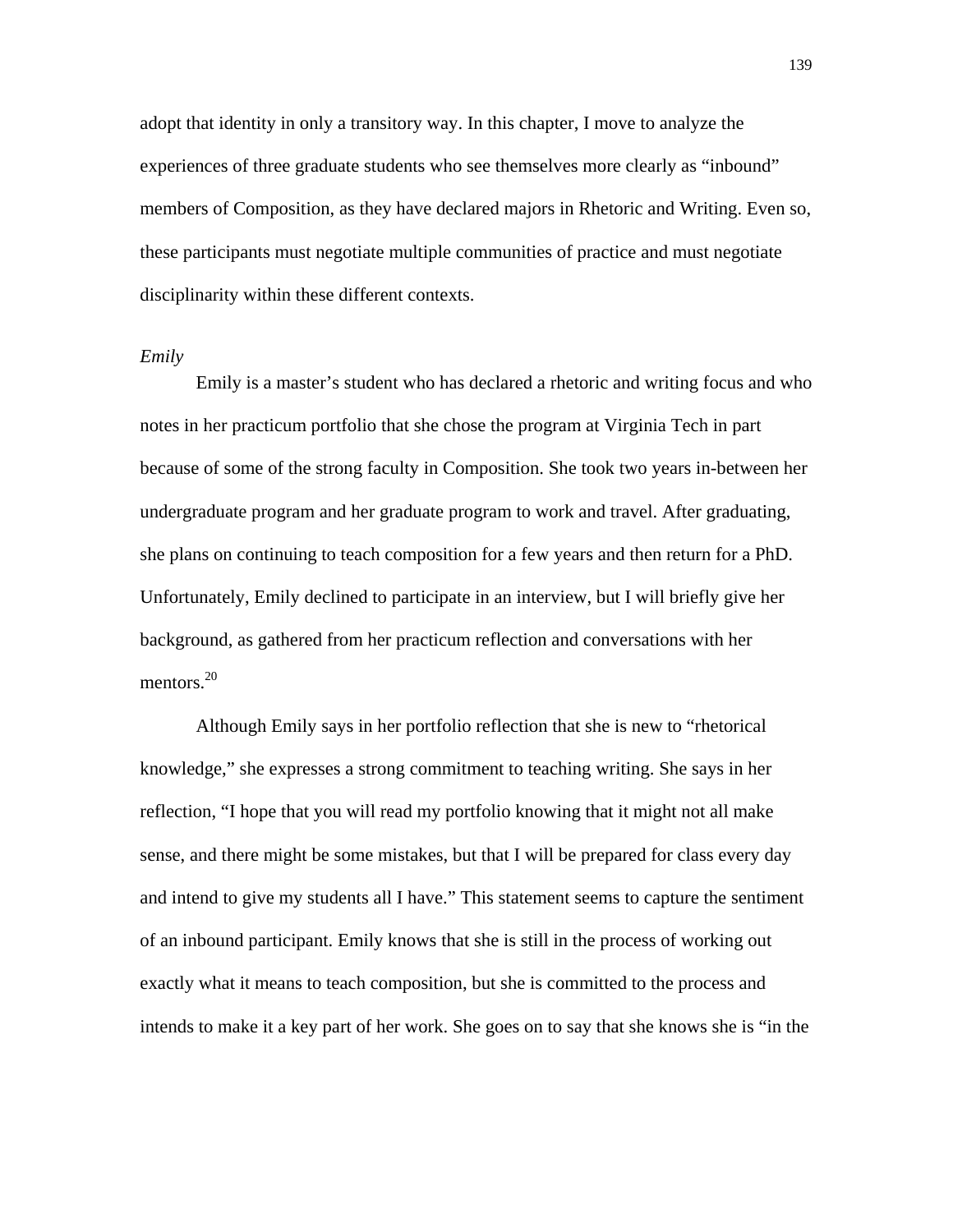right place." It's clear that Emily feels connected to Composition and teaching, that it is connected to her sense of place and belonging.

Like many other GTAs, Emily makes connections between her work as a graduate student and her work as a teacher. In particular, she notes that as a first semester graduate student she worked through the process of an annotated bibliography, which led to a final semester research paper. She found this process extremely valuable, and thus, she explains she is requiring her first year students to complete an annotated bibliography for their research papers. Emily thus creates her own view of what should be taught in her composition course from her own experiences as a writer and a student.

Finally Emily shares in her portfolio a bit about how her view of composition has changed, a question I asked all the GTAs in their interviews. She says, "I realize now that it is not at all about being an absolute expert in grammatical structure, style, mechanics, or outlining—it is about learning how to see the good things first in someone's writing before tearing apart someone's voice." Emily seems to have moved from a narrow understanding of composition teaching in terms of grammar and mechanics to a deeper, more positive view of the field. Many of the GTAs made similar statements about their changing views of Composition. As we saw in Chapter 5, Kevin commented that he realized teaching composition wasn't just about "dangling modifiers" but was about "creating something." However, what makes Emily's comment different is her relationship to the field of Composition. When Kevin makes his statements about Composition, they are almost a conversion. He was initially resistant to the field and came to like it. However, when Emily makes similar comments, they come from a very

 $^{20}$ Emily declined to participate in an interview. Thus I was not able to triangulate the data from her portfolio and mentoring sessions with direct questions about those experiences. She did, however, provide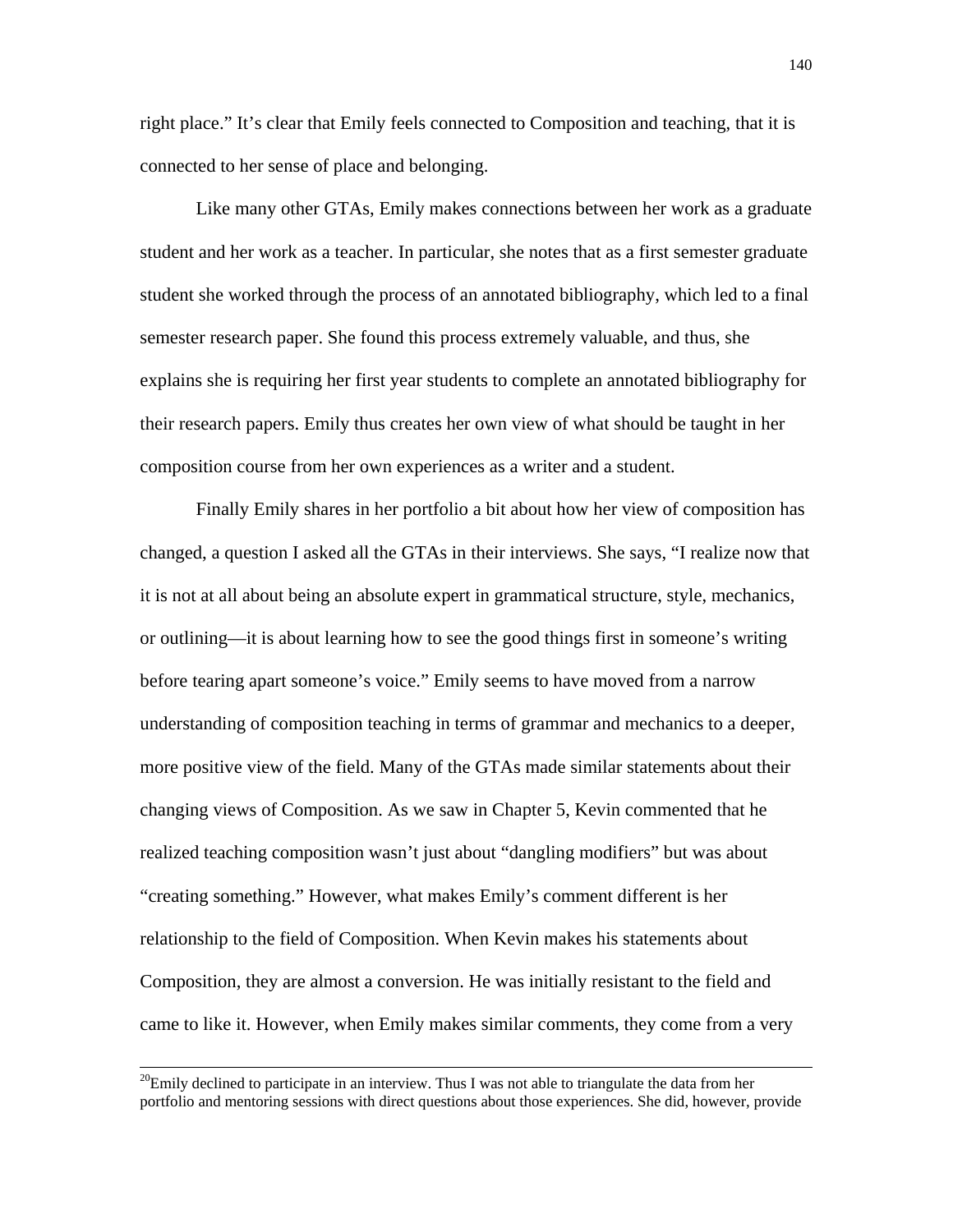different place: from the position of someone who always intended to enter the field and who is committed to doing so. This statement then takes on a different meaning. Rather than it being a statement of acceptance of what others do or could do with Composition, it is a statement of Emily's own development as a member of the community of writing teachers. "Learning to see the good" in student writing is an important part of the identity Emily develops for herself as a teacher. As we will see below, this persona is clear in Emily's interactions and the writing she does in relationship to her classroom.

### *Valerie*

Valerie and Sam (see next section) both earned master's degrees before entering the Composition program. Like Blaire, Valerie is a graduate of Virginia Tech. She majored in English as an undergraduate and then went on to gain a master's degree in secondary education and is now enrolled in the MA program with a focus on rhetoric and composition. Valerie chose this option for several reasons. First of all, she wanted to be qualified to teach at the college level. Declaring her focus in Composition was a choice she said she struggled with because she enjoys both literature and composition equally, but she noted that she wanted to learn more about teaching writing, something she felt had been neglected in her previous degree programs.

As a former student at Virginia Tech, Valerie, like Blaire, feels a strong sense of connection to the Virginia Tech community. In fact, she continues to be involved in groups on campus outside of the English department and her graduate work. However, the biggest contrast between Blaire and Valerie is the way they feel about teaching. Valerie sees herself as a teacher, and did so before coming to the current program. She student taught for a year at the local high school, which she loved. Like Blaire, Valerie

some basic demographic information via email.

 $\overline{a}$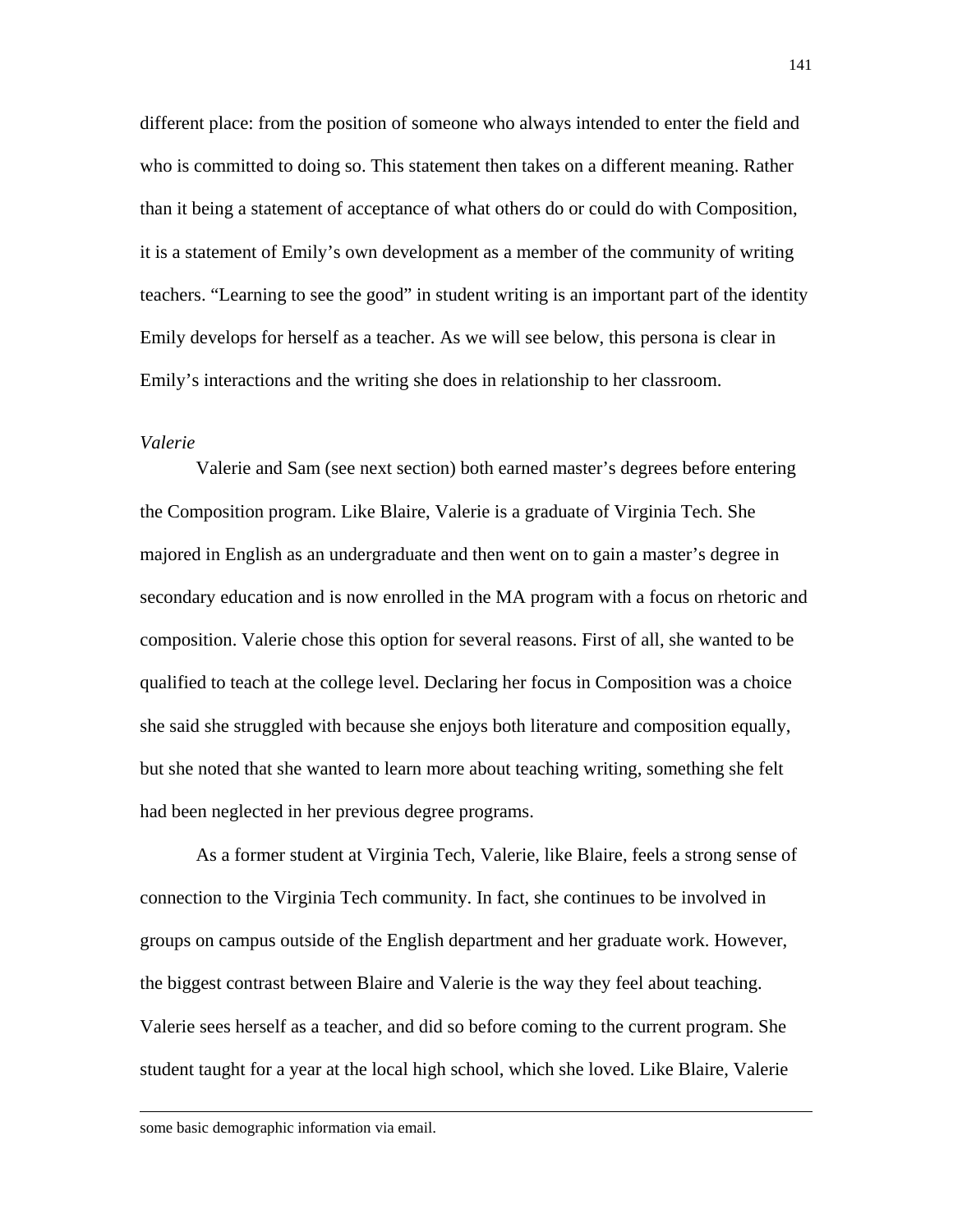knows some of her students by nature of having been in the community for so long. However, having come from teaching at the local high school, Valerie more easily adopts the identity as teacher in relationship to her students. In fact, she reports having a former student from her experience student teaching enroll in her first year composition course. Valerie has already adopted a role as a professional within the larger community outside the writing program itself.

In addition to seeing herself as a teacher, Valerie constructs an identity as a scholar in the field. She has been accepted to present at the national Conference on College Composition and Communication (CCCCs) and attended that conference the previous year. These experiences make Valerie feel like an inbound member of Composition. However, she recognizes her status as a newcomer. "I feel like I'm a member of the field," Valerie says, "but at the same time, I feel kind of like a rookie in the field." Valerie's description of her relationship to Composition here fits well with the idea of an "inbound" participant. She recognizes that she does not yet have full status as an insider. She is a "rookie."<sup>21</sup> However, she is in the process of becoming an inside member of the field. Wenger (1998) explains that those on an "inbound trajectory" need to be given "enough legitimacy to be treated as potential members" (p. 101). Her acceptance to conferences as well as her success in teaching helps Valerie see herself not only as a potential member of the field but as a current member of the field. Although she is a newcomer, she is already able to contribute in meaningful ways both to the local community of practice that is the writing program and to the larger community of practices that is Composition as a discipline.

 $\overline{a}$ 

 $21$  The metaphor or a rookie works well as it indicates the position of a newcomer to a community of practice who intends on becoming a full participant.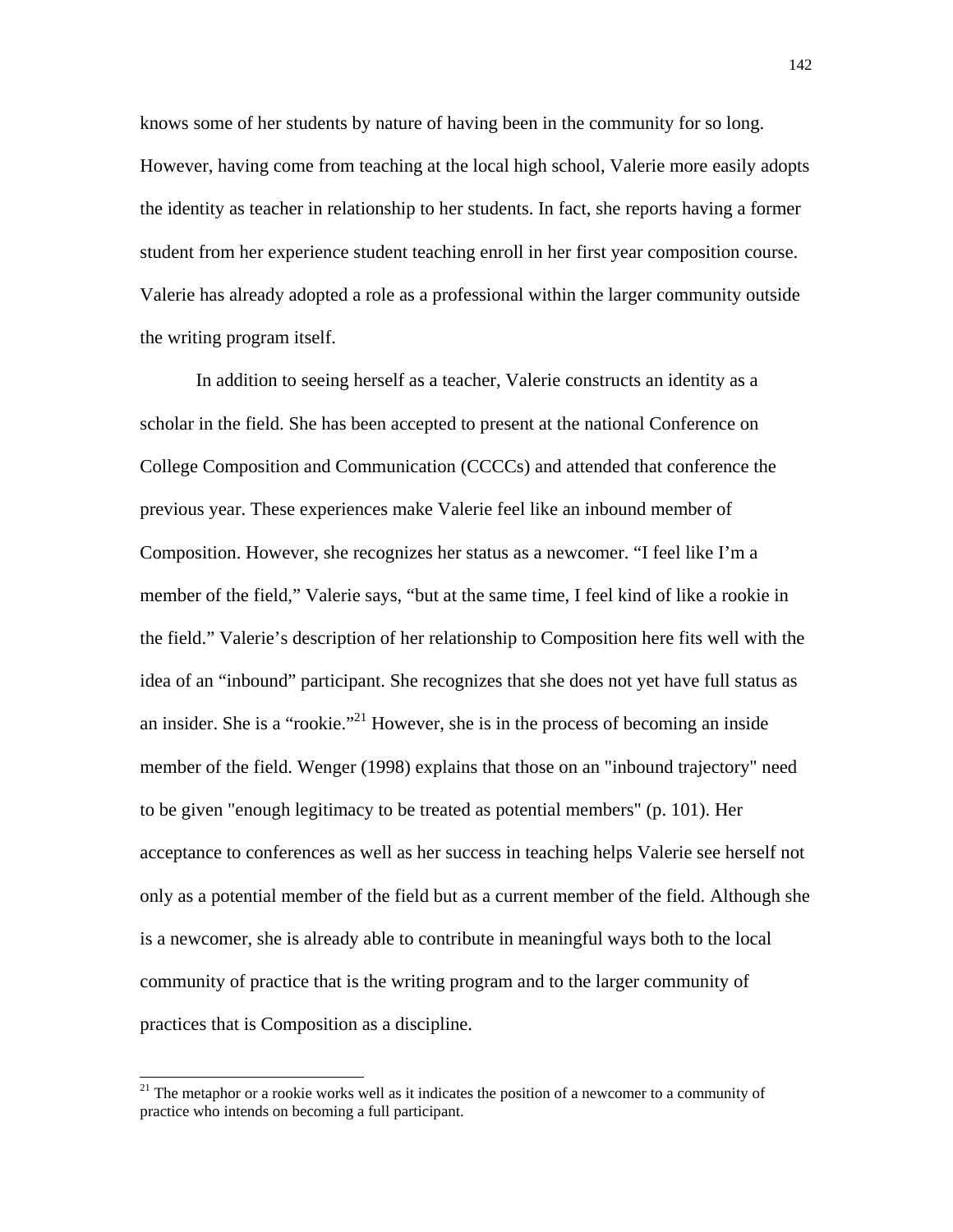*Sam*

Sam occupies a unique place within the writing program and within my study in that he is a PhD student rather than an MA or MFA student. Thus, Sam did not fully participate in the same activities that the other students in my study were a part of. The PhD students I have mentioned previously had teaching experience prior to coming to Virginia Tech, began teaching their first semester, and took a three-credit practicum course rather than the six-credit "Theory and Practice in Teaching College Writing." Sam, however, did not have teaching experience before his arrival and was a part of the six-credit practicum course. In addition, rather than teaching first semester, like the master's students, he was mentored by a PhD student and aided in that classroom. However, during his second semester as he began teaching, Sam was placed back with the other PhD students rather than in one of the three mentoring groups. As a part of this group, he had several group meetings with the Associate Director of Composition, a tenured faculty member in Rhetoric and Writing, but he did not receive the type of intense one-on-one mentoring that the master's students received. This example shows the complexity that WPAs who work with GTAs from multiple graduate programs experience when designing teacher preparation programs.

Although he did not have teaching experience, Sam came to the program with a great deal of professional background. He completed an MA in English with a focus in rhetoric and professional writing. While completing his MA, Sam worked full-time in administration at his university as a recruiter. Sam had majored in journalism as an undergraduate, but realized that he enjoyed public relations more than being a reporter,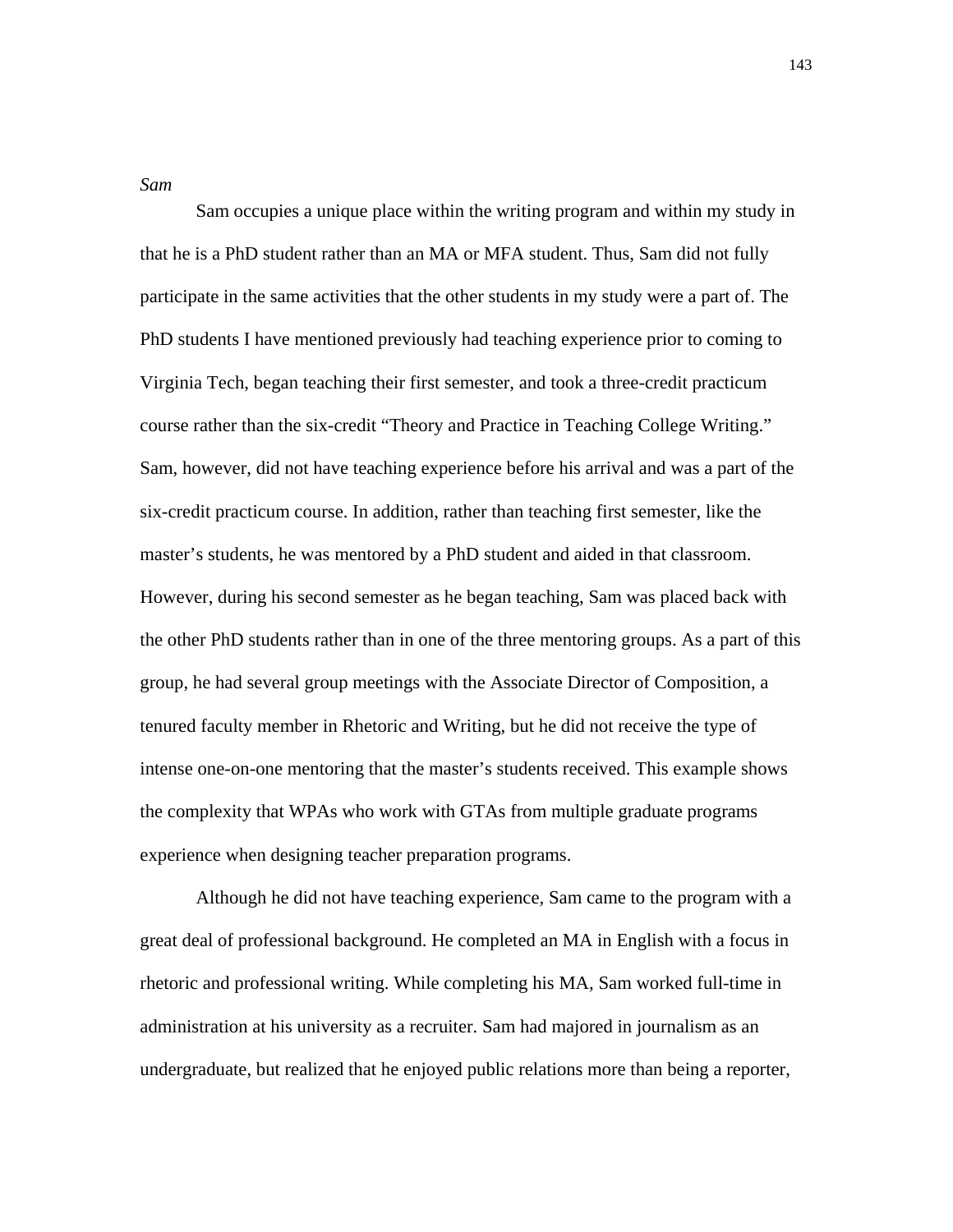and saw the connection between this work and a professional writing focus. However, Sam also feels a strong connection with education, particularly administration, and debated for several years between a doctorate in education versus a doctorate in Rhetoric and Writing. He ultimately decided on a Rhetoric and Writing PhD program because he thought it would be easier to move from that into administration than to go from a degree in education to a position as a faculty member.

Although Sam sees his professional trajectory as tied to education and administration, he does not see himself primarily as a Compositionist. Although he enjoys teaching composition, he hopes to teach technical writing or business writing soon. When asked about his view of Composition, Sam noted that "As a field, it's still not my primary area of interest." When describing his focus within the Rhetoric and Writing program, Sam talks about connecting his interest in marketing with rhetoric and his interest in higher education. Even though we might classify Sam as an insider in Composition because of his MA focus and his enrollment in a Rhetoric and Writing PhD program, it is clear that he still identifies with multiple communities of practice. Furthermore, it is in drawing these communities together—through connecting public relations and higher administration and rhetoric—that Sam finds his identity within the field. Sam thus serves as an example of the complexities that exist even within the category of inbound participants.

### *Reading Theory to Writing Center Work: Inbound Participants' Practicum Experiences*

Since they are inbound participants, I expected that Sam and Valerie would have the most positive view of the Composition theory that they encountered in the practicum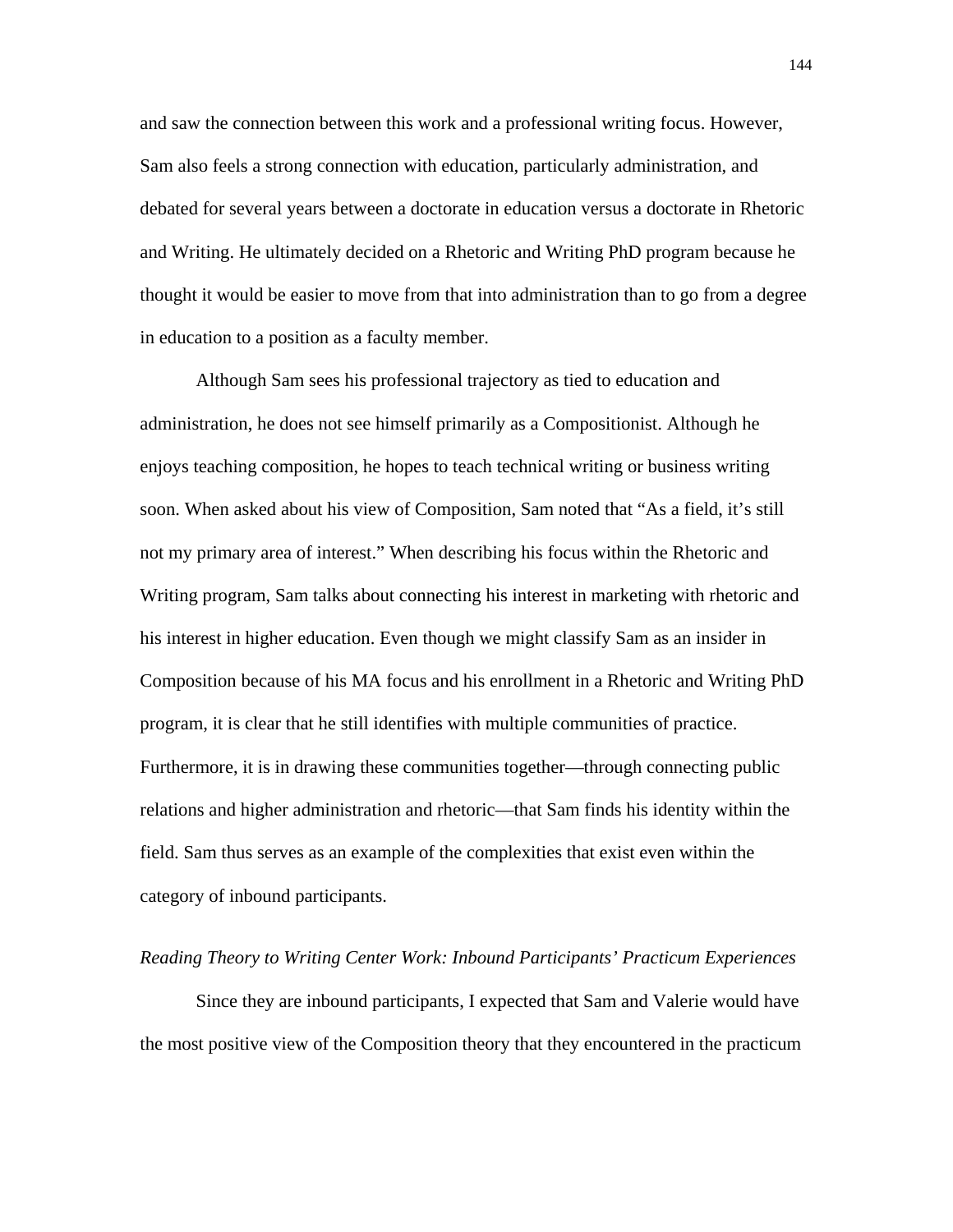class.22 While neither Sam nor Valerie seemed particularly excited about Composition theory—in fact, neither speaks as enthusiastically about it as did Caleb the MFA student from Chapter 5—both connect the theory and practice in a way that was not common among other GTAs. Sam noted that he did not expect the inclusion of Composition theory in the course, but that he was glad to have it and felt that it was particularly good for the master's students to be exposed to. He had read much of the material himself as a master's student; however, he notes that he wasn't teaching at that time and that he appreciated having the reminder in the context of preparing to teach. Thus, Sam implies that he finds the connection between Composition theory and composition teaching personally valuable. At first it seems that Valerie does not make this same connection. She notes that she found several of the readings personally interesting and that she has followed up on them in her own scholarship; however, she feels that they were not necessarily helpful in terms of preparation for the classroom. Rather, she explains that she thinks practical experience is much more valuable when it comes to training teachers, a view that seems at least indirectly affected by her background in education. She does think, though, that the discussions that came from the readings were valuable. "It pushes you to think about your own personal pedagogy," she notes. This comment is significant because although she does not necessarily find individual articles to be of importance in her teaching, she does recognize the way that the readings lead her to think about her own choices in teaching. This is a key difference between the "outbound" participants, Blaire and Marty in Chapter 4, who completely dismissed Composition theory as impractical for learning to teach.

 $\overline{a}$ 

 $22$  Since Emily was unavailable for interviewing, I did not get to ask her about her view of the readings in practicum.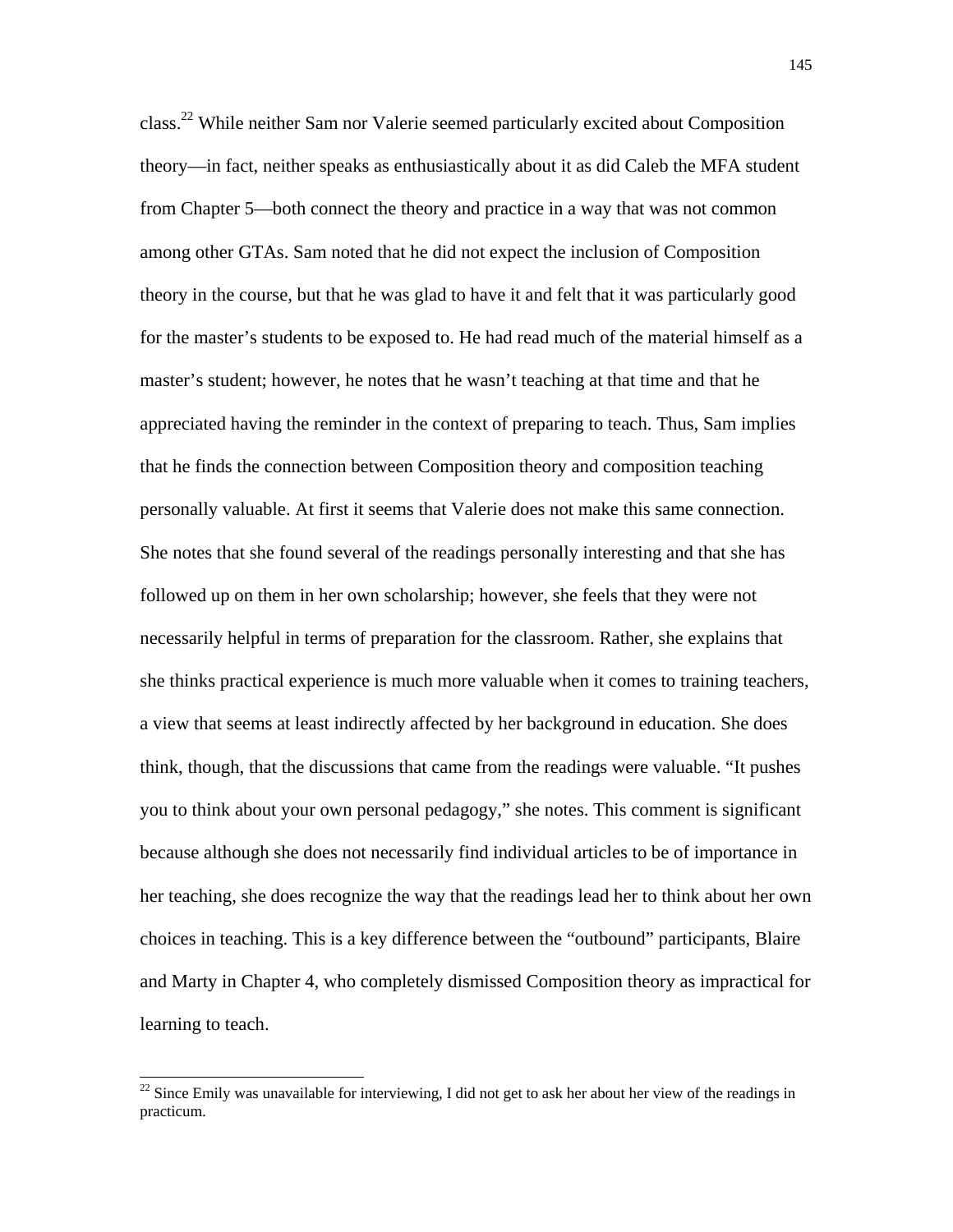Another key difference between Sam and Valerie and many of the other GTAs was the way that they viewed their work with their first semester mentors as "coteaching." This difference was particularly striking because they worked with several of the same mentors as the other GTAs but viewed those mentors in different ways. Like Blaire from Chapter 4, Sam worked with Grant. As previously noted, Blaire found that Grant always had something for her to do in class, but she seems to view these tasks as assignments handed down from her "Mentor, capital M," while Sam sees them as opportunities for co-constructing the classroom. From Grant's letters about Sam and Blaire's teaching, it is easy to see how an authoritative stance might be assumed. He mentions an initial meeting with his mentees where he set out expectations for their participation as well as multiple meetings with each of them to plan the lessons they would deliver individually. Grant portrays these meetings as signs of the commitment of both of his mentees to their teaching. He indicates that the meetings are opportunities for collaboration, as does Sam. Although Blaire found the meetings helpful to quelling her extreme teaching anxiety, she also clearly sees herself in a subordinate role to Grant and the meetings, for her, are more like a student/teacher conference. Gender issues may be part of the discrepancy here between Sam and Blaire's point of view as well as their educational level and age.<sup>23</sup> Feeling like an insider is certainly influenced by multiple factors and Sam's previous experience as both a graduate student and a professional as well as his equal footing with Grant as a member of the PhD student may have helped

l

 $2<sup>23</sup>$  Future studies are needed to follow up on the ways that gender issues affect these mentoring relationships. Composition has often been called a "feminized" discipline. Thinking of a discipline as gendered is an interesting concept, and a study that focused on the way that identity interacted with individual gender identity could prove valuable. In addition, studying how the gender of the WPA or mentors in the program affect the mentoring experience would allow for additional factors that may act upon this data.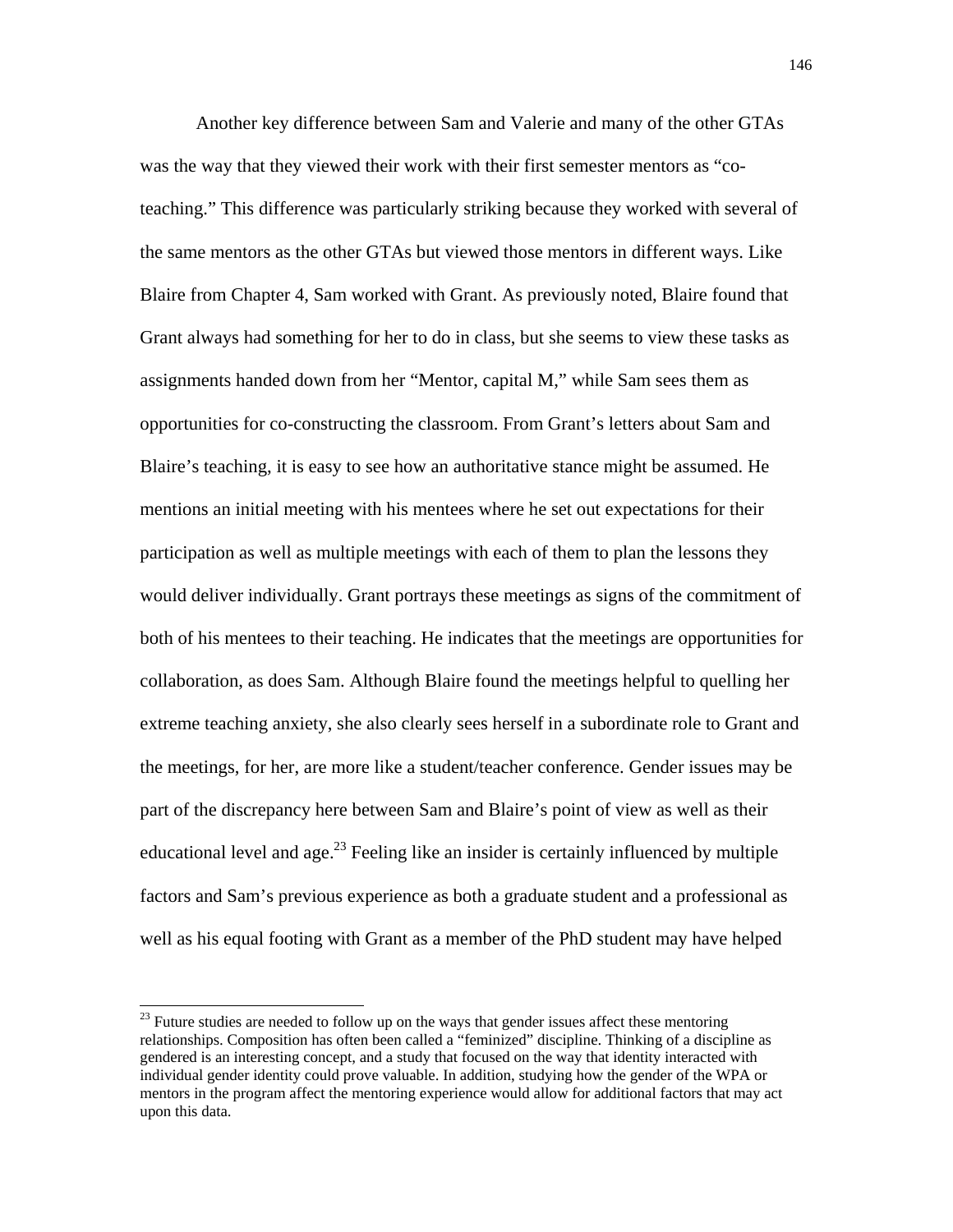him see his role in Grant's classroom as equal, whereas Blaire, a younger female straight from an undergraduate program, did not.

Similar to Sam, Valerie had a different experience with her PhD student mentor than other GTAs. Valerie worked in Debbie's class first semester, as did Seth, an MFA student who had little connection with teaching.<sup>24</sup> Like Sam, Valerie talked about her work in her mentor's class as "co-teaching." She comments that co-teaching is extremely valuable to students because they can receive multiple perspectives on their writing. Thus, Valerie clearly sees her contribution to the class as significant, not only to her own development as a teacher but for the students in her class. In contrast, Seth writes in his portfolio that "it was easy to get wrapped up almost as if I were a student in the class." He goes on to say that were he to really relate to Debbie as a teacher, he would have needed to "see the students through her eyes, and vice versa" rather than concentrating on "a kind of self-conscious reaction to her teaching." This perspective is harder for Seth to adopt as he is more familiar with the role of student than of teacher, while Valerie is able to slip easily into the position of co-teacher. Valerie came to the program having already established a view of herself as a teacher, whereas Seth had not.

Since she has some teaching background and experience, Valerie actually has a much clearer view of herself as a teacher than Sam does. Like many of the other GTAs, Sam admitted that he was scared coming into Practicum. Although he had the background to be considered more of an insider in Rhetoric and Composition, he did not have the background to consider himself an insider to teaching. However, because of his background as well as his goals, Sam is better able to transition into the role of a teacher

 $\overline{a}$ 

<sup>&</sup>lt;sup>24</sup>Although I did not feel I had significant enough data to include Seth in Chapter 4 with the outbound participants, like Blaire, he takes on more of the role of a student than a teacher in this classroom setting.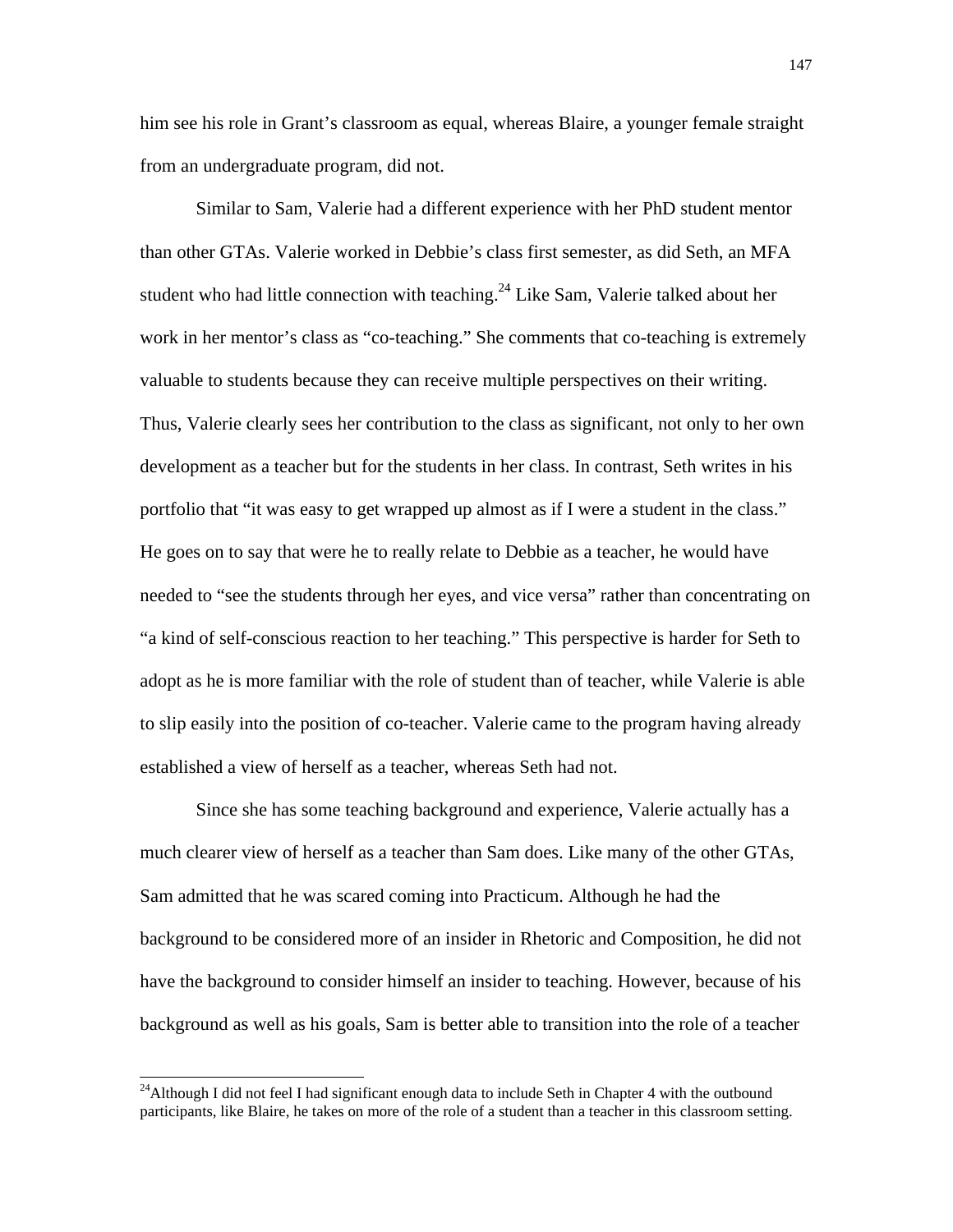than participants who maintain a peripheral or outbound position. After all, he has returned to a PhD program so that he can eventually be a faculty member. Thus, when Sam interacts with his mentor, he is not just thinking about what practical advice he can take on to teaching the next semester, he is thinking about who he wants to be as a future teacher. Like many GTAs, Sam noted that his mentor had a different style than him. However, he comments that this showed him the way that one style could work in the classroom and that he is still finding his own style. "I just need to try different things and see what my style actually is," Sam says. It's clear that Sam is developing his identity as a teacher and that the first semester mentoring her received has played a role in that process.

As I have noted in other chapters, the positioning of practicum as a pre-service teaching course means that GTAs expect to get something practical from the experience that they can take into their own classrooms, even when the practicum course focuses on both theory and practice, like the one at Virginia Tech. Clearly Valerie and Sam looked for this when they read Composition theory in a way that they might not have expected had that theory been presented in a course unconnected to practicum and teacher training. While the readings may not have always been applicable to teaching in a clear way, the experiences with the first-semester mentors were. In addition, the Writing Center provided opportunities for Valerie and Sam to experience working with students. As such, it can be seen as another way to prepare teachers for the classroom. Yet, more so than the other first-semester experiences, the Writing Center served a dual purpose for inbound GTAs.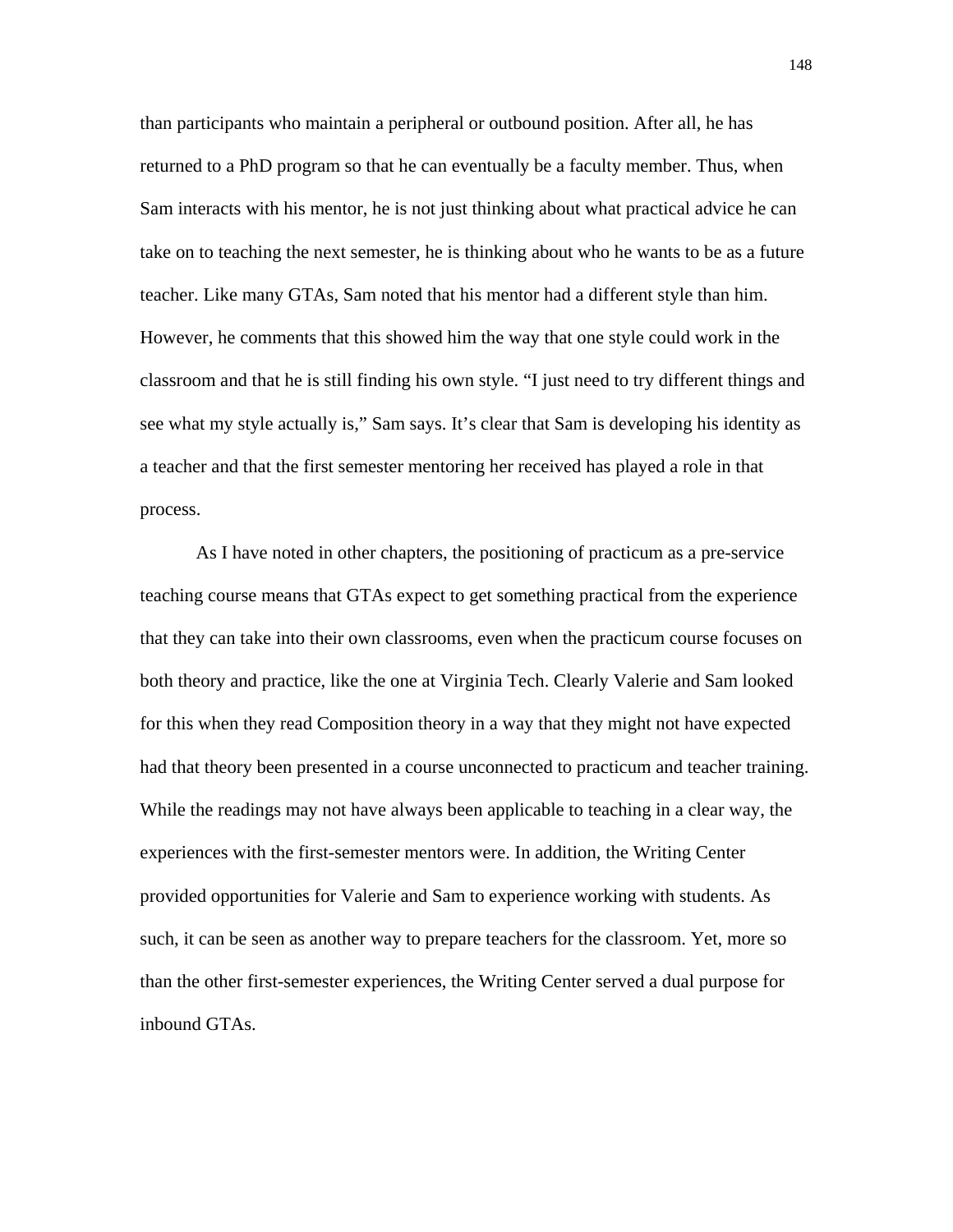Despite the positioning of their Writing Center work in the context of their training for teaching, GTAs did recognize tutoring as a different community of practice than teaching. When I first asked Sam to tell me about his experience working in the Writing Center, all he replied was "It was good." In response to my follow up question about what he took away from the experience, Sam began by stating that he learned that he didn't really like working in the Writing Center. He eventually said that when he worked one-on-one with his own students, he did so in "a writing center fashion," something he noted taking away "without realizing it." However, he went on to explain that Writing Center work was not the direction he wanted to go with his career or his research. Clearly Sam recognizes Writing Center work as a possible direction to go in Composition, but it is separate from his own interests.

Valerie explained that she loves working in the Writing Center and that she had previously worked there as an undergraduate student at Virginia Tech. She mentioned that she did use tactics from tutoring when conducting peer workshop days in her classroom. However, she also explained the importance of observing a fellow tutor before beginning work as a tutor. She mentioned that when she initially tutored as an undergraduate this observation was a part of the training, but it was absent from the practicum experience. While she felt fine jumping back into the role of Writing Center coach, she suggested that those with no experience in this area should observe first. Thus, Valerie constructs the Writing Center experience as one that needs its own progression toward full participation. In order to fully participate as a coach, one should first take on the peripheral role of observing. It seems, then, that working in the Writing Center served a dual purpose for those GTAs who made the most of their experience. First of all, it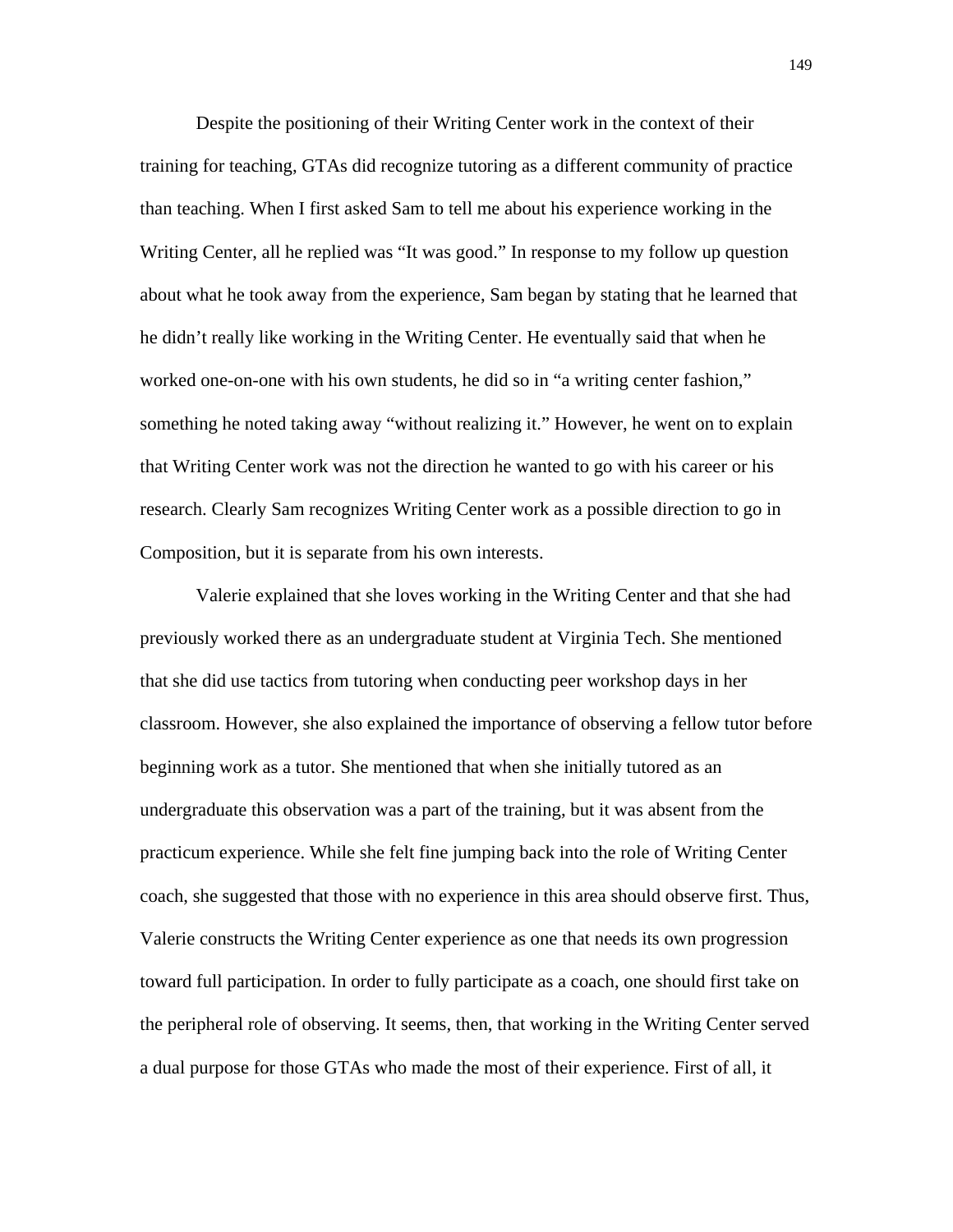served to learn techniques for meeting with students and reviewing papers. However, for those who recognized the Writing Center as its own community of practice, the experience there offered them another way to contribute to Composition. It expanded their view of what work in the field might mean and what types of identities might go with that work. Even more so than other areas of teacher preparation, the Writing Center is a place where GTAs may explore different identities and different ways to participate in Composition.

#### *Becoming a Teacher: Second Semester Mentoring*

As they moved into their second semester and began teaching, Valerie and Sam encountered different types of mentoring. Sam was returned to a group of PhD students who met once a month, but he did not meet on an individual basis with a mentor. The Director and Associate Director of Composition made this decision based on the strength of Sam's performance in practicum as well as Sam's comfort level with teaching. Particularly when GTAs pull from multiple programs like this, WPAs have to work to accommodate different levels of comfort and commitment to C/composition. However, WPAs can not always make exceptions or change training protocols for GTAs within the same program. Although Valerie was actually a more experienced teacher than Sam, because of her positioning within the MA program she became a member of Monica's second semester mentoring group. This group consisted of other MA students, including Emily. Although I was not able to interview Emily, I did observe several meetings between her and Monica and I include some of that data here along with my observations of Valerie and Monica's meetings. As with my other participants, I attended meetings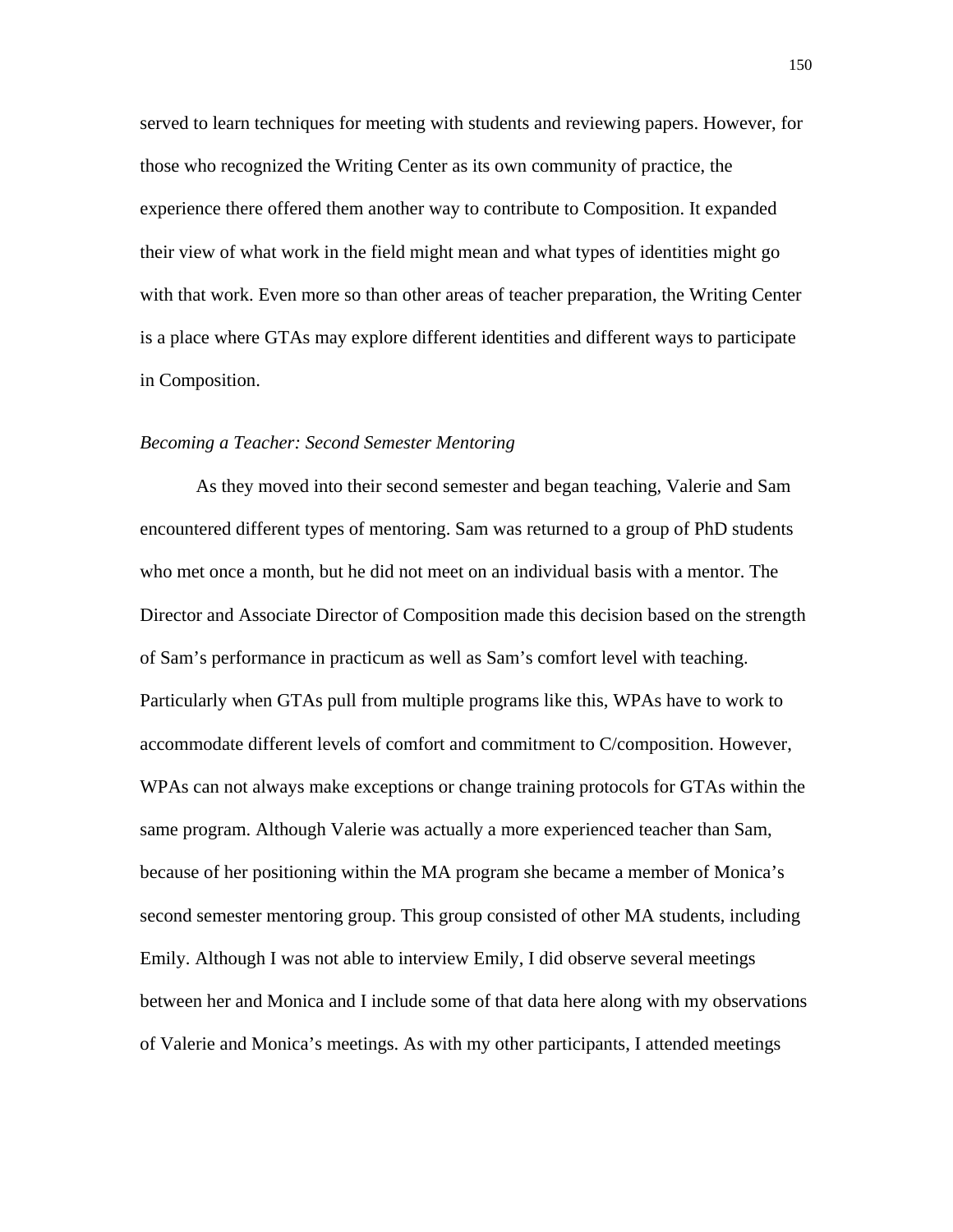where the GTAs were going over a set of graded papers. Like Rita, Monica meets with GTAs on each set of papers, so I was able to attend two meetings with Valerie and Emily.

Monica completed her own master's degree with a focus on Composition, and thus relates to the field a bit more closely than the other advisers. She notes, though, that the majority of her GTAs do not see themselves as composition specialists. However, Emily and Valerie are an exception to that rule, and Monica notes that the higher stakes practicum course as well as the new Rhetoric and Writing PhD program might be shifting that dynamic. Monica's mentoring style fits somewhere between Rita's and Patrick's in terms of the level of direction given her GTAs. While she does not literally sit with the GTAs and mark errors on papers the way Rita does, she is much more hands on than Patrick. Rather than inquire about the grading process and questions that GTAs have, she looks carefully at a range of graded papers. Often she comments on the numerical grade she is thinking of as she reads. However, in my observations she never directly told Valerie or Emily what grade they should give a paper, only what came to mind for her. When the GTAs would ask about the appropriateness of grades they would discuss the reasons for giving a certain grade, but it was clear that the decision was up to the GTA.

Valerie and Monica often see eye-to-eye when it comes to grading, and this helped Valerie gain confidence in her role as a composition teacher. Often during their conferences, Valerie would exclaim happily when Monica agreed with a certain grade. In our interview, Valerie says that Monica was "really good at helping me have confidence in my decisions as a new teacher." In their conferences Monica frequently makes comments such as "I fully support a D for this paper." By doing so, she builds Valerie's confidence in her ability to grade accurately and fairly. When agreement is not as obvious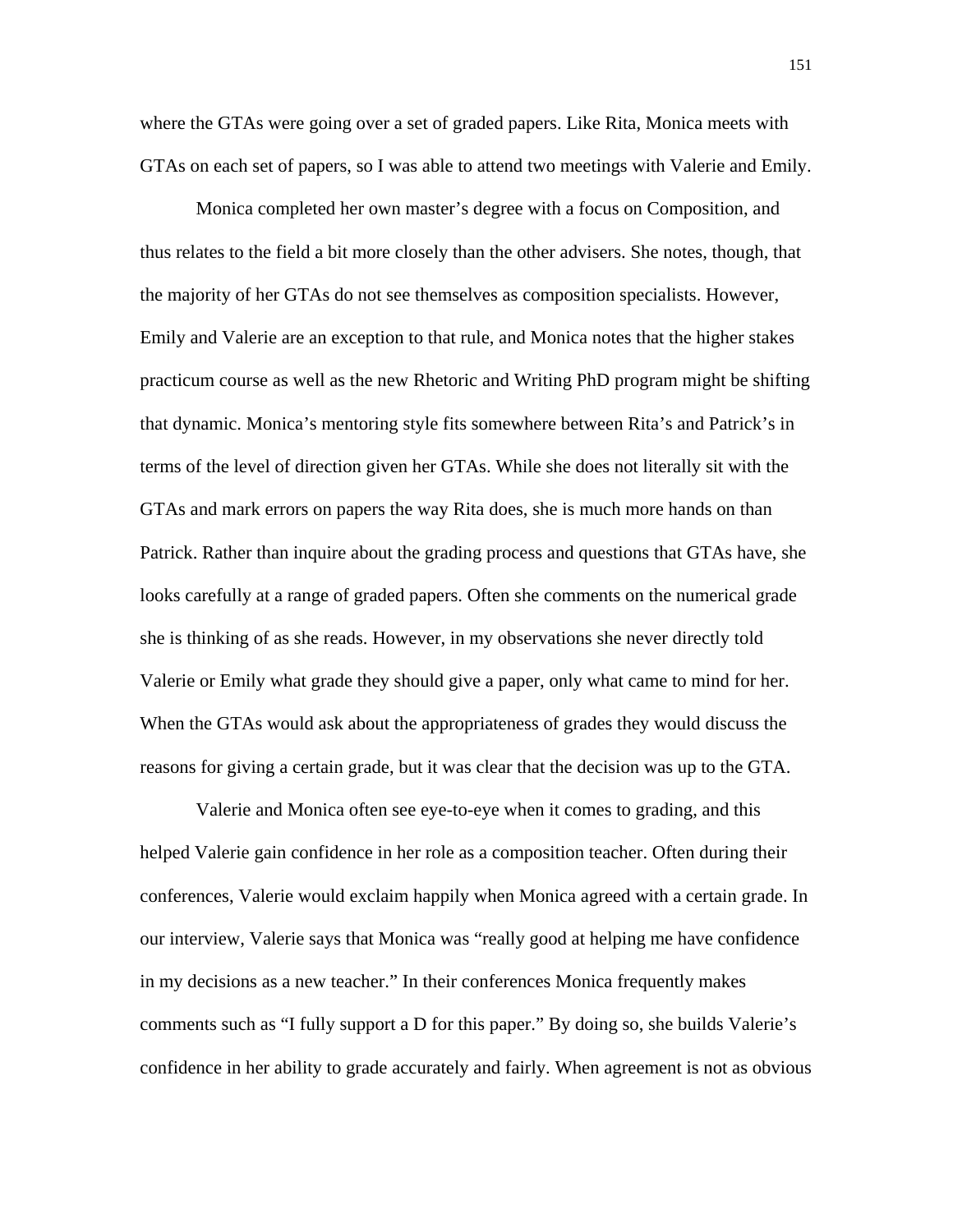or grades are not as clear cut, Valerie and Monica still work together to figure out a solution. When discussing a paper with some major citation issues, Monica suggests that if it is a C- it be a low 70% C- grade. At which point, Valerie responds that maybe a D would be more appropriate, and Monica suggests a 69%. Valerie says, "Yeah, let's do that." It is clear here that Valerie has reached a decision on the grade through her negotiation with Monica. The choice of pronouns is significant here. Valerie doesn't say, "Yes, I'll do that," she says "let's do that." This reinforces the idea that she sees her relationship with Monica as collaborative. Together they are negotiating what it means to receive the grade of C- versus D+ on a paper in the composition classroom.

Emily and Monica also work together to determine just what should affect a grade in composition. On several occasions, Monica comments on an aspect of a student paper that she finds problematic but that Emily does not. For example, Monica comments that for her an A paper won't contain passive voice. However, Emily explains that in that particular assignment for that genre she wanted students to use passive voice. Monica then admits that this makes sense. Even so, Emily still indicates that she can see the paper as an A- rather than a solid A. However, she has given the student some extra credit for going to the Writing Center, making it an A grade. What is significant in this exchange is the give and take between Monica and Emily. Rather than insisting that A papers never have passive voice, Monica is clearly persuaded by Emily's notion of what this genre should entail. Without further investigation, it is impossible to say whether or not conversations like these might influence Monica's own grading, particularly if she did this same type of assignment. However, it is clear from the conversation that Monica is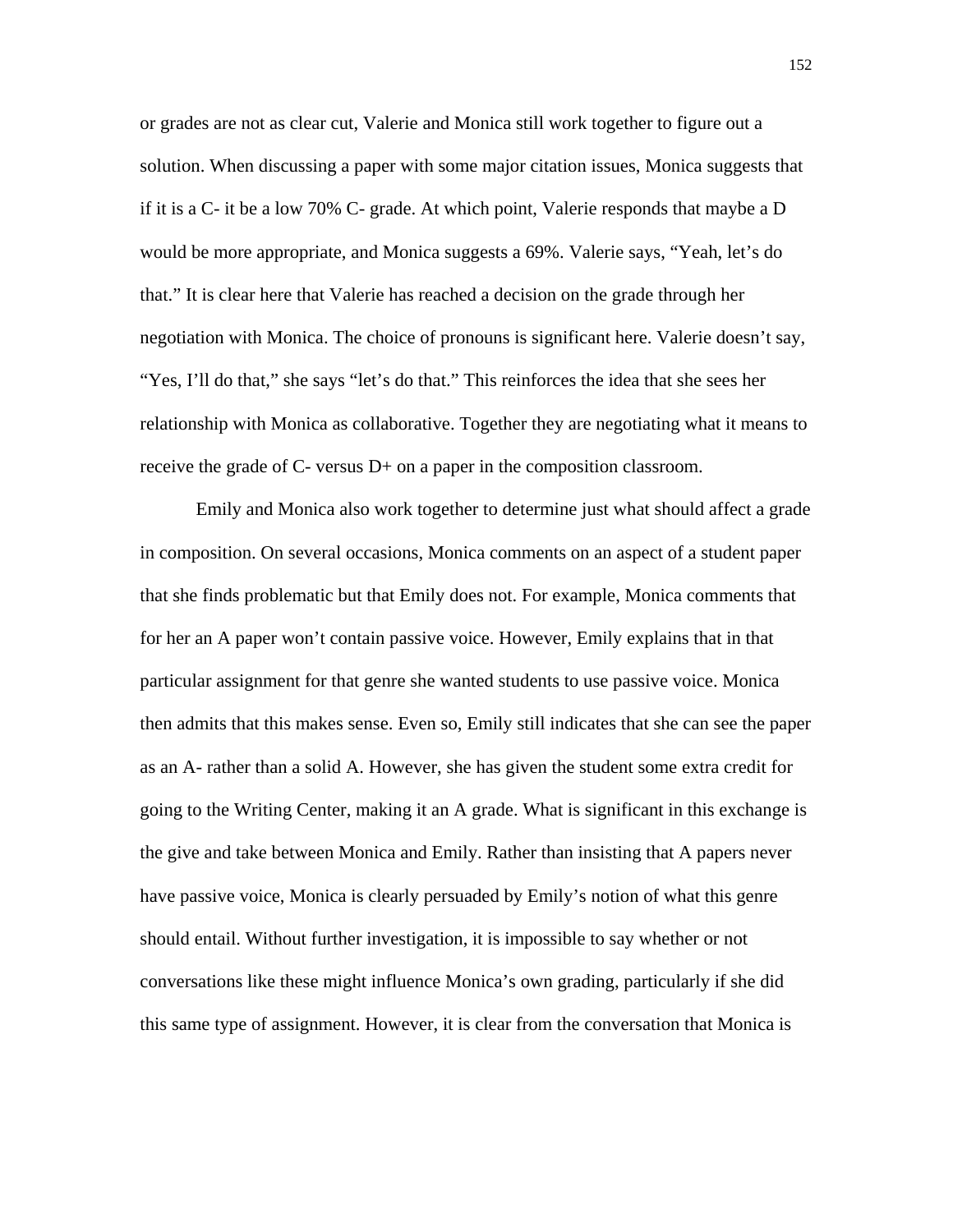open to the reasoning that her GTAs have for their assignments and grading, which is key to making them feel like composition teachers.

Monica clearly works with her GTAs to answer questions such as what makes an A paper in a composition class at Virginia Tech, thus negotiating the social truths of the local community of practice of the writing program. In addition, there are times when we can also see the construction of Composition more broadly within her mentoring sessions. For example, Valerie and Monica have a discussion about not being biased in grading in which Valerie says she tries very hard not to look at the name of the student or let who the paper is written by affect her judgement. While Monica initially agrees with this—in fact, she brought up the issue of avoiding bias to begin with—she comments that it is difficult to maintain that neutrality when a student has been trying particularly hard, such as coming to office hours or going to the Writing Center. "It's the process versus product argument really," she says. While this conversation started in reference to Valerie talking about a previous student, whom she had in class while student teaching, and the need not to let this influence her grading, it evolved into a more complex discussion about greater issues in the field. While no literature is referenced or theory cited, Monica and Valerie are talking about important issues in assessment here that have been widely discussed by scholars, and as Composition majors, they are aware of these positions in the field. It is in these moments of discussion between GTA and advisor that the larger issues, such as product versus process, are negotiated and disciplinarity is enacted.

By negotiating what it means to teach composition at Virginia Tech as well as some of the larger issues in the field of Composition, Monica helps her GTAs feel like contributing members of the community and the profession. One of the things that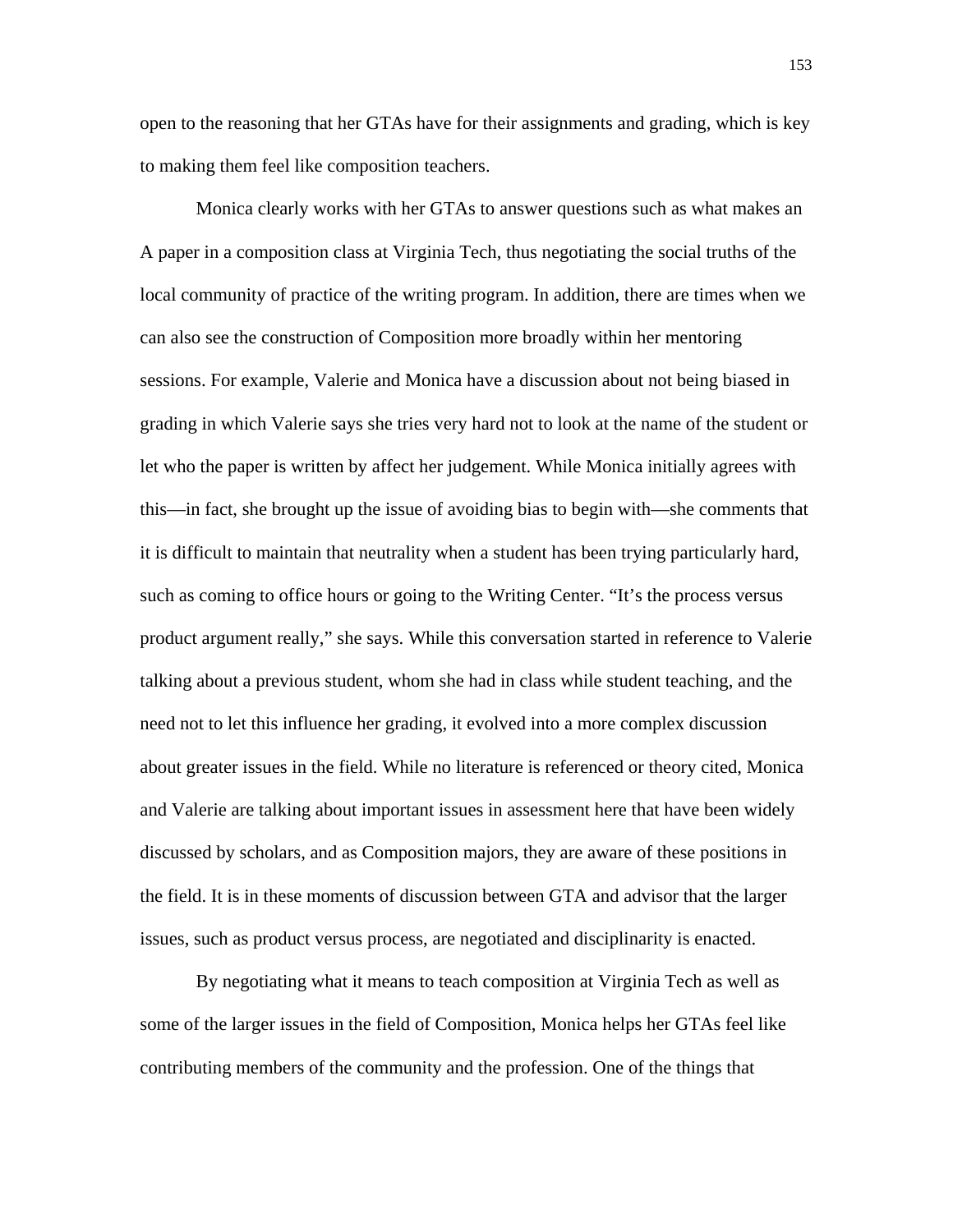Valerie lists as helping her feel like a member of the field is the discussions that she's had with mentors, such as Monica. However, she doesn't note exactly how these discussions work to make her feel included. Looking at the transcripts of the sessions between Monica and the GTAs she works with can help answer this question as well. Like Patrick and Rita, Monica often relates her own experiences in the classroom when talking to GTAs. At times this comes in the form of sharing activities for the classroom. When Valerie comments that some students are struggling with thesis statements, Monica says that she does a lot of thesis workshopping in her class. Valerie follows up on this and Monica gives her a detailed description of what she does in class, and Valerie decides to try the activity later that week. Again, sharing experiences and activities like this helps to co-construct what teaching composition looks like in practice.

However, Monica also connects on a more emotional level with her GTAs. Valerie admits that it made her nervous to see a good student do somewhat poorly on the final paper, and Monica confirms that this can happen when students get overwhelmed at the end of the semester and that Valerie should not see it as a reflection of her teaching. Similarly, Emily expresses concern about students being upset when receiving grades, and Monica both provides practical advice on how to deal with this—tell students to take 24 hours to reflect on their grade before asking questions—and relates to this concern on an emotional level. "To this day, I still get a little bit nervous when I hand back papers," Monica says. Sharing these concerns helps validate GTAs as members of a community of teachers, who share some of the same feelings and apprehensions that are involved in their profession. Monica also invites her GTAs to submit their assignments and student work to the custom textbook created by the Virginia Tech Composition program, thus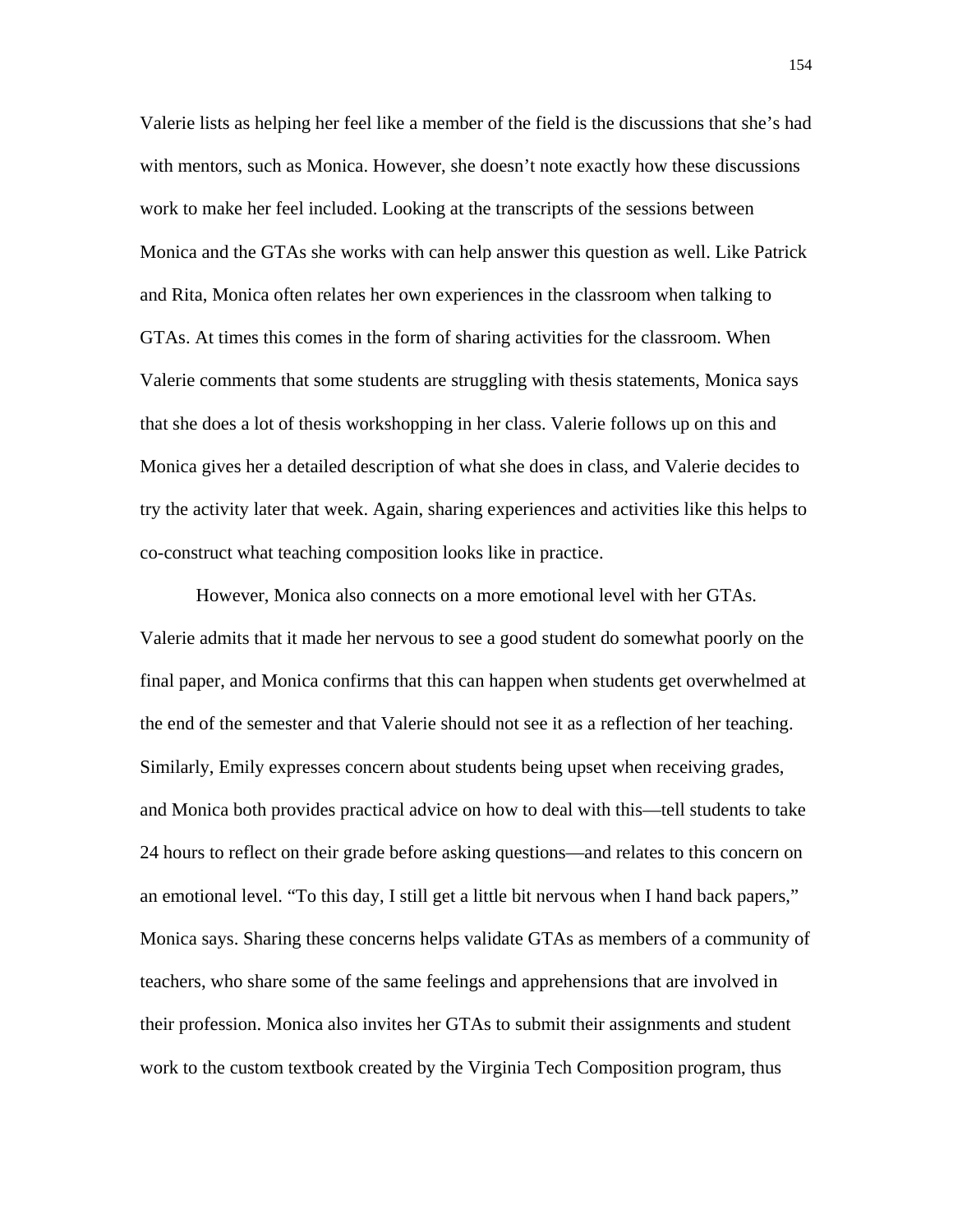showing that they are also an important part of the program and the department. In addition, Monica talks with Valerie about her plans to attend CCCCs, validating that she is a welcome member of the larger community of Composition.

#### *Identity as an Inbound Teacher*

As Sam noted, even inbound participants are still struggling to find their identity as teachers, and clearly that persona varies between teachers. However, as a group, the participants in this chapter portrayed themselves as particularly supportive teachers in their syllabi, assignment sheets, and responses to student writing. For example, Emily takes a supportive position on her syllabus. She states "I want you to do well in this course," and "I have the utmost confidence and enthusiasm for you and your development in writing." She reinforces this view of herself as a supportive teacher in her assignment sheets where she often suggests that students view her and their peers as resources when completing an assignment. Likewise, her comments on student writing are often supportive with a large portion of positive marginal comments. Even when providing criticism, she does so in a supportive and positive manner. For example, when asking a student to include more of his own opinion in a paper, her marginal comment reads, "More of you, smart Peter!" The identity that Emily constructs for herself as a teacher reflects what she said she had learned about teaching composition—that it was about recognizing the good in student writing. The identity she began constructing in practicum is now enacted in the classroom, a key marker of an inbound participant. Her beliefs about teaching and about Composition are reified through her writing in teaching genres, genres that are key to the community of practice of the writing program.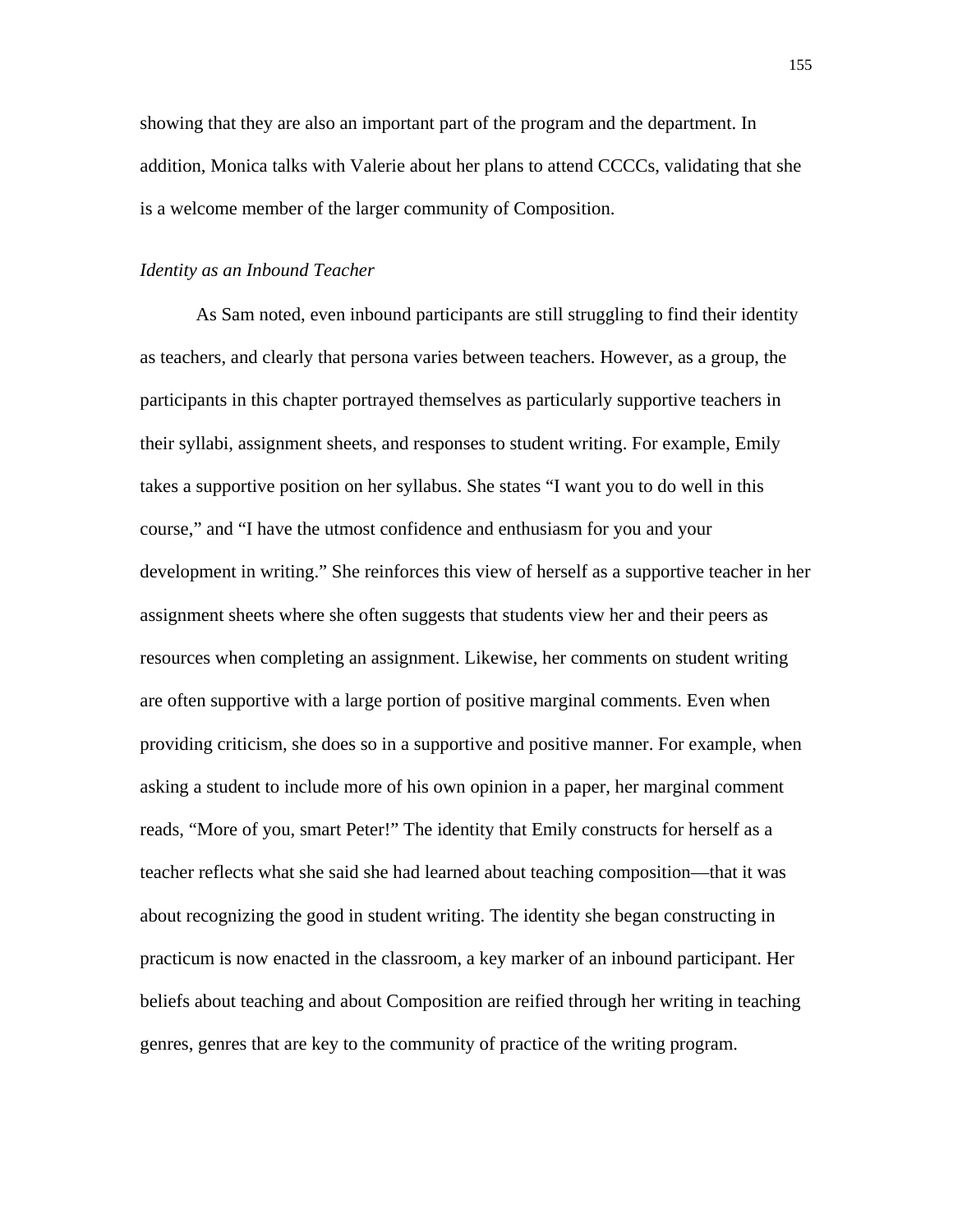Furthermore, Emily takes a clear position about the importance of the writing process. This theoretical stance is enacted in her classroom practice, particularly in her comments on student writing. Her marginal comments sometimes reference her previous discussions with students, such as when she reminds a student, "one more sentence like we talked about in class or in office hours would really help." She almost always uses end comments to place emphasis on the improvement a student has made. In my observations, I noted that Emily knows her students and their work well and when she goes over the final set of papers with Monica, she often comments on the improvement a particular student has made. Finally, she also provides extra credit for going to the Writing Center, a policy that further stresses the importance of the writing process.

This position on the importance of process is quite different from Valerie's position when she talks to Monica about trying not to see names on papers. As Monica noted, this is the "product versus process argument." What we see here, then, is that Emily and Valerie take different positions within the field, even though they are both inbound participants. They are not just absorbing the knowledge that is being passed down by experienced members in the community, they are developing their own positions on these issues and enacting those positions in their work as teachers. However, these positions are not fully set in stone. For example, Valerie, too, comments on the improvement her students made, which would be impossible to do if she truly did not look at the name on a student paper. This issue of being objective while also acknowledging the way a student has grown throughout the semester seems to be one that Valerie is still struggling with as she forms her identity as a teacher. However, it is also important to remember that there may be a difference in grading versus commenting on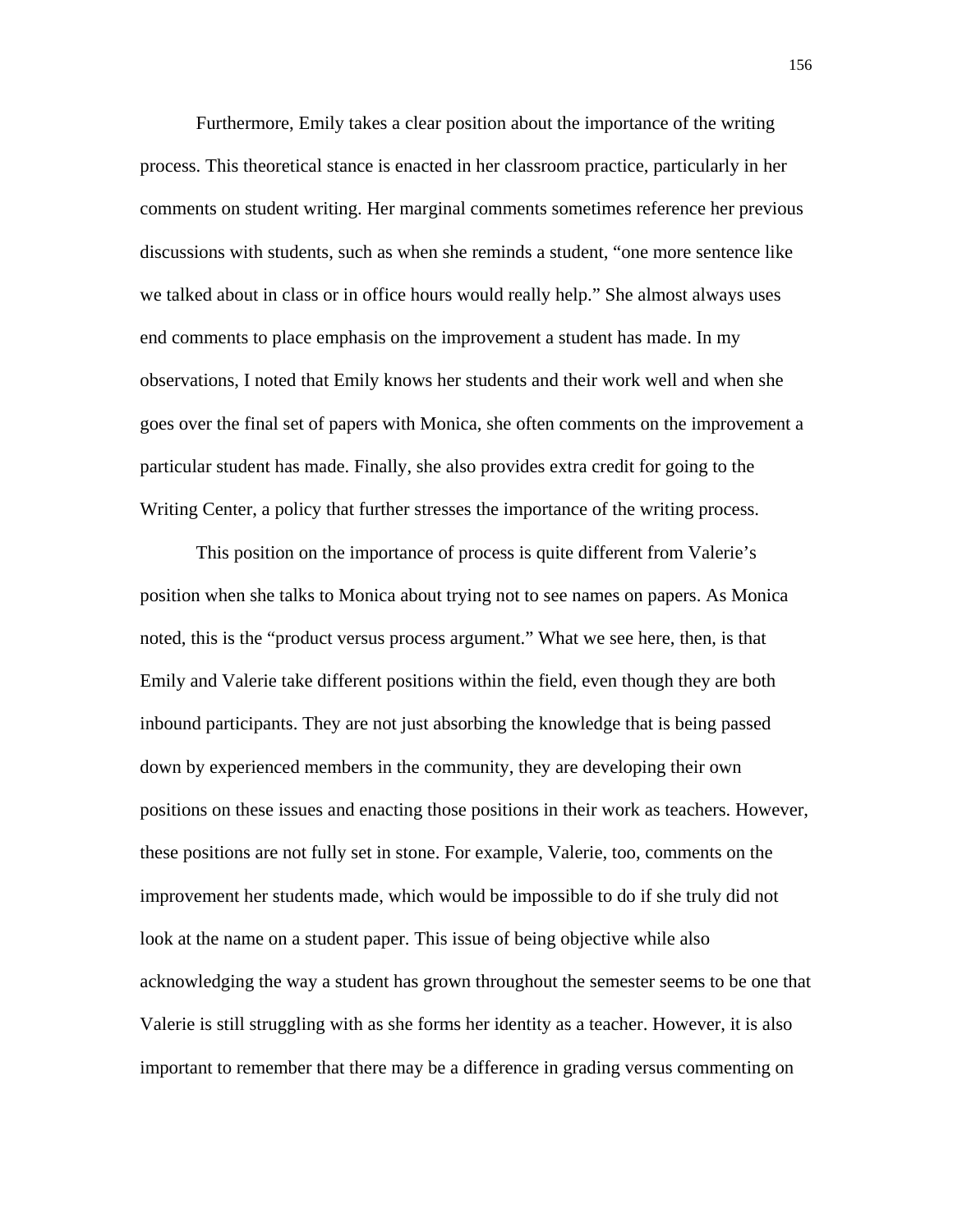papers. Valerie may very well comment on improvement but not see that as a part of her grading criteria whereas Emily incorporates it directly into her grading by giving students a "nudge" for getting extra assistance on their papers.

Similarly, Sam notes that he tries to provide a lot of positive feedback in his comments as well. In our interview Sam stressed the importance of students improving their writing and building their confidence in their writing. Sam does this through his grades as well, which are often high. For example, he comments on a particular paper "You did more reporting here than you did analysis." However, he assigns the paper a grade of A-. All of this fits with Sam's persona as a supportive teacher whose goal is to build up his students as writers. However, it is important to note that Sam did not go through the same mentoring process as the MA students. He did not meet with anyone about his grading or comments, which he notes he did not feel was particularly necessary. However, this means that he constructs his notion of comments and grading more independently than Valerie and Emily who get continual feedback on their grades and their writing as teachers. Nevertheless, the genres that Sam writes in as a teacher reflect his view of what the composition classroom should be.

# *Conclusion*

This chapter points to several important conclusions about the nature of disciplinarity and the enculturation of students who consider themselves inbound to a particular community or field. As Bazerman and Prior (2005) show when they make the shift from talking about disciplines to talking about disciplinarity, a sense of unity or homogeneity in a particular field is misleading. Thus, it is misleading to assume that inbound students do not struggle with the same sorts of multiple identities as those in a

157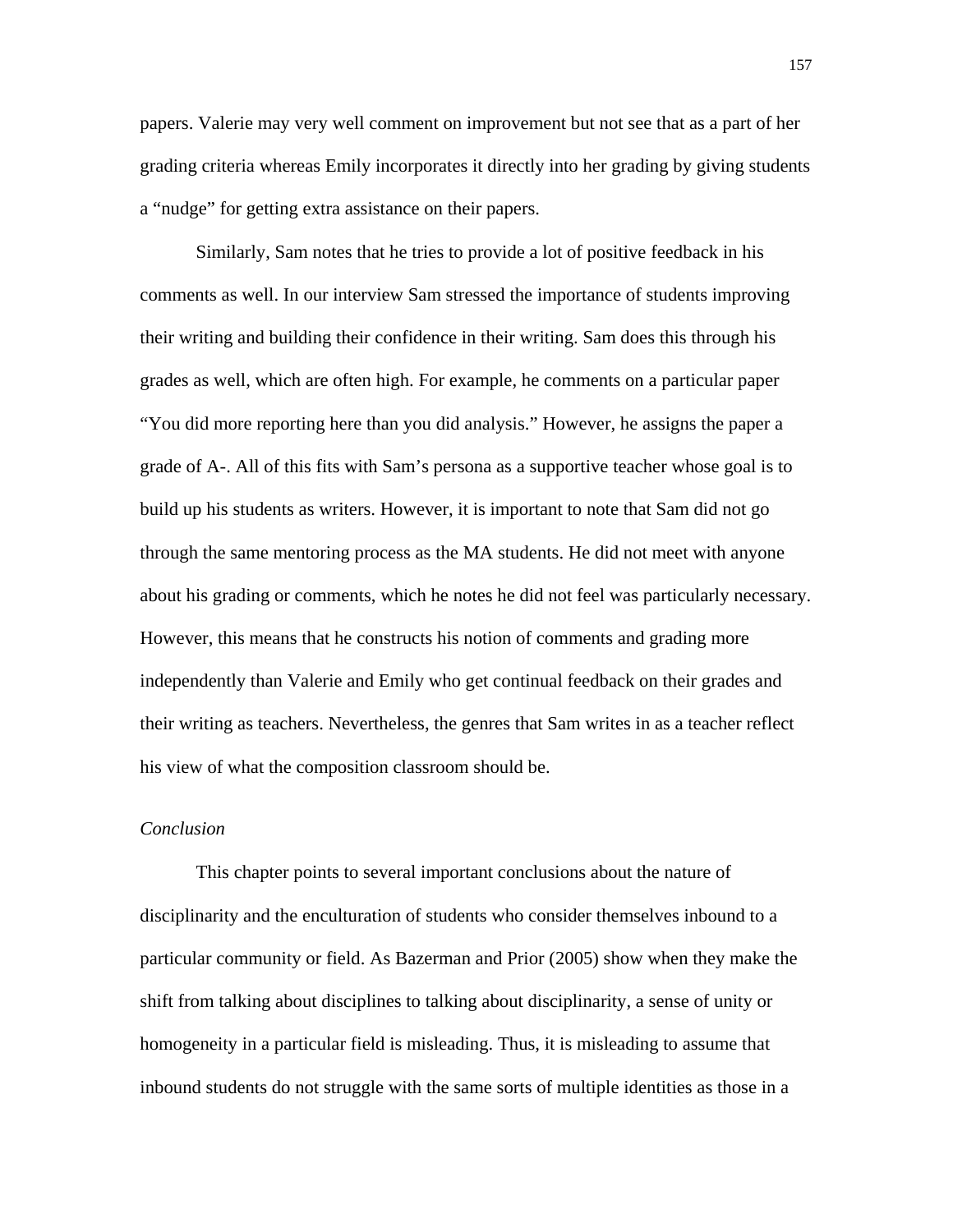more peripheral role. We see this in both Sam and Valerie's comments about themselves and their decisions to be a part of the field. For Valerie, she struggled with choosing a focus in literature or a focus in Composition. She also comes from a background in English Education where literature was stressed and notes that in some ways choosing a major in Composition was less a matter of a dominant interest and more a matter of wanting to fill a gap in her education. Similarly, Sam struggled with whether to get an EDD degree or a PhD in Rhetoric and Writing. He is still in the process of negotiating his professional identity as a teacher and deciding whether that or administration will play a bigger role in his overall career.

Furthermore, Sam in particular must negotiate the multiple communities of practice that make up Rhetoric and Composition as a whole. Perhaps because he is a PhD student, or perhaps because of his former experiences with the field, Sam makes more nuanced distinctions between sub-fields, and does not actually consider himself an inbound participant in Composition per se. In fact, he rejected that identity at several points in our interview, while still recognizing the value in other areas of the field. For example, he recognized Writing Center work as valuable to the field but not as an area he wanted to pursue. In addition to attending CCCCs, Sam also attended Association of Teachers of Technical Writing conference (ATTW) and has worked in the area of business and technical writing. He feels a connection to this area in particular because of his background with public relations. Thus, his former identity as a professional affects his current identity within the field. When I asked how attending conferences such as CCCCs affected his view of the field, Sam noted that it left him with a good sense of the important issues being explored in the field currently. Yet, when I asked specifically how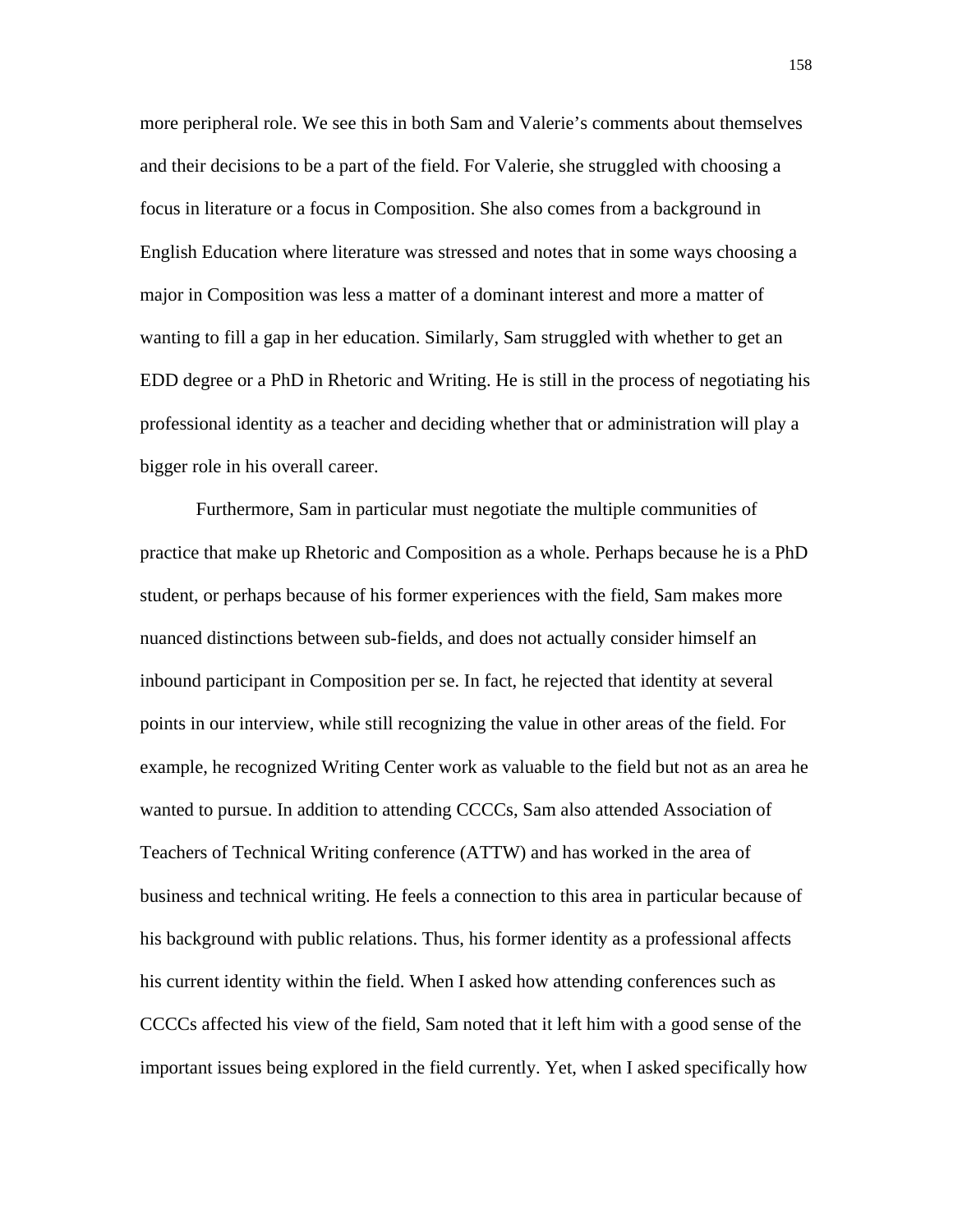his view of C/composition had changed in the last year, Sam talks less about Composition as a research discipline and more about composition as a course. He replied, "I have a view of composition now. And I know that sounds weird, but I never took college comp." What this seems to indicate, then, is that the view of Composition that Sam holds is inherently tied to teaching. Since he did not experience the course before, he did not have a view of the discipline before. He also reiterates that he had Composition theory as a master's student but that he wasn't teaching at that point. Thus, following from his first statement, having theory alone did not allow him to form "a view of composition," rather teaching is what formed that view. In this view, he separates rhetoric and professional writing and composition as different communities of practice. Thus, even though he can be seen as an inbound member in the general sense that his majoring in this area, he must still negotiate his identity among what he views as separate practices.

The second key point in terms of the way that inbound participants form their view of the field is that, at least in terms of Composition, that view is formed through both research and teaching. When I asked Sam about the connection between his research and his teaching, he noted that this question was something he had not thought much about before. Again, this shows the way that Sam, despite being a PhD student in the field or perhaps because of it, is separating out these different communities of practice. However, there were important connections for Sam. For example, he notes that he brings visual rhetoric into the classroom more heavily because of his research interests. In particular he notes doing an assignment where his students analyzed visual rhetoric of college view books, which relates directly to Sam's interests in the rhetoric, public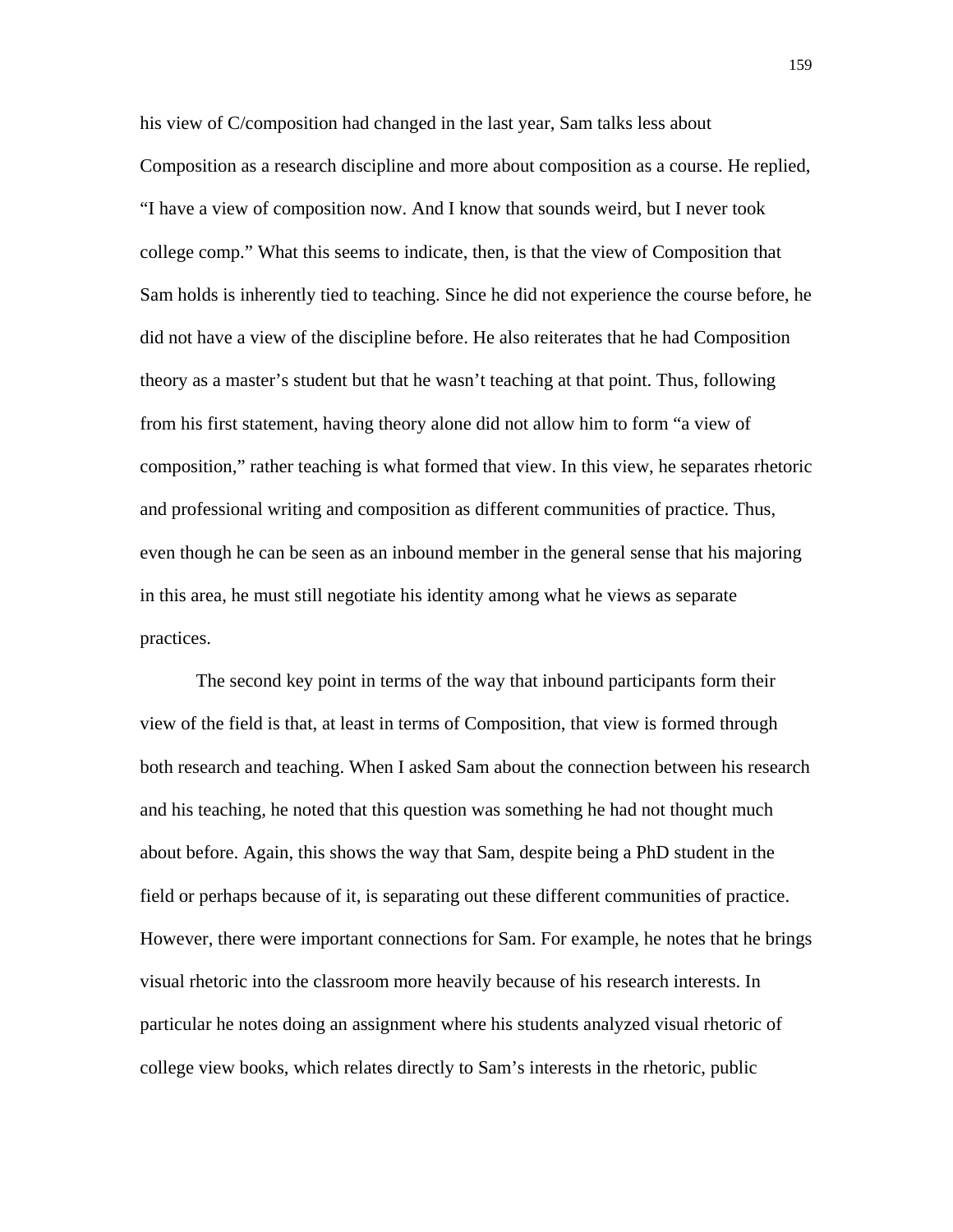relations, and higher education. In addition, Sam explains that he understands Composition theory more clearly now that he has taught the course. The connection between theory and practice and between research and teaching is an important one for Sam, even when it means negotiating multiple communities of practice.

For Valerie, her scholarship is connected to her teaching, and it is significant the way that these two aspects of her professional life work together to form her academic identity. When talking about her relationship to the field Valerie states:

> I feel validated in my work. The fact that I was accepted into CCCCs definitely helps. It validates you in the field a little bit, my teaching my evaluations, the discussions I've had with my peers as well as my colleagues that are my mentors, that helps validate you in the field a bit. My experience with my students and my success with my students makes me feel validated in the field, but I still feel like I have a lot to learn and a lot of growing to do.

There are multiple factors that contribute to Valerie's identity as an inbound member of Composition. It is both her work as a scholar—her acceptance to a national conference in the discipline, and her work as a teacher—her teaching evaluations and experiences with students, that allow Valerie to see herself as a member of the field. For Valerie, then, there is no real separation between her research and her teaching. She feels equally validated by both aspects of her career and both help her to form an identity as a member of Composition. In addition, the different social groups associated with these different aspects of her career are important to Valerie. Merely being accepted to the conference is validating to Valerie, but going to the conference and interacting with other members of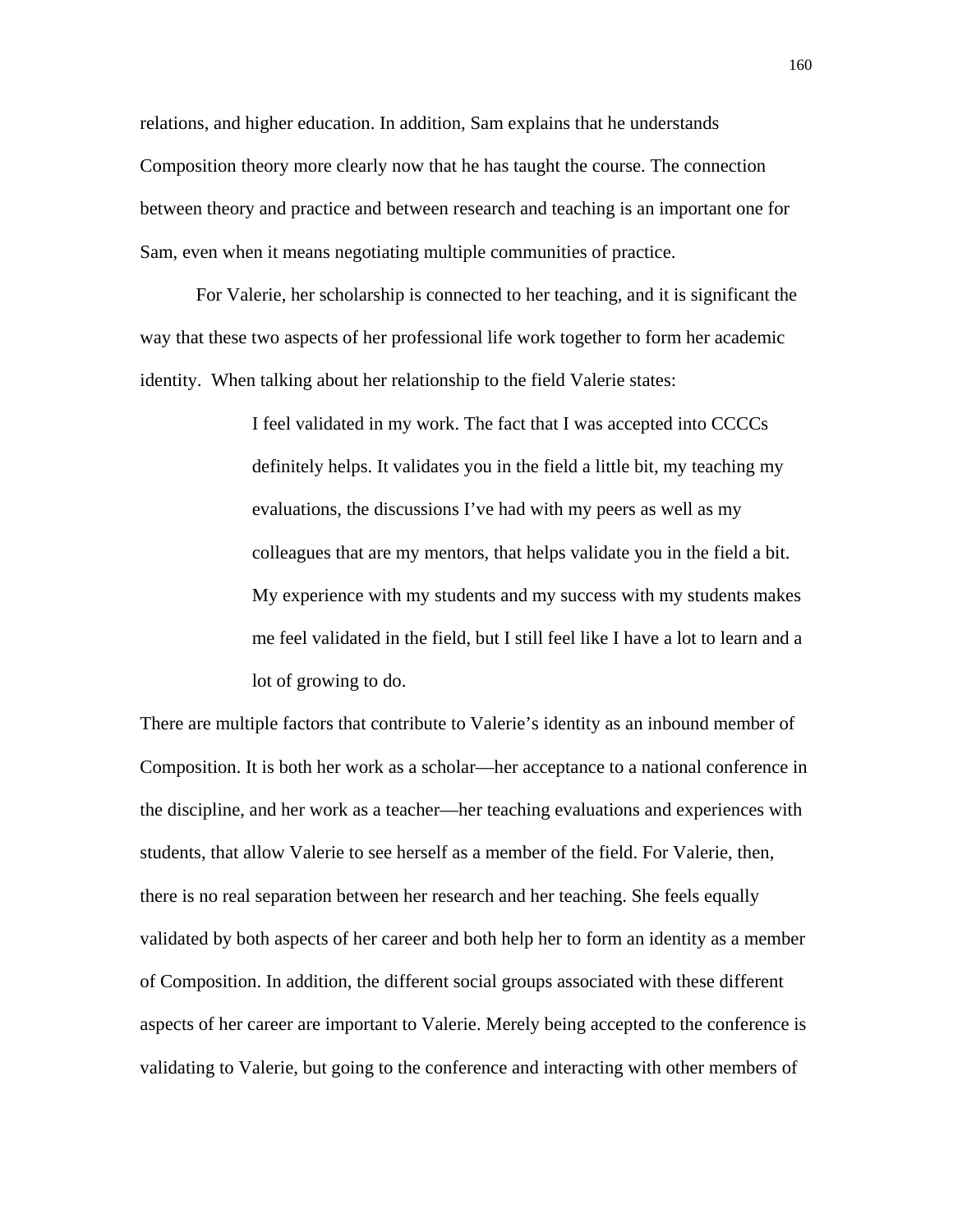the field is also important as are her discussions with mentors in the local community of the writing program at Virginia Tech. The multiple communities of practice that she encounters—the community of the CCCCs, the community of her mentoring group, and the community of her own classroom—all work in concert to co-construct her identity as a member of the field. Composition is constructed both locally in the context of the writing program and globally in the context of larger disciplinary activities. It is in these multiple contexts that Composition is constructed socially for Valerie, through the discussions she has with scholars, teachers, and students. In contrast, outbound and peripheral participants defined their view of Composition almost entirely on their view of one local community of practice.

Disciplinarity construction, then, particularly in reference to the discipline of Composition, is tied to teaching rather than just research. This says a lot about us as field, but it also says a lot about how our inbound members encounter the field. Many inbound members enter the field through teaching. They are enculturated through teaching and the genres the write in as teachers rather than by taking courses and writing seminar papers. They are members of a community of practice of a writing program. That practice focuses on teaching and developing an identity as a teacher. These inbound members are GTAs; they attend practicum courses; they create assignments and syllabi. Institutionally Composition is positioned as the pedagogical arm of English departments because of the first-year course, and this is reinforced through the Practicum. However, rather than see this as a disadvantage, I would argue that this positions Composition differently than other disciplines and allows us to make a clearer connection between the work we do as teachers and the work we do as scholars. While there is certainly much valuable work in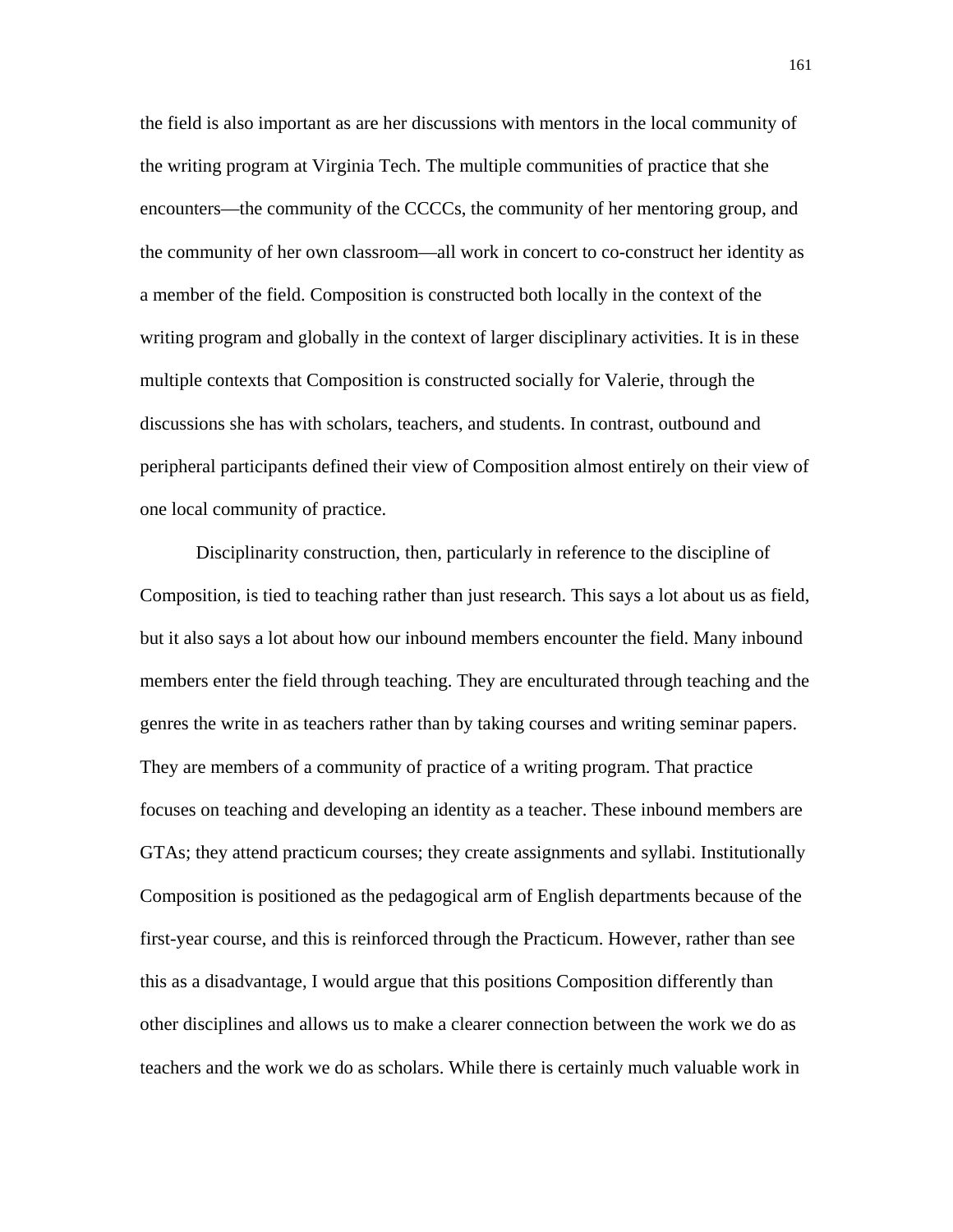Composition that is not pedagogical, teaching is an important part of the work we do, and initiating new members of our field means including them in that work.

However, the positioning of composition as teaching practice can also work against its construction as a discipline and against even inbound participants seeing connections between their work and the discipline as a whole. Although some would classify Sam's work on administration and rhetoric as Composition, he does not. This may be in part because of the way Composition is constructed at a larger level. Sam did not see the value of Composition theory outside of composition teaching, assuming that theory is not in itself a practice, or at least not the dominant practice in this field. Because Composition theory and composition teaching must have a connection, in Sam's eyes, his own research is not "Composition." Similarly, Valerie does see her work as Composition, but this may be because she is researching audience awareness in the classroom. The discipline is constructed through the practices of these inbound members and the practices they see around them, and the practice they most clearly label as Composition is teaching. Thus the way that inbound members often enter our field—through teaching assistantships—constructs our field in a particular way.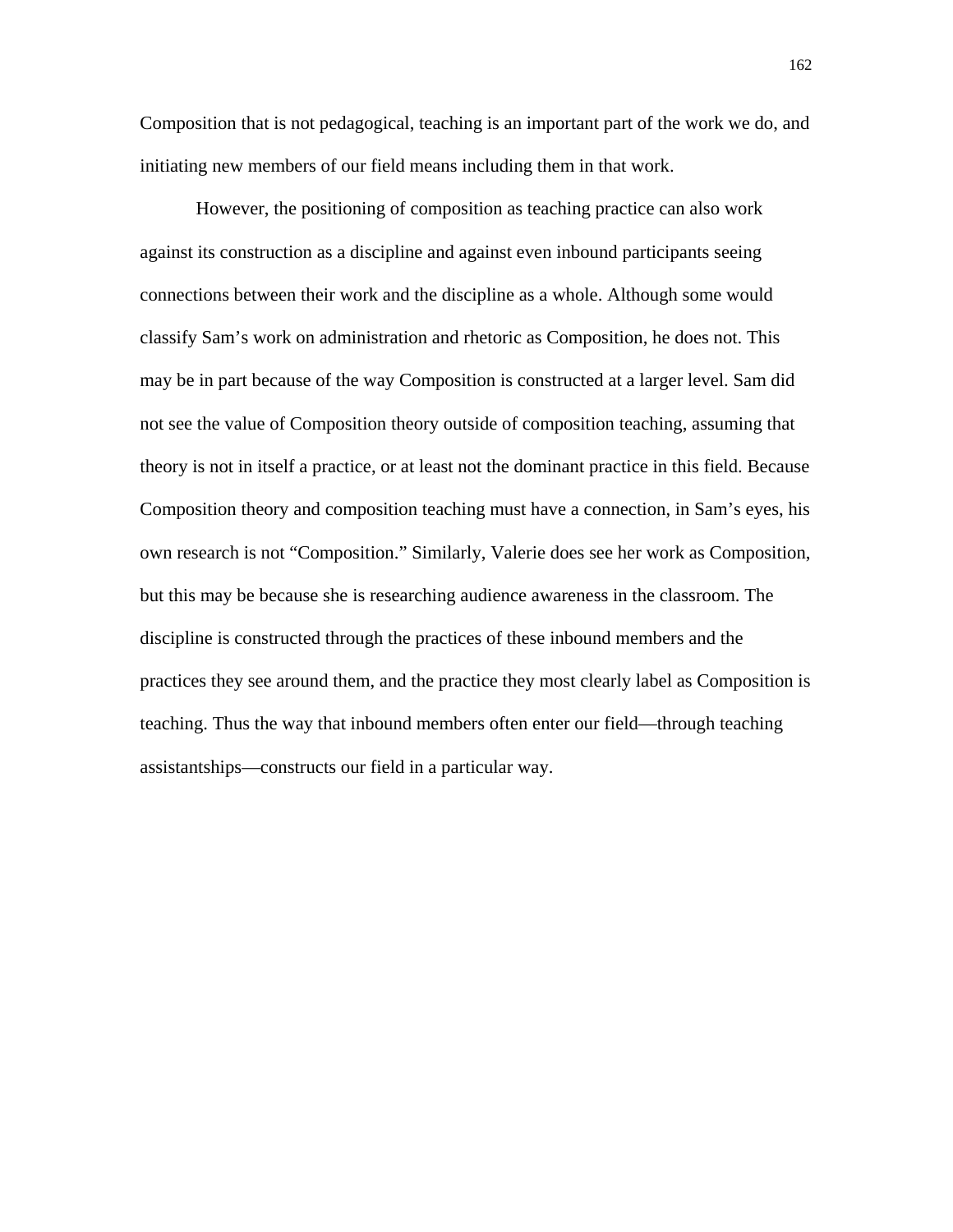# **Conclusion**

Chapters 4, 5, and 6 narrated the experiences of eight GTAs in the teacher preparation program at Virginia Tech. I classified these students as either outbound, peripheral, or inbound participants in Composition based on their relationship to the discipline and the writing program. Outbound participants, Blaire and Marty, were the most resistant to both Composition as a field and to teaching composition. They were characterized by their lack of engagement with the writing program, by a dualistic attitude toward education, and by a rejection of the identity of composition teacher. Peripheral participants, Sophie, Caleb, and Kevin, were more positive about Composition as a whole. They felt a greater sense of agency within the writing program and were more confident in developing their own assignments and policies in the classroom. Finally, inbound participants were distinguished mainly in their commitment to the discipline and to the career of teaching. These participants were similar to peripheral participants in terms of their experiences but rather than seeing those experiences in terms of a limited, temporary relationship with Composition, inbound participants expressed their commitment to continuing with scholarship and/or teaching Composition. Naturally, these positions are neither static nor absolute. The relationships among GTAs and the writing program are more complex than allowed for in these categories, and those relationships continue to evolve over time. However, these three levels of participation help to explain the positions GTAs may occupy in relationship to the preparation that is offered by writing programs. As WPAs know well, GTAs come from a variety of backgrounds—both personal and disciplinary—yet our literature has mainly focused on the best ways to prepare GTAs as if they are a unified group. In this conclusion, I return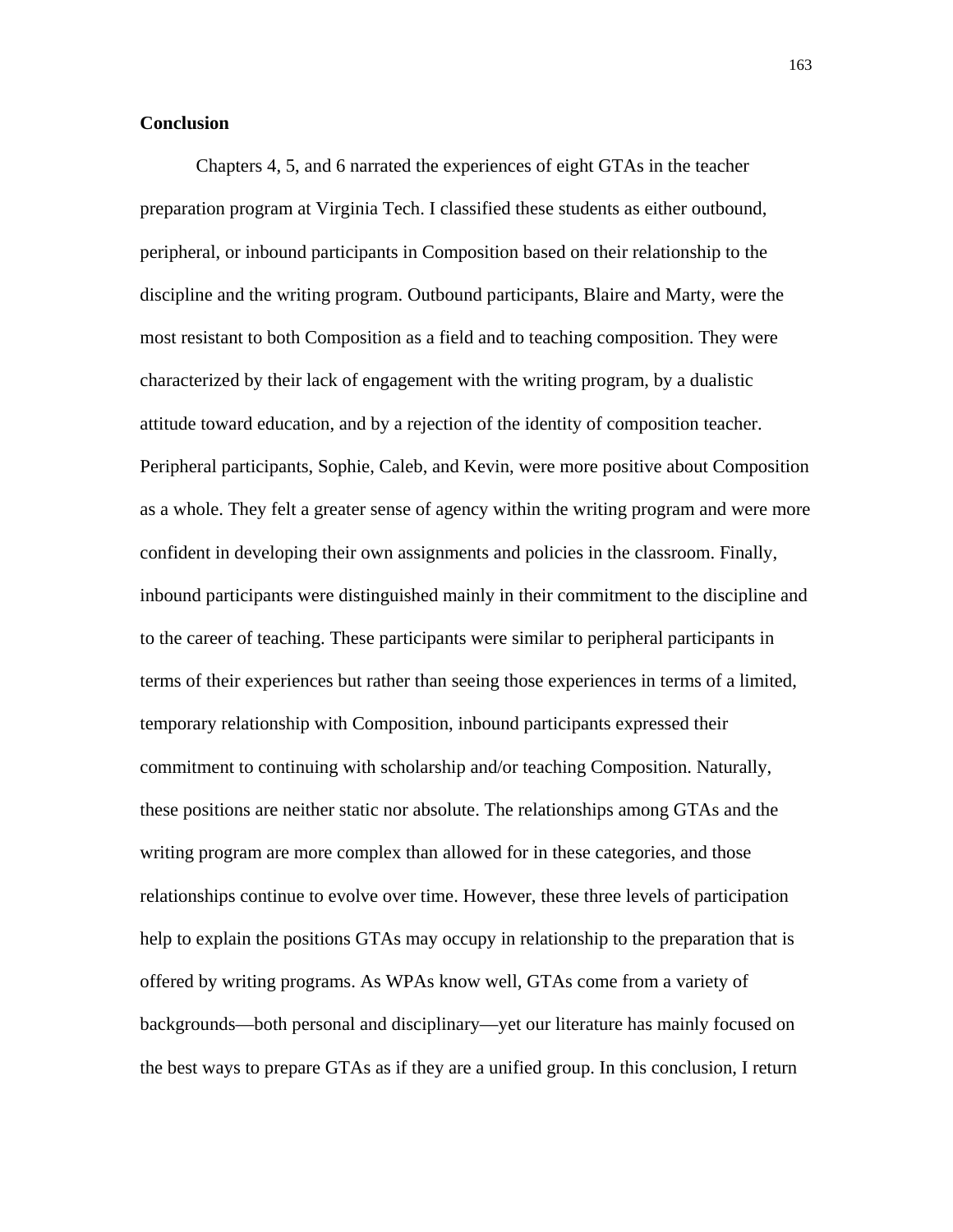to my research questions in light of the case studies that I have presented. In addition, I examine the larger questions about disciplinary development that this study leads us to consider.

#### *Forming a View of Composition through Teacher Preparation*

As stated in Chapter 1, my first research question asked about the role of practicum courses and mentoring activities in the professional development of GTAs. In particular, I asked what view of Composition GTAs reported receiving through these professional development activities and how they defined their own participation and identity in relationship to these activities. Dobrin (2005) argues that "practicum" is or can be "an introduction to composition theory, to research methodologies, to pedagogical theory, to histories of composition studies as a discipline, and to larger disciplinary questions about writing, not just to teaching writing per se" (p. 2). As such, it is not just about what new teachers think of teaching but how they view Composition as a discipline (p. 4). Clearly, the "Theory and Practice in Teaching College Writing" course at Virginia Tech fits with Dobrin's notion of a practicum that both introduces students to Composition theory and to pedagogy, an approach that Roen, Goggin, and Clary-Lemon (2008) label "multiphilosophical." Rather than asking what approach to practicum courses works best, I instead focused on how a particular approach, the multiphilosophical approach used at Virginia Tech, shaped GTAs' views of Composition. I was, then, less interested in what worked or did not work about our practicum course and more interested in the ways that this particular community of practice used the tools of teacher preparation to invite newcomers to participate as members of the community.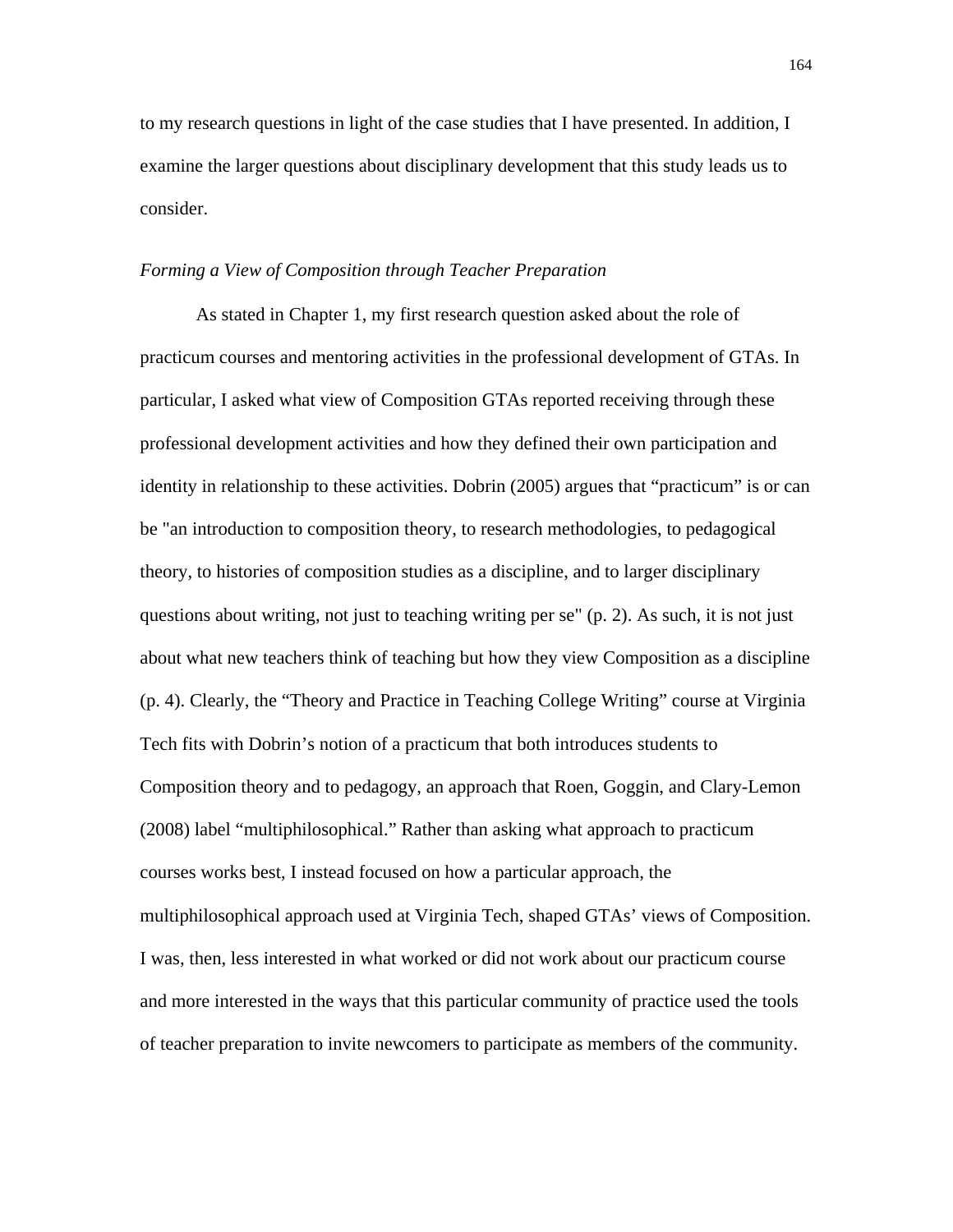One thing that is clear from both the WPA literature and my study is that the institutional positioning of practicum as a teacher preparation course influences the view of Composition, as a discipline, that is developed through the course. Joe Marshall Hardin (2005) notes that English departments have traditionally "co-opted basic graduate courses in rhetoric and composition in the service of teacher training and have constructed a primary role for the composition scholar as administrator, teacher trainer, and manager of contingent faculty and graduate teaching assistants" (p. 36). Even when the course material goes well beyond practical experiences and GTAs are introduced to Composition theory, if course enrollment is solely made up of those with a teaching assistantship, there is an assumption on the part of the GTA that everything in the course must be directly applicable to classroom practice and the that the purpose of the discipline is pedagogical.

GTAs with different relationships to Composition reacted somewhat differently to this assumption; however, it was a prevalent one in my data. For Sam, the PhD student in Rhetoric and Writing, encountering Composition theory in the practicum course was valuable *because* he saw it as connected to teaching. When he had Composition theory as a master's student, he had not found it as helpful, and he notes that this was because he was not yet preparing to be a teacher. Valerie, also a Rhetoric and Writing major, found the readings most helpful for generating discussion about teaching, again stressing the importance of their connection to teaching rather than their value of theory as a practice itself. These attitudes that theory in Composition must be related to practice likely contributed to Sam's rejection of his own work focusing on the rhetoric of higher education as "Composition." Rather he sees his work as more related to technical and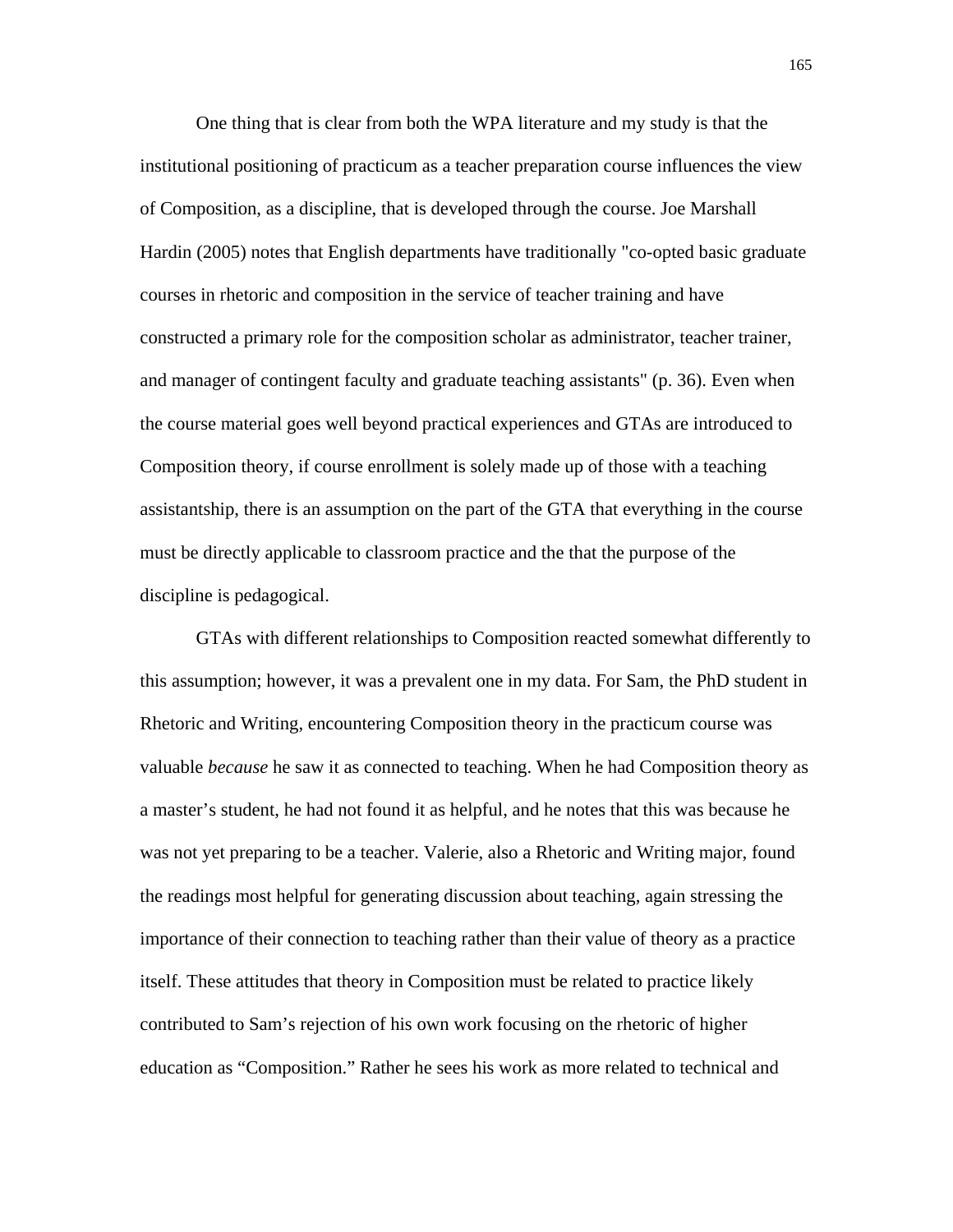professional writing. Since he does not see his work as having a direct application to the composition classroom, Sam does not see it as research in Composition. Meanwhile, Kevin and Sophie both were initially intimidated by Composition theory because they believed they would have to teach it in the composition classroom, an assumption that might not have been made had Composition theory been encountered in the setting of a regular seminar course rather than a required course for GTAs. Finally, Blaire and Marty tried their best to forget the "theory" part of the course altogether because they did not see it as applicable to their classrooms and because they were generally uncomfortable with theoretical readings.

Similarly, when asked about their experiences working in the Writing Center firstsemester, the GTAs almost unanimously attempted to tell me about how they applied that experience to their teaching, even when I did not inquire about those connections and posed a more open-ended question. The reflections from the practicum portfolios echoed these sentiments. For example, Sam talks about how he now conferences with students in a "writing center" fashion. It was only those GTAs who had experience with the Writing Center outside of the practicum course—Kevin, who continued to work there second semester, and Valerie, who had worked there before graduate school—who recognized the Writing Center as its own site of practice, its own location for disciplinarity. The position of the "Theory and Practice in Teaching College Writing" course as a practicum intended for GTAs contributed to the view that these GTAs took of Composition as a whole including both Composition theory and Composition practice, such as Writing Center work.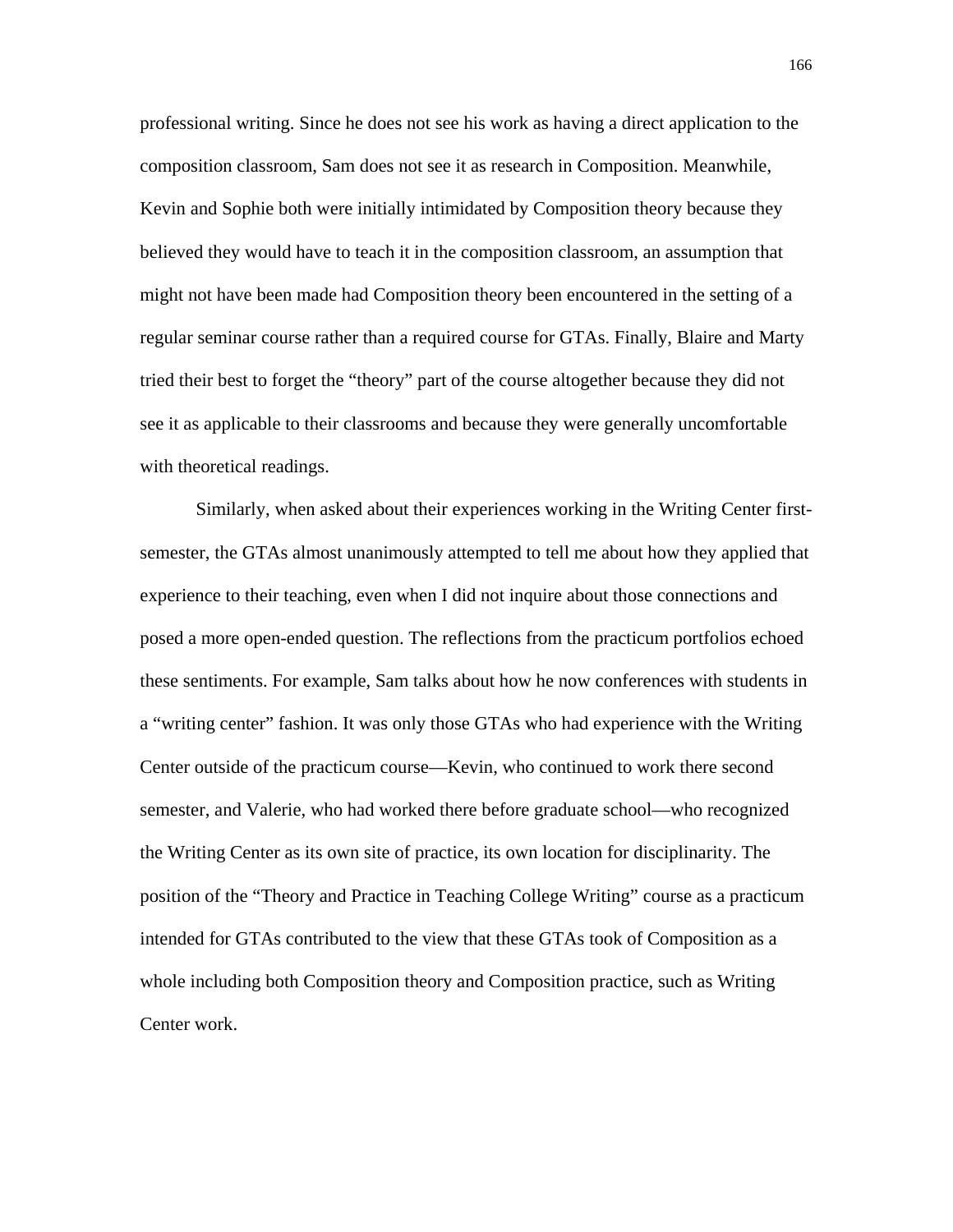While the curricular location of practicum and the first-semester mentoring and Writing Center experiences led GTAs to initially look for direct applications for their learning, there were also times and specific GTAs who were able to value Composition theory and/or the Writing Center as its own important practice. Both social and intellectual connections among communities of practice helped to shape this view of Composition. Kevin made strong social connections with the Writing Center staff. He felt like a part of that community, and so he continued to volunteer in the Writing Center even after he began to teach. Had he only viewed the Writing Center in terms of learning to teach his own course, he would not have continued to participate in it as a separate practice. Furthermore, intellectual connections with Composition made Kevin more open to Composition theory. He applied the rhetorical conceps of logos, ethos, and pathos to his poetry, and by making those connections he saw the value in Composition theory beyond the composition classroom. Miller, Rodrigo, Pantoja, and Roen (2005) state that "a crucial goal for the practicum is to encourage teaching assistants--regardless of the focus of their degree program… to view all of their work in the academy as scholarly" (p. 82). Clearly a practicum like the one at Virginia Tech is set up to place teaching within that scholarly context, to work from Odom, Bernard-Donals, and Kerschbaum's (2005) assumption that "pedagogy is the enactment of a theoretical position" (p. 215). However, it is difficult to work against the institutional precedent that frames Composition as pedagogical and pedagogy as something separate from scholarship within a system that separates teaching from research though tenure lines and hiring practices. In some ways, however, GTAs may be better positioned to make these connections because they are not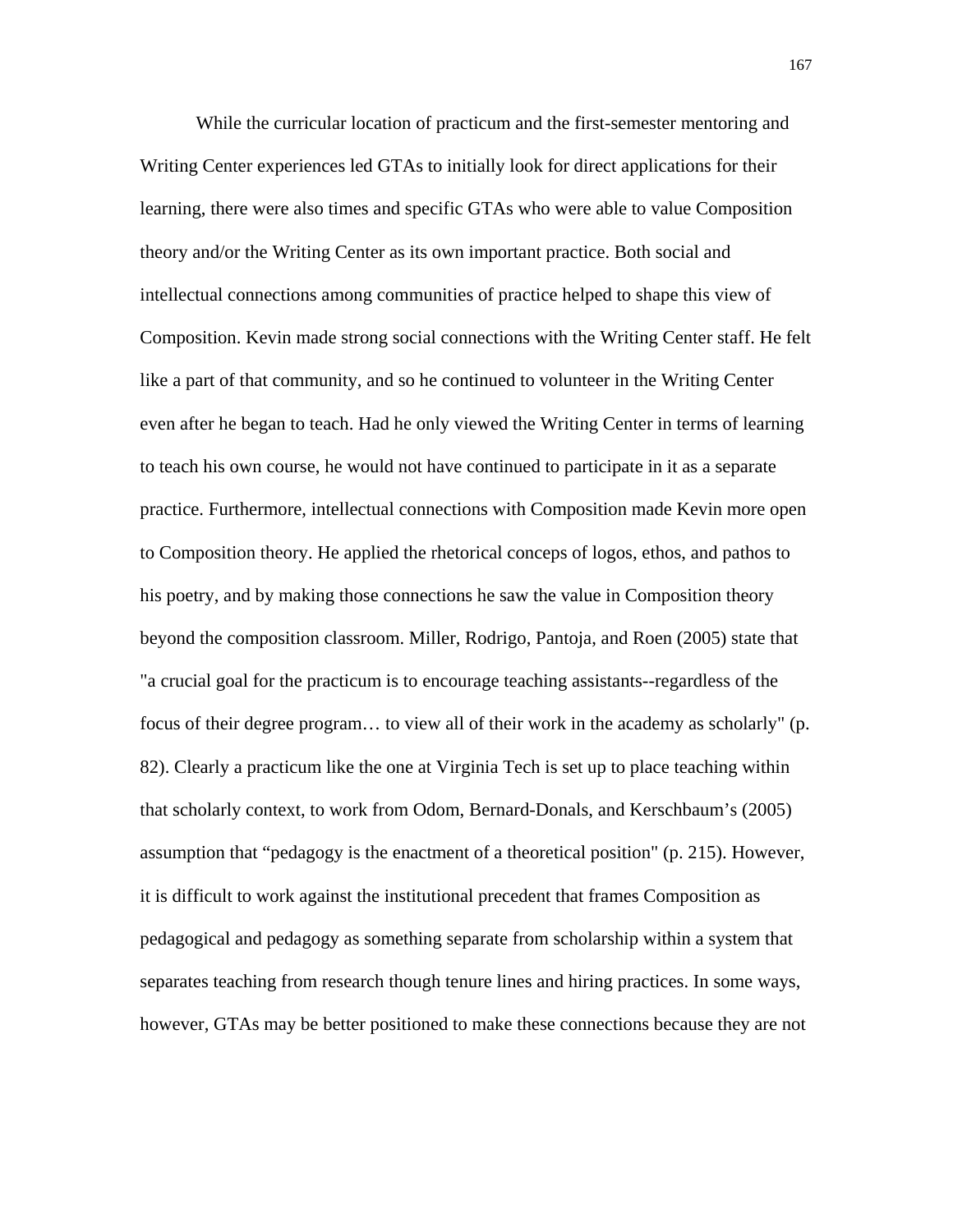yet fully enculturated into academic communities that draw clear differences between scholarship and teaching or between different disciplines.

By making connections *outside* of Composition, GTAs not majoring in the field were better able to see the importance of Composition. Sally Barr Ebest (2005) argues that GTA preparation *must* move beyond skills and must lead to re-conceptualization of teaching as "an intellectually challenging, complex endeavor" (p. 42). Looking at the way that communities of practice interact, as I have done throughout this dissertation, shows us that the way that GTAs come to see Composition as intellectually stimulating may not have a direct connection to what we present in practicum courses. Rather, the graduate school experience as a whole shapes the GTA, and we often do not have access to or control over these multiple influences. For example, Blaire and Marty both connected Composition theory with their critical theory seminar course, which they both disliked. However, Caleb connected Composition theory with the study of post-modernism, which he enjoyed. The view of Composition that GTAs take away from practicum, then, is not just shaped by our curriculum alone. It is co-constructed with the other experiences that the GTA has during graduate school or even before. What we can do, then, is ask GTAs to make these connections, to reflect on the way what they read in practicum may affect them, not only as teachers, but as scholars and writers.

# *Mentoring Newcomers in Composition*

Bamberg (2002) notes that a "program 'culture' that supports inquiry and reflection" is necessary, and this starts, but does not end with practicum (p. 150). While practicum helped GTAs form a view of Composition as a field, it wasn't until their second semester that they began to teach their own classes. They moved from purely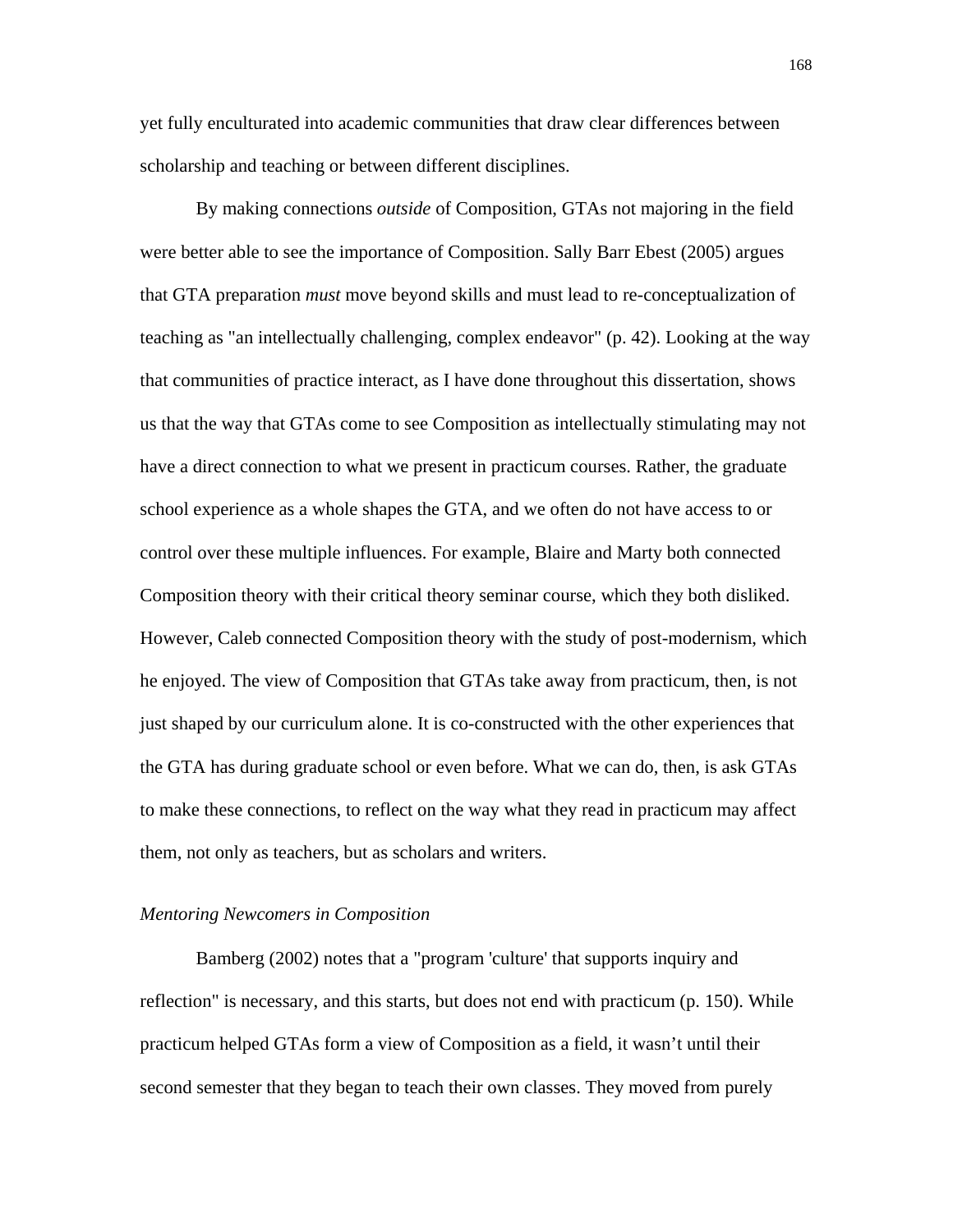peripheral participation—aiding in a PhD students' class—to the more complete participation of designing and teaching their own course. This time was crucial for GTAs to develop confidence as teachers and the writing program helped in this process by assigning GTAs to mentoring groups. My second research question, then, asked about the move to become teachers of record and specifically about the extent to which GTAs accepted this identity. In particular, I was interested in the role of mentoring in whether or not the GTAs came to identify themselves as teachers.

Even the most resistant GTAs did take on the identity of teachers, at least temporarily. Blaire hated teaching, and each semester she thought about not renewing her contract. She spoke of how she only took the position to cover her tuition expenses. Nevertheless, she *did* express a desire to be a good teacher. This desire was paired with frustration and anxiety, but it was not negated. An identity within composition, however, was separate from an identity as a teacher. Blaire never saw herself, even temporarily, as a "composition person." Similarly, Marty described himself as a teacher and even has long-term goals to teach, but he explained that C/composition and how to teach it was different for him than for those that were actually steeped in the discipline. "Ya'll have got different things on how to teach it and how to do it," says Marty, "But I still, just for the sake that I'm not a Comp person, ya'll do that and that's awesome, but that's not my thing." The identity of being a teacher seems linked to day to day practices, and these practices can be enacted without taking particular agency within the writing program. Marty and Blaire both went to class, graded papers, and handed out assignments. However, they did not always create those assignments or exercise their own agency over what would be taught in their classrooms. Blaire teaches a film review even thought she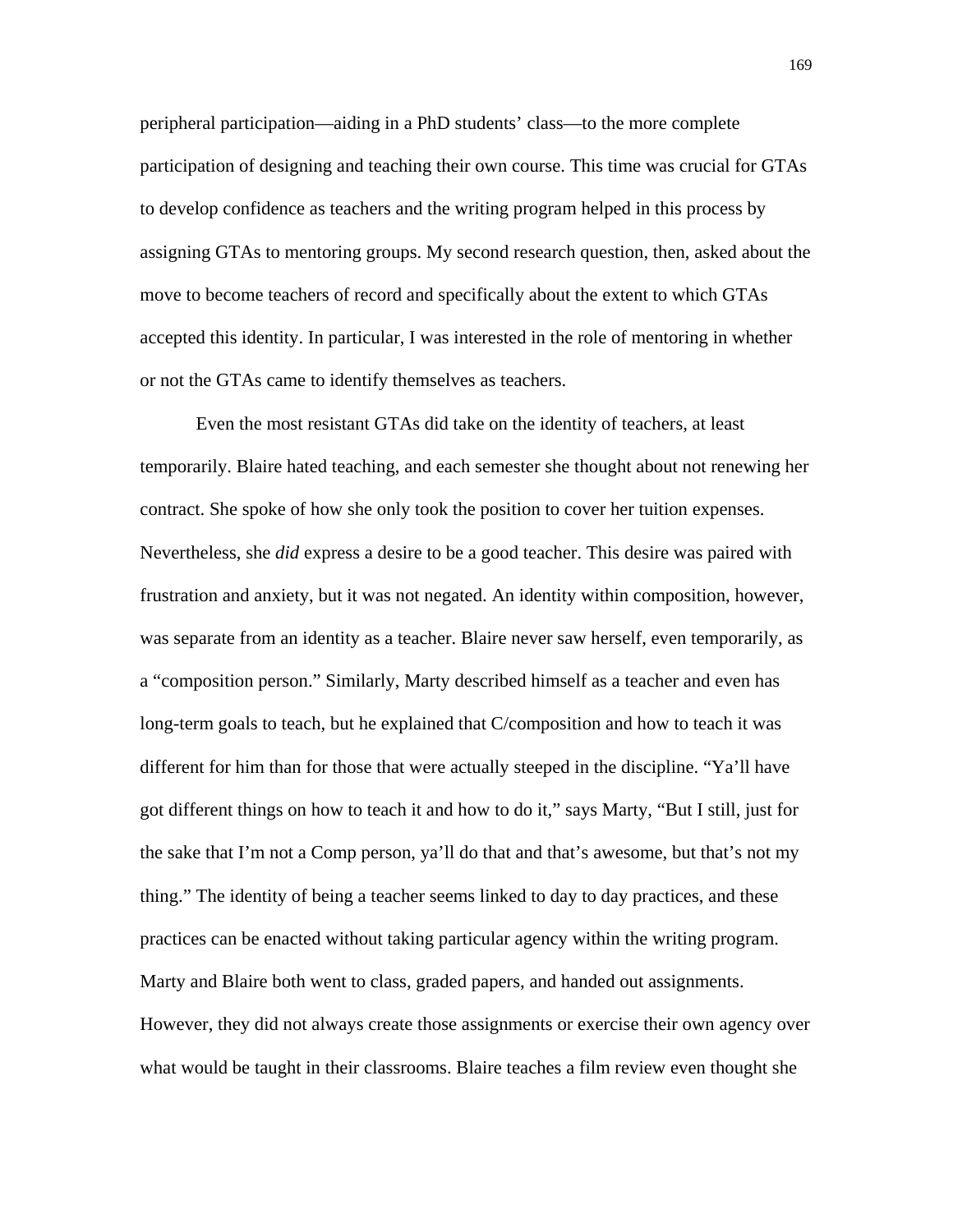personally does not see the value of that sort of assignment. In contrast, Kevin created his own assignment where he asked students to create a mixed tape. He says this was the first time he felt like a "comp and rhetoric teacher" rather than just someone talking about writing. Adopting a role as a *composition* teacher, then, seems far more complex for GTAs than adopting the role of teacher, particularly for those who are not inbound participants.

Perhaps one reason that GTAs were more likely to see themselves as teachers even if they didn't see themselves as compositionists has to do with the interaction in the second-semester mentoring groups. Although Rita tells me that she sees herself as a Compositionist, her background is in literature, and her GTAs are well aware that she has connections outside of Composition. Similarly, Patrick is well known in the department for his work as a creative writer as well as his work with the Composition program. In Wenger's (1998) terms, these advisors work as "brokers." They can help bridge the gap between communities of practice. Furthermore, since these instructors are not tenured faculty in Composition, like the WPA, it is easy for GTAs to see that one can participate as a *teacher* in the writing program without participating as a *scholar* in the research field of Composition.

Advisors took several approaches to including GTAs in the community of writing teachers at Virginia Tech. Rita, Patrick, and Monica all shared stories from their own classrooms with the GTAs. They also related on an emotional level with the GTAs, showing that the frustrations and fears they were experiencing were not unique to newcomers but were experiences common within the community. However, these advisors were not simply masters and the GTAs were not apprentices. Lave and Wenger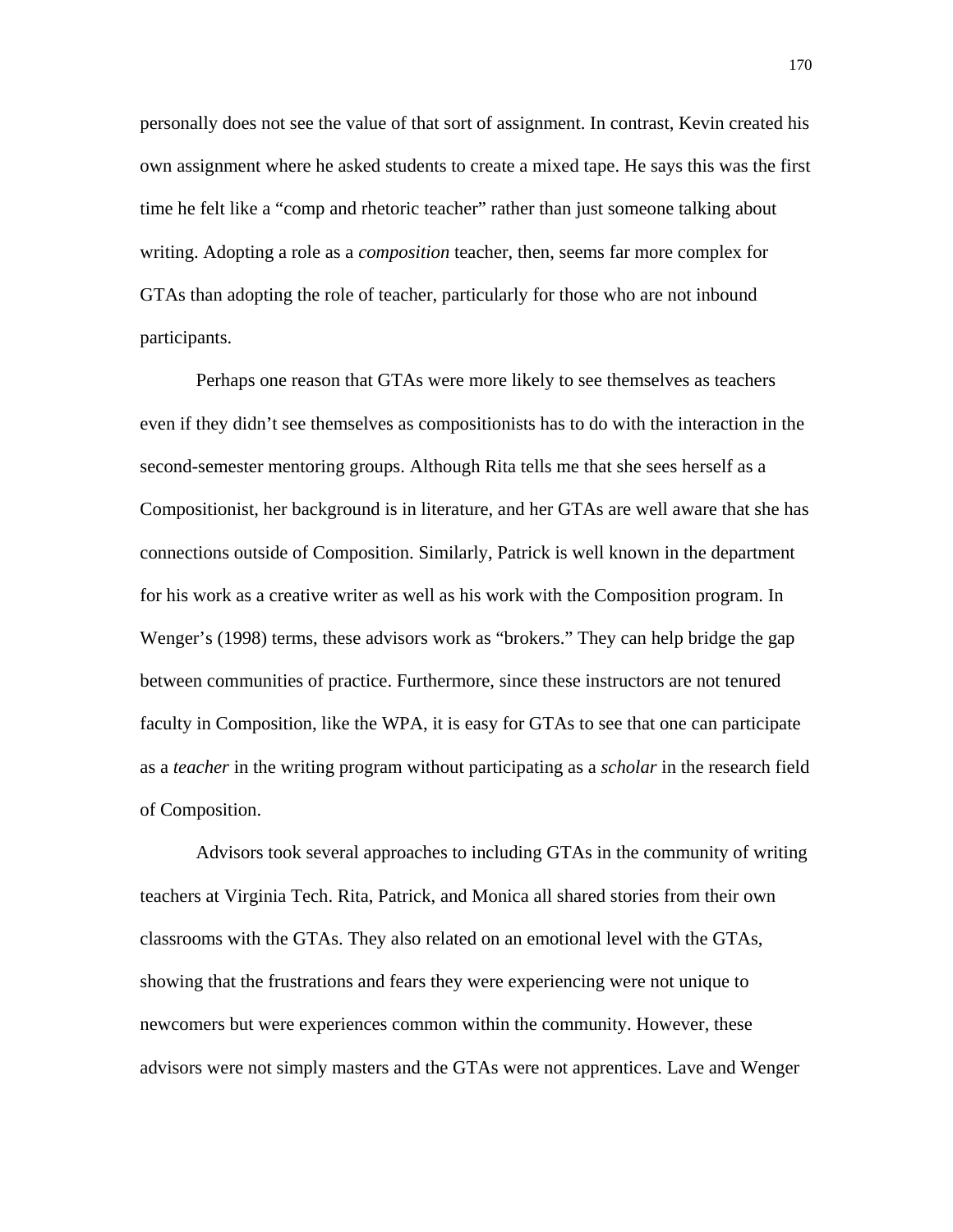(1991) argue for a de-centered view of the master/apprentice relationship explaining that in this view "mastery resides not in the master but in the organization of the community of practice of which the master is a part" (p. 94). By expressing concerns and challenges as a part of this larger community, the advisors were able to move away from the model of simply imparting their own wisdom by telling the GTAs what to do in the classroom. Rita did this by often referencing other people in the community, other teachers, from whom she drew ideas. Patrick did this by asking GTAs Socratic questions that lead them to their own conclusions about the classroom. Also, by meeting as mentoring groups rather than as individuals, GTAs were able to build teaching circles that were significant to them. Rita's group shared assignments and worked together to create their syllabi for the fall. Patrick's group shared common frustrations, but also made connections as fellow MFA students and writers. These social networks were key for GTAs to see themselves as having a role within the writing program, even if they did not see a role for themselves within the larger discipline of Composition.

In terms of shaping a community of practice, it is important to recognize that mentoring and advising is not just about initiating new members, a point that was absent from my original research question. In his study of disciplinary enculturation, Hasrati (2005) reminds us that the relationship between student and advisor is not unidirectional but bidirectional (p. 563). Similarly, Prior (1998) sees disciplines as co-constructed by both newcomers and insiders. While my study did not specifically follow up on the ways that mentoring affected the GTA advisors, I found several hints of this influence in my data. On several occasions, Rita asked her GTAs for a particular assignment or activity so that she could use it in her classroom. This practice is significant in two ways. First, it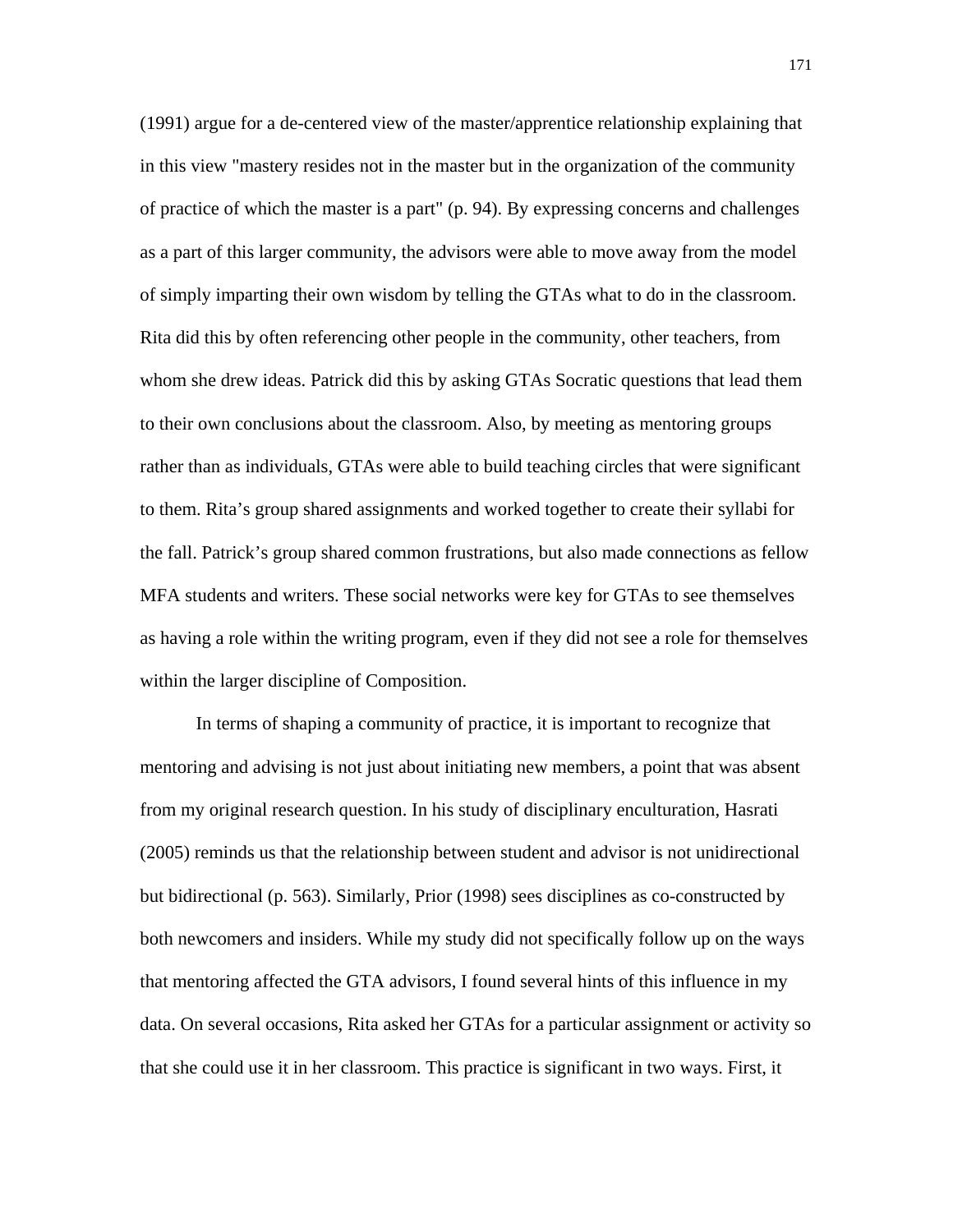helps GTAs to see themselves as contributing members of the writing program, to see themselves as teachers who can and should share the documents they create for their classroom. Secondly, it shows the way that what is taught in composition is not just a matter of what supervisors pass down to GTAs but a matter of what is negotiated by multiple members of the community of practice. While I did not directly observe Monica asking her GTAs to share their assignments with her, her willingness to see their point of view and talk about issues within the field showed that the mentoring process was not hierarchical for her. For example, in multiple conversations with Emily, Monica inquires about whether or not a particular convention, such as passive voice, is appropriate for a given paper, and each time she defers to Emily's reasoning. Again, further study would be necessary to see if these interactions then affected Monica's own teaching; however, they are indicators that the relationship was not unidirectional. Composition was coconstructed through the interactions between advisors and GTAs.

### *Creating Composition through Teaching Genres*

For Wenger (1998), communities of practice are negotiated through social interaction but these practices are also reified. That is, there is a point when the claims of the community become artifacts. "Reification" is not an end point where negotiation is complete; genres and documents continue to change (p. 55). However, Wenger (1998) sees the "negotiation of meaning" as the mixing of reification and participation (p. 55). Teaching genres, such as syllabi, assignment sheets, and responses on student writing are examples of reification within a writing program. Whether or not syllabi and assignment sheets are standardized in the program, they reflect (or should reflect) the views of that community of practice. In some programs a film review would not be a typical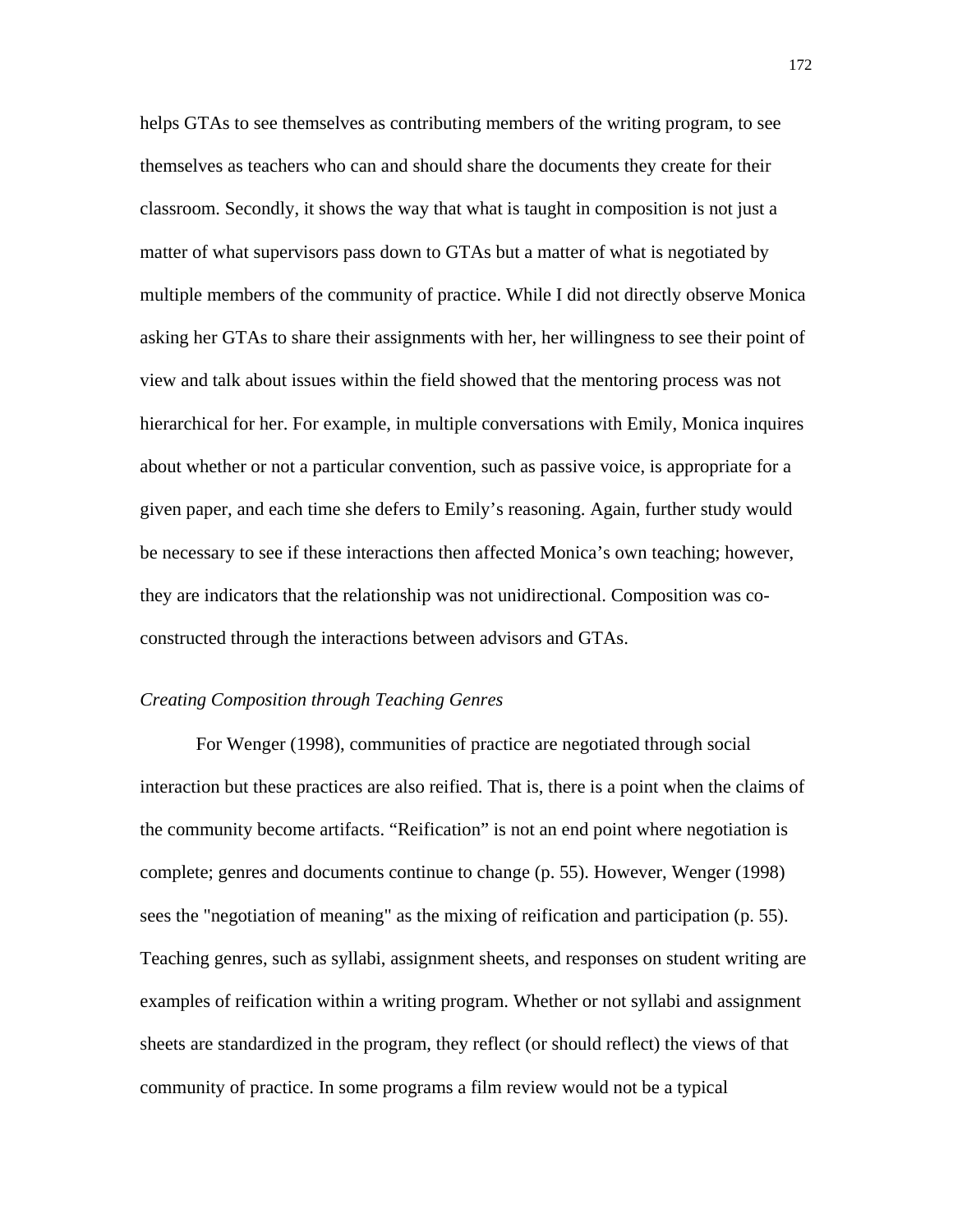assignment, but at Virginia Tech it is common, much to Blaire's dismay. This does not mean that every class completes a film review. However, the types of assignments that are possible is determined through negotiation within the community of the writing program.

Thus, my third research question asked specifically about genre. I asked how GTAs acquired teaching genres, how they formed syllabi, assignment sheets, and responses to student writing. In addition, I asked how their identities as teachers were reflected in these documents. However, in some ways, these were the wrong questions to ask or rather these questions only touched on the very tip of the iceberg. Bazerman and Prior (2005) note that rather than look at how genres are learned by new members of a field, a study should focus on "how generic activity is implicated in the ongoing (re)production of all the kinds of participants in the relevant spheres of activity [and] how disciplinarity/interdisciplinarity is produced as participants take up and use tools in situated activity" (p. 154). Ultimately, then, I became more interested in how these documents functioned within the writing program as a means of creating disciplinarity. While I did gather some data on how GTAs develop their assignments, I found that these documents did not just reflect the GTA's individual identity as teacher. Rather they represented a complex mix of both individual and group identity within the community of the Virginia Tech writing program.

GTAs almost always developed their assignment sheets and syllabi collaboratively. During the first-semester practicum they divided into groups to create these documents for their spring course. However, even after this obvious collaboration ended, GTAs continued to share assignment sheets. The OCELOT website that Patrick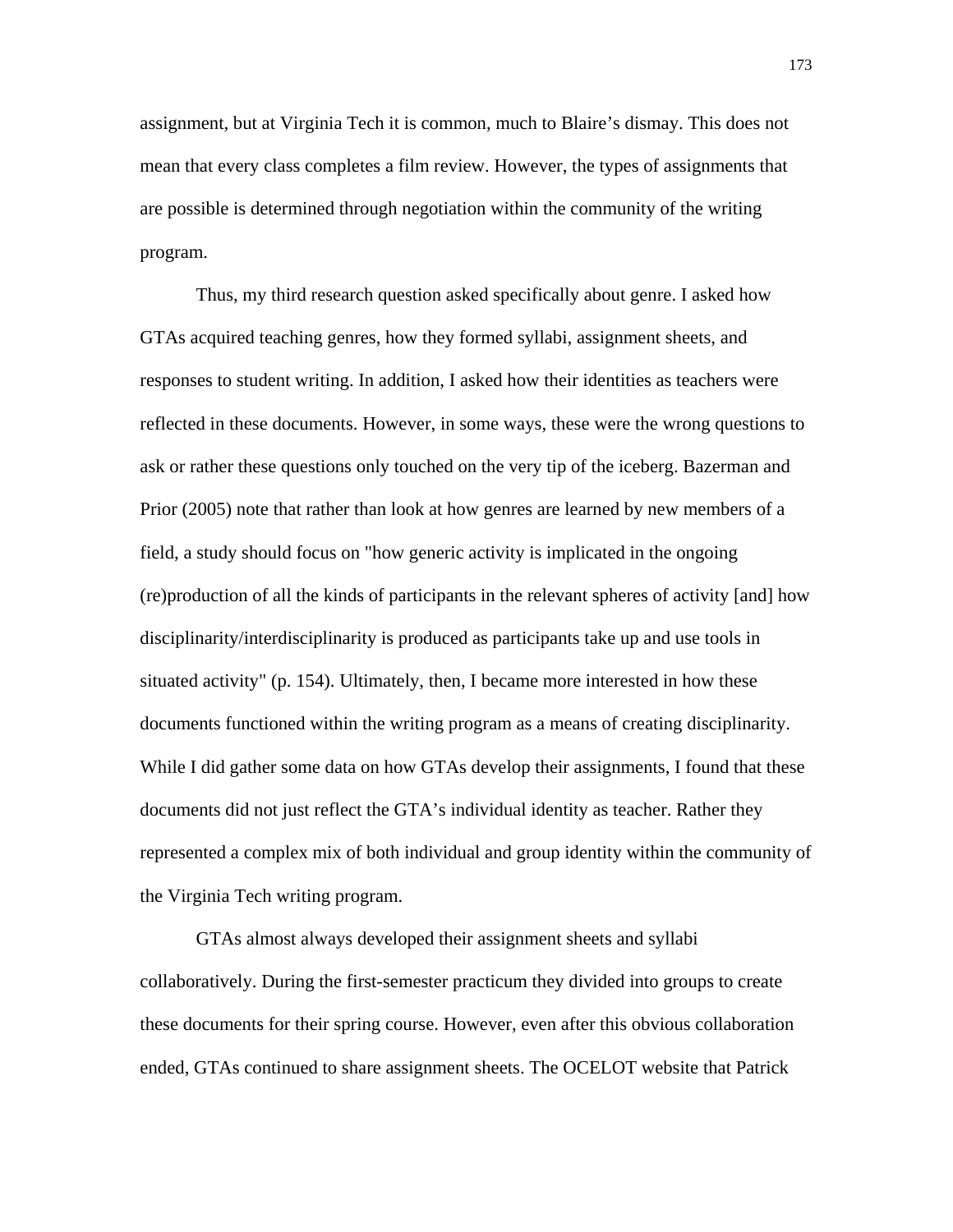put together was frequently used by GTAs to look for assignments that others had done and adopt those assignments for their own classrooms. In addition, the *Composition at Virginia Tech* custom textbook prints sample assignments. When Marty was frustrated with creating his own assignment sheets, he handed in something directly from the custom textbook. Resources like these reify the views of the composition program at large. Even without directly mandated syllabi, these documents have the authority of the program behind them. They are approved, reified. They are evidence of what teaching composition means at Virginia Tech.

The main difference, then, between the GTAs and their relationships to the writing program was the degree to which they saw these resources simply as an authoritative presence rather than as an opportunity to contribute to the community themselves. Blaire clearly views these texts as authoritative. If these sources advocate a film review, then she teaches a film review, despite any personal objections. However, Kevin feels comfortable contributing his own assignment—the mixed tape assignment which is now listed on the OCELOT site. Liggett (1999) advocates for GTAs developing their own pedagogy, noting that they are "less likely to feel like imposters if they are not striving to be somebody else" (p. 67). Clearly, this is the case for Kevin who cites the development of his own assignment as a shift away from his feelings of being an imposter to feeling like a teacher.

Liggett (1999) also allows GTAs to draw on their own disciplinary background, such as an MFA screenwriter drawing on film to teach rhetoric (p. 68). Again, these connections helped the GTAs in this study feel more like teachers in the program rather than imposters. Sophie was concerned when she thought she might have to teach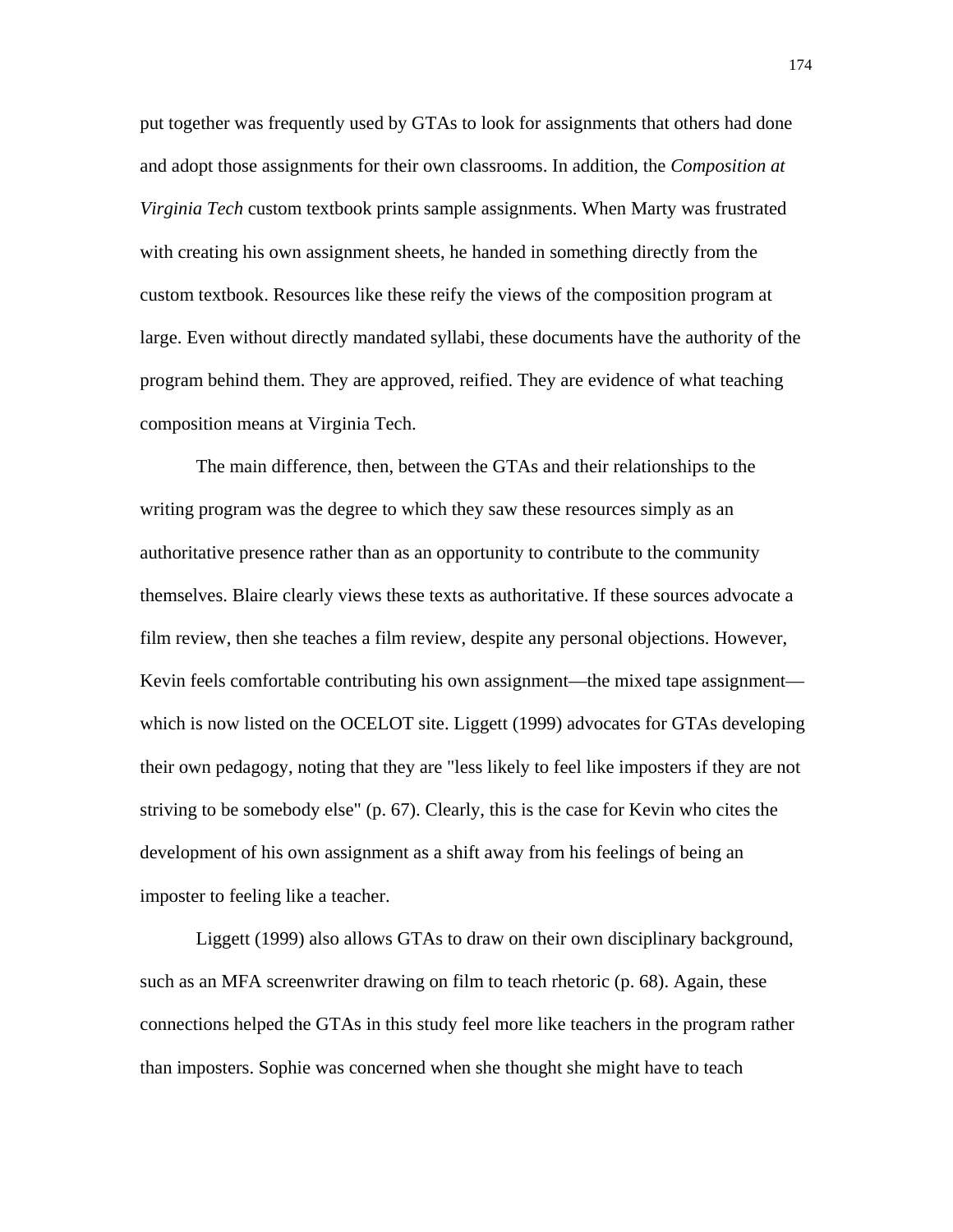Composition theory in the composition classroom. However, she felt comfortable teaching both in her mentor's class and her own class when she was able to draw from her cultural studies background. As Liggett (1999) maintains, this efficacy is key for GTAs. Nevertheless, I do not wish to advocate an approach where composition GTAs choose assignments solely based on their own interests. It is key that their approaches be developed and *negotiated* within the larger social setting of the writing program rather than on an individual basis. All of this is key to both maintaining the identity of the GTA and the identity of the program. Mentoring as well as resources like those provided at Virginia Tech help strike the balance between individual agency and maintaining programmatic identity.

Because individual identity and programmatic identity are co-constructed through the teaching genres used by GTAs, it is difficult to analyze the way that GTAs present themselves through these documents. A simple textual analysis would risk conflating these two identities. As a researcher coming from within the program, I was aware that attendance policies that did not allow for flexibility were not favored by the WPA and that this opinion was filtered down through the GTAs. In fact, Marty talked about worrying that the language of his policies would "paint him into a corner," which is the same phrase often used by the WPA when presenting her objections to such policies. Thus, the majority of the GTAs did not have strict attendance policies regardless of their own individual preferences or the personas they wished to display in the classroom. However, GTAs who wished to present a more authoritative presence in the classroom did so in other ways. For example, Blaire listed multiple policies about plagiarism in great detail while Sophie included a policy on her syllabus saying that students who were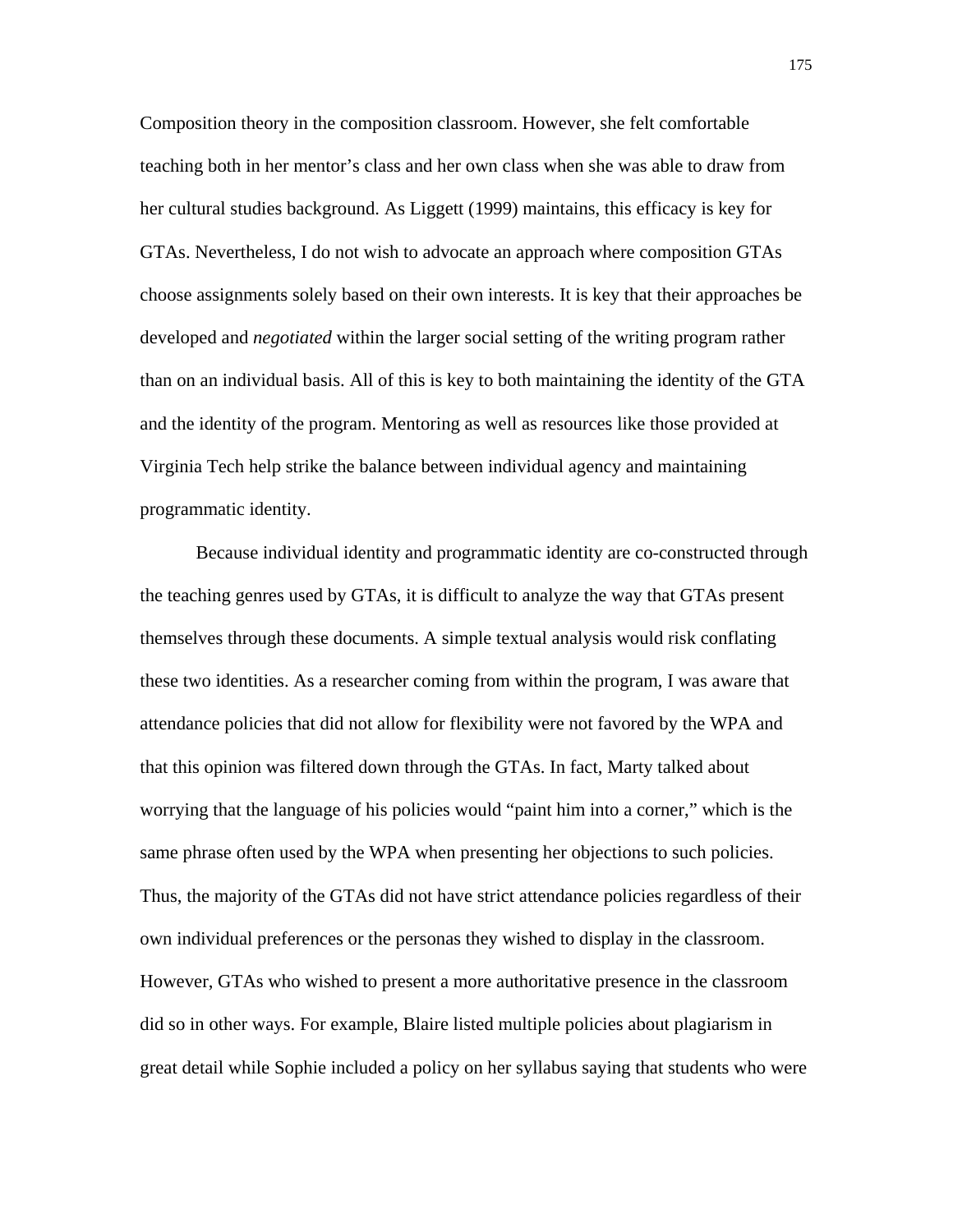not cooperative with group members would be asked to leave class. By choosing which policies to include in syllabi and how to word them (even if that wording was taken from one of the multiple examples provided to GTAs), GTAs still created an identity for themselves as teachers. However, that identity was neither completely separate from nor distinguishable from the identity of the writing program as a whole.

It may seem that commenting on student writing is a genre where GTAs have more autonomy than creating syllabi and assignment sheets. Since initial assignment sheets and syllabi were submitted as a part of the graded practicum course, GTAs felt pressure to write in programmatically acceptable ways. However, this pressure was mitigated to an extent when responding to student work in their own classrooms. Still, since their second semester advisors met with GTAs to go over sets of graded papers, this genre was also, at times, collaborative. Patrick did not go over these documents in the same detail as the other advisors, but he still offered advice on how to respond to student writing. Monica occasionally provided more specific advice, but mostly offered support. However, at times Rita would actually mark on the student papers herself. In addition, she offered students who were struggling with how to respond to student writing, such as Blaire, specific suggestions for wording her comments. Again, a textual analysis paired with the observations of meetings with advisors showed the way that these comments reflected the negotiation between GTAs and advisors. Nevertheless, the tone of GTAs comments varied depending on their own personas and views of education. Marty and Blaire took a more directive approach, which reflected their dualistic notion of education whereas Emily and Valerie were more supportive in their comments. The genre of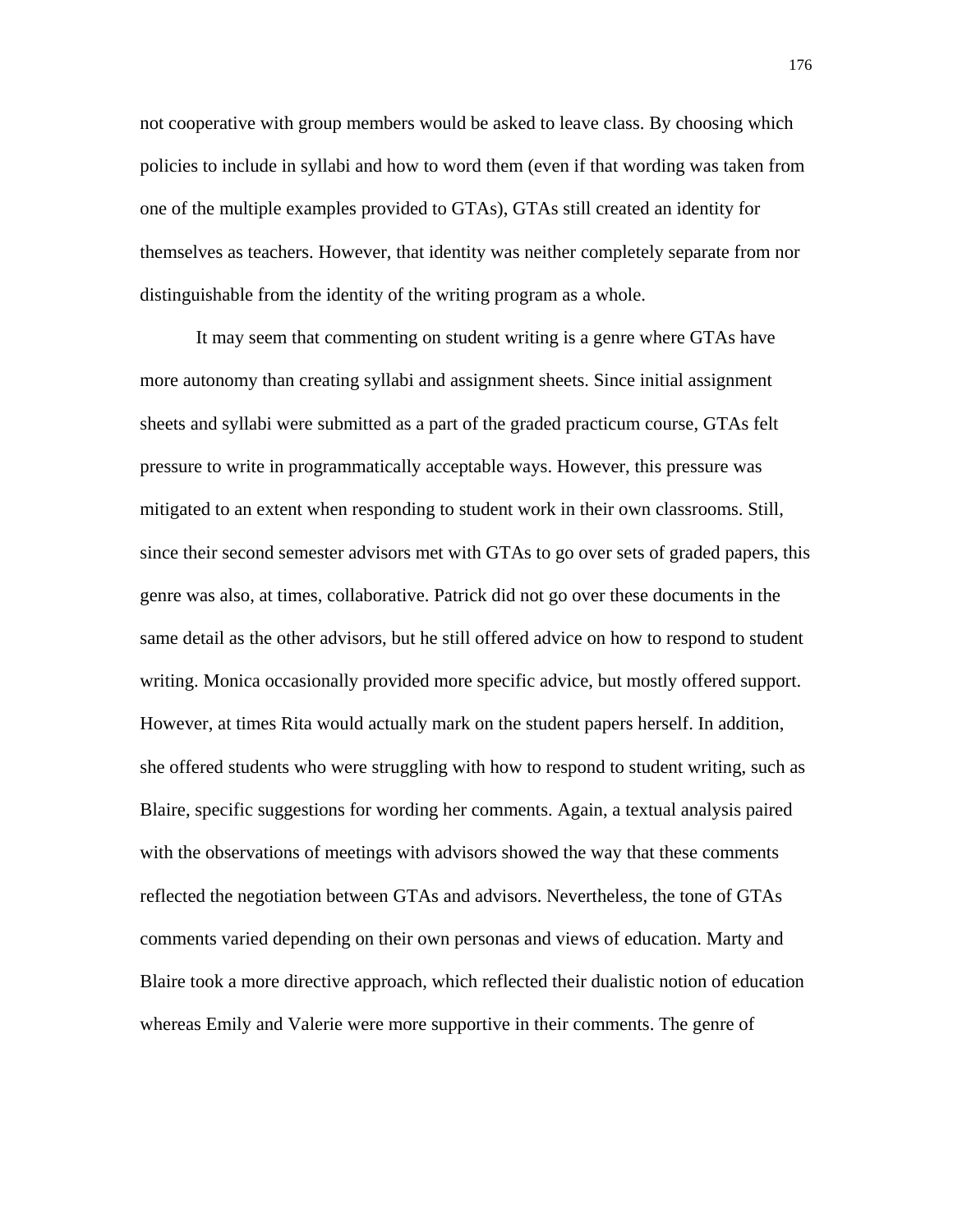response, while not developed in isolation, was a key genre that reflected the persona of the GTA.

Tardy and Swales (2008) review research that shows that new writers, particularly graduate students, form new identities as they learn genres (p. 571). While research has generally focused on the acquisition of research genres, teaching genres are also essential to developing academic identity. As shown here, that identity is not developed in isolation but is negotiated through interactions with the writing program. Those interactions might include social interaction with mentors and peers, but it might also include interacting with programmatic documents such as the custom composition textbook. For Tardy and Swales (2008):

> genres are born of ideologies of a particular site or activity system, and those ideologies become inherent to the genre; enacting genres, therefore, becomes a process of enacting ideologies, and learning genres becomes a process of forming identities that align with those ideologies (p. 571).

As GTAs learn to write assignment sheets or syllabi, they are learning to enact the ideologies of the writing program. In turn, they interpret these ideologies as representative of the larger discipline of Composition. For example, when asked about how her view of Composition had changed, Blaire noted that she had "learned a lot more about what actually constitutes composition and how there's so many different things that can be can fall into that category." For her, the film review is a key example of this. However, a film review might *not* constitute composition at another school. It might be seen as an assignment more befitting a journalism class while the first-year writing course might focus exclusively on academic writing. The way that GTAs create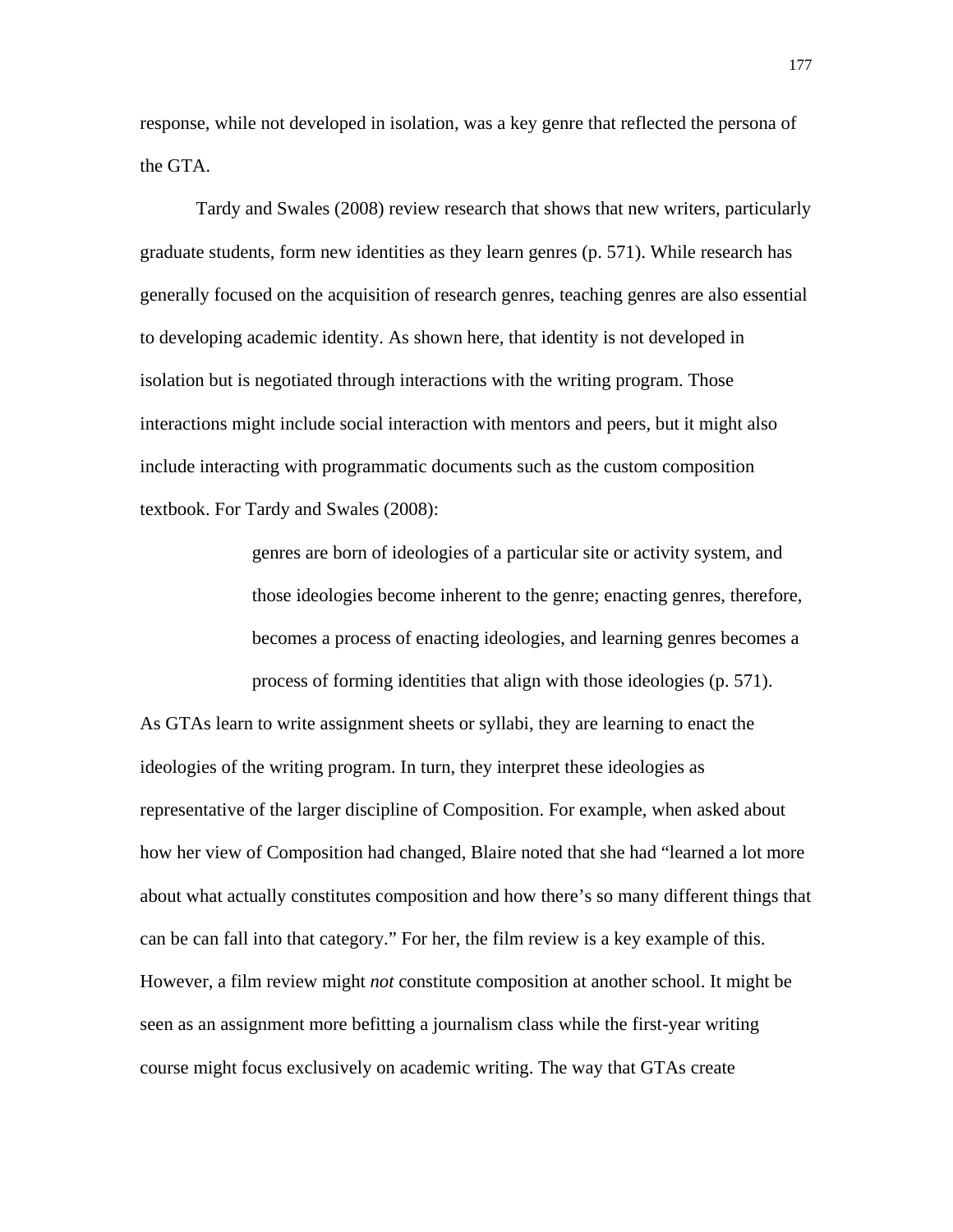documents such as assignment sheets, including the content they select for those genres, is a reflection of the ideology of the local community of practice.

Agency when writing in teaching genres is essential to GTAs accepting an identity as a teacher in the composition program. However, whether or not they accept that identity, teaching genres still contribute to GTAs' views of the field. Both Blaire and Marty share assignments, but they seem to do so as students share class notes—they are working together to construct composition, but they are attempting to construct a "composition" that fits what they feel is expected of them by their supervisors. Rather than actively shape the course based on their own experiences, the way Sophie does with her fieldwork assignment, these GTAs construct composition from the subject position of students. Nevertheless, they *are* constructing what it means to teach composition and to be a composition teacher, even if they do not readily accept that identity. Genre plays a vital role in this construction.

### *Changing Views of Composition*

My final research question has been particularly influential in this dissertation. I asked specifically what view of the discipline of Composition new GTAs have and how that view changed through teaching. In particular, I asked: what or who do GTAs see as significant in forming and changing their views of C/composition and their identity within the community of practice of the Writing Program? Although I have addressed this question throughout this study, I would like to take this final section to comment on what this question says about issues of disciplinarity, particularly disciplinary enculturation. In particular, I wish to refocus this question not in terms of how GTAs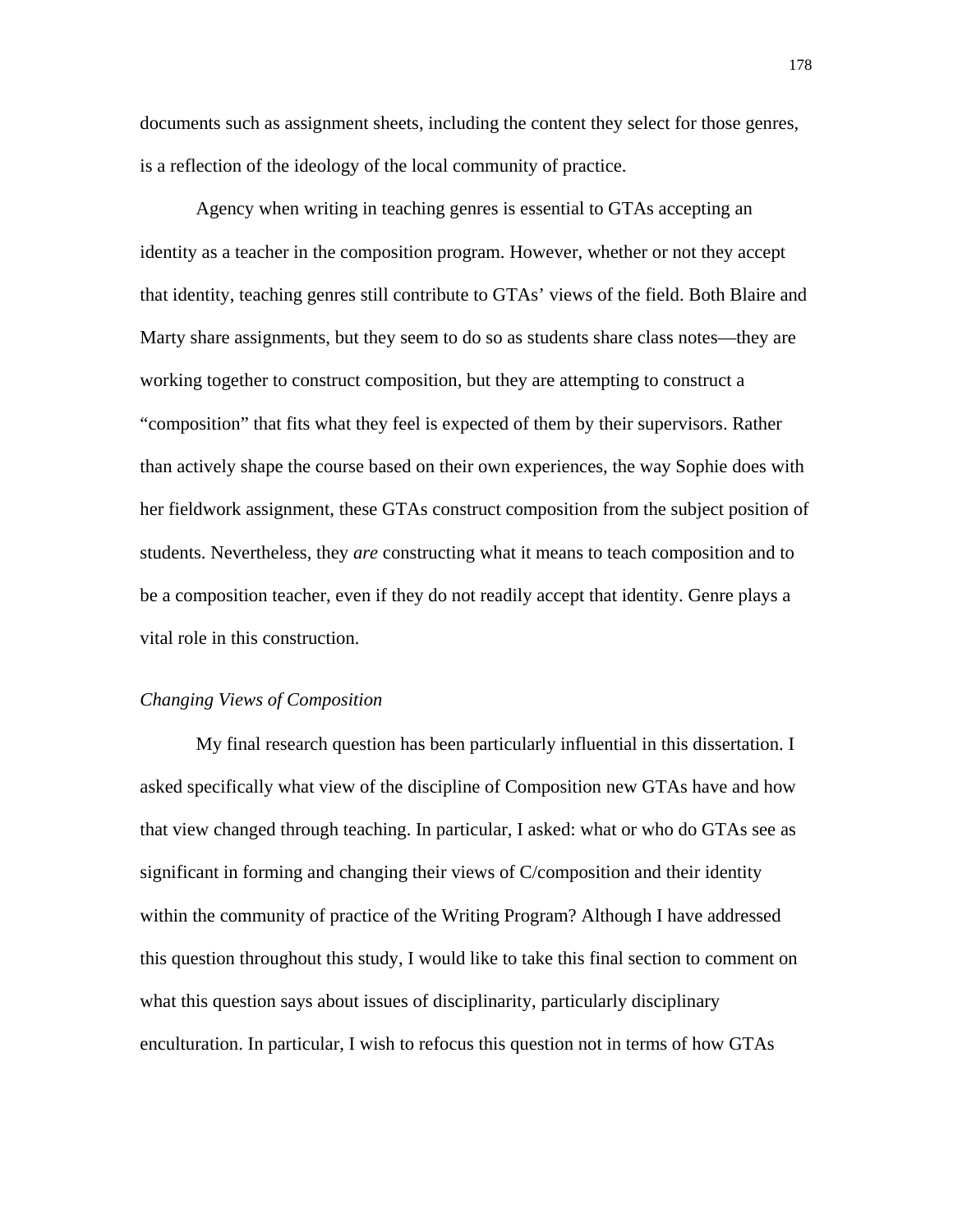come to view Composition but in terms of how disciplinarity is constructed within a writing program, particularly through the enculturation of new GTAs.

As evidenced throughout this study, GTAs' views on C/composition changed significantly in their first year at Virginia Tech. Some GTAs came in with particular expectations about Composition, or at least about the first-year writing course. Blaire expected it to be similar to the "Freshman English" course she had at Virginia Tech five years ago. Others came in with fewer expectations; however, none of the GTAs were clean slates. Sam says "I *have* a view of Composition now," indicating that he did not have one before. Yet, Sam went on to explain that he did have a rhetoric and communication course that was co-taught by an English and a Speech Communications teacher. He notes that this was not a composition course, which then assumes that he did indeed have a view on what Composition is and what constitutes a composition course. Many of the GTAs related their experiences teaching to their previous writing courses, whether they saw those as "Composition" or not.

While all of these GTAs seemed to have formed some view, however limited, of C/composition before entering their graduate programs, one key difference between newcomers to a community of practice and experienced members is the realization that change is itself a part of the community. Rita, the most experienced GTA advisor and composition teacher I interviewed, recalls how much teaching composition has changed throughout her career:

> We used to teach modes, and then we taught types of discourse, and then we added speaking components to the class, and we've added visual components. I didn't do writing workshops when I first started teaching.

179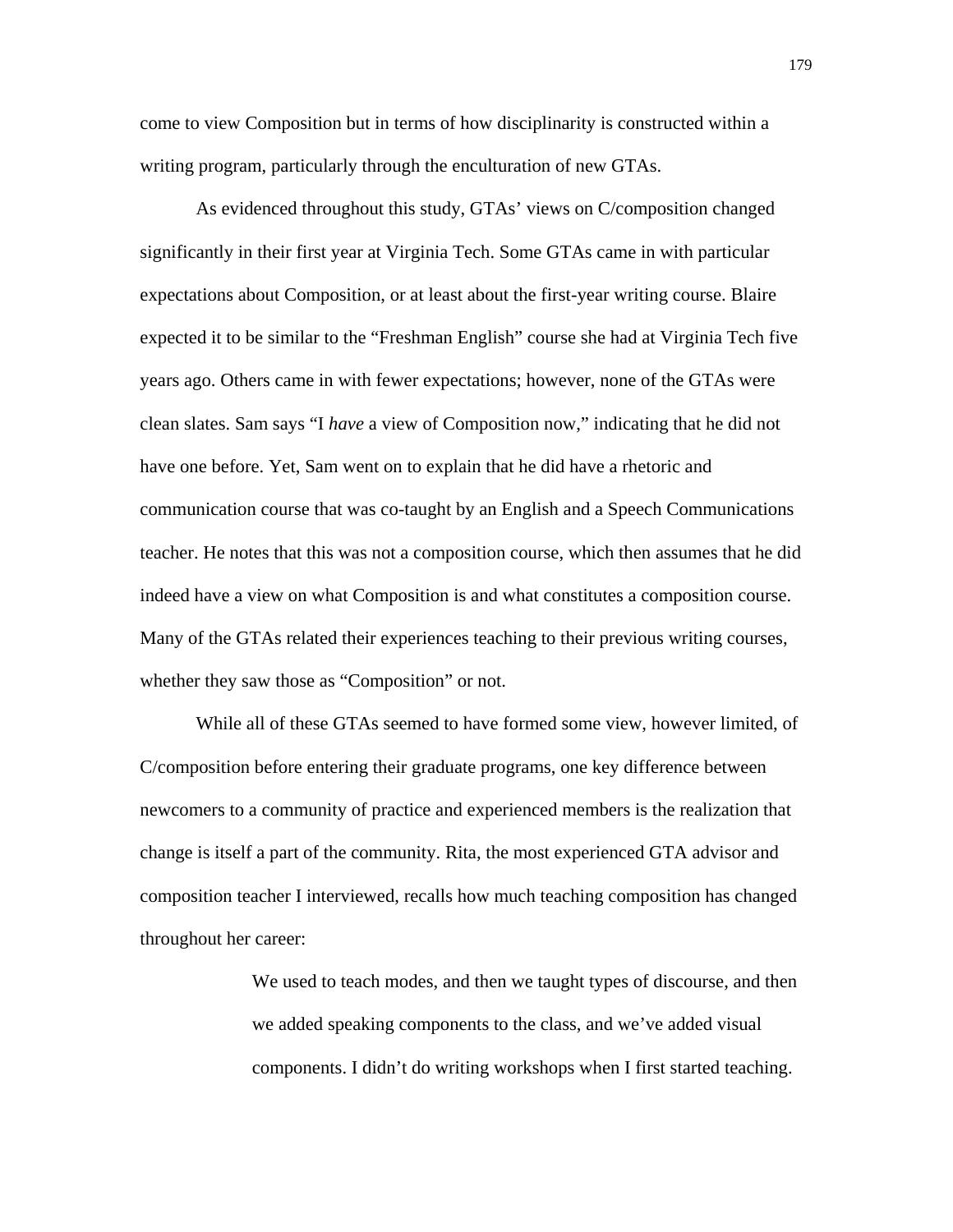The second class in the sequence, pretty much everywhere I've taught, and I guess my own class would have been an exception, but the second class in the sequence was always, in the earlier years, was always a literature class.

When Rita says "my own class" here she refers not to her teaching but to the course she took as an undergraduate where they focused on critical thinking and writing. Rita lays out here a series of changes she has seen as a member of the community of college composition teachers. That progression follows from her undergraduate courses through her teaching at different institutions. While GTAs were more likely to see changes from one institution to another or from one approach to first-year writing to another as something completely different, as something other than composition, Rita sees these changes all in the context of her career teaching composition. Blaire saw the course offered by the Composition Program just five years ago as "English" not "Composition," while Rita recognized the definition of C/composition as more fluid and as shifting over time.

In addition, none of the new teachers seemed to recognize the shift they saw in terms of a historical shift within the field. Instead they represented themselves as having no experience with composition; the courses they had taken at other institutions or under different names were seen as separate entities rather than as part of a progression to their current experiences. Those who had shifted from other institutions separated their experiences at their undergraduate institution from those at Virginia Tech. Sophie expressed the "culture shock" that she felt moving from a small school focused on literature and cultural studies to Virginia Tech where she felt a strong focus on Rhetoric

180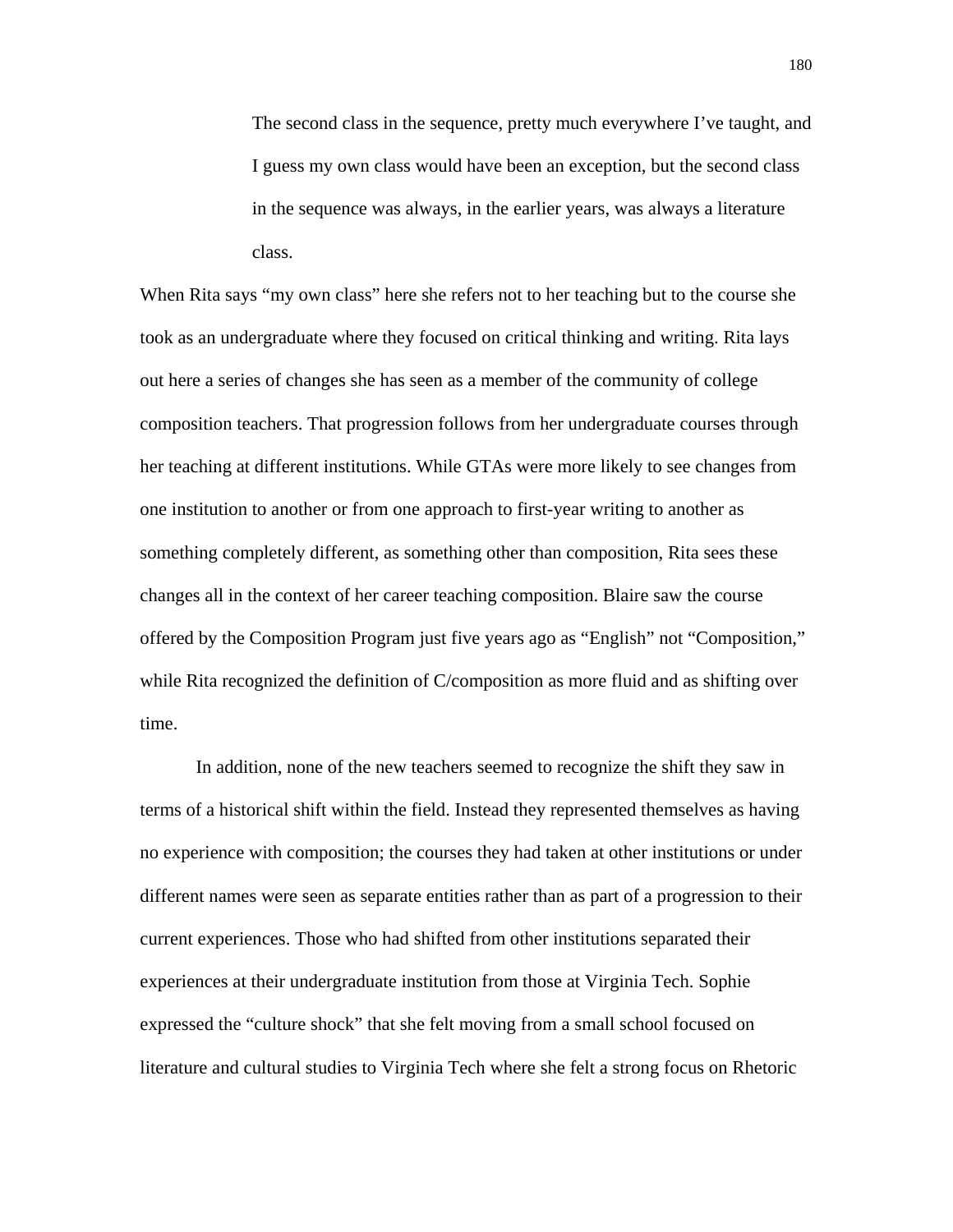and Composition. Even more removed were those who did not consider the "rhetoric" courses they had as undergraduates to be "composition courses." Sam expressed that his rhetoric and communications course was not "a traditional composition course." Of course, Sam's course might be more "traditional" than he knew, considering that the more common model of composition in 1940s and 1950s was the interdepartmental Communications course (Berlin, 1987; Connors, 1997; Crowley, 1998). A historical perspective would not exclude such courses but would place them in the context of the progression of the field as a whole. When Wenger (1998) talks about communities of practice, he talks about them in terms of doing, but also in terms of historical and social context (p. 47). Composition as a discipline is shaped by these historical forces, whether those are local programmatic history, such as the changes Rita lists, or whether those are larger trends in the field as a whole, such as the connections to rhetoric and communication.

Furthermore, a more complete view of the field, as seen by an experienced member, would see different approaches to composition as part of an ongoing debate in the field. Yet newcomer Blaire clearly pointed to the new WPA when she talked about the shift in Virginia Tech's first year course as if the change was purely personal preference. I expected a similar answer from Rita, who at times resists the inclusion of visual design, a specialty of the current WPA. However, when I asked her if the shifts she had seen in teaching composition had been mandated by changes in leadership, she responded that no, they were simply changes that "made sense." She saw herself as a member of a dynamic community of practice that she herself was a part of shaping. For her, she had always "taught composition," even when the first-year course she taught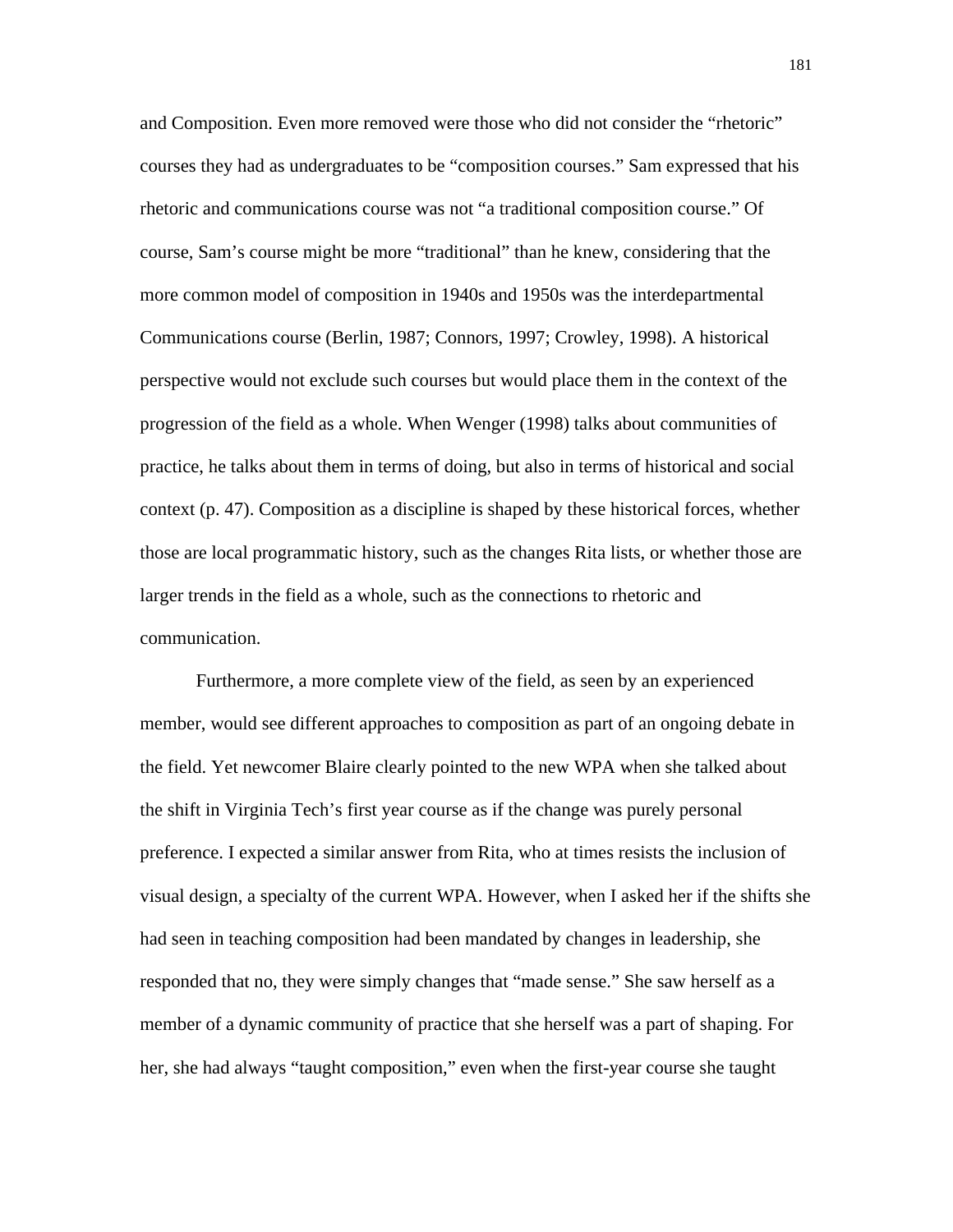focused on literature and even when she shifted between institutions. Certainly factors such as new WPA leadership or a shift in institutional setting can be significant when looking at the differences between composition courses; I do not wish to undermine that fact. These shifts are part of the local history that affects a specific community of practice. However, what strikes me here is the way multiple new GTAs labeled their original courses as something other than composition, that they saw these shifts not as Rita did as a part of an ever-changing and evolving field and course, but as something *different*. In fact, these new members made distinctions between courses called "English" and "Rhetoric" and "Composition" in ways that more seasoned members often do not. It seems that in being exposed to the newness of Composition theory, GTAs rejected—or in some cases clung to—their own previous experiences with first-year writing courses.

When newcomers construct a discipline, it seems that they continually compare their experience in other areas, in other communities of practice, with their current experiences. This paradoxically leads to both a rejection of the new community as different *and* a misapplication of past experiences to the current community. We saw this most clearly with Marty, who stated he was not a "composition person" and made clear distinctions between disciplines. Yet, he also applied his military experiences to the composition classroom without fully recognizing the differences in context. For example, he did not think 60% should be a passing grade, even though it is according to the Virginia Tech grading scale. What is most important to recognize here is the way that disciplines are not constructed as individual entities. Rather they are co-constructed with other communities of practice. Likewise, GTAs' identities are co-constructed in relation to their construction of the discipline. Wenger (1998) clarifies that participation means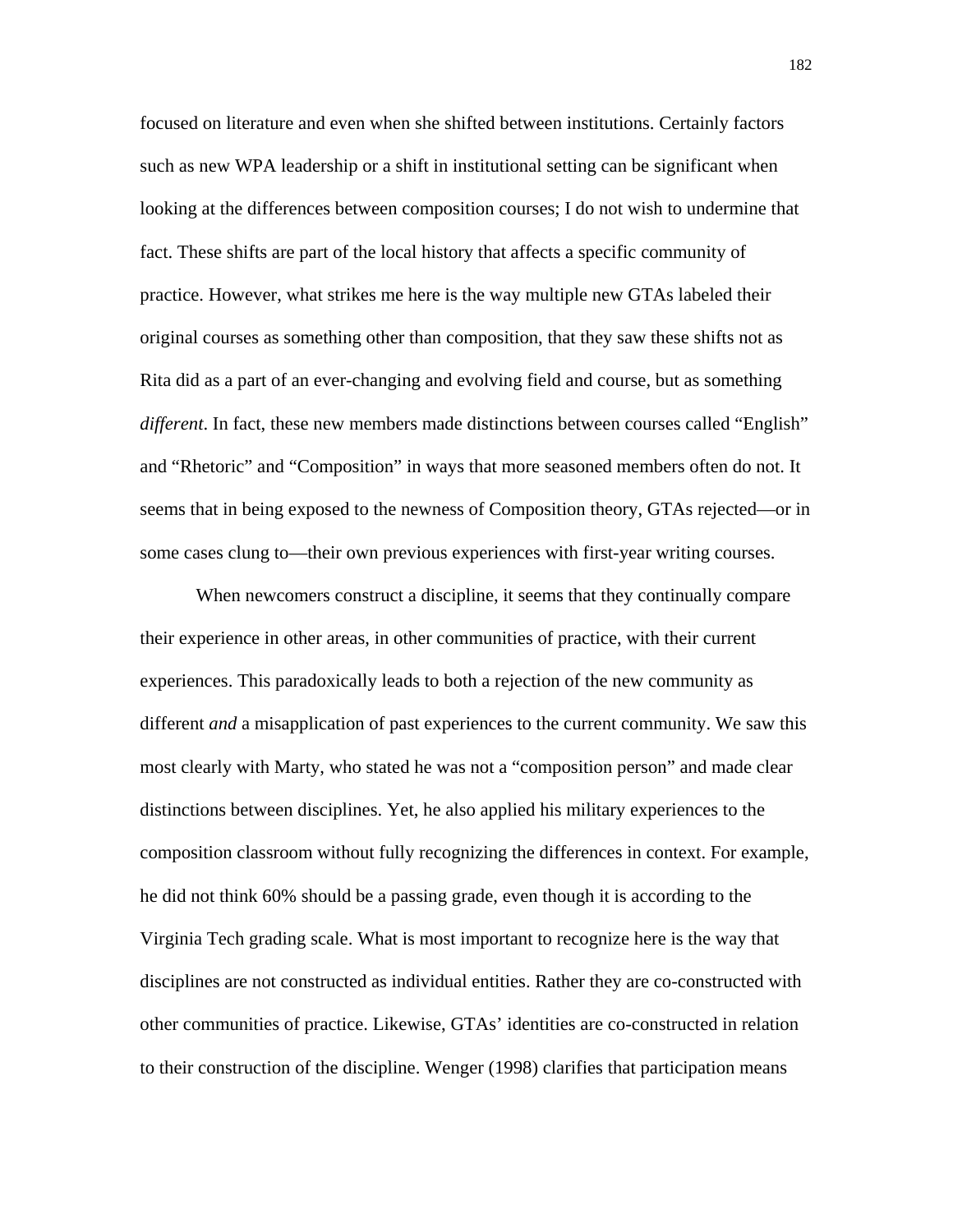both being a participant a community of practice and "constructing identities in relation to these communities" (p. 4). He goes on to talk about how identities are also constructed through rejection of communities of practice not just acceptance. Even though she does not intend to participate as a literature scholar, Blaire nevertheless constructs herself, in her own words, as a "literature person" when she explains her rejection of Composition. In so doing, Blaire constructs both the discipline of Composition and the discipline of literature as well as her relationship to those two disciplines.

Although statements such as Blaire's may seem entirely personal, it is important to recognize the social aspects of disciplinarity. When we move from a notion of disciplines as "unified social and/or cognitive spaces to a notion of disciplinarity as the ongoing, mediated constitution of a kind of social network," as Bazerman and Prior (2005) do, then their construction lies in the development of relationships between those who are insiders and those who are newcomers to the discipline. Negotiation is key here rather than the passing down of traditional lore and knowledge. We saw this negotiation continually through the experiences of the GTAs in this study. Composition was constructed socially in practicum as GTAs interacted with each other, compared the material they were learning to that of other courses, and worked together to create assignments that would be appropriate for the composition classroom. Interactions with PhD student mentors and second-semester advisors constructed the specific community of practice of the writing program. As mentors included GTAs by sharing the emotions and challenges of teaching composition, they welcomed them as participants in the community. For Prior (1998) rather than concrete areas of knowledge, "disciplines appear as very human moments" (Prior, 1998, p. xii). These moments of human interaction, of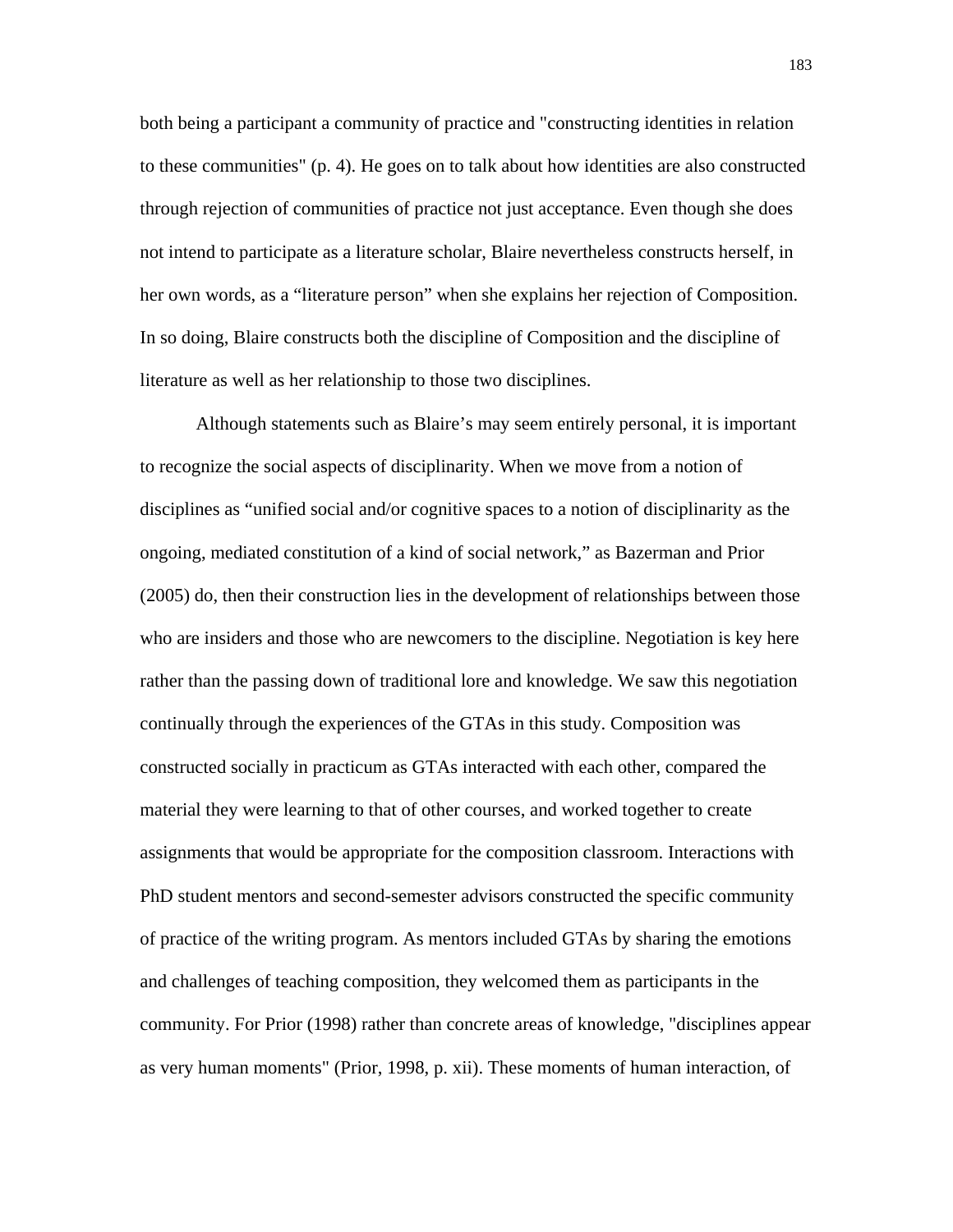social networking, are where GTAs discovered just what it meant to be a composition teacher—in terms of course content, in terms of genres of writing, even in terms of emotional concerns such as the fear of handing back papers. Since many GTAs had little interaction with Composition beyond the local writing program, they then based their view of the discipline on these experiences. In addition, local and global issues often interact, such as when Valerie and her advisor Monica discussed grading on process versus product. Disciplines are both abstract fields of study and concrete local communities of practice, and disciplinarity exists in the interaction between the two.

#### *Implications and Areas for Future Research*

I have thus far avoided offering specific applications for teacher preparation. This study was not designed to be a program assessment, and I find it inherently problematic to suggest particular strategies for teacher preparation from such a small data set. However, I will offer some questions here that WPAs might consider when designing teacher preparation programs. First of all, my study suggests that GTAs are more at home with Composition when they connect with it on an intellectual level. Thus, WPAs should consider more closely the connection between Composition and other areas of study, other courses that GTAs take as graduate students. Furthermore, we might use these connections to further justify the importance of practicum courses like "Theory and Practice in Teaching College Writing" that go beyond pedagogy. Practicum courses might seek to more actively engage with GTAs' views of writing and language. Powell et al. (2002) do this when they ask GTAs to examine their underlying theories of language (p. 125). Still, they do so with the specific goal of assessing how those theories affect pedagogy. What I am suggesting is that even if those theories are not immediately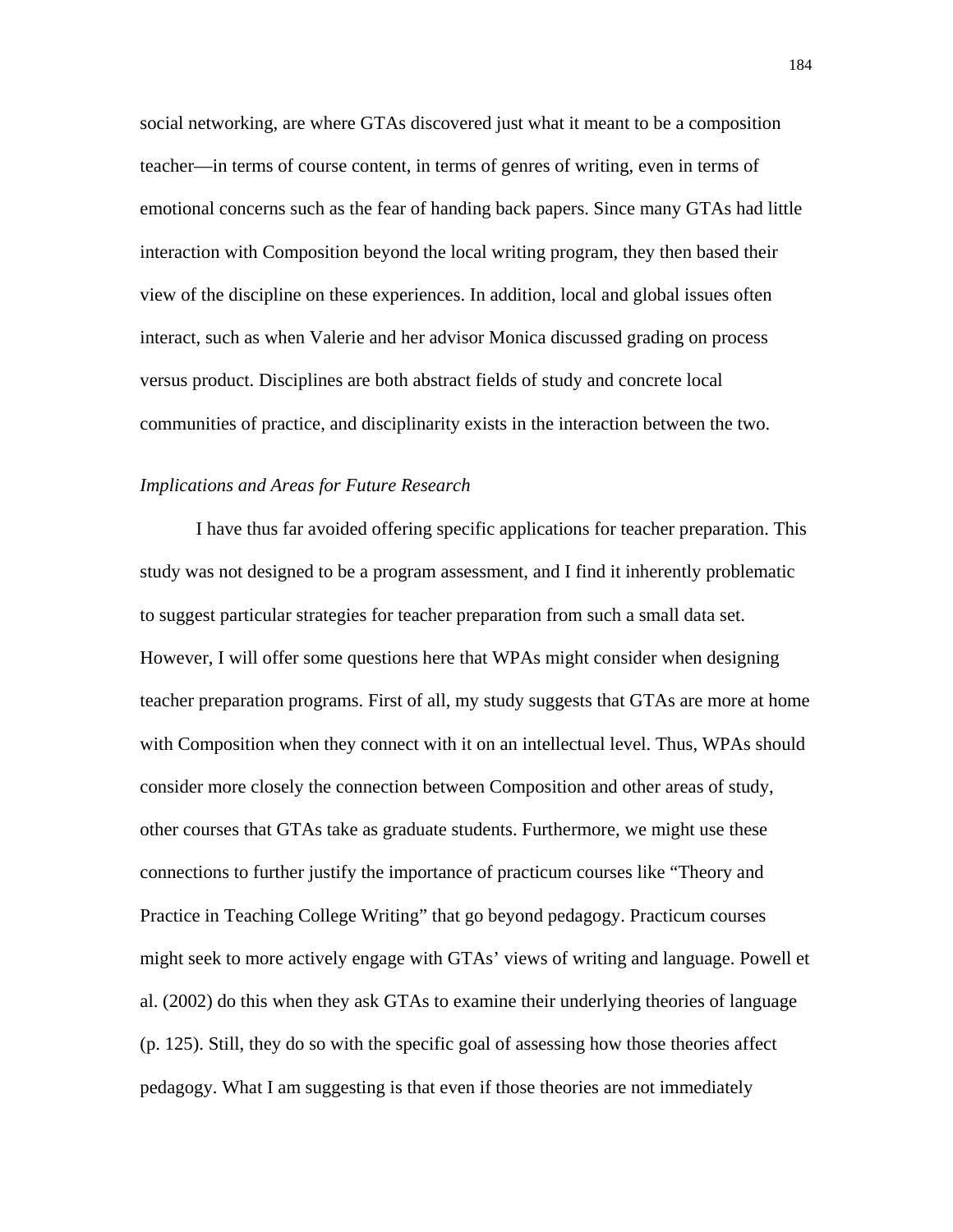applied pedagogically, those connections are significant to getting GTAs to engage with Composition. One way to do this might be to engage GTAs more directly in research during a practicum course. Sally Barr Ebest (2005) finds that by giving her GTAs the opportunity to complete action research on the areas of composition pedagogy that they resist, she is better able to affect these attitudes (p. 65). Of course, the ability to provide such opportunities rests heavily on local context, the type of practicum course offered, and the students in the program.

In addition to connecting intellectually with Composition, my study indicates that social connections are key to GTAs. Of course, social connections are much harder to control. During the year that I conducted my study, the MFA students at Virginia Tech formed a close bond. They were particularly willing to work together and since several of them took an interest in Composition, their mentoring group provided a particularly fruitful opportunity to develop as teachers. However, Rita mentioned in our interview that she has had mentoring groups where conflict existed or where a particular GTA with a poor attitude brought down the morale of the group. While the quality of such social interaction is somewhat out of our control, we must nevertheless acknowledge the fact that social interactions, whether those are designed by the program or not, influence GTAs perception of the program and of Composition. In addition to the mentoring groups, GTAs talked about interactions with their friends and officemates. Marty talked about consulting his girlfriend, a fellow student, while grading papers. Social influences, naturally, do not stop with the opportunities we provide for GTAs. Rather than seeking to control these interactions, we might instead provide opportunities for GTAs to reflect on the many factors that influence their teaching.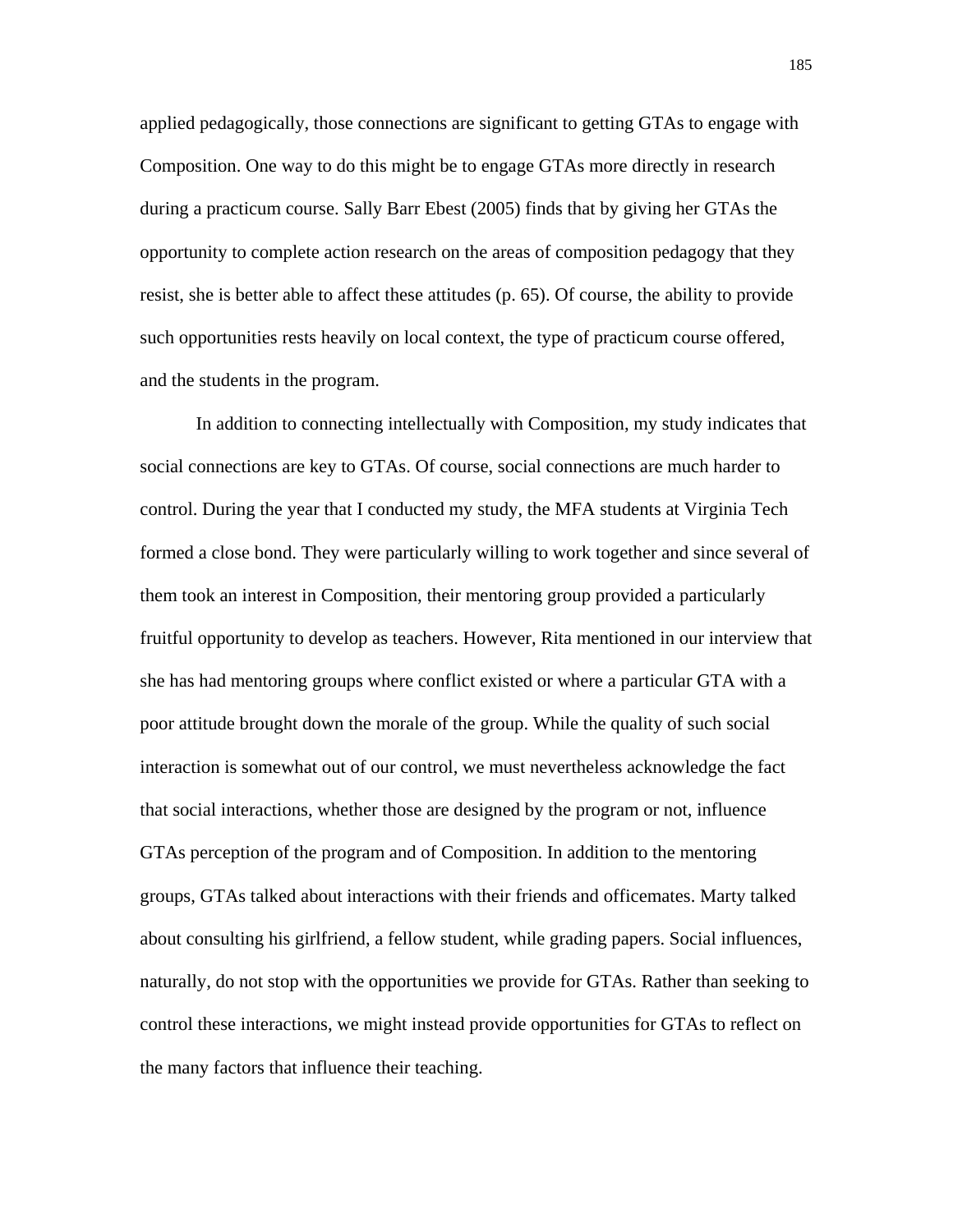Although this study has provided insight into the links between disciplinary development, GTA preparation, and writing programs, there are still a lot of unanswered questions. This study was limited in terms of the number of participants and the location at one institution. While the methodology of ethnographic case studies allowed for thick description of the experiences of multiple GTAs at Virginia Tech, it does not give us a sense of how these views line up with other GTAs at other programs or even in other years at Virginia Tech. As noted in Chapter 3, the Virginia Tech teacher preparation program is in the process of changes that could affect the way that GTAs construct their identities within the writing program.

But this is always the case, and it is essentially part of the point. Disciplines are dynamic, changing beings. So are writing programs. To the extent that writing programs reflect and construct the discipline of Composition, and I argue that they do, that construction is never complete; it is never final. It is only ever one small piece of the puzzle. Writing Programs are key place where Composition is constructed. According to Gunner (2002) writing programs are "ideological entities," "economic units charged with cultural work" (p. 8). When GTAs are presented with the ideology of a particular program, they often see that as the ideology of the discipline as a whole. For example, GTAs tended to see what they were being asked to teach at Virginia Tech as "Composition" while not giving that label to courses with different ideologies but similar pedagogical functions at other institutions. In other words, a course that was pedagogically positioned as a first-year writing course might not be seen as composition because it focused more on argumentative writing than the program at Virginia Tech. Clearly, the Writing Program completed the cultural work of defining Compositon for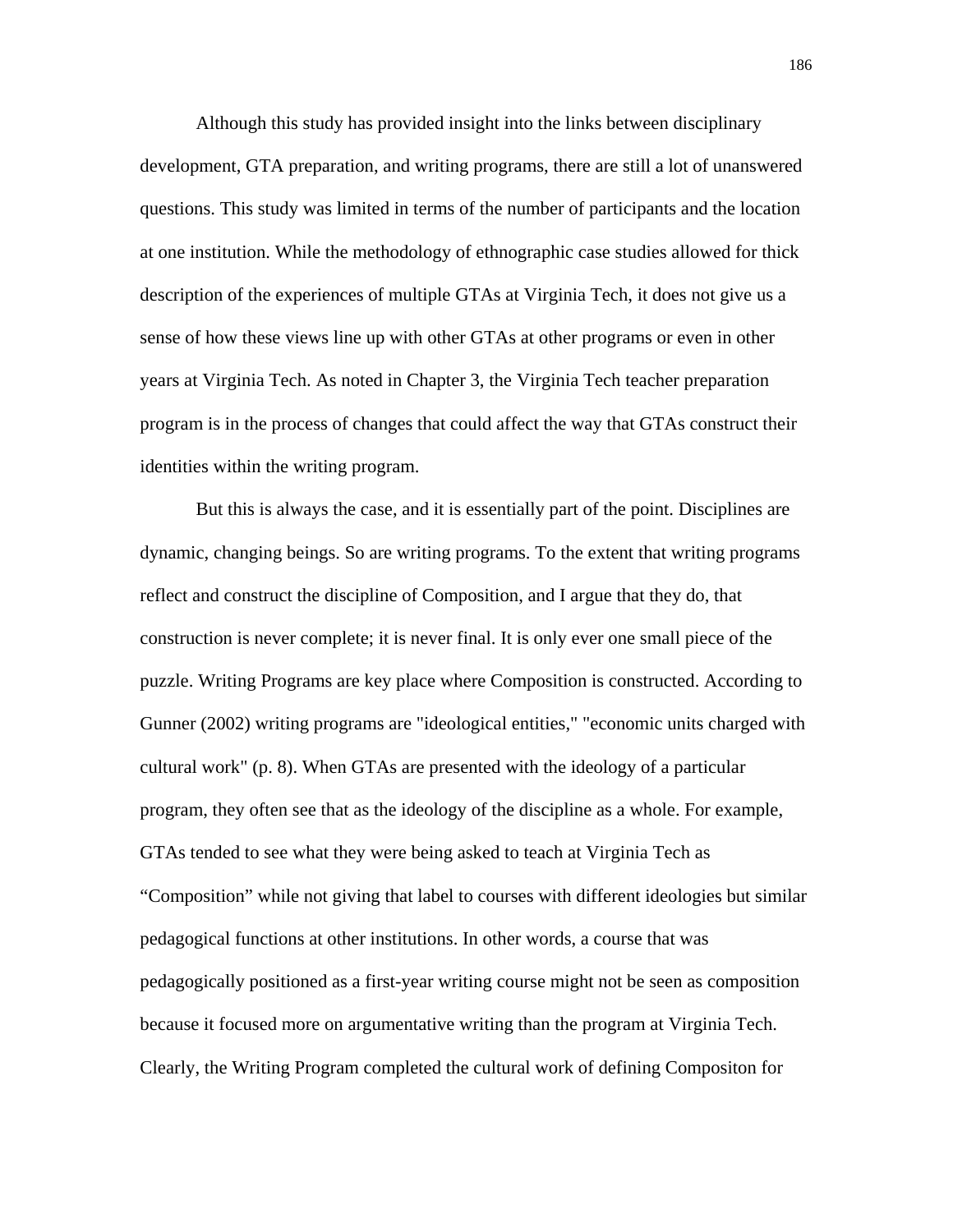many of the GTAs in this study. Further study may give us more information about just how this work is accomplished and how the construction of Composition takes place within writing programs. The concept of communities of practice has been particularly useful in exploring this connection, but there is a great deal more to the practice of a writing program than the preparation of GTAs.

Writing Programs are institutionally and socially positioned to affect change. When we develop first-year curriculum, we provide students with the first view they may have of Composition and of writing at the university. Similarly, when we develop teacher preparation programs we not only affect the view of first-year graduate students, some of whom will go on to become key members of our composition faculty, but we also indirectly impact the view of the field being delivered to first-year students. Adler-Kassner (2008) talks about the important role of WPAs as community organizers, and about our role in changing the stories that are told about writing and about Composition as a field and as a course. Knowing what helps outsiders and peripheral members accept the field and how to help them make connections between their own experiences and ours is key to doing this work. Whether it is working with GTAs, contingent faculty in composition, or faculty in a writing across the curriculum program, it is important to evaluate the way the identity of others and their relationship to Composition affects their views of our field. So doing can help us make connections across communities of practice and build bridges that will help affect change in our writing programs and at our universities.

Writing Programs construct Composition in the eyes of both outsiders and insiders. However, more than that, Writing Programs construct our identity as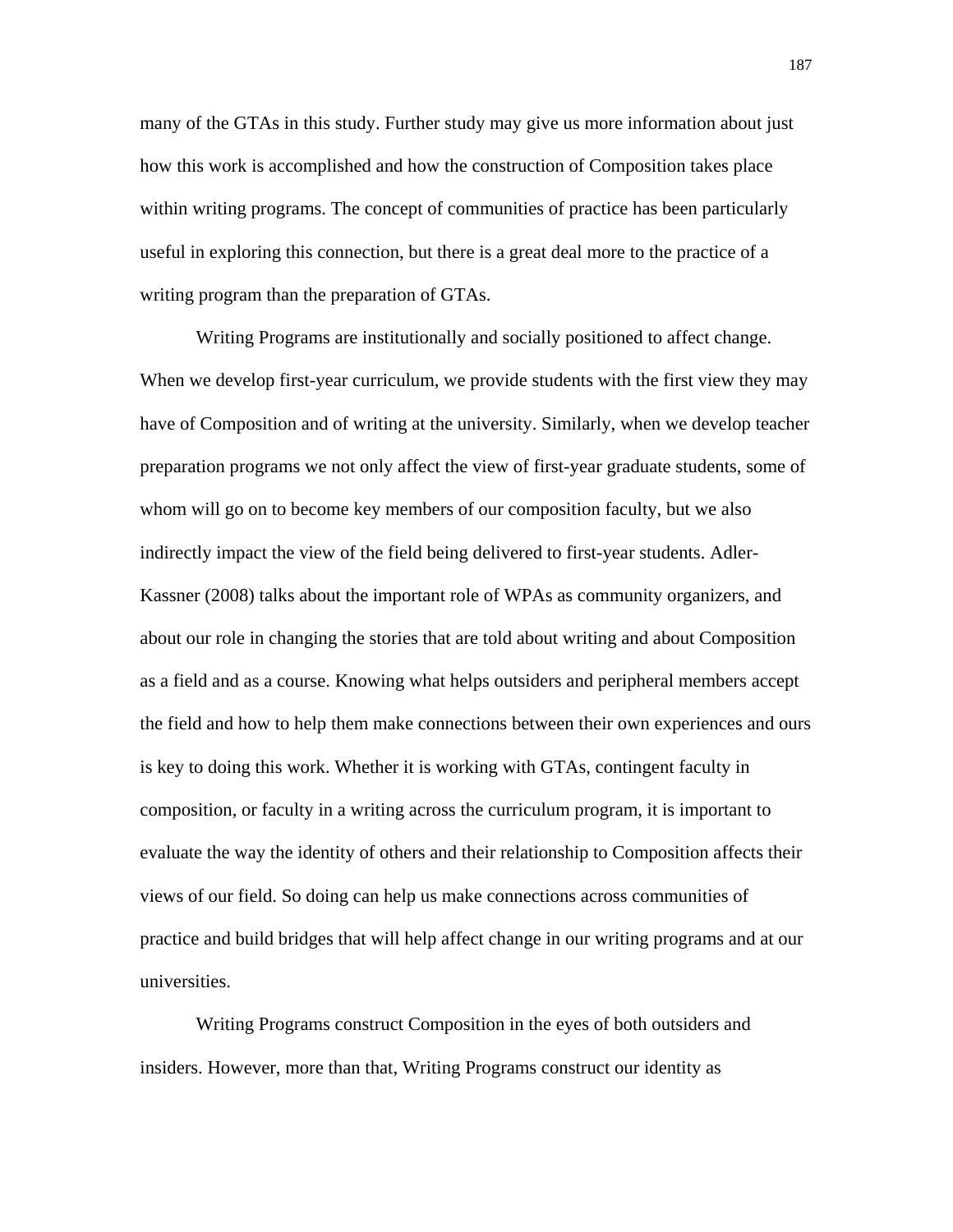composition teachers. Our negotiations with fellow teachers, GTAs, and students help us define what it means to teach composition and to be members of a Writing Program. Our connections with others who share similar day-to-day experiences within that community affirms our identity as "Composition people." GTA preparation is a key place where these identities first begin to form, but that preparation is not just about shaping new members of our field or our teaching staff. As Yancey (2002) so apply puts, "In its design, a TA development program constructs us all—students, TAs, faculty and administrators—in ways we plan, in ways we do not" (p. 74).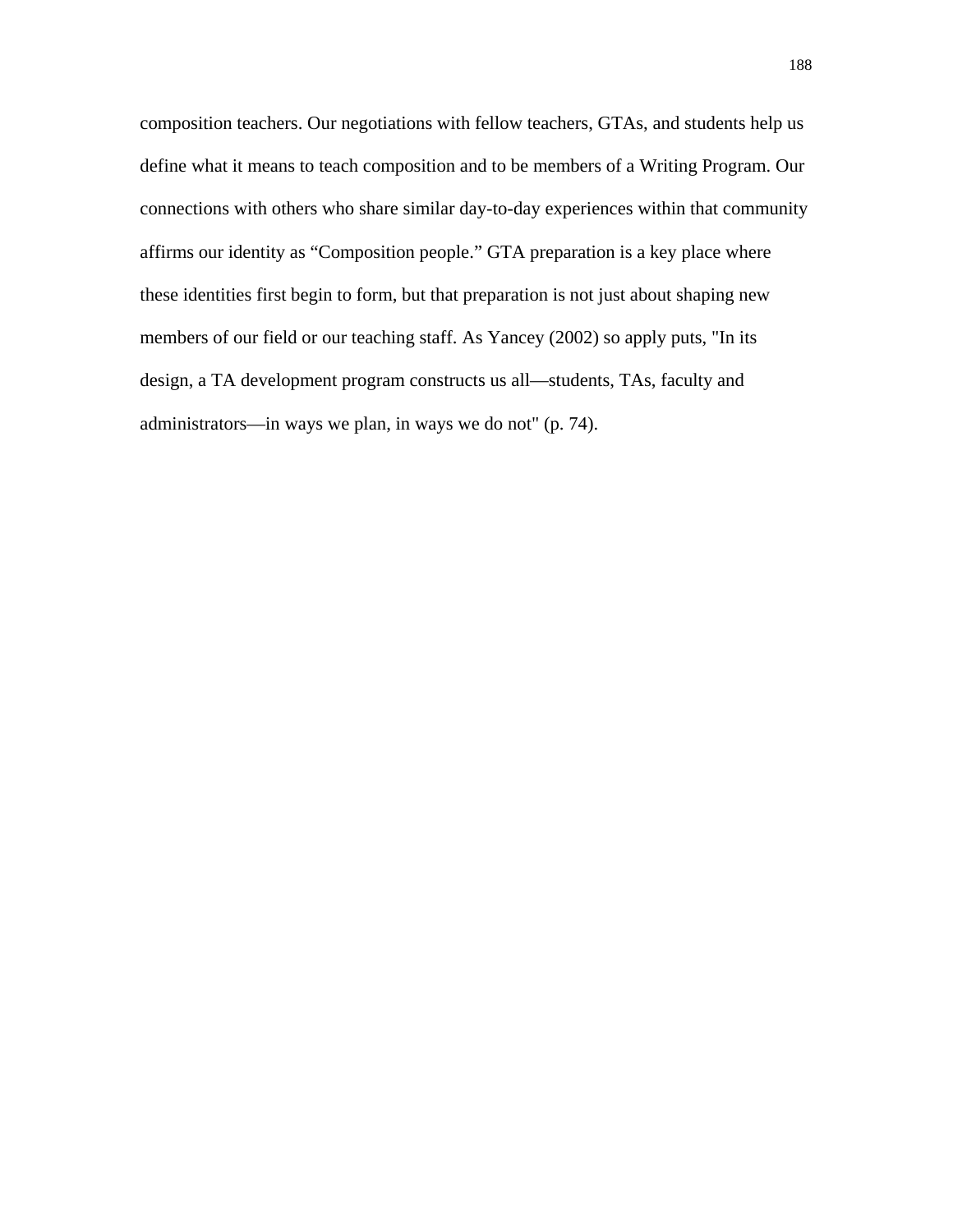#### **References**

- Adler-Kassner, L. (2008). *Activist WPA, The: Changing Stories About Writing and Writers* (1st ed.). Utah State University Press
- Andrews, K. (2009). A house divided: On the future of creative writing. *College English, 71* (3), 242-255.
- Anson, C., ed. (1989). *Writing and Response: Theory, Practice, and Research.* Urbana: NCTE.
- Anson, C. (2000). Response and the social construction of error. *Assessing Writing 7*(1), 5-21.
- Artemeva, N. (2008). Toward a unified theory of genre learning*. Journal of Business and Technical Communication 22* (2), 160-185.
- Bamberg, B. (2002). Creating a culture of reflective practice: A program for continuing TA preparation after the practicum. In Pytlik, B. P., & Liggett, S. (2002). *Preparing College Teachers of Writing: Histories, Theories, Programs, Practices* (pp. 147-158). New York: Oxford University Press.
- Bartholomae, D. (1986). Inventing the University. *Journal of Basic Writing 5*, 4-23.
- Bazerman, C. (1988). *Shaping Written Knowledge: The Genre and Activity of the Experimental Article in Science.* Madison: University of Wisconsin Press.
- Bazerman, C. and Prior, P. (2005). Participating in emergent socio-literate worlds: Genre, disciplinarity, interdisciplinarity. In R. Beach, J. Gree, M. Kamil, T. Shanahan (Ed.), *Multidisciplinary Perspectives on Literacy Research* (pp. 133-178). Cresskill, NJ: Hampton Press.
- Belanger, K and Gruber, S. (2005) Unraveling generative tensions in the Composition practicum. In Dobrin, S. I. *Don't Call It That: The Composition Practicum* (pp. 113-140). Urbana, IL: National Council of Teachers of English.
- Belcher, D. (1994). The apprenticeship approach to advanced academic literacy: Graduate students and their mentors. *English for Specific Purposes, 13*(1), 23-34.
- Berkenkotter, C., Huckin, T.N., and Ackerman, J. (1988). Conventions, conversations, and the writer: Case study of a student in a rhetoric Ph.D. program. *Research in the Teaching of English, 22* (1), 9-44.
- Berkenkotter, C, Huckin, H, and Ackerman, J. (1991). Social context and socially constructued texts: The initiation of a graduate student into a writing research community. In C. Bazerman, C.& J. G.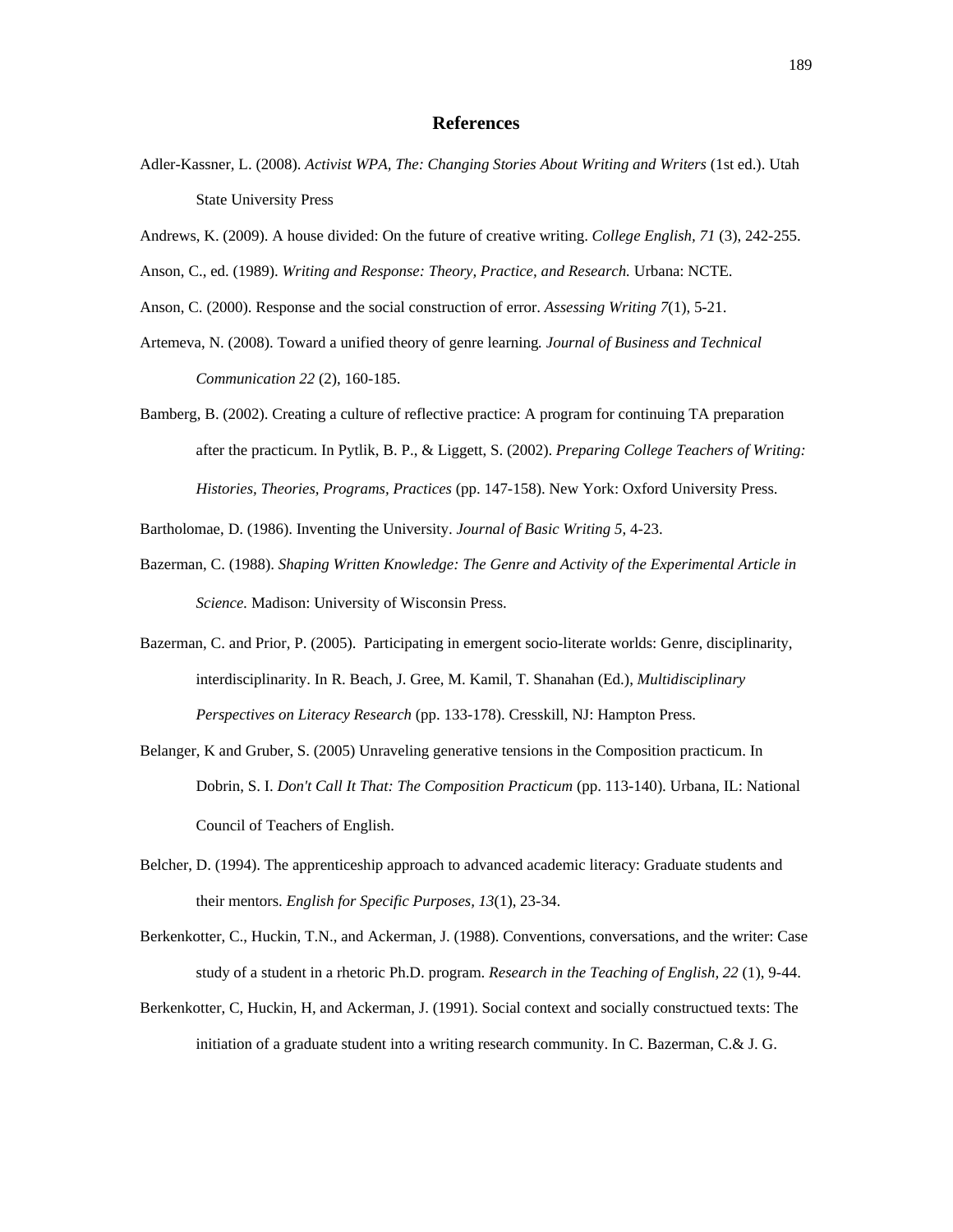Paradis (Ed.), *Textual Dynamics of the Professions* (pp. 191-215). Madison: University of Wisconsin Press.

- Berlin, J. A. (1987). *Rhetoric and Reality: Writing Instruction in American Colleges, 1900 1985* (1st ed.). Southern Illinois University Press.
- Berlin, J. (1991). Rhetoric, poetic, and culture: Contested boundaries in English Studies. In Bullock, R. H., Trimbur, J., & Schuster, C. I. (Ed*.) The Politics of Writing Instruction: Postsecondary*. Portsmouth, NH: Boynton/Cook.

Bitzer, L. (1968). The Rhetorical Situation. *Philosophy and Rhetoric, 1*, 1-14

- Bizzell, P. (1982) College Composition: Initiation into the Academic Discourse Community. *Curriculum Inquiry 12* (2), 191-207
- Burnham, C and Jackson, R. (2002) Experience and reflection in multiple contexts: Preparing TAs for the artistry of professional practice. In Pytlik, B. P., & Liggett, S. (2002). *Preparing College Teachers of Writing: Histories, Theories, Programs, Practices* (pp. 159-170). New York: Oxford University Press.
- Carter, M. (2007). Ways of knowing, doing, and writing in the disciplines. *College Composition and Communication, 58*(3), 385-418.
- Connors, R. (1997). *Composition-Rhetoric: Backgrounds, Theory, and Pedagogy* (1st ed.). University of Pittsburgh Press.

Crowley, S. (1998). *Composition in the university*. Pittsburgh: University of Pittsburgh Press.

- Donahue, P, and Falbo, B. (2007). (The teaching of) reading and writing at Lafayette College. In Donahue, P., & Moon, G. F. (Ed.), *Local Histories: Reading the Archives of Composition* (pp. 38-57). Pittsburgh: University of Pittsburgh Press.
- Dobrin, S. I. (2005). *Don't Call It That: The Composition Practicum*. Urbana, IL: National Council of Teachers of English.
- Downs, D, and Wardle, E. (2007). Teaching about writing, righting misconceptions: (Re)Envisioning 'First-Year Composition' as 'Introduction to Writing Studies.' *CCC 58* (4), 552-584.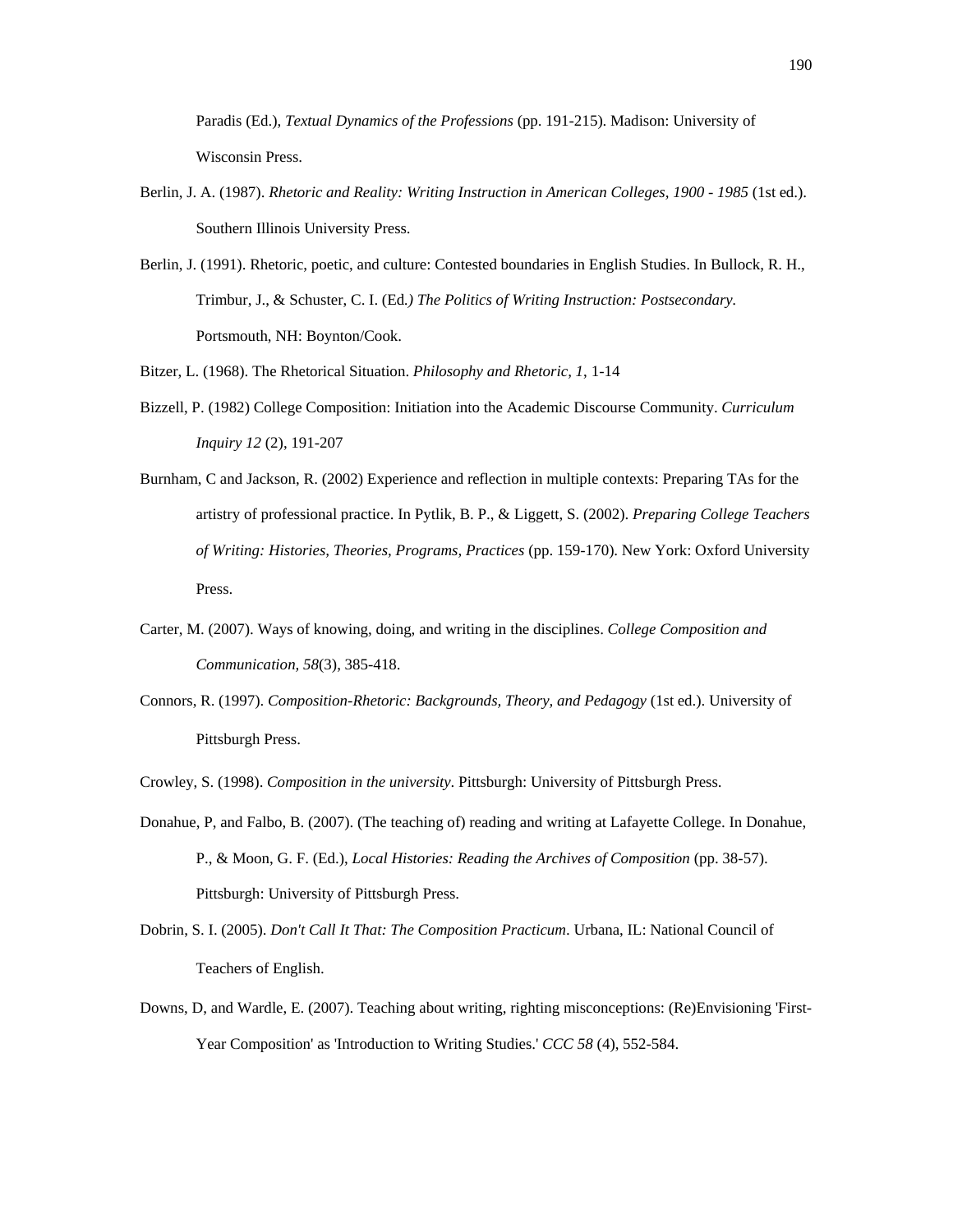- Ebest, S. B. (1999) The next generation of WPAs: A study of graduate students in Composition/Rhetoric. *WPA 22* (3), 65-84
- Ebest, S. B. (2005). *Changing the Way We Teach: Writing and Resistance in the Training of Teaching Assistants.* Carbondale, IL: Southern Illinois University Press.
- Ede, L. (2004). *Situating Composition: Composition Studies and the Politics of Location* (1st ed.). Southern Illinois University Press.
- Faigley, L. (1992). Fragments of Rationality: Postmodernity and the Subject of Composition (1st ed.). University of Pittsburgh Press.
- Farris, C. (1996). Subject to Change: New Composition Instructors' Theory and Practice. NJL Hampton Press.
- Farris, C. (2002). Too cool for school? Composition as Cultural Studies and reflective practice. In Pytlik, B. P., & Liggett, S. *Preparing College Teachers of Writing: Histories, Theories, Programs, Practices* (pp. 97-107). New York: Oxford University Press.
- Fischer, R.O. (2005). Theory in TA Composition pedagogy course: Not if, but how. In Dobrin, S. I. *Don't Call It That: The Composition Practicum* (pp. 200-213). Urbana, IL: National Council of Teachers of English.
- Geertz, C. (1985). *Local Knowledge: Further Essays In Interpretive Anthropology* (2nd ed.). Basic Books.
- George, D. and Trimbur, J. (2009) *Reading Culture: Contexts for Critical Reading and Writing.* (7<sup>th</sup> Ed.) Longman.
- Graff, G. (2009). Opinion: What we say when we don't talk about Creative Writing. *College English, 71* (3), 271-279.
- Gunner, J. (2002). Ideology, theory and the genre of writing programs. In Weiser, I and Rose, S. (2002*) The Writing Program Administrator as Theorist.* (pp. 7-18). Boynton/Cook.
- Hairston, M. (1982) The winds of change: Thomas Kuhn and the revolution in the teaching of writing. *College Composition and Communication 33* (1), 76-88.
- Hardin, J. M. (2005) Writing theory and writing the classroom. . In Dobrin, S. I. *Don't Call It That: The Composition Practicum* (pp. 35-42). Urbana, IL: National Council of Teachers of English.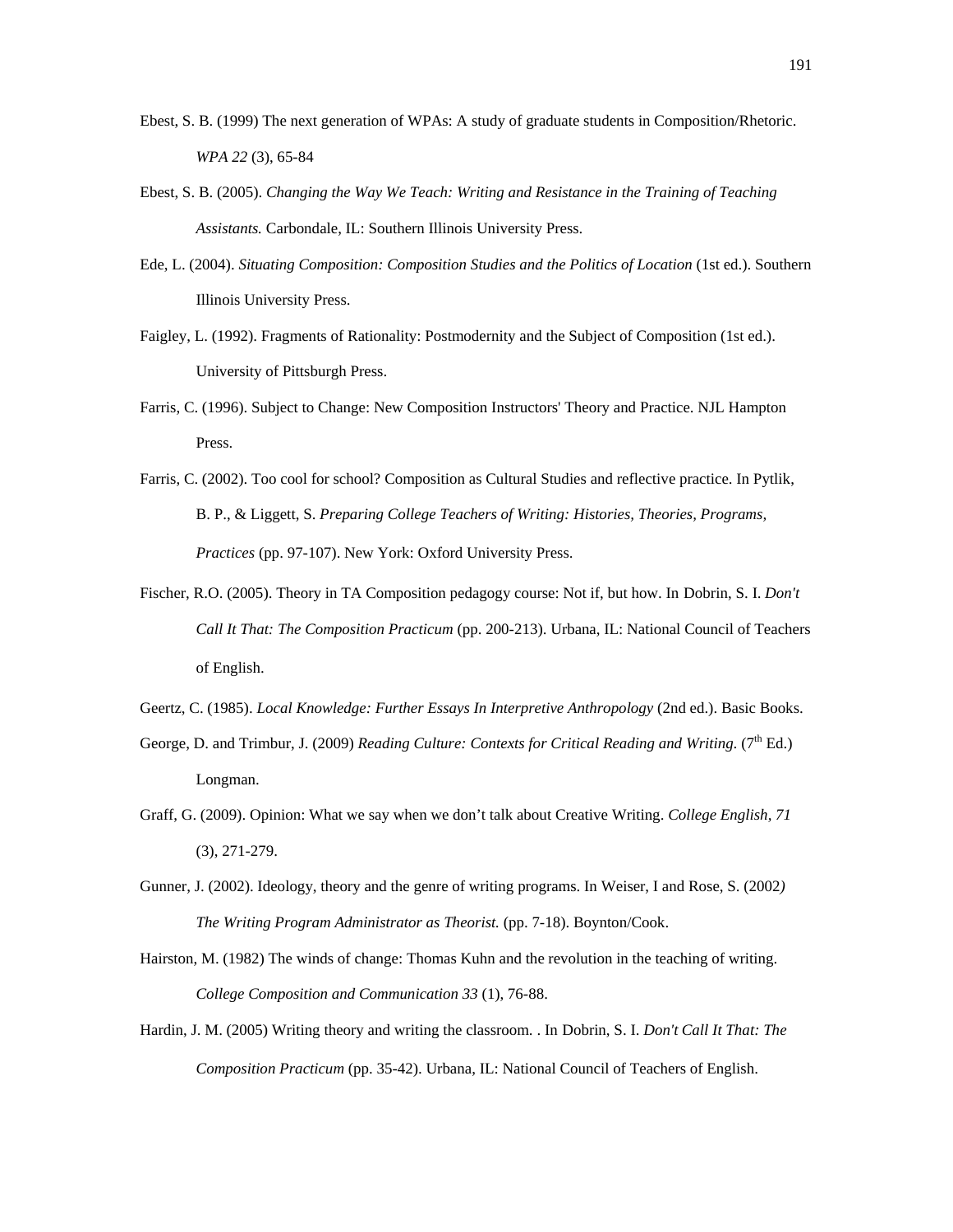- Harris, M. (2002) "What would you like to work on today?" The Writing Center as a site for teacher training. In Pytlik, B. P., & Liggett, S. (2002). *Preparing College Teachers of Writing: Histories, Theories, Programs, Practices* (pp. 194-210). New York: Oxford University Press.
- Hasrati, M. (2005) Legitimate peripheral participation and supervising Ph.D. students, *Studies in Higher Education 30* (5) (2005), 557–570.
- Hyland, K. (2004). *Disciplinary Discourses: Social Interactions in Academic Writing*. University of Michigan Press/ESL.
- Jawitz, J. (2009) Academic identities and communities of practice in a professional discipline. *Teaching in Higher Education, 14*(3), 241-251.
- Lauer, J. M., & Asher, J. W. (1988). *Composition Research: Empirical Designs*. New York: Oxford University Press.
- Lave, J., & Wenger, E. (1991). *Situated Learning: Legitimate Peripheral Participation*. Cambridge University Press.
- Liggett, S. (1999). After the Practicum: Assessing teacher preparation programs. In Rose, S. K., and Weiser, I (Eds). *The Writing Program Administrator as Researcher: Inquiry in Action and Reflection.* Westport, CT:Heinemann Boynton/Cook
- Linton, P, Madigan, R, and Johnson, S. (1994). Introducing students to disciplinary genres: The role of the general composition course. *Journal of Language and Learning Across the Disciplines 1*(2), 63- 78.
- MacNealy, M. S. (1998). *Strategies for Empirical Research in Writing*. Longman.
- Mayers, T. (2009). One simple word: From creative writing to creative writing studies. *College English, 71* (3), 217-228.
- McKinney, J. G, and Chiseri-Strater, E. (2003). Inventing a Teacherly Self: Positioning Journals in the TA Seminar. *WPA: Writing Program Administration 27* (1-2), 59-74.
- Michel, A. J. (2005) From theory to theorizing: Rethinking the graduate introduction to composition course. . In Dobrin, S. I. *Don't Call It That: The Composition Practicum* (pp. 183-199). Urbana, IL: National Council of Teachers of English.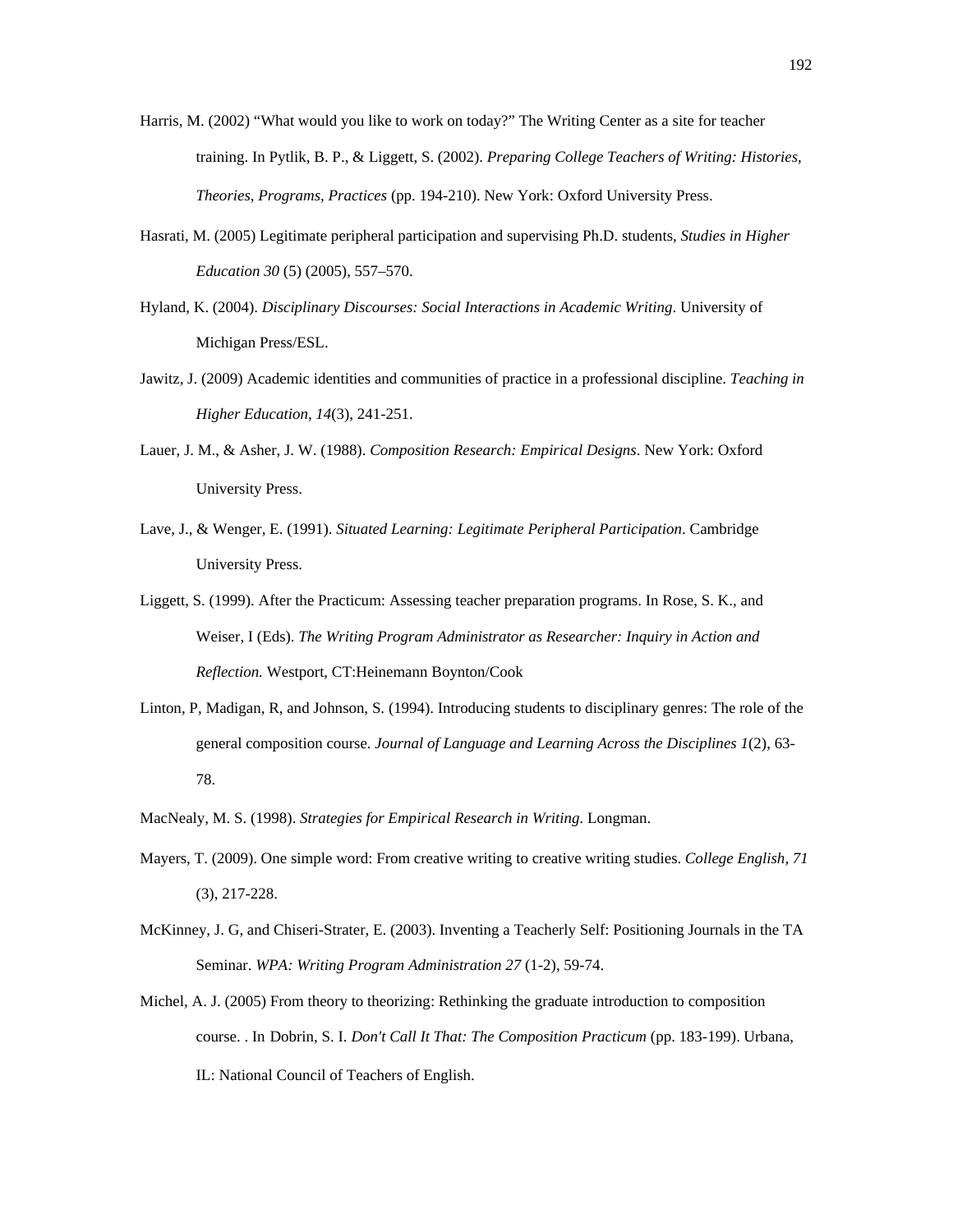- Miller, S. (1991). The feminization of composition. In Bullock, R. H., Trimbur, J., & Schuster, C. I. (Ed.) *The Politics of Writing Instruction: Postsecondary*. Portsmouth, NH: Boynton/Cook.
- Miller, S., Rodrigo, R., Pantoja, V., and Roen, D. (2005). The composition practicum as professional development. In Dobrin, S. I. *Don't Call It That: The Composition Practicum* (pp. 82-97). Urbana, IL: National Council of Teachers of English.
- MLA Office of Research. (2010) Report on the MLA *Job Information List, 2009-10.* http://www.mla.org/pdf/sept\_rpt\_jil0910.pdf
- Newkirk, T. (1991). The politics of Composition research: The conspiracy against experience. In Bullock, R. H., Trimbur, J., & Schuster, C. I. (Ed.) *The Politics of Writing Instruction: Postsecondary*. Portsmouth, NH: Boynton/Cook.
- Odom, M.L., Bernard-Donals, M., and Kerschbaum, S.L. (2005). Enacting theory: The practicum as the site of invention. In Dobrin, S. I. *Don't Call It That: The Composition Practicum* (pp. 214-237). Urbana, IL: National Council of Teachers of English.
- Popham, S., Neal, M., Schendel, E, and Huot, B. (2002) Breaking Hierarchies: Using Reflective Theory to Administrate and Restructure Writing Programs. In Weiser, I and Rose, S. (2002*) The Writing Program Administrator as Theorist.* (pp. 19-28). Boynton/Cook.
- Powell, K. M., O'Neill, P, Phillips, C. M., Huot, B. (2002) Negotiating resistance and change: One composition program's struggle not to convert. In Pytlik, B. P., & Liggett, S. (2002). *Preparing College Teachers of Writing: Histories, Theories, Programs, Practices* (pp. 121-134). New York: Oxford University Press.
- Prior, P. (1995). Tracing authoritative and internally persuasive discourses: A case study of response, revision, and disciplinary enculturation*. Research in the Teaching of English*, 29, 288-325.
- Prior, P. (1998). *Writing/Disciplinarity: A Sociohistoric Account of Literate Activity in the Academy*. Lawrence Erlbaum.
- Pytlik, B. P., & Liggett, S. (2002). *Preparing College Teachers of Writing: Histories, Theories, Programs, Practices*. New York: Oxford University Press.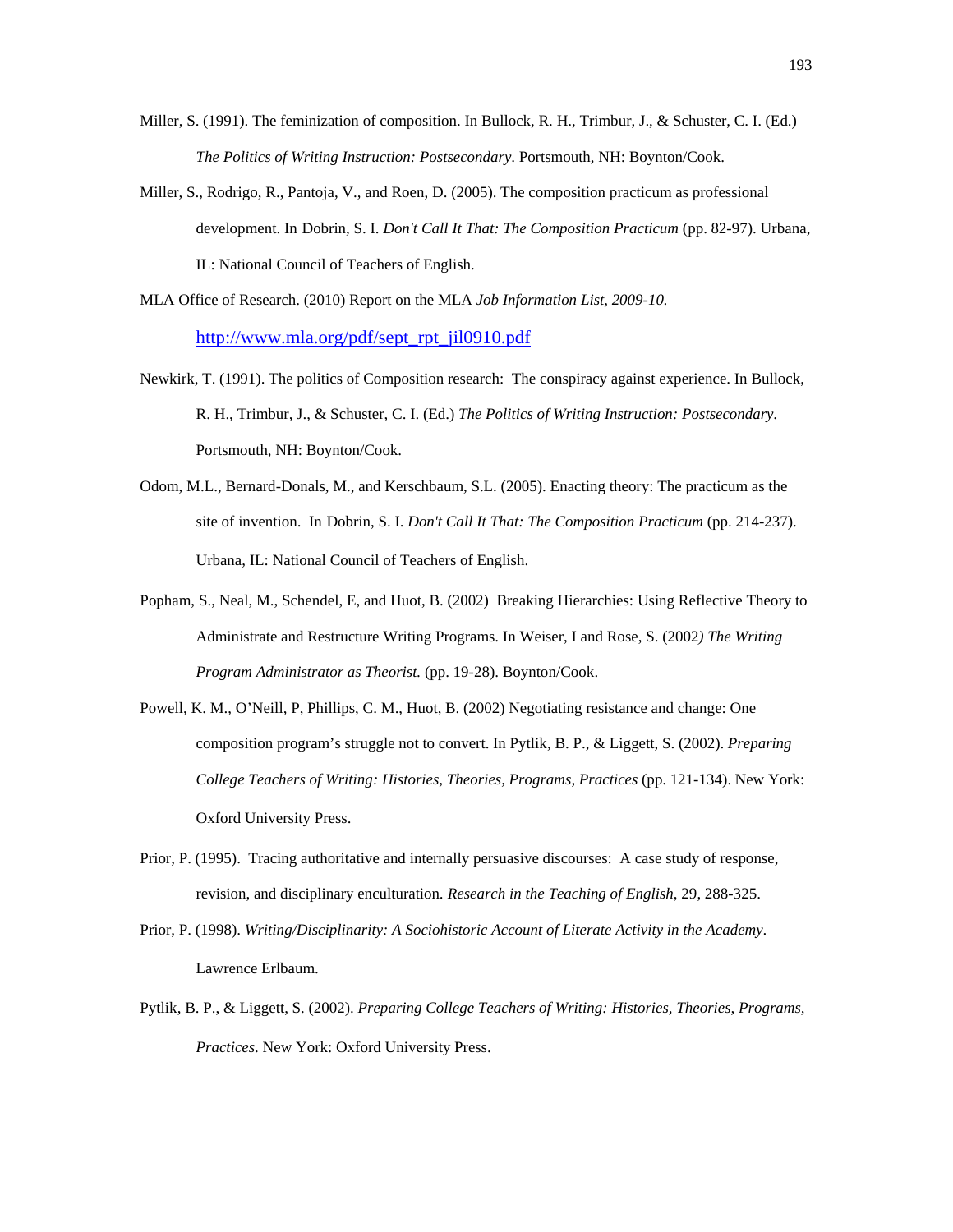- Rankin, E. D. (1994). *Seeing Yourself As a Teacher: Conversations With Five New Teachers in a University Writing Program.* Urbana, IL: National Council of Teachers of English.
- Reid, E.S. (2009) Teaching writing teachers writing: Difficulty, exploration, and reflection. *College Composition and Communication 61* (2), 376.
- Roen, D, Goggin, M.D., Lemon, J.C. (2008) Teaching of writing and writing teachers through the ages. In Bazerman, C. (2008) *Handbook of Writing Research*. (pp. 343-64). Mahwah, NJ: Lawrence Erlbaum.
- Russell, D. R. (2002). *Writing in the Academic Disciplines, Second Edition: A Curricular History* (2nd ed.). Southern Illinois University Press.
- Scholes, P. R. (1999). *The Rise and Fall of English: Reconstructing English as a Discipline*. Yale University Press.
- Slevin, J. (1991). Depoliticizing and politicizing Composition Studies. In Bullock, R. H., Trimbur, J., & Schuster, C. I. (Ed.) *The Politics of Writing Instruction: Postsecondary*. Portsmouth, NH: Boynton/Cook.
- Smith, S. (1997). The genre of the end comment: Conventions in teacher responses to student writing. *College Composition and Communication 48* (2), 249-268.
- Stancliff, M. and Goggin, M.D. (2007). What's theorizing got to do with it? Teaching theory as resourceful conflict and reflection in TA preparation. *WPA 30* (3), 11-18.
- Straub, R., & Lunsford, R. F. (1995). *Twelve Readers Readings: Responding to College Student Writing*. Hampton Pr.
- Swales, J. (1990). Genre Analysis: English in Academic and Research Settings. Cambridge University Press.
- Tardy, C. and Swales, J. (2008). Form, text organization, genre, coherence, and cohesion. . In Bazerman, C. (2008) *Handbook of Writing Research*. (pp. 565-581). Mahwah, NJ: Lawrence Erlbaum.
- Thaiss, C., & Zawacki, T. M. (2006). *Engaged Writers and Dynamic Disciplines: Research on the Academic Writing Life*. Boynton/Cook.

Trimbur, J. (1989) Consensus and Difference in Collaborative Learning. *College English 51* (6), 602-16. Trimbur, J. (2010) *The Call to Write.* (5<sup>th</sup> ed). Wadsworth Publishing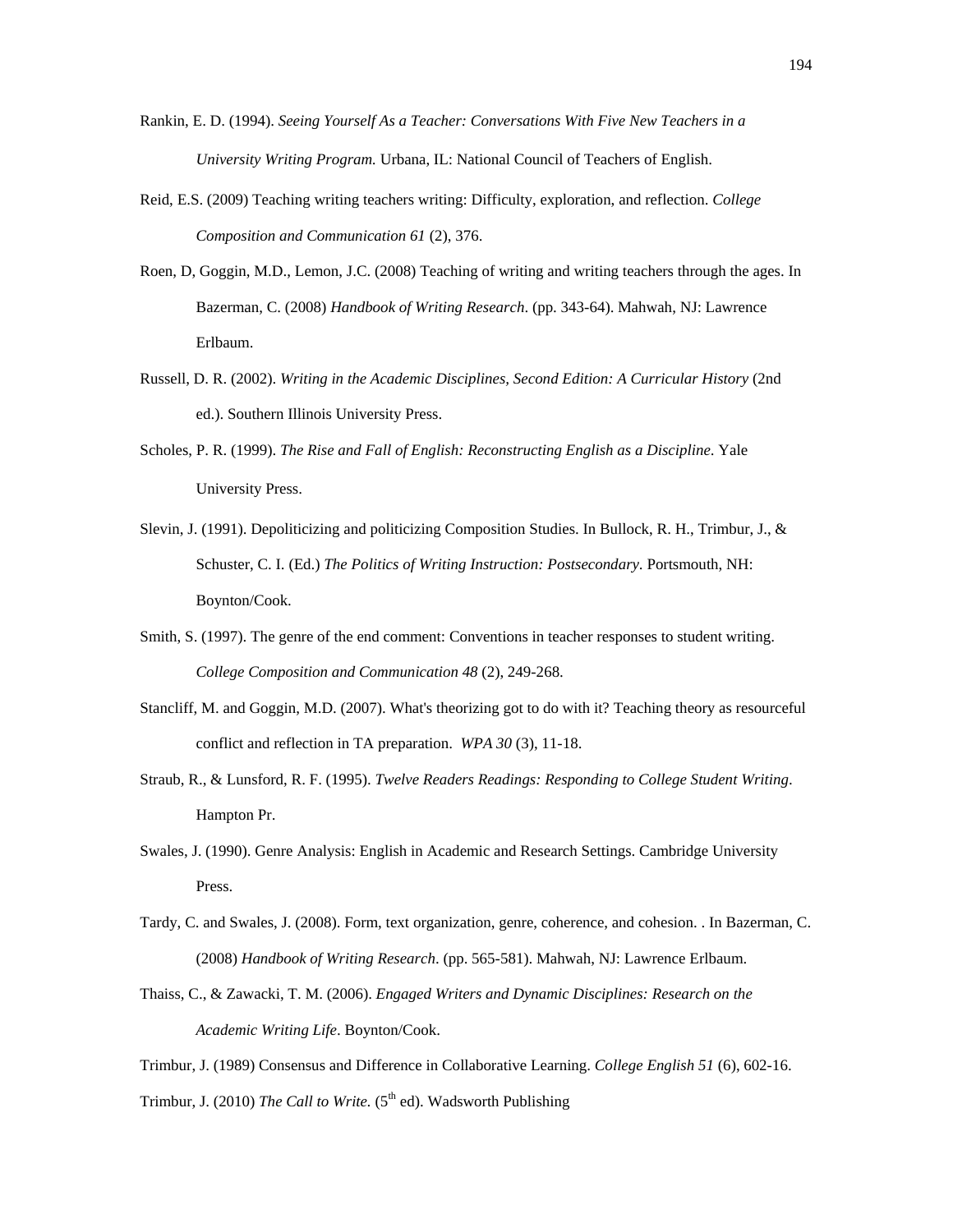- Virginia Tech English Department (2010). *Composition at Virginia Tech: Written, Spoken, and Visual Composition.* Pearson.
- Weiser, I. (2002). When teaching assistants teach teaching assistants to teach: A historical view of a teacher preparation program. In Pytlik, B. P., & Liggett, S. (2002). *Preparing College Teachers of Writing: Histories, Theories, Programs, Practices* (pp. 40-49). New York: Oxford University Press.
- Wenger, E. (1998). *Communities of Practice: Learning, Meaning, and Identity*. Cambridge University Press.
- Wilhoit, S. (2002). Recent trends in TA instruction: A bibliographic essay. In Pytlik, B. P., & Liggett, S. (2002). *Preparing College Teachers of Writing: Histories, Theories, Programs, Practices* (pp. 17- 27). New York: Oxford University Press.
- Yancey, K. ( 1999) The Teaching Circle, the WPA, and the Work of Writing in the University. In George, D. (1999), *Kitchen Cooks, Plate Twirlers, and Troubadors: Writing Program Administrators Tell Their Stories.* Portsmouth, NH: Boynton/Cook.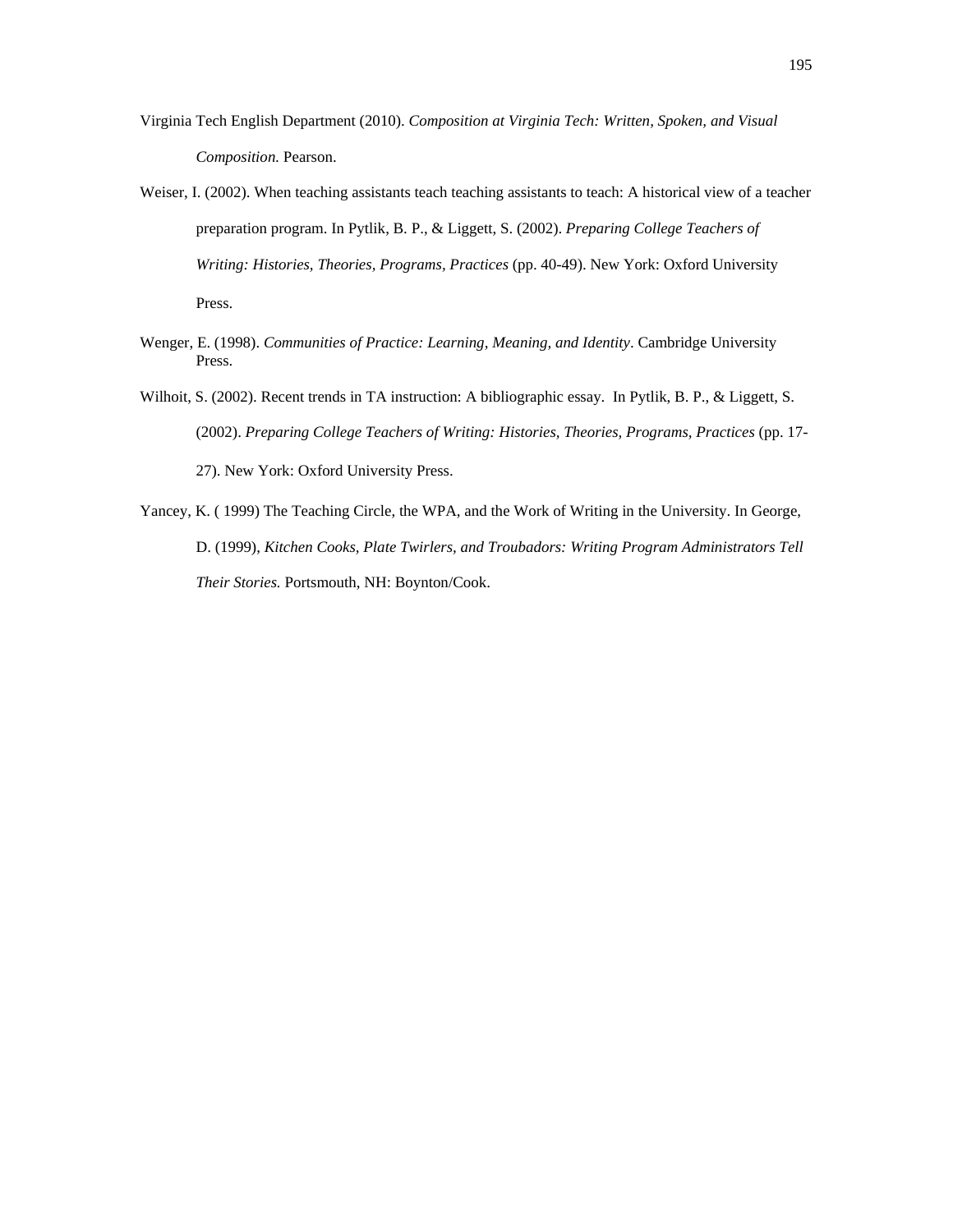## **Appendix:**

### *English 5984 Syllabus*

## **English 5984—Theory and Practice in Teaching College Writing 25**

Shultz 109

## **Course Description:**

This 6-hour course is meant to both introduce you to the field you will be teaching in and to prepare you for classroom practice. By the time you have completed the term, you should be able to:

- Explain the interplay of rhetorical theory and current research on the teaching of writing
- Critically reflect on how your teaching practice is informed by your teaching philosophy
- Design university-level assignments for teaching writing
- Demonstrate effective classroom practice
- Compose a syllabus and major assignments that reflect the Composition Program and University learning goals and outcomes

The course carries 6 credit hours because it is really doing double-duty.

First, it serves as a practicum for graduate teaching assistants (GTAs) who will be teaching in Virginia Tech's Composition Program for the first time. To that end, you will be getting hands-on experience in teaching both one-on-one and, eventually, in a classroom setting. You will also be reading student papers, writing your own syllabus, and designing your major assignments for next term.

The second aim of the course is to give you some background in the field of Composition and Rhetoric so that you begin your teaching informed in the work of this discipline.

### **Requirements**

 $\overline{a}$ 

<sup>&</sup>lt;sup>25</sup> I have eliminated names of those from the Virginia Tech program that were in the original document.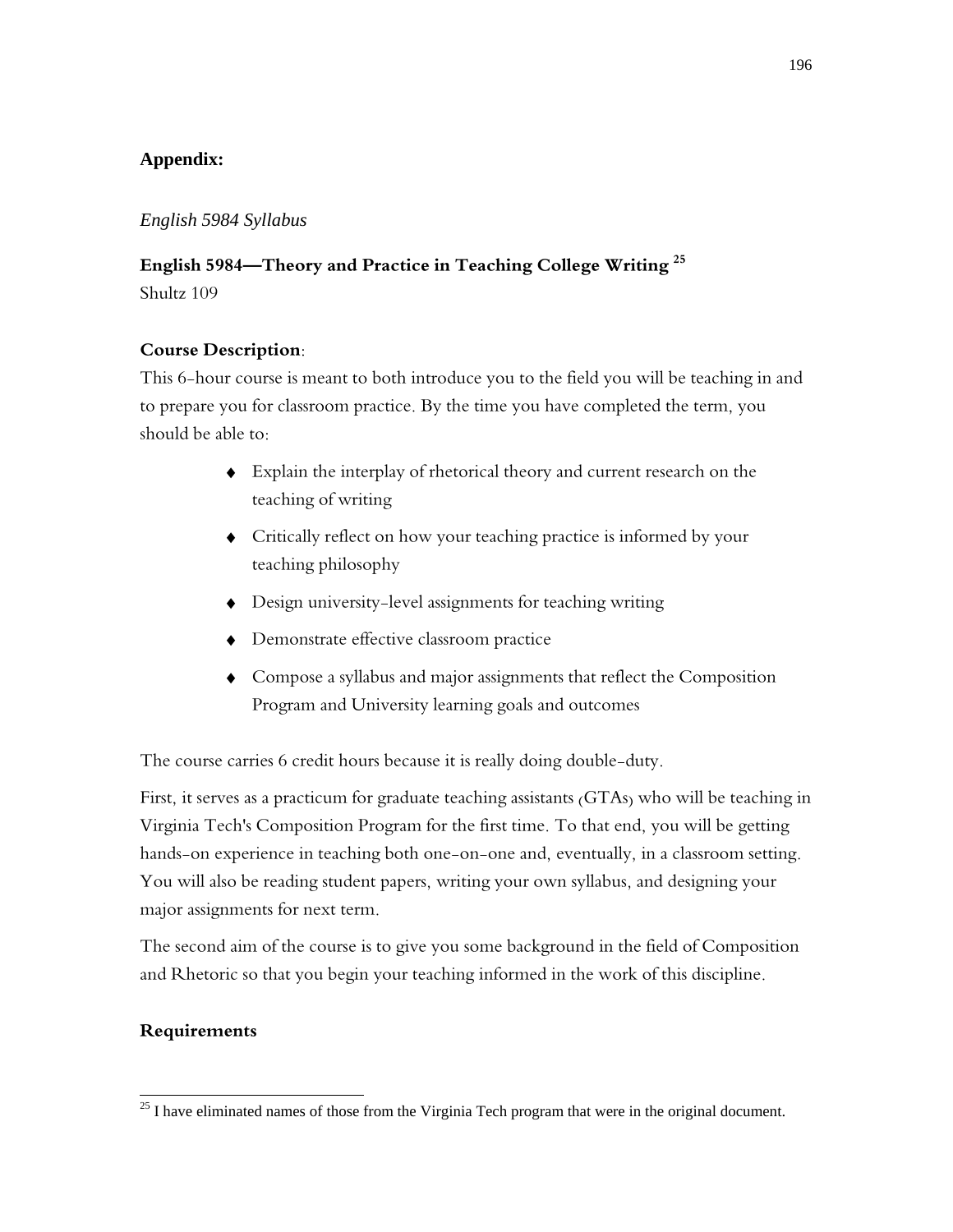- Attend all class sessions and come prepared with reading and/or writing completed for each day's class.
- Turn all writing assignments in electronically—in the Drop Box provided on our Scholar site. (You are responsible, as well, for keeping a hard copy and a back-up electronic copy — just in case.)
- Tutor 1 hour per week in the Writing Center under the direction of Writing Center Associate Director.
- Beginning Week 6, partner with a mentor whose class you must attend at least once a week. (More on this below.)
- Prepare your syllabus and assignment sequences for English 1106.
- Prepare a Teaching Portfolio using your Drop Box on our Scholar site.
- Write a report reflecting on your teaching day. Attach to that report commentary and suggestions from your mentor.
- Write a final paper that will introduce your portfolio materials, state your teaching goals, and synthesize the reading and writing you have been doing this semester.
- Attend the Speaker Series talks in September, Shanks 370.

## **Partnering with Your Mentor**

I will assign you to a composition class to work with one of our teachers—very likely a GTA but not necessarily. You are required to attend at least one class period a week beginning the  $6<sup>th</sup>$  week of class. You will also prepare a lesson and teach at least one class period. While you are in the class, you will serve as an active class member meaning that you will help with groups, help with discussion, etc. As a part of this assignment, you will be reading some student papers in various stages of drafting.

## Some Ground Rules

- When you are preparing a lesson, don't bail at the last minute. You are the teacher in charge. Your mentor should not suddenly have to prep a class you were supposed to prep.
- Decide on a schedule and keep it.
- Work with the class. Never just sit and observe.
- Meet with the mentor to read student papers.

In this way, you will get hands-on experience in the classroom. If you have taught before, this will be your chance to meet the kinds of students you will be teaching next term.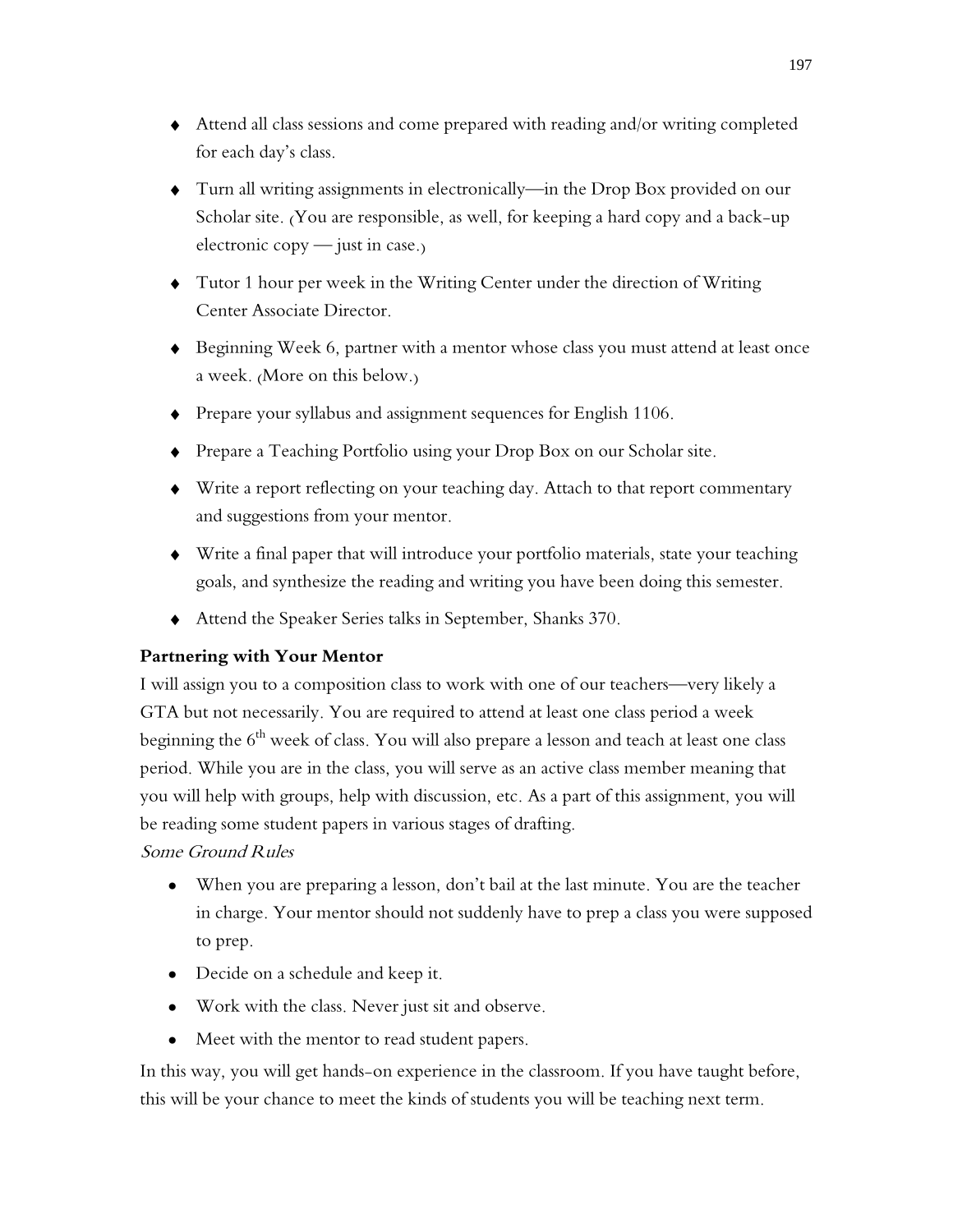#### **Tutoring in the Writing Center**

Starting week 2, you will be tutoring one hour per week in the Writing Center. As with classroom teaching, you can't shift your times around in the Writing Center, and you can't suddenly cancel on students—whether you think you'll actually have an appointment or not.

#### **Required Books**

Joseph Harris. Rewriting: How to Do Things with Texts Susan Miller, ed. The Norton Book of Composition Studies John Trimbur, eds. *Call to Write* (provided) Diana George, gen. ed., *Composition at Virginia Tech, 2009-2010* (provided) Diana George and John Trimbur, Reading Culture (provided)

# **Schedule (note that you have a reading and writing assignment due for the first class)**

- Aug 24—Have Bitzer and Booth (online in Scholar) and Chapter 2 of CAVT read. Your writing assignment for this reading is online in Scholar. **WRITING #1 DUE**
- Aug 26—Lunsford and Ede on Audience (2 articles: Norton & an article in manuscript form, posted in Scholar); also read Chapters 1 & 2 of Harris-- **WRITING #2 DUE**
- Aug 31— Bartholomae, Bizzell (Norton); Harris, chapters 3 & 4 **WRITING # 3 DUE**
- Sep 2 —Tutoring in the Writing Center **WRITING #4 DUE**

# **Sep 4 — ANDREA LUNSFORD, 12:15-1:15; SHANKS 370—light snacks available by noon**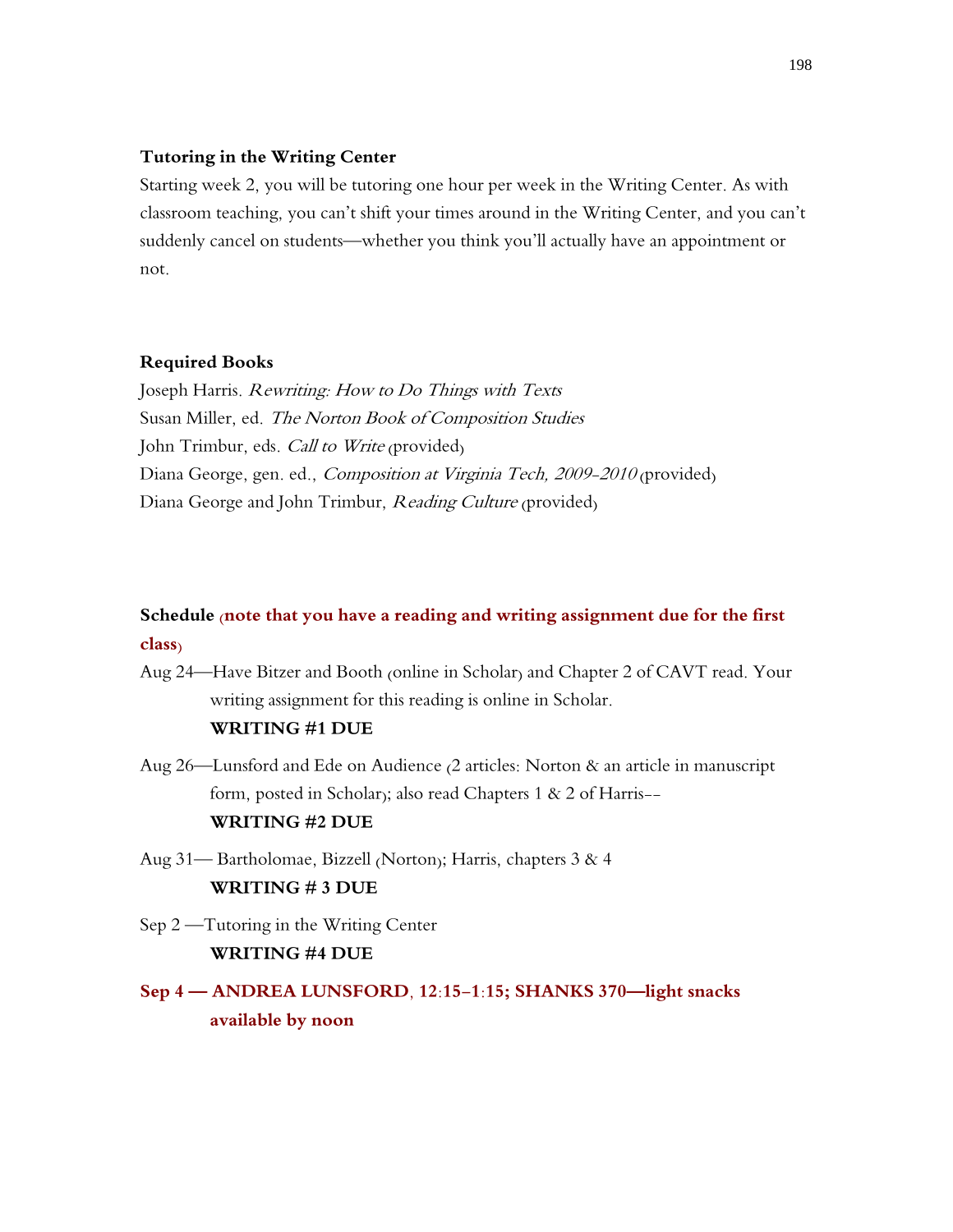- Sep 7— Bruffee, "The Conversation of Mankind" and Trimbur, "Consensus and Difference," Norton **WRITING #5 DUE**
- Sep 9 Brooke, "The Underlife of the Classroom" and Rose, "The Language of Exclusion,"

**WRITING # 6 DUE**

Sep 14—film showing (Oregon State) **WRITING #7 DUE (to be submitted on Scholar)**

# Sep 16— **TODAY'S CLASS WILL NOT MEET SO THAT YOU HAVE TIME TO ATTEND FRIDAY'S GUEST LECTURE BY JOHN TRIMBUR**

**Sep 18—JOHN TRIMBUR, SHANKS 370, 12:15-1:15—light snacks available by noon**

## **WRITING # 8 DUE BY 5 PM**

- Sep 21— Lu (Redefining), Royster (When the First Voice) **WRITING #9 DUE**
- Sep 23—Sirc, George (Analysis) **WRITING #10 DUE**
- Sep 28— Readings from DeVoss, Selfe and Hawisher
- **Sep 30—Lecture by DeVoss, 12:15-1:15, SHANKS 370—light snacks available by noon ATTEND THIS LECTURE INSTEAD OF OUR 9:30 CLASS ON THIS DAY WRITING #11 DUE BY NOON OCT. 1**
- Oct 5—intro to 1106—CAVT
- Oct 7—Call to Write/CAVT –What does it mean to write from research?
- Oct 12— First research assignment / focus on rhetorical concerns—due (presentations)
- Oct 14—Revision of first research assignment—LIBRARY
- Oct. 19 Call to Write –Designing a class period—presentations